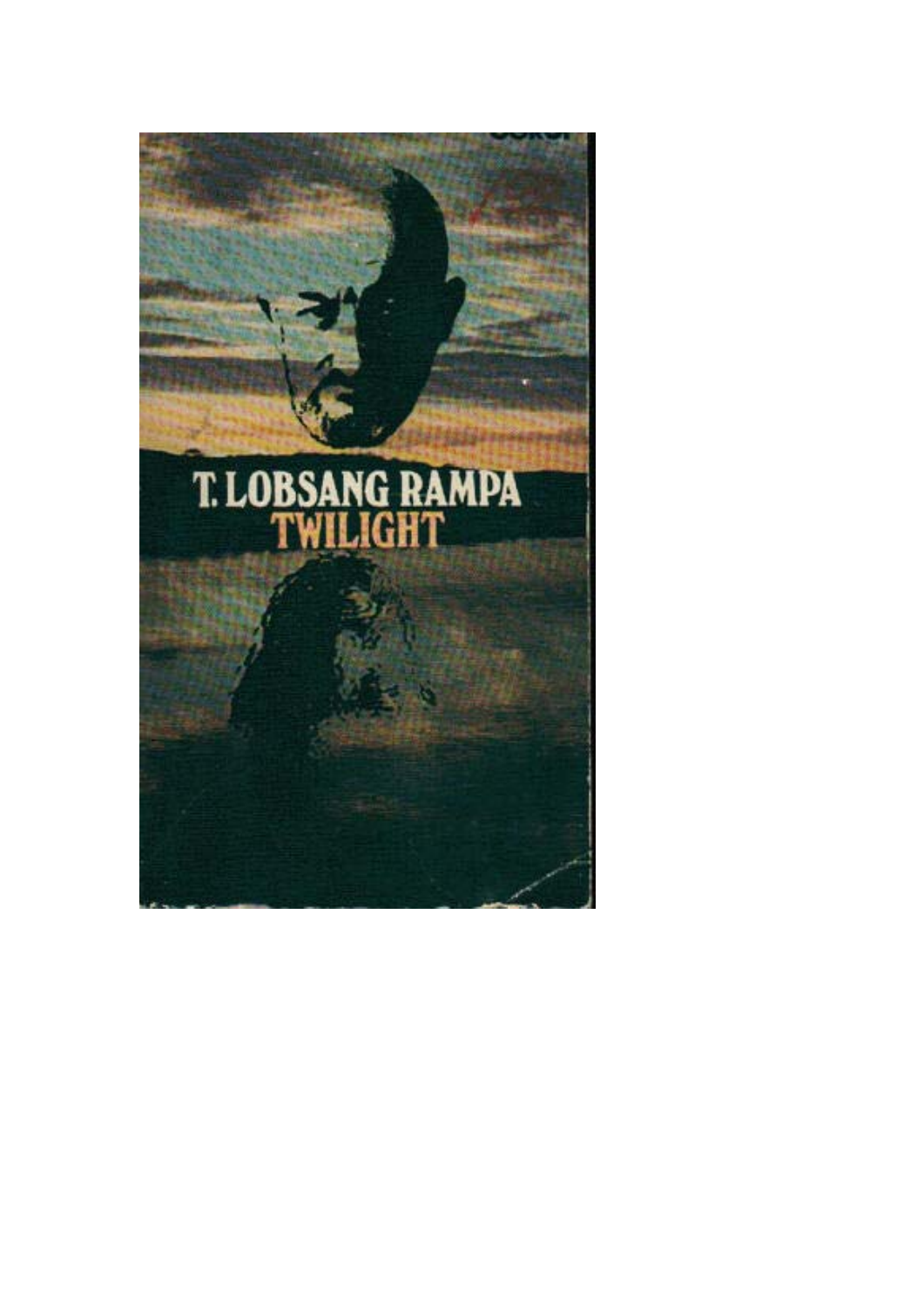## CHAPTER ONE

 The old grey plane soared gently through the noonday sky. Years before she had been one of the Queens of Travel bearing a famous marquee indeed, traversing the air lanes of the whole world, covering the globe wherever Man traveled, carrying the elite of commerce, the stars of the theatre world and the films. In those days it had been a prestige symbol to fly in a plane such as this. Now she was old and worn, a relic from a bygone age, ousted by screaming jets and the insane desire to "get there" faster and faster for—why? What DO people do with all the time they "save"?

 The old twin-engines murmured softly, a pleasant enough sound, like giant bees on a summer day. Now the old plane was on a placid routine flight from Vancouver to Calgary. Last week, perhaps, she may have been flying in the Northern Territories where the temperature was far, far below zero, and the blinding snow would make anything but instrument flight impossible. Next week, maybe, she would take oil prospectors to some of the remote oil sands in the search for more and more power by a power-mad nation, for a power-mad world. But now the former Queen of the Air was a charter plane, a poor old hack going anywhere at the whim of any customer with a few dollars to spare.

 Soon the foothills of the Rockies came into view rising, ever rising, until they soared into the highest peaks of that immense range stretching across the world. Now the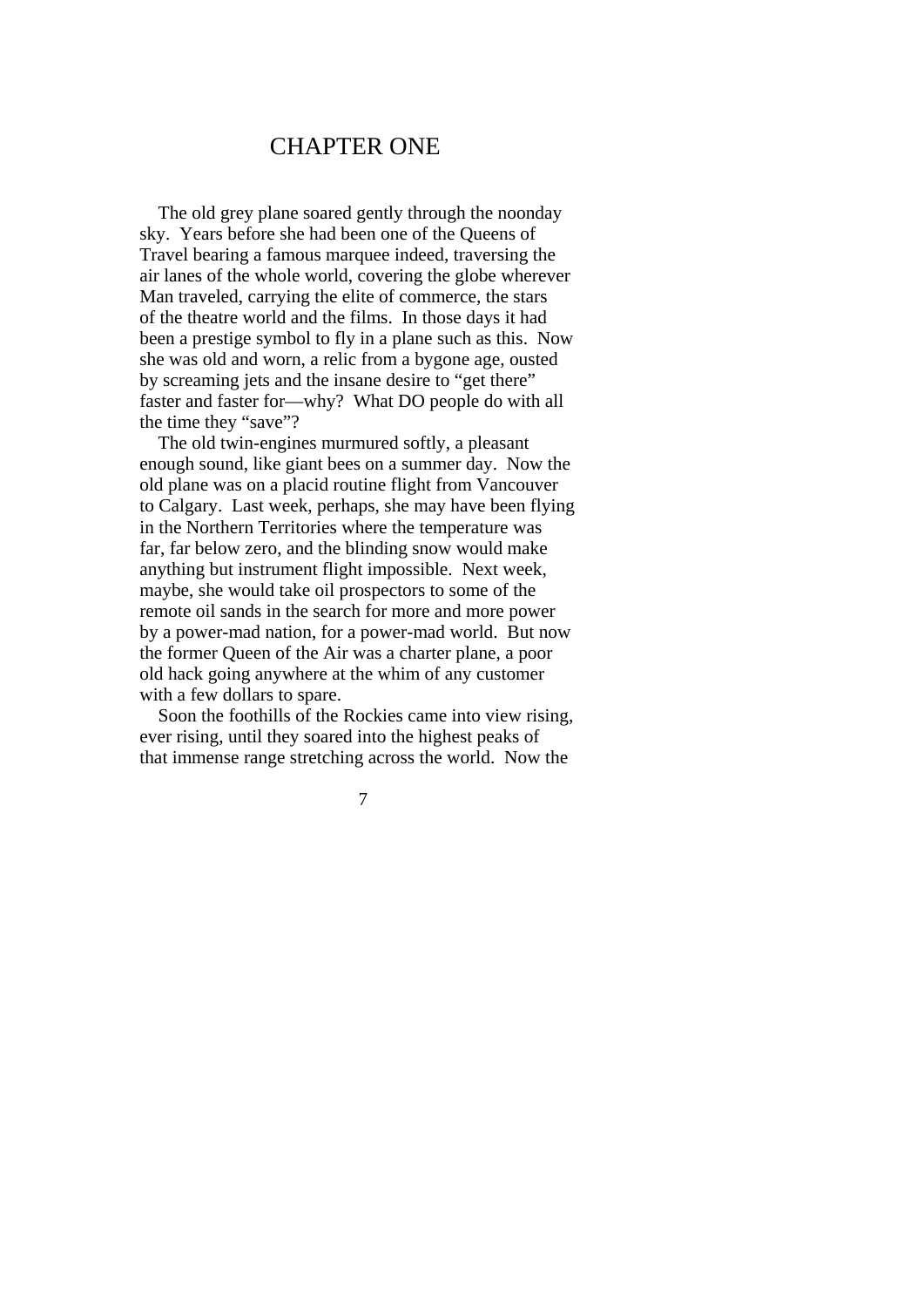air was becoming turbulent and the plane bounced and tossed amid the snow-clad ranges, for here was the region where the snow never left the highest mountain peaks.

 Miss Taddy Rampa uttered a yowl of outraged protest and looked as though her last moment had come. Miss Cleo Rampa swallowed hard and put on her bravest I-Can-Take-It look as she opened wide her big blue eyes as she stared hard at the rocky ground so far below.

 But why the flight? Why yet another move? It all started a few months before in Vancouver—.

 June in Vancouver is usually such a pleasant month, a month when Nature starts to come fully awake and the weather is good, and when the sea has a smiling sparkle, when people are busy with their boats. Tourists start coming, and it is usually a time when all the storekeepers are sharpening up their wits hoping to match those of the tourists. But this June, this day in June, was not so good after all. You'll have had the same type of day, one of those days when everything—but EVERY-THING—goes wrong. Still, you are lucky, you know, you have those days every so often, or, as the saying goes, "Once in a blue moon." But supposing this type of day lasted for weeks, for months, or even for years, supposing there were patterns? Probably most people who are "in the public eye" get trouble with the moronic few who seem to exist solely to cause trouble for others.

 A bus driver friend of mine told me that he and his fellows are always being persecuted by frigid old biddies who think that they are the "Lords Anointed" and are entitled to special consideration from bus drivers—they think the buses are their own private chariots. And when a bus driver politely points out that the buses are for the use of everyone the old biddy will rush off to complain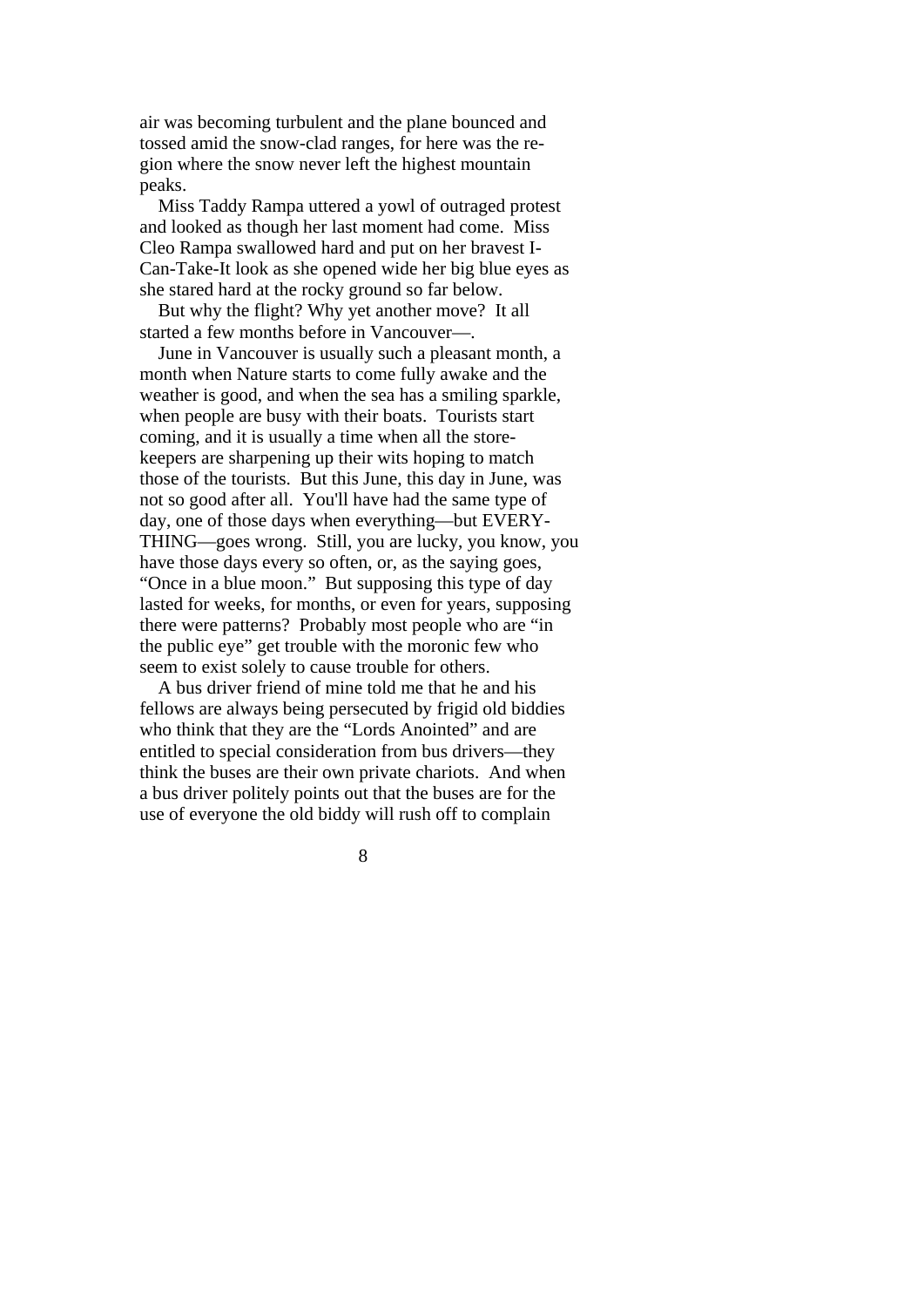and try to lose the bus driver his job. Authors get people like that to persecute them and to prevent them from being complacent or self-satisfied. I was going to tell you all about a series of events which caused me to leave British Columbia, but—conditions decreed otherwise—

 The old Author sat in his wheelchair and watched complacently while a typescript was being bundled up. Another book finished, the fifteenth this time, and the old man, just out from the hospital, was smiling to himself with satisfaction because this was a book which would stir no controversy, this was a book which a publisher could take without having any qualms, without having any urgent stirrings in those lower regions and to which publishers seem to be remarkably prone.

 The typescripts—for another country also was interested—were taken away to be mailed, and the old Author went about the rather difficult task of everyday living in the hope that soon he would be able to consider yet another book as had been asked for by so many interested readers.

 Time went on, as it usually does, and eventually there came a gloomy message from the Agent in England saying that the typescript was not suitable for England. It seemed a fantastic state of affairs to the old Author because as was usually the case he had had the typescript read by a panel of twelve people to make sure there was nothing which could rule even the tenderest feathers, and all twelve had insisted that this was perhaps the most peaceful book and the "smoothest" book. But the Great God Publisher who sat upon the Golden Throne and wielded a whip laden with old lead type did not like the look. Although the matter had already been dealt with this time the edict came down from "the One Above" that apparently there must be nothing about police, sex, pris-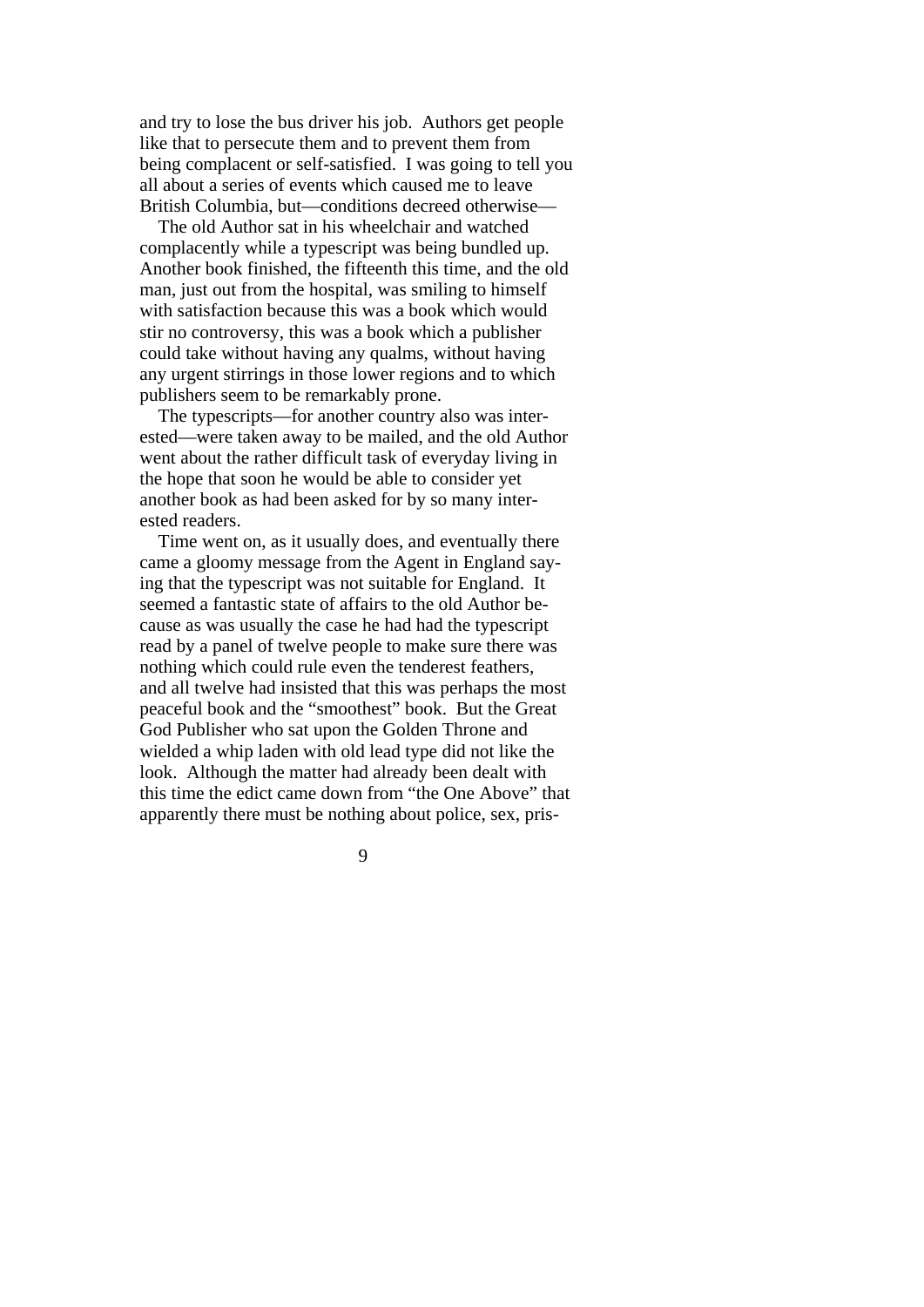ons, abortions, religion—well, there mustn't be anything about all the things I had written about. So it caused quite a problem.

 At about that same moment there came a cable from another publisher who was highly elated with the book. He was well satisfied, he cabled to say that he wanted to sign the contract then and there. And another publisher expressed his interest in the book without any alterations. So it seems that in this year and age the English people appear to have rather tender susceptibilities. But we mustn't go on about this. I am told the publisher wants questions answered, so let's get on with some of those, shall we?

 Hey, that's a nice little question, a sensible one, too; "Why do people sleepwalk?"

 Well, just about everyone does astral travel when they go to sleep. The astral body goes off, and the physical body is meant to remain more or less passive, twisting and turning a bit, of course, in order that muscles may not be strained by being contracted for too long in one position. But sometimes a person who is in the astral will be so engrossed in his or her activities in that astral stage that he or she will unconsciously relinquish part of the control suppressing the activities of the physical back on Earth. And so the physical tends by "sympathetic reaction" to follow the astral body, and so we get a case of somnambulism, or sleep walking. The person gets out of bed and just ambles about, and it is better not to awaken such a person because if he is awakened then the sudden shock can bring back the astral body with yet another shock which makes the combination of astral and physical quite bilious. Sleep walkers who have suddenly been awakened will certainly agree with me on that point.

10 and 10 and 10 and 10 and 10 and 10 and 10 and 10 and 10 and 10 and 10 and 10 and 10 and 10 and 10 and 10 and 10 and 10 and 10 and 10 and 10 and 10 and 10 and 10 and 10 and 10 and 10 and 10 and 10 and 10 and 10 and 10 an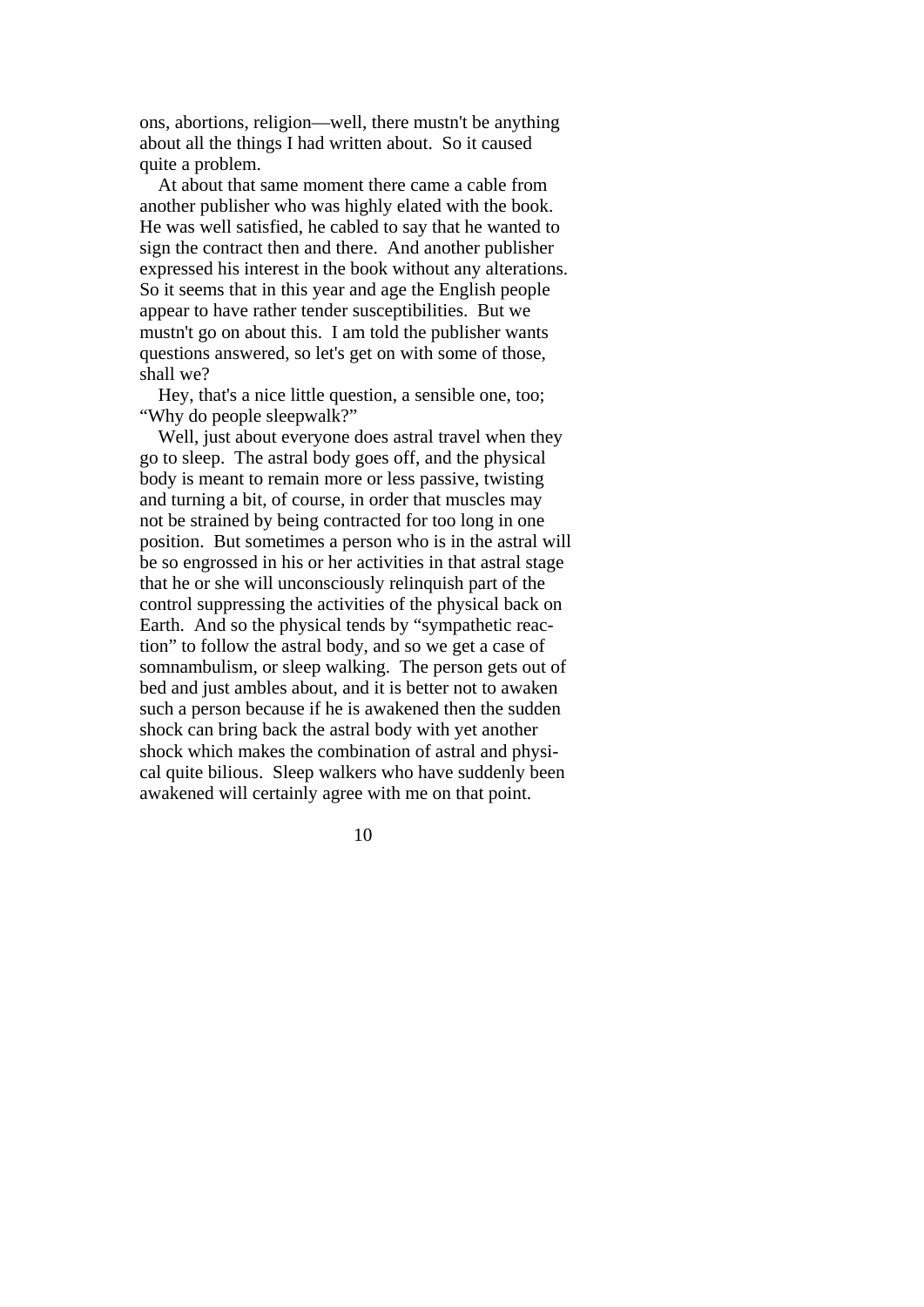Another question is, "Is the Land of the Golden Light a fourth dimensional world?"

Well, yes it is a fourth dimensional world while we are in this third dimensional world. But when we are in the fourth dimensional world the Land of the Golden Light will be in the fifth dimensional world, and so on. You see, when you move upwards the stage above you is always more golden, that is, it has a more tenuous atmosphere and a higher frequency of oscillation (why don't I just call it "vibration"?)

 Somebody is quite interested in this fourth dimensional world because he says, "When you die to the fourth dimensional world where does your astral body go?"

 You always have to have a body, after all, think how stupid you would be if you were trying to get about and you hadn't got a body of any land, if you were just pure thought. It wouldn't be much good to you, would it? So down here on Earth we have a physical body. Now if you can imagine what we were like on the second dimension, then what is now our physical body would then have approximated to the astral body. So we moved from the second dimension into the third, which is on this Earth, and then we occupied more solidly the Earth body which was in effect the astral body of the second dimension. So when we leave this Earth we shall vacate our Earth body and then we shall go to the astral world and live in the astral body which is then our physical body. Do you follow that? Wherever we are at that moment we have a physical body, and, of course, on each stage our body will be absolutely as solid as all those other bodies which are around us. We build up energy for a new astral body from what we are doing on what is at that moment our "Earth", or the world of our physical existence, so that eventually when you get to the—oh, what shall I say?—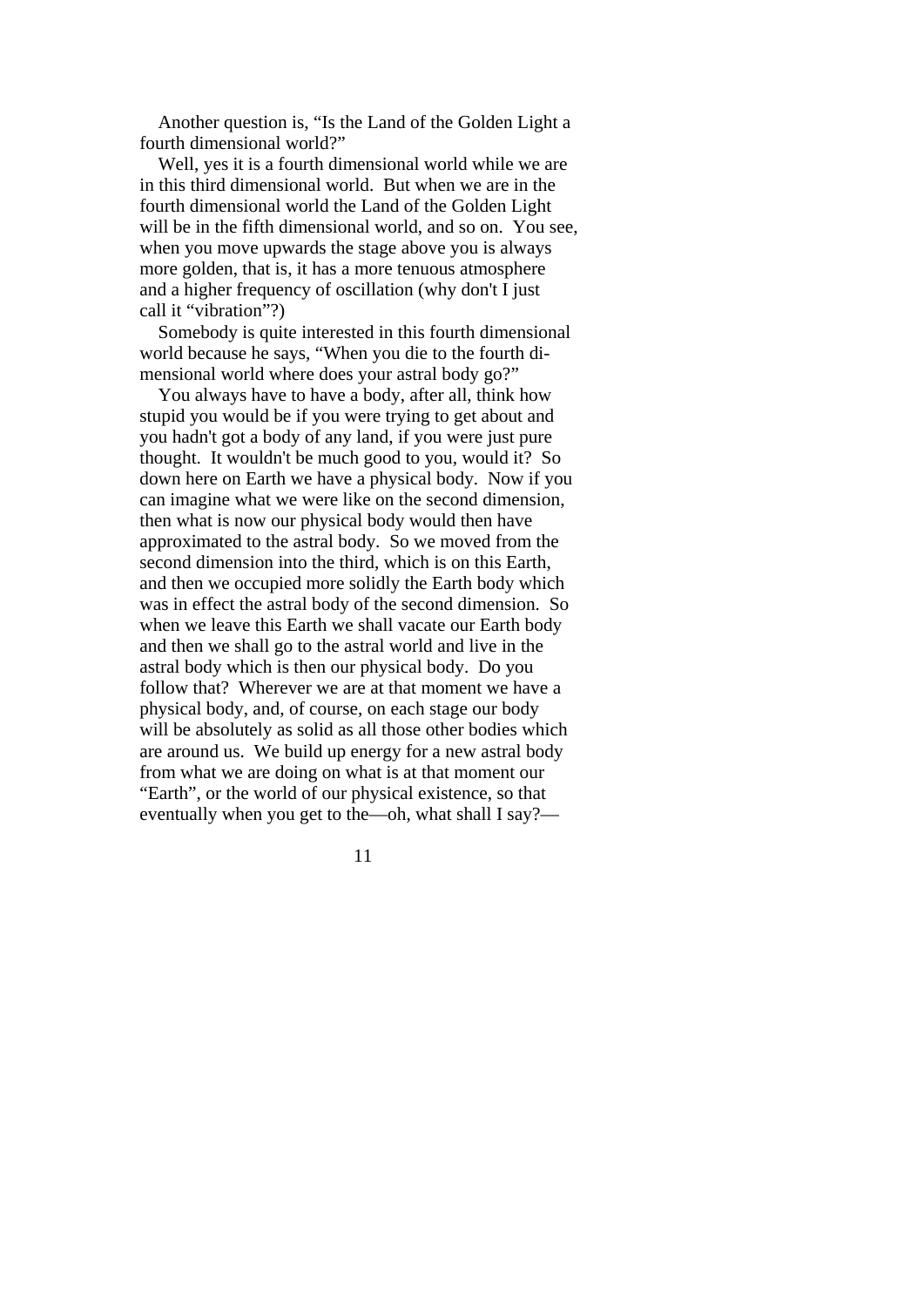eighth dimension, you will have to live in the eighth dimensional physical body while your actions and your life force will generate the ninth physical body which then, of course, will be your astral. And that astral body will be in close touch with your Overself which is much, much, much higher.

 Here's another question about astral travelling. It is, "When you are astral travelling how do you go about finding the zones in which astral cats, dogs, horses, etc., live?"

 Well, you don't have to go about finding it. If you are a lover of some particular animal that animal will come to your own "zone" and will actually invite you to come and visit him or her in his or her own district or hometown. Remember that when you get beyond this Earth things are very very different. Animals are not just stupid creatures who can't talk and can't do anything. Actually, humans are the dumb clucks because animals can and do talk by telepathy. Humans for the most part have to make uncouth sounds which they term a language, whereas any animal can do telepathy in any language. To make it clearer I will say that if you want to go to a particular zone and you have a right, or a reason, to be in that particular zone, you can get there merely by thinking about it. It's as simple as that.

 Well, I thought, as I said before, that we would move from British Columbia. We had had a lot of difficulty in that Province and so it is always good to go to new places, and that is what we decided to do.

 The Government of British Columbia didn't help either. The Income Tax people were persecuting me wanting to know why I claimed an allowance on a wheelchair; does a person sit in a wheelchair all day for the pleasure of it? And wheelchairs wear out. So the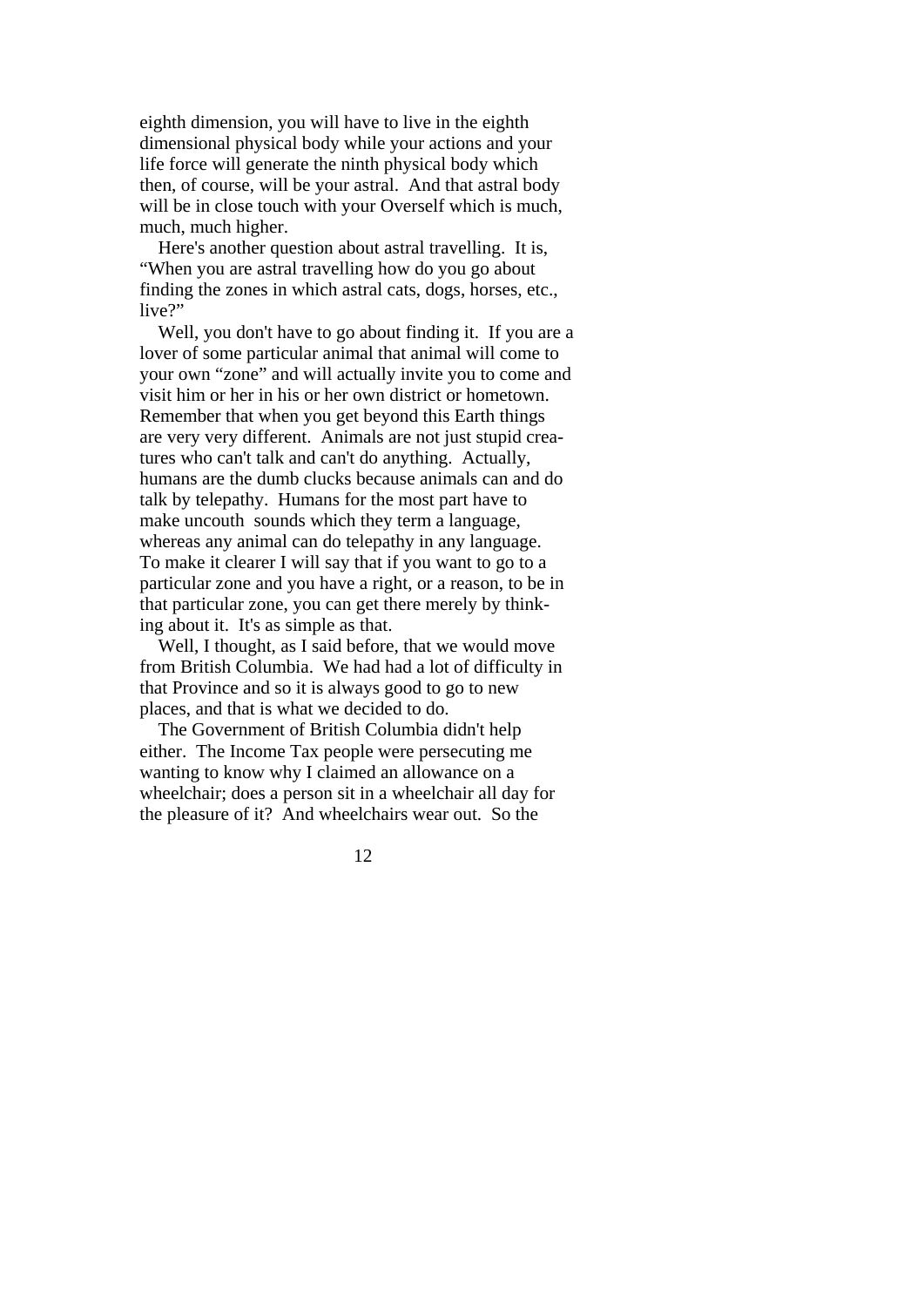stupid asses of the Income Tax people got an "earful" from me, and I had to get three Medical Certificates, two from Montreal and one from Vancouver, to say that I had been using a wheelchair for years and was not using one for pleasure. So, all things considered, we came to the definite conclusion that the sooner we got out of Vancouver the better for our health and our peace of mind. We thought and thought, and looked at maps, and then for some quite unknown reason we settled on Alberta. From the data we were able to get we found that Edmonton was too cold and too windy and too insular. Lethbridge, nearer the American border, was too much of a farming community where the word "insular" probably would not even be known. So we settled on Calgary. The local airlines were not at all helpful. They were not interested in taking a disabled person in a wheelchair and two Siamese cats. So we went into the matter very thoroughly, we worked out costs of fares, we wondered whether we should get an ambulance to drive us from Vancouver to Calgary, and eventually with the help of a friend we managed to get in touch with a very good Air Charter firm. We were able to settle for a quite reasonable sum for the trip which compared very favorably indeed with what it would have cost by ambulance by road.

 The Great Day came and at last our lease was terminated. I trundled aboard a thing known as a Handi-Bus, a thing which has a ramp up which a wheelchair is pushed into a sort of empty truck or bus, and there the wheelchair is strapped very securely to the floor, the ramp is folded up outside the back, and friends or relatives of the victim get into a taxi and then the cavalcade moves off. We went through Vancouver to Vancouver Airport. There we met the first obstacle.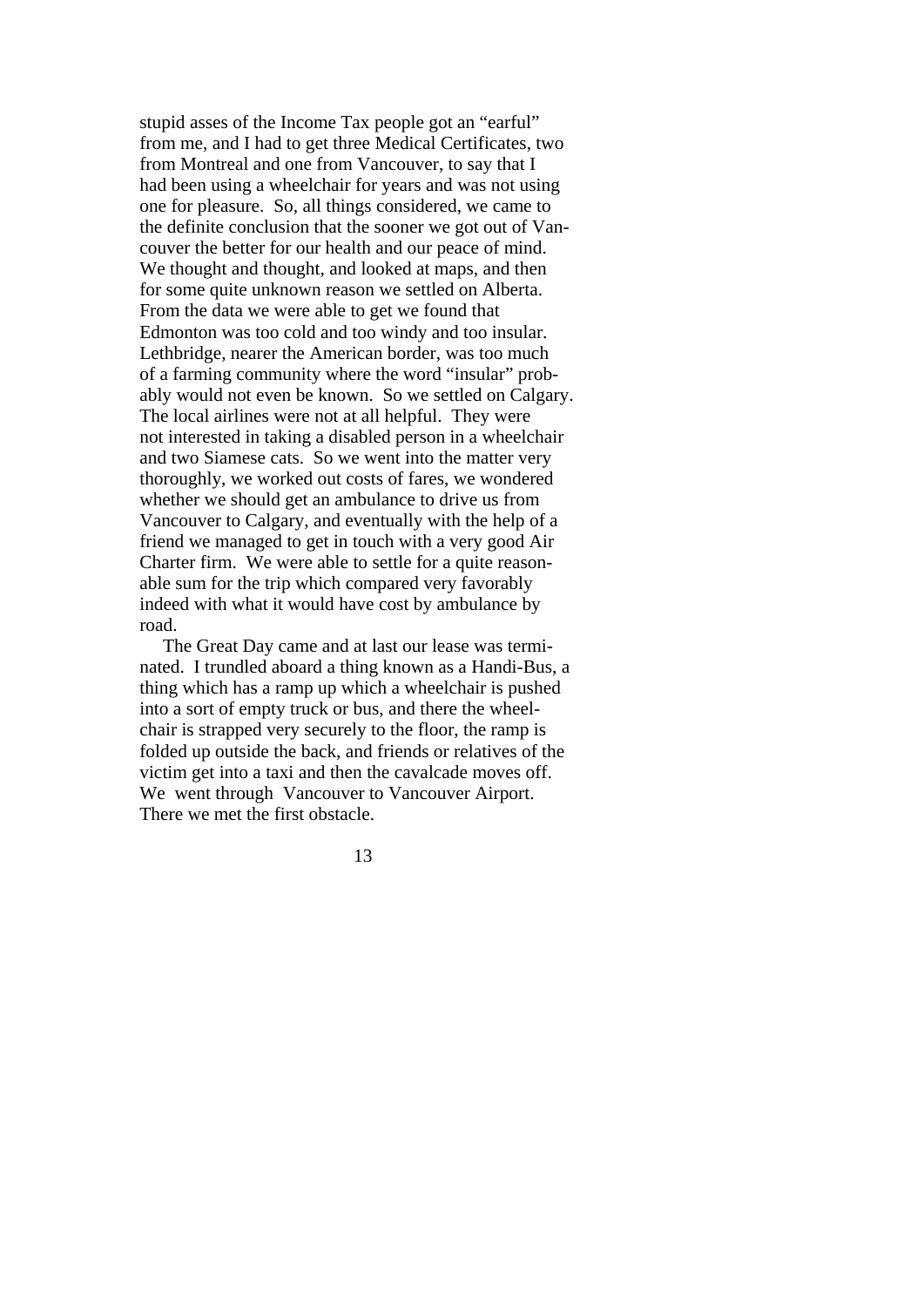It had been arranged that a forklift should be available to lift me complete with electrically-powered wheelchair into the big old plane. Well, the forklift wasn't there, at that part of the Airport they didn't have one! I sat there in the back of the Handi-Bus, and eventually I got fed up with the whole idea so while people were milling around discussing what they should do, how to get me and the wheelchair in the plane, I moved forward in the chair to the foot of the ladder leading up into the body of the plane. There I managed to pull myself into the plane by the power of my arms alone. My legs are nothing to boast about, but with my arms I could still toss a heavy man over my shoulders—it would probably give me a heart attack it would be worth it!

 So I got myself into that old plane, and with crutches managed to move to a seat along one side. Then a load of men lifted the wheelchair into place, and the others of the little party got in, together with the luggage. The plane roared and roared, and eventually we got clearance from the Airport and rushed down the runway and leapt into the air. And some of these old planes do indeed leap into the air.

 We took a climbing turn over the harbor and then made a 300 degree turn toward the Rockies.

 The mountains were beautiful. Cleo was fascinated in looking about her. Taddy was continually distressed at the thought that if there were any more bumps she might lose her lunch, always Taddy's first thought. And it is not so easy for an aging Girl Cat to find her "air-going legs" when the plane is bouncing and jouncing all over the sky.

 The time dragged slowly by, it always seems such a waste sitting in a plane doing nothing except look out, and all the time beneath us there were the cruel jagged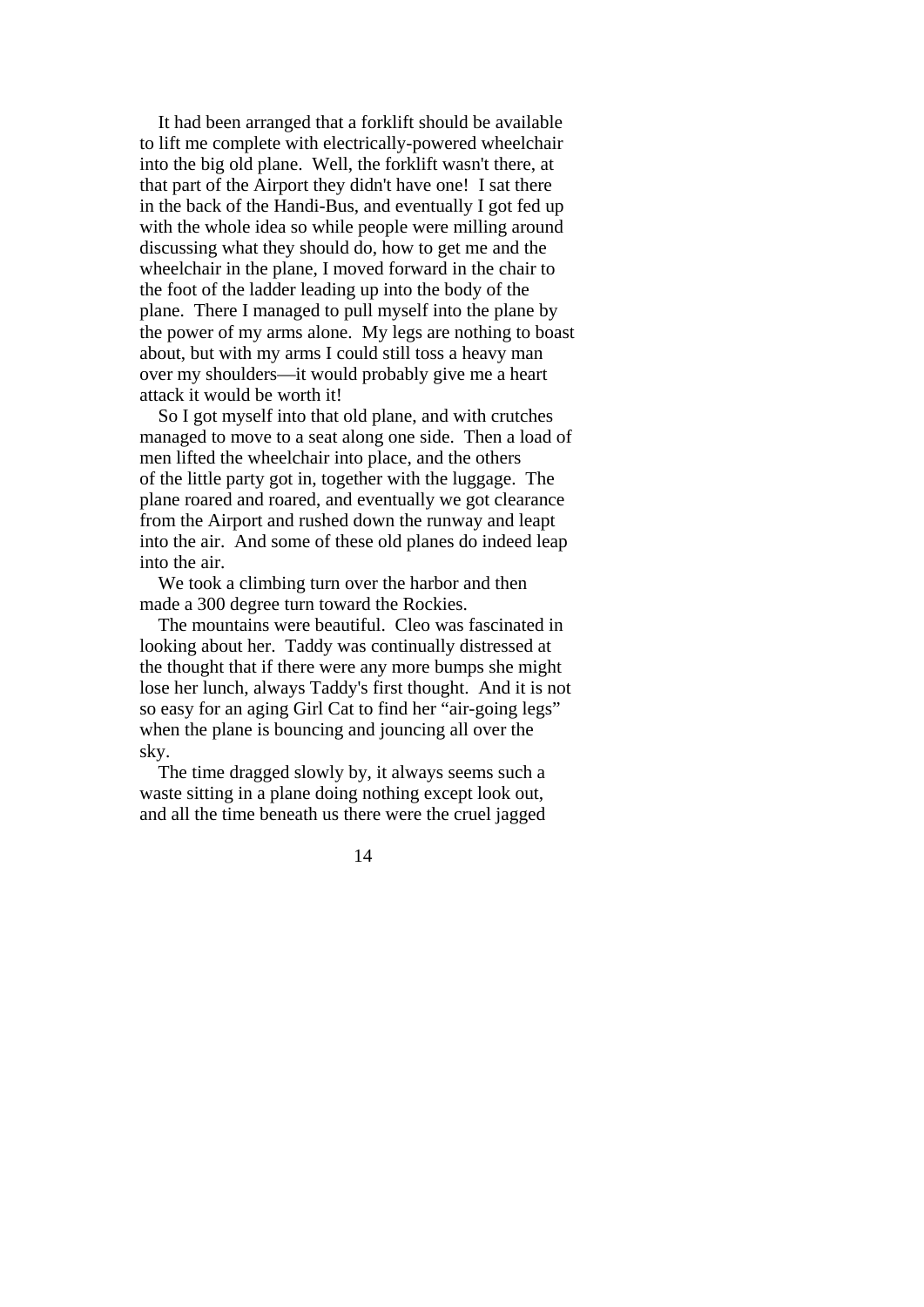rocks with their high points enrobed in snow, and lower down their flanks the vivid blue of deep, deep water. Occasionally there was a sight of a small farming community served by a minute airstrip, or the sight of float planes taking off from those mountain lakes where no airship could be managed.

 The light came on and the sign lit up, "Fasten seat belts-no smoking." Well, no smoking didn't apply to us, but we fastened our seat belts and grabbed hold of the cats who, for safety, we now put in baskets.

 The plane slanted down, passed through a layer of cloud, and then we emerged over the foothills on the other side of the Rockies. Below us was the Foothills Hospital which a year later I was to enter as a patient. To the left of us was the big University of Calgary. The plane swooped on getting lower and lower. We looked with interest at the city which was going to be our new home; we saw the Calgary Tower, we saw the skyscrapers of downtown, and we saw the twisting river, or perhaps it should be rivers—the Bow and the Elbow—as they threaded a labyrinthine way through the city, down from the mountains and on toward Lethbridge, rivers so silted up that they were not able to be used by pleasure boats because of the eddies, because of the sandbanks and because the Police didn't want the rivers to be used!

 Below us the Airport loomed. The pilot nodded his head in satisfaction and the plane tilted even more steeply. There came the juddering rumble as the wheels met the runway and speeded up. Soon the tail dropped and we trundled along gently into the area of the charter company.

 Here conditions were different. Everything was ready. As soon as the plane came to a stop in front of the offices an elderly gentleman drove a forklift truck to the side of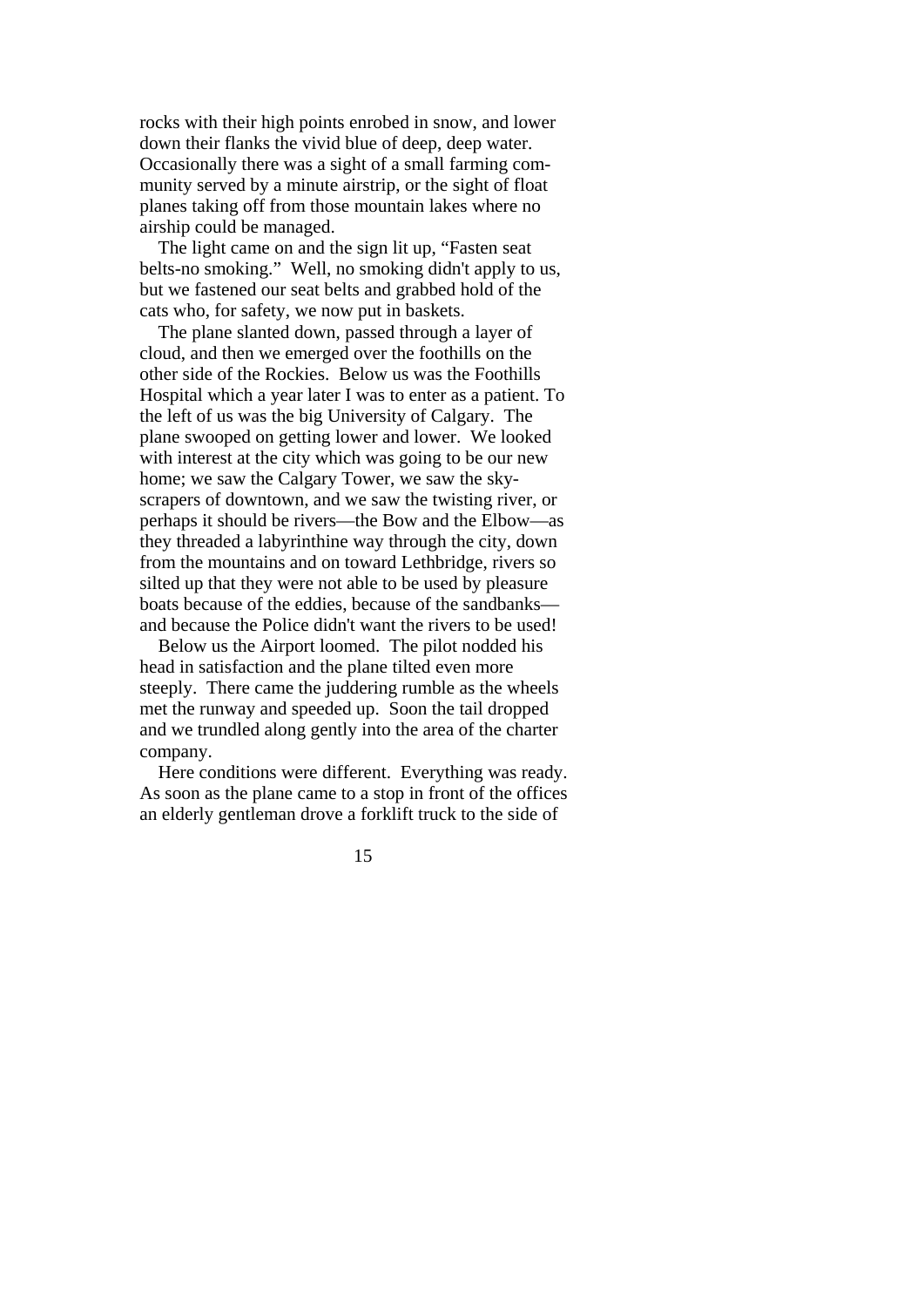the old plane and the pilot and co-pilot grabbed me and my wheelchair quite tightly as though they feared that I might escape or fall out or something. But I am used to wheelchair managing, and I soon drove out through the door of the plane and straight on to the forklift platform, but even here I was secured; the pilot and the co-pilot held on to me and held on to the sides of the forklift while gently we were lowered to the ground.

 The question of payment. Ah! We always have to pay for our jaunts, do we not? And so it was that first we paid for our trip and then another Handi-Bus backed to a stop in front of me. The ramp was lowered with a fearsome rattle, and I drove my wheelchair up into the body. And then the rains came down! It rained harder at that moment and for the rest of that day than it has rained at any time since in Calgary. We had a wet welcome.

 Once again my wheelchair was very securely strapped to the floor. All our luggage was slung in and then we roared off along the Airport road, over the river bridge, and into the city of Calgary itself. By now the rush-hour traffic was starting and the rain was coming down harder and harder. Eventually we reached our destination and a group of people rushed out, grabbed our luggage and rushed inside into the shelter of the building. Slowly the driver unshackled the chair from all its restraints and I drove down the ramp and into the house also. Our first sight of Calgary was a wet one.

 Calgary is a friendly city, a new city, a city which has not yet grown cynical and uncaring. After a year in Calgary I can say—yes, it is a nice place indeed for people who can get about, but there are disadvantages; the curbs here are very high indeed, not suitable for wheelchair users, and the roads too have a very great camber so that a wheelchair tends to run toward the gutter all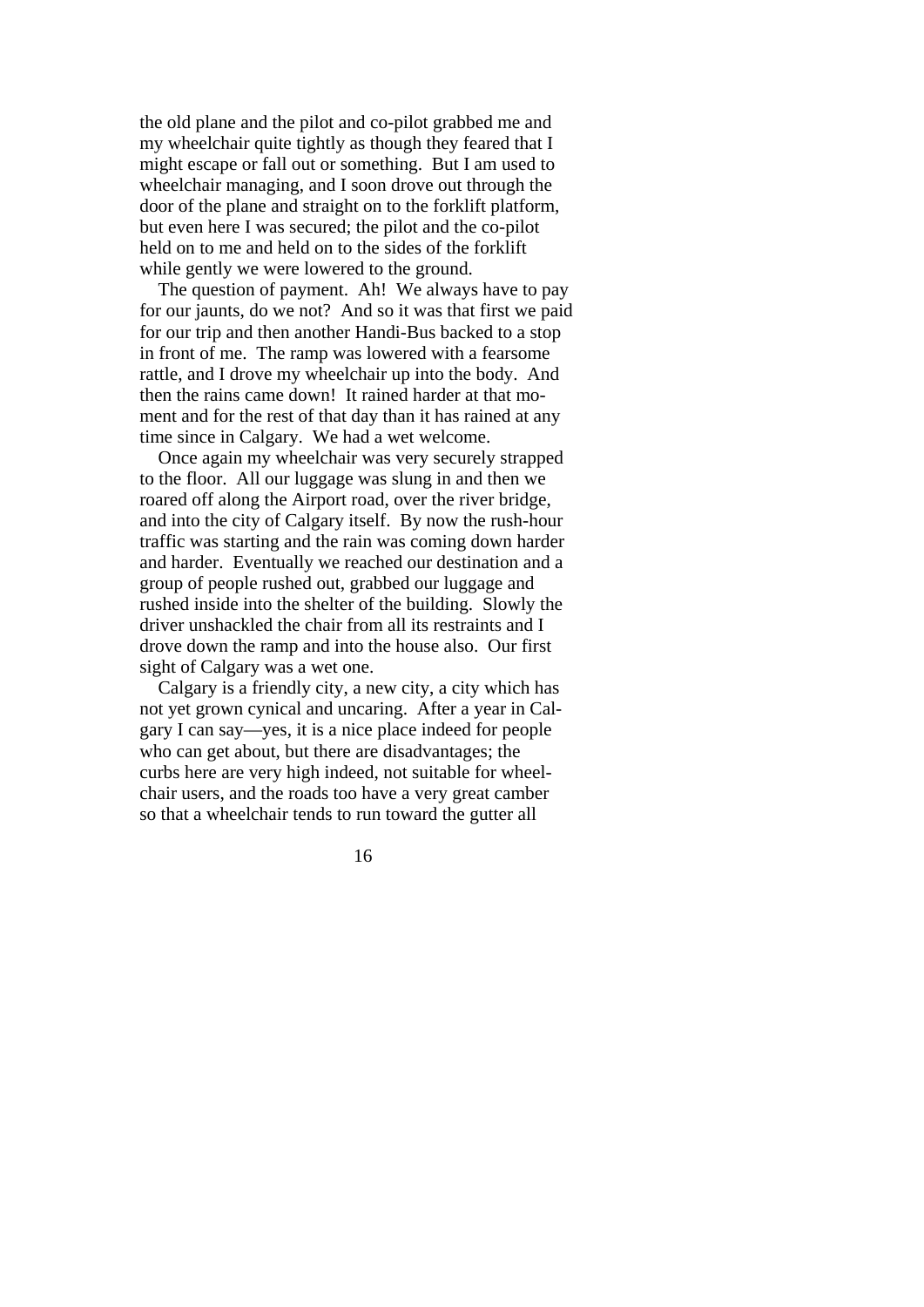the time. The next question I am going to answer is one I don't want to answer, but one which I have had great pressure to answer. It is about the hollow Earth.

 But first—before you all start writing to me about *quis custodiet ipsos custodes* let me say my bit about the Crummy Cops who RUIN our civilization. Ready? Then here it is :

 "Who has custody of the custodians?" Who polices the police? "Absolute power corrupts " But does not the police now have "absolute power"? And ARE they corrupt? The Law states that a person is deemed innocent until proved guilty; the police automatically regard everyone as GUILTY!

 A person has the right to be confronted by his accuser, yet the police do not even tell a person of what he IS accused until they, by trickery, have forced him to admit something.

 In my personal opinion the police are out of touch; no one likes policemen—they live isolated in their barracks or in their secluded groups aloof from those they should know. There is no substitute for the old fashioned Man on the Beat.

 An old Irish policeman, who is a very dear friend, pounded his beat for years before he retired. He KNEW everyone in his area, and could prevent troubles before they became serious. He was an unpaid family counsellor, giving advice, friendly warnings, and only "taking in" an offender when it became really essential. He had and has—the respect and affection of the whole community.

 The old-type policeman was welcomed into the houses on his beat. Now—policemen stay enclosed in their cars . . . and lose touch with people.

Now the police divide the world into two classes, the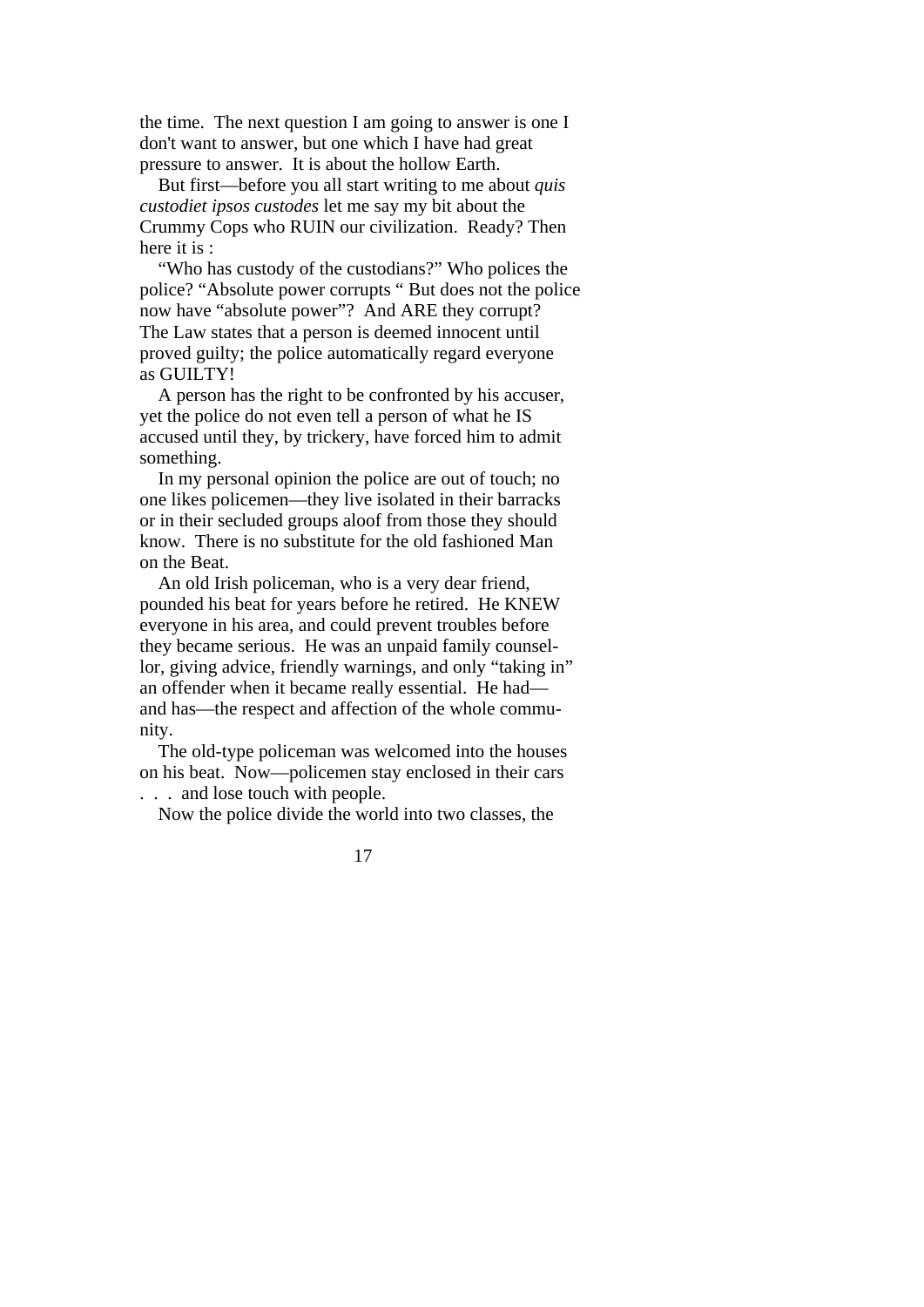"goodies" and the "baddies," with the police only being the "goodies."

 A few years ago the police were courteous, considerate and helpful. Then a policeman making an enquiry would say, "Ah then, Mrs. Blank, and can I see the Good Man? I hear he's been after the poteen a bit too much. Sleeping it off, is he? Then I'll call around later."

 Now the police move in pairs, as if afraid to move alone. Now they thrust their way in without any regard whatever for the conditions and circumstances. "R.C.M.P" they mutter, shoving a badge at one, and entering uninvited.

 "A man is innocent until proved guilty." But the police treat everyone as though he were guilty merely because he has attracted police notice! Of course, if a man was seen to kill another, then naturally let the police "go in shooting." Surely, though, in routine enquiry matters, the police should show tact? What if an invalid is in the bathroom or having treatment, do the police HAVE to force their unwelcome way in? They DO—we know that from personal experience!

 The police are now hated, isolated, living in a dream of colorful uniforms, horse manure and stamping feet. It is time to re-organize them, show them that they are not God's Chosen but SERVANTS of the public.

 Teach the police courtesy, politeness, manners, let them chase ( and catch ) criminals, and let ordinary decent law-abiding citizens alone. Only then will they regain the respect which most certainly is lacking now.

 And the worst offenders, in my opinion, are the Mounties with their arrogant posturing. Like many others, having been senselessly harassed by the police, I say, "Help the police? No sir! I would not do a THING to help them—they TURN on you!" And they HAVE!!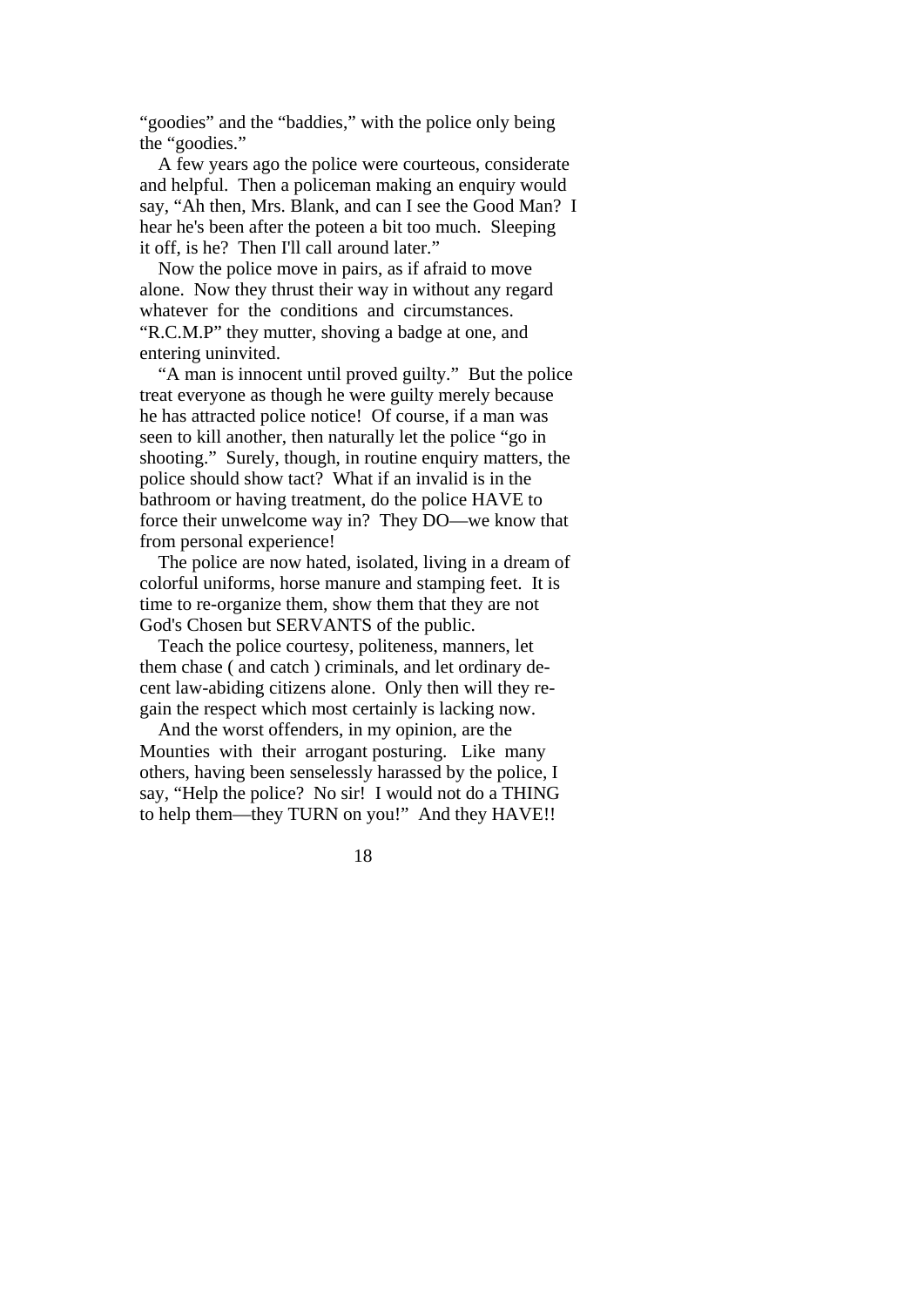## CHAPTER TWO

 Mr.—no, perhaps it would be better not to give his name. Let me instead say a "gentleman" wrote to me saying, "I've read some of your advertisements in your novels saying as how you'll answer any question on any subject free of charge. Well, okay, that's fine by me. I've paid hundreds of dollars to people who advertised that they would answer questions but they've never given me a satisfactory answer. But you're begging people to write to you so what have I got to lose?"

 Well, I thought to myself, this poor fellow makes a lot of mistakes, doesn't he? In the first case I have never written a novel in my life. A novel is fiction. I write only truth and nothing but the truth. Then he says that I advertise that I will answer questions on any subject free of charge. Well, that's news to me. I thought I did my best to discourage idle letter writing, and never in my life have I said I would answer any question on any subject free of charge, or otherwise. I know my own subjects and I pride myself I know them quite well, and I can answer such questions. Unfortunately—like this particular man —people write to me thinking that I am delighted to pay the cost of typing, postage, the cost of stationery and all that. They never think of reimbursing one for one's expenses. One might almost call them cheapskates!

 Yes, it is perfectly true, though, there are certain people—fake seers—who advertise that for a few dollars or a few hundred dollars they will answer questions. Pity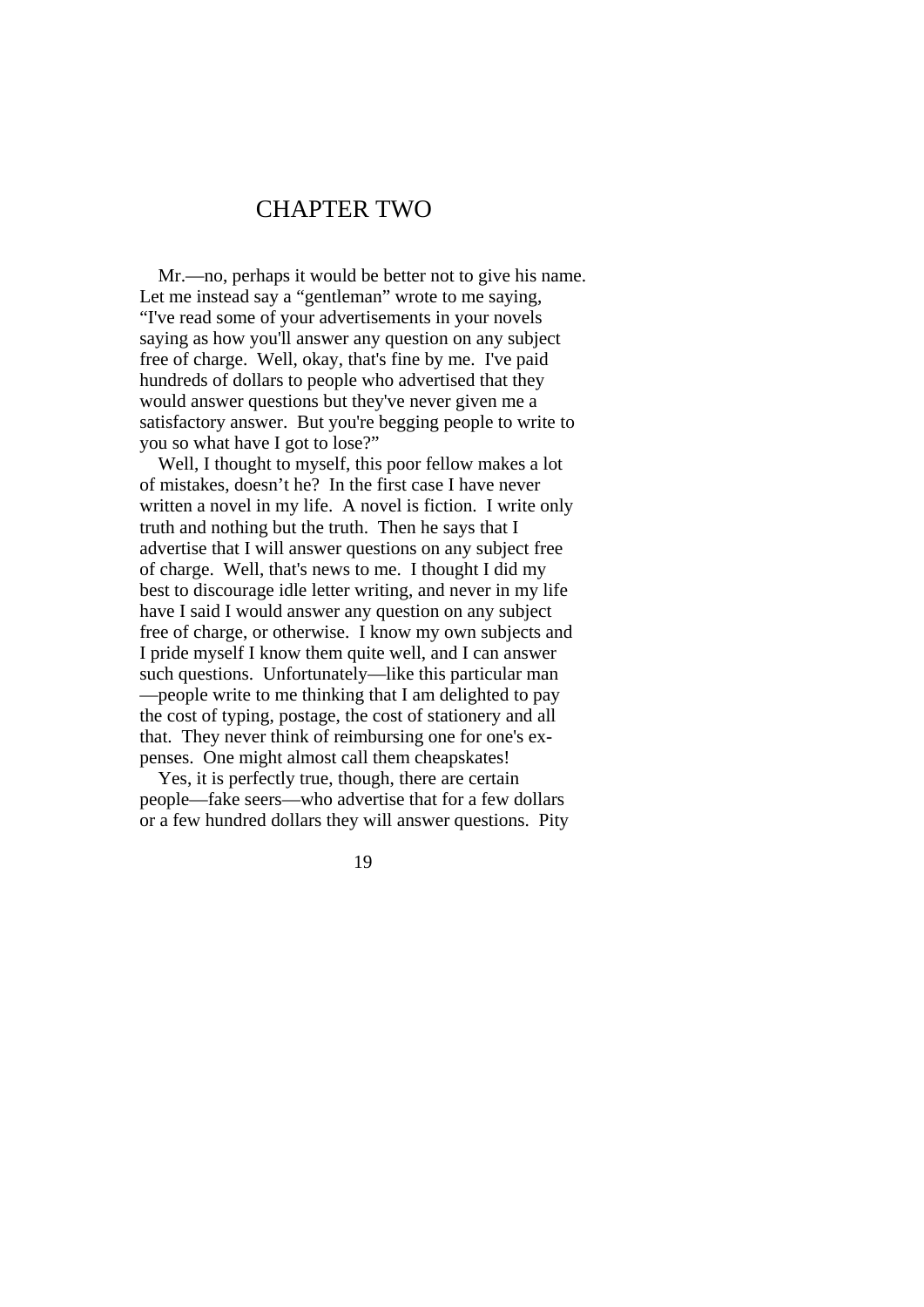I don't do something like that, it might cut down the volume of silly questions. But as this man writes questions on a subject which will come much to the forefront in the near future it might be worth looking into the matter. Now, this is what he says—in substance, of course, because his letter is no literate work at all; the way he writes he might never have been to school.

 He says, in effect, "A lot of people think there may be a world inside this world. The world may be hollow. What have you got to say about that? You claim to know a lot about religion. How come you never mention such a thing? How come no religious book ever mentions such a thing?"

 Well, he is wrong enough there because the religion or belief in which I am most informed (Buddhism) does indeed refer to an Inner World. There is a special word for it. It is called "Agharta." It is a word very frequently used in Buddhist Scripture, in fact in Tibetan lore there is much mention made of Shamballa where the King of all the world lives, the King who is hidden from the millions on the surface of the world.

 Tibetans firmly believe in the King of the world living inside the world, not as some sort of demon but as an extremely good King, a good spiritual ruler who is alive in two planes at once, the physical plane where he lives for ever and ever, and the spiritual, or astral, plane where similarly he lives for ever and ever.

 Tibetans believe that the King of the world gave his first instructions to the first Dalai Lama and the Dalai Lama was, in fact, the outer world representative of the inner world King.

 Certainly there are tunnels in Tibet which go deeper and deeper and deeper, and there are many legends about strange people coming up through those tunnels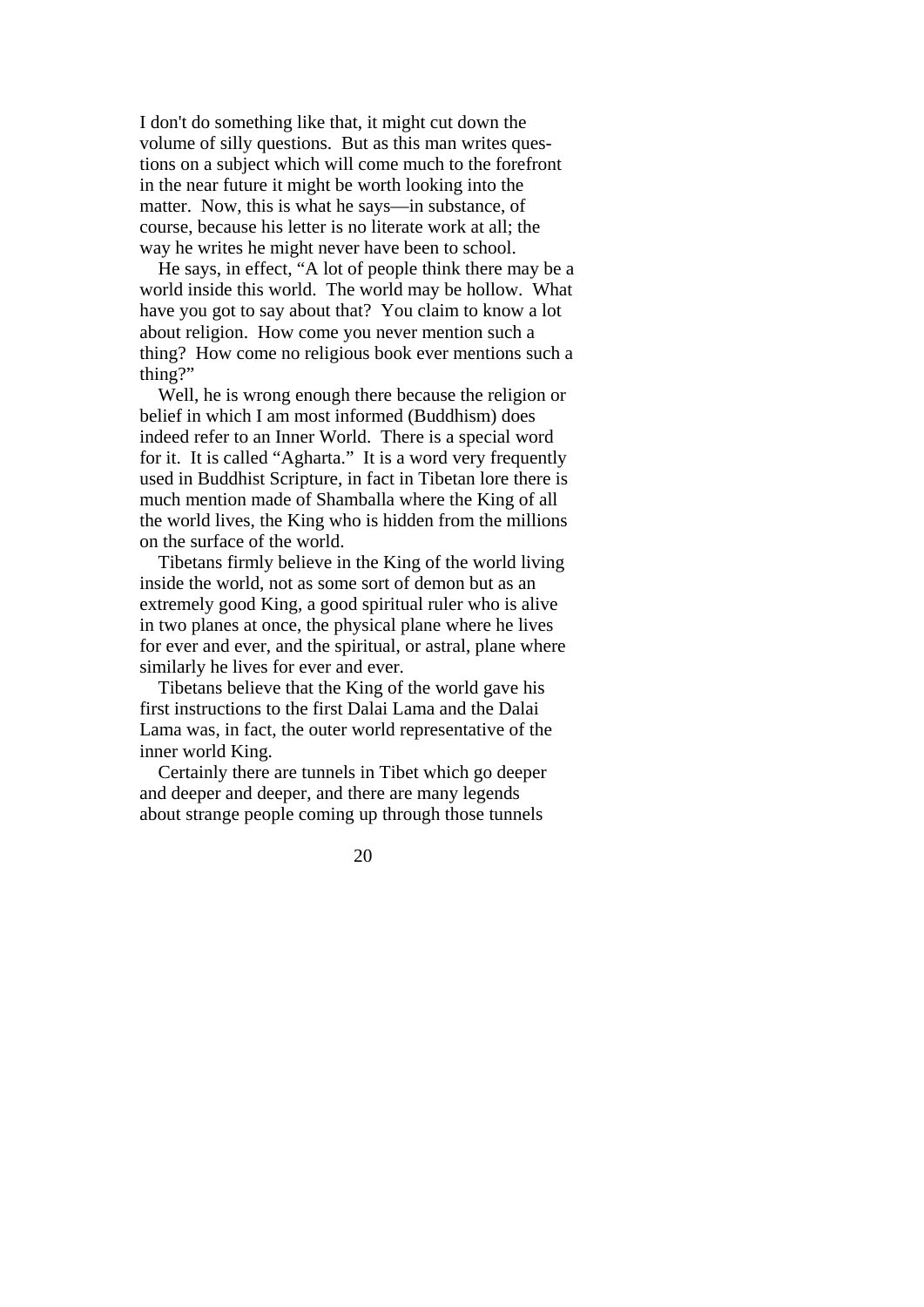and holding converse with Lamas of high degree. As I have written in some of my books I have been in some of those tunnels, and I have also been in some of those tunnels in Ultima Thule. There are certain places in the Earth where it is possible for the Initiate to travel down into the centre of the Earth and meet representatives of that inner civilization, and among quite a number of people there is a definite knowledge that people from the inner world do come out to converse with those on the surface. Actually, of course, some of the U.F.O.'s come from this inner world.

 There are, then, tunnels from Tibet to the inner world and tunnels from Brazil to the inner world. Brazil and Tibet are two vitally important parts of the outer world which have a special attraction for the Inner People.

 It is a most unfortunate thing that there are so many superstitious beliefs which have never been properly investigated because it is known to a few "sensitives" that there is a tunnel beneath the Greater Pyramids. Now, by Pyramid I am not referring exclusively to the Pyramids in Egypt, there are many more than that. All these Pyramids used to be marker beacons sending messages to the Gardeners of the Earth and their representatives who traverse space in their spaceships. There are Pyramids in Egypt and in certain parts of South America, also there are very important Pyramids in the Gobi Desert but the Gobi Desert, being controlled by Communist China nowadays, not so much is known about that to the outside world. All these Pyramids are connected to the inner world, and in the days of the Pharaohs many of the magical rites of Egypt were conducted by people who came up out of their inner world specifically for that purpose.

But, to get back to basics again, according to the Bud-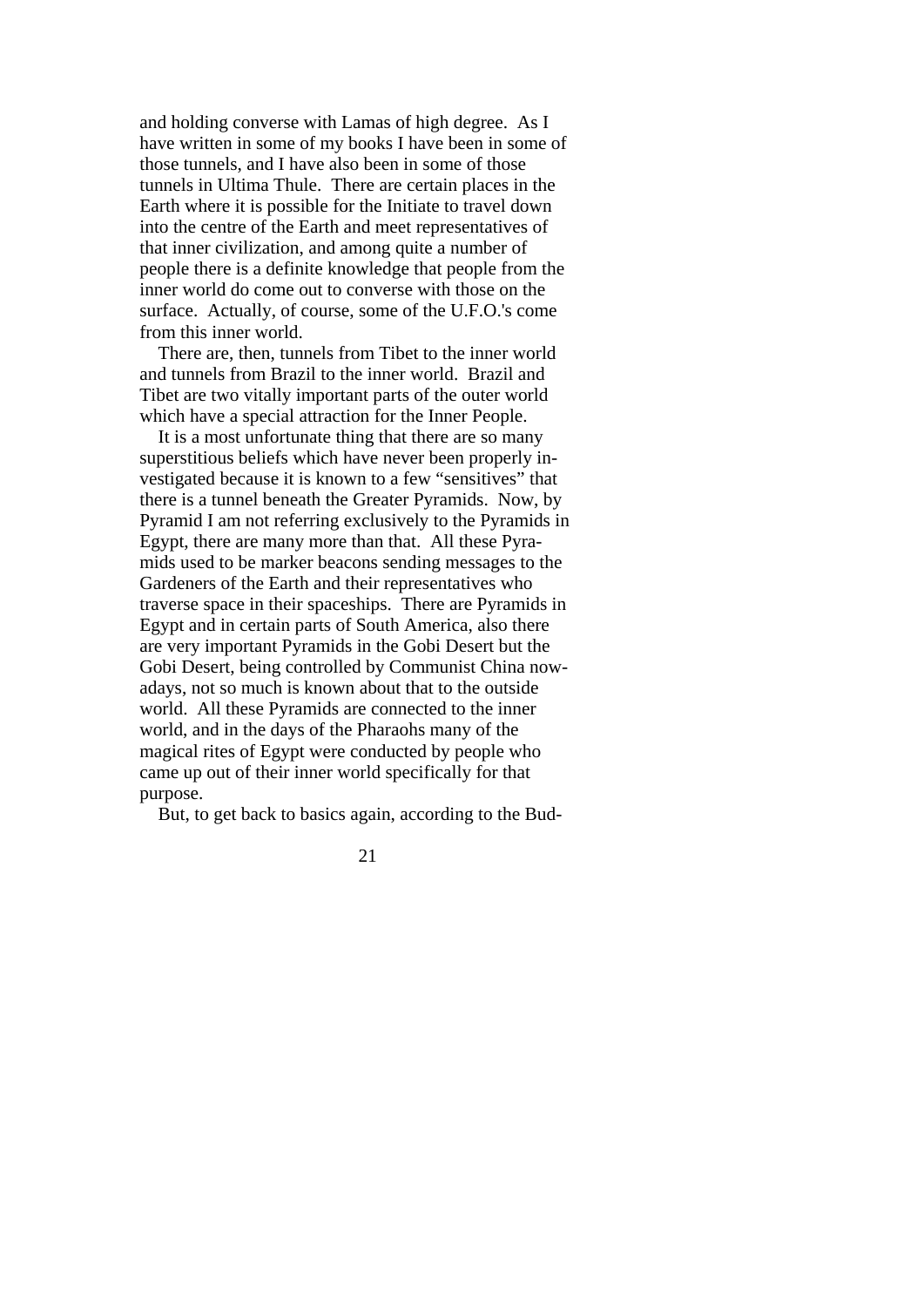dhist religious books there were vast convulsions upon the Earth and the climates of the countries of the Earth changed and changed and changed, and as they changed tribes of people were driven from cold zones into warmer zones and during one such excursion about 25,000 years ago—a tribe of people emerged on to what would now be called the North Pole. They kept on walking and walking and eventually they found that they had the sun always ahead of them, never behind, never rising or setting. Eventually in course of time they found that they were inside the Earth, they found that the Earth was hollow and they settled there. It is thought, too—I should have put this in brackets!—that all the Gypsies came from inside the Earth.

 I have heard many people discussing a hollow Earth and the opponents of the theory always say "Well, if there is a hollow Earth how is it that commercial airlines which fly over the North Pole do not see the opening; commercial planes nowadays do indeed fly over the North Pole and perhaps the South Pole, too, and if there was a big opening in the Earth then obviously the pilots would see such an opening."

 That is not true, you know. Commercial airlines do not fly over the North Pole, nor do they fly over the South Pole; they fly quite a distance away for the simple reason that if they did indeed fly over the Poles it would interfere very seriously with their navigational instruments, and so commercial flights are always routed so that the mythical North or South Pole is avoided by many many miles and thus interference with the compasses also is obviated.

 Then there are others who say, "Well, all these explorers who have been to the North Pole or to the South Pole, if there had been a hole in the Earth they would

22 and 22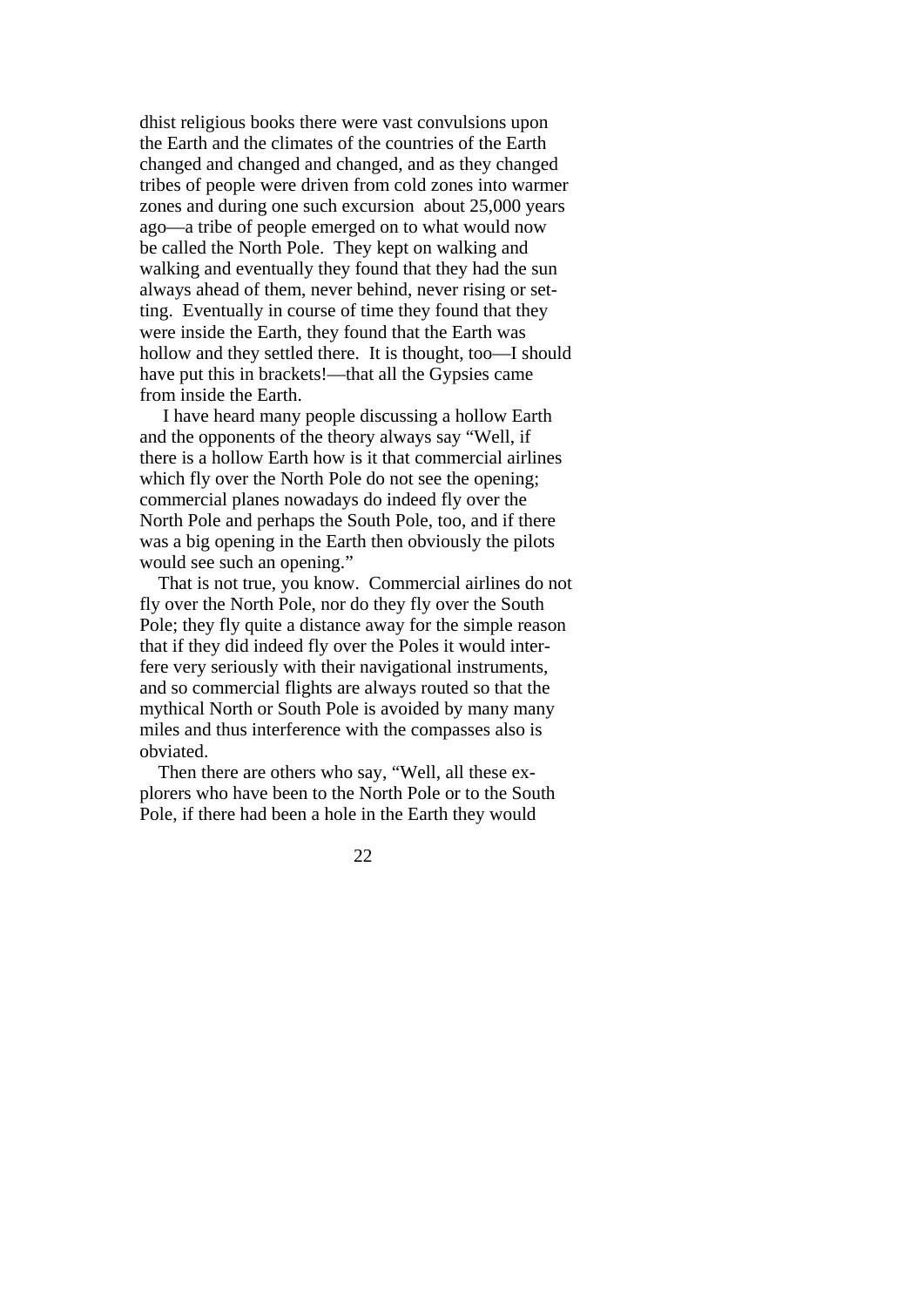have found that hole." But then again, no, it's not true, no one has been to the North Pole, no one has been to the South Pole. We get reports of people who have got somewhere near such-and-such a Pole and have gone on for many miles, in other words they have been more or less lost. Ancient history, and modern history too, teaches us that often sailors will spot debris floating from the Poles (I use "Poles" just to conform and make the location obvious ). There are also floating animals or birds. Now, everyone knows that you don't get birds and insects flying at the North Pole or the South Pole, you don't get green leaves floating, so where do they come from? From inside the Earth, of course.

 I believe this; supposing one had a vehicle and one could journey from here—wherever you are at the moment is "here"—to the North Pole you would go on and on and you would reach what you would believe to be the location of the North Pole, and then you would continue on and eventually you would find yourself with a different sort of sun above you. The sun being an atomic sort of thing occurring naturally not merely in the centre of this Earth but in many other worlds as well. Astronomers have found that on the Moon, for instance, there are strange lights seen at times about the Poles. You might say, "Oh yes, but men have been to the Moon." Sure they have, but they have been to a very limited spot on the Moon, a spot, a circle, of about five miles radius. Oh no, they haven't explored the Moon, and they haven't explored this Earth. There is quite a lot of this Earth which still has to be explored.

 If you are interested and if you go to your Public Library I am sure you can find many books dealing with an inner Earth and stories of people who have been lost and then have sailed on into a strange world, and eventually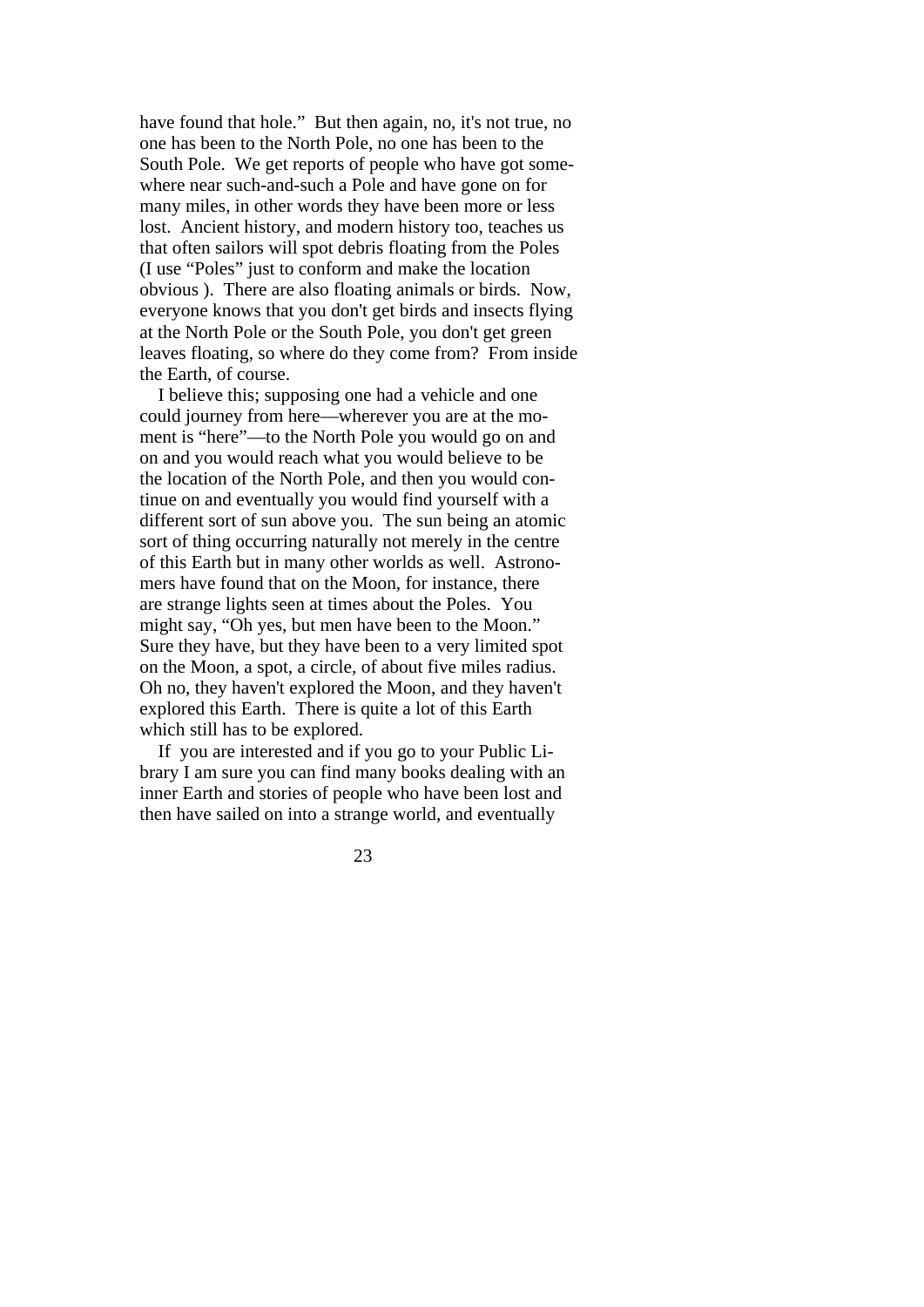they have found themselves just inside the inner world. Better than the Library, buy some books at a good bookstore.

 People have asked me to explain whatever such a world could look like, how can there be a world which is hollow inside? The best way I can explain it is like this:— Imagine you have a coconut. The outside of the coconut is the outer Earth. And remember this, that if your hands are hot the moisture which you have deposited on the outside of the coconut in merely touching it is equal to the depth of the deepest sea on this, the full size Earth. That's a thought worth bearing in mind.

 Anyway, you've got your coconut and you are looking at the outer side of it. That represents our conventional Earth. Now, make a hole in the part known as the eyes, and make another hole in the part right opposite the eyes. You can liken these to the North and the South Poles. You should make the hole about an inch in diameter and let out all the milk. Then you have the outer hard shell which is the crust of the Earth, and inside you have the white flesh of the coconut which represents the inner world surface. Right in the middle of the coconut you have to somehow fix a flashlight bulb to represent the ever-burning inner sun.

 Now—the hard shell which is the crust and the softer inner side which provides footing for inner worlders provides, also, the source of gravity which keeps people feet down, on the upper surface and feet down on the inner surface. There is no evidence whatever that the inner surface of the Earth is molten gas or molten iron or molten rock or molten anything else. That has just been a supposition of "scientists" who have made many other false suppositions like when they said that if a man traveled at more than 30 miles an hour his lungs would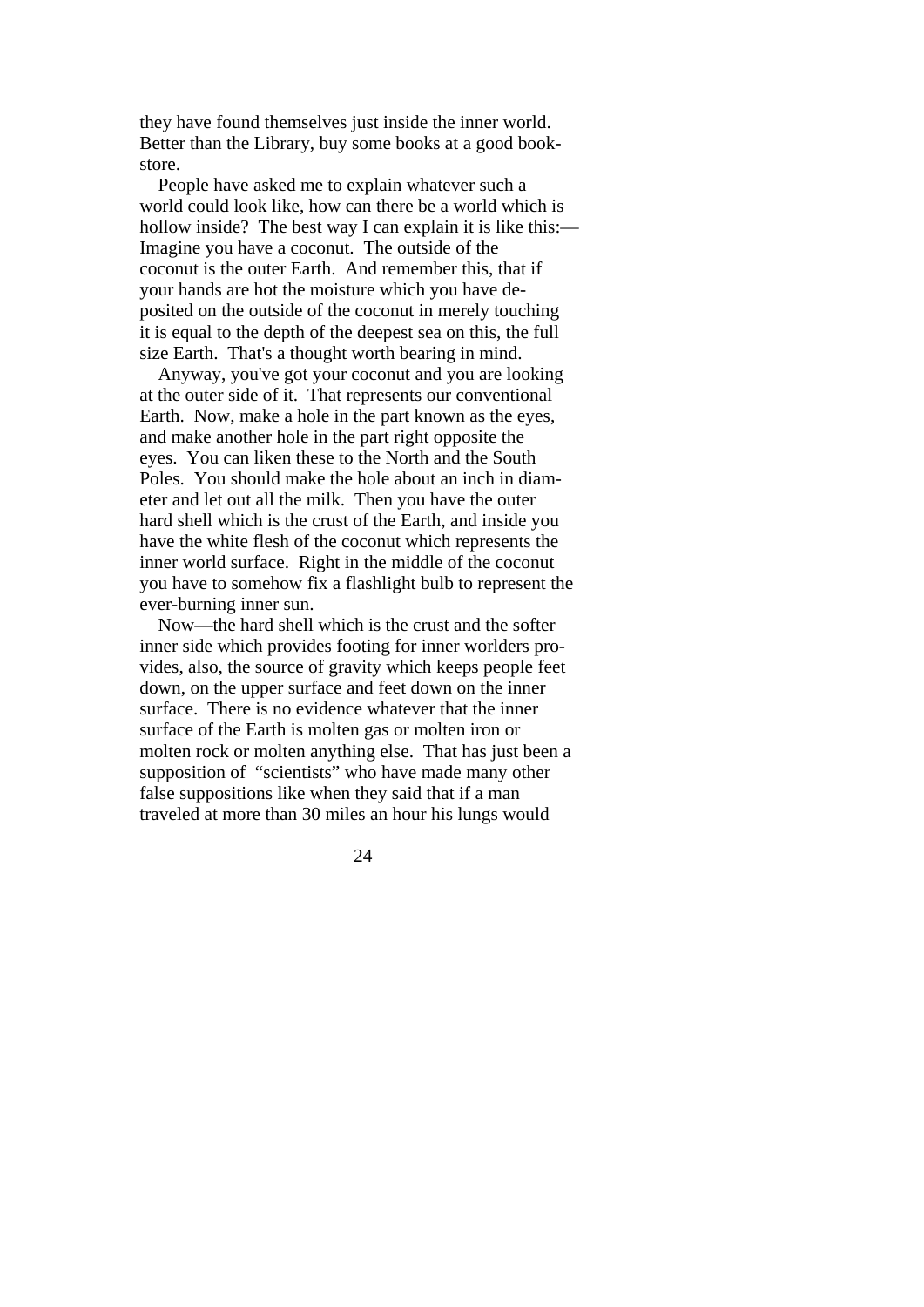burst with the air pressure. And like when they said that it would be impossible for any spaceship to land on the Moon because it would sink right into the impalpable dust. Oh no, scientists are merely guessers with a University education. Often they are worse guessers than people without a University education because scientists are taught that if this person or that person says a thing is impossible then it is indeed impossible, and so instead of being taught to think they are just being taught to think that Author so-and-so is infallible and if he says a thing is impossible then indeed it is.

 I believe that people inside the Earth are very very highly evolved people indeed who are remnants from Lemuria, Mu, Atlantis, and many even older civilizations. The Earth has been wracked by cataclysms, storms, meteors and all the rest of it, and often people on the surface have been decimated yet inside life goes on serenely, untroubled by things that are happening outside and so spirituality and scientific knowledge has progressed.

 You may not be aware that the Chileans, who have a great interest in the South Pole areas, have photographed U.F.O's rising out of that territory. Most interesting pictures were taken by a geophysical team of Chilean scientists. Unfortunately, under considerable pressure, those photographs were turned over to the U.S.A. authorities . . . and that is the last that has been heard of them.

 U.F.O.'s are of different types, but one type comes from inside the Earth, and there are many U.F.O's seen nowadays because the Inner People are greatly worried by the atomic explosions taking part on the outer surface of the Earth. After all, if the explosion is big enough then perhaps the crust of the Earth will be cracked even worse than it is at present and the whole Earth will perish. That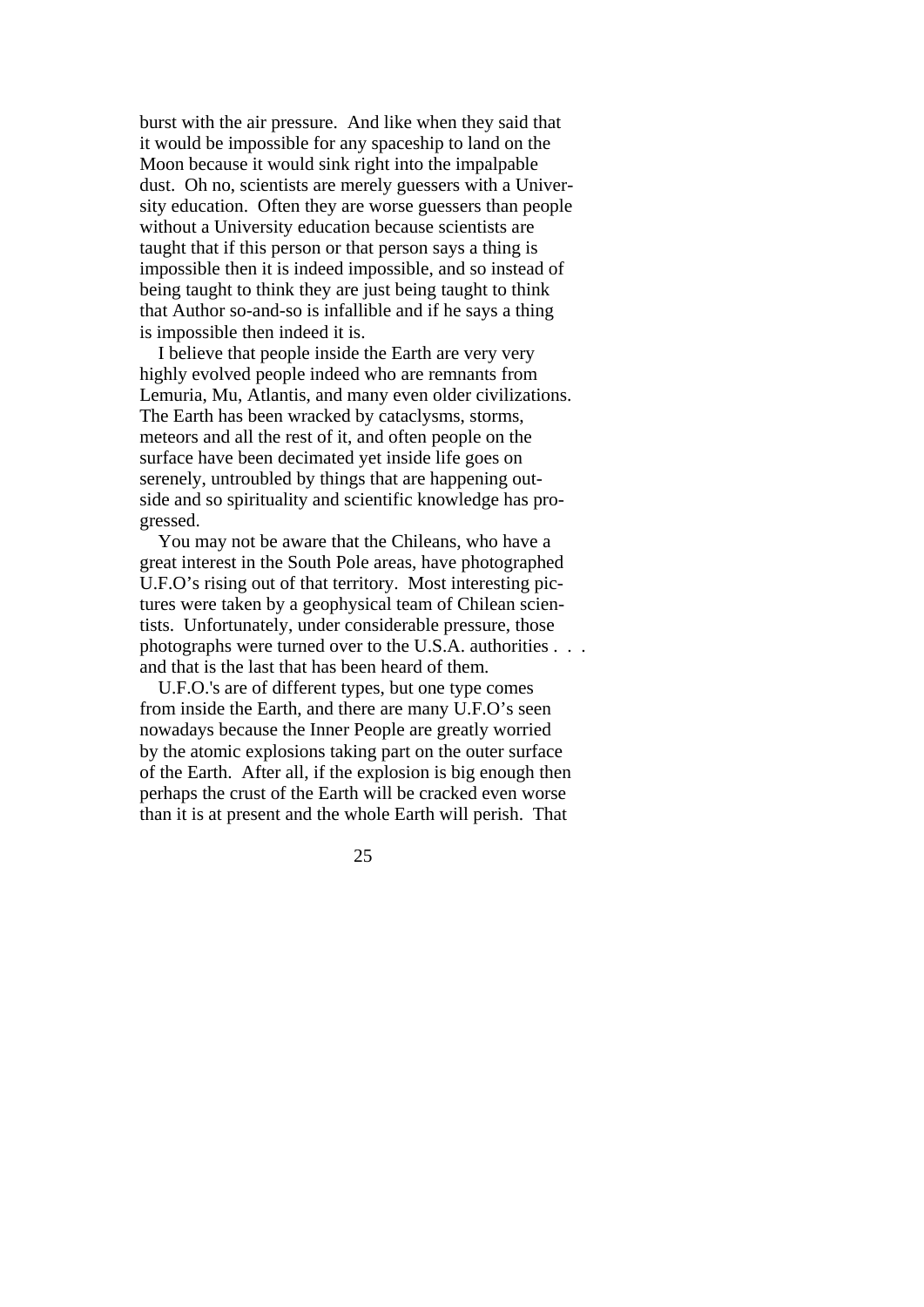is why the Inner People are so concerned, why they are trying to control atomic research on this world.

 Have you really studied the journeys of explorers who claim they have been to the North Pole or to the South Pole? Without any exception they report that they found the temperature rising as they traveled north, they found more open seas, than they expected, they found many things which were completely at variance with the North Pole or South Pole theory where things got colder and colder as the Poles were approached. Actually the Poles do not exist except as some mythical symbol up in the air, perhaps in the center of the opening leading into the Earth.

 The aurora borealis could easily be the reflections from the inner sun when conditions are suitable, or they could even be radiations from the nuclear life within your world.

 But someone is sure to say all this is impossible, of course there is no hole leading into the Earth, the idea is absurd—ridiculous. If there was a whacking great hole at the North Pole and another at the South Pole then obviously air pilots would have seen them, astronauts would have seen the holes also, and in fact anyone looking would be able to see right through the Earth just the same as one can see daylight through the other end of a blown egg. No, someone is sure to say, this author has gone round the bend at last . . . if he didn't go round years ago.

 That attitude is all wrong, you know. It shows that the person doesn't know the facts. How many of you have been to the North Pole? How many of you have been to the South Pole? How many of you know climatic conditions there? What about cloud coverage, for example? What about viewing conditions? No, Critical Reader, I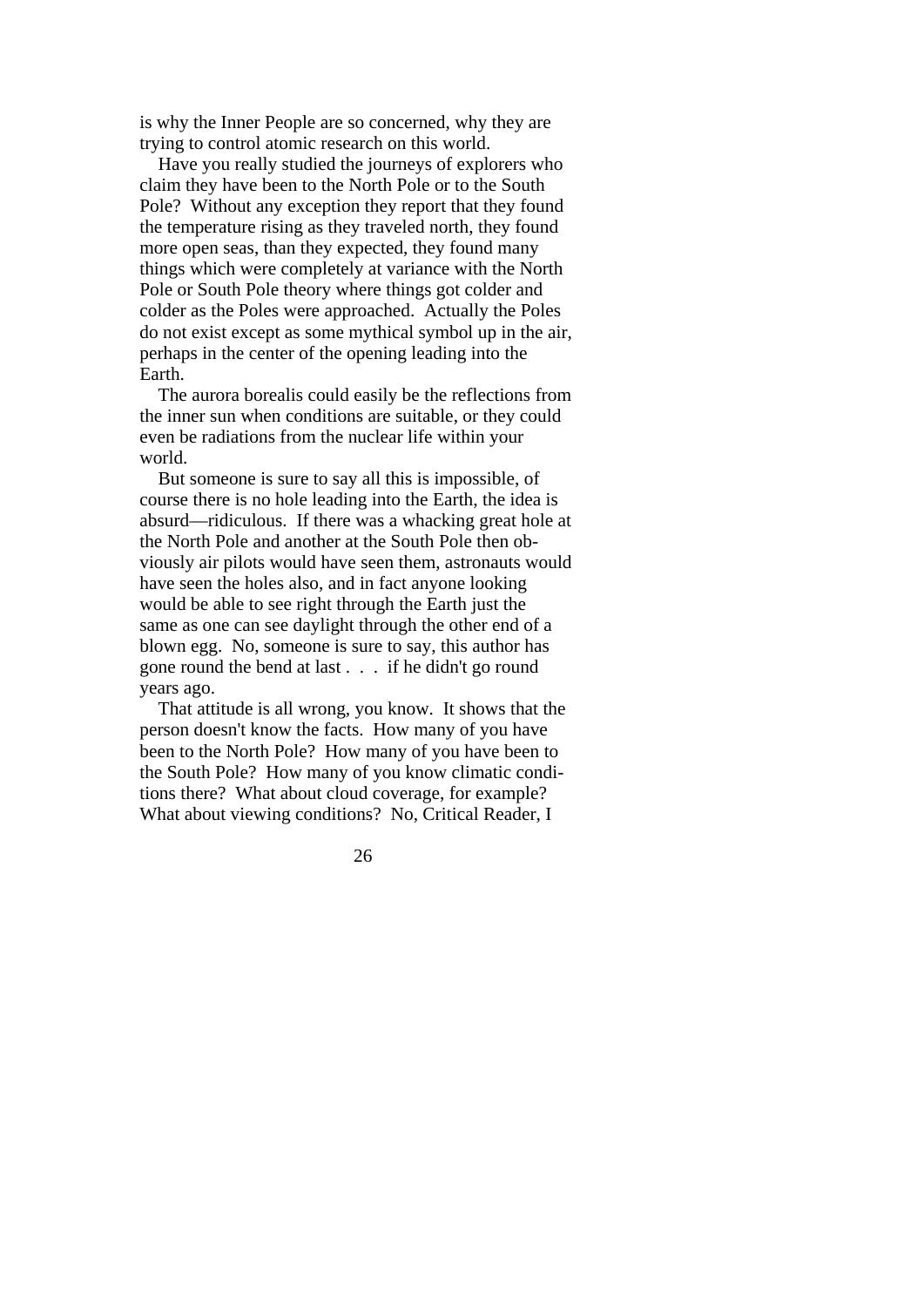haven't gone round the bend—you have if you think that all this is impossible; if you think all this is impossible then you are not merely around the bend, you are cantering along the home straight which is a darn sight worse.

 Think how in well populated areas great caves have remained hidden for hundreds or thousands of years. Look at the cave in which the Dead Sea Scrolls were found. That cave was only found completely by accident.

 Look at Canada. Great areas of Quebec have not been explored. And supposing a plane flew over certain of these areas in Quebec which would be covered with ice most of the year, then photographs might show reflections precisely as it should show reflections from snow and ice. Or the photographs may show dark patches precisely as they could show dark patches of snow and ice. Ice can be of many different colours, you know, it is not all white and tinselly like you put on Christmas trees. You can even get red snow in certain areas; I know that because I have seen it. But the whole point is that a photograph taken over the approximate location of the North Pole or the South Pole might show strange shadows, but if people had no reason to investigate the shadows then they wouldn't go there and probe, would they? It takes a lot of money too to mount an expedition to the mythical North Pole or the equally mythical South Pole. It takes a lot of money, it takes a special breed of man, it takes a lot of back-up supplies, and it takes a big bank account to pay the insurance!

 But back to Canada; many, many areas in the Northern Territories have not been explored. Some areas have never even been seen by humans. How do you know what holes there are in the Northern Territories when no one has been there? It is stupid to say these things are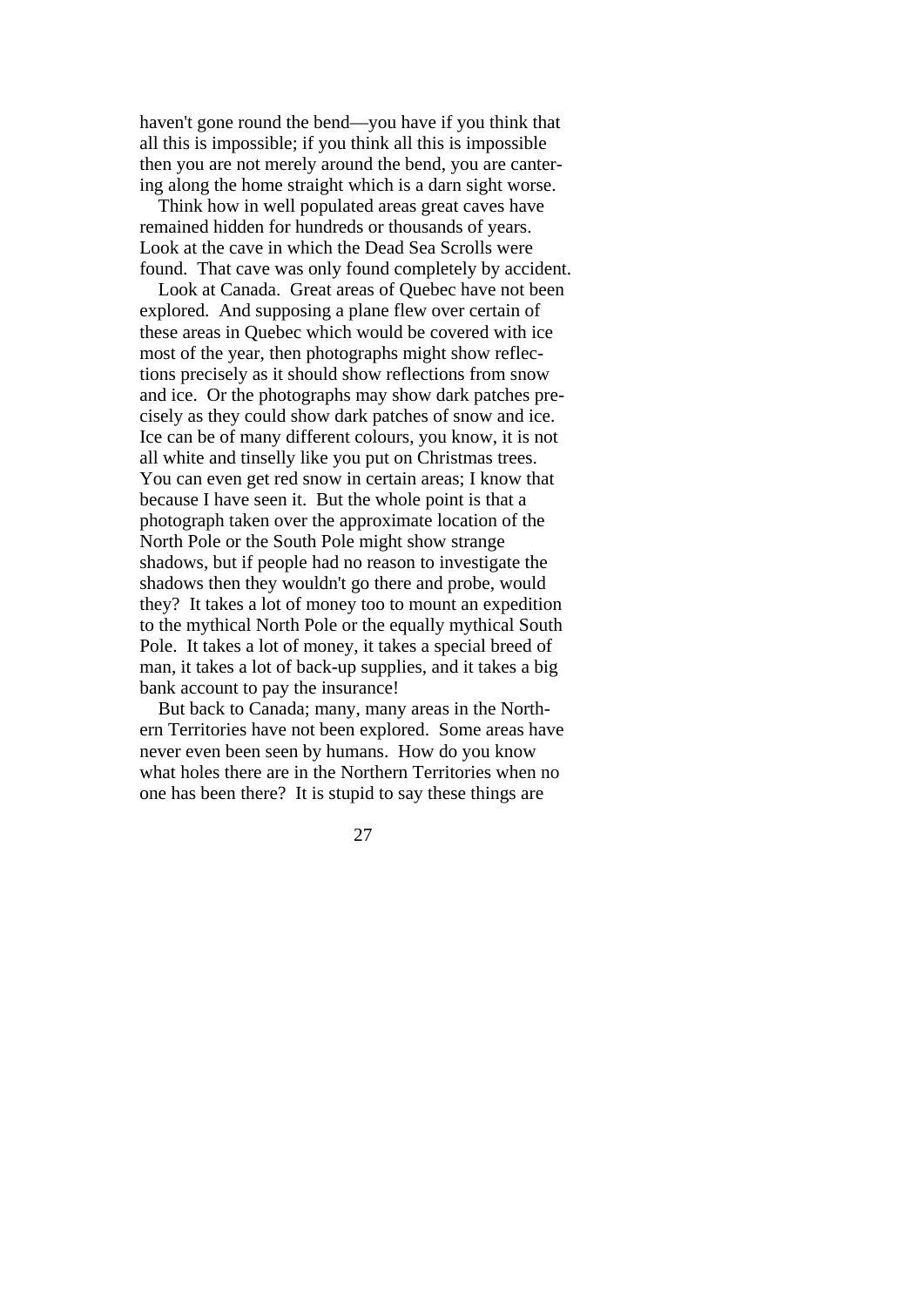impossible until you know all the facts, until you are an expert in photography, until you are an expert in geology.

 Think of astronauts or cosmonauts, or whatever the current term for them is; well, then they are taking off and are reasonably close to the Earth presumably they have something else to do besides look for a hole where the North pole or South Pole should be, and in the Polar regions the viewing is often horribly unsatisfactory, fogs, snow-storms, confusing reflections from snow, ice and water. It's worth noticing also that when astronauts are in orbit they have specific tasks to do, taking a peep at the Russians, taking an even harder look at the Chinese. Are there telltale shadows which indicate that silos have been erected which could be the starting point of intercontinental ballistic missiles? And if so, in which direction are the silos inclined? By knowing things like this the Americans can tell if the war lords of Pekin have rockets aimed at New York or Los Angeles, or somewhere else. They have to take into account the degree of inclination and the rotation of the Earth so that they can then forecast to within just a few miles the target area of the I.C.B.M's. The Americans are much more interested in knowing what the Russians, the Poles, the Chinese and the Czechs are doing than finding out something about a hole in the Earth. Some of the Americans, for instance, would be more interested in checking a hole in the head than a hole in the Earth!

 So you can take it that unless there are very special conditions and very special circumstances these particular openings in the Earth would not be photographed, and as for thinking that you could look in one end and see out through the other just as you would through a straight railway tunnel—well, that idea is crazy, You couldn't do it. Think of a railway tunnel absolutely dead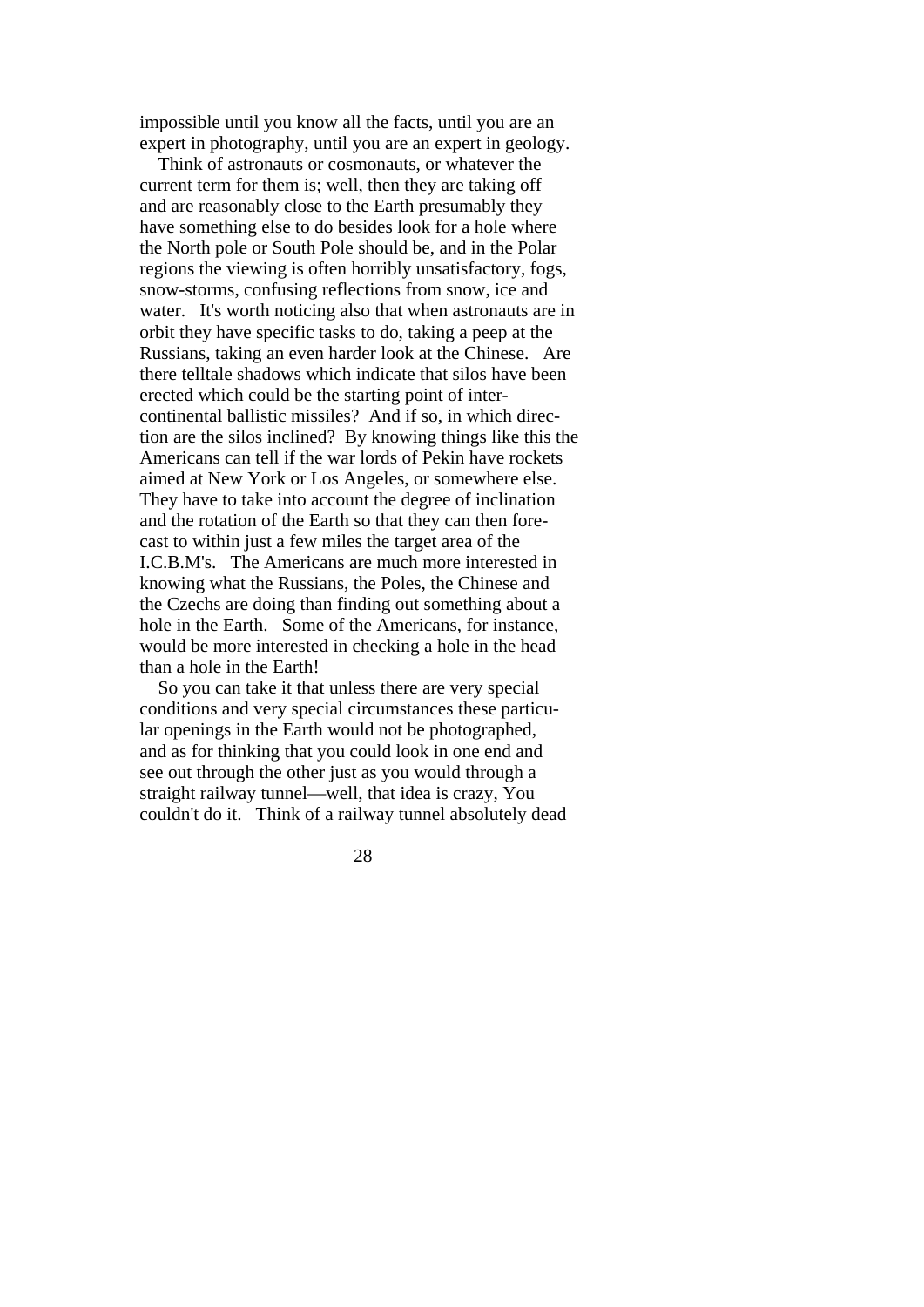straight. You look in one end and if you are very very careful you might possibly see a little dot of light at the other end, and that railway tunnel may be not even half a mile long. We, if we were looking through a hole in the Earth, would have to look at something which was nearly eight thousand miles long. That is, the tunnel through which you would be looking (through the Earth) would be so long that you just wouldn't see any light at the other end. Not only that but even if you had such good sight that you could see all the way through and distinguish a small hole, then you would still be looking at darkness because unless the sun was opposite you would have no light-reflection, would you?

 If you are going to deny the POSSIBILITY of there being a hollow Earth then you are just as bad as the people who think that the world is flat! In passing I wonder how the "Flat-Earth Society" in London, England, explains some of the astronauts' photographs now. As far as I am aware there is still a society in England who swear on a stack of comics (must be comics!) that the world is flat and all the photographs have been faked. I read something about it and had a good laugh, and I wish I could remember where I read the article. Anyway, if you are not sure why not keep an open mind then you won't be caught short when the proof is forthcoming?

 There is another thing you have to consider; the Governments of the world, or rather the Governments of the super powers, are nearly killing themselves to hush up everthing about U.F.O.'s. Why? Millions of people have seen U.F.O.'s. I was reading an article only yesterday in which it was said that statistics prove that 15 million Americans have seen U.F.O's. So if 15 million in one country alone have seen them then it's a sure thing that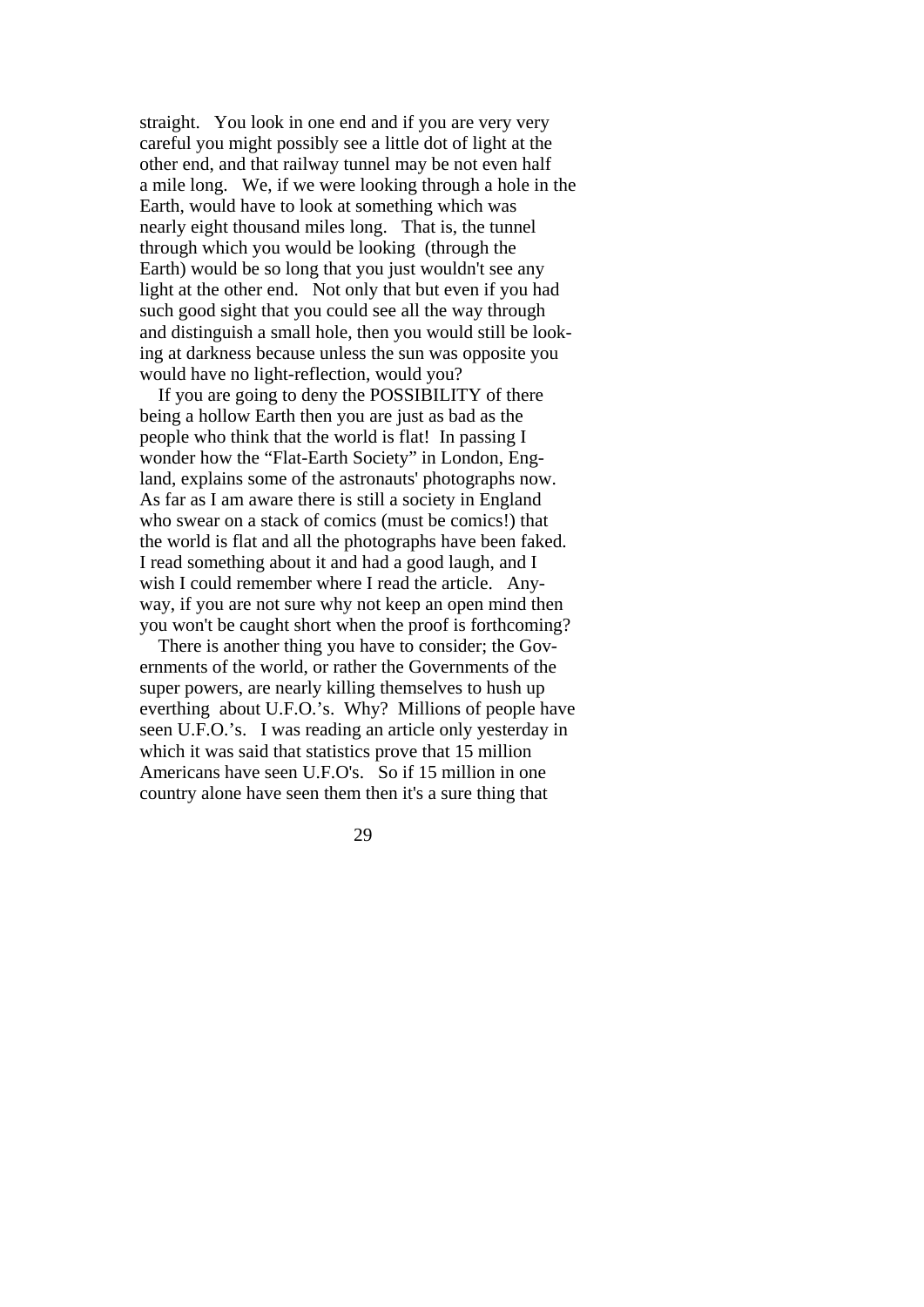there must be something like U.F.O.'s. Argentina, Chile, and other sensible countries acknowledge the existence of U.F.O.'s. They don't necessarily understand what they are or why they are, but they acknowledge them and that is a big step forward.

 The Governments hush up and conceal all the truth about U.F.O.'s; now—supposing the American Government, for example, bad photographs of U.F.O.'s entering or leaving the Earth,, supposing they had definite proof that the Earth was hollow and that there was a high civilization within, then quite without a doubt the Governments would try to conceal knowledge of the truth or people would panic, start looting, commit suicide, and do all the strange things that humans do when they panic. We have only to remember the Orson Wells—Raiders from Mars—radio broadcast of a few years ago when Americans really did most thoroughly panic in spite of being told by the announcers that it was only a play.

 So—the Governments conceal the truth because they are afraid of panic. But perhaps in the not too distant future they will have to admit the truth, the truth being that there is a hollow Earth and a highly intelligent race within that hollow Earth, and that one form of U.F:O. comes from inside the hollow Earth. Mind you there is more than one type of U.F.O. One type comes from "outer space", another type comes from "inner space", that is, the inner side of the Earth.

 But again, supposing you say, "I still say the fellow's crazy because there wouldn't be any room for a civilization inside the Earth." Well sir or madam, as the case may be, that implies that YOU haven't done your homework Let's have a look at some figures. I am not going to quote exact figures or someone is sure to say, "Oh look at him, now we know that he's a fraud, he's 6 inches short in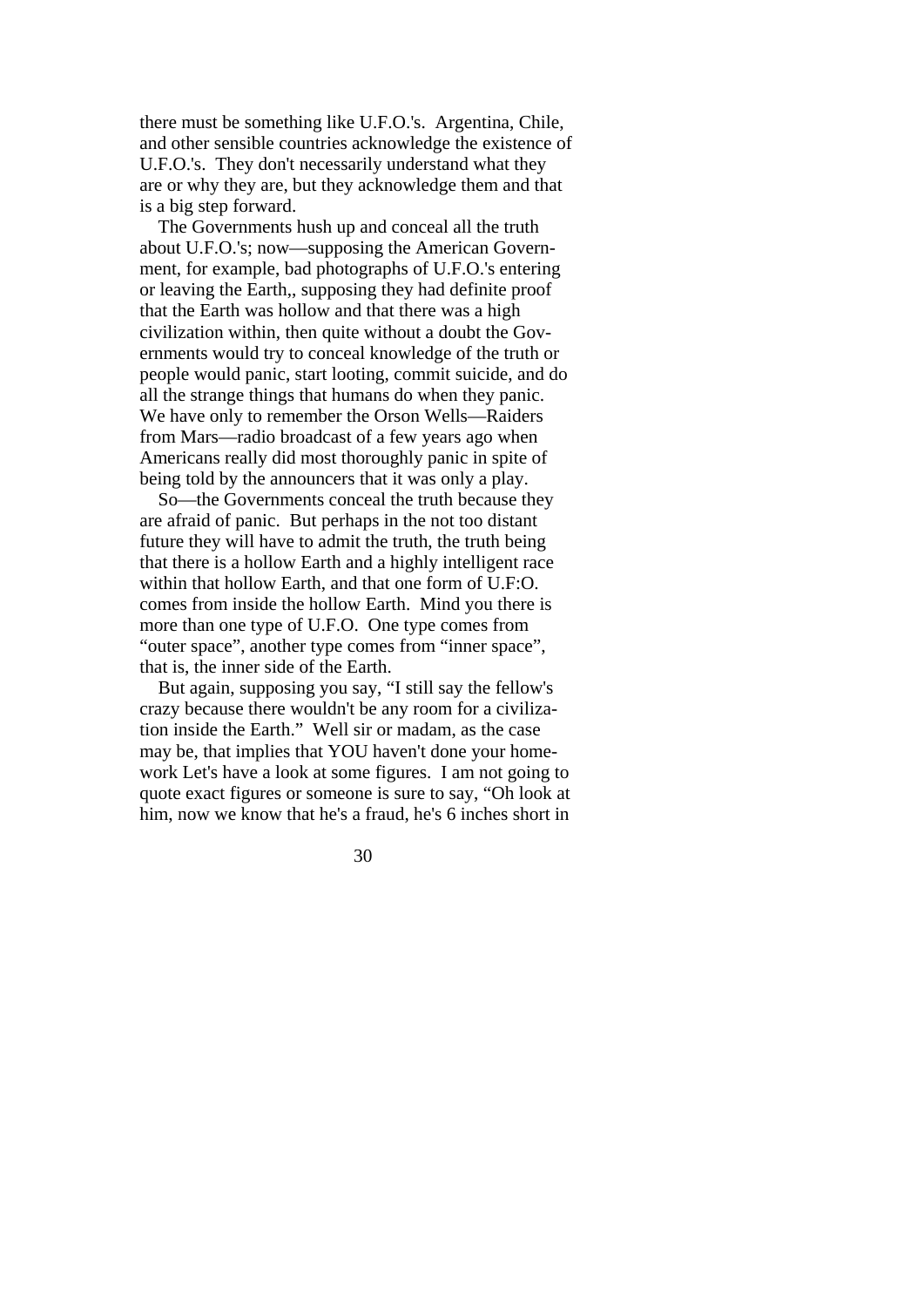the diameter of the world!" Oh yes, Loving Reader, people do write and say such things, and they think themselves very clever. But anyway, let's have some rough figures.

 Now, the diameter of the Earth is roughly seven thousand nine hundred and twenty-seven miles. Now, supposing we say (we've got to give some figures, haven't we?) that the thickness of the crust of the Earth on the Earth side and the thickness of the "soil" side of the inner Earth comes to eight hundred miles. Well, if you add those two eight hundred's together you get one thousand six hundred, and if you subtract that from seven thousand nine hundred and twenty-seven you get six thousand three hundred and twenty-seven miles. That, then, we can say is very very approximately the diameter of the world inside this world.

 That means that the inner world is (again roughly) 2.9 times larger than the Moon, so that if somehow you could get the Moon inside the Earth the poor wretched thing would rattle around like the pea inside a referee's whistle. The diameter of the Moon, remember, is roughly two thousand one hundred and sixty miles, and the estimated diameter of the world inside this Earth is, we decided, six thousand three hundred and twenty-seven miles. So now YOU do some arithmetic for a change. I'm right, aren't I?

 Another point of interest is this; only an eighth of the surface of the world is land, seven-eighths is water—seas, oceans, lakes, and all that, so it could easily be that there is more land INSIDE the world than outside, and if there is more land inside then there could be more people inside. Or if they regularly take "the Pill" they may have bred for quality rather than quantity.

I believe all this, you know, I have believed it for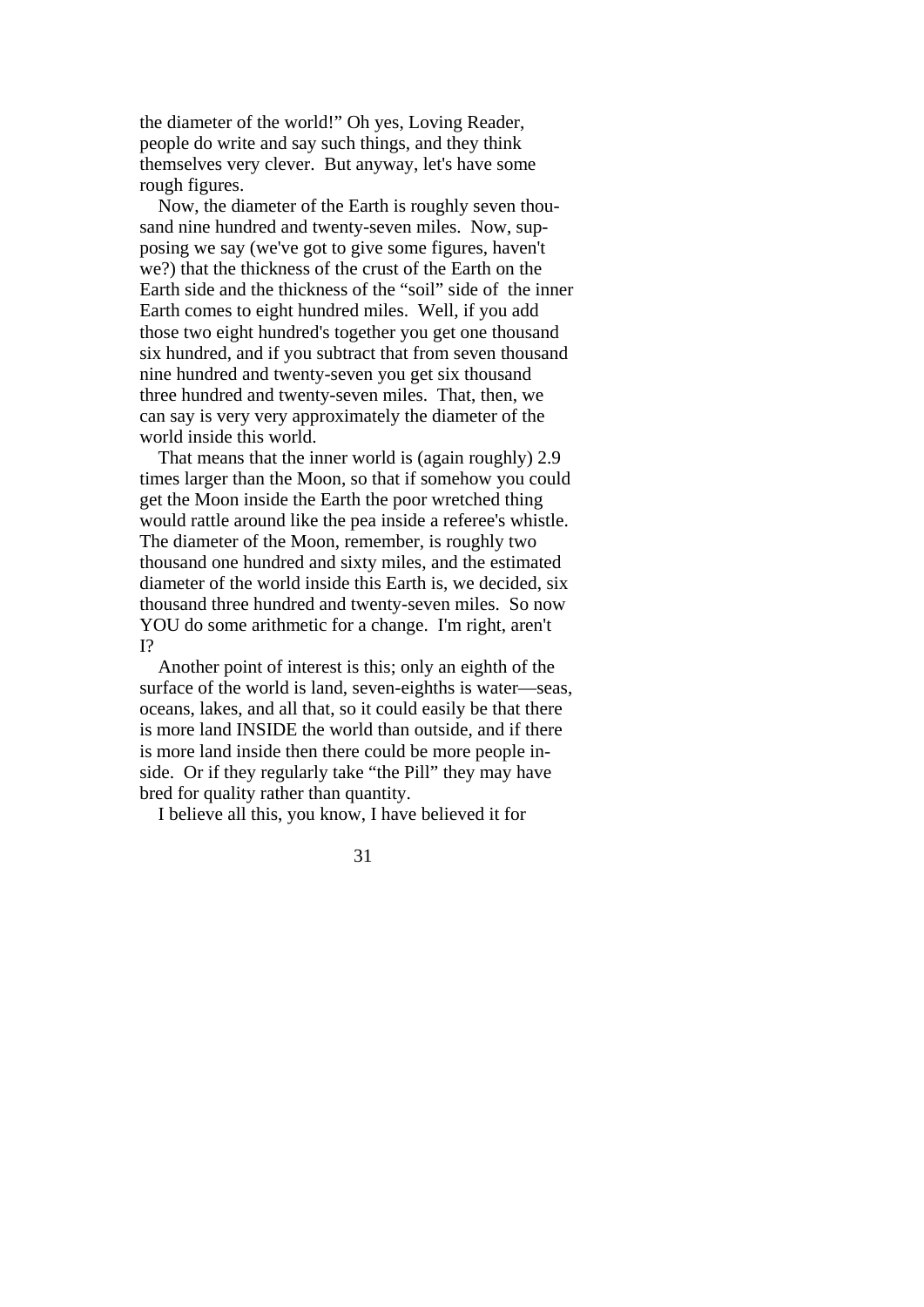years, and I have studied it very very thoroughly. I have read all I could about it, and if you do the same then without a doubt you will come to the same conclusion that I have which is that there is another world inside this Earth of ours, that it is 2.9 times the size of the Moon, and that it is populated by a very intelligent race.

 Another thing of interest is this; Look at all the explorers who have been "to the Pole". None of them has ever PROVED that he got there. Think of Admiral Peary, think of Wilkinson, Amundsen, Shackleton, Scott, etc., etc. All these men who, in theory went there by water or went there on foot or who flew to the area—not one of them ever truly, demonstrably proved that he had reached the Pole itself. I believe they couldn't because "the Pole" is a remote area somewhere in space above the surface, and, as has been proved, the location varies quite a lot.

 So there it is. If you are interested don't write to me about it because I have said all I am going to say about it. Oh yes, I know a lot more, I know a great deal more than I have written, but just trot along to a really good bookstore and BUY some books on the hollow Earth. It is kinder to the author to buy than to read it up in the Public Library because the poor wretched author has to live and he can't live when people just read stuff free. He depends upon his royalties. After all, if it's worth reading it's worth paying for.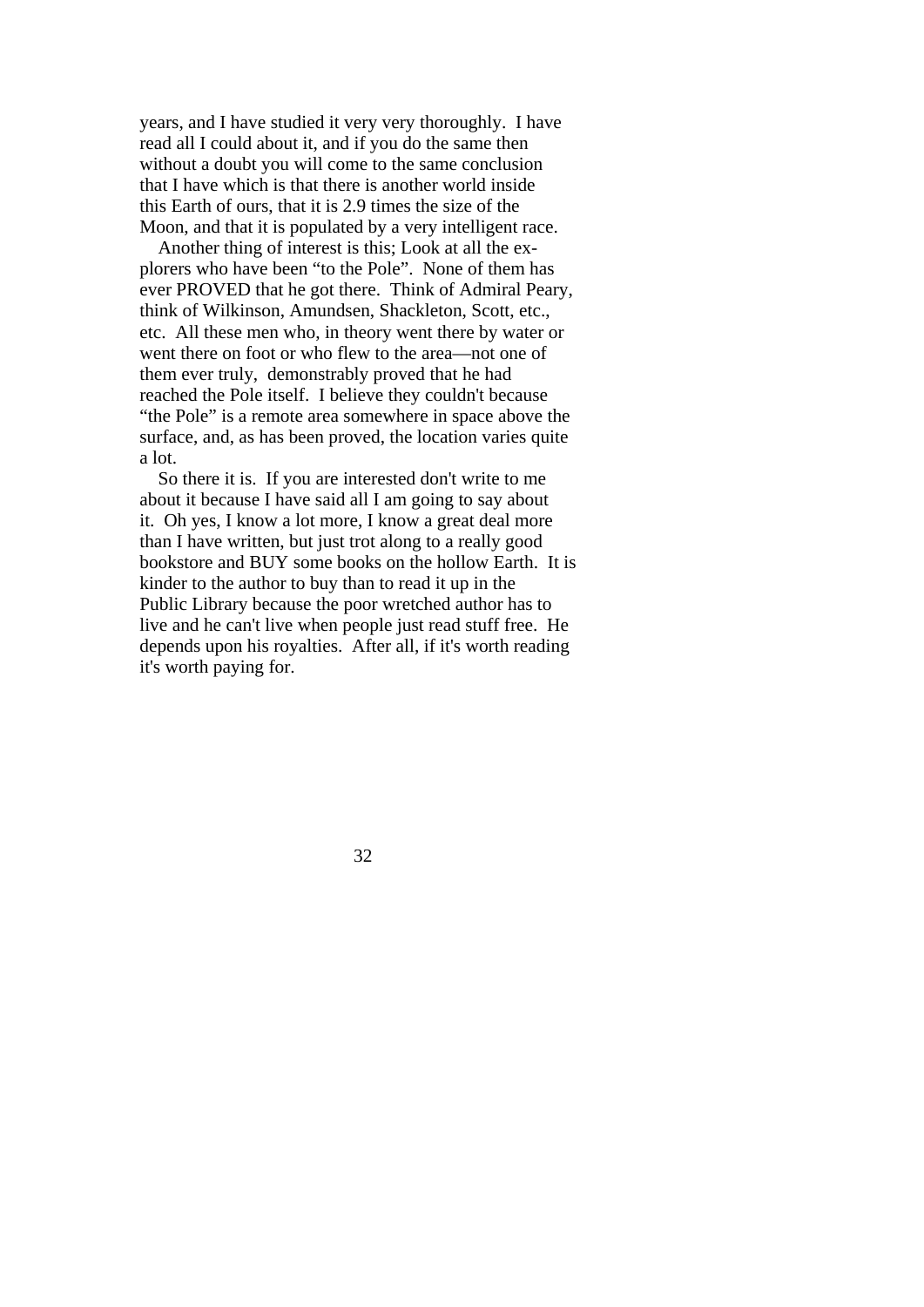## CHAPTER THREE

 It was cold in Calgary. Snow lay all about obscuring the railway tracks, covering the frozen river. The cold was terrible, a cold that seemed to penetrate everywhere, a cold which seemed to magnify sound from the frozen streets. Drivers still whirled along seemingly without a care in the world. Calgary, we are told, has two claims to fame; it has more cars per capita—why not say "per person"?—than any other place on the North American continent. And the second claim to fame, if fame it can be called, is that the drivers of Calgary are more dangerous than any other drivers on the North American continent. People run around as if they hadn't a care in the world. Then, presumably, they wake up in Heaven or the Other Place and find that they have, they've got a load of kharma from the people they killed in the accident!

 But the cold this day was just fantastic. And then across the sky there came a peculiar band of cloud, or should I say cloud and light intermixed, and the air immediately grew warmer as if someone "Up There" had taken pity on the poor mortals of Calgary and switched on a very efficient electric heater.

 The air suddenly grew warm. The crisp snow became soggy, and water poured from rooftops. The Chinook winds had come; the greatest blessing of Calgary, a specia1 meteorological formation which suddenly brings a whole lot of hot air ( well, look at their Government!) from Vancouver, hot air which turns a frigid day into a mellow day.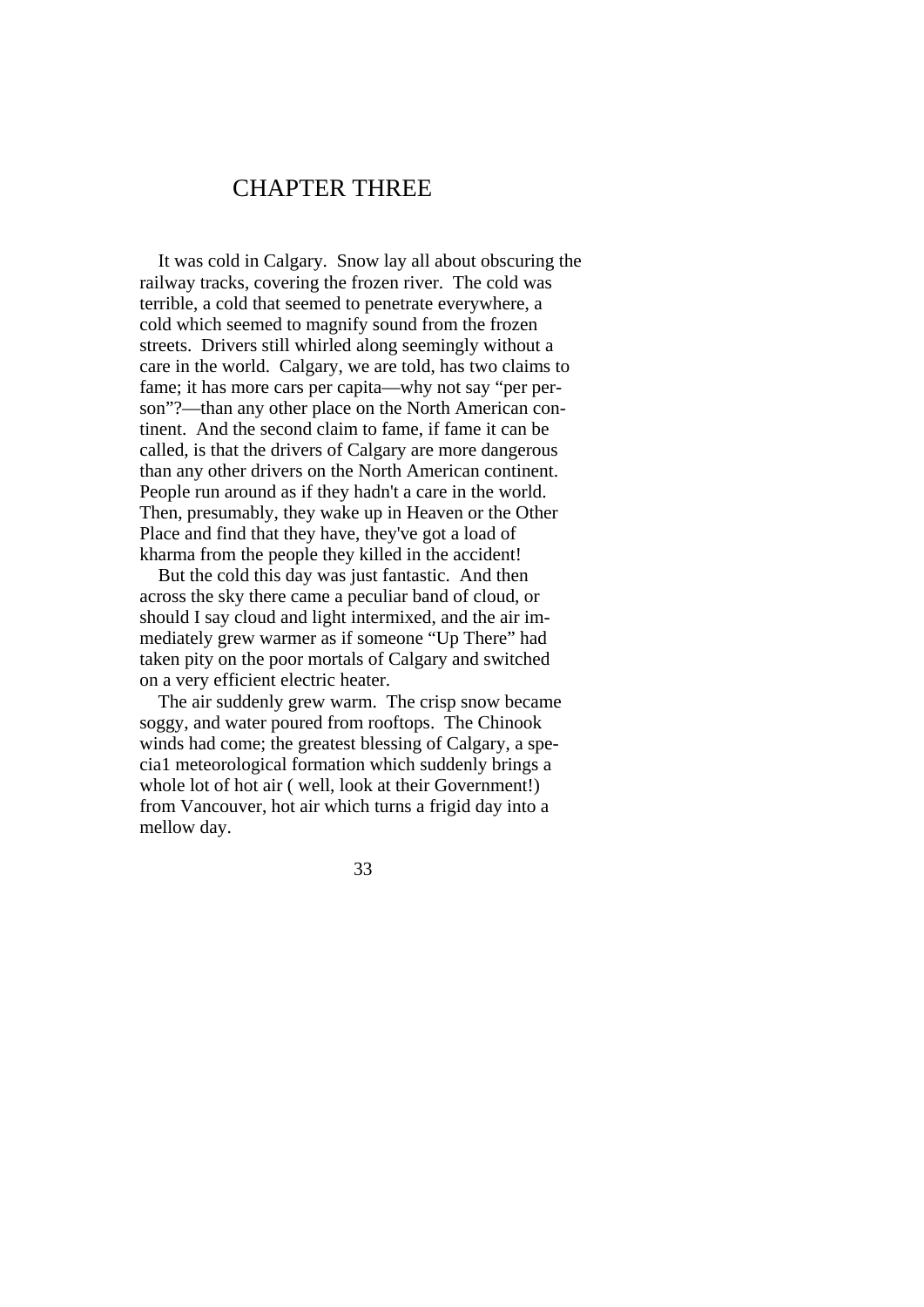The snow soon melted. The Chinook winds persisted during the afternoon and evening, and on the following day there was no trace of snow at all in Calgary.

 But letters do not bother to wait for warm weather, they come all the time like bills and income tax demands, they wait for no man, they wait for nothing. Here is a letter shrieking in bright fluorescent red ink. Some cantankerous lady wrote, "You tell us about Mantras, but the things you tell us are no good, your Mantras don't work. I wanted to win the Sweepstake and I said my Mantra three times, and I didn't win it. What have you to say about that?"

 Well now, why do some of these old biddies get in such a state? It's shockingly bad for their blood pressure. It's far worse for their spiritual development. In any case she wasn't saying MY Mantra, she was apparently doing a thing against which I specifically warn one. It is not right to try to win a gamble by the use of Mantras. A gamble is a gamble, just that and nothing more, and if you try to use Mantras for gambling wins then you do a lot of harm to yourself.

 There have been a lot of people, though, who seem to have had bad luck in not getting their Mantras in good working order. Probably it is because they don't set about it in the right way. Undoubtedly it is because they cannot visualize what it is they want to get over to the subconscious. You see, you've got to know what you are saying, you've got to convince yourself what you are saying, and having convinced yourself you've got to convince your sub-conscious. Look at it like a business proposition.

 You want something specific. It must be something which your sub-conscious wants as well. Let's say for example—and this is just an idle example, remember, so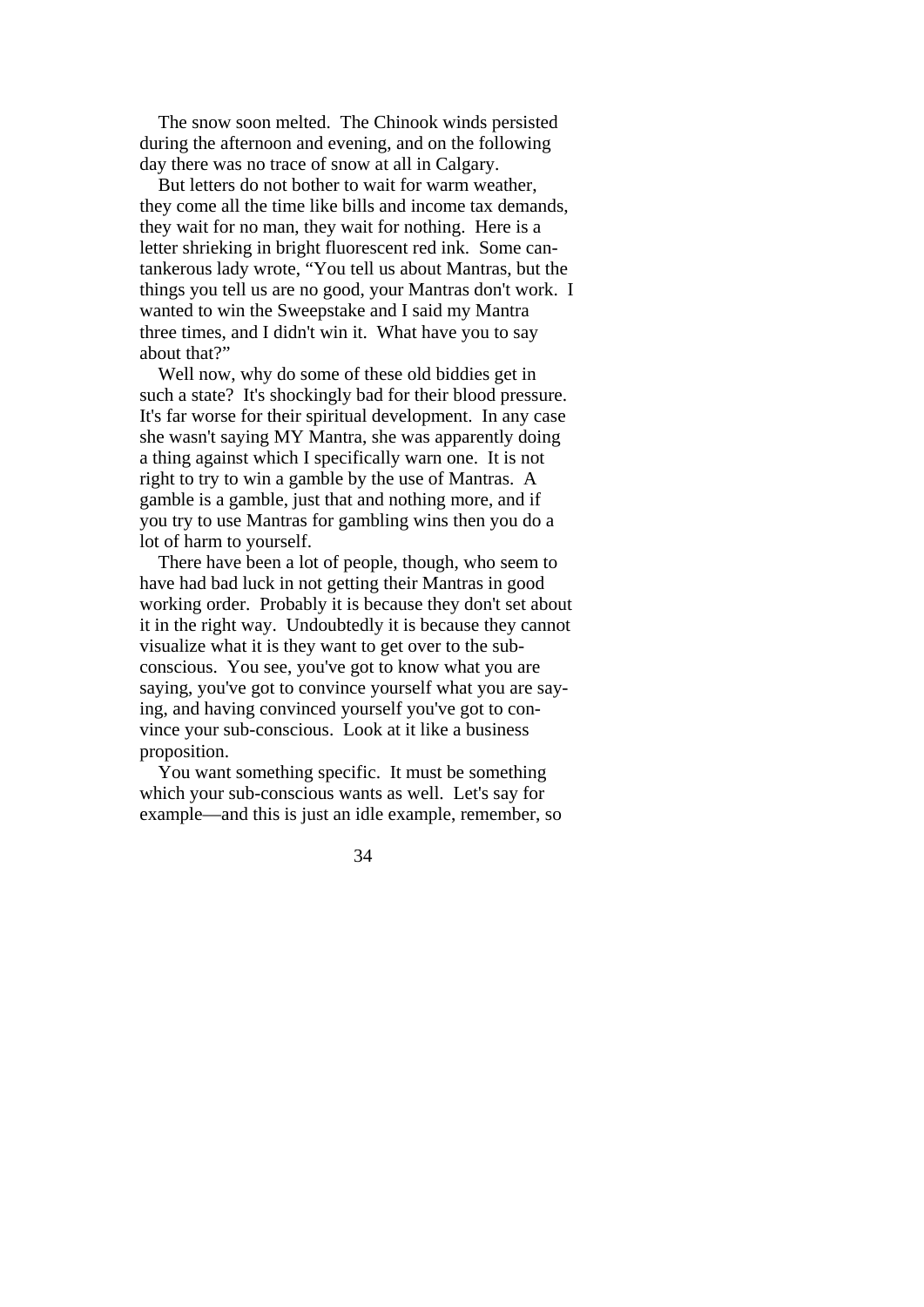don't write me a load of letters saying I have contradicted myself or something like that, as so many of you absolutely delight in doing. Most times you are wrong, anyway!

 Let us say that Mr. Smith wants a job and he is going to an interview tomorrow, or the day after, or the day after that with Mr. Brown. So Mr. Smith churns out a Mantra. He mumbles, mumbles, mumbles while he is thinking about getting this nonsense over so he can go to the pictures or go and get a drink or go and find a girl friend, or something like that. He tries to get it over and done with, and having said it three times he is convinced he has done everything necessary and the Powers That Be are responsible for everything else after. Then Mr. Smith rushes out, goes to the pictures, perhaps goes to a bar and gets a swig or two of beer, and picks up a girl, and when he goes for his interview with Mr. Brown well, he doesn't make a hit. Of course he doesn't, he hasn't prepared for it, he hasn't done his homework. What he should do is this:—

 Mr. Smith wants a job so he has applied for a job having assured himself that he has the necessary qualifications and abilities with which to carry out the tasks imposed by that job if he gets it. He has heard from a Mr. Brown saying that Mr. Brown will grant him an interview at such-and-such a time on such-and-such a day.

 A sensible Mr. Smith tries to find out something about Mr. Brown if he can. What's the man like? What does he look like? What is his position in the firm? Is he a friendly type? Well, you can usually find out those things by phoning the telephone girl of the firm concerned and asking her. A lot of these girls are very flattered indeed. So if Mr. Smith says he is trying to get a job with the firm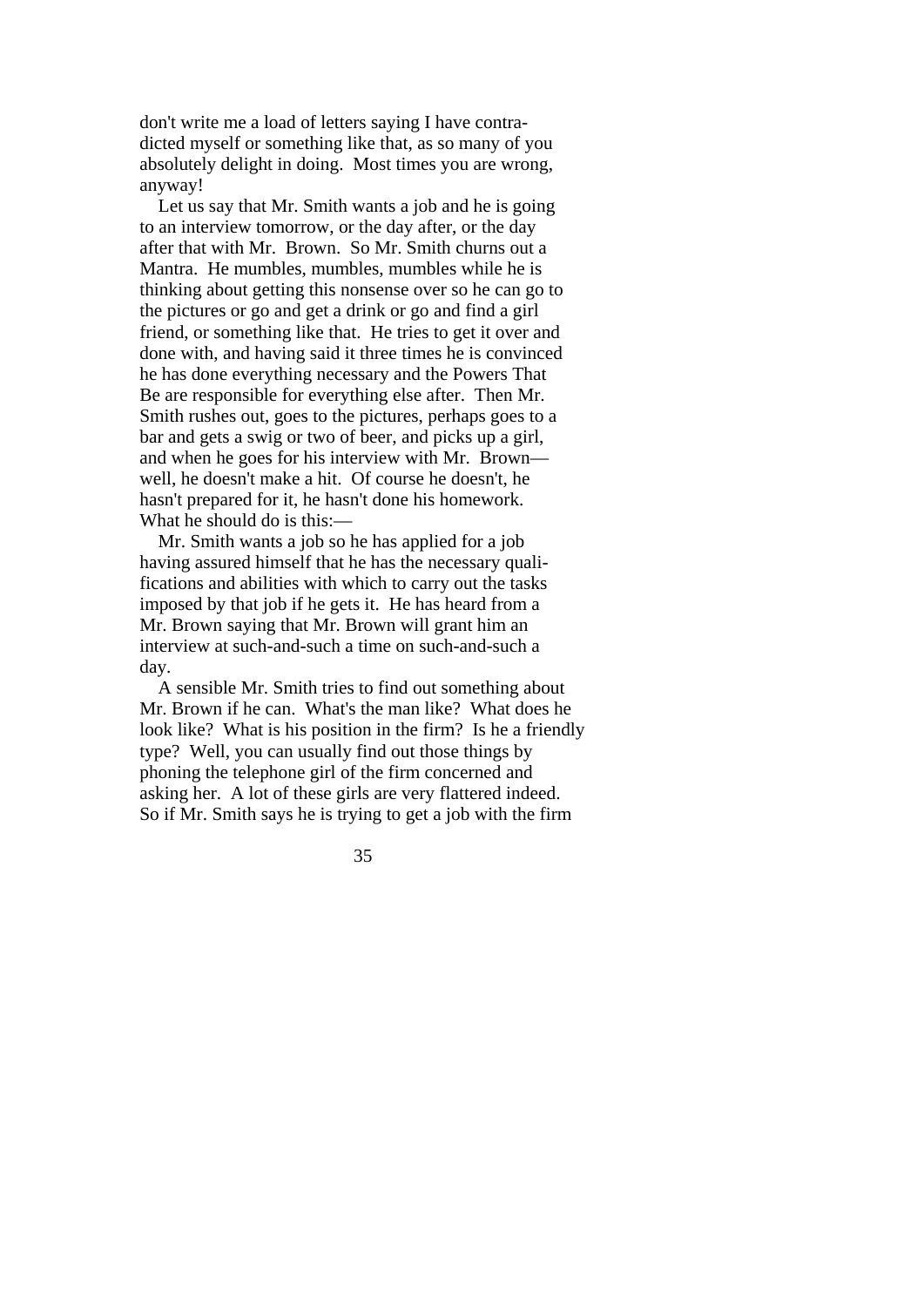and he is going to be given an interview on such-andsuch-a-day an will the girl tell him something about Mr. Brown, the interviewer after all, he can say, I shall soon be working with you so let's make a friendship now, tell me what you can. The girl invariably responds favourably if she is approached in the right way, she is flattered that someone has appealed to her for help, she is flattered that someone thinks she is such a good judge of charcater, she is flattered to think that a possibly new member to the firm had sense enough to get in touch with her. So she gives the information. Perhaps she can tell Mr. Smith that a picture of Mr. Brown appeared in The Dogwashers Monthly Magazine, or something, when he took up his new appointment with the firm. So Mr. Smith goes along to the local Library and takes a good hard look at a picture of Mr. Brown. He looks at the picture and looks at it, and fixes it in his mind. Then off he goes home keeping Mr. Brown's face in his mind. There he sits down and imagines that Mr. Brown is in front of him unable to talk, the poor fellow just has to sit and listen. So Mr. Smith unloads a talk about himself, about his own abilities. He says what he has to say convincingly, and if he is alone he can say it in a low voice. If he is not alone he'd better just think it to himself otherwise some other person in the house might take Mr. Smith off to the place where "people like that" are taken, because not everyone understands visualization Mantras, etc.

 If this is done right, then when Mr. Smith goes to see Mr. Brown, Mr. Brown has a distinct impression that he has seen Mr. Smith before under very favourable terms, and do you know why? I'll tell you.

 If it is done properly Mr. Smith will have "made his mark in the ether", and his sub-conscious will, during the time of astral travel, meet and discuss things with Mr.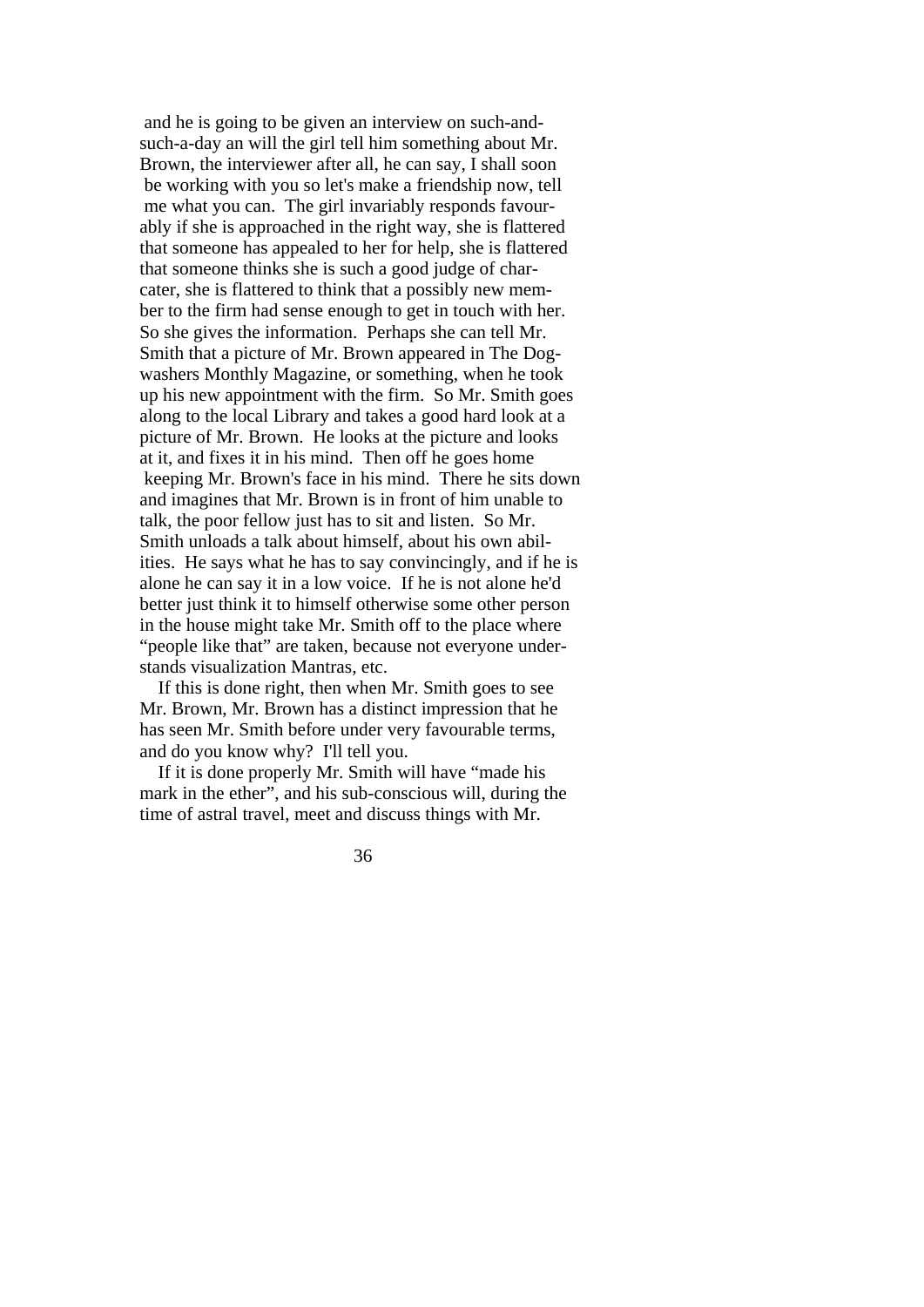Brown's sub-conscious. Oh good gracious me, it really does work, I've tried it time after time, I know hundreds —thousands—of people who have tried it too and it does work IF YOU DO YOUR JOB PROPERLY!

 But if a lazy Mr. Smith just thinks of girl chasing, film watching and beer drinking then his mind is on those things—girl chasing, film watching and beer drinking and he doesn't get any response from Mr. Brown's subconscious.

 I'll tell you what I'll do; I'll make a worthwhile suggestion to you—to those of you who find it hard to concentrate in the right way. Now, there are such things as rosaries, Catholics have them, Buddhists have them, and a lot of others have them. Not everyone has them like hippies just for little things to hang on to them to make them look different. So let's think of a string of beads. All right, what are we going to do about the beads? First of all we have to make the type of string of beads we want. How many beads are we going to have and does it matter how many beads there are? If most certainly does!

 Psychiatrists are a pretty dumb lot, really, and I think most of them are crazier than the people they treat. It's like setting a thief to catch a thief. You have to get a lunatic to treat a lunatic, so to my way of thinking most psychiatrists are as crazy as can be. But sometimes, by accident, they come up with a piece of information which can be of use to someone, so a gang of these headshrinkers have come up with an idea that it takes forty-five repetitions to get a thing safely locked into one's subconsciousness. So—for those of you who can't concentrate on a thing properly let's have a string of beads, let's make it fifty beads for good measure. So you start off by going along to the best hobby or handicraft store you can find, and pawing through a load of loose beads until you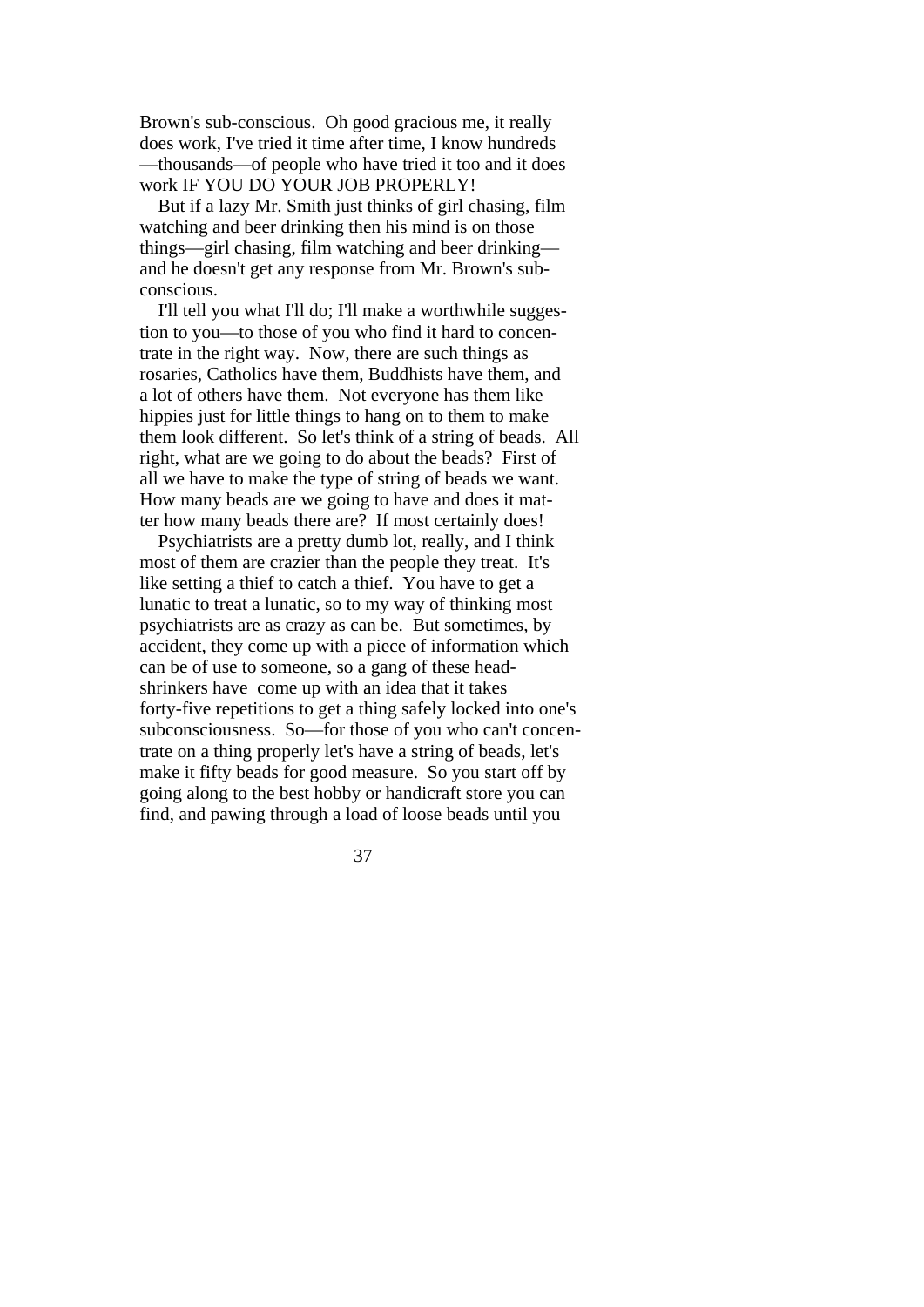find the type, style, pattern and size which most appeals to you. I find that the best ones for me are of average peasize and the ones I have are of polished wood. Then you get a length of nylon cord on which the beads will very easily slide. Then you buy your fifty beads, and they must be identical in size, and then if you want to you can get about three larger ones to act as a marker. When you get home you thread fifty of your beads on this nylon thread. Make sure they slide easily. And then tie a knot, and on the two pieces of thread hanging down from the knot thread perhaps three larger beads and knot the end again. The idea of this is merely to tell you when you have completed one complete circuit of your beads. So then you sit down as comfortably as you can in a chair, or lie down, or if it is more comfortable—stand on your head. It doesn't matter how you sit or lie so long as you are comfortable and you do not have muscles under tension.

 Then you decide what you want to say to your sub-conscious. Now, it is important what you say and how you say it. It just definitely, definitely must be positive, you cannot have a negative thing or you will get the wrong result. It should be "I will . . ." It should be short and sharp, and definitely something which can be repeated without too much strain on the intellect. You'd be surprised how strained some intellects become!

 Mr. Smith wants to impress Mr. Brown, so he could say (this is just an example, mind—don't quote me!), "I will favorably impress Mr. Brown. I will favorably impress Mr. Brown. I will favorably impress Mr. Brown." Well, poor old Mr. Smith has to repeat that fifty times, each time as he gets to Mr. Brown in his words he flips one bead back, and so on until he has repeated fifty times. The idea is to use the beads as a form of computer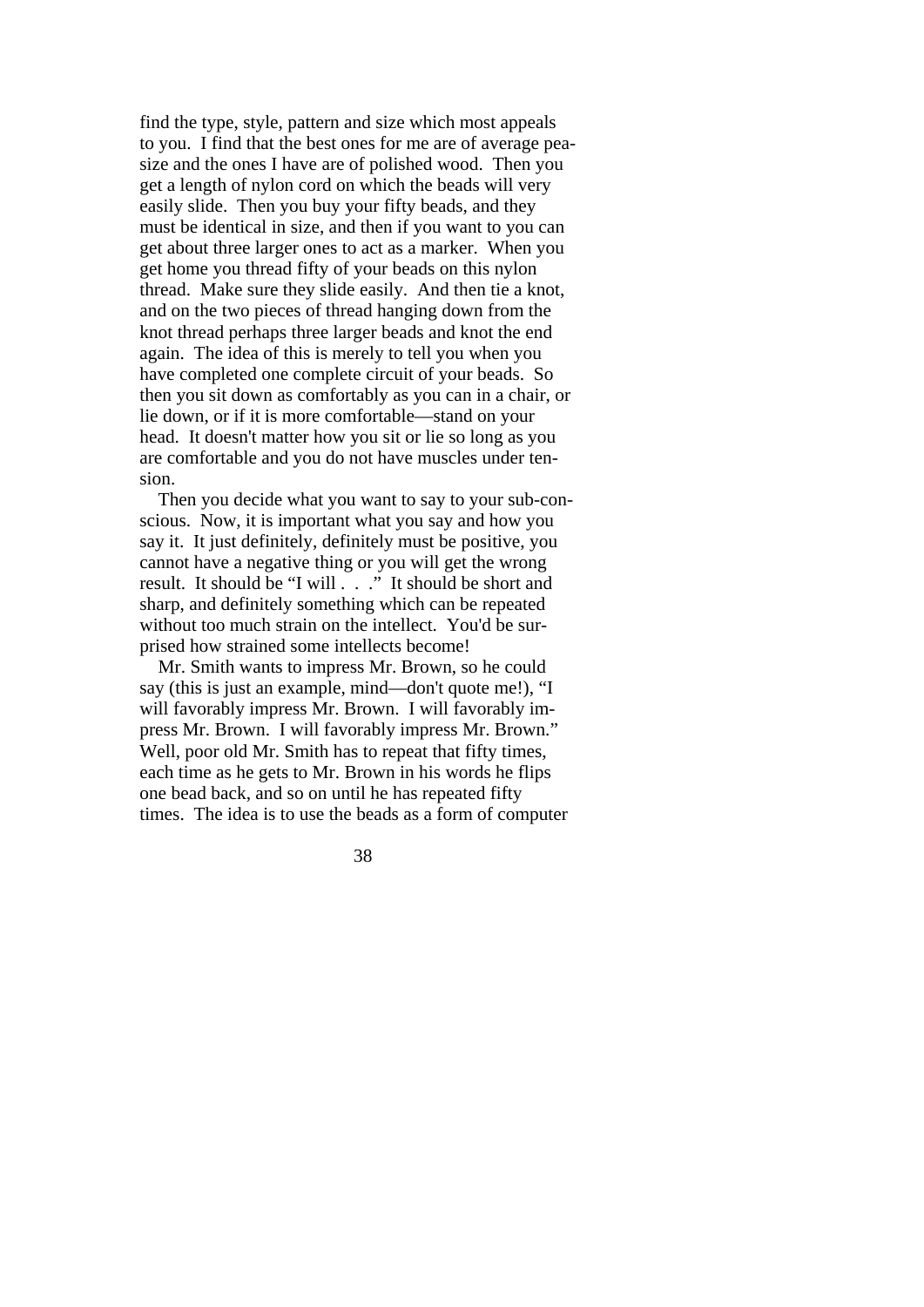because you cannot say, "I will favorably impress Mr. Brown, that's said it once, I will favorably impress Mr. Brown, that's said it twice, I will favorably impress Mr. Brown, that's said it three times," because you will get all gummed up with your words and with your instructions to your Overself.

 Having decided fifty times that you are going to Favorably impress Mr. Brown, then you get down to it and talk to him as if he were actually in front of you, as I have said several paragraphs ago. So that is really all there is to it.

 You should handle your beads very frequently to imbue them with your personality, to make them part of you, to make sure each one slides properly, to make sure that you can flap the wretched things around without having to definitely think about moving them. It has to become second nature to you, and—if you have other people in the same house with you then the best thing you can do is to have small beads which you can keep in your pocket then you can put one hand in your pocket and move around and nobody will know what you are doing except being so slovenly—they think—that you keep your hand in your pocket all the time.

 Now, once again I am going to tell you that—yes, quite definitely you can win a Sweepstake by using Mantras BUT ONLY IF YOU KNOW EXACTLY WHO IS GOING TO MAKE THE SWEEPSTAKE DRAW! If you are going to get a positive action you have to know who you are going to act upon. It's too utterly foolish for anything to say that you are going to do a Mantra for the person in charge of such-and-such a thing, that's no good. You must actually know the person who is organizing a draw or who is going to draw the ticket from the box or whatever it is. If you cannot do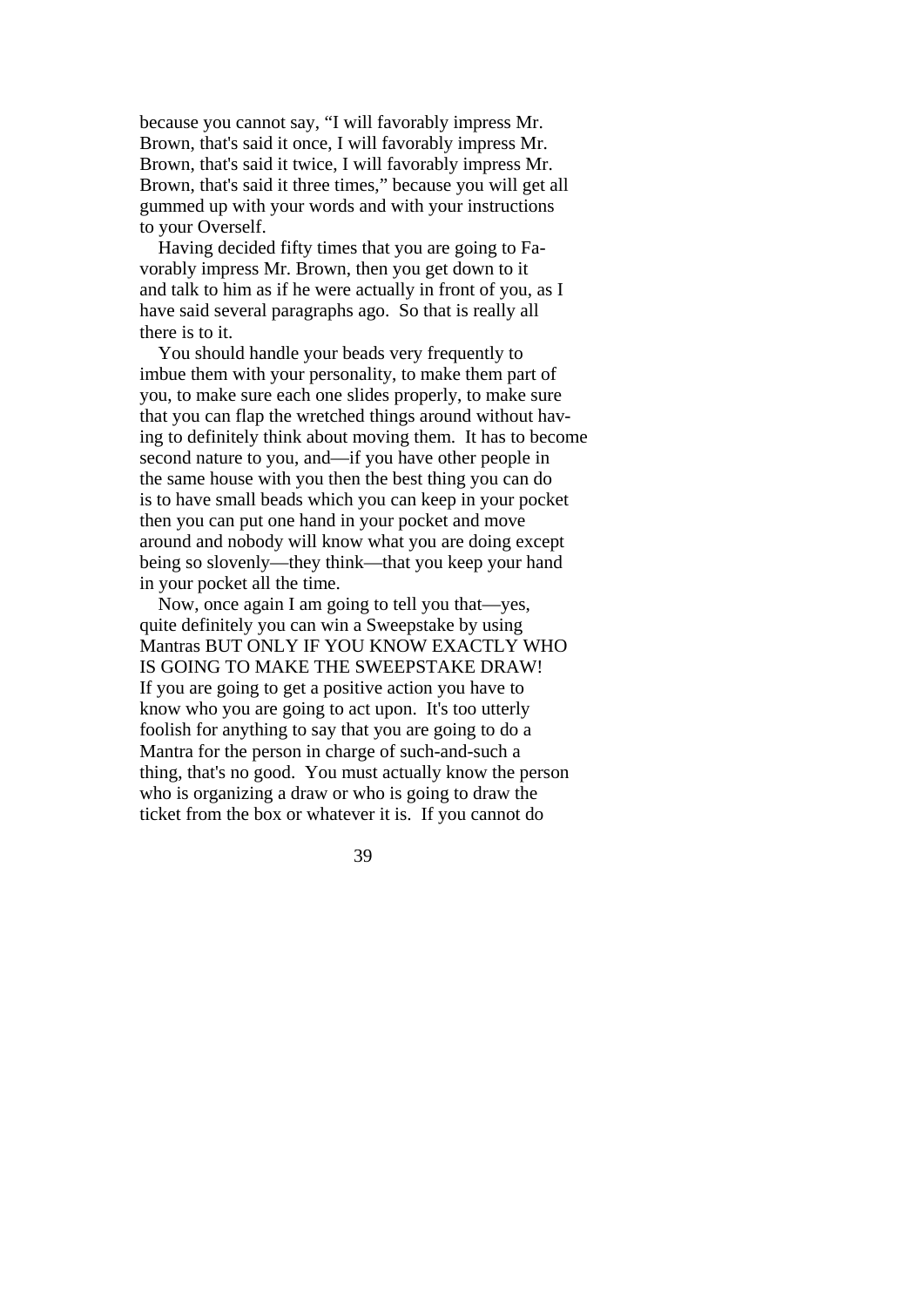that you cannot place any faith at all in the Mantra. It means that you must, must, MUST address your remarks to some sub-consciousness and not just fritter your energies into idle space. Is that clear?

 If you know, then, that Mrs. Knickerbaum is running the race for the Slithering Snakes Society and the take is going to be worthwhile, then you can address your remarks to the sub-conscious entity of Mrs. Knickerbaum, and if you do it on the lines suggested in this Chapter you have a good chance of success unless someone else is doing it and they've got a bit more think-power than you have, in which case you lose out.

 But a warning, there is a warning to everything, you've got to stop and give way to approaching traffic, you've got to yield here, you've got to halt there, etc., etc. Everything is a warning, so here is another one for good measure; money which has been acquired by means of a Mantra like this really brings happiness, most often it brings misery. And if you want it entirely for selfish reasons then you can be quite sure you are going to get misery. So—don't do it.

 I have had letters from people saying, "Oh Dr. Rampa, I do want to win the Such-and-Such a Sweepstake, and I know you can help me. You let me win a hundred thousand dollars and I'll give you twenty per cent, that'll make it worthwhile for you, won't it? I'll give you the number of the ticket-etc., etc "

 The answer is, "No madam, it is not worth my while. I do not believe in gambling, and if I go in to this with you for twenty per cent then I should be as culpable as you, and anyway madam, if I wanted to do this why should I do it for just twenty per cent from you—why shouldn't I do it myself and get the whole lot of money?"

So many people see advertisements for infallible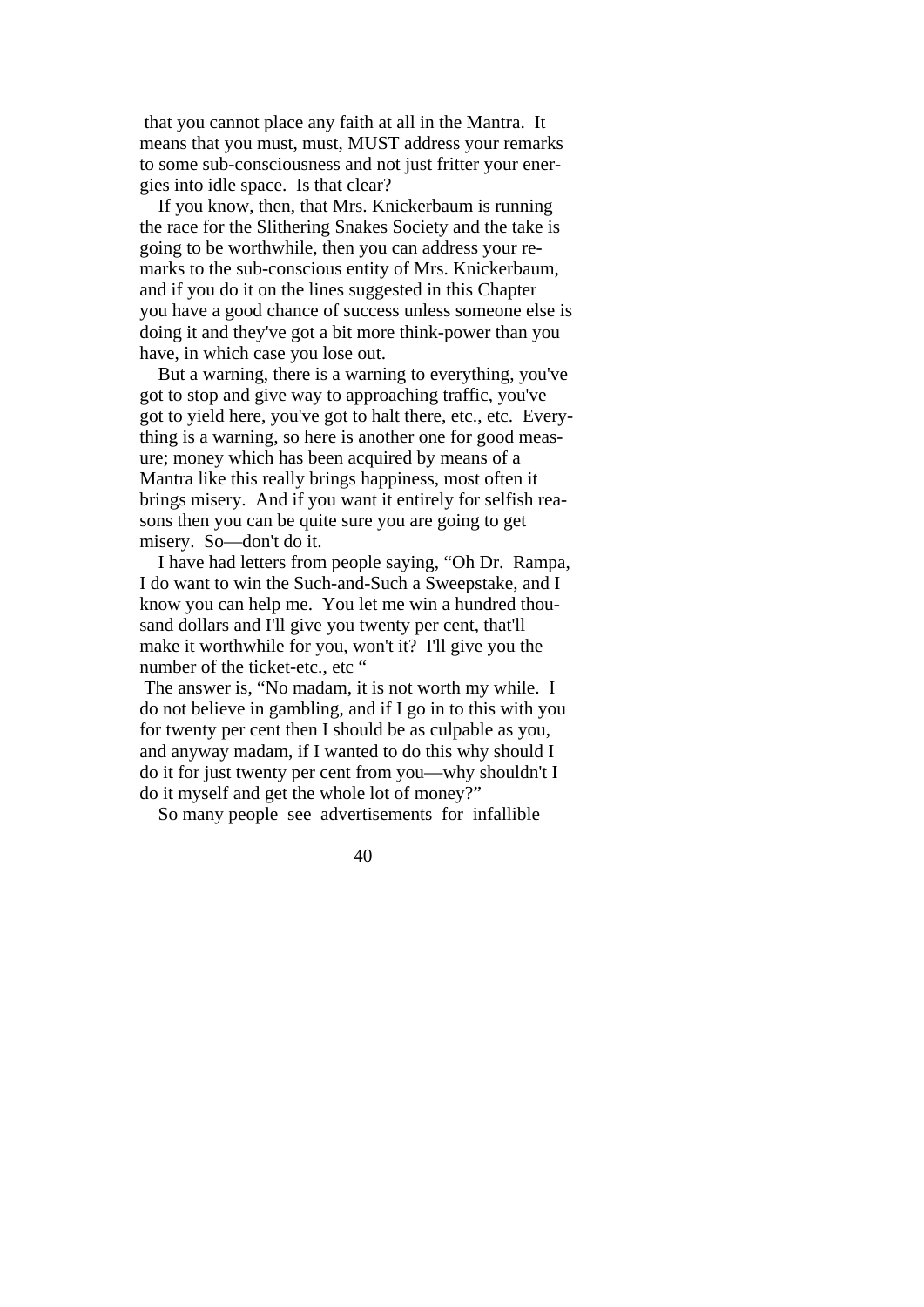schemes for winning "at the horses", and they don't seem to realize that if the propounder of the infallible scheme had indeed something which was successful he wouldn't be selling the idea to someone else for a dollar or two, he would be making millions using his own infallible system. That's right, isn't it?

 It might be a good idea here to say a bit more about these people who are so anxious to pray for one. I get a lot of letters from people who say that their group will be praying hard for me, etc. Now, I don't want anyone to pray for me, they don't know what I am suffering from, and it is definitely, definitely harmful for all these praying people to mumble off their prayers without having the slightest idea of what they are doing.

 Let's mention something which is capable of concrete expression, something which can be used as an example. Prayer is most often useless except in the negative sense and so cannot be demonstrated. Hypnotism can.

 Let's say that we have a girl suffering from some complaint. Well-meaning friends insist that she go to a hypnotist. Now, being a bit weak, she goes to this hypnotist. The man may be very well-meaning indeed, he may be carved of solid gold with jeweled insets, but no matter how well-meaning he is unless he is a qualified medical man he doesn't know about the girl's illness and so; although without any doubt whatever he can DISGUISE the symptoms from which the girl is suffering, he cannot cure her, and if he disguises the symptoms or conceals them so that a qualified doctor cannot find the symptoms then the girl might become worse and die adding a load to the hypnotist's kharma and to the stupid "friends" who sent the girl to the hypnotist.

 As I know only too well, if one goes to a hospital in acute agony the medical staff there will not give one a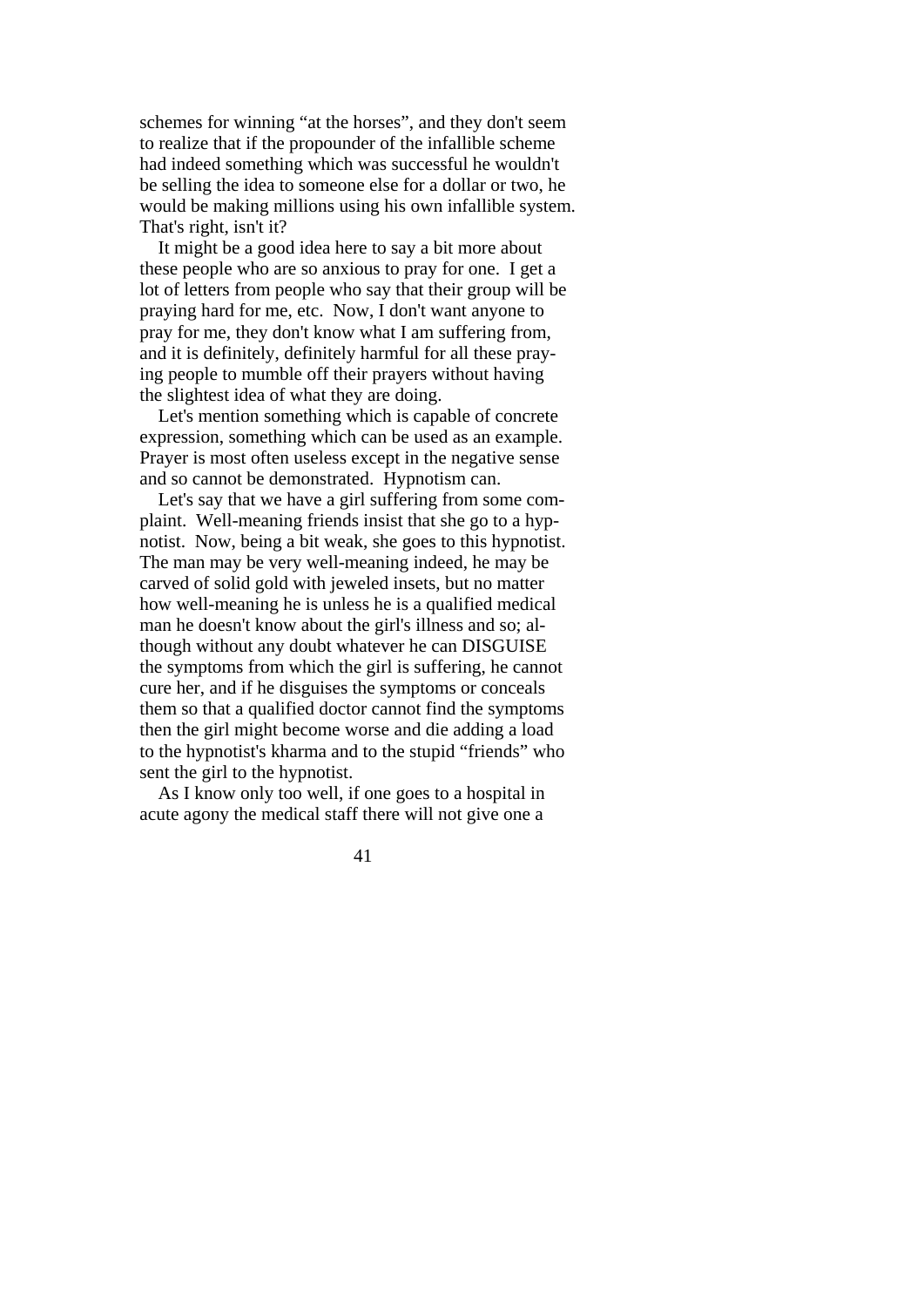drug to relieve one of the pain UNTIL THEY HAVE STUDIED ALL THE SYMPTOMS. Only when they have become acquainted with all the symptoms will they do anything about relieving the pain. Obviously the symptoms are the things which tell the doctors what the patient suffers from. So when we get people praying their heads off they might by some accident of telepathy cause a sort of hypnotic effect and induce a suppression of some vital symptom. I always look on these people who want to pray for me as my greatest enemies, I always say, "God protect me from my friends—my enemies I can deal with." So—no more prayers, no more prayers unless you are definitely and positively asked by the sufferer to pray. If the victim asks for the prayers then that lets you off the hook, but until then—pray for yourself, you probably need it as much as anyone!

 Someone wrote to me and took me to task saying that I couldn't have any friends at all, saying that no one could possibly like me because I only mention people who write rudely. As a matter of fact she was a Women's Libber—the lowest form of human existence so far as I am concerned—so perhaps it might be a good thing to tell you now about some of my friends. Some wrote to me, others such as Hy Mendelson who I'll tell you about later—in that case I wrote to him!

 It has its problems, I suppose, writing about my friends because if I mention them just as they come into my mind that stupid Women's Lib person who writes so often (always full of hate) will say that I am mentioning men before women or something, so I think I'll mention just a few of my friends alphabetically. In that way surely no one could be offended.

 For the benefit of some people I will say now that I will not give the address of any of these people that I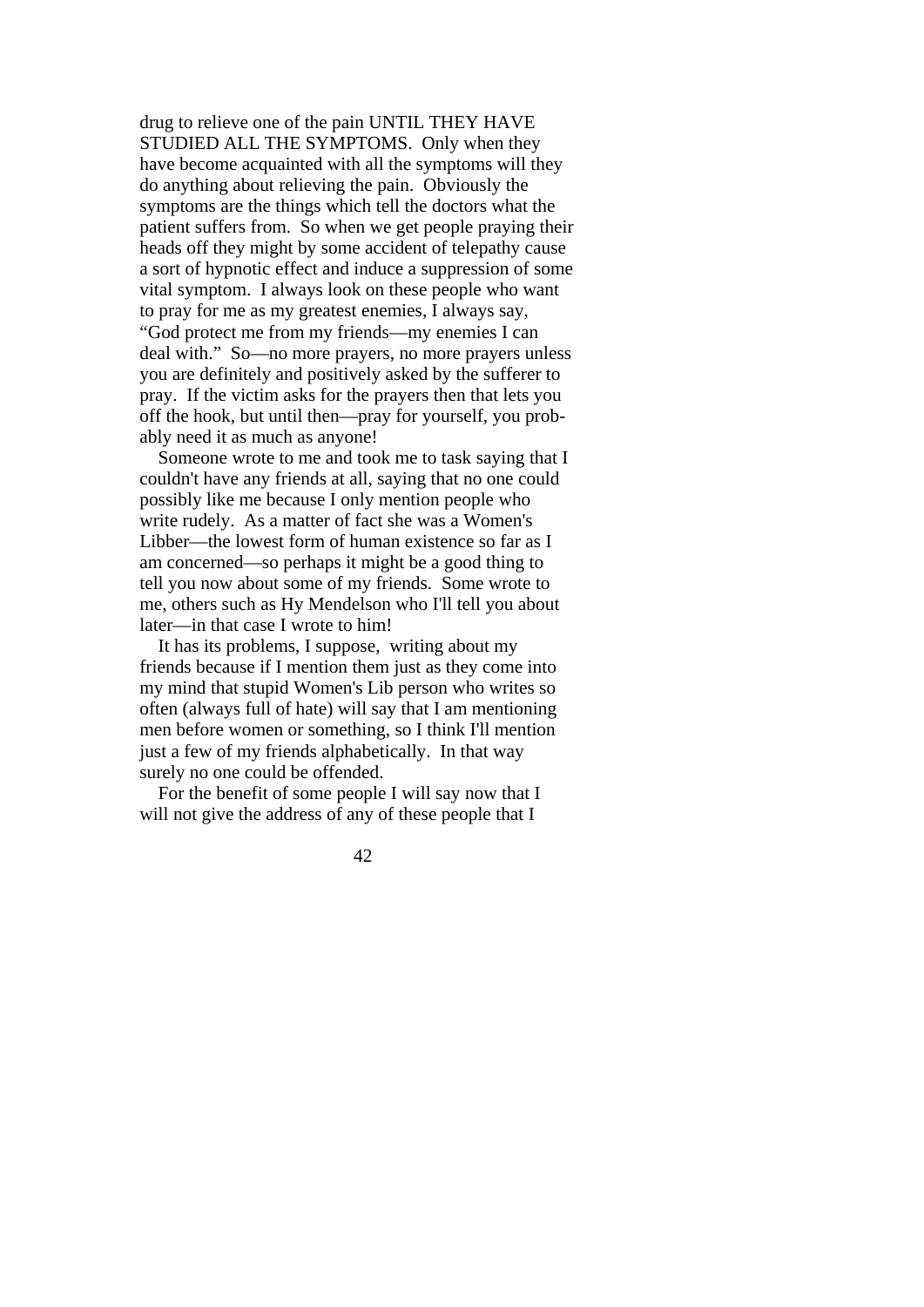mention. Now, just a week or so ago I received an unstamped letter from a man who said, "State names and addresses of people who can do astral travel so that I can check up on you." The poor fellow was so much of a bum that not only did he omit putting a stamp on the letter, he didn't sign it and didn't put an address either, so I hope he reads this and can appreciate my explanation that I never, never give the names and addresses of other people without first receiving their written permission. I have had a lot of trouble with people getting in touch with me asking about others and I am always irate on such occasions and give the rudest rejoinder that I can think of. So—I give certain names of certain friends, not all my friends because I am not compiling a telephone directory, but just certain people who spring quickly to mind. But under no circumstances will I give their addresses.

 Yesterday we had a visitor, one whom we were expecting—"we" is Mrs. Rampa, Mrs. Rouse, Miss Cleopatra Rampa and Miss Tadalinka Rampa as well as myself. Soon a great big station wagon rolled up and out came John Bigras. We have known him quite a time. We knew him first when we were at Habitat in the City of Montreal. Biggs, as we call him, encountered me there, or would it be more correct to say that I encountered him? Anyway, we liked each other and we have kept a very close association ever since. Biggs used to be a top-flight salesman for medical products. He got some sort of Award on two or three occasions for selling so many goods. But then when we left Montreal he came to the conclusion that there wasn't much future for him in Montreal so he followed us all the way across Canada driving a mobile home thing with himself and his two cats; Wayfarer, the gentleman cat, is a most immense creature and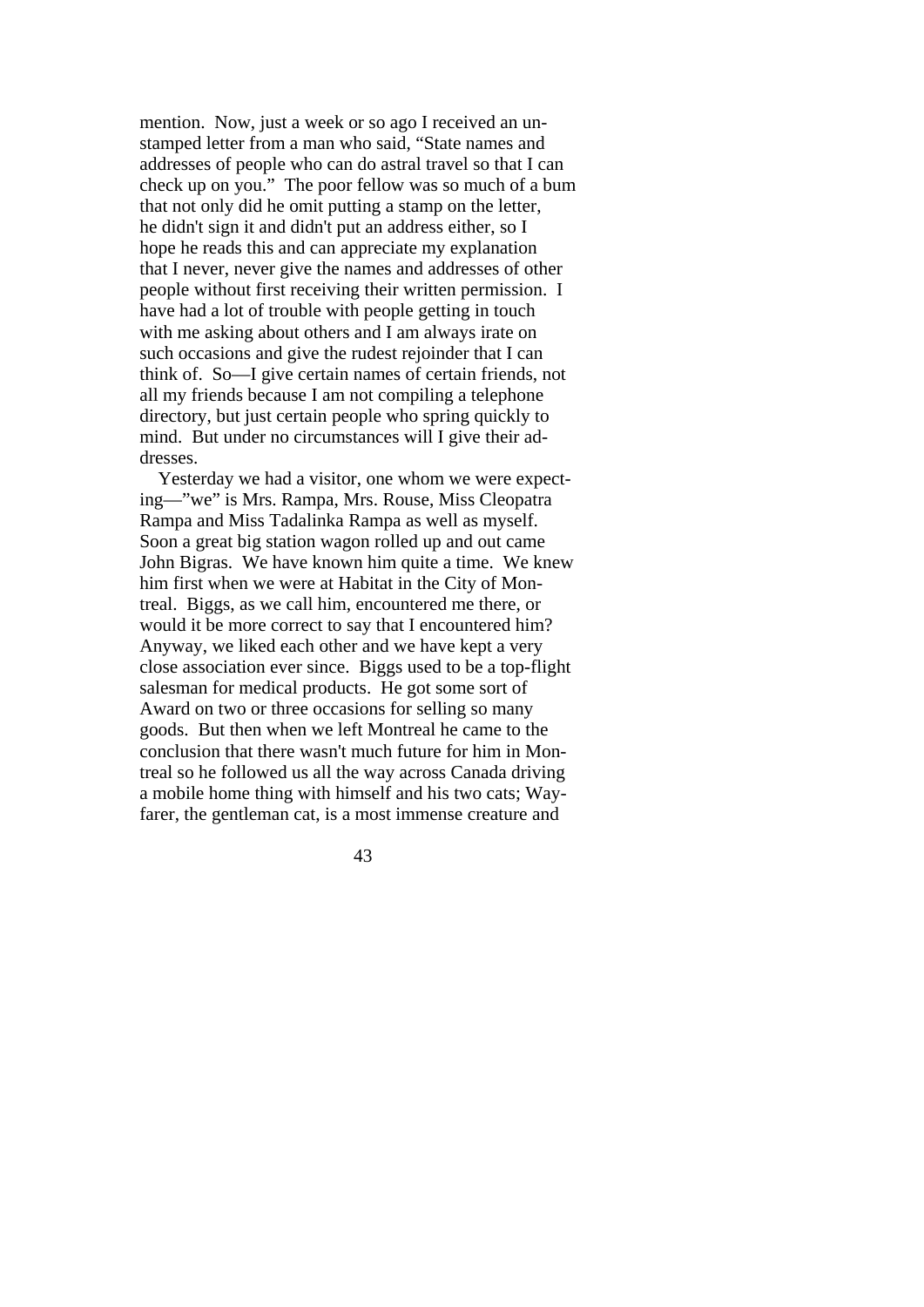extremely kind-hearted. His wife-cat is a gentle creature who is about half the size of Wayfarer.

 They all settled very comfortably in Vancouver where Biggs has a job, a job that he likes, a job that affords him plenty of movement, plenty of travel, and a chance to meet people. And his cats "keep house."

 Yesterday, then, Biggs and two cats came here to Calgary and they are staying near us for about a week while they have a vacation. Biggs thinks Calgary is a nice place but, of course, it is very small compared to Vancouver. Never mind, diamonds are small things, aren't they? And lumps of coal are not! Biggs, then, could be classed as one of our closest friends because we see most of him and we are in contact two or three times a week by telephone.

 There are two ladies who were among the very first to write to me when "The Third Eye" came out. One of them is Mrs. Cuthbert, so I can say—good gracious me!—I must have known Mrs. Cuthbert about 17 years. We correspond quite frequently, but I have never met her. So another of my friends, then, is Mrs. Cuthbert, and I will mention the other lady later alphabetically. I have to remember that Women's Libber who is my bête noire. Now we come to a real rough diamond, a man we all like very much. Frogs Frenneaux. The Frogs bit is because he is an Englishman descended (ascended would sound better) from an old French-origin family. He is always addressed here as Frogs, anyway. Now he lives in New Brunswick. We met him when we lived there also. He is a fine Engineer and although he sometimes speaks quite roughly, growling like a bulldog or worse, he still has a heart of gold. Mind you, now that I have written down "heart of gold" I wonder how a heart of such a metal could work in a human body. Never mind, meta-

44 and 2012 and 2014 and 2014 and 2014 and 2014 and 2014 and 2014 and 2014 and 2014 and 2014 and 2014 and 2014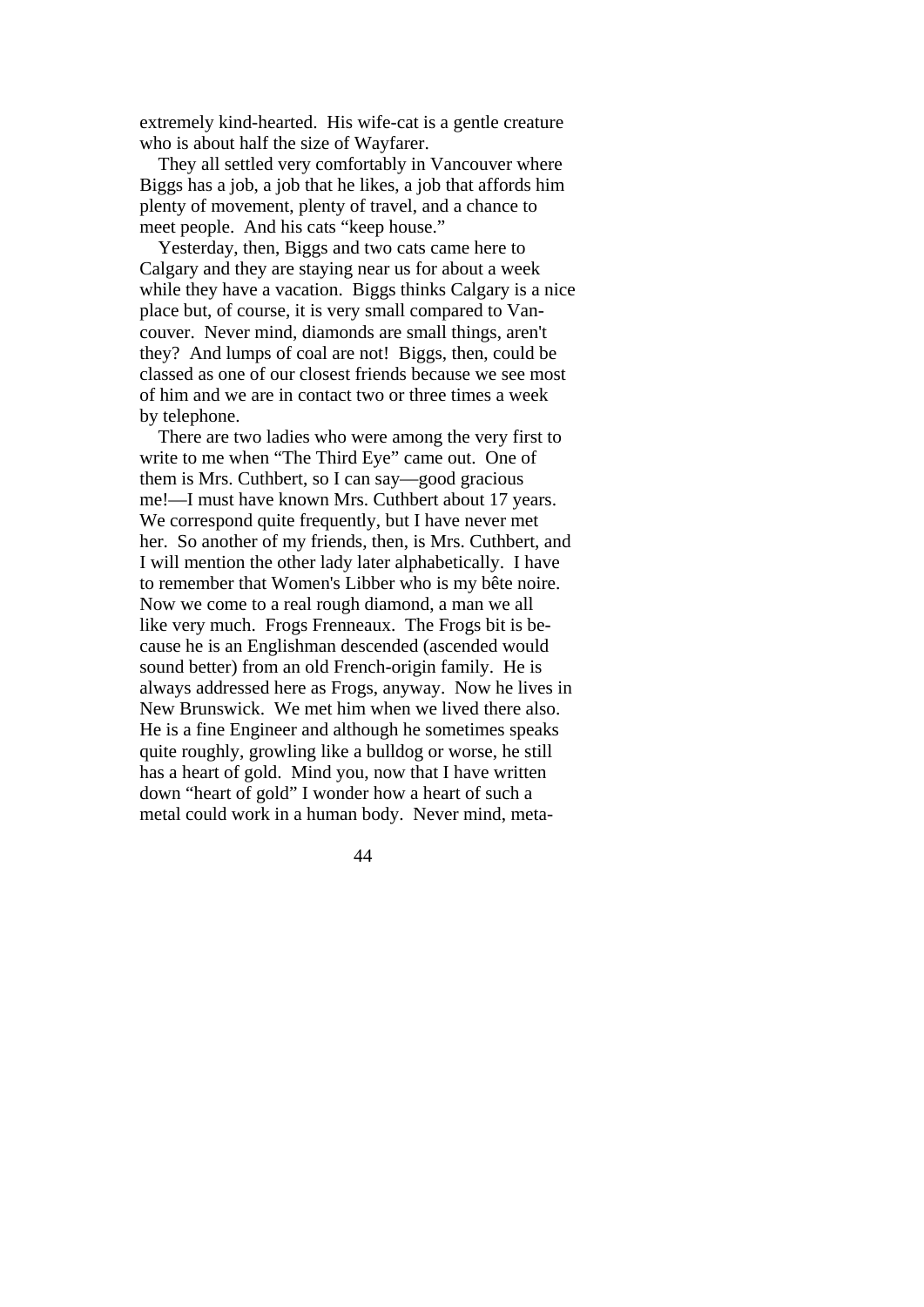phorically speaking "heart of gold" stands for Frogs Frenneaux. I remember when I was staying at a hotel in Saint John, New Brunswick, Frogs drove me there and he heaved and he hoved and he puffed and he roared, and he pulled my wheelchair backwards up a flight of steps. It nearly killed him, mind, and it even more nearly killed me, but we got up that flight of steps with poor old Frogs looking like a frog should look when he is all puffed up. So let me say, "Hi to you, Frogs."

 Hey, I'm still on the Canadian continent, so let me mention another one. My good friend Bernard Gobeille. Oh yes, we know Bernard very well, he is a very nice man indeed. He used to be, in a manner of speaking, my landlord because when I was living at Habitat he was the Man in Charge, he looked after things, and he looked after things very well indeed, in fact he looked after things too well because he was so efficient as an Administrator that he got moved from Habitat and sent as a sort of trouble-shooter to another big apartment complex where they were having troubles. Habitat wasn't the same with Bernard Gobeille missing, and so as I was having trouble with the press as usual that proved to be the last straw, and off my family and I went far from those haunts of Habitat. But Bernard Gobeille and I keep in touch, in fact I had a letter from him this morning. I wish he was here, I wish he was my landlord now, but Calgary is a long way from Montreal.

 But why don't we take a trip? Let's go further than Canada, let's go to . . . Brazil for a change. In Brazil there is a most eminent gentleman, Mr. Adonai Grassi, a very good friend indeed. He is learning English especially so that we can correspond without the intervention of a third person. Adonai Grassi is a man with unusual talents, a man with drive and compassion. He is not one of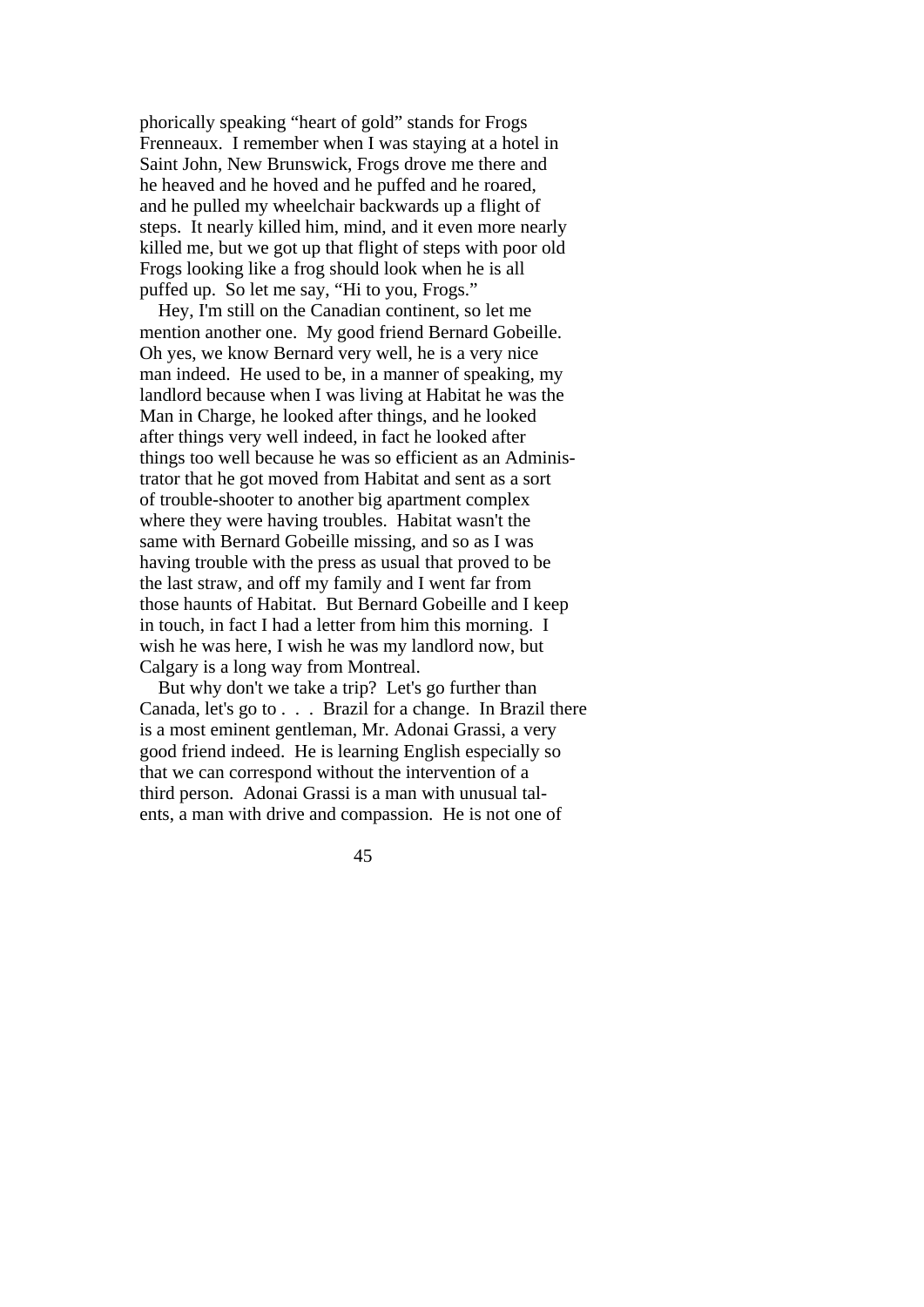those ruthless dictator type people, he is a man well worth knowing, one of the best type of man, and I predict that he will make his name known thoroughly in Brazil and elsewhere. So how can I send my "saludos" in Portuguese? But he knows what I think of him, and I do think a lot of him.

 Shall we go a bit further to greet a gentleman from Mexico, Mr. Rosendo Garcia? Agreed, he is now living in Detroit, U.S.A., but he is still a Mexican, definitely one of the best type of Mexicans, a gentle, educated man who "wouldn't hurt a fly". A gentleman of the world who has had many many hardships definitely not of his making, one whom we could say with absolute truth is on his last life. Next time he will indeed go to a much, much better Round of Existence.

 Back again we go to greet my friend Mr. Friedrich Kosin in Brazil. He is a friend of Adonai Grassi. Unfortunately I wrote quite a lot about Mr. Kosin but he sent me letters and a cable protesting at what I said about him. He is too modest or something like that. Frankly I don't know what it's all about, but I will just say that he is a man closely associated with Mr. Grassi.

 Now . . . back to a real old stager, my dear old friend, Pat Loftus, who I met-oh-so many years ago. Mr. Loftus is a gentleman of nature, one of the finest men one could meet. He is retired now, but he used to be an Irish policeman, one of the "Gardias", and as a policeman he had a most enviable reputation as a kind man but a stern one too.

 I admire Mr. Loftus very much indeed. We have kept closely in touch and if I could have a wish granted that wish would be that I could see him again before either of us leaves this world. We are not so young now, either of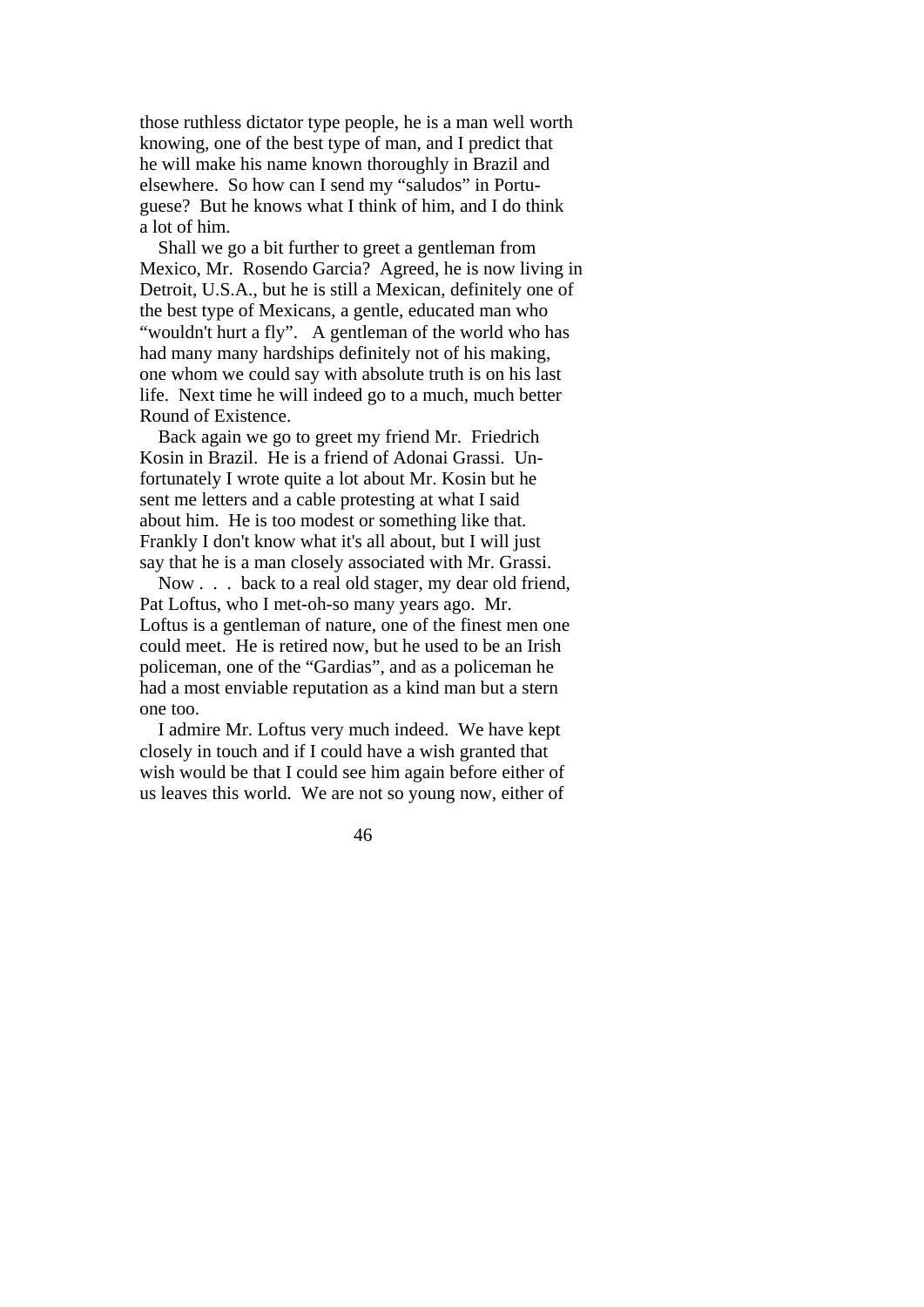us, and there's not much time left, so I fear that this will be a wish unfulfilled.

 Mr. Loftus was one of that gallant band of men who founded the Republic of Eire, he was one of the heroes of those early days but he was not favoured by chance, by fortune, as so many of the others were. If fortune had smiled a little Pat Loftus would have been at the head of State in Ireland instead of a retired policeman.

 Yes, Mr. Loftus is one of my oldest friends, one of my most esteemed friends, and I am sure that living beside the Irish Sea he often looks out—as he tells me—and thinks of me three thousand miles away. Well, Pat Loftus, I think of you my friend—I think of you.

 But we've got to come back to Canada thinking of Mr . Loftus and the way he sits beside the sea looking out towards Canada, and that reminds me of Shelagh Mc-Morran. She is one of the people who wrote to me and whom I have met and—yes, she is a friend. She is a woman of many abilities, many talents, a most capable woman and one whom anyone could like.

 A bit further on your journey again (my friends do seem diversified, don't they?), and let's get back to Montreal again and discuss a very particular friend, Hy Mendelson, whom I have referred to as being the most honest man in Montreal. Yes, and I certainly believe it. Some time ago when I was in New Brunswick I wanted a used camera. My wife was idly flicking over the pages of the evening newspaper and she said, "Well, why not write here, Simon's Camera, Craig Street West, Montreal?" So I was a bit slow on the uptake but eventually I did write to Simon's Camera, and I received a very satisfactory reply from—Hy Mendelson. He treated me as an honest man, no cash in advance business with him, no

47 and 2012 and 2014 and 2016 and 2017 and 2018 and 2018 and 2018 and 2018 and 2018 and 2018 and 201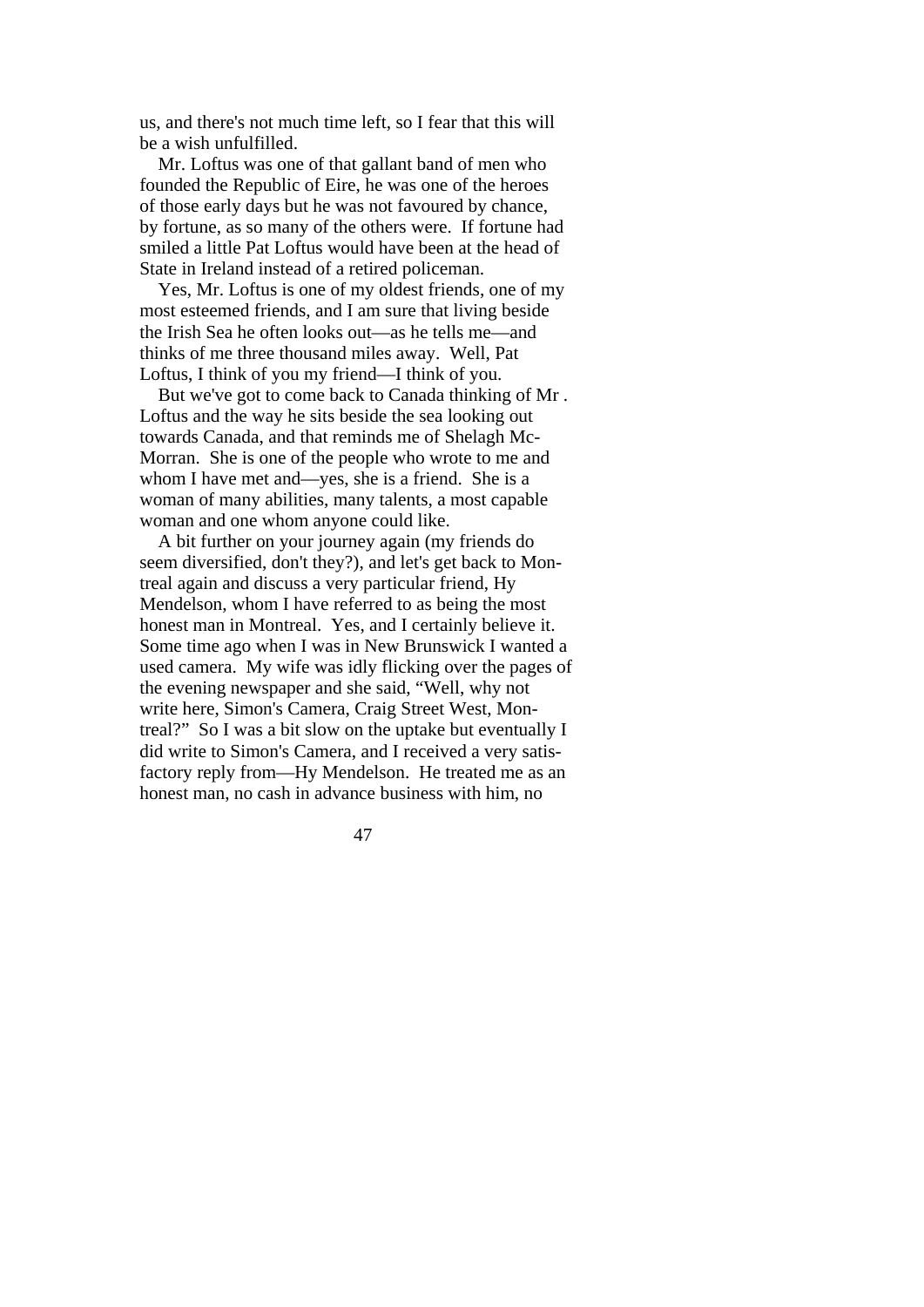waiting until the cheque was cleared or anything like that. He treated me as I like to be treated, and not only have I dealt with him since but we have built up quite a warm friendship and I hope he likes me as much as I like him.

 He has had quite a difficult life, taking over the business from his father and building it up until now I am absolutely positive that he has a bigger stock, a more diversified stock, than any other photographic store in Canada. Sometimes, just for amusement, I have asked him if he has such-and-such a thing in stock and always the answer has been, "Yes" So, Mr. Hy Mendelson, it's a pleasure knowing you my friend, and you have a distinction in that I wrote to you, you did not write to me.

 Shall we have another "M"? Okay, let's move across the border to the U.S.A. and say hello to Mr. Carl Moffet. Because of his interests I have "christened" him Paddle Boat Moffet. He makes models, superbly accurate models, ship models, of course. But as I told him there's no point in making silly old galleons and ancient ships that go along by the wind, he ought to make paddle boats, and so he is doing just that.

 Some months ago he made a beautiful model paddle boat and sent me some photographs of it, but then he sent the paddle boat as a gift and, do you know, our customs people here in Calgary wanted to charge such a fantastic price on it that I couldn't afford and nor could Paddle Boat Moffet. And so I was deprived of one of the few pleasures left to me; I was deprived of having this model which had been made so lovingly for me by a very good friend—Paddle-Boat Moffet—in the U.S.A., The model had to go back because the customs people wanted hundreds of dollars in customs duty on a handmade thing, and they were most unreasonable about it.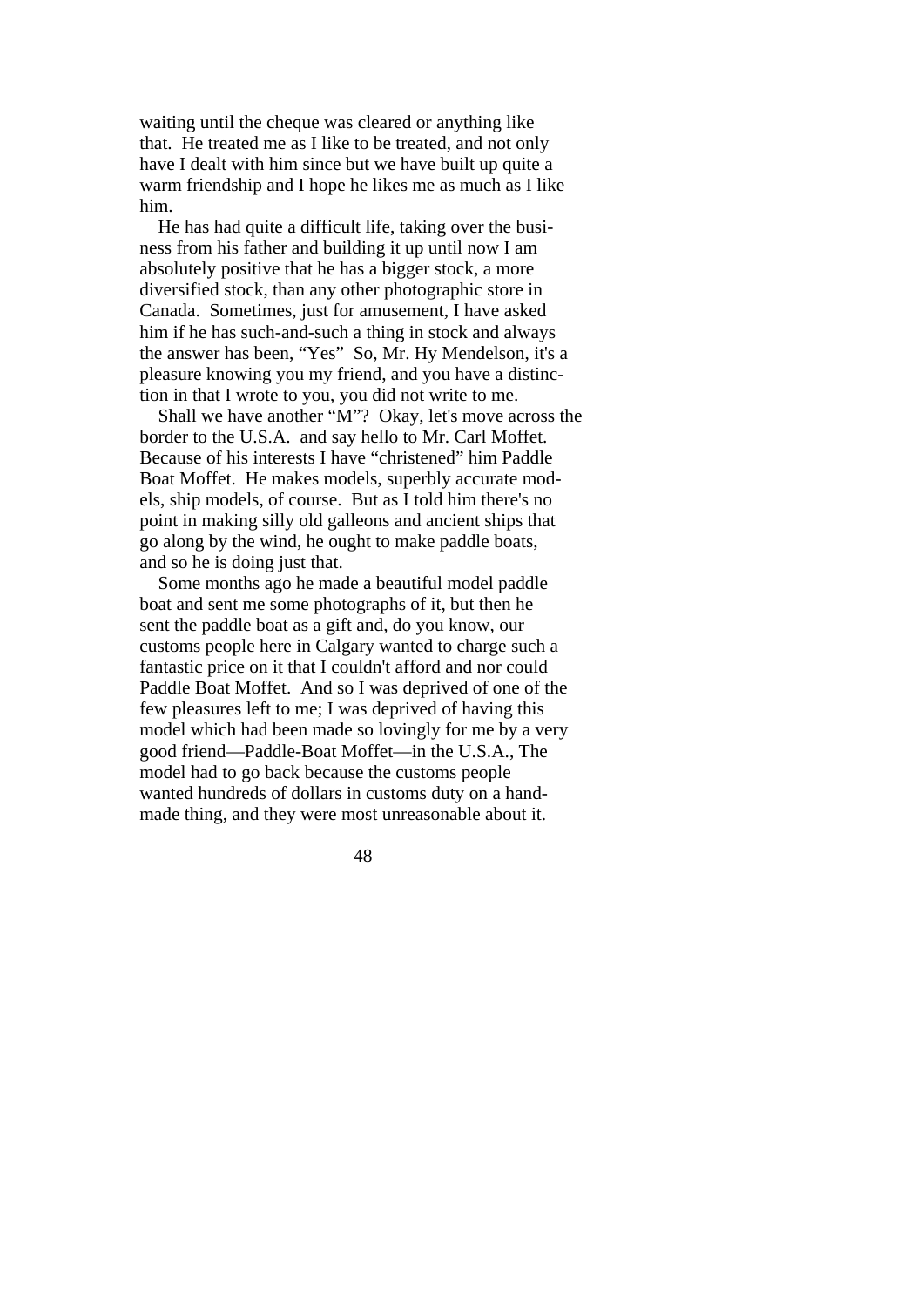Still, it's only what one can expect from customs people; I have never got on with them at all.

 This time we are going to do some ocean hopping. We are not going to stay on the North American continent, although, of course, we've got to come back. We are going, instead, to Japan, Tokyo. Here lives a very good friend of mine, one who first wrote to me and then who came to see me all the way from Japan, Kathleen Murata. She is small, highly talented, but doesn't appreciate her own abilities. If she could only realize those abilities she could succeed at book illustrating, etc., because, as I say, she is enormously talented.

 Kathleen Murata is an American woman married to a gentleman of Japan. I think she suffers greatly from homesickness, I think she wants to get back to the U.S.A. even though that country is just about flooded as an aftermath of Watergate. But she wrote to me, I suppose, in the hope of getting someone to correspond with her as a link within the North American continent, and we have established a very firm friendship. She came to see us when we were at Habitat, Montreal, and she stayed with us for a time in our apartment. We like her a lot.

 But—back again to Canada. This time to one of Canada's islands where live Mr. and Mrs. Orlowski—Ed and Pat Orlowski. They are talented, too. Ed is a most skilful craftsman, he can do modeling, he can do all manner of artistic things, but he has never had a chance in life.

 He came from old Europe and, I suppose, settled in Canada, and he brought many of the old European skills with him. But I suppose he is on his last life on this Earth, and as such is getting more than his share of hardships. He has a very poor job, very very poorly paid, and yet, I tell you truly, the man is a genius. All he needs is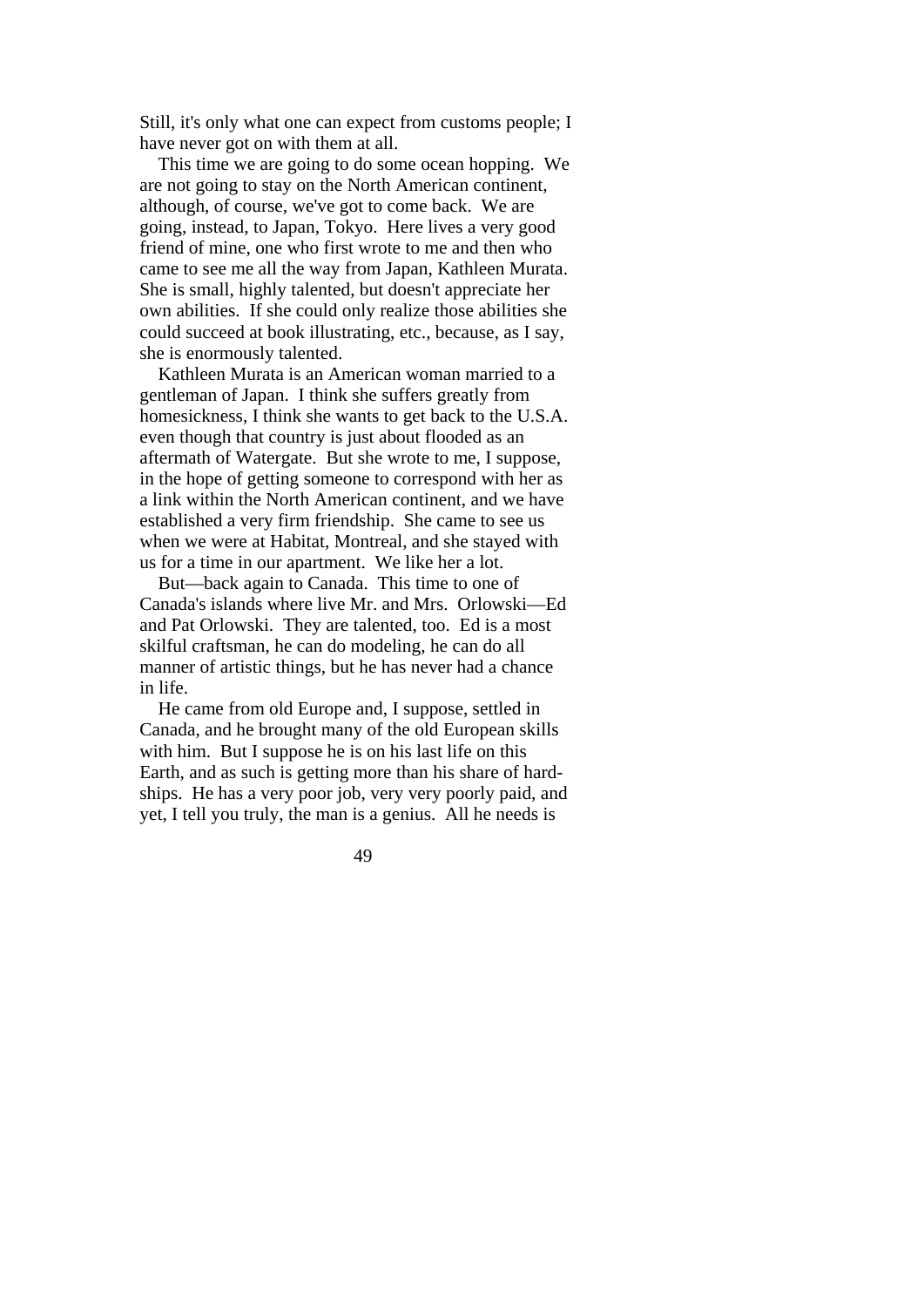an opportunity, all he needs is a bit of financing so he can make his statuettes, his figurines. At present I have given him some designs so he can make Pendulums, Touch Stones, and Eastern type pendants, things at which he excels. Yes, I'll tell you what I'll do; I'll give you his address, I'll break my rule, so that if you want to order some wonderful articles you can write to Ed Orlowski and find out what he's got available. All right, then, here is his address:—

> Mr. Ed Orlowski, Cavehead, York P.O., Prince Edward Island, Canada.

 Not too far away from that place is a very good American, Captain George "Bud" Phillips, a most admired friend of mine, a man who goes racing around the continent in a Lear Jet. He is Senior Pilot for a very big firm and he certainly sees life, usually from above 30,000 feet! I know Captain Phillips quite well, and the more I get to know him the more I get to admire his sterling qualities.

 Let's move a bit "to the right" and then we can call in on Mrs. Maria Pien. She is a Swiss woman married to a Chinese—I'd better say Chinese man or our Women's Libber will write and ask how a woman can marry a woman, although I understand they do nowadays, in fact I read something about it recently. Anyway, Maria Pien is a woman with such a lot of abilities but unfortunately she has a family and the family takes up a lot of her time. And when you have a family taking up time then you have to put aside your own inclinations, don't you, and get on and look after your responsibilities. So, hello Maria, glad to mention you as a friend of mine.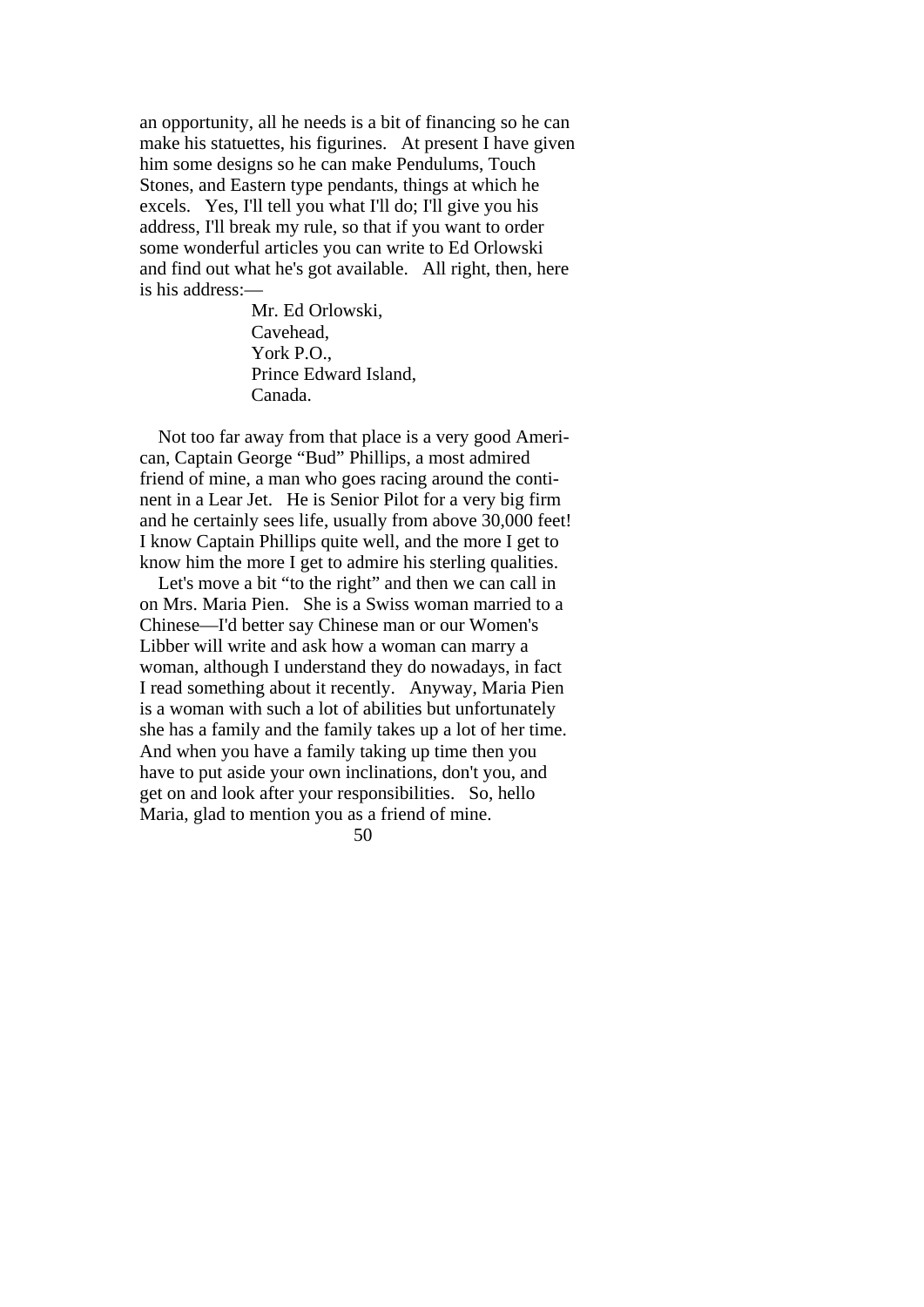Another one, this time a man, Brian Rusch. He is an old correspondent of mine too. We have been writing to each other for—oh, I wouldn't like to say how long, to be quite honest I can't remember how long it's such a time ago. But he is one of my earliest correspondents.

 Ruby Simmons is another. She is the one who wrote to me—well, I think she wrote to me, actually, before Mrs. Cuthbert did. As far as I remember now Ruby Simmons was actually the first correspondent in the U.S.A., and we write regularly, and that is why she is listed here as one of my friends.

 Away in Vancouver there is a lady who attracted me very much because of her interest in Bonsai, that, you know, is Japanese dwarf trees. Mrs. Edith Tearo knows a lot about gardens and plants and all that, and we have made quite a friendship because of our mutual interest in dwarf trees. As a matter of interest she came to see me the weekend before last. Of all curious things she got in her car on a Friday evening and drove 670 miles or so from Vancouver to Calgary. She stayed at my house a very short time indeed, and then hopped back into her car and drove all the way home to Vancouver so she would be ready for work at the start of the week. Now, isn't that a good friend for you? One who will get in a car and drive 670 miles twice? Well, I suppose she got a breath of fresh air doing it, but anyway she was certainly welcome here.

 Move on again across another ocean to Eric Tedey in England. He wrote to me some time ago and I was quite amused by his name, it reminded me of Tetley teabags which we use here, so of course I replied to him and in my usual tactless way reminded him about Tetley teabags. Since that time quite a friendship has ripened between us. We like each other, we write to each other, we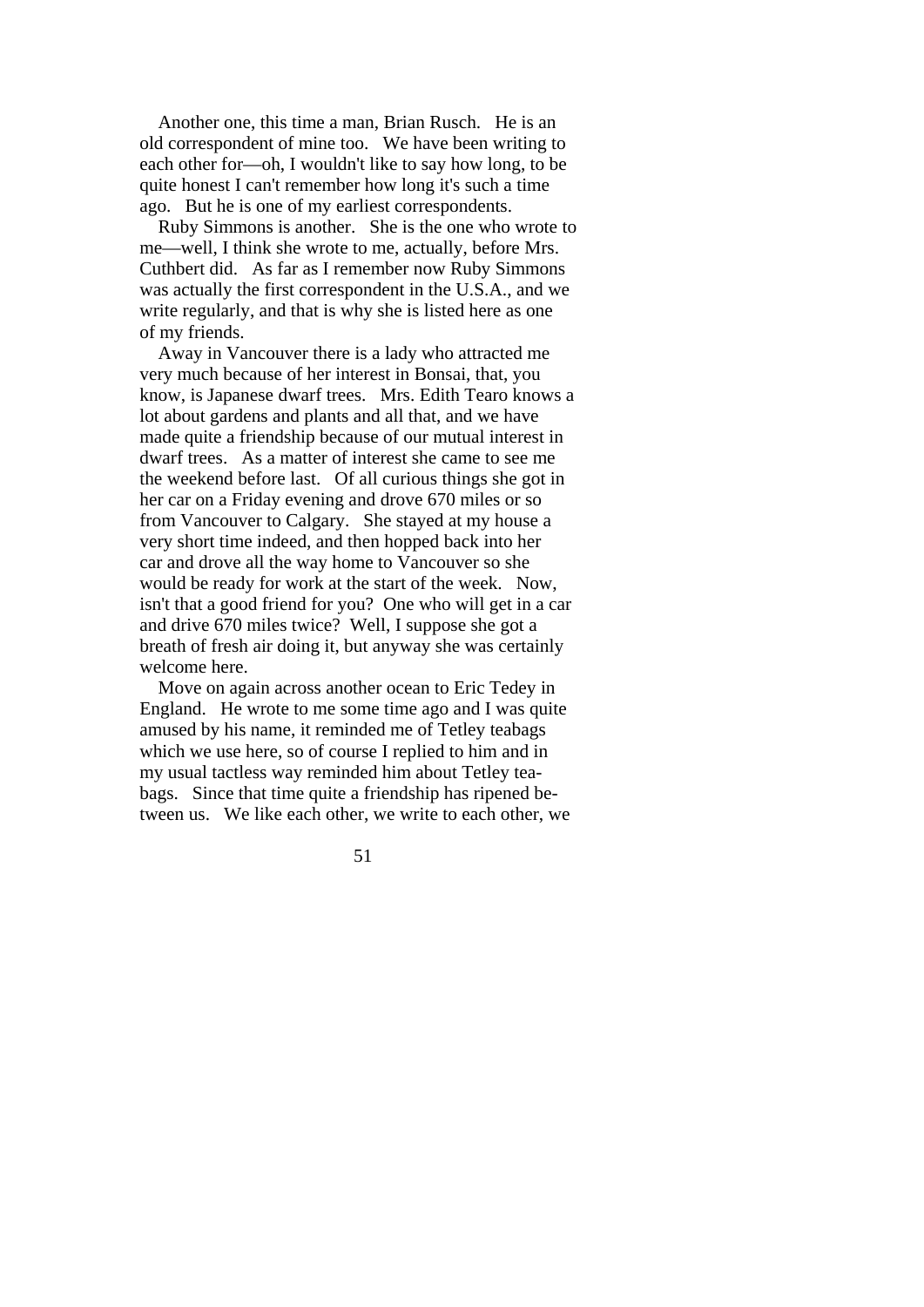exchange naughty jokes at times. Of course we have to be careful, we can't say our best jokes to either one of us because—well, you know what it is when there are ladies in the house, they will read a letter sometimes and they wouldn't like a mere male to see that they couldn't blush after all. Anyway, Eric Tetley and I are good friends by correspondence.

 Jim Thompson is another good friend. He lives in the wilds of California. I always thought that all California was wild, especially as I have been there a few times. My! They are a wild lot there, aren't they? I'd better not tell you how many of the people I have mentioned above come from California!

 But Jim Thompson and I have been corresponding for a terrific time, we've got to know each other very thoroughly, and there is one peculiarity about Jim Thompson which I just must share with you; he seems to have cornered the world market in calendar pages going back to 1960, and invariably he writes to me on a calendar page dated 1960. I didn't know there were so many old calendars left in the world. Anyway, Jim Thompson and I are quite good friends.

 Glory be, do you know I have given twenty people already? Twenty, think of that. Still, some of you have asked about my friends so now you are getting some information about a few of them. I think we will mention just one more because this is a friend in Belgium—Miss L. C. Vanderpoorten. She is a very important lady indeed with many business interests and we write to each other not too often but enough to ensure that there is a good friendship. She is such a busy woman with her business interests that I think she hasn't too much time for private correspondence. I know just how she feels I want, then,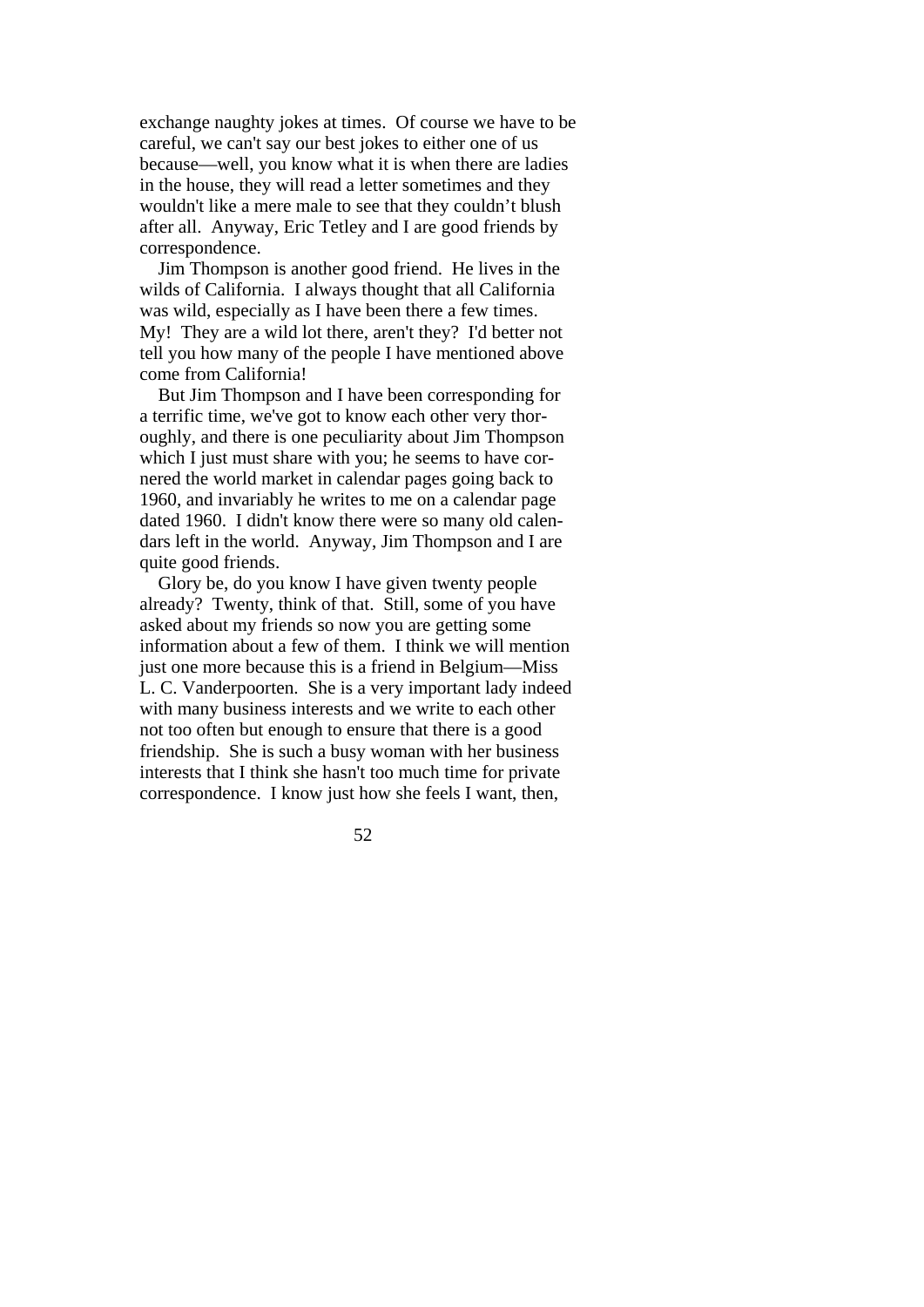to say hello to Miss Vanderpoorten away in far off Belgium.

 Well, those of you who have asked me about my friends and have impolitely intimated that I couldn't have any friends, you might be a little surprised, eh? Mind you, I know I have left out a lot of people in this small reference but if I added any more I am sure my publisher would have something to say!

 Hey though, Mr. Publisher, I've got you after all! You said you wanted a book answering Readers' questions. Well, Honourable Sir, that's what I am doing; a lady Libber ( sorry, no Women's Libber can be a lady by their own admission) asked me if I didn't have any friends; and if I had, to list them on the back of a postage stamp. It would have to be a big postage stamp, wouldn't it? But I have given just a few, so I haven't broken any rules, Mr. Publisher. I am answering Readers' questions!

## CHAPTER FOUR

 It was a very nice sunny afternoon. Biggs, our guest from Vancouver, said, "Why don't I take you out this afternoon—go anywhere you like?" I thought of all the work to be done, I thought of all the letters to be answered because I had been in hospital and a number of people had been informed of it explaining the delay in answering their letters, so everyone had started writing back asking all manner of questions and then people were asking more and more questions so I would have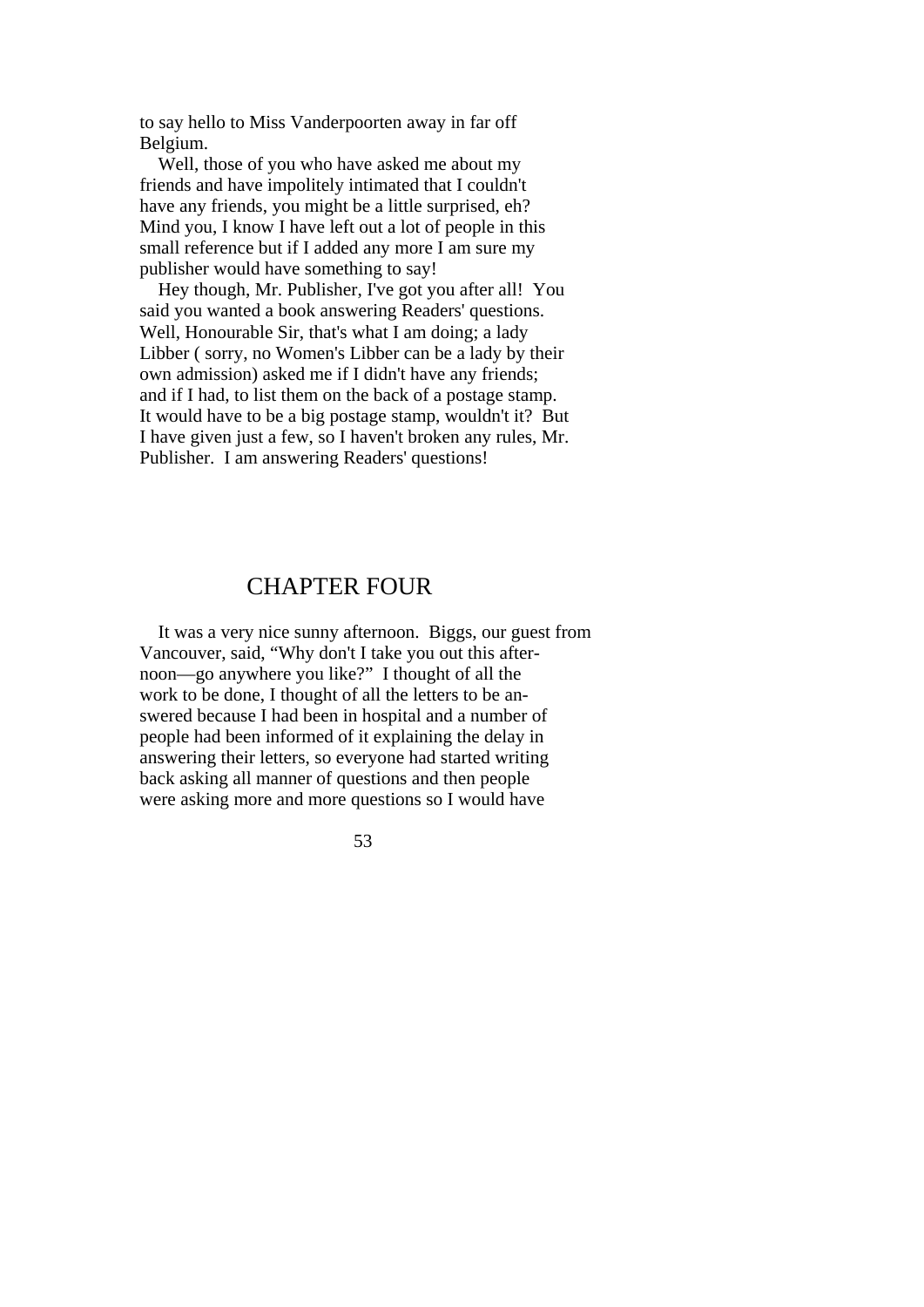something to do when I got out of hospital Yes, I have plenty to do!

 Then there was a book to be written. If I didn't get the typescript finished, the Publisher couldn't give it to the Printer to be set up. Then I thought, "Oh well, it does say somewhere that all work and no play makes Jack a dull boy. I'm a dull boy anyway, so I'll go out "

 I trundled onto the car in my wheelchair and, with the usual difficulty, got into the car. The wheelchair was folded up and put in the trunk and off we went.

 This was my first trip out of the house since leaving the hospital some time before. Actually it was the first opportunity I had had of seeing anything at all of Calgary because we have no car. We have no television either. Sometimes I believe there are programs about a city on TV, but I am barred from that also. On this day, then, we took off and headed toward the mountains leaving the city behind us, and went on climbing up the high rise of the foothills. First, though, we took a circuit around the hospital, the Foothills Hospital of Calgary, a very fine, very modern hospital, and the first thing we saw was a body being loaded from the Mortuary into a hearse!

 We turned about and continued on over the river up into the rising ground. I could not go too far because now I tire so easily and suffer so much pain, so—we stopped for a time on high ground where we could look over the city, quite a pleasant city it is, too, with the winding rivers—the Bow and the Elbow—threading their way through the city.

 The traffic was awful. We are told there are more cars per capita in Calgary than anywhere else in North America and I well believe it. People seem to zoom along without a care in the world. Well, there are quite good hospitals to receive them!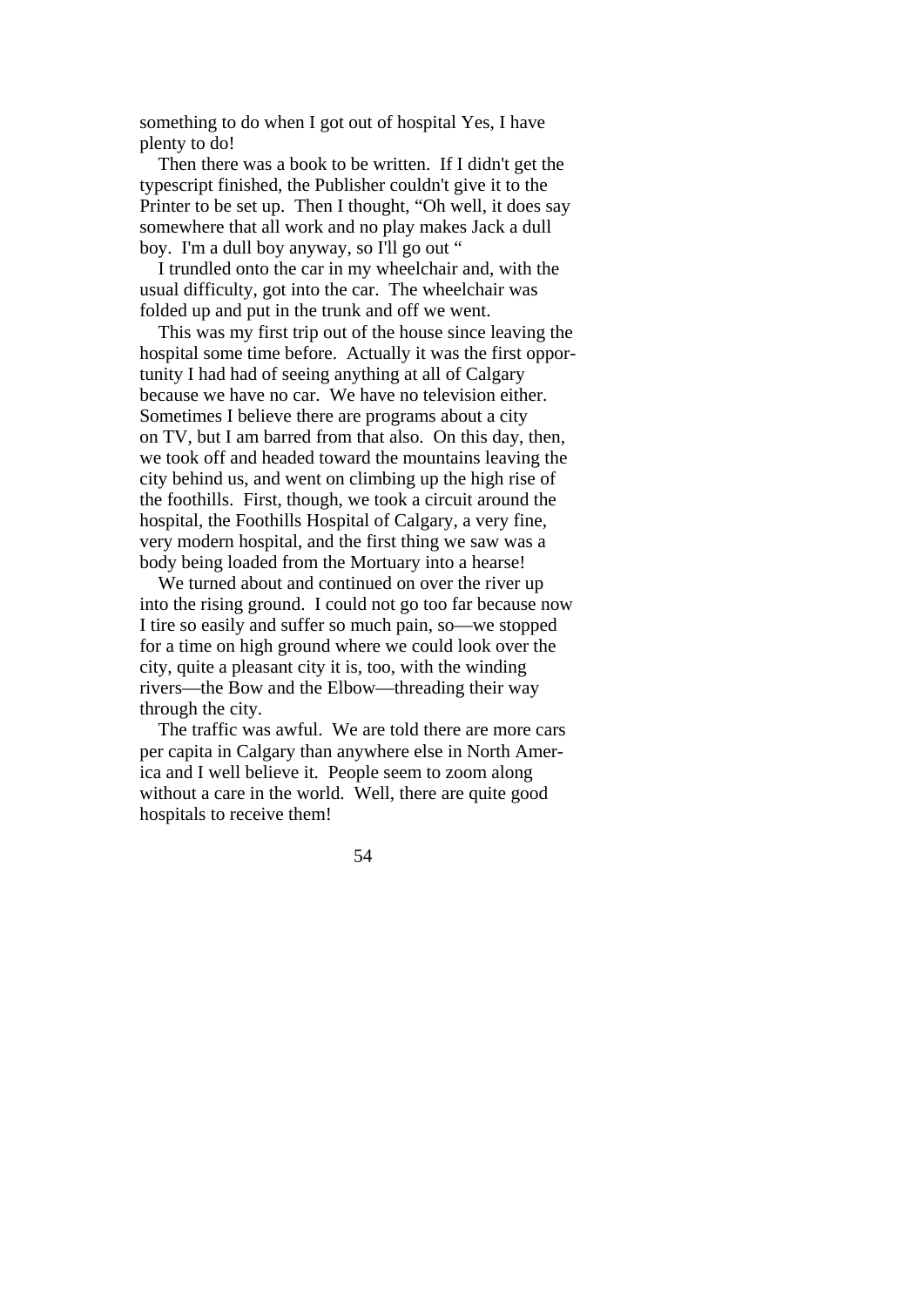All too soon the time came to return home, so we took a different road through a shopping centre, and I must confess to considerable amazement at the way all the shops nowadays seem to be leaving the centre of cities and going far out on the outskirts, leaving the center of the cities for—what? Offices? I suppose it must be used for something.

 But we can't waste the whole day, the time has come to work, and I am going to be an old crosspatch again because I have a pet peeve.

 I do indeed hate it when people write to me as though I were a poor benighted heathen urgently needing salvation.

 For some extraordinary reason "do-gooders"—holy Joe's and holy Joess's—have been writing to me in increasing numbers of late and sending me all manner of New Testaments, Old Testaments, "good words" and all the rest of it. One woman wrote to me yesterday and said, "I hope the Light of the Dear Lamb, the Lord Jesus, sparks a response in your heart. You can only be saved by the blood of Jesus." Well, fine. By the way she writes—a real vicious old so-and-so she is— about heathens —she needs some of that salvation herself. Anyway, I am a Buddhist. I was born a Buddhist, I am a Buddhist, and I shall die a Buddhist. Now, Buddhism is not a religion, it is a Way of Life, and the real Buddhists never try to convert others to their Belief. Now, I understand, there is some sort of cult who call themselves Buddhists who go out like missionaries and yowl in the streets. Well, they are not true Buddhists. We have no missionaries, and I don't want any missionaries preaching to me. I had one of those in the hospital the last time I was in, and I soon convinced him I knew something about Christianity too!

I firmly believe that unless we have a return to religion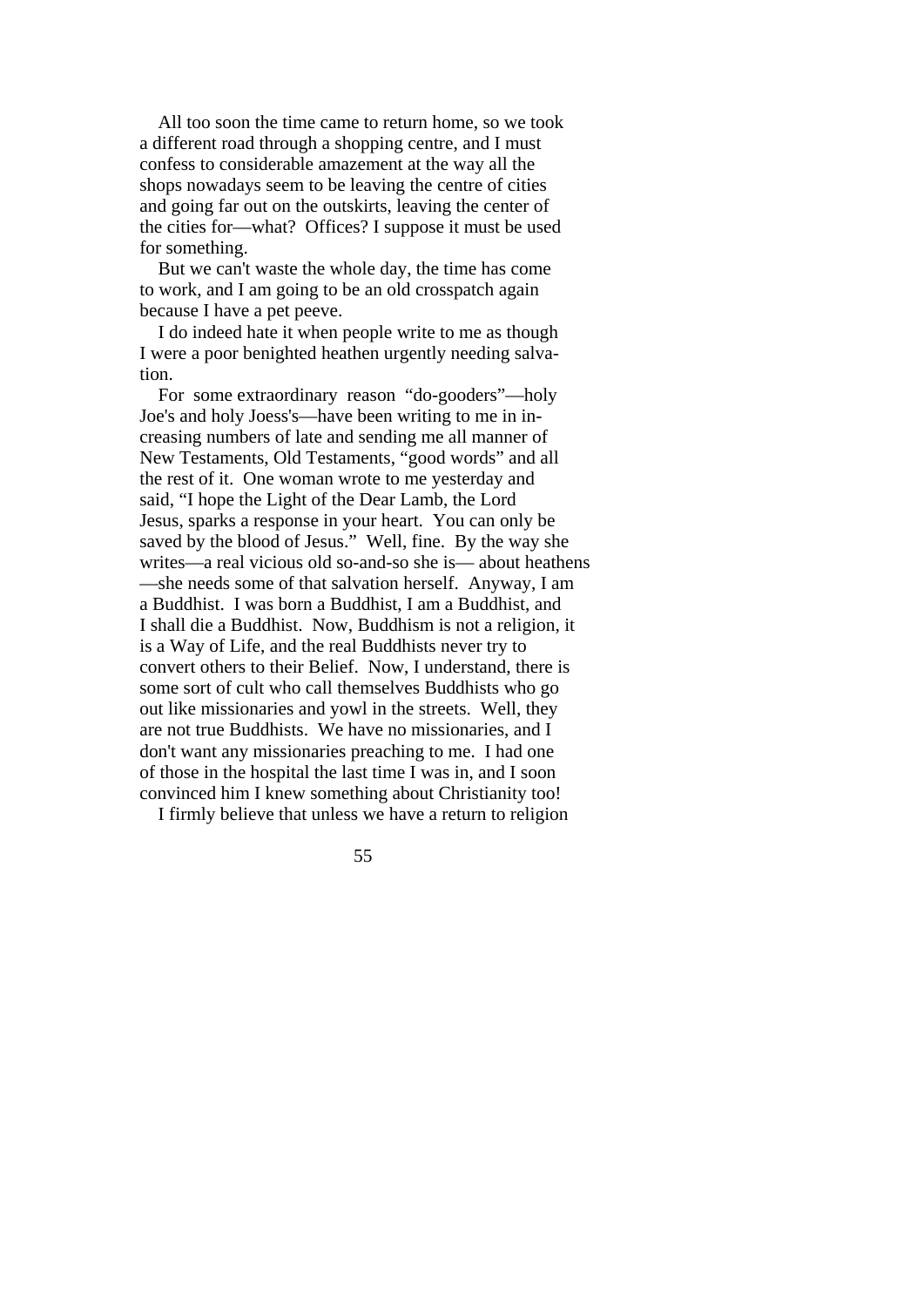on this world soon we shall have no world left. But I equally firmly believe that it does not in the least matter what form that religion takes. What does it matter whether one is a Buddhist, a Jew, a Christian, a Hindu, or anything else, so long as we believe in certain things? If we do then we will act in a certain way, and my belief is, "Do unto others as you would have them do unto you." I never try to make converts, and I don't want people to try to convert me. So will you remember that, please, all incipient do-gooders? If I get these books, holy words, holy terrors, holy this and holy that they go straight into the garbage unopened because I find that the type of person who goes to the trouble of sending these things is usually the most ignorant and the most bigoted of all types of people. They are so set in their religion, so hypnotized by it, that they are not able to stand apart and study what really is the origin of a reli gion.

 Some of you seem to have been very greatly interested in the report in my last book, "Candlelight", about Jesus going to Japan and about the report of the brother of Jesus being crucified as a substitute. So perhaps I should do what so many of you have asked me to do—say a bit more about some of the old Bible stories. A surprising number of people have written to me asking—More, more.

 Obviously you must keep in mind at all times that there isn't much mention of any of this sort of thing except in the Bible. For example, none of the great writers of round about two thousand years ago wrote anything at all about Christ. That's a thought worth pondering; any event nowadays is written up everywhere in inaccurate detail, and with all the trimmings that the press can devise. But throughout history great writers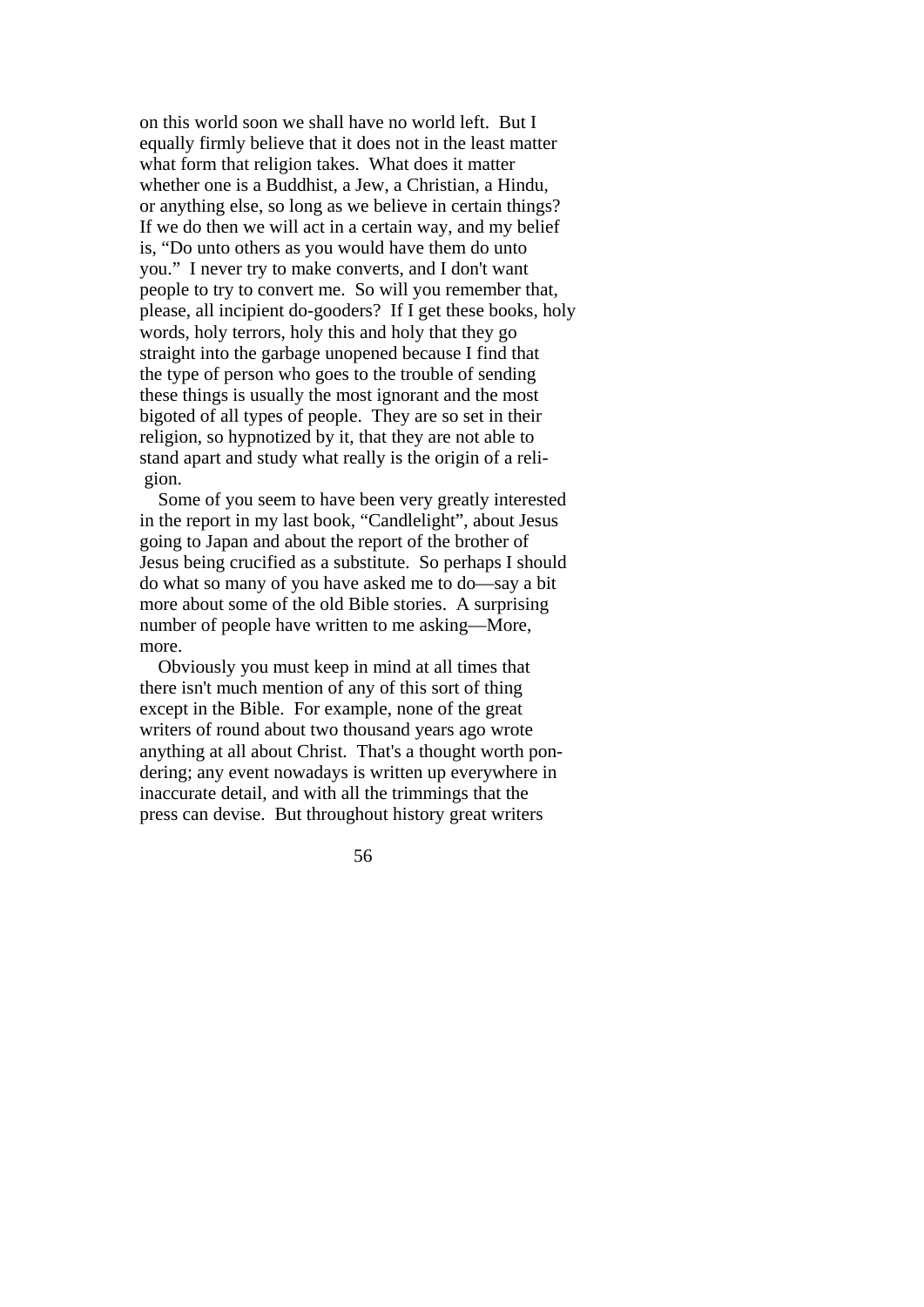invariably wrote about events of moment, and the fact that none of the writers of crucifixion days wrote anything at all about crucifixion implies that Jesus wasn't known except to a very few people.

 Just remember this; Christianity did not come until long after Christ. Actually the foundations of Christianity were set at the Convention of Constantinople sixty years after the date of the alleged crucifixion. In the opinion of great Greek and Roman writers of the day Jesus was a sort of trouble-maker, one who had certain ideas and at the present day we should say, "Oh, he's just a member of a hippie gang or the leader of a set of robbers."

 Shocked? Well, you shouldn't be, you know, because you were not there, you do not know the facts, you only know what has been peddled to you through the Bible and Bible stories. Great writers of the day whose words have survived and reached us now made no mention of Jesus.

 Another thing to be considered is this; if a person were to be crucified and then at the end of the day the person was removed from the cross he could be revived, THE CRUCIFIXION DIDN'T KILL HIM! Actually, being suspended by the arms as on the cross there were very serious difficulties and obstacles in the matter of breathing. It was impossible to take a full breath because to take a full breath means to expand the chest, and when one is suspended by one's arms that cannot be done. I have been so suspended in a prisoner-of-war camp so I can speak from experience. So the crucifixion wouldn't kill. Instead there would be extreme exhaustion and soon the person would sink into a coma during which his breathing would become very very shallow, growing shallower, so eventually you could say that he died of suffocation.

57 (1992) 1994 (1994) 1995 (1996) 1996 (1996) 1997 (1998) 1997 (1998) 1997 (1998) 1997 (1998) 1997 (1998) 199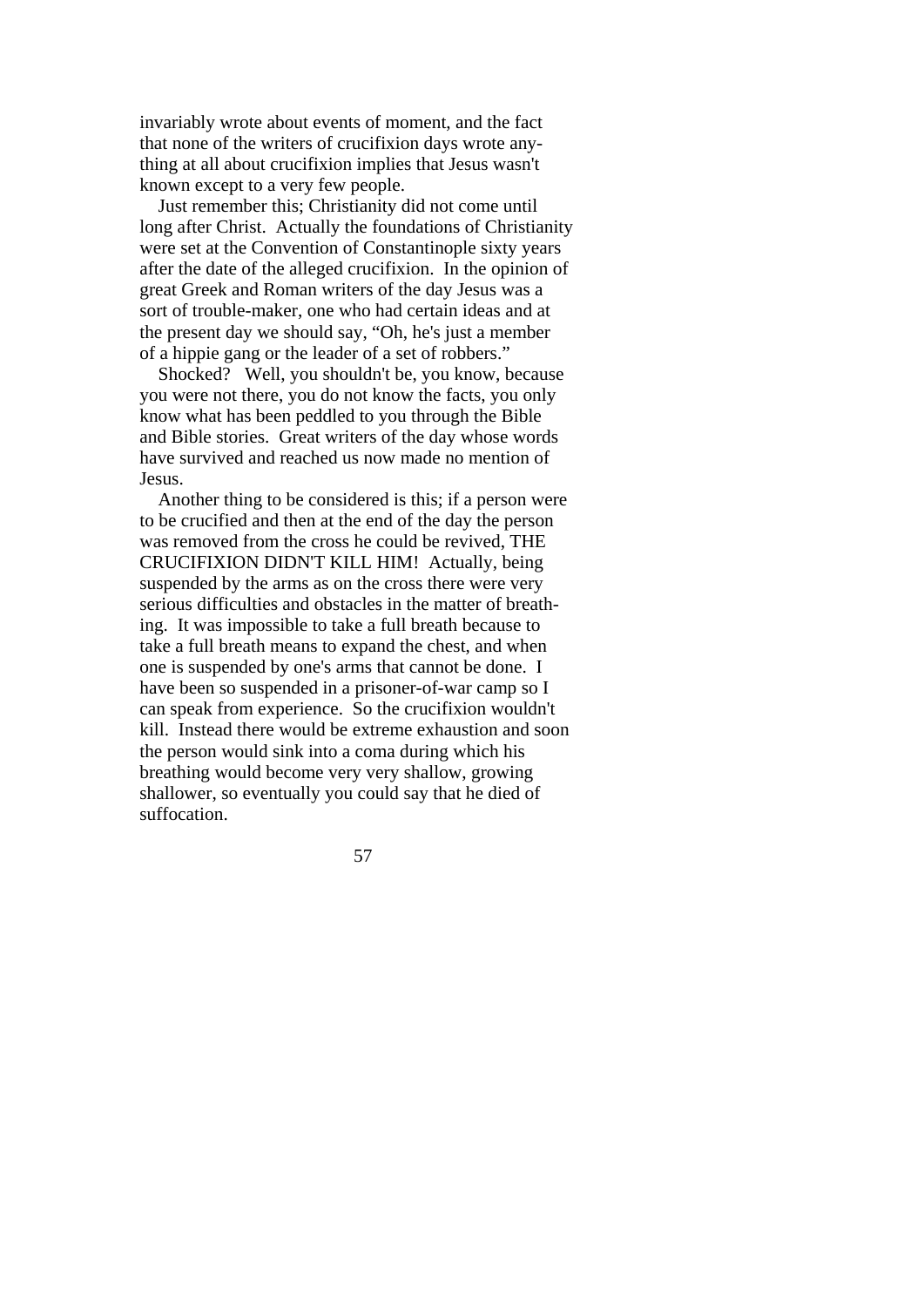I understand much the same sort of thing occurs when a person is electrocuted. The muscles controlling breathing are paralyzed or impaired, and so there is not enough air taken in to make available to the brain the necessary oxygen with which to sustain consciousness. So in that case a person lapses into unconsciousness, and IF NEG-LECTED the person would eventually die. If he could be removed from the source of electricity and artificial respiration given he would in most cases revive.

 I was going to tell you some very interesting things true things—about certain aspects of prison life in the U.S.A., but for some reason my publisher seems to think what I originally wrote would cause great alarm to American readers. In deference to my publisher I have to leave out certain parts, but I will suggest you get hold of a book or two written by former prison Governors in the U.S.A. Some of these men have written very revealing books about certain aspects of prison life in the U.S.A., and although my publisher will not let me mention these facts, the American publishers of the prison Governors' books are not so nervous. So—go along to your Public Library and see if you can find some titles of books by prison Governors in the U.S.A.

 Do you know that in bygone days there was a definite law that when a person was crucified the body should be removed at nightfall? Before removal from the cross the legs had to be broken so as to give the body an extra shock and an extra strain on the chest, and thus upon the breathing muscles. But let me remind you that in the case of Jesus it was specifically stated that His bones were not broken. So if His bones were not broken and if He did not get that extra shock, then possibly the body could have been revived.

As I have said above, in the case of Jesus the body was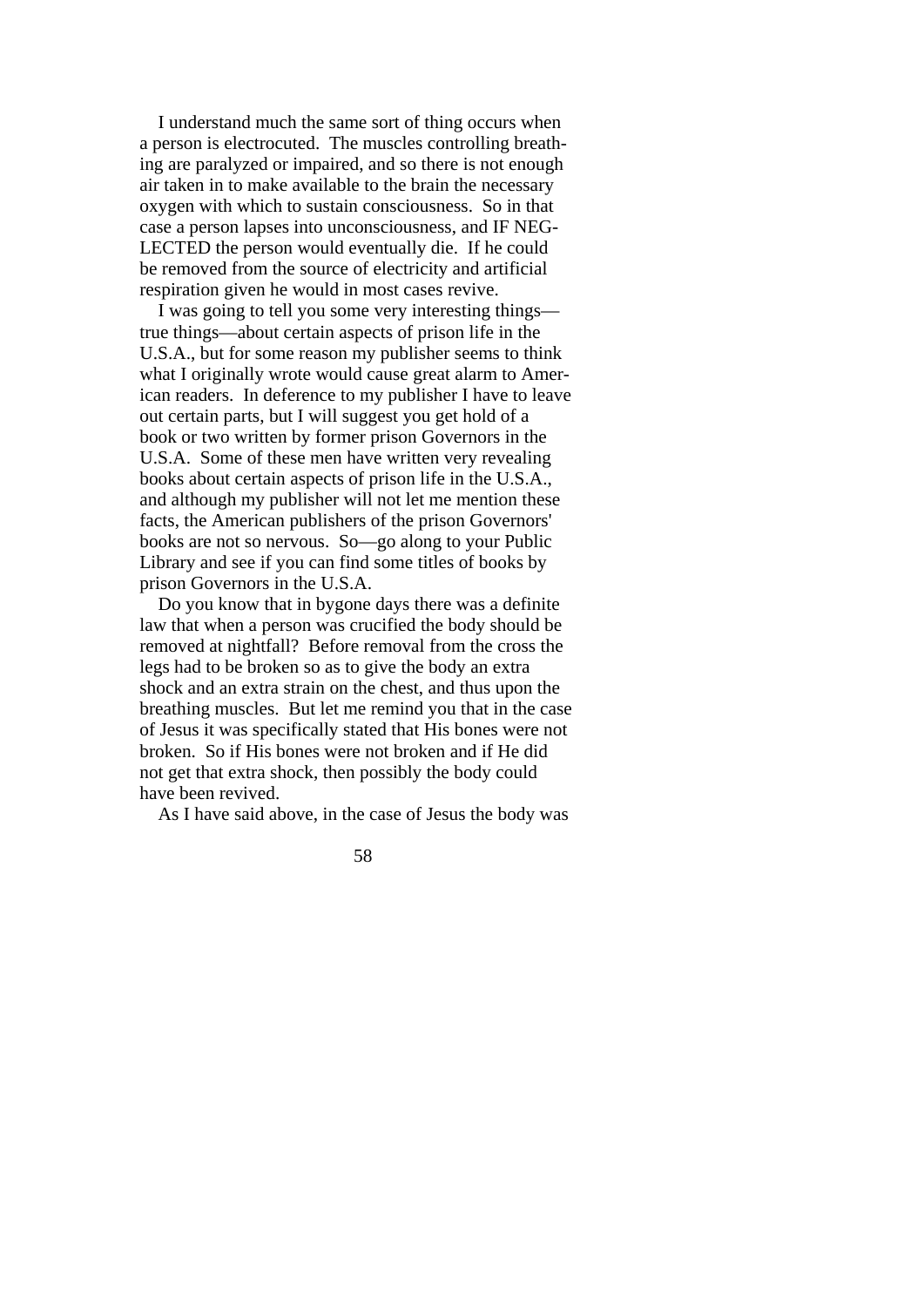removed without the legs having been broken and the body—no one has said it was a dead body, remember was hustled away to a cave and there it was received by a very special, very gifted, band of men and women.

 You have heard of the Essenes, you have heard that they were a very special band of most knowledgeable people who had training and skills beyond the understanding of the average person in the street.

 They had an extraordinarily high knowledge of life and death, they knew what chemicals to use, they knew how to revive bodies. So in the cave very quickly pungent aromatics were administered to the crucified person, and chemicals were injected, and eventually the body—whether it be Jesus or the brother of Jesus or someone else, it doesn't matter—was revived.

 To refresh your mind a little further remember the case of Lazarus. Lazarus was reportedly revived from the dead, wasn't he? Now, there is that definite report. There is the report, also, that Jesus revived him. Jesus was a member of the Essenes, so it is very likely that Jesus, a "White Magician", had certain herbs or powers with which He could accomplish these seeming miracles, and such a miracle was worked upon Lazarus who may have been in a coma. After all, there is a possibility that it could even have been a diabetic coma. Let me tell you something; I am diabetic, I have been in diabetic comas, and in such a state in certain conditions one can easily be taken for dead.

 Another type of complaint which simulates death is the complaint of catalepsy. Many people suffering from that have actually been buried—buried alive—because the true cataleptic can undergo all tests except one; he has no responses, no reflexes, and a mirror held to his lips will not fog. There is only one test infallible in the case of the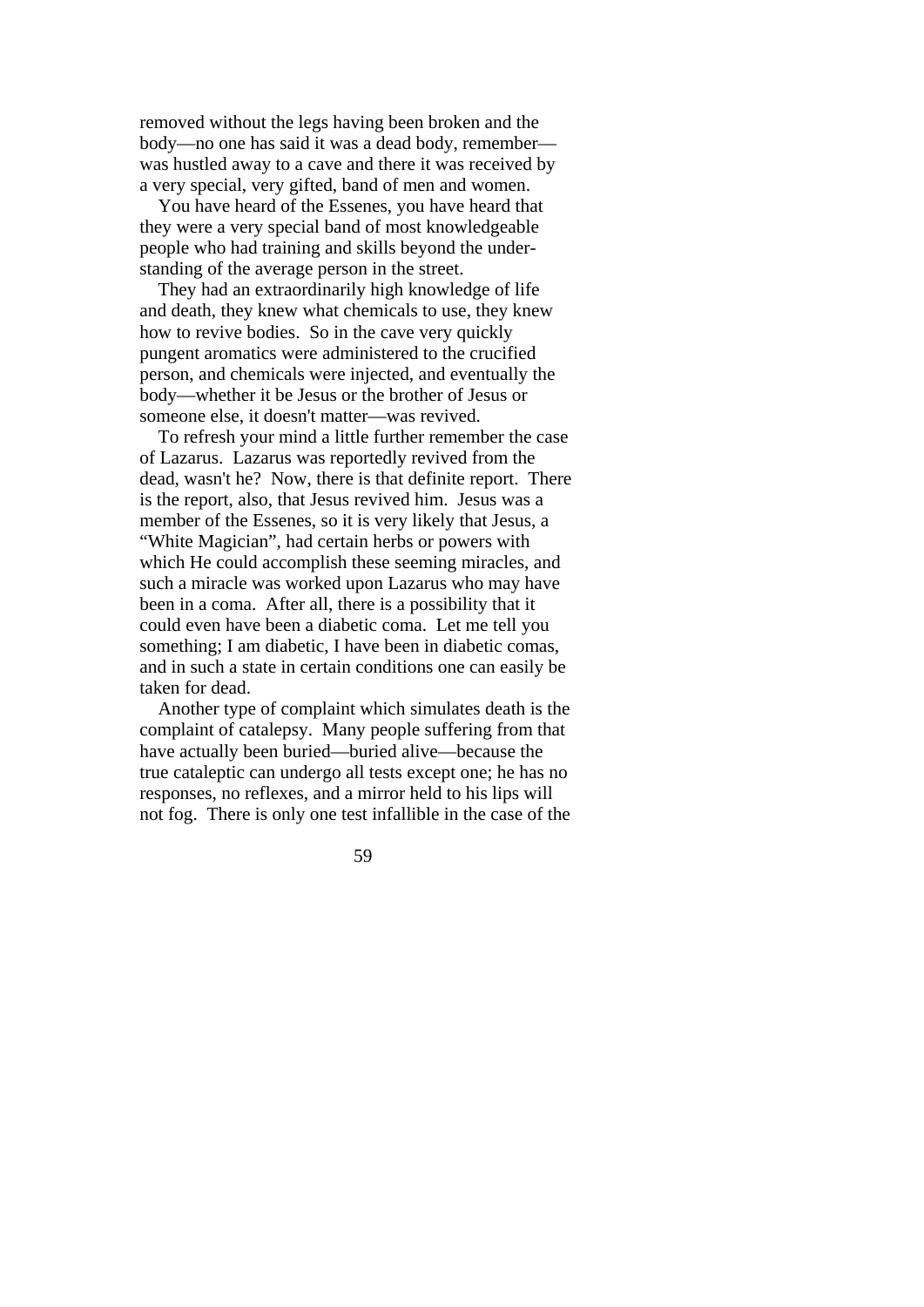cataleptic—the test of decay. If a body dies it starts to decay, and after a certain time one's eyes and one's nose give complete assurance that the body is indeed dead, but that does not happen in the case of a cataleptic. So possibly Lazarus was in a coma or cataleptic state and Jesus, as a member of the Essenes, realized the condition and had the ability to treat it. If we do not know the technique of a thing then it becomes a miracle, doesn't it particularly if, according to our own concept, it is against established law or belief or knowledge.

Well, just remember that there are a certain number of books in the Bible, but there were many many more books which had to be omitted from inclusion in "the Bible." The Bible, of course, is just a collection of books as the word implies.

 Many other "gospels" had to be left out because they contradicted the testimony of the few who were published. Think of this; it is nowhere said that the Bible is true. Instead you have a statement "The Gospels AC-CORDING to St. Somebody." In other words, we are getting fair warning that this is not necessarily a true book, instead it is a book which has been reported AC-CORDING to the words of a certain person. It is much the same as saying, "Well, he told me that he thought . . ." That is not saying that you know it for a fact. Instead, according to the language of the lawyers, it could be classified as hearsay evidence, not something which is given to you as utter truth, incontrovertible truth, but as a statement according to someone else.

 If you could get hold of other old books, papyri, or stone writings, you would find that there were truly remarkable divergences. Do you know, some books say that John never lived? Some people say that John was just a symbolical, a mythical, figure like John Bull in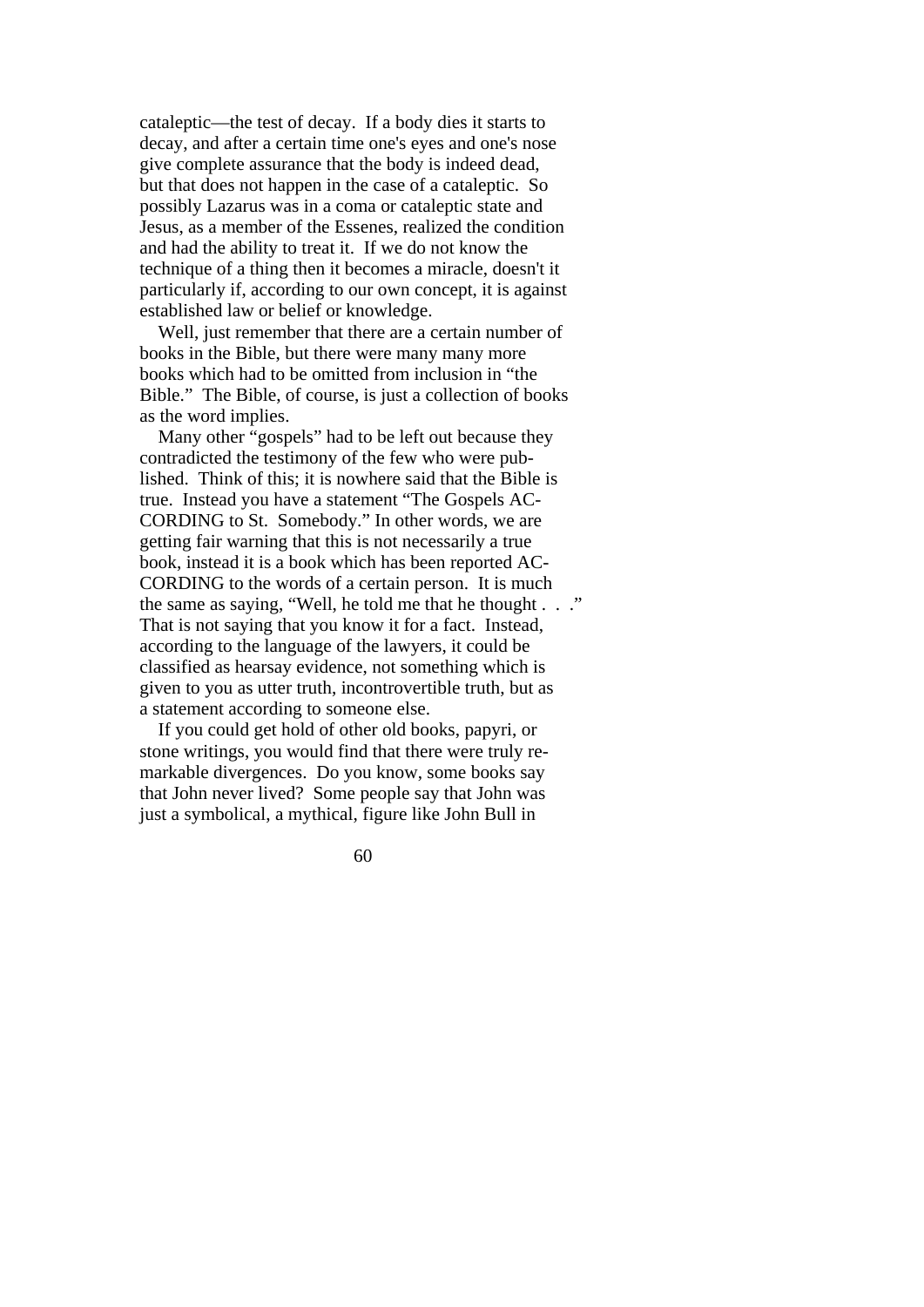England or G.I. Joe in the U.S.A., or—what is it?—Kilroy Was Here.

 If you would do astral travel as I suggest you shouldn't have much difficulty in finding out these things for yourself because there are still quite a number of documents going back two or three thousand years or even longer which have not been discovered by physical Man. But Man in the astral—and Woman in the astral, too—can find these things and can read them. There is a great advantage because many of these papyri are stuck together with age, and if you tried to unroll them now in the physical they might shatter into dust, but in the astral you can go through them layer by layer without disturbing their physical structure.

 If you find that difficult to understand get hold of a microscope somewhere and look at, let us say, a piece of rough stone. You can carefully focus your microscope and you can see different layers of the stone coming into focus, being quite clear, and then disappear to provide space for another focus. Anyone with a microscope can explain that to you.

 My wife has just read this and she has made a worthwhile suggestion. She said, "Why not tell them that some people believe that Sherlock Holmes was a living person?" Well, that's a good point, a very good point, because Sherlock Holmes has been accepted as a living person and people still write to him. I suppose the letters go to the estate of Conan Doyle, but Sherlock Holmes was a figment of the imagination of Conan Doyle. We know there was no such entity as Sherlock Holmes, but popular, imagination has clothed that imaginary entity with an existence, in fact in England there is, I believe, a Club devoted to perpetuating the legend or myth of Sherlock Holmes.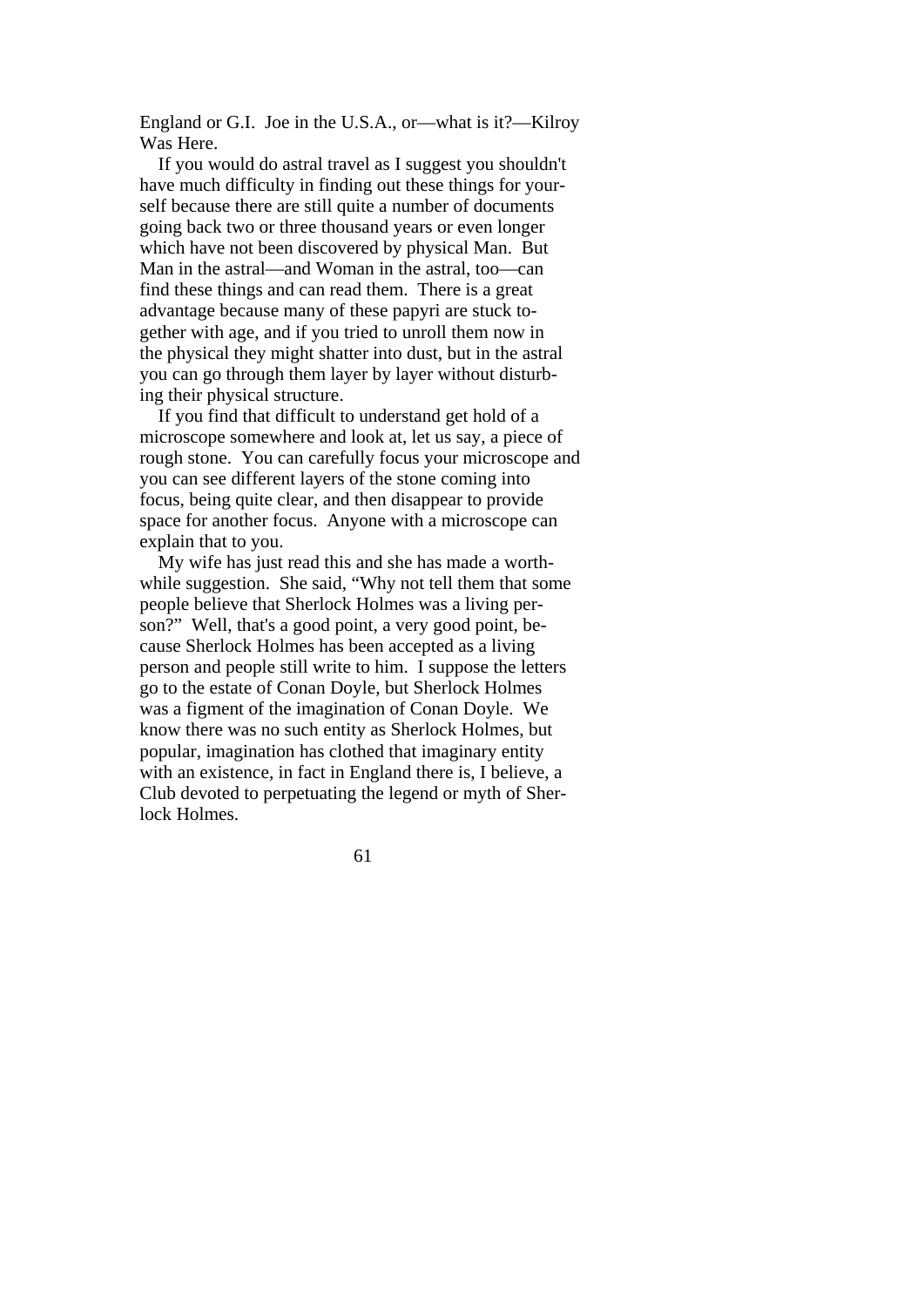Well, I have mentioned using astral travel to get to see some of the undiscovered manuscripts, etc. During the past twenty years I have had an enormous number of people write and tell me that now they can do astral travel, they can experience the reality of what I have been writing about. They tell me that after the first initial struggle they felt that they had "broken free" and they could travel at will anywhere at any time.

 Unfortunately a number of people have written to me calling me a fake, etc., and saying all manner of things, which I am sure they will regret, because they personally could not do astral travel. And I can only assume that if a person has the wrong attitude—if a person makes the wrong approach—and has doubts or fears, then it's not so easy to do astral travel. To me and to thousands and thousands more there is no problem, or rather, the only problem is how to tell others how easy it is.

 Let's have a look at this astral travel thing again, shall we. You want to do astral travel; first of all, do you believe in astral travel? Are you convinced that there is such a thing as astral travel which you can do given suchand-such conditions? If your answer is "No" then go no further because you will not be able to astral travel unless you are thoroughly convinced of its existence. You have to convince your sub-conscious because to my way of thinking the sub-conscious and the astral body are something like a boy holding a helium-filled balloon; as long as the boy holds on to the balloon it is quite literally attached to his body, but if the boy can be induced to let go the string then the balloon will float upwards. The astral travel condition is like that. So—first of all you must believe that astral travel is possible. Secondly you must believe that you can do astral travel.

When astral travelling it is quite impossible for any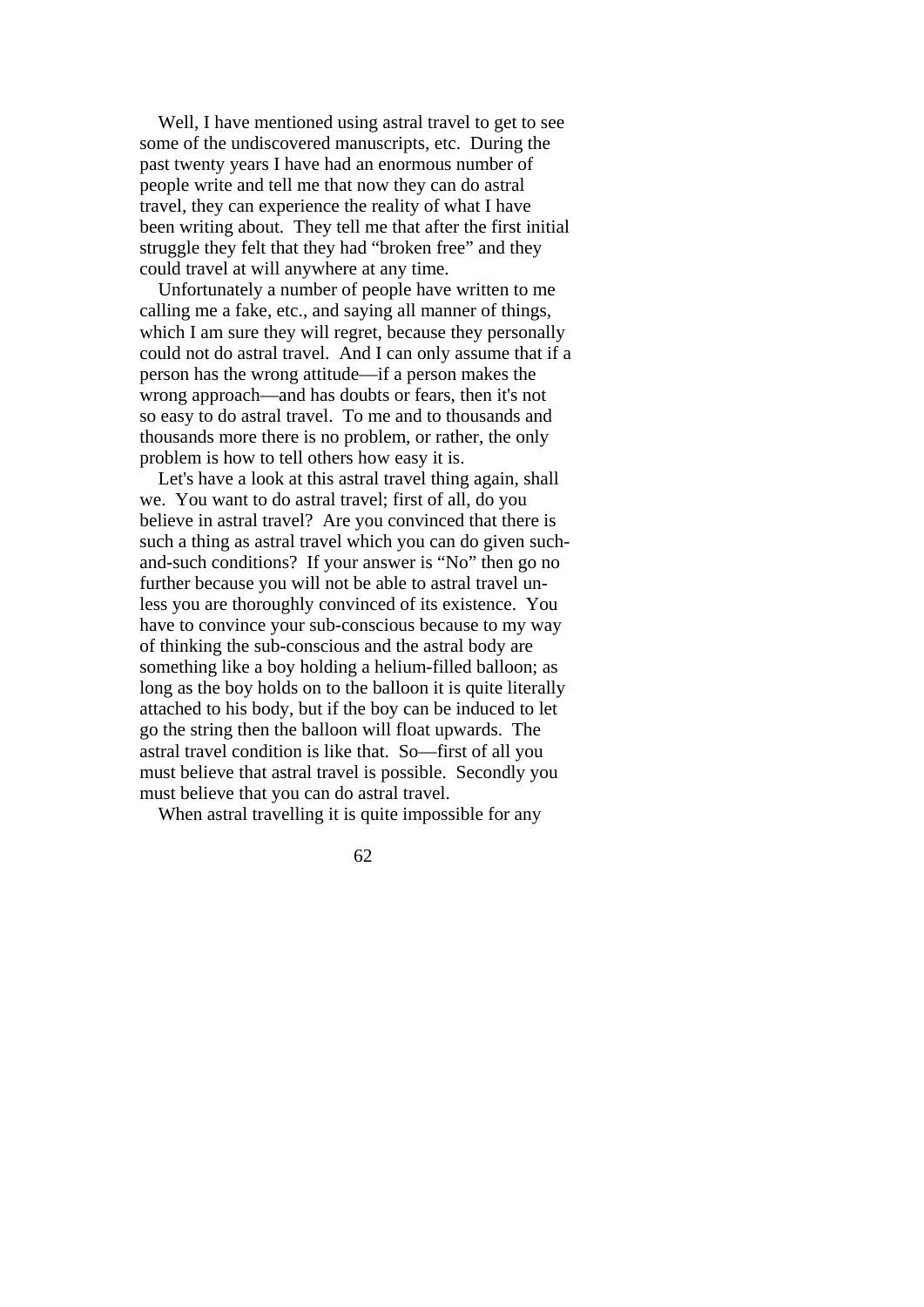entity or anything to cause you harm unless you are afraid. Now, if you think that is strange just think of this; if you sit back comfortably in a chair and you think of some imaginary ailment, and you think of all the pain and distress that such an ailment could cause, you then think that you may have it so your heart starts to palpitate and you might feel a bit upset. Then you are sure you have something wrong with you and your heart races even more, and soon, because of your heart racing, you will get a gastric condition, you will feel bilious or something else. So it's quite possible for you to make yourself definitely ill if you believe you have some illness which is perhaps incurable. In the same way, if you try to do astral travel feeling sure that some bogey is going to jump out and pull your tail feathers or something, then you will be afraid to do astral travel and, in that case, it is a waste of time trying. So a third condition is that you must have no fear of astral travel. Fear will definitely prevent you from getting out of the body.

 Assuming, though, that you are convinced of the truth of astral travel, and assuming that you are convinced that you want to do it, and being certain that you have no fear, then really there shouldn't be any obstacle unless you want to astral travel for a bad purpose. For example —and this is true—I have had men of a sort write to me telling me they wanted to astral travel so they could see girls undressing and so on. I had one man write to me and tell me that he wanted to astral travel so that he could be sure his girl was a virgin before he married her! That, I assure you, is absolutely true, and it is a good way to make sure you don't astral travel at all.

 But assuming that you are able to satisfy the conditions, you believe in astral travel, you believe that you, given a bit of help, could travel easily, you have no fear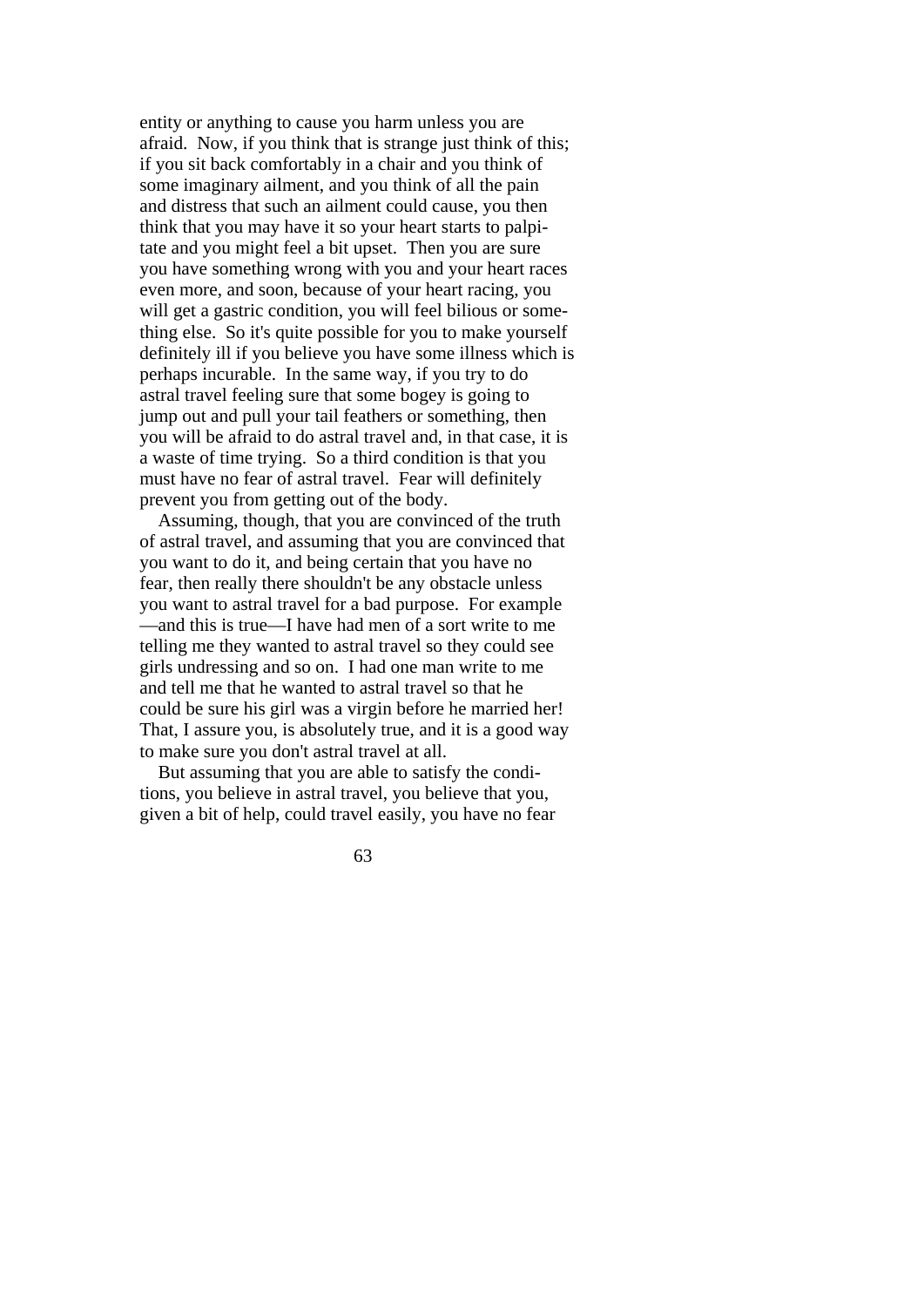and you have no intention of using the ability for anything wrong, then—you should sit down somewhere where it's not too light and not too dark, it must be just neutral. Sit down so that you are completely comfortable, so comfortable that you are not aware that you are sitting down or lying down, and there are no sharp edges sticking into you. And then you definitely visualize yourself getting out of the body. Breathe regularly, make deep and rhythmic breaths, and then let your eyes ( which are closed) roll up so that you are, in effect, gazing at a spot somewhere near your hairline—if you are bald you have to imagine where your hairline would be!

Your eyes, then, should be squinting to a slight extent so that their focus converges, as I have said, about the hairline. Just take things easy, there's no point in rushing things, no point at all, let things go at their own speed. Then either one of three things will happen. You might suddenly find that you have made a jerk. If you jerk then you might come back straight into the body because it means that you got out of the body and then took fright. The fright will have sent you right back in again. There is nothing to be worried about in that: You can, if you like, sigh with exasperation and start all over again.

 The second thing that can happen to you is that you might feel a very very slight—well, I can only say numbness-which might start at the feet and spread upwards. It isn't quite a numbness, really it is indescribable unless you have actually had it happen to you. It could be numb, it could be a slight tingling. But, anyway, it is something different, and you have to try to ignore it. It is perfectly normal, anyway. Some people after this find that they are almost in a cataleptic state, their muscles tighten up, they will not be able to move. Well—be careful, whatever you do don't panic here—that is a very very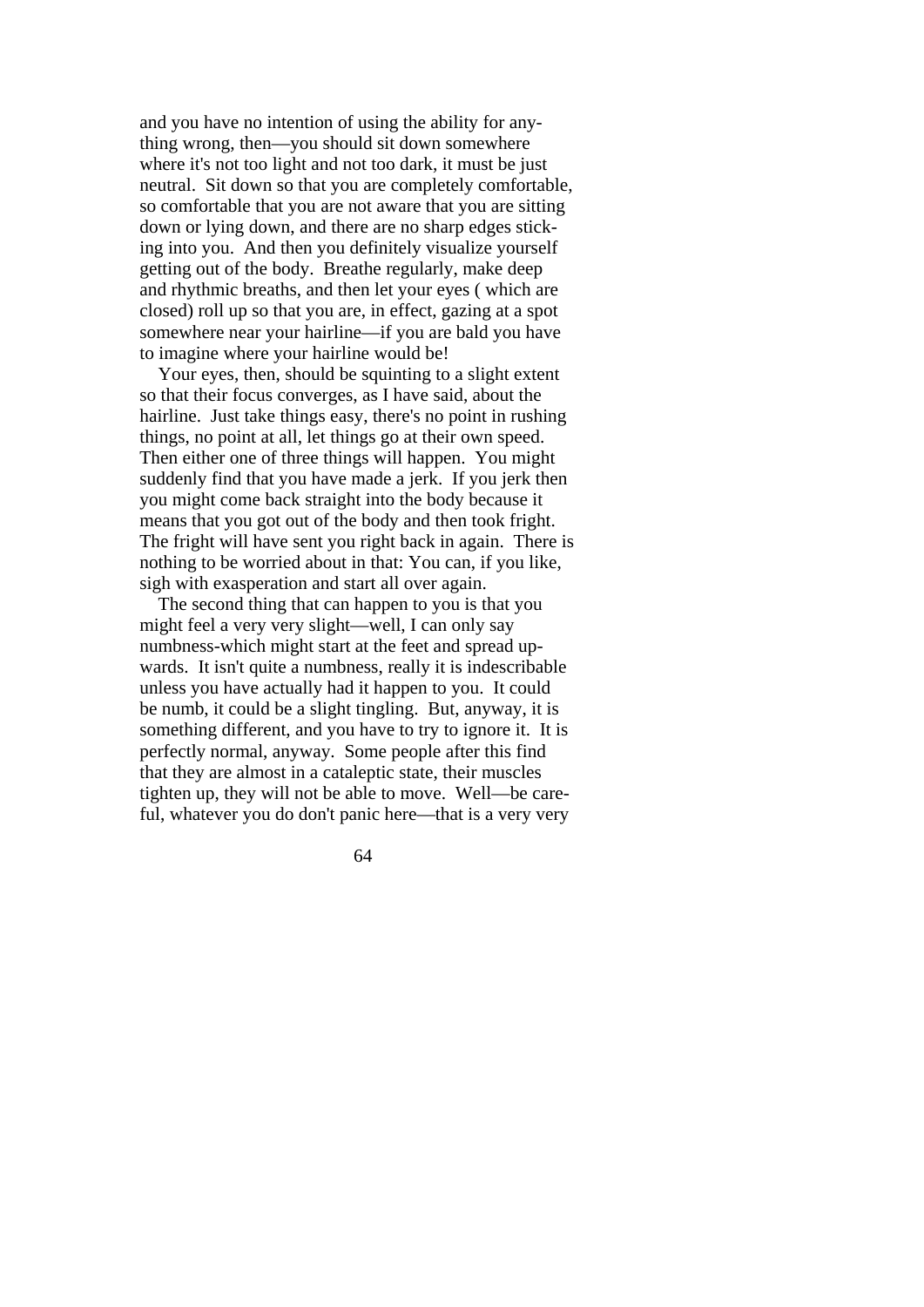good sign because you have your eyes shut, remember, and yet here at this stage you will find that you are able to "see" through your eyelids, but everything will have a golden tinge. And then, when you have reached that stage, you will find a swaying sensation and out you will go straight into the astral and you will see things brighter and more vivid and with a greater range of colours than you ever thought possible.

 In the third condition, when you have rested you will find, possibly, a swaying. You will experience a sensation that you are going through a tunnel toward a light at the far end of the tunnel. You will be drifting upwards like a piece of thistledown on an evening breeze. Keep calm, that's all to the good because soon you will find the light is growing larger and larger, and then you will drift out of this tunnel and find yourself in a far greater light, you will find that you are actually in the astral world. The grass about will be greener, far greener than you ever thought possible. And the waters about, perhaps a lake or a river, will be so clear that you will be able to see the bottom. It's a wonderful feeling, a wonderful sensation, and if you think of going to a certain place there will be a sort of "blink" and you will be at that place. Suppose, for instance, you've got out into the astral and for a time you float a few inches above the ground just looking about you, marveling at the conditions, wondering what to do next. You may want to explore in the astral world where everything is brilliant, where the colours are brighter, where there is a tingling sparkle in the air. Well, do so. It certainly will revitalize you. It will build up your psychic powers enormously. It is far better to do this and have some "spiritual feeding". If you do that you will find you will have no difficulty whatever i11 getting into the astral on any other occasion, but if you want to rush off some-

 $\sim$  65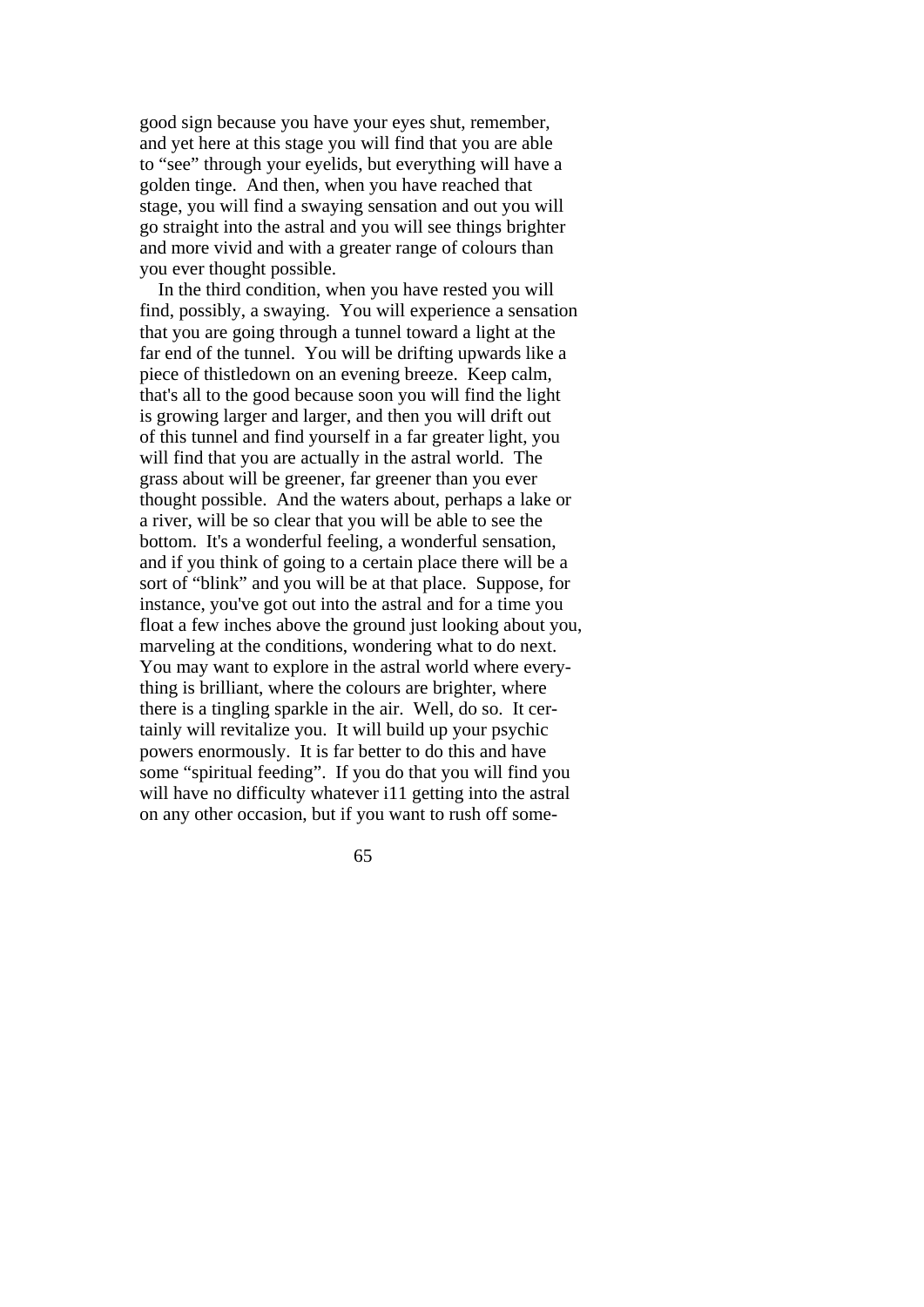where for some materialistic purpose then you will find a few shocks.

 Suppose you want to go and see XY to see what he is doing; immediately you think of him and think of his location you get there, but you have left the brilliant surroundings and the healthy atmosphere of the astral world, instead you are back on Earth again—in the astral state, admitted—still seeing things as people see them on Earth, dull colours, dull people, muddy water, and if your friend, XY, is in a commercial mood you will find that his colours are pretty dim too, and you won't like it a bit.

 My definite recommendation is that those who get into the astral world should stay in that world for perhaps half an hour to get accustomed to it, because then they will find it so very much easier to get into the astral on other occasions.

 The big difficulty is with most people that they start off very well indeed, they start getting into the astral, and then their body creaks, they feel strange tugs and swayings, sometimes they get almost airsick because they are in such a state of nerves. Well, they get out of the body and then they panic, "Oh, what if I can't get back in again?" Immediately they have the thought—BONK! and they are back in the body feeling, perhaps, a bit dizzy. And if you do ever get back into the body like that and you feel sick and dizzy, then make sure you lie very still and try to have a sleep, even though it be of only a few minutes, because until your astral body can get out of your physical body and realign itself and so enter correctly, you will have quite a bit of indisposition. So—no amount of aspirins will help you, all you need is to get out of your body again and back in properly. It's like getting up in the morning and finding you've got the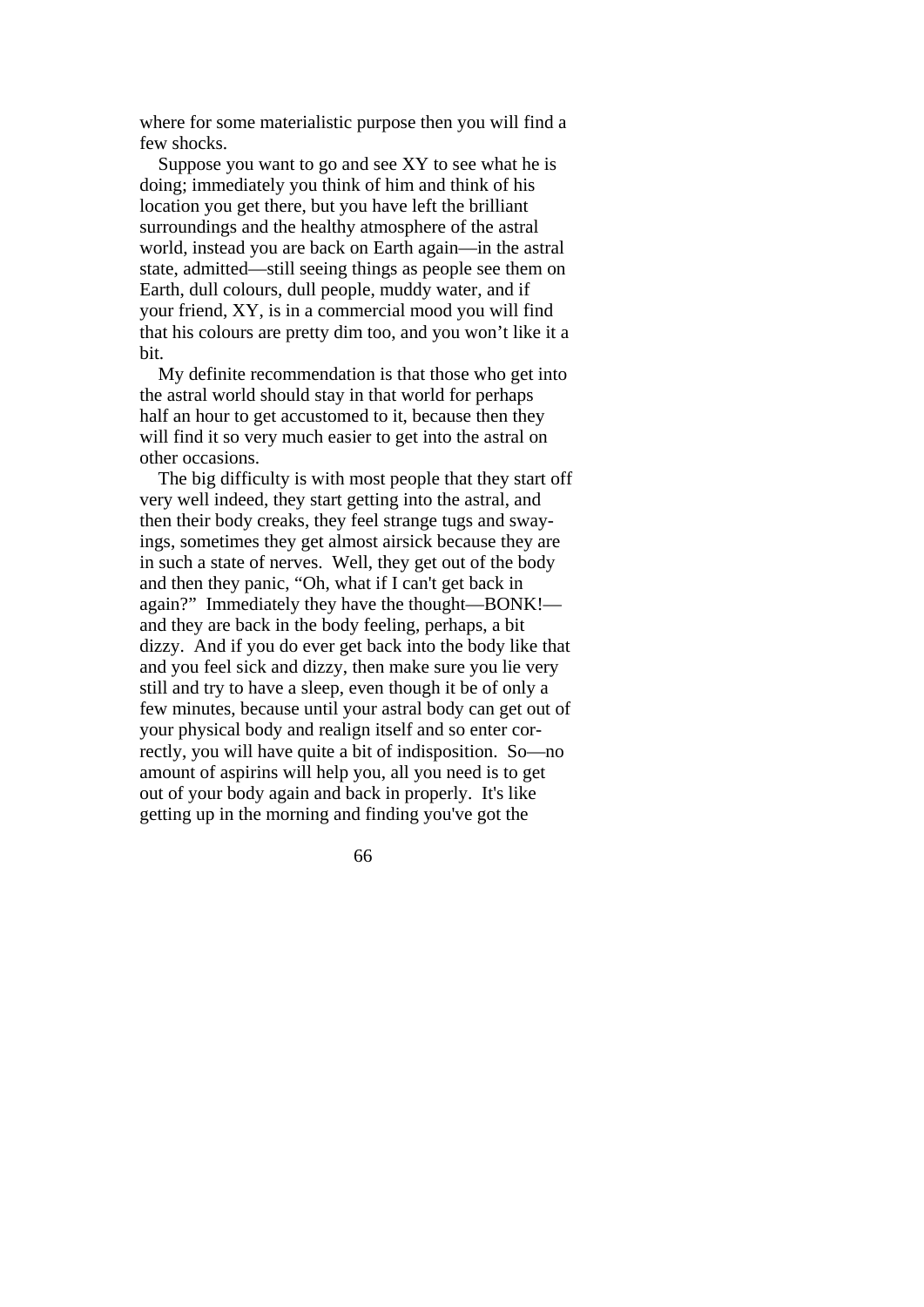wrong shoe on the wrong foot, you wouldn't want to go about all day like that so you change your shoes to the right feet. In the same way, get out of your body again and back in properly.

 So that's all there is to it. I say that anyone who can comply with the conditions can do astral travel—anyone at all. But if you are afraid or if you are doubtful then don't waste time because you won't astral travel.

 Let me return to the original theme of this Chapter; religion. I have said a few things about the Christian religion and about the various fighting factions of that religion. I have said that I have no religion as Buddhism is not a religion, it is a Belief instead. All right, what do I think of Buddhism?

 The more one studies Buddhism the more one can appreciate the intrinsic value of it AS A GUIDE TO LIVING, and the more one can realize that Gautama was negative in his outlook.

 My personal Belief, which I have never put in print before, is that Gautama, the Prince, was too utterly sheltered from the hard facts of life, and then when he suddenly became confronted with suffering, pain and death, then it "turned his brain," it gave him a severe psychic shock, it upset his sense of values, it destroyed something essential to his being. So the Prince Gautama left the Palace, left all the comforts he had known, and became utterly disillusioned. My personal Belief is that he became "negative."

 If one studies the Teachings of Gautama (let us say "Buddha" which is more normal to Western people) one will appreciate that Buddha was negative, everything was "no-ness," "all life is suffering." Well, we know that isn't true, don't we? There are good times in life as well as bad times. So I believe that Buddha became far too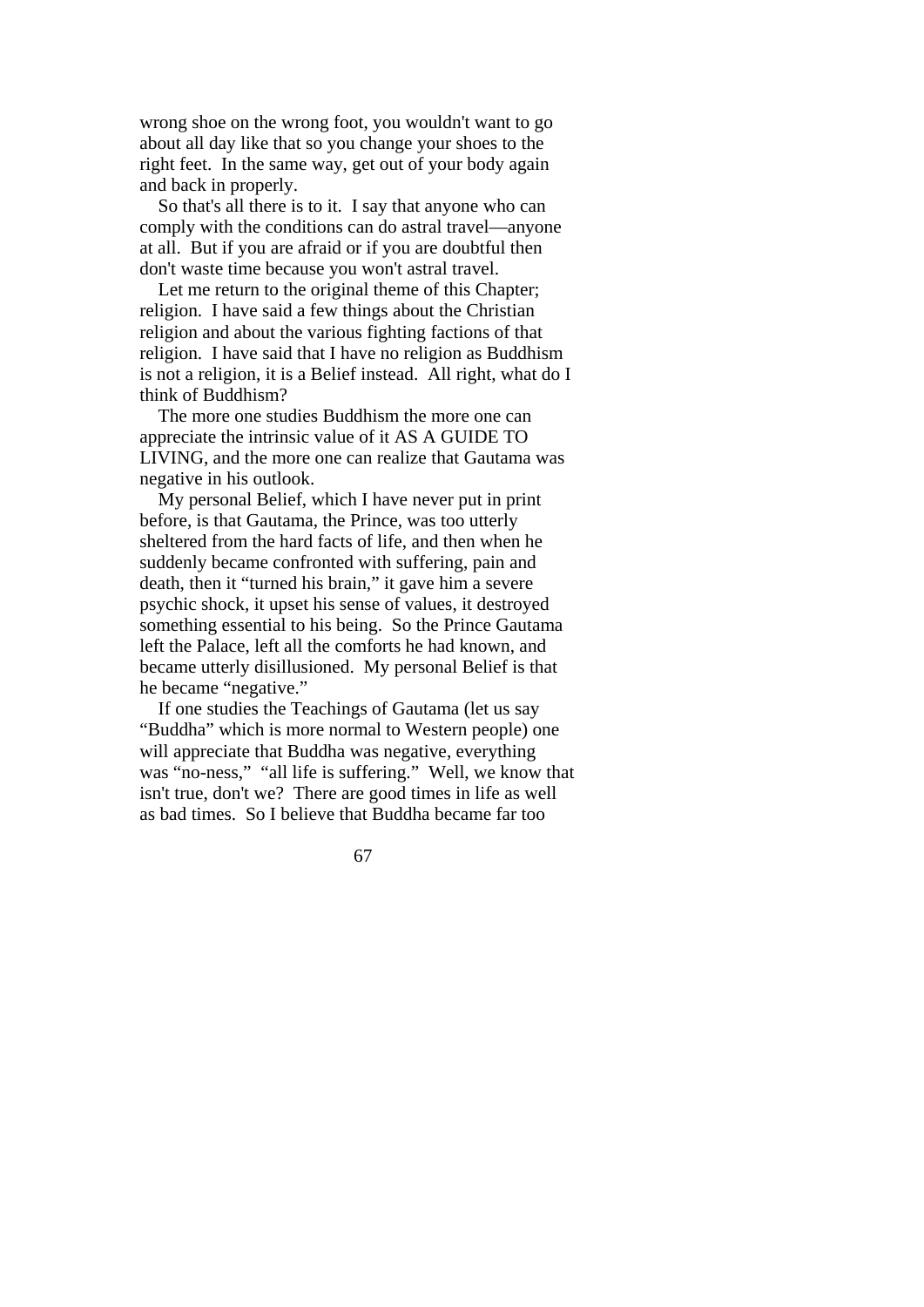negative in his outlook, but at the same time he did produce for the world some very very valuable precepts, and it was founded on the much older religion of Hinduism. So we have Hinduism as one of the older religions, and Buddha took valuable portions of the Hindu belief and formulated what was called Buddhism, in the same way that Christ did not wander in the Wilderness at all, instead He traveled through India and into Tibet studying all the time and being taught all the time the Higher Teachings of Hinduism, Buddhism the Islamic belief, and others, and from that He formulated that which became known in distorted form as Christianity. Again we must be sure that we realize that the "Christian" of Christ was not the very altered version which was propagated in the year 60 to increase the power of the priests. Now, I have been forbidden to mention anything about these priests in this particular book, but I have already written about them in many of my books. Just for one illustration, to see what I am trying to get over to you but because of the new conditions must not say outright—please read "The Hermit", page 154. I still do not understand how a publisher who has published these things can now decide that they must not be published. It seems a question of double talk to me, but I am supposed to be—I have been told—too out-spoken. Anyway, I am not mealy-mouthed, am I?

 Well, to get back to our bit about religion, these priests of the early days, because of their own peculiar-ah- "naughty-naughty" outlook on life (I hope no one is blushing?) taught that women were evil and everything about women was unclean, which, of course, is not the modern view at all. If you want to know the modern view just read about the Women's Lib, and then you'll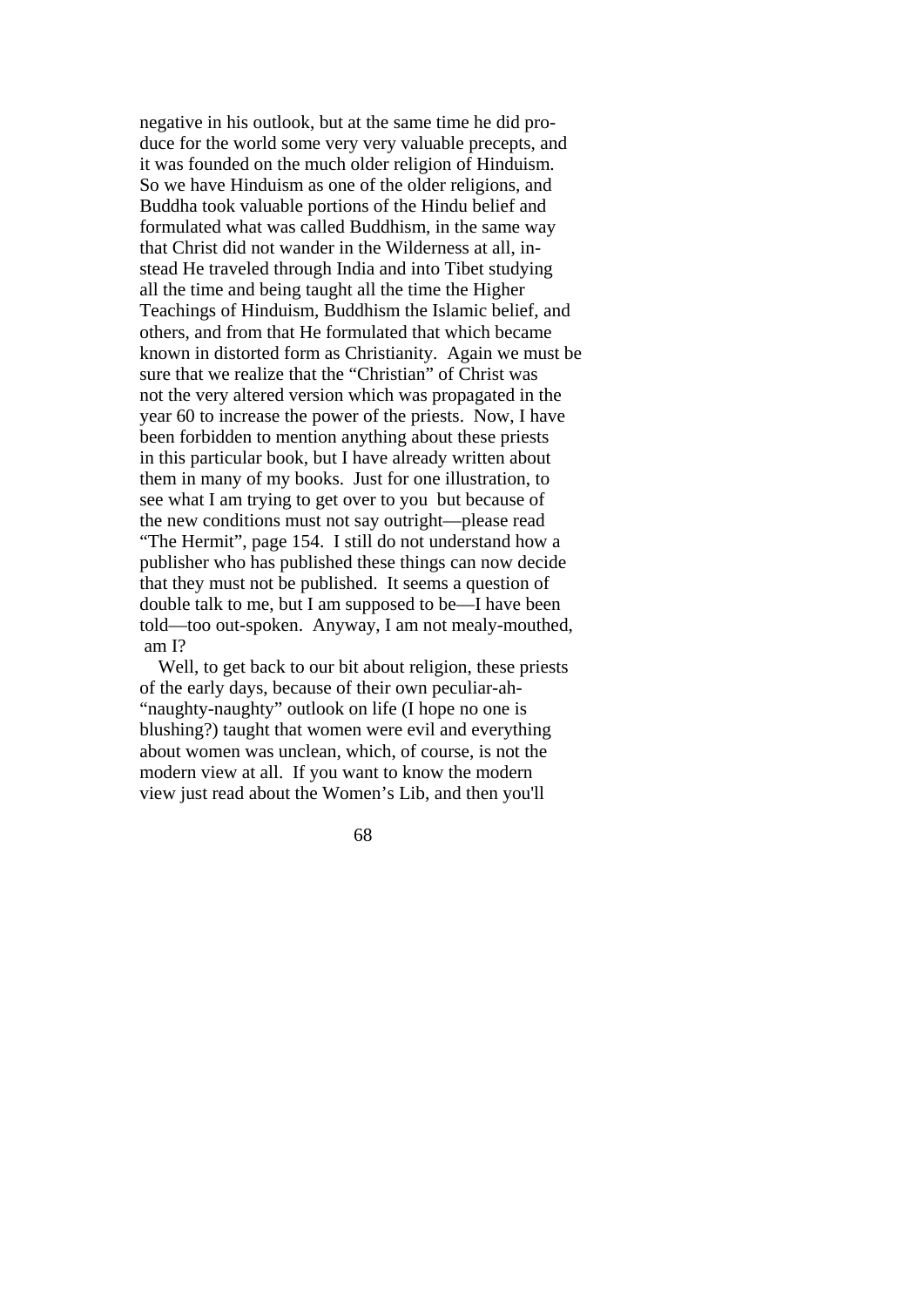think that if women think that way then possibly they are unclean!

 My own personal belief is that the only salvation available to the world at the present time is in a form of religion, it does not matter what sort of religion, any religion will do provided you really believe it. You have your belief, I will have mine, and if we are both people of good intention then it will not matter that possibly some of the terms we use are different. The world now is a very dissolute place. Instead of being disciplined young people do not respect age any more, children do not respect their parents. So if we make a religion which teaches such respect then we are several steps ahead of the rest, aren't we?

 There must be a return to religion before the world can be set right, but one of the greatest things in religion is that we treat others as we would wish to be treated ourselves. That means we've got to share, we've got to give because, quite truly, it is far better to give than to receive, it certainly makes you feel better if you find that you have really helped some person. So—if we would all live as we think that other people should live instead of being a bit hellish ourselves and condemning anyone else who even looks the wrong way or is the wrong colour, then we would be doing something.

 I try, as far as I am able, to live according to my own Belief, and as I look back through the days and weeks and months and years of quite a long life I see many things that I could have done better. But never mind, I've got to the stage now where I can do nothing more about it. Although I get bad tempered at times—plenty of you tell me so, anyway!—I still try to live according to my own Belief which is Do Unto Others As You Would Have Others Do Unto You.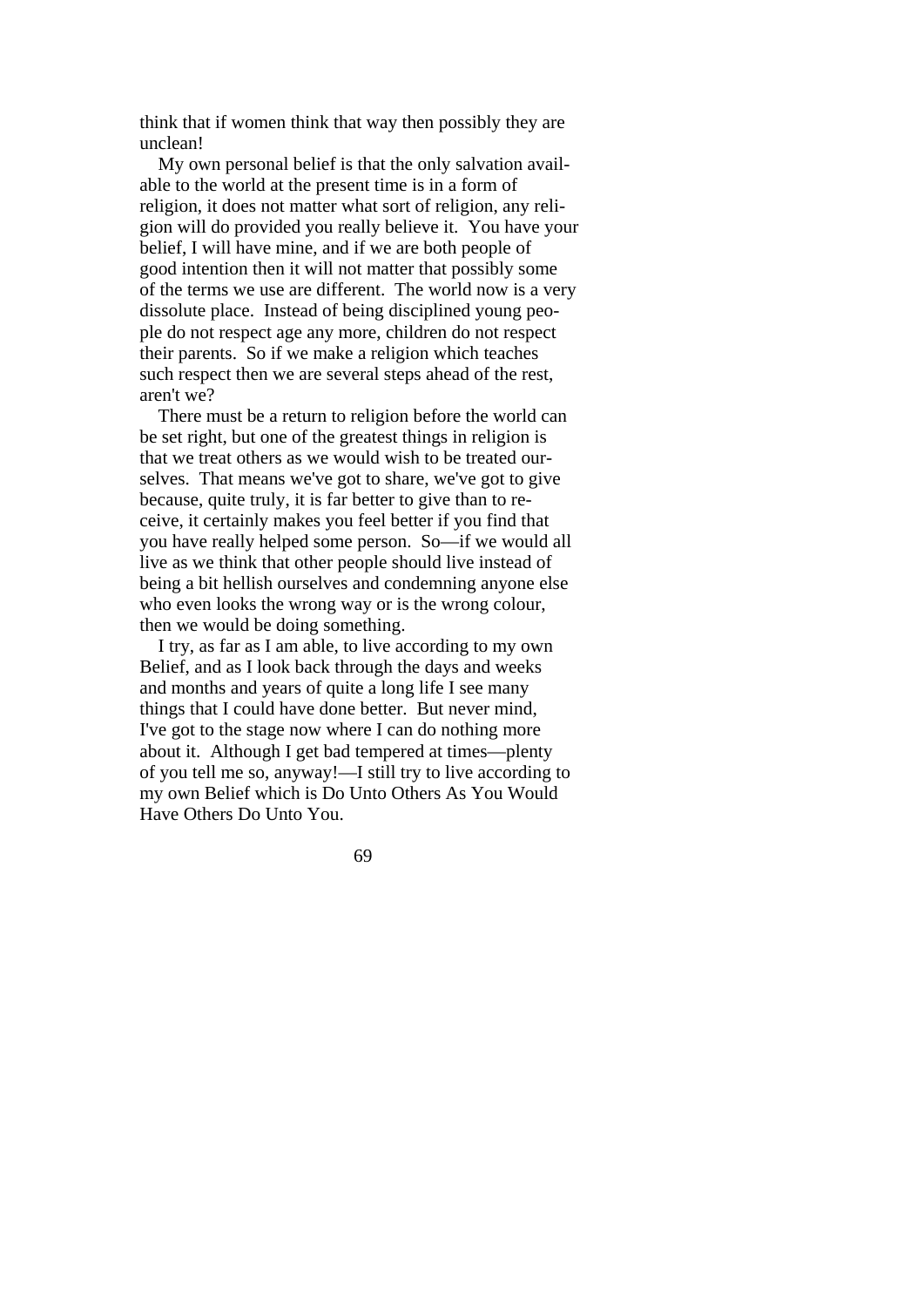There is another little saying well known in the Far East which also applies in living a better life. It is: "Let not the Sun go do upon your wrath." In other words if you are having a fight with anyone make sure you knock him out and jump on him before darkness falls! Otherwise if you astral travel he may come along and give an astral bonk on some part of your anatomy.

 Seriously, though, you should never end a day on a note of anger because it colours your reactions in the astral world, and it really does play havoc with your gastric secretions!

 Well, I can now cease my role as a preacher and so I will dismount, complete with wheelchair, from my soapbox and say—that's the end of another Chapter, isn't it?

## CHAPTER FIVE

 "Your covers are terrible—just like the cheapest kind of science fiction," wrote the happy little soul who had to have SOMETHING about which to find fault. Normally I should have chucked his letter straight into the garbage bin and not given it a second thought, but unfortunately I have had such a lot of letters taking me to task for the covers of my books, particularly the cover of "The Third Eye". I am told it is hideous, disgusting, beastly, enough to put anyone off, and all that sort of thing. Well, dear beloved Readers with love in your hearts, and those without any love anywhere, let me tell you this; I am just the author, you know, the poor fellow who writes some words and sends it off to a publisher. Now; I hope that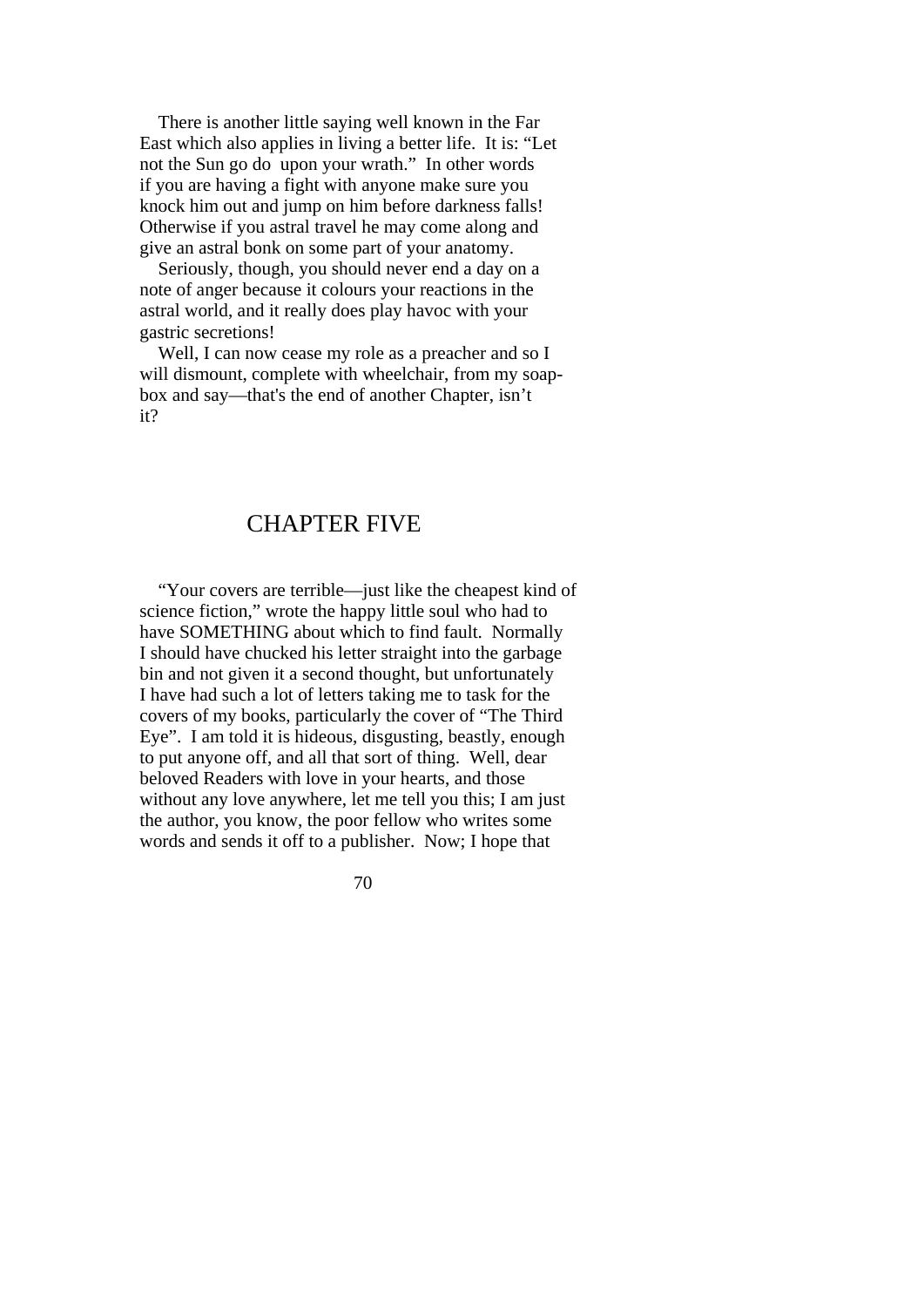what I write gets published, I hope that sometime I may be able to get some illustrations in a book. In this particular book I wanted illustrations connected with the hollow Earth, etc., but the publisher is the only one who can say what the cover shall be, the author has no say whatever about the cover. In fact, most times the poor fellow doesn't see the cover until some irate reader sends him a copy with a devastatingly offensive letter blaming the author for everything.

 I am resposible for the words but I am not responsible for the covers, nor am I responsible for the lack of illustrations, nor am I responsible for the quality or lack of quality of the paper. If you don't like those things well, for Pete's sake, get out you pens or your typewriters and you write to the publisher and tell HIM off—not me. This is one time when I am innocent, there aren't many times when I'm innocent but this time—yes!

 Another thing people complain to me about is what they claim is the high price of my books. Some people say the price is excessive. Well, I disagree emphatically. When people write to me complaining about the price of my books I remind them that they will go to a cinema or theatre, or go out drinking their heads off, or they will spend money on cigarettes, and not complain at all about it, and yet for the price they pay for my books they can have a completely new outlook on life—or on death. So take it from me, I think the price of my books is extremely reasonable, and I wish the publisher would double that price!

 Now Gail Jordan writes to me and asks me some questions. One question is—"Is it wrong for a woman to cut her hair? Does it interfere with her aura or her spiritual vibration in any way?"

No, of course not. Hair is just a bit of growth which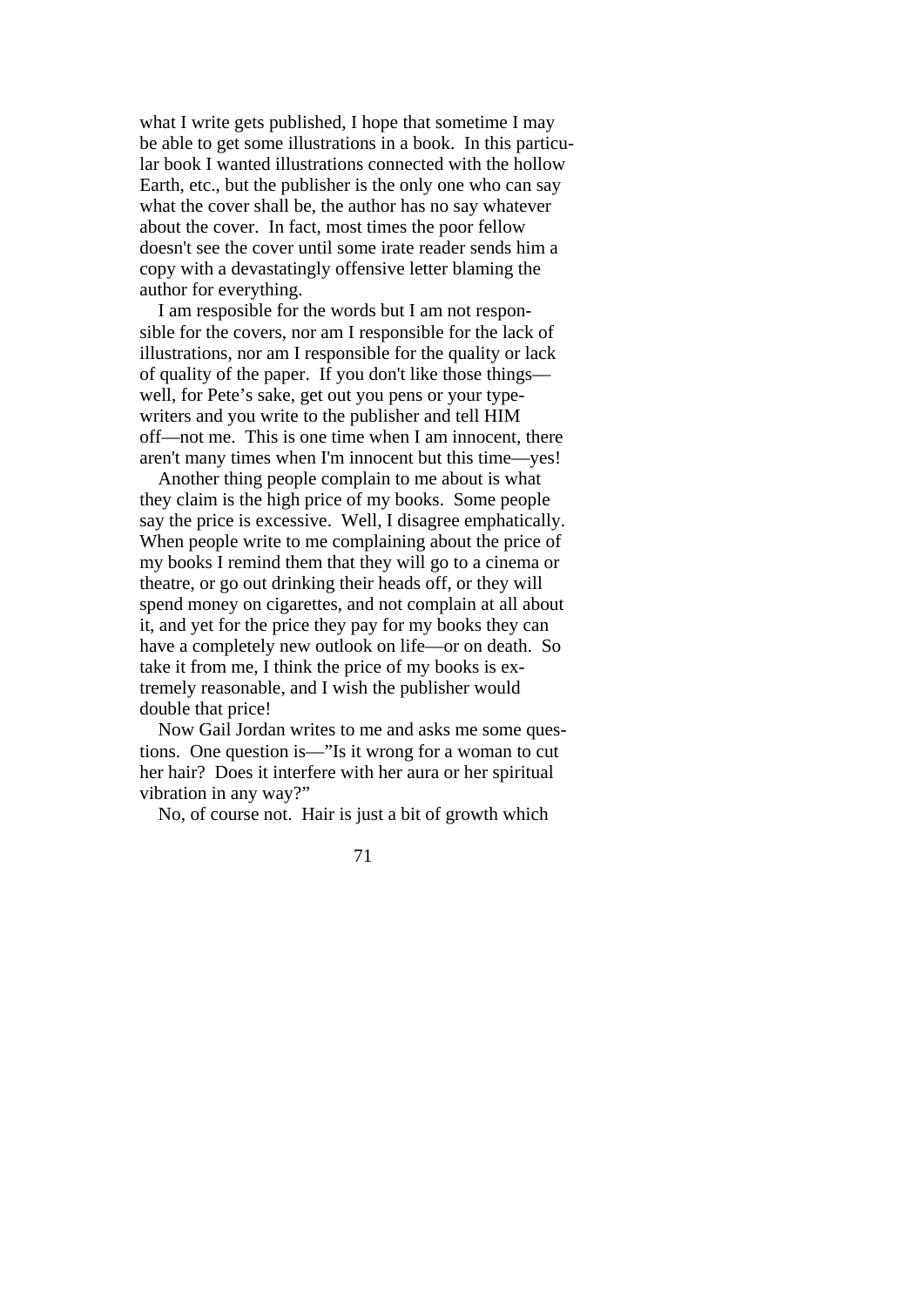really doesn't matter at all. All this stuff about Samson being weak as a result of having his hair cut is a mistranslation. What happened was the poor fellow was beguiled too much by Delilah and he got too energetic sexwise and that really weakened him!

 So, ladies, cut your hair if you want to, shave the whole darn lot off if you want to. In fact, when you become a Women's Libber you will probably have to shave the whole lot off and glue it on your chin to show you are the equal to a man and that you have a beard.

 Question Two from the same person is that I mentioned in one of my books that a man and woman could be compatible if their vibrations were on the same level. How does a man and a woman reach the same level of vibration?

 Well by having the same sort of nature. It's not like tuning a piano. You have to make sure that these two people like each other, that they can put up with the undoubted faults of the other. There is no other way to do it. If they like the same type of reading, the same type of music, the same type of entertainment—well then, undoubtedly their vibrations will be much the same.

 It is not possible to know when you are marrying the right partner, but nowadays marriage seems to be a very haphazard business. I know a young couple who have been living together without marriage for four years, they got on quite well together. Then they got married, and they have been knocking each other's head off ever since. Again, near where I live, there is a young woman who is now in a state of hating everyone because she got married and after a week or two found that marriage was not what she expected so without giving marriage a chance she rushed off and got a divorce. Now she is a bitter, frustrated woman and certainly looks it.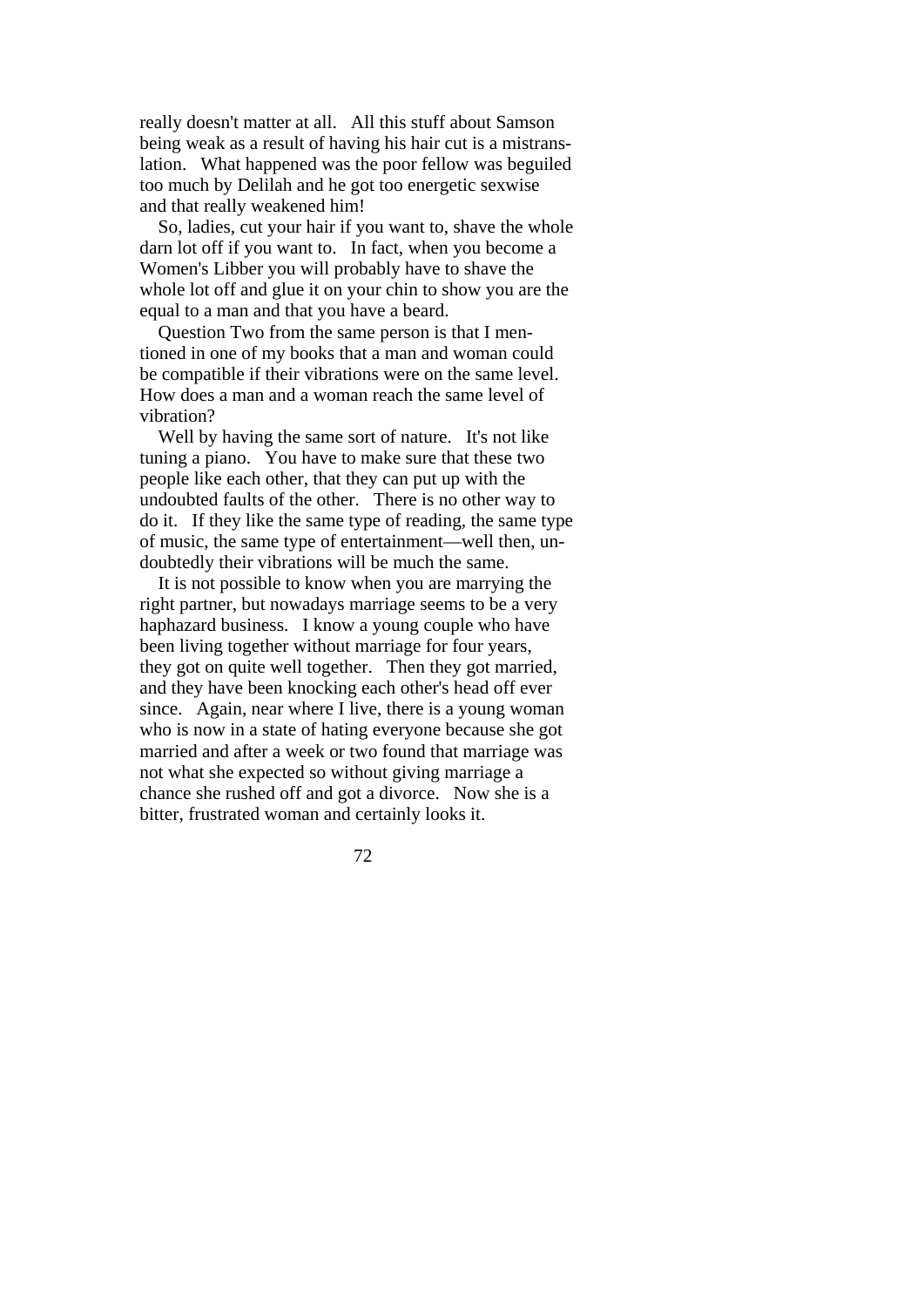Marriage is a very important business, and like all important businesses it should not be entered into lightly. There is a lot of give and take in marriage, and nowadays women are such spoiled babies, such arrant Women's Libbers with their equality stunt that they just do not give marriage a chance to work, and the way things are going on soon there won't be any more marriages. Soon people will just live together for a time and have a baby, and then when the Communist State comes the State will take over the baby's welfare and that's all there will be to it, and so there will be a breakdown of civilization.

 Let me tell you something; women nowadays are neurotic, they go off their heads at the drop of a hat because they are trying to compete with men and they are not organically equipped to compete with men in all fields of work. So they get frustrated and they have a mental breakdown. Well, it shows they are a bit loose in the top story to go in for this Women's Lib stuff, anyway.

 In the old days a woman looked after her family, she looked after the children and she was healthy. She was also happy. You don't see happy women nowadays, they are always ready to move the chip on their shoulder and toss it in some man's face.

 Another question, "What is your astrological sign?" That I never tell. I think it is an impertinence to ask. If I wanted people to know my astrological sign or my birth data, then I would have told them so in my books. So, I have had a lot of letters from would-be astrologers who were going to set the world alight with their brilliance, who wanted to know my data so they could work out my horoscope for me, but they never get a polite answer from me.

Say—Miss Jordan has a lot of questions; here is the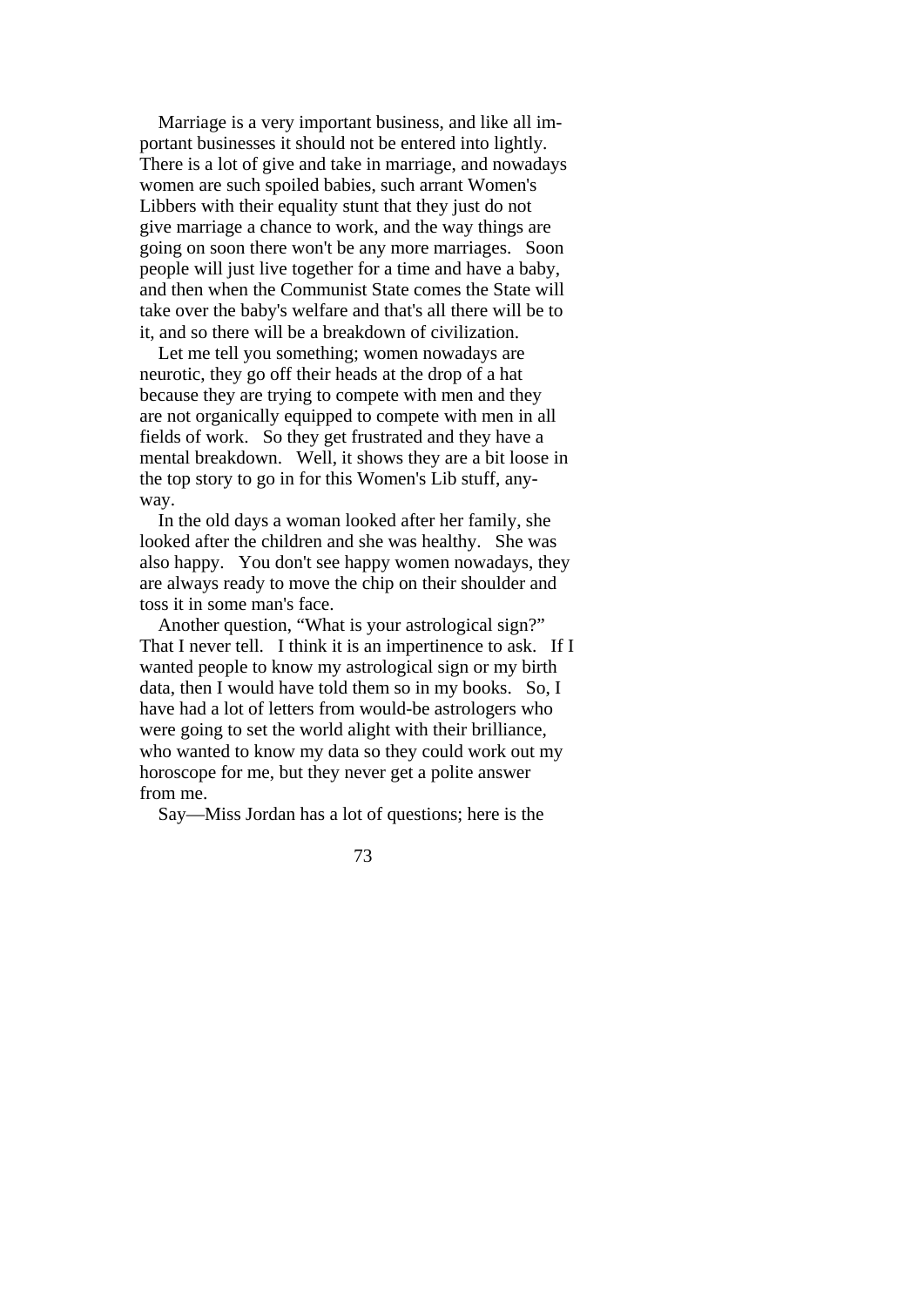fourth one, "As a person reincarnates does he follow the signs in order beginning with Aries and ending with Pisces?"

 No he doesn't. He comes not merely in the sign but in the quadrant of the sign which will afford him the best opportunity for learning in that life that which he has to learn in that life. He has eventually to live through every sign, and every quadrant of every sign, not, as I said, in the order of the Zodiac. And he may have to live dozens of lives in just one quadrant of one sign because, remember, we live thousands of lives on Earth.

 Five, "You stated in one of your books that music could raise one's level of vibration so that one can become more spiritual. Could you list some composers, songs, musical arrangements, etc.?"

 No, of course not, because what suits some people does not suit others. I, for example, am very partial to Chinese and Japanese music and some of the Western music really sets my nerves on edge, I don't know why people like it. So if I gave my own list of music the average Westerner would get a pain in his eardrums. So each person has to find the music which is most suitable for him, but I tell you here and now, most most definitely most emphatically—that people are ruining themselves with this awful "rock" music, and this awful jazz muck. Such music—if one can use such a term for such a conglomeration of noise—causes nerve strain. Look at some of the young people, the hippies, for instance, who go in for these rock festivals—well, they are a dim looking lot, aren't they? Most of them look as if they are drop-outs from some mental home. Just take a look at them yourself and see what you think.

 All right, here's your last question Gail Jordan: "Have you ever heard of the chain letter that has gone around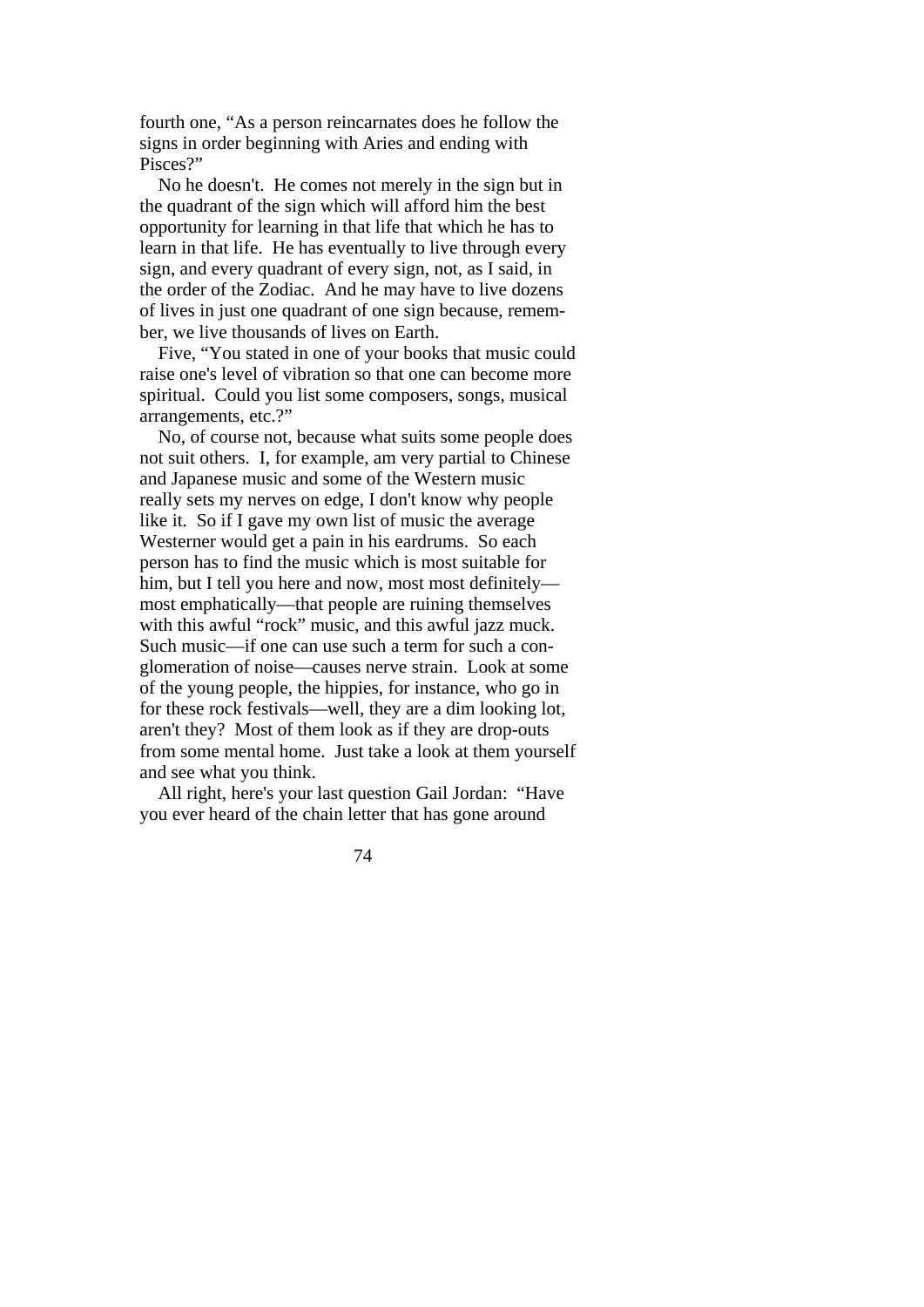the world a number of times? After a person receives this letter he is supposed to send it to twenty people. Supposedly, according to the letter, if you don't continue the chain death will follow. Anyway, this letter has frightened and upset many people, especially older people. What do you think about it?"

 I think that the people who write these chain letters should get their brains tested, always assuming that one can find some brains to test. I have had quite a lot of these ridiculous things sent to me, and if possible I trace the last sender and send back the letter together with a reply which is hoped will singe his eyebrows. I think chain letters are the epitome of crassness. I just don't understand why people place any belief in such arrant nonsense; of course you won't die if you fail to send on these letters. If there had been any truth in it I would have died many many times during the past twenty years. So in my opinion if you get one of these letters try to trace anyone on the list and send it back with an expression of your opinion about the mental stability of the person who sent it. It shakes them; I have had some of them write back to me and apologize and really sincerely thank me. You try it and see!

 Now I've got a letter here—I wish it were compulsory to use typewriters because I've got a letter here which is making me go cross-eyed. Anyway, the question is, "You said that the Overself sends down puppets for the purpose of experience. My question is, once an entity experiences the things it was sent down to do does it go back to the Overself and become part of the Overself's mind? Does a person lose his identity as an individual or does he become good friends with his Overself? I personally don't like the idea of just being a part of an entity's mind. I want to remain me. Could you explain this in more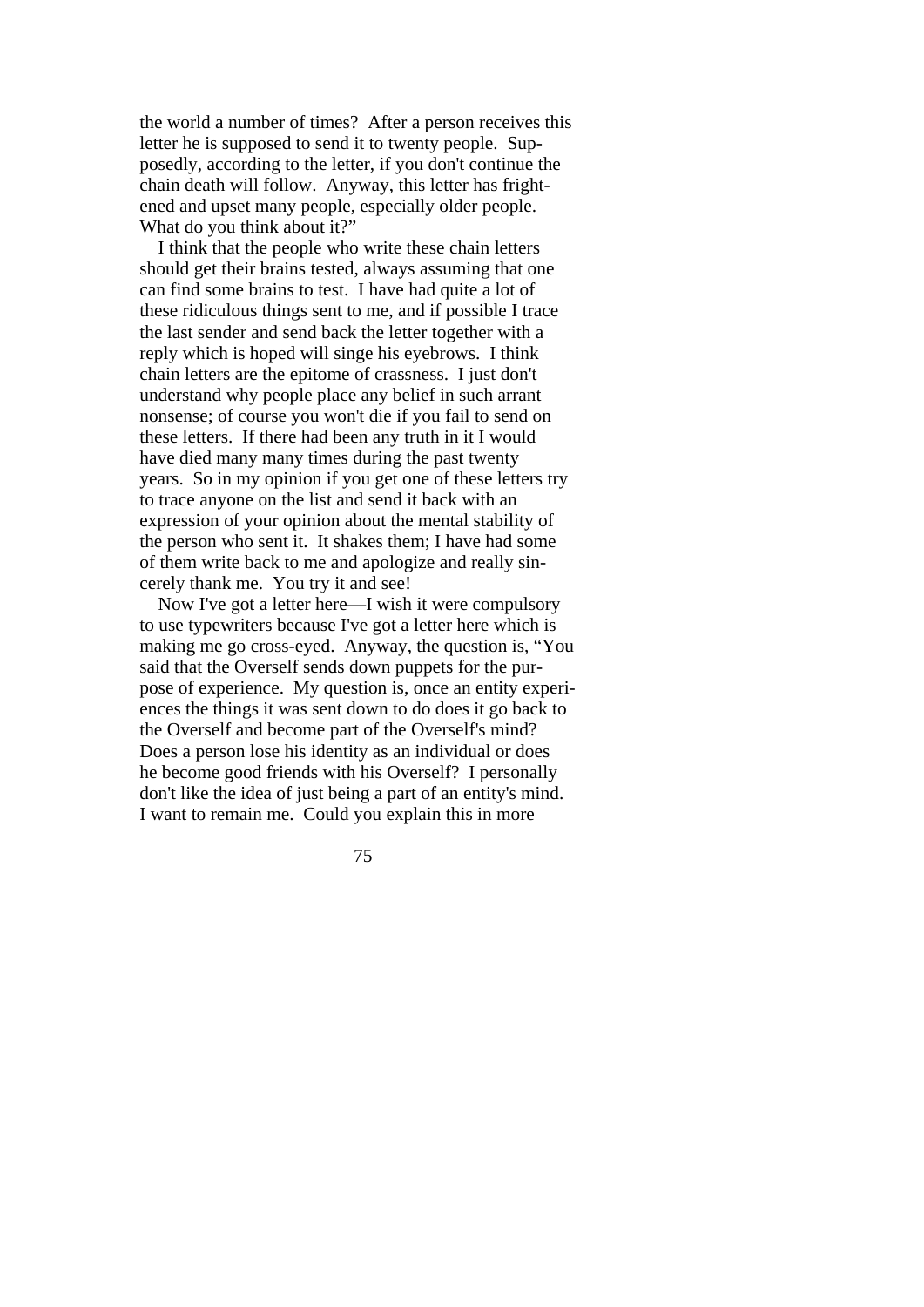detail as I have not found that particular answer in your books."

 Well, there is such a lot of confusion about this puppet business; you have to remember that an actor when he is on the stage doing some particular role actually "lives" as that particular identity. But when the show is over and he goes home to his lodgings he can forget all about being Prince Dimwit or someone like that. So the Overself, which cannot be comprehended in the third dimension, is the eventual entity of a human, and the Overself sends down "tentacles" or "puppets" to gather certain information. You might say that you have the head of a detective agency who sits in his office and gathers information by his operatives, those operatives report to him and give him a complete picture of that which he needs to know.

 Eventually, after eons of time, all the puppets come together and form the complete entity of the Overself.

 Question—"What will happen to people who are involved in Black Witchcraft? As it is a tool for self-gain they must be creating bad kharma. Will they come back as priests, etc.?"

 Unfortunately there is a lot of nonsense written about magic, black, white, or any other colour. Most times the black magic person is just living in a fool's paradise. He or she has no power and cannot cast any bad spells, so the only person being harmed is the black magician and he is just being foolish, he is just delaying his evolution. So if a man or woman is a stupid black magician in this life, then that life is deemed to be wasted and the life does not count. So he comes back and starts over where he left on the life before the black magic one.

 Of course if the black magician somehow causes harm to another person then it is a black mark added to his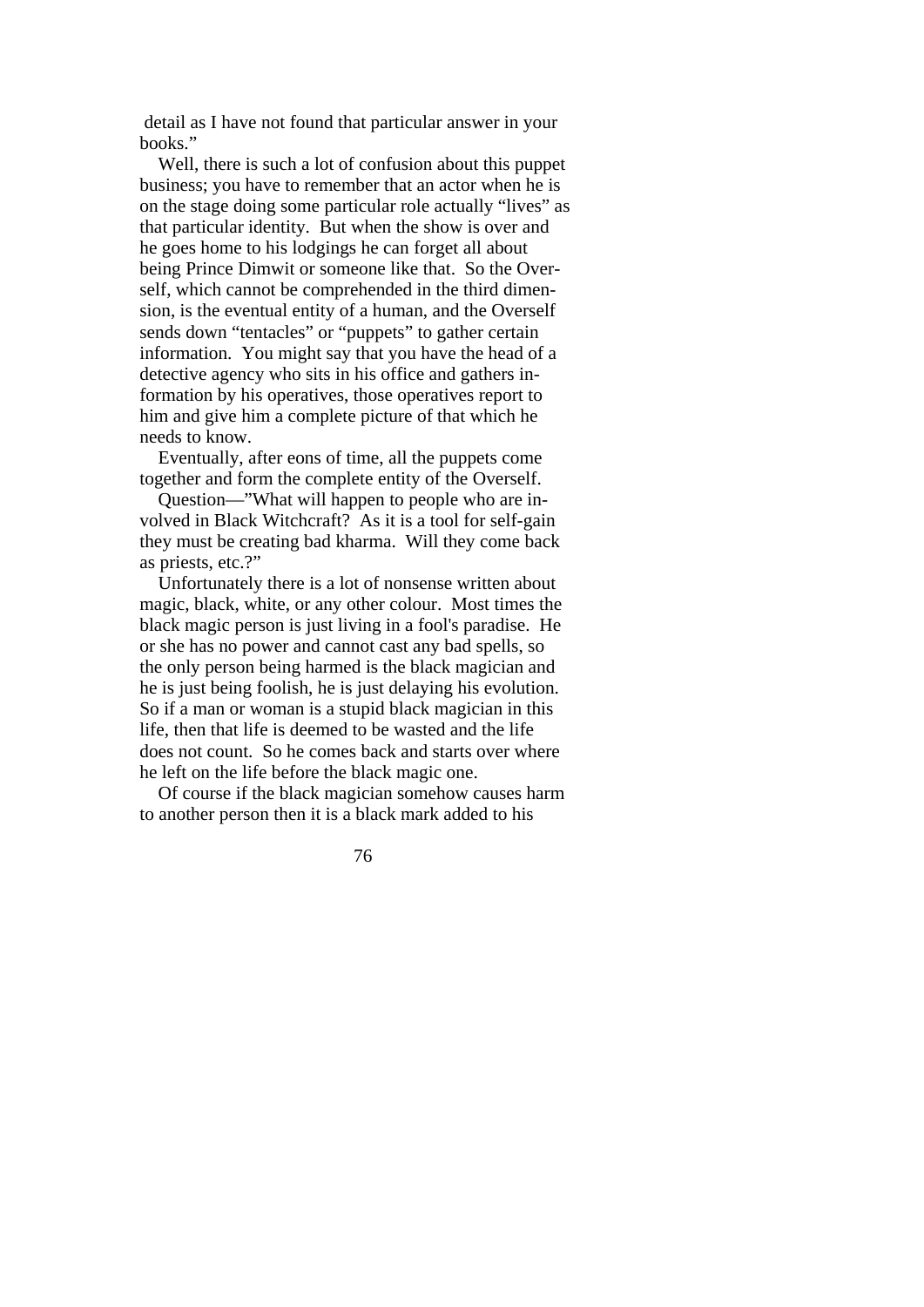kharma and it has to be paid back, but don't wish the poor fellow such a fate that he has to come back as a priest or something because he won't be that important.

 Question—"I have practiced my psychic abilities and though I am okay at telepathy I can't seem to acquire the other abilities no matter how hard I try. How can I find my purpose another way? Should I try? Also, how can I find out how many more lives I have on Earth?"

 You say you are okay at telepathy but you cannot seem to manage to do the other metaphysical things. Well, I am going to put it to you quite plainly that we are not all gifted in all branches of psychic stuff. Consider just the ordinary, everyday life. As an example you might be able to write, but can you draw? And if you can draw can you write and do sculpture? Most people can do one or two things entirely satisfactorily, but if they are going to excel at all the metaphysical arts then they have to have training starting even before seven years of age, and while I can do everything I write about I have other defects, there are a lot of things I can't do, I can't paint, for instance, I couldn't even paint the wall of a room with whitewash. So we all have our skills, and we all have our lack of skills, and the best thing we can do is to make the most of what we have.

 There are certain people we call a genius. Most times such a person is exceedingly brilliant in one line only and in other things he has, more or less, to be led around because all his brain power goes to one specific subject to the detriment of his general knowledge ability.

 Question—"People are paying a very large sum of money for Transcendental Meditation. It is a type of meditation that uses neither concentration nor contemplation. It is supposed to just happen when you learn

77 (1992) 1994 (1994) 1995 (1996) 1997 (1998) 1998 (1998) 1998 (1998) 1998 (1998) 1998 (1998) 1998 (1998) 199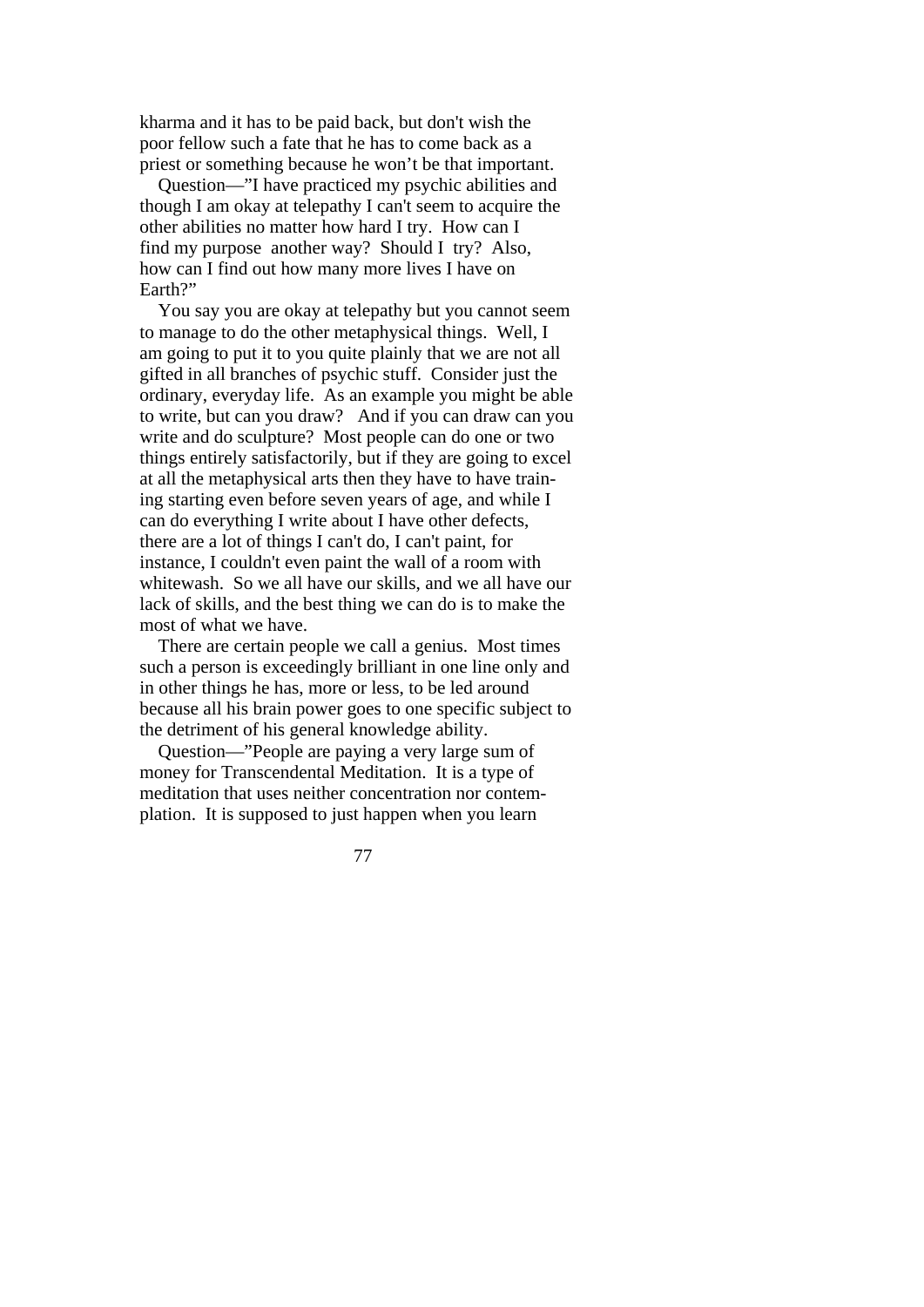your mantra. I feel that I am more relaxed, etc., but you suggest contemplative meditation. I agree with you as I am a person who thinks about everything. Do you think it is wrong to pay such large sums of money for a course on Transcendental Meditation? My better judgment tells me that somebody is making money out of me and I am being foolish."

 Personally I think that people are quite crazy if they want to pay a lot of money for this Transcendental Meditation stuff. I don't even know what it really means. To me it is just a gimmick to get money out of people because you either meditate or you don't meditate, you either walk or you run or you stay still. Now, if you are going to look at a thing are you going to look at it with goose eyes or are you going to look at it sensibly? Lets start a new cult, shall we, and charge a big sum of money. Let's tell people that they can see things better if they look at it with goose eyes. Let's charge them a few hundred dollars. Soon we shall be able to retire and get away from it all.

 The Germans, you may remember, used to do a march called the Goose Step. Of course it was very pretty to a distorted mind, but the act of doing the Goose Step was most exhausting for the soldiers. Transcendental Meditation for which I believe you pay a lot of money, is just, in my opinion, a stupid gimmick. You don't need it. All you need is . . MEDITATION. That is my honest opinion for which you have asked.

 Question—"Can you see a person's aura in a letter or on it? How much can you tell about a person other than the words they write down? I feel really depressed because I don't know why I am here or where I am going or who I am. Can you help me?"

Yes, I can see an aura through a letter. It is by psy-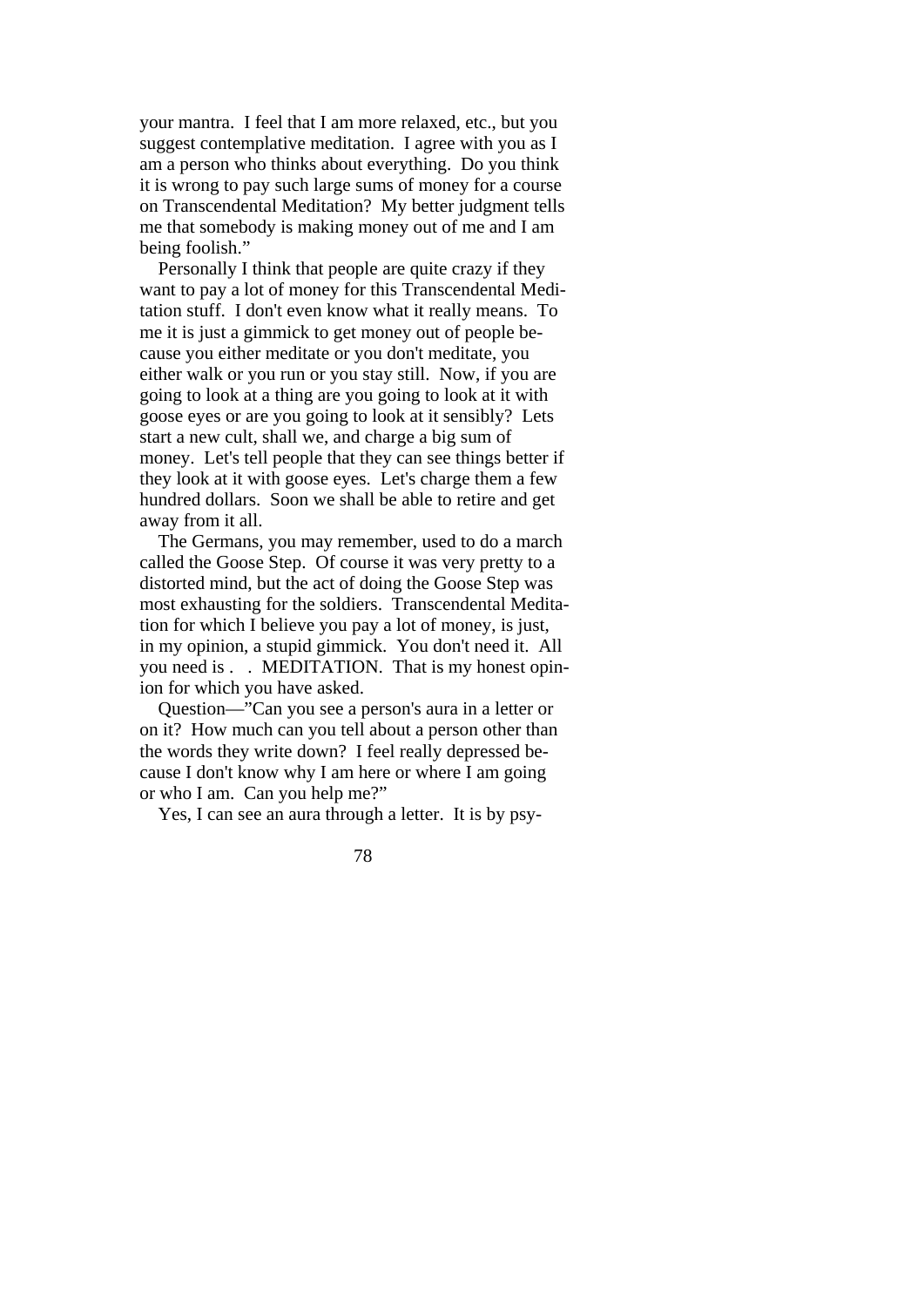chometry, though, and that is not so clear as when seeing the actual physical aura. If an aura is to be seen properly and to be of any real use to a person, that person has to be here with me in a room and at least twelve feet from another other person, and the person must be entirely without clothes. Not only that, he or she has to stay without clothes for about half an hour while the effect of the clothes wears off. After all, you wouldn't examine a painting if it was still in its wrappings, would you?

 It really does amaze me how difficult it is to obtain women to help in aura research. I understand that there are some remarkable magazines which show "all" and a bit more, some of the illustrations, I am told, are nearly good enough to be used as an anatomical text book. Now, young women, it seems, are most happy to pose definitely in the altogether if they can have themselves photographed and the pictures circulated throughout the world. But when it comes to helping aura research—oh dear, dear, no—they take fright immediately!

 I had a woman write to me and say that she was nearly dying with anxiety to help me with aura research. She was quite willing to take off her clothes and stand to be examined or even photographed. She was apparently willing to swear on a stack of Bibles and a stack of Playboy's and Playgirl's too. So, being old and foolish, I saw the woman and—no, nothing would induce her to part with her clothes. She is another of the ones who told me that she had made that offer as a method of getting to see me, but she didn't stay long. It does strike me as truly remarkable that some of these women nowadays will go to bed with any man but they will not take off their clothes for an honest, sincere investigation of the aura. I have had women tell me quite bluntly that they would be delighted to go to bed with me . . . in the dark! Well, I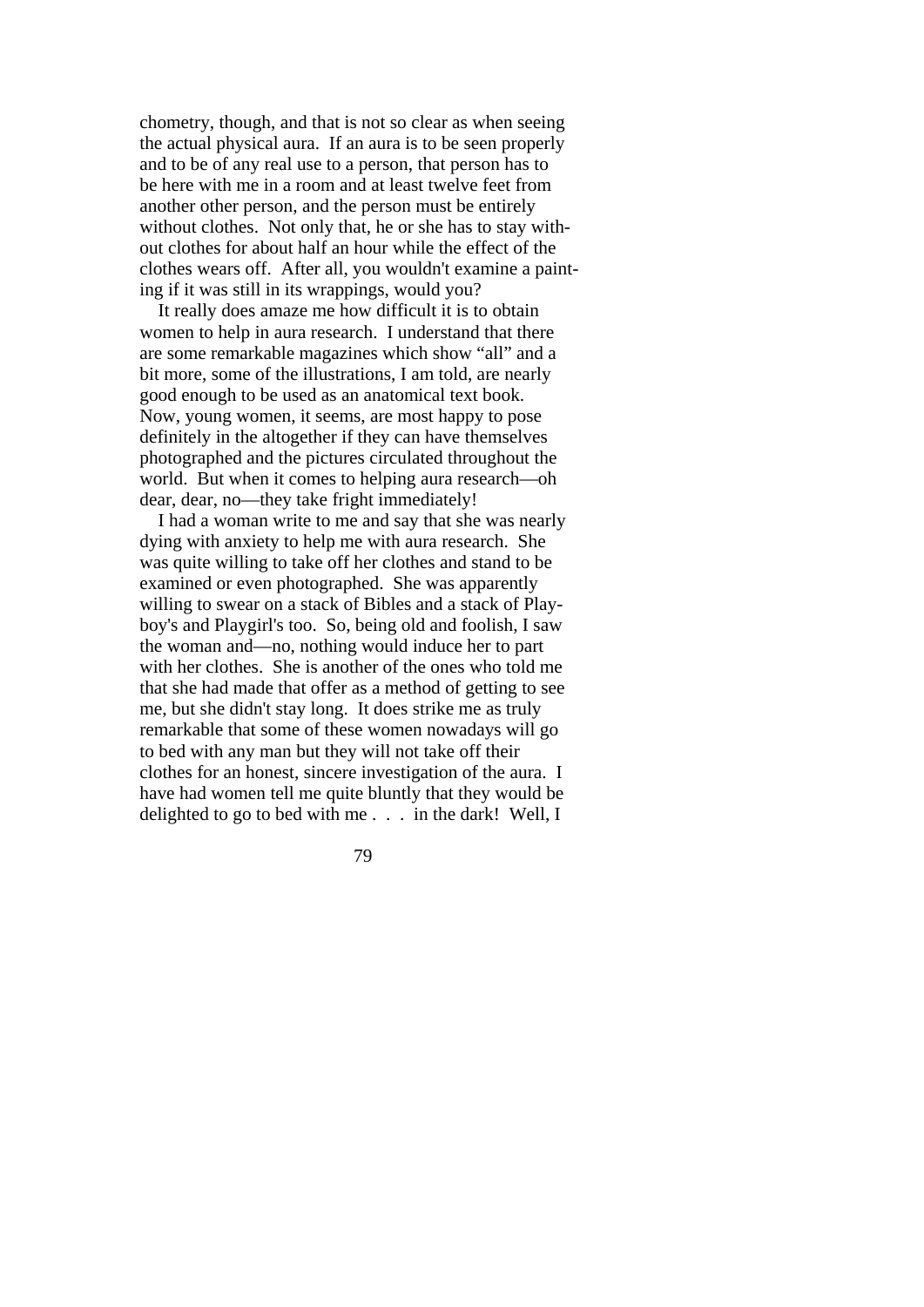am not interested in that, I live as a monk and I am not interested in the female anatomy except in so far as it will help me with auric research, and that research has come to a standstill for the specific reason that I lack money for equipment and I lack women who will part with their panties!

 I have a question here which seems to be a bit remarkable—"Tell me how many more lives I have on Earth<sup>"</sup>

 That seems to be a peculiar question, doesn't it? It is like a person starting school saying, "Tell me when I shall leave school." The answer, of course, depends on such a lot of things. This person who wants to know how many more lives he has—well, what is his state of evolution now? What task is he doing on Earth? How well is he doing that task? Is he trying to help others, or is he interested only in helping himself? Does he intend to go on trying to improve himself, or is he going to engage in all sorts of hellishness? (if a thing can be heavenly, surely it can be hellish as an opposite?)

 It is not possible to say how many more lives a person has because the number of lives to be lived depends entirely on the behavior of the person concerned. It is much like some of these prison sentences being handed out in the U.S.A. nowadays where a person is sentenced to an indeterminate time such as "One to four years." That is, if the person becomes a paragon of virtue in prison and doesn't blot his copybook even once then he can be out in one year, but if he does all the devilment that he can think of he is going to be kept there for the complete four years. So there you are, Mr. So-and-So, the answer to your question is that it all depends on you, on how you behave, so you'd better be good!

Now we've got a gentleman living in South Africa who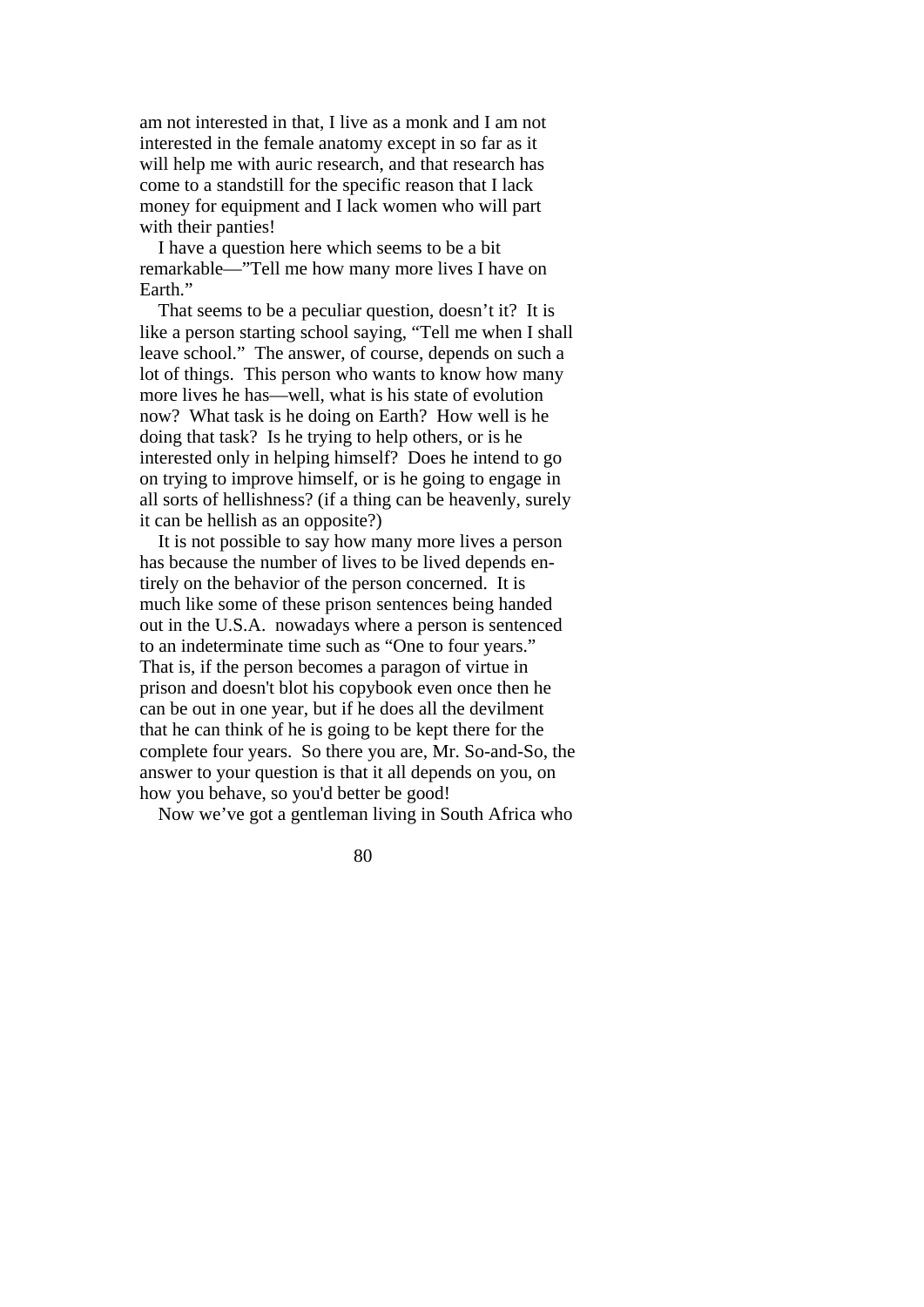has a series of questions which are certainly acceptable for this book. Let's have a look at them, shall we?

 "Will the Communists eventually take over this country?"

 Yes, in my belief a form of Communism will sweep the world because, you see, nowadays women in particular are trying to get what they call "equality" and they are really gumming up the works. In the old days a man used to go out and earn the money for the living and the woman used to stay at home and look after the family. Nowadays that doesn't happen any more. A woman gets married, goes back to the factory the next day, and eventually, if she is unlucky, she has a baby. She stays home getting full pay, otherwise she shouts, "Discrimination," and then almost as soon as the baby is born it is shoved out with some day nursery people while the mother goes back to the factory. That is all the fault of the capitalists, you know, because their advertising makes people believe they HAVE to have all these wonderful luxuries like at least two cars in every garage, washing machines, TV's, a house in the country, a boat, and all the rest of it. So they rush out and buy these things which they can't afford because they have to "keep up with the Joneses", and then they get their credit cards and they pay interest on those charges. Eventually they are so deeply in debt that they dare not stay away from work. Both husband and wife have to work. Sometimes the husband or the wife has to take double jobs—" moonlighting"—and all the time their indebtedness is increasing.

 But worse than that, the offspring are brought up without any parental discipline, without any parental love, and so he or she eventually ends up on the streets lounging about on street corners and falling under the domina-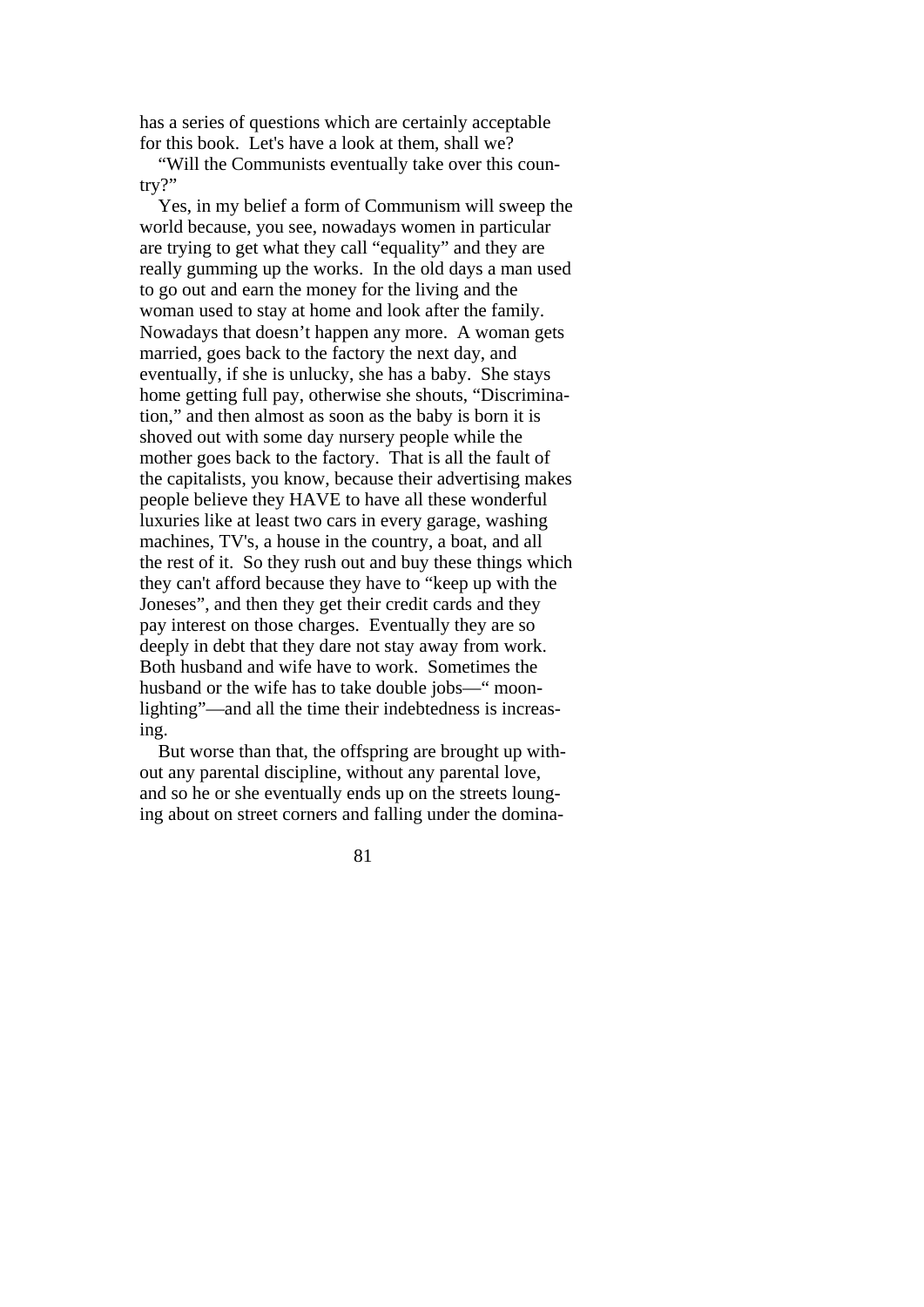tion of a stronger child who more often than not is evilly inclined. And so we get gangs of hoodlums running about the streets, engaging in vandalism, beating up old people just for the fun of it. I have been reading of a case quite recently where a poor old man, over 65 years of age, was beaten up and robbed by a woman, not only that but she even took his artificial leg!! Now what would a woman want with an artificial leg? Anyway, as long as we have such an undisciplined society we are ripe for Communism. Already we have Socialism. You should go to British Columbia and live under the Government there. I was glad to get away from it! I believe, then, that a modified form of Communism will sweep the world and only when people are willing to live at home and raise a family properly will Communism pass away.

 After a much worse time than we have having now and we are having a bad enough time now, aren't we? we will have an age when people will slowly awaken from the false values which there are in the world today. Unfortunately people nowadays are hypnotized by advertisements, they believe they simply HAVE to have certain things, they fall prey to subliminal advertising carried out at the cinemas and by television. A person will watch a TV program and will then after it get up like a person in a dream and stumble out to a car and rush off to some super-market, and come back laden with goods which he or she had no intention of buying and really has no possible use for, all because he or she was unduly influenced by advertising. All that will have to end, and at the risk of appearing to be an old boor I say again that there will have to be a return to some form of religion. People will have to break free of the shackles of selfishness because now they want—want—want—and they don't particularly mind how they get it. We have the

82 and 2012 and 32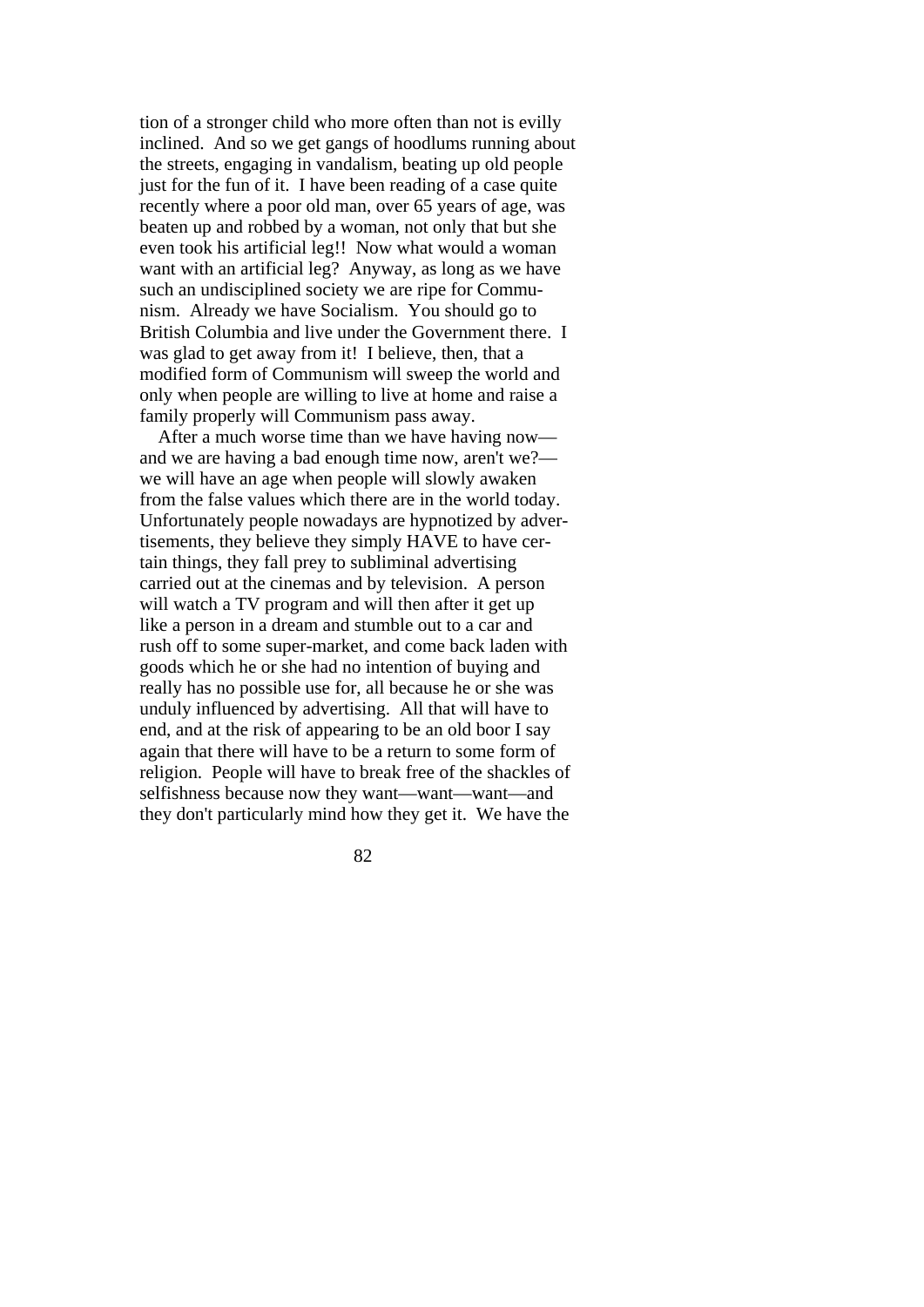age of the "rip-off" wherein young people think it is definitely dishonorable to pay for things, instead they go into stores and ships and they make a definite practice of stealing. They go in numbers and they distract the shopkeeper or clerk, and while that poor wretch is distracted accomplices race through the store and just take anything they want, anything that takes their fancy. I have seen it happen when I was in Vancouver. I sat in Denman Mall, in my wheelchair of course, and I actually watched this happen, and I reported it to a sales clerk who just shrugged her shoulders and said, "But what can I do? I can't run after them or the whole store will be taken while my back is turned." So—there will not be a Golden Age until people have had very very much more suffering, they will have to go through all manner of hardships until their psyche gets such a battering that they cannot take hardships any more and so they awaken from their almost-hypnotized state of being a tool to the advertising people. But even then they won't get much satisfaction out of life until the woman stays at home and forgets her Women's Lib aspirations and raises a family with decency, dignity, and discipline.

 There is another question here—"Will the next Master or Spiritual Leader begin his reign before or after the future World War? Surely the intelligent beings that will eventually settle here from afar are more spiritually advanced than one from Earth?"

 We cannot have a real "Leader" until people are ready for him. They will have to suffer much more first, and I am going to tell you now that none of these much advertised, much touted "Guru's" are in anyway to be regarded as a World Leader. I have in mind one young man who has made a real packet out of being a "spiritual leader." Apparently he has gone back to India and his own Gov-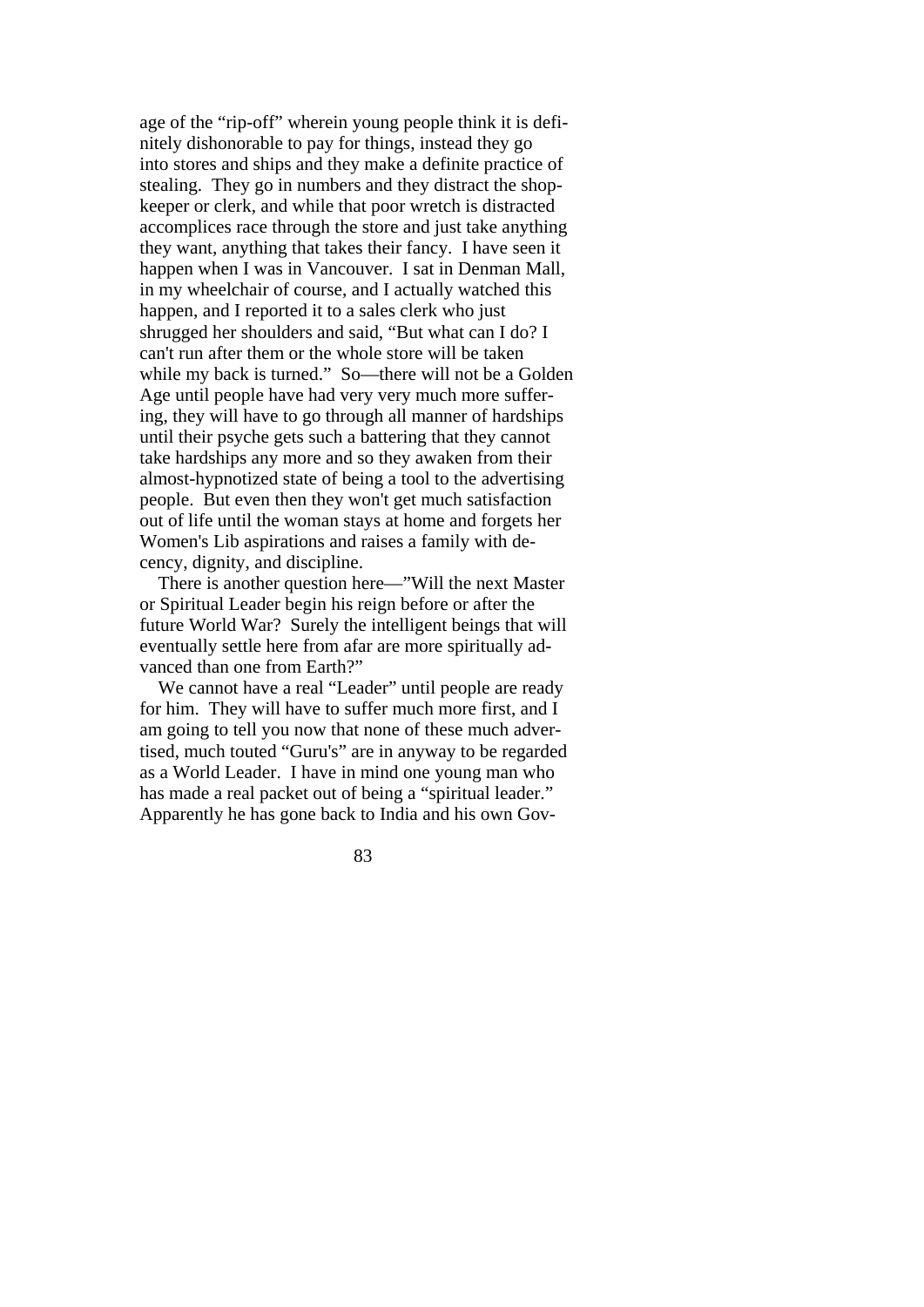ernment—and the income tax authorities!—have caught up with him.

 There is a Leader already ready for this Earth, but until conditions are suitable here on Earth he doesn't have a chance, and so he will not make his presence known until the conditions are suitable. After all, what is a hundred years or so, or a thousand years or so, in the lifetime of a world? You see, all this civilization will eventually pass away and others will come, rise up, collapse and pass away to make room for others because this Earth is just a training school, and if we don't make a good job of it now—well, we keep on coming back until we have more sense.

 We people who write books get all manner of strange letters, for instance I have had quite a few letters from people who tell me that they are tired of being pushed around, they've seen an advertisement for Karate, or judo, or any of the Eastern "martial arts," and they are going to rush off and take a course so that—according to them—right after the first lesson they can go out and really toss a bully over their shoulders, and what do I think about it?

 I think such people are stupid. To start with, in my firm belief, many of these people who advertise these Karate Courses or other Courses, especially when they are by correspondence, really should be prosecuted because you just cannot teach such things by correspondence. And furthermore, one should never try to learn Karate or judo, or any of those things, except from an acknowledged and licensed teacher of the art.

 Nowadays it seems to me as an interested and trained observer, that a lot of young punks get hold of a paperback about the art of disabling the opposition. He—the young punk—reads it, and then he thinks, "Oh gee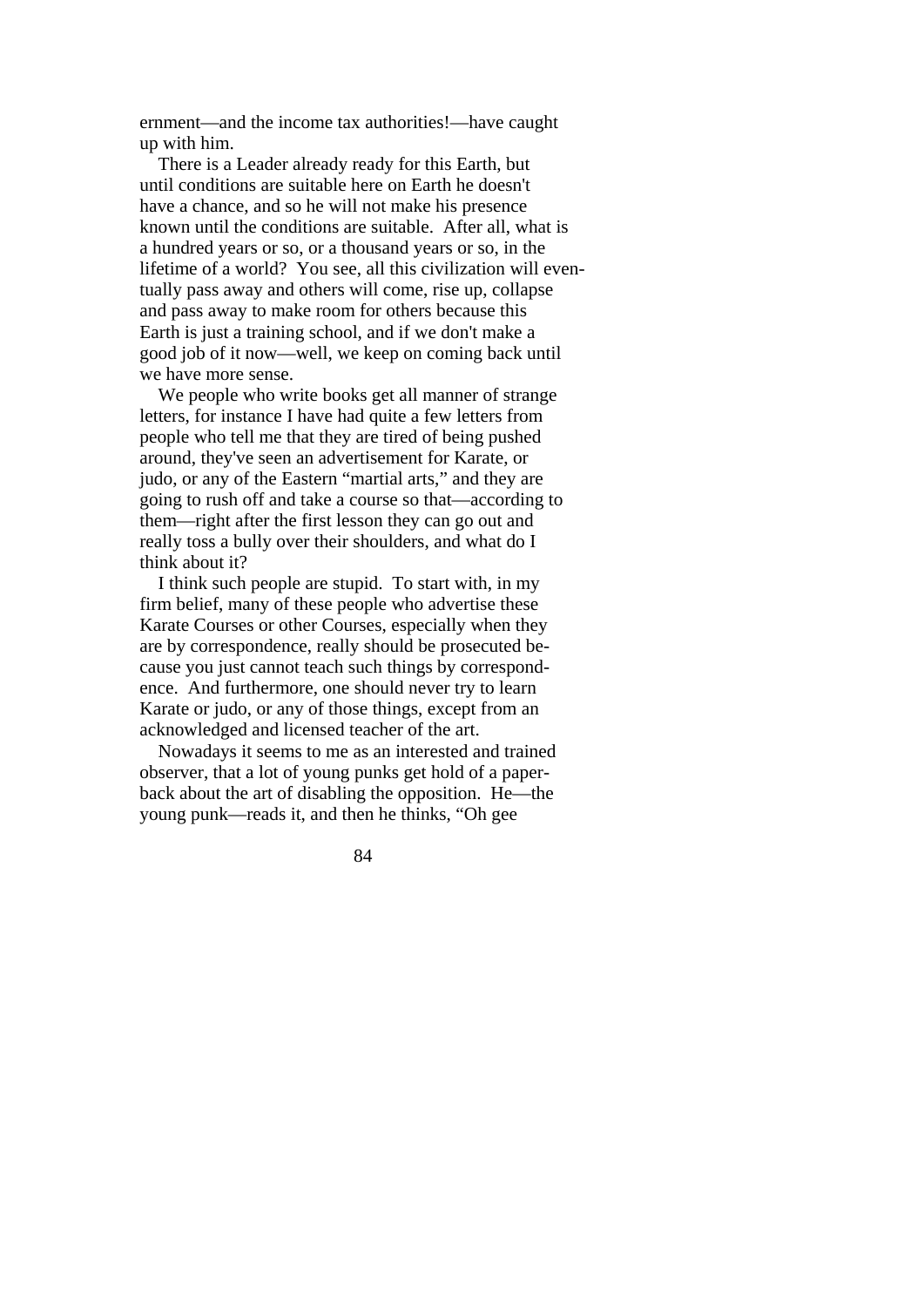there's a real packet of money to be made out of this!" So then he has a wonderful idea, he will re-write the book as a correspondence course, and then he will get his girl friend topless and almost bottomless as well and he will have some photographs taken showing how a small girl can throw a big man. Then the advertisement is put in suitable, gullible publications, and the money comes pouring in, and the suckers really queue up to put their money into something which really isn't suitable for them.

 People ask me what I think of it, and I have a standard question. It is: "All right, you are being mugged after you have taken five lessons of a self-defense course, but what are you going to do if you attacker has taken ten lessons? If he gets too much opposition from you—if you make his act of robbery too troublesome, then he is really going to beat you up, whereas previously he would only take your money."

 The Police, I believe almost without any exception, advise a person to keep quiet, not to put up any opposition, because if a mugger or robber is desperate and he meets opposition, then quite likely what was going to have been a simple act of robbery could turn into rape or actual mutilation. It could even turn into murder. If you do not resist a robber but instead observe very carefully what he is like, how big he is; is he tall, thin, fat, any particular mannerisms, what is his speech like? Look at him carefully, study him—without appearing to do so so that you can give the Police a good accurate description of the attacker. You must be able to describe him accurately, the colour of his hair, for instance, colour of eyes, the shape of his mouth and ears, and any special peculiarities, for instance, does it appear that he is lefthanded, does he limp, is there some distinctive item of

85 and 2012 and 2013 and 2014 and 2014 and 2014 and 2014 and 2014 and 2014 and 2014 and 2014 and 2014 and 2014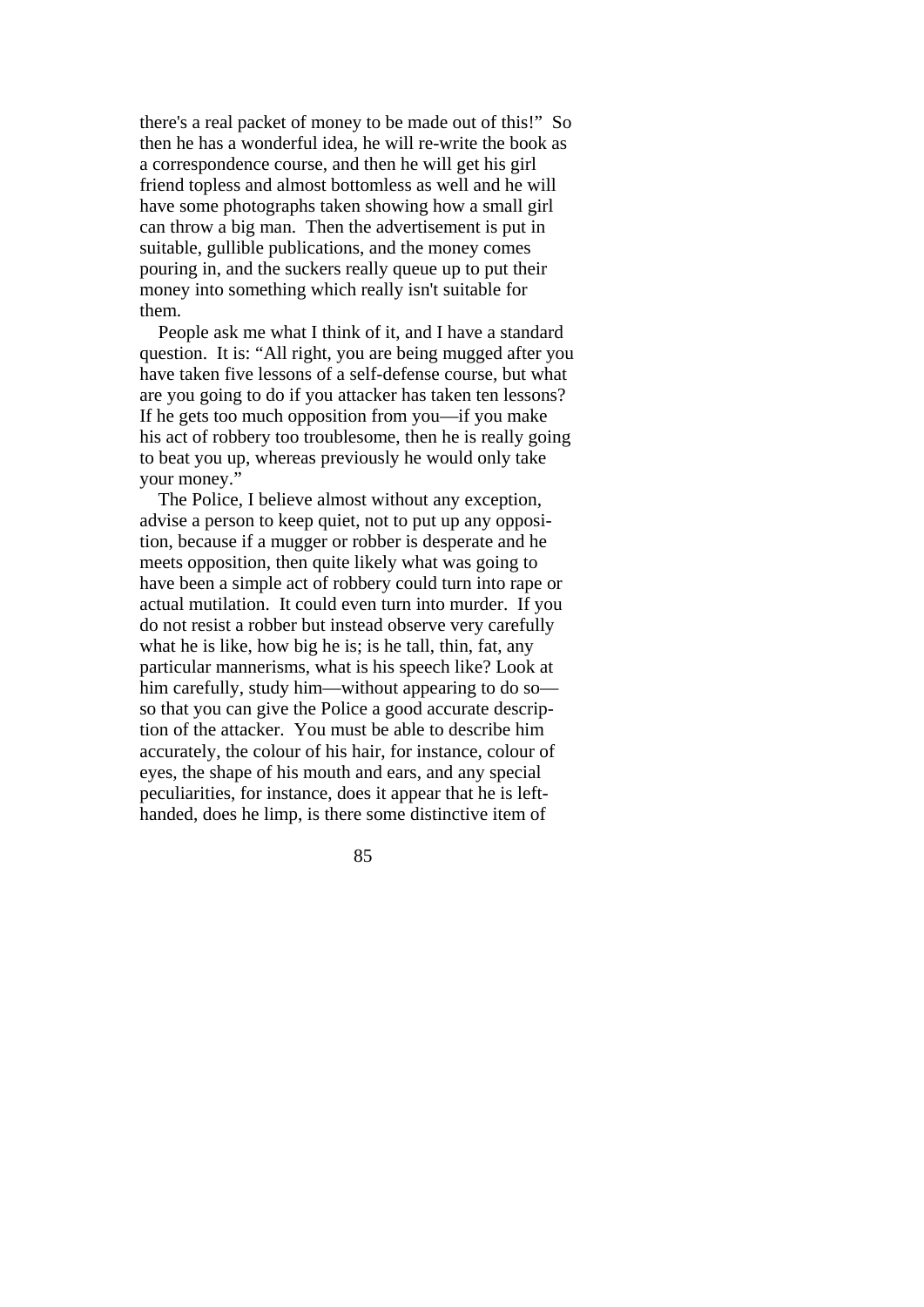dress which would enable you to identify him after? Remember, if he is arrested on your description you may have to go to the Police Station and identify him in a Police line-up, and you won't half look stupid if you identify a plain-clothes Policeman who has been stuck in there just to add to the number! So my strong advice is keep calm, don't panic, and observe the attacker or robber very carefully making mental notes of anything worthwhile.

 The best advice I can give you is—don't go in for these silly cults, they won't do you any good.

 Another thing that people write to me about is these weapons which are advertised in so many magazines nowadays. It is usually for a thing that looks like a fountain pen, it is about the size of a fountain pen, and it is advertised as protection against attackers. It is a gas gun. You just wait until you are attacked and then you grab this apparent fountain pen and press the end. From the other end there emerges a cloud of noxious gas which will disable a person for perhaps twenty to thirty minutes.

 In theory this is a wonderful idea for protecting YOU, but think; can you be sure that wind conditions are right for YOU? If the wind is blowing against you the gas cloud will not go out to your attacker but will gas you, and the attacker will have the biggest laugh of his life as he sees you writhing on the ground under the influence of your own defense weapon. All he's got to do then is to bend down, take your watch, any jewelry you have, and you are quite helpless, there is nothing you can do about it. So—a strong, strong piece of advice is—when you see these advertisements for gas guns just smile with superior knowledge, and do not buy. You may be laying a trap for yourself if you do buy.

86 and the state of the State of the State of the State of the State of the State of the State of the State of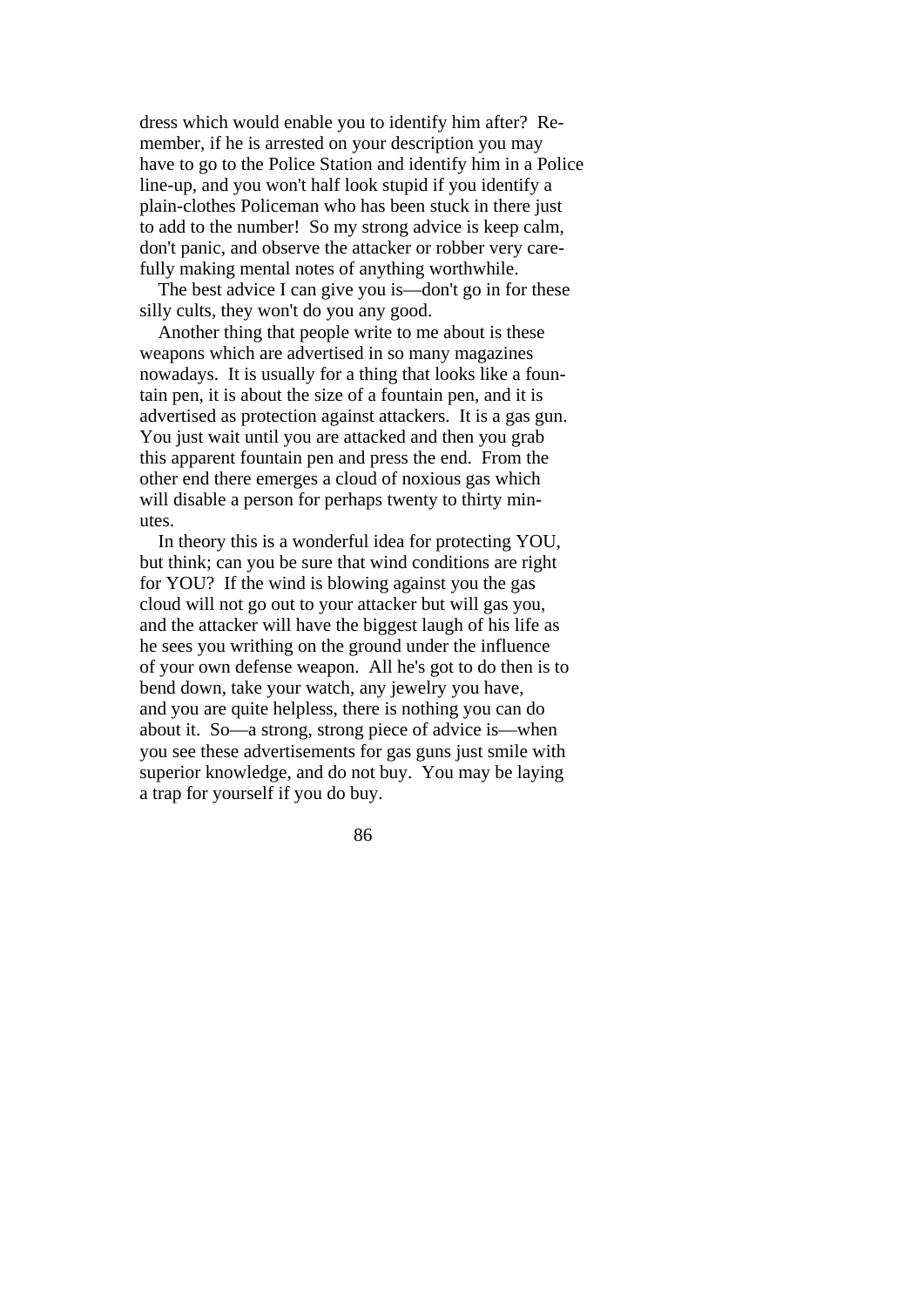Remember this; the Police are trained to find robbers, they are trained to deal with attackers, and if you go and try to defend yourself then you will find that if you get thoroughly beat up or your throat slit, or something else, you won't get much sympathy from the Police or from anyone else. Leave it to the Police, that's the safest way. I am very, very unhappy about some of the advertisements which appear in various publications nowadays. For instance, people often send me advertisements which indicate that some crummy little firm has been advertising that they are making items specially designed by Lobsang Rampa, or—items which are made in Lobsang Rampa's workshop. Let me, then, get this clear now once and for all; I do not make any items at all, I have no workshop. Instead I spend most of my time in bed or in a wheelchair, and I have no facilities and no inclination for making anything of this nature.

 I have no business enterprises of any kind whatsoever, and I am not connected with any firm at all, not connected directly nor indirectly. There are two people only who can in any way use my name; they are Mr. Sowter of A Touch Stone Ltd., 33 Ashby Road, Loughborough, Leicestershire, England, and Mr. Ed Orlowski of Covehead, York P.O., P.E.I., Canada. For these two people I have designed certain things and given them permission to manufacture AS BEING DESIGNED BY ME AND MADE BY THEM. Now, apart from those two people no one else at all has any right to claim that they are associated with me or are making items of my design. If they do claim that they have items of mine and they are not called Sowter or Orlowski, then you can be sure they are definite out and out frauds.

 I mention this, because there have been so many of these sprouting evil growths advertising in psychic maga-

87 (b) and the state of the state of the state of the state of the state of the state of the state of the state of the state of the state of the state of the state of the state of the state of the state of the state of the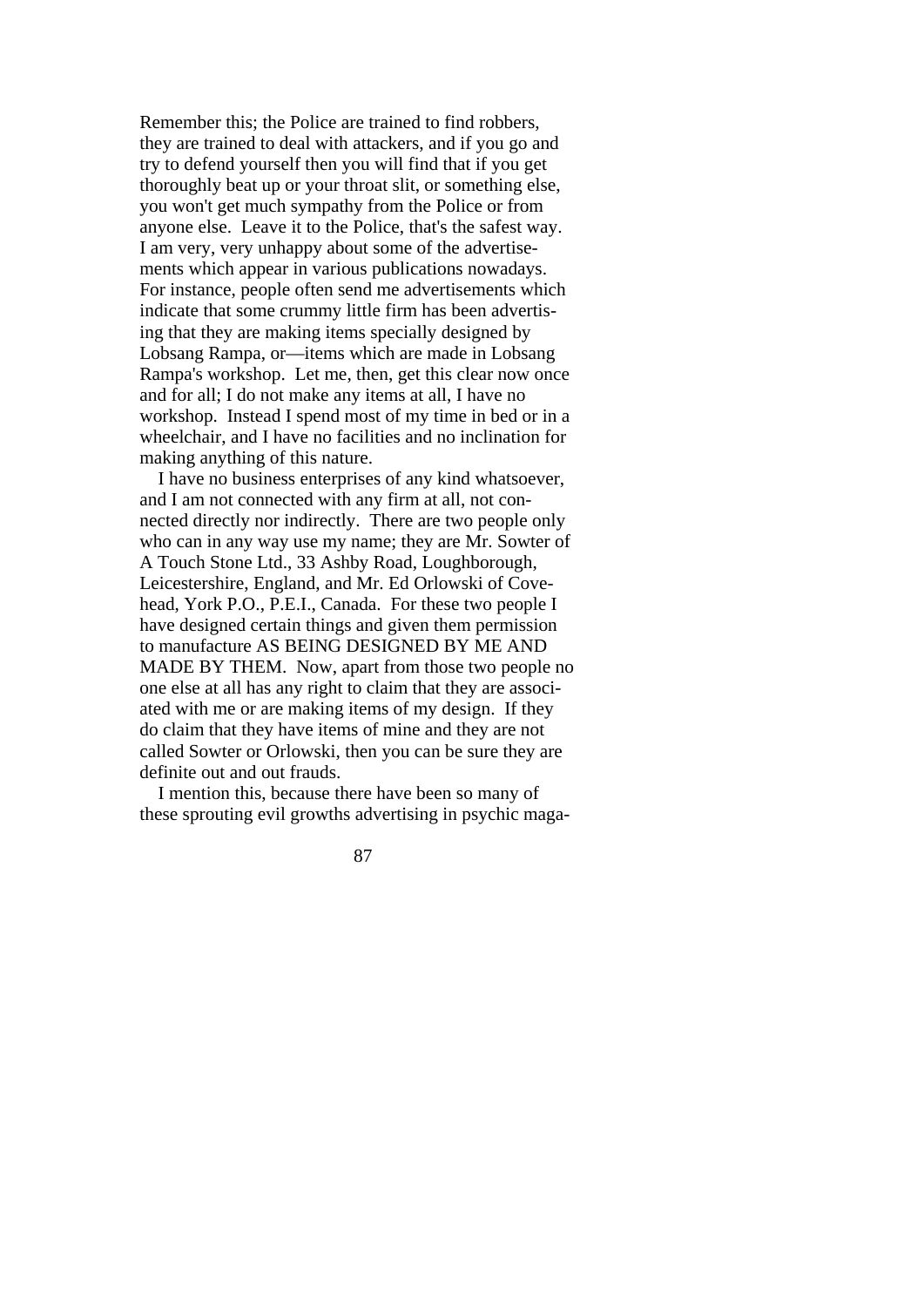zines. They advertise as if they are associated with me, as if they are bosom friends of mine, whereas, actually, they are usually quite the reverse. So will you keep that in mind? You have been warned!

## CHAPTER SIX

 Conditions had been very trying of late. There had been a terrible influx of letters, sometimes well over a hundred letters each day, and people got so irritated if they had to wait a day or two for a reply.

 The pains had been increasing and the general type of weather had been making me feel worse and worse. Night after night I tossed restlessly in my hospital bed at home, and at last one night I couldn't stand it any longer.

 Mrs. Rampa nearly burned out the telephone lines trying to find a doctor who would do a house call. One awful woman doctor was most discourteous and most inhumane: "Take him off to hospital," she said, "it's the only thing to do with people like that." Well, my wife phoned around and phoned around place after place, but no doctor was willing to do a house call.

 I passed the night in truly considerable agony wondering whatever had happened to the medical profession. Surely the medical profession was dedicated to the relief of suffering, surely one of the elementary precepts was "Do no harm". It was, indeed, doing me harm leaving me in my state of suffering, but for that night there was to be no relief, no ease. The dismal hours wore on and all through the night the traffic roared by my window. One

and the state of the state of the state of the state of the state of the state of the state of the state of th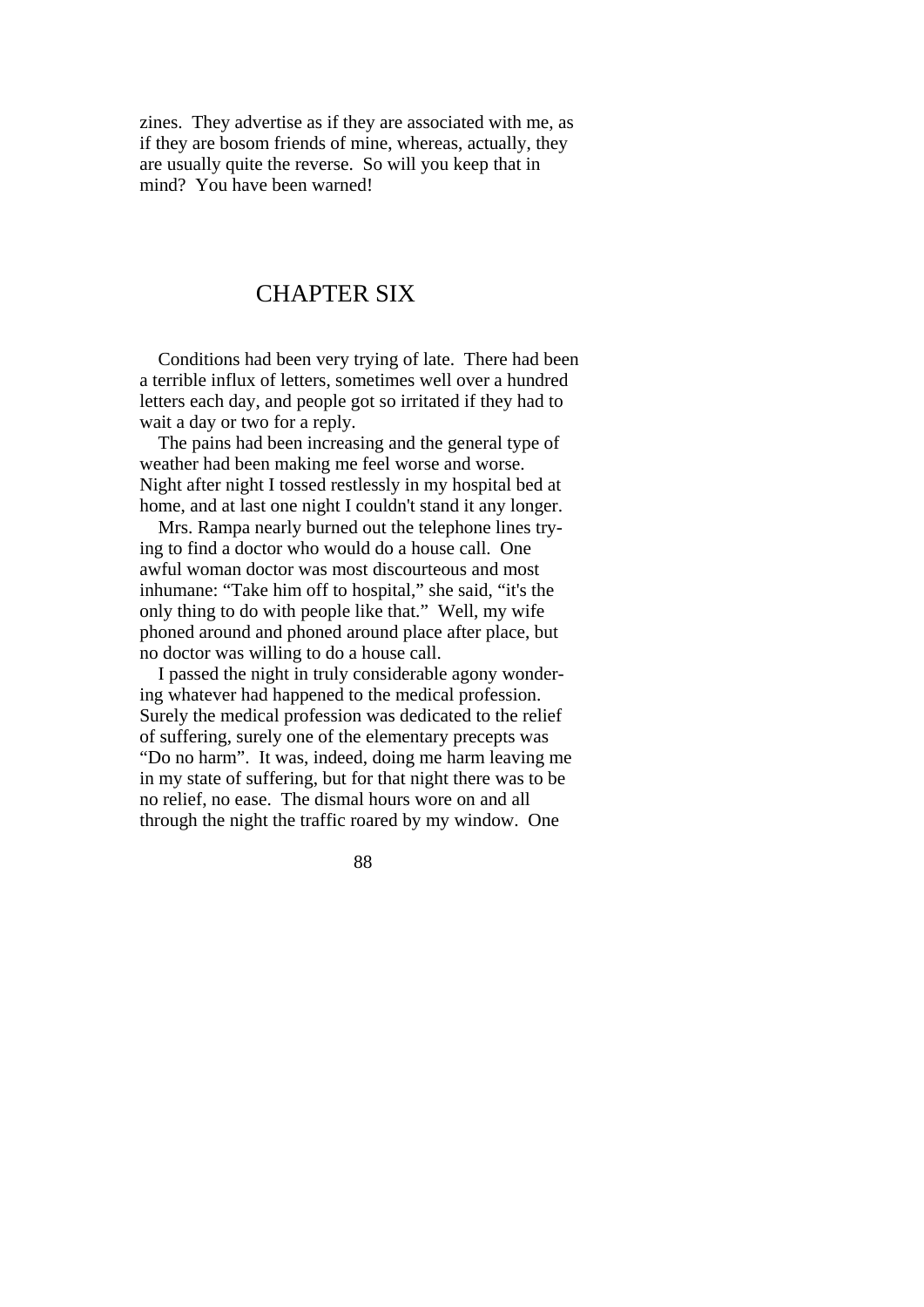of the remarkable things about Calgary is that traffic continues unabated throughout the twenty-four hours, it seems that the traffic never ceases, but that is to be expected of a city which has the greatest number of cars to the population in North America.

 At last the first dim glimmerings of light began to filter in my window, and then once again there was the effort to try to find a doctor who would do a house call. Some of you may wonder why I wasn't rushed off to hospital. The answer to that is simple; hospitals nowadays do not like to take a patient unless there is a definite order, or committal from a General Practitioner. There have been so many cases reported lately of patients being turned away from hospitals, in fact, just about the time of my increasing illness a case had been reported of a person who had been taken to hospital and who had been refused. The poor wretched sufferer had been taken to a number of hospitals and refused from each one, and then he died at home. At the Inquest it all came out, but because I was ill at the time I rather lost track of what happened although I believe the whole thing was hushedup by the hospital authorities.

 At about midday we were successful in getting a doctor call upon me. He came, he looked, and he phoned the ambulance. In about twenty minutes the ambulance men came, and very smart, very efficient young men they were. They were the most considerate ambulance men I have had; and I have been in hospitals in England, Germany, France, Russia and a few other places. But these young men really knew their job. They got me on their mobile stretcher and they got me out of the door, and then one of them said proudly, "You're only the second patient to ride in this ambulance, its only been delivered to us today." Yes, and a nice ambulance it was, too. My

89 and the contract of the SSP and the SSP and the SSP and the SSP and the SSP and the SSP and the SSP and the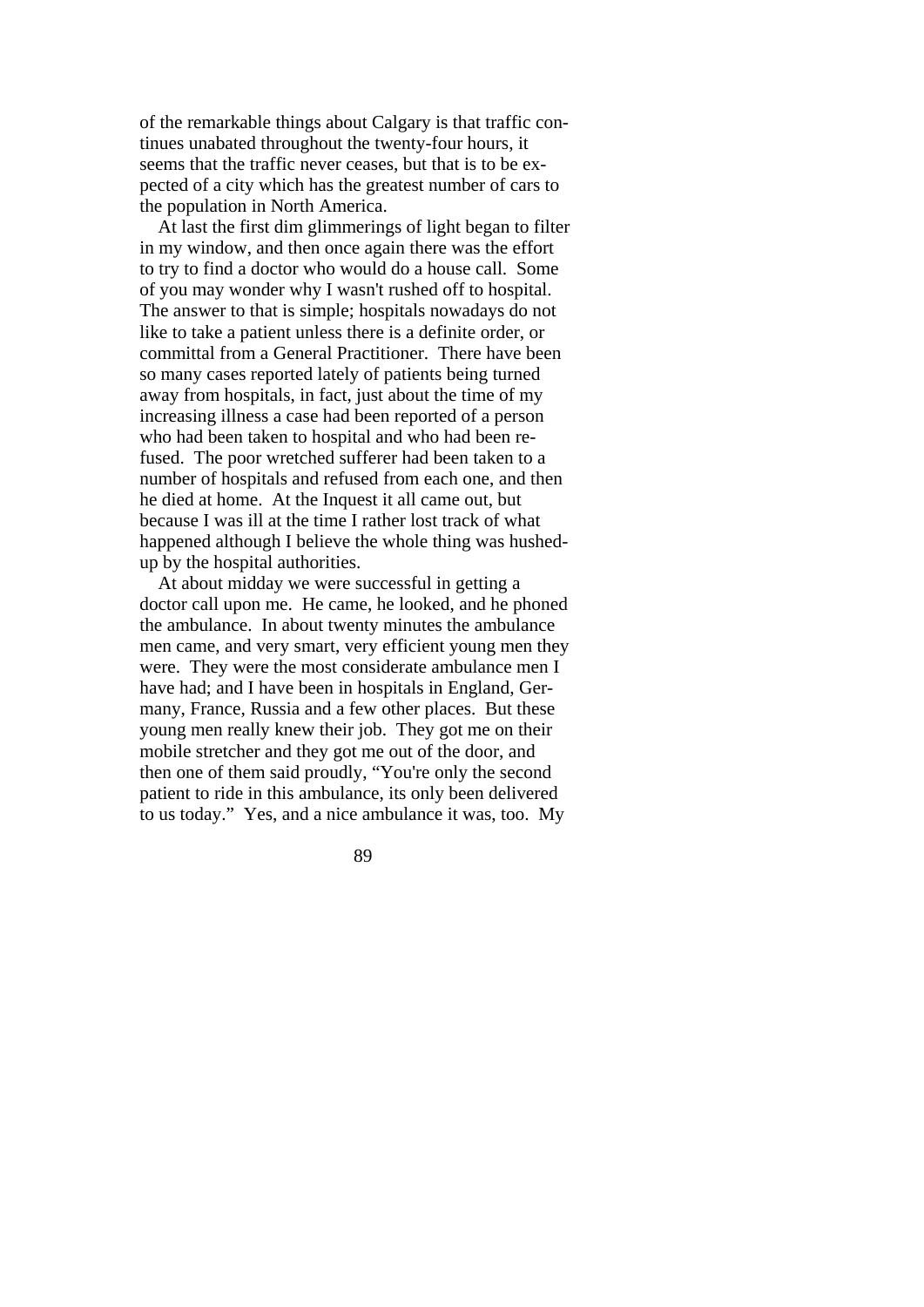stretcher was slid inside, one of the attendants got in with me, and off we drove to the Foothills Hospital.

 Soon we were rolling along the new road leading to the hospital. Soon after there was a sudden darkening as we entered the Ambulance bay. Without any red tape, without any lost time, my stretcher was slid out and on to the wheeled trolley again, and the two ambulance men pushed me through corridors and into an elevator.

 Smoothly the elevator moved upwards and came to a stop without a jerk. I was maneuvered most carefully down another corridor and into a ward, and I must again say that these two young men knew their job, they were efficient, they were gentle, so different from some others from whom I have suffered.

 The Foothills Hospital is perhaps the best hospital in Calgary, the most efficient, the most modern. It is a "warm" place where people "care," and I must say that the time I spent there was as pleasant as the nurses and orderlies could make it. No one is going to be so foolish as to say that the treatment is pleasant, it is as I said to the Income Tax people when they tried to query why I should have a wheelchair—well, surely one doesn't have a wheelchair for pleasure, it is a matter of necessity for the disabled—and in the same way the treatment in the hospital was not enjoyable but it was made as painless as possible by the care and devotion of the medical staff.

 At other hospitals there has been absolutely no human thought, but for the Foothills Hospital—I was so impressed that when I left I wrote to the Medical Director and Administrator specifically praising certain nurses and a certain orderly, an orderly who really did go beyond the limit of his strict duty to make things easier for sufferers.

Naturally enough, I hope I never go in the Foothills

90 and the state of the state of the state of the state of the state of the state of the state of the state of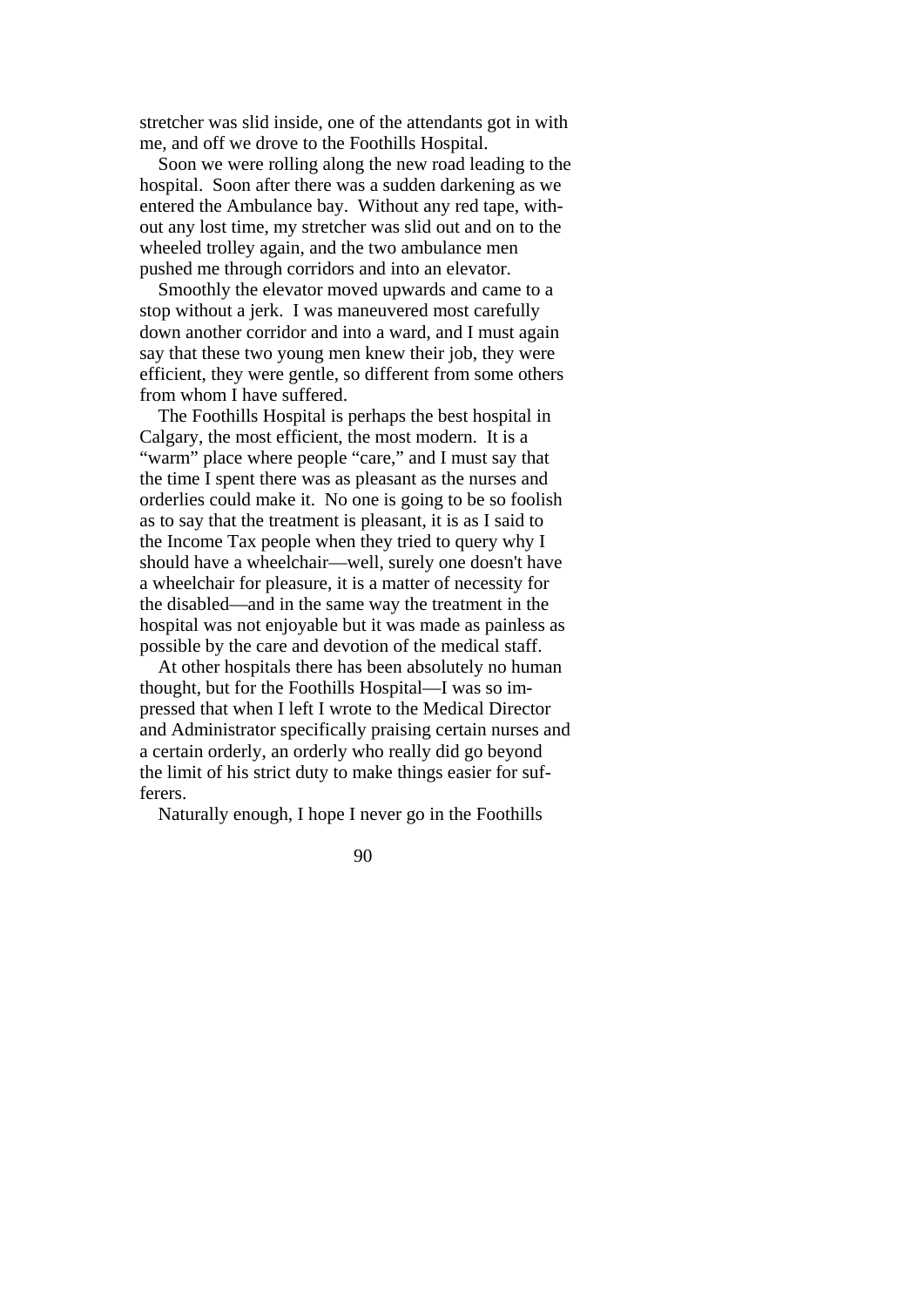Hospital again, but undoubtedly I shall have to go to a hospital and my choice without any reservations would be that one again—the Foothills Hospital of Calgary, about the best hospital that one can meet—if one does meet a hospital.

 But home again, not cured, naturally. I was feeling quite ill and the work on this book is hard going, hard going because when one has had as much suffering as I have had then the body rebels at extra work. Never mind, I have said that this book will be written, and it will be written.

 Today I have been out again for the second time since I came home from the hospital. Biggs is still here, and will be here for about a week more. We went up into the foothills and once again I discovered the disadvantages of being a "sensitive" because we passed an old Indian encampment, the scene of a massacre, and the worse I am in health the more psychic I become and at one stage I had to close my eyes because I could "see" the Indians and the battle raging. It was so vivid that it was, to me, as plain as was the car in which I sat, and it is a frightening thing to go driving through a massacre.

 Even Biggs, the driver, not claiming to be a "sensitive", could still feel something as if his hair was standing on end.

 It was very pleasant, though, up in the higher ground looking out across the city. But, like so many other cities nowadays, the atmosphere is polluted. We have oil wells all around Calgary and they spew fumes into the air day and night. In my, ignorance I always marvel that the fumes lie around the city. We are 3,500 feet above sea level, the highest city in Canada, and I rather wondered why the fumes didn't go rolling down to the Prairies. Never mind, one day perhaps I shall know the reason,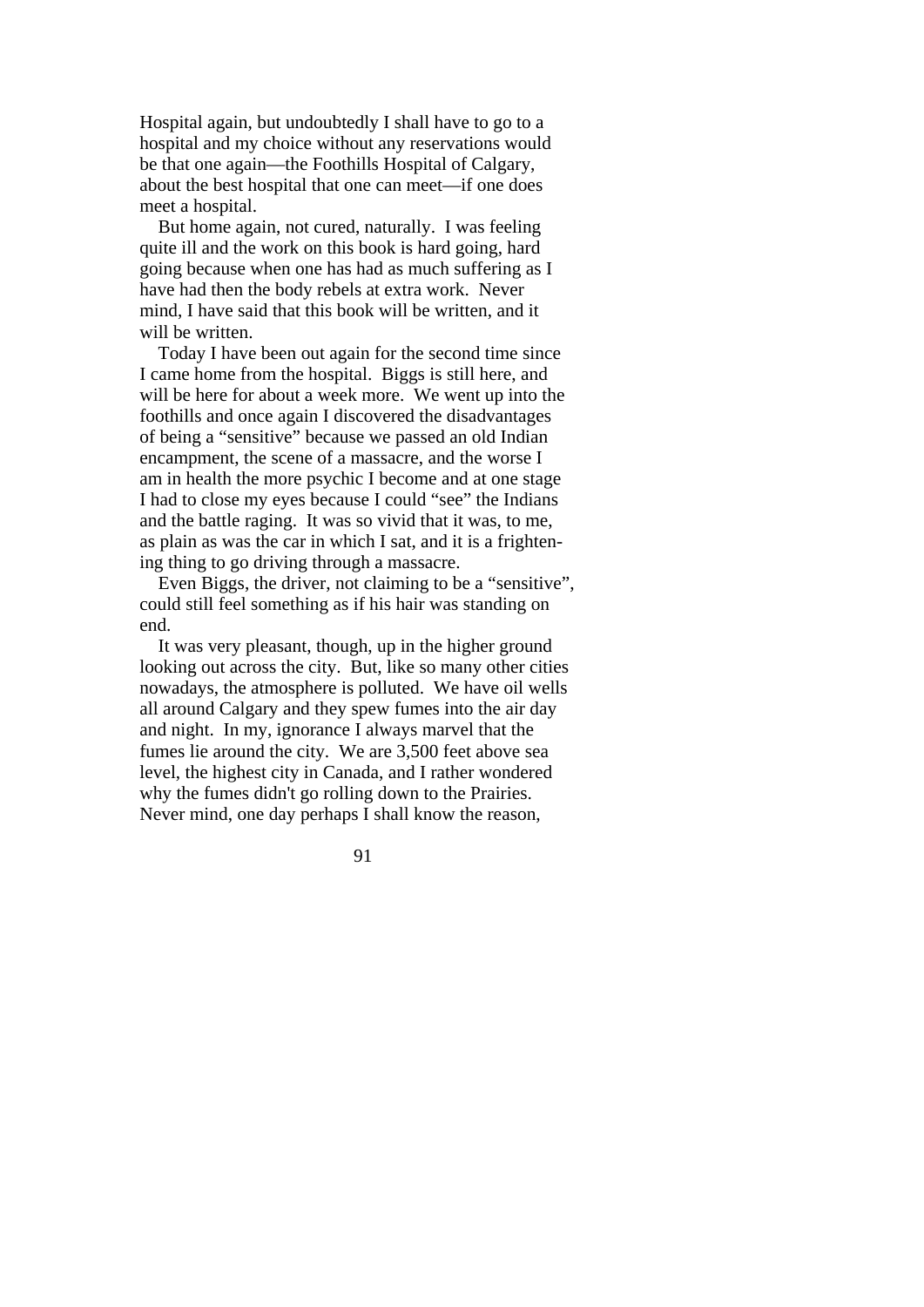but it is disheartening to look out and to see this ring of brown fog all around the city.

 Back from my tour into the foothills—work again because the work must go on no matter what.

 Before we go on answering the type of questions in which you are mostly interested, let me answer a question which is very frequently put to me:—"I just don't understand this address of yours, BM/TLR, London, England, doesn't seem much of an address to me." People do not believe that that is a proper address and so they engage in all manner of strange devices to make sure that the Post Office authorities in England know that the letter is meant for me. So I am going to take a little space to give a free advertisement to a very fine firm.

 Many, many years ago a man in England decided that it would be a wonderful convenience for travelers and others who did not want their address commonly known to have an arrangement with the British Post Office whereby he could have a general address which was British Monomarks, London W.C.1, and any correspondence bearing the BM would be sent to a firm which he organized.

 Then for a very modest sum he provided people with what are called Monomark addresses. The cheapest type are those which are allotted to one which could be, by way of example, BM/1234. But if you want to use your own initials you could do as I have done, my Monomark is BM/TLR. Now, the BM stands for British Monomarks, and when the Post Office sorters see the BM they know it is for British Monomarks and, of course, the letter is then delivered to British Monomarks. British Monomarks know that the BM is their bit, and so they go by the second bit TLR in this case. So they put TLR mail in a box and about two or three times a week the mail is sent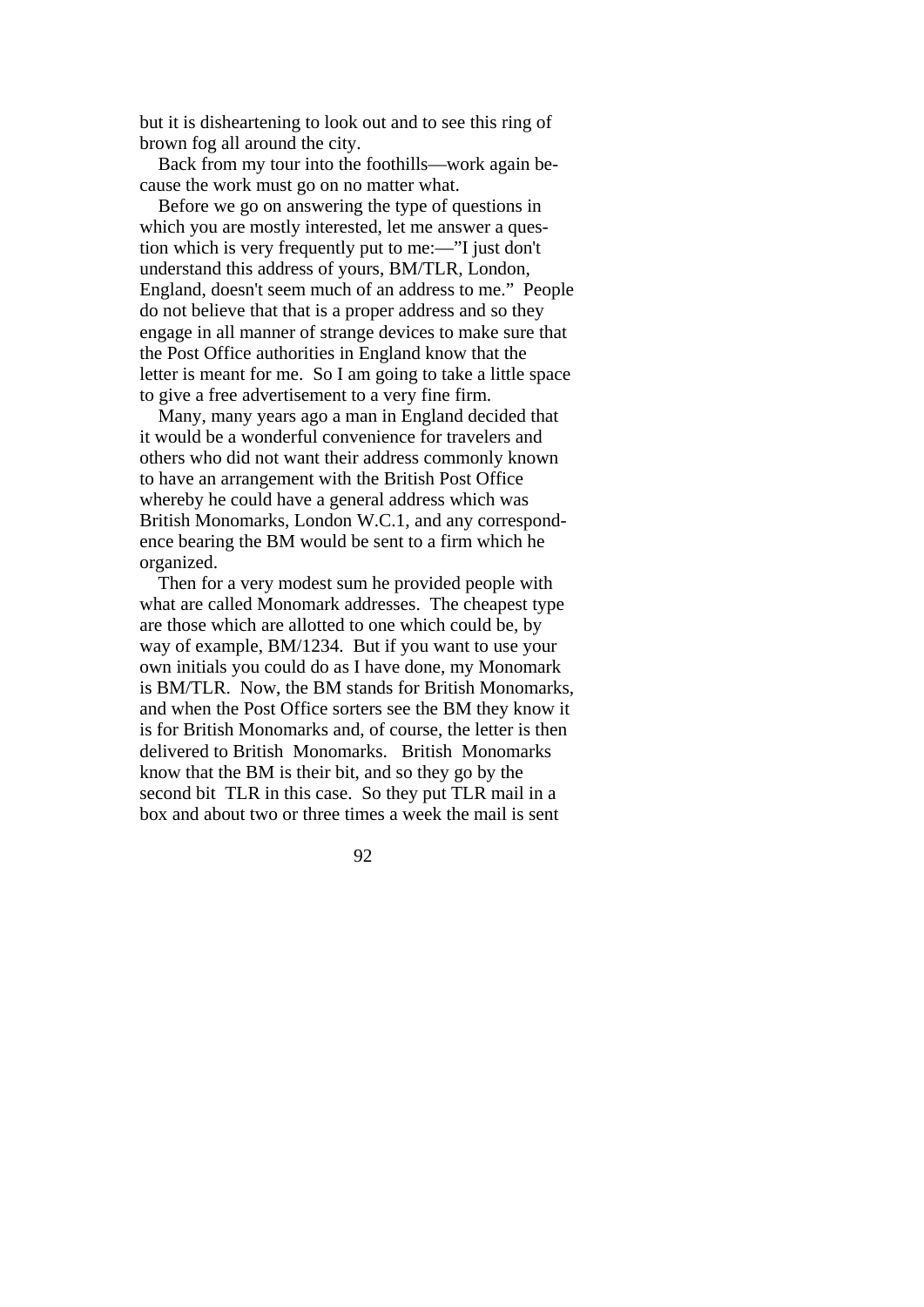on to me either by having sticky labels stuck over the BM bit or by being packed in a big envelope, it depends on what one wants.

 There is another type of BM Monomark too, but that is a BCM and that is for firms, it means a commercial Monomark. Mine is a private type but if I was a big firm I would have a British Commercial Monomark. In twenty years I have not had a single complaint against British Monomarks, and it is truly a matter of complete amazement to me how carefully they deal with the mail and how infallible they are. Just think, I get a vast amount of mail from all over the world—even from Moscow!—and Monomarks don't pinch the foreign stamps off the envelopes and they don't make any mistakes, either. So if you want to find out more about them all you have to do is to write to BCM/MONO, London W.C.l, England, and they will give you all the information you need. But I want to take this opportunity of most sincerely congratulating the Monomark firm for the absolutely wonderful service they give. Take my own case; I move about, I have been to other countries and I have been all around Canada, and yet all I have to do is to write to Monomarks and tell them that as from suchand-such a date please forward all mail to (my new address) , and without any mistakes whatever the mail arrives.

 Let me tell you this, it's worth telling, or worth reading; a little time ago there was a most unfortunate occurrence. A lady of my acquaintance—a friend of mine—had a little nerve trouble and, I suppose, she was worried about the troubles I was having with the press. So she wrote to British Monomarks and told them to send all my mail to her address. She made it appear that it was a definite request from me.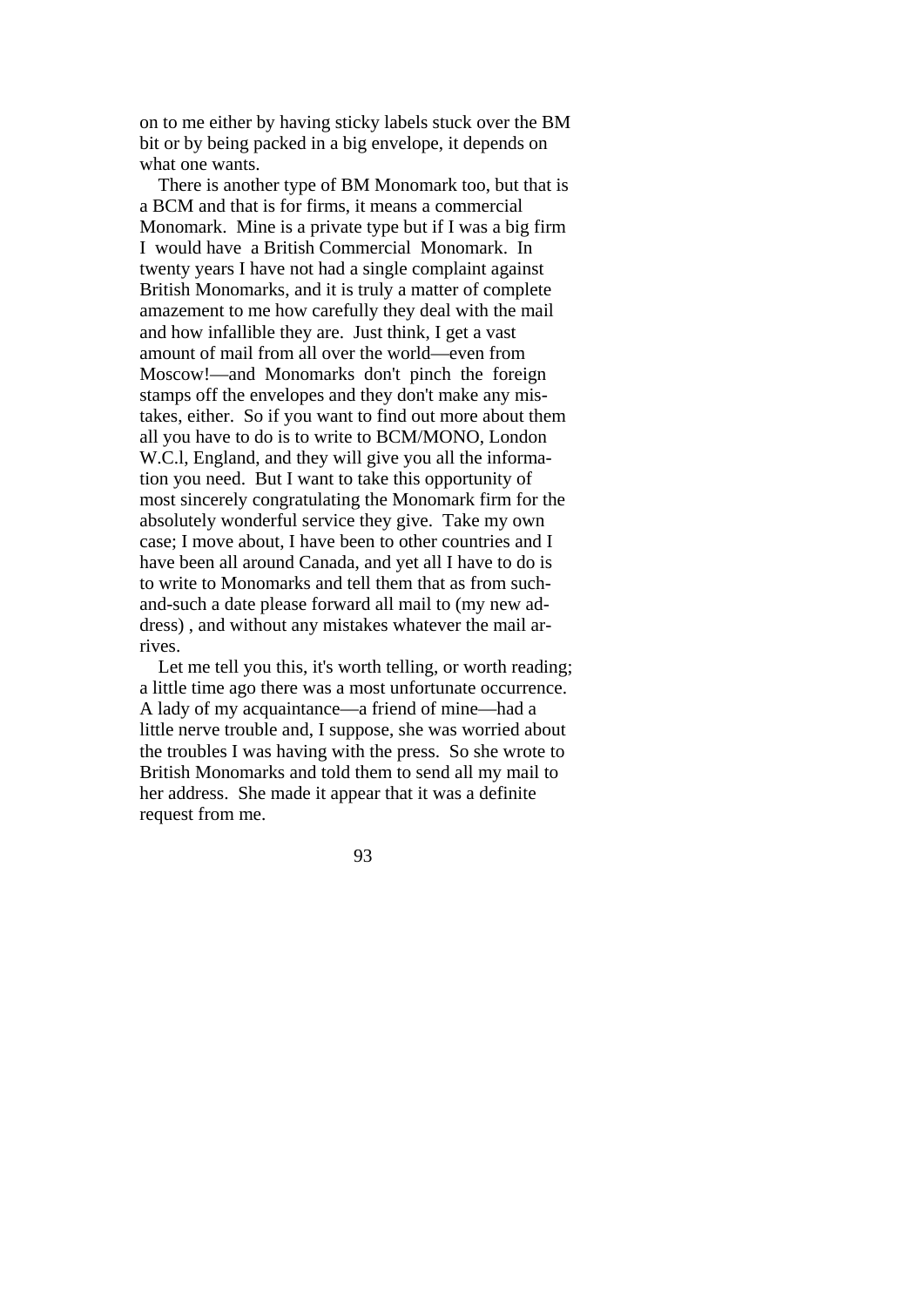British Monomarks are truly an experienced firm. They did not take her at her word, they were not deluded . . . they wrote to me to see what my instructions were. Well, I nearly blew a fuse, but then I calmed down and realized that you don't just throw over a friend for a little mistake caused perhaps by nerve strain, so I told Monomarks to send my mail on to me as before. Really I cannot praise them too highly. You may think I am "going overboard" about them, but that is not so at all. One's mail is important, and it is vital to all of us that we can absolutely depend on those who forward our mail. You CAN depend on Monomarks! So-thank you, ladies and gentlemen of the Monomark Staff.

 Mrs. Rouse—alias Buttercup—tells me I look like Doc of the Seven Dwarfs when I am getting ready for work. Well, I am not sure she doesn't really mean Dopey, but anyway I suppose I do look a queer old fellow stuck in a wheelchair surrounded by masses of letters containing even more masses of questions. Never mind, I have been asked to write this book, and I am writing the thing in spite of feeling like something the cat brought in-and left behind in a hurry. So let's get on with our questions and answers, shall we?

 Oh glory be, oh glory be—I've let myself in for something now! Here is the first question which I have just picked up, so you'd better sit back and polish up your glasses if you wear the things, and get a load of this: "Considering we are three dimensional beings evolving (hopefully) into the fourth dimension, it follows logically that we came from a second dimension and before that a first. The first question is, is this digression true, and if so what were we before the first dimension, and what spiritual attainment did we need to advance. Now, to further complicate things, if the first and second do not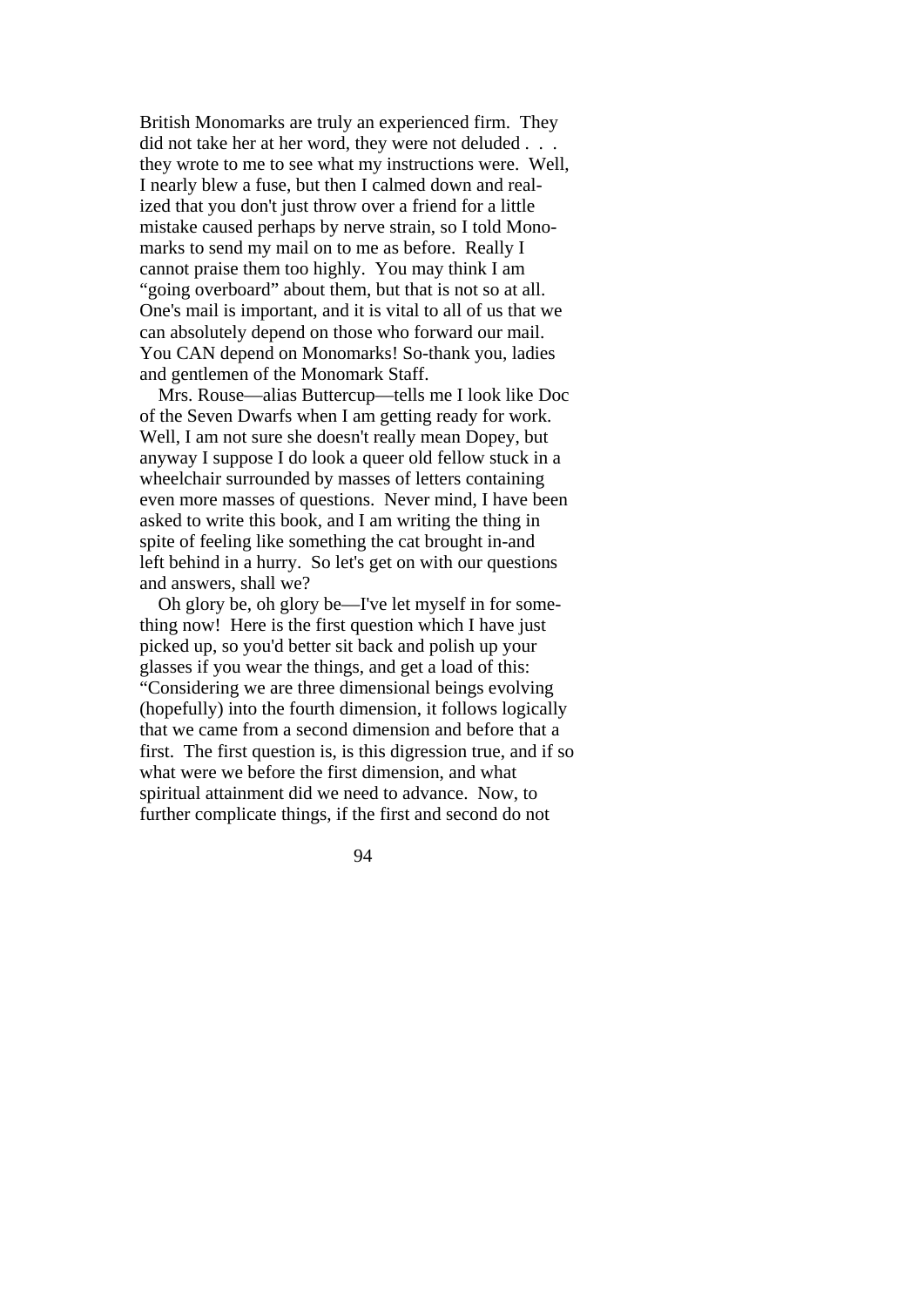exist in our evolution as we theorized before then where do we originate from before the third dimension!?"

 Now, I hope your head is not going around as much as mine is because actually this is true enough, you know, we do evolve from a one dimensional being. Consider, for example, an amoeba. You could logically, I suppose, consider the lowly amoeba as being a one dimensional creature, and all life evolves from a single-celled entity, and the single cell grows other cells and then eventually fission occurs to make two or more entities. That is the earliest stage of evolution. But anyway, actually, this is not a question that we can answer satisfactorily because the one dimensional creature would have no more understanding of our third dimensional world than a person can have of the sixth dimensional world while here. So we have to take certain things on trust. There are some people who really blind themselves with science, as the saying is. They try to formulate questions beyond their own understanding. So—we do evolve from a one dimensional entity right up to uncountable, unmentionable dimensions until at last we become one with the Overself, and then when we are one with the Overself the Overself is complete, and then it too has to go on to further evolution. You cannot have things stationary in any form of nature, nothing is stationary. You can't stand still on a tightrope, for instance. If you try to you've got to keep on wobbling or swaying in order to maintain your apparently stationary posture, and if you are wobbling you are not stationary, are you? So all life is movement, all life is vibration, and the more we evolve the more vibrations we set into motion.

 Would it help at all if I say to the musicians we can have one simple note, middle C, if you like (that's the only one I know!), and then you can take that as being a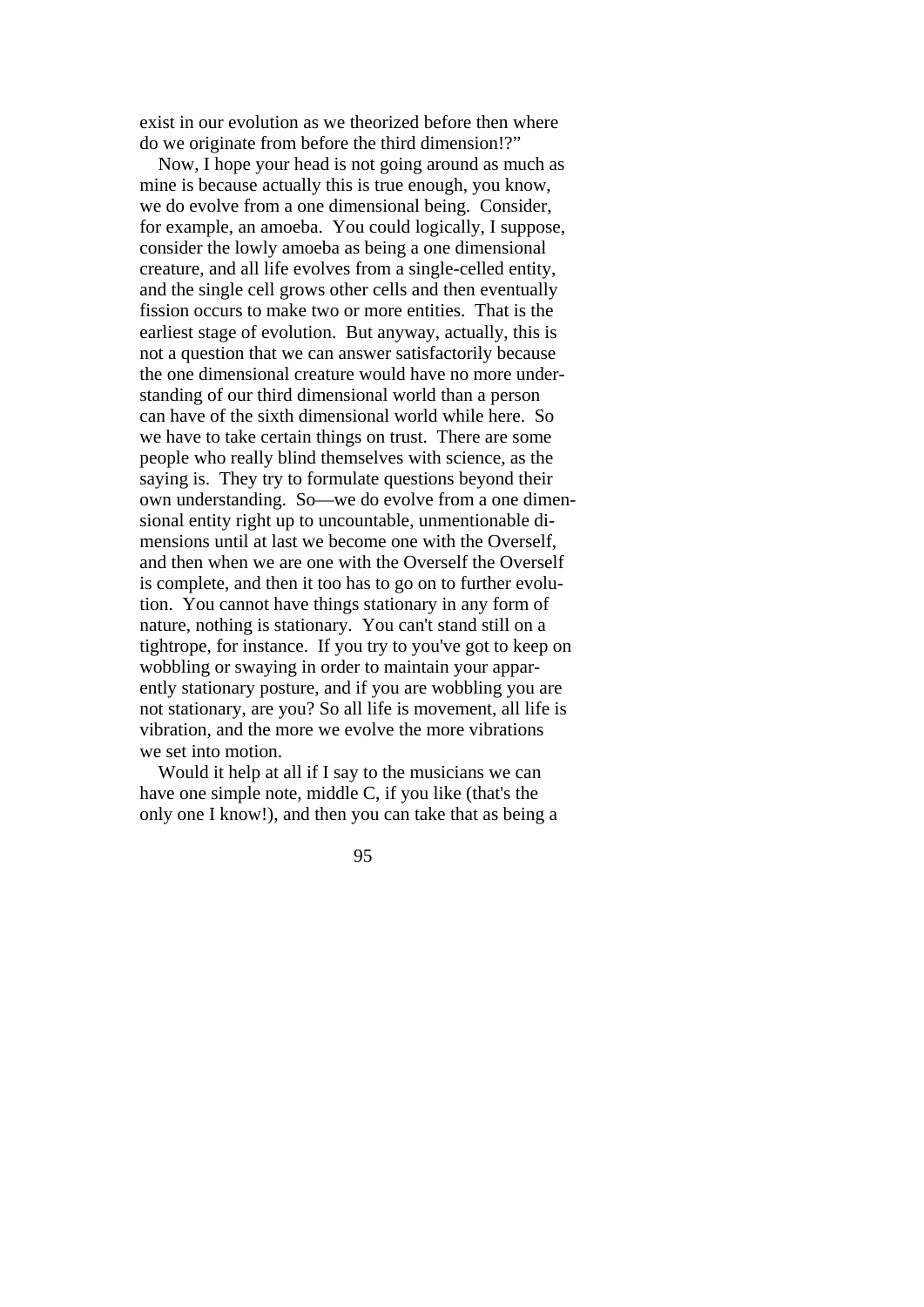one dimensional being. But then when you progress so that you can use two hands on your piano and you can play a multiple chord, you can say that you are now up to three, or four, or five dimensions in terms of vibration, because, whether we like it or not, music no matter how beautiful is still just a collection of vibrations which "get on" with each other.

 I am sorry I can't answer that more specifically, but you would not teach newborn babies the calculus, would you?

 Now here is a question which is sure to get me in trouble. Some people write and tell me that I am opposed to Jews. Believe me, that is definitely not the case! I get on extremely well with Jewish people, I suppose as a Buddhist I have some sympathy with them; most of them certainly have sympathy with me.

 "You have said that Jewish people are a group who were kept back to try it again in this Round of existence. Does this mean that Jewish people are always Jews throughout their lives on Earth?"

 No, it doesn't mean that at all. Let's forget about Jews and Christians and Buddhists, let's have a look at a school. All right, we are in our school; we've got a bunch of Grade Two hoodlums and they have reached the end of term, now they are being put through their paces by way of examinations to see if their stupid brains have absorbed any knowledge during the past term. Some of them can pass the examinations, probably through good fortune more than anything else. But, anyway, the ones who pass go up to Grade Three. The poor wretches who do not pass get kept in Grade Two. Now, when they are in Grade Two for the second time they feel inferior and superior at the same time. They feel inferior in that they were not brainy enough to pass the examinations and get

<u>96 and 2012 and 2013</u>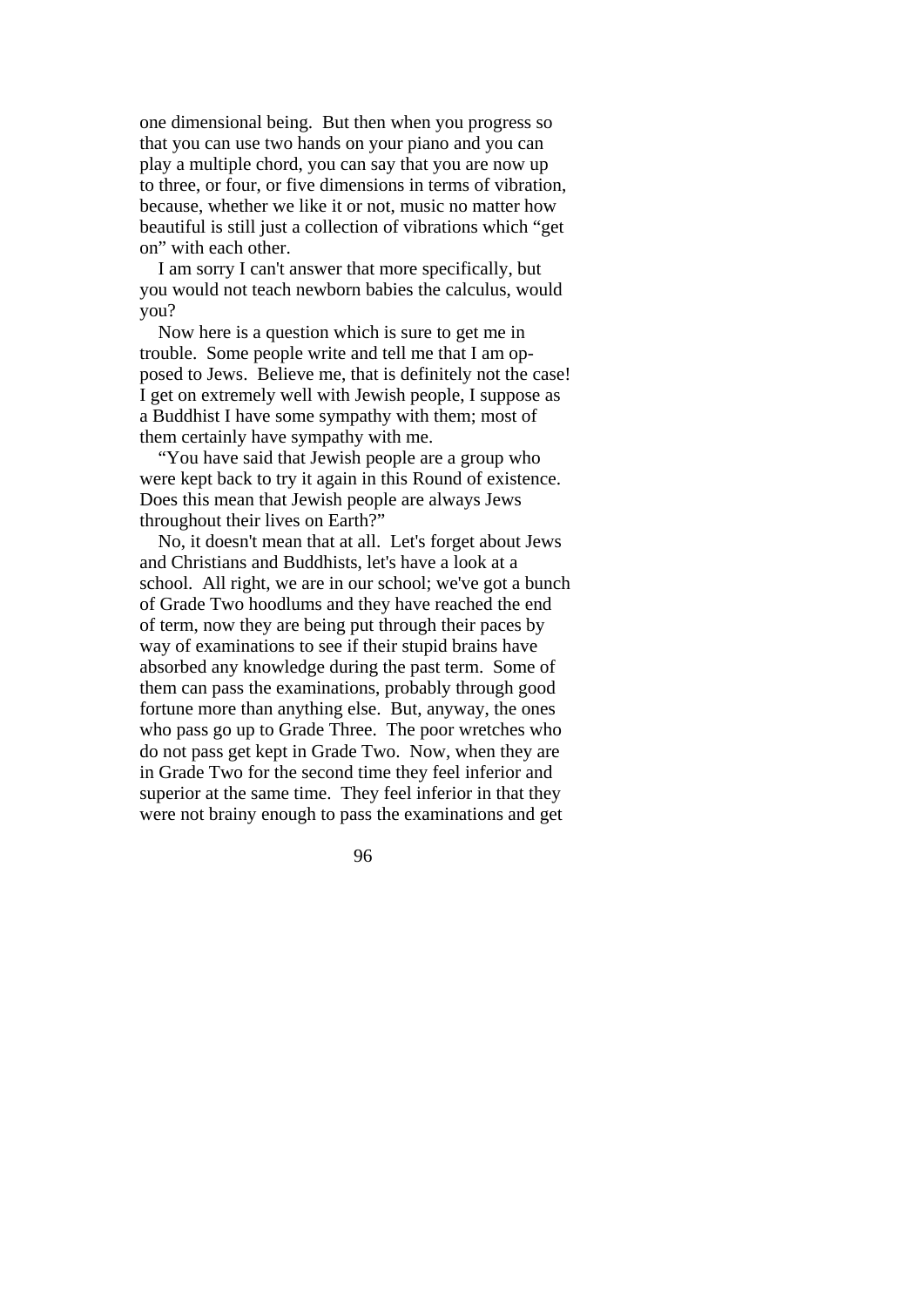promoted, but they feel superior to the new crowd who have come into Grade Two, and so sometimes they act in a most unbearable manner. You feel it would be a pleasure to take a cane and tan their backsides until they turned into leather.

 Jews are people who, on another Round of existence or another Cycle of existence—call it what you will—did not pass the end of term examinations, so they have been kept back in this particular class for another go, and some of them feel arrogant, some of them feel inferior, but the rest of the people resent the Jews because they have so much more innate knowledge.

 I get on with Jews very well, I understand them, they understand me, and no Jew has ever tried to convert me to anything. Gentiles have. Sometimes stupid old biddies with a touch of religious mania make life a misery by sending me tracts, pamphlets, Bibles, "good words" in verse—and they get worse and worse—and all the rest. Sometimes they will send me ornamental crucifixes or pictures which I am supposed to hang up all around me. Well, all the junk of that sort goes in the garbage, I don't need anyone to tell me what my religion is going to be. I have one even though I am a Buddhist—I have my own private beliefs, Buddhism is just a way of life.

 Anyway, Jews are nearly always far better behaved than Christians, aren't they? Look at Jewish children, how well they are disciplined. Look at Jewish adults. If they are treated properly they are fine people, and I am proud to number certain wonderful Jewish people as my friends.

 There weren't any Jews before Abraham, anyway, or they weren't called Jews before that. Before that they had a completely different classification. One might say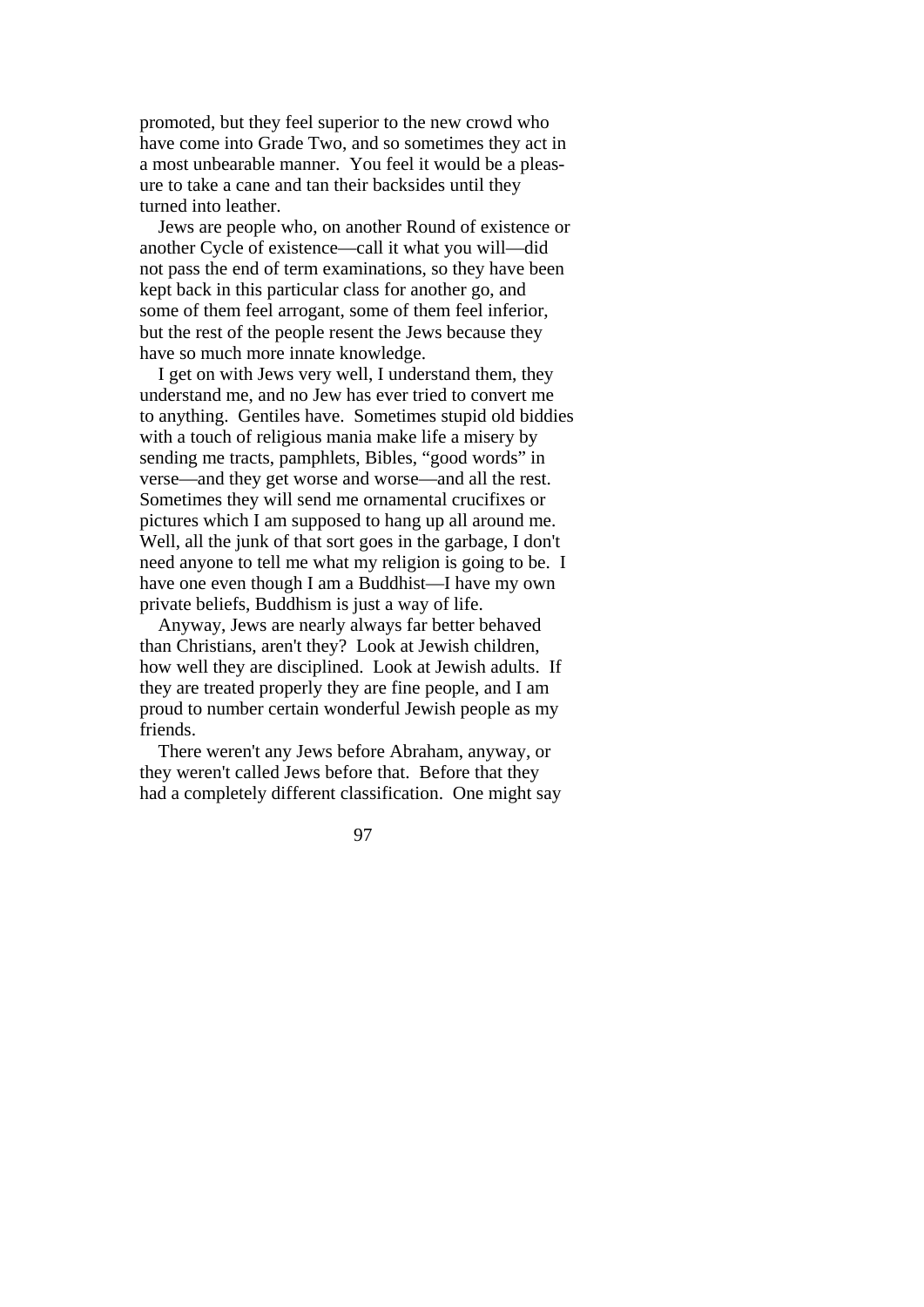the G.I. Joe suddenly becomes Joe Doakes, it's just a case of being a rose by another name.

 So a short answer would be that a person is not necessarily a Jew after this particular cycle because after he has "learned his lessons" he will be promoted to the next class where—hopefully—there won't even be Christians. Look at it like this—in school a second grader is one who couldn't pass his examinations but if at the next examinations he does pass then he might be promoted to a third grade.

 One lady is having trouble, it seems. She wants to know, "Is there herbal birth control that you know of? Is there any form you would recommend that is practiced now?"

 I have never set up as a birth control specialist and, of course, people in Far Eastern countries use only herbs to control conception and these herbs are infallible. But what is the point, madam, of telling you about them if you can't go out and get them—and you can't. So I think the kindest advice I can give you is that if you feel "that way" you'd better go along to your local birth control clinic and get their advice.

 Oh, tut tut, dear me. Some people get really nasty at times, don't they? I've got a "gentleman" here who tells me in the most vicious way possible that I am out to make a "fast buck" writing books and if I were in any way genuine I would see that a special Index was prepared so that he wouldn't have the trouble (HE, mind you!) of looking through all my books to find out something hidden in a mass of stupid words.

 Well, of course, I would like to have an Index but no one else seems to want it. I would like, in fact, to have a separate book such as, for example, a sixteenth book, and the sixteenth book would be nothing but an Index. All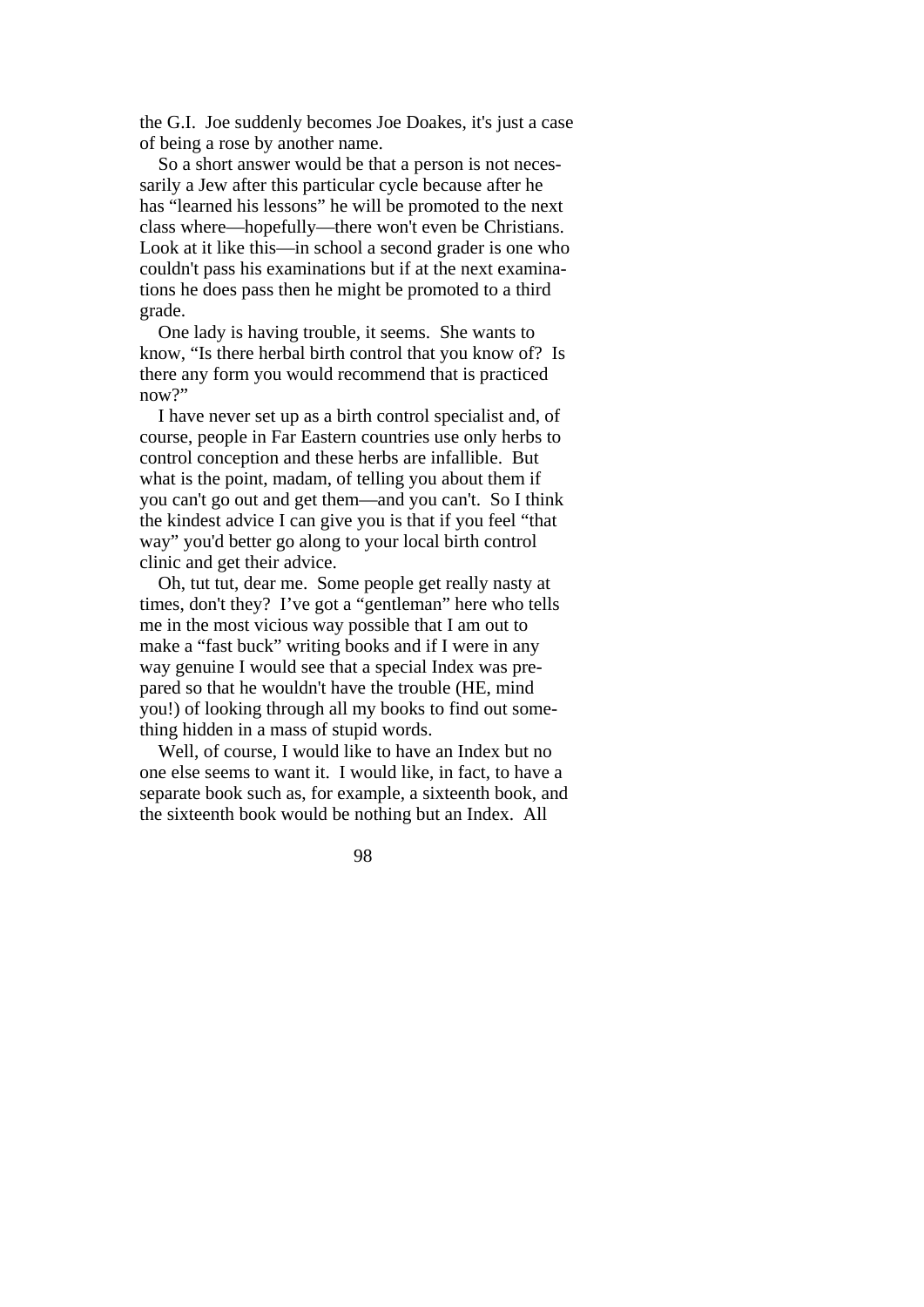right, then, would you Readers be prepared to pay for a book which was nothing but an Index? If so write and tell my publisher. You will find the address in this book. He won't provide it free, that's certain, because he too has to make a living. Anyway, if people read my books properly they should have an adequate knowledge of what is in them. Did I tell you I had had a letter from a woman in California, she told me that she had read "You —Forever" in half an hour, and if I was anything of a writer I would put all the meat of the book in half a chapter!! I am still marveling that a person can read a book such as "You—Forever" in half an hour—still marveling and still disbelieving.

 A gentleman in France seems to be very worried about his future. He tells me that, "Perhaps I have evil put my question to you but they seem to have provoked you a little paradoxical answers opposite which you in your books express. Far be it from me to address a reproach to you, but on the contrary a fervent desire for weel to understand you. You say in your letter that the Mediterranean will be quite safe, on the other hand I believe to remember that in the one of your books you speak of submersion for the periphery of the sea."

 Well, I still say I am right. The Mediterranean will eventually have the seabed rise so that what is now water will become land. I told this enquirer in a letter that he would be quite safe, and I still say that he will be quite safe from such a disaster. You see, people think of their own lifetime and they think that that is all eternity, but it isn't. If a catastrophe is going to happen in perhaps a hundred years then a person who might have, perhaps, twenty years of life left is quite safe from that disaster. People write to me and ask me if they should flee to the Rockies or should they go somewhere else, and they get

99 and the state of the state of the state of the state of the state of the state of the state of the state of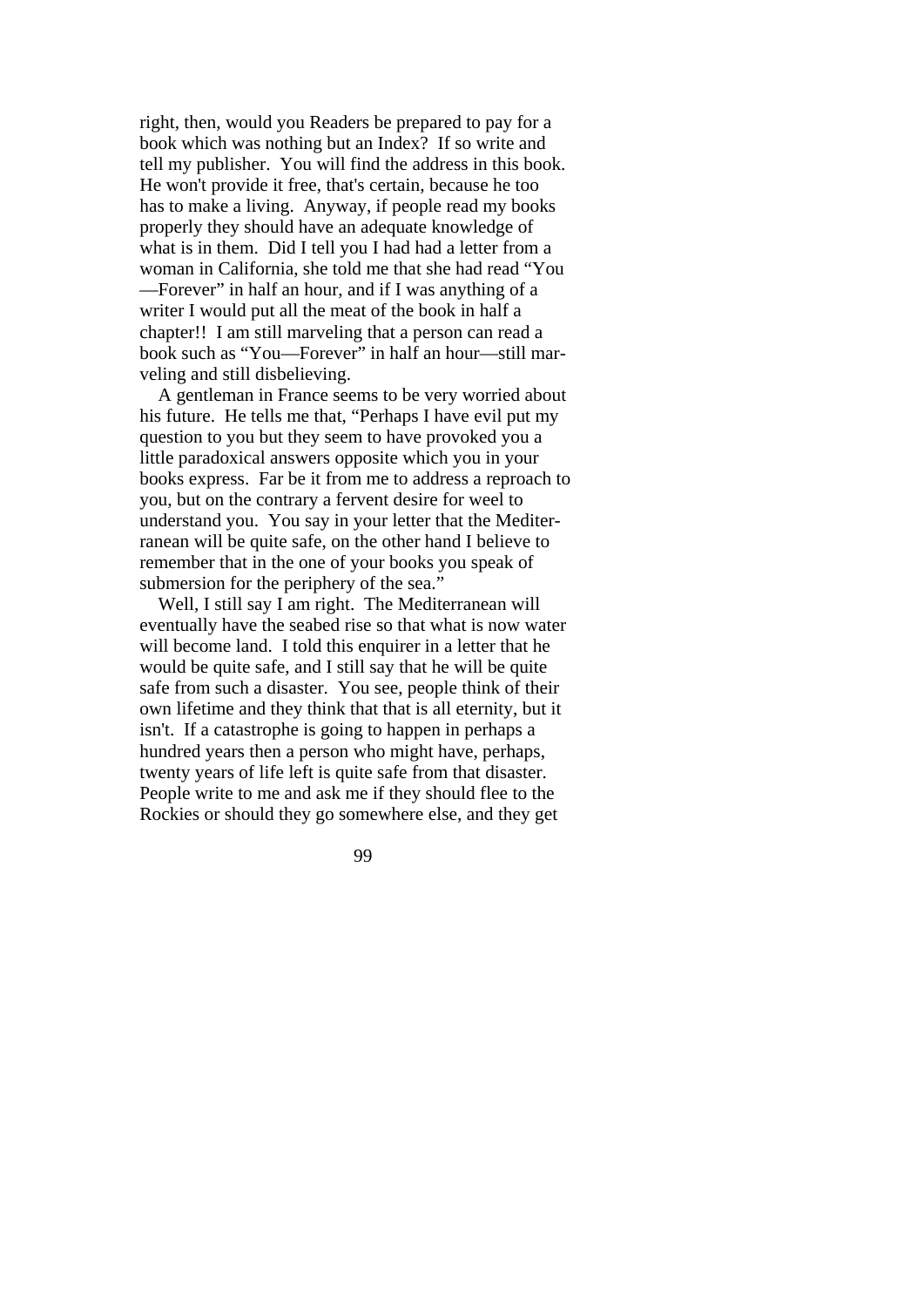quite offensive when I tell them that in my opinion they will be quite safe where they are. Think of an old fellow of seventy writing to me in a horrible state of fright because he thinks the land is going to sink and he is going to get the top of his head wet. I say that where the man lives there will be submergence IN THE YEARS TO COME, but I do not think that there will be a submergence in his lifetime. If you are thinking of your grandsons, okay—move out fast, move into the Rockies, the Canadian Rockies of course. You will have to do a lot of snow clearing first because as I am writing this book I can look out and see the Rockies and there really is a pile of snow at the top. But, seriously, the average person who writes in doesn't have to worry, these disasters won't be in your lifetime unless you are writing on behalf of a small child!

 Hello Shelagh McMorran, so you have decided to send me some questions, have you? You ask me, "What must one do to be able to communicate with Nature Spirits or fairies?"

 That's easy enough. You have to live what is called a "pure life" in order that your vibrations are increased. You have to live as a hermit (hermitess?) because if you mix with a lot of people your personal vibrations will be slowed down otherwise you won't be able to get on with other people.

 Then you will have to practice telepathy because it's no good speaking to Nature Spirits in vocal words. The vocal system of speech is too crude, too gross, for Nature Spirits. All you can use is telepathy. But if you can communicate with your cat then you can communicate with Nature Spirits.

You also say, "People cast about looking for salvation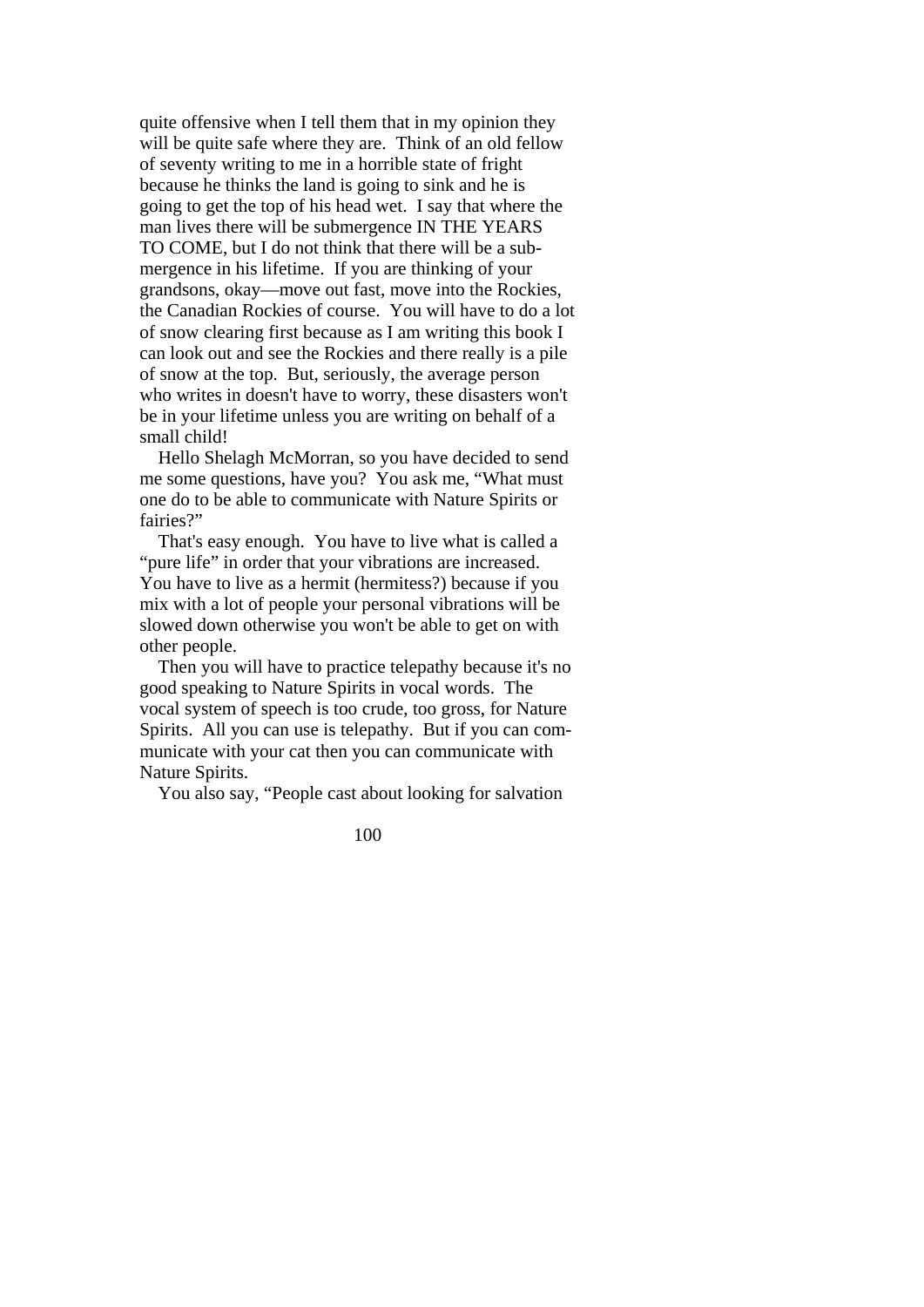and enlightenment. Could it be that the answers we seek lie not in any outside source but only within us?"

 Oh yes, definitely. We are what we make ourselves. If we believe in a thing then that thing can be, and I would say that by far the easiest method of finding "salvation" is to obey the Golden Rule—Do only unto others as you would have them do unto you.

 So many people think they are going to get salvation in some holy book or by following some Teaching which is thousands of years out of date. If you are going to follow some of these early Christian beliefs then you will have to agree that women are inferior articles, chattels. But our Women's Libbers wouldn't like that, and, of course, they are right. My own belief is ( should I whisper it? ) women are in every way the equal of men but they are different creatures, almost a different species. Men are suitable for some things, women are suitable for others. So why don't women do their particular task and look after the nation, look after the discipline and training of the forthcoming race? They would find they would get salvation that way!

 "Humbleness, sincerity, harmlessness, forgiveness, uprightness, devotion to the spiritual master, purity, steadiness, self-harmony . . if a person is trying to live these precepts could he (or pardon me, also she) have faith that he is progressing rightly even though no visions are seen and no occult powers are made manifest?"

 Definitely, because if you are obeying the Golden Rule then you will be on the way to getting all these abilities, and there is nothing "holy" in being psychic, there is nothing particularly spiritual in being clairvoyant, it is just an ability. For example, you wouldn't say that a person is necessarily spiritual because she can sing or paint or write books, they are abilities. Spirituality has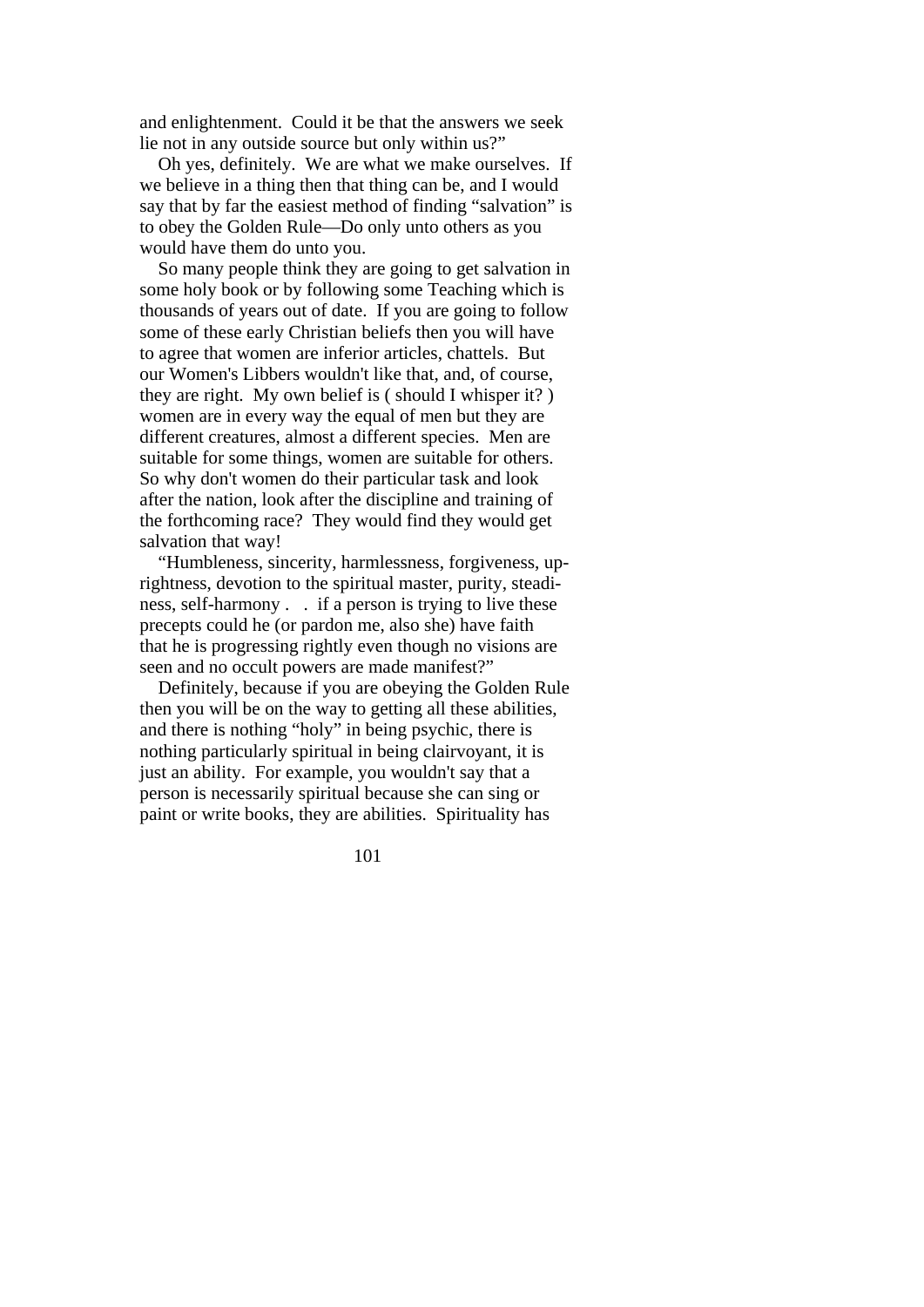nothing to do with it, so it doesn't matter how pure or holy or upright a person may be, if he or she does not have the necessary physical make-up to be psychic then he or she won't be psychic. You can be psychic even if you are bad, but it's better to be psychic and good.

 Now, Shelagh McMorran has a question here which applies to a lot of people, a lot of people have written similar type of things, so here's the complete question:— "It has been said by you and other wise men that when the student is ready the Teacher will appear. It has also been said that for one to progress on the Path and awaken the latent divinity within oneself one must have a Teacher. How best may one prepare for the meeting with a spiritual Teacher, can this meeting take place in any walk of life or must certain things be done or given up before it can take place? Would it be true that one might prepare now for a meeting to take place in some future life?"

 Yes, it is perfectly true that when the student is ready the Teacher will appear, and it is not for the student to say when he or she is ready. What happens is this; as the aspiring student develops he or she (oh, bother, let's just say "he" as a generic term) increases in basic vibration. That vibration is like a bell sounding in the etheric, so a Teacher who is always ready for a student, and who may appear in the physical or who may not, goes to the aid of a student. And I want to make it clear that it doesn't necessarily mean that the Teacher is going to sit opposite the student and rap him over the knuckles every so often to secure his attention; the Teacher may be in the astral and may teach the student when the student also is in the astral.

 So many people write and insist that they are ready they are quite positive that they are ready—so why do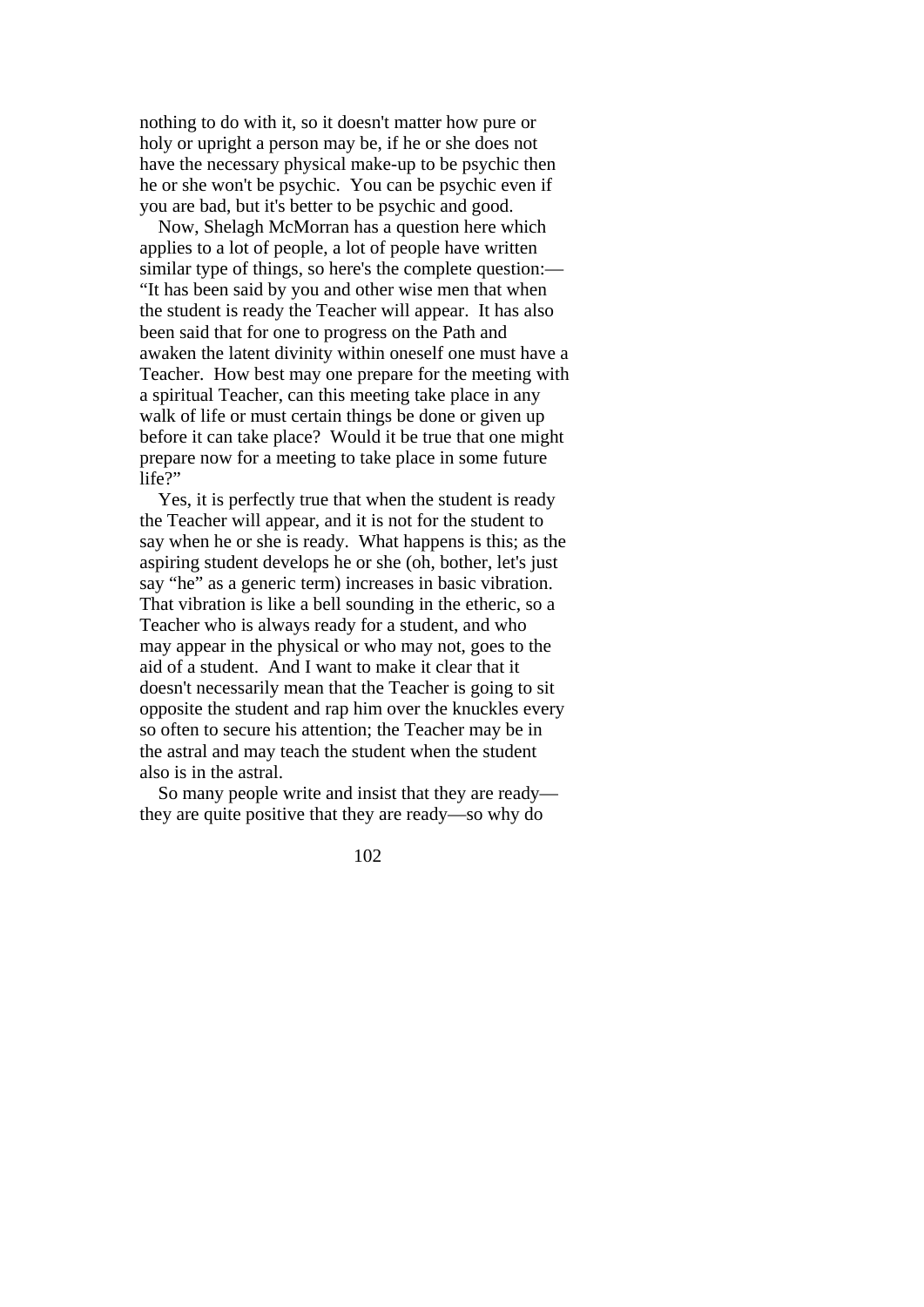not I or someone else rush over land and sea to their assistance?

 I dispute that people should have physical Teachers. I am definitely opposed to all these correspondence courses alleging to teach one metaphysics, spirituality, etc., etc. If you need a Teacher you will get one in the astral, and I'm going to tell you this; when you die, that is, when your physical body is finished with this Earth and your astral entity goes on to the astral world it has to stand alone and answer for successes and failures, and it is useless to think that because you once took a correspondence course in boot licking that the chief bootlicker is going to come and speak on your behalf explaining why you can only lick black boots and not brown boots. No, when you pass over you have to stand alone and answer to yourself alone, so the best thing to do is to get used to it now, rely on yourself, rely on your own resources. You don't want to be just a slave or shadow of some correspondence course or some stupid cult leader, do you? You are an entity so act as one.

 You ask, Shelagh McMorran, if certain things have to be given up before one can advance, and the answer is of course—yes. You have to give up things like intoxicants because they can affect your psyche. You have to give up drugs . . . not YOU, of course, because you don't have these things, perhaps I should have said "one" must give up these things. One must give up the things which harm the astral body because if you are harming the astral body then all your vibrations are wrong, aren't they, and if your vibrations are wrong you will not get an astral or physical Teacher, so you are back where you started from.

 "Throughout the ages Initiation has played a vital role in the progress of a soul. In the present age how, and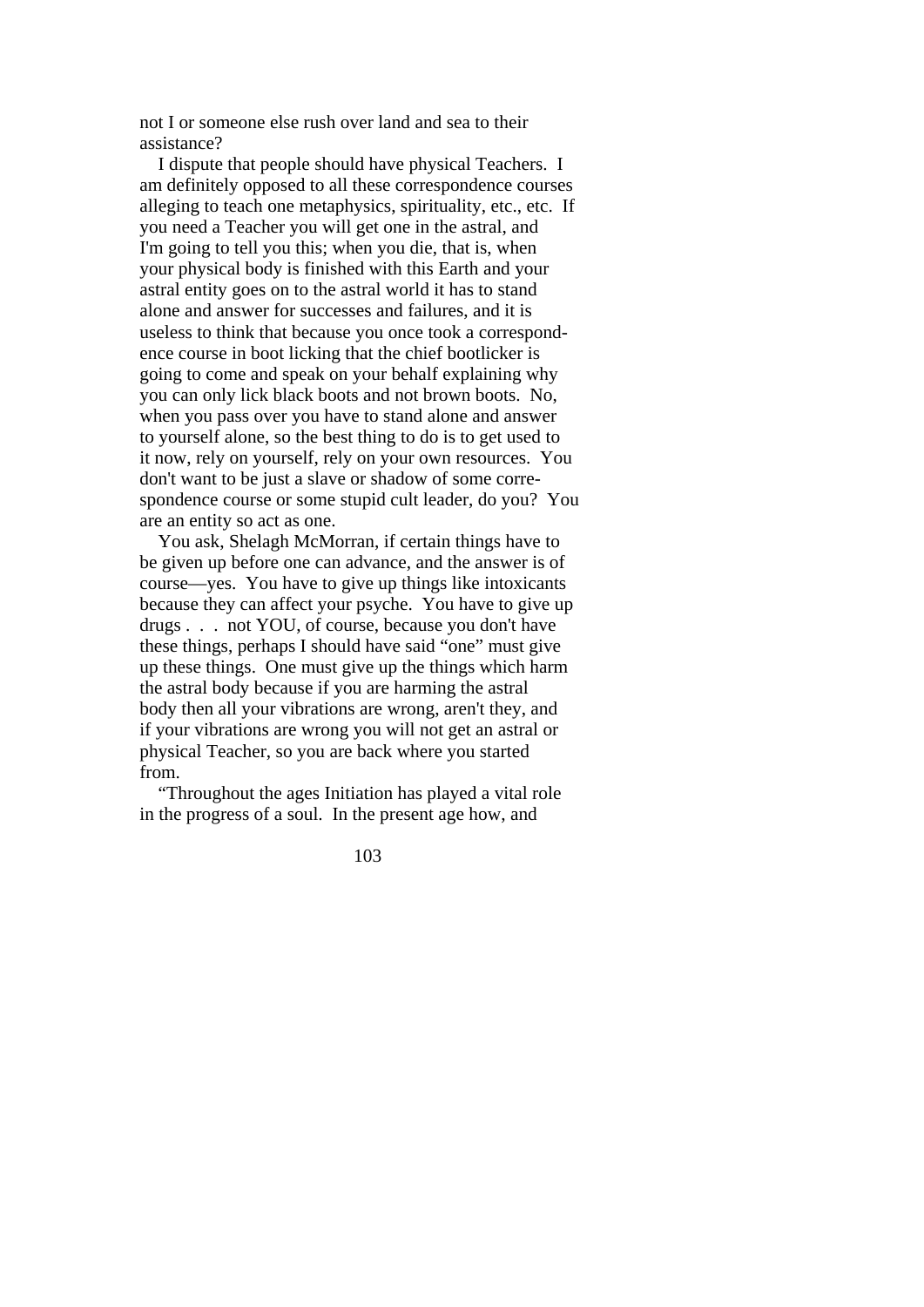under what circumstances, may this Initiation take place?"

 Well, I am not much in favour of initiations because usually it is just a mumbo-jumbo ceremony which doesn't mean a thing except to scare some poor wretch half out of his life. All you need, really, is a simple straightforward affirmation, a statement of intent, a promise that one is going to do certain things or study certain things, and I maintain that it is just plain stupid to dunk a person in dirty water or give him a swig of wine, or put bits of coloured cloth on him. That merely is a theatrical act of mumbo-jumbo. A simple affirmation is all that is necessary as an initiation ceremony. It is merely an understanding that a person is ready to take certain steps which will increase his psychic ability.

 "Jesus and other World Leaders had followers and friends other than their immediate disciples. You have said in 'Chapters of Life' that a new World Leader is to be born in 1985. Would it be possible for a person to do anything now to be worthy of becoming a helper, supporter, follower or friend to the new World Leader in that future time, or will those close followers all be on a different cycle from the rest of us?"

 The only way that one can prepare is by living a decent life, a spiritual life, a "correct" life, and so setting an example to those around you. Nowadays we live in a truly horrid age where everybody is trying to beat down everyone else, and things are going to get much worse unless enough of us make sure that we are examples of the benefits that can be derived by leading a decent life. Most people will only do a thing if there is some material gain for them. That sounds shockingly cynical, I know, but I believe it to be a fact, and so at the outset at least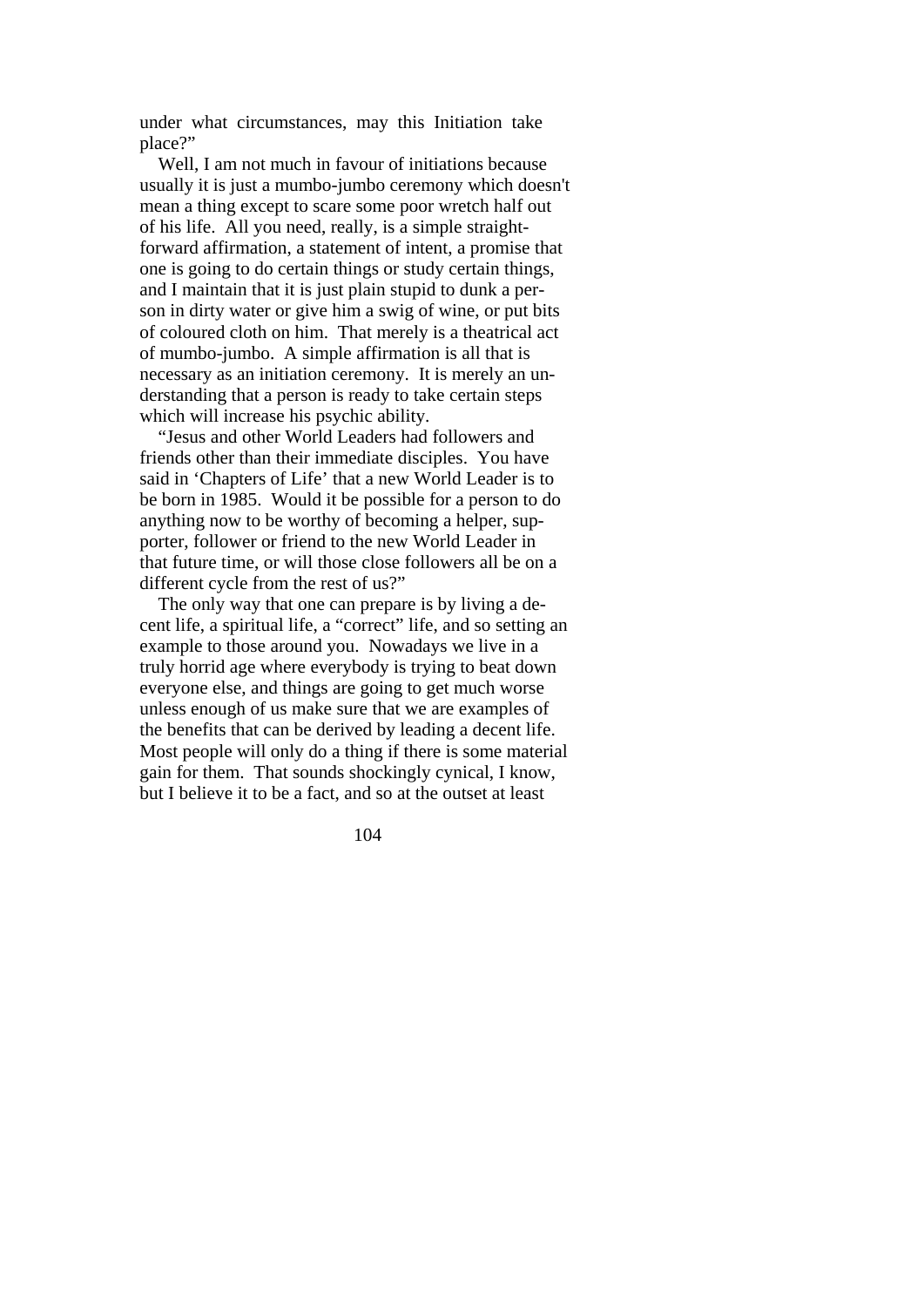one has to show others that there are material benefits from calmness, peacefulness, and honesty, and until the "opposition" can be convinced of those benefits then they will not follow the strait and narrow Path.

## CHAPTER SEVEN

 Buttercup has just been reminding me that I am not doing much toward answering psychic questions so far in this book. I don't know what I am supposed to have been doing, then, because I thought that that was what the book was all about. Anyway, how about this for a question? "How would a person know if the Kundalini had begun to rise other than by having his aura observed?"

 The person would know, and if the Kundalini had risen through the result of wrong practices the psychiatrist would know also! If a person meddles with the Kundalini—and he can—then he can induce very severe mental disturbance. A person should never try to raise the Kundalini but should always wait for it to occur naturally. It is a very dangerous thing indeed to interfere with the Kundalini.

 Of course one can observe the aura and see what is happening to the aura and to the Kundalini, but then we come back to the old problem of how to part people from their panties. It is a most extraordinary thing because as I write this in an extremely hot temperature of 90 degrees there are people out in their swimming pools or paddling pools or whatever they call the things, and some of them are barely clad. It seems that they will take off most of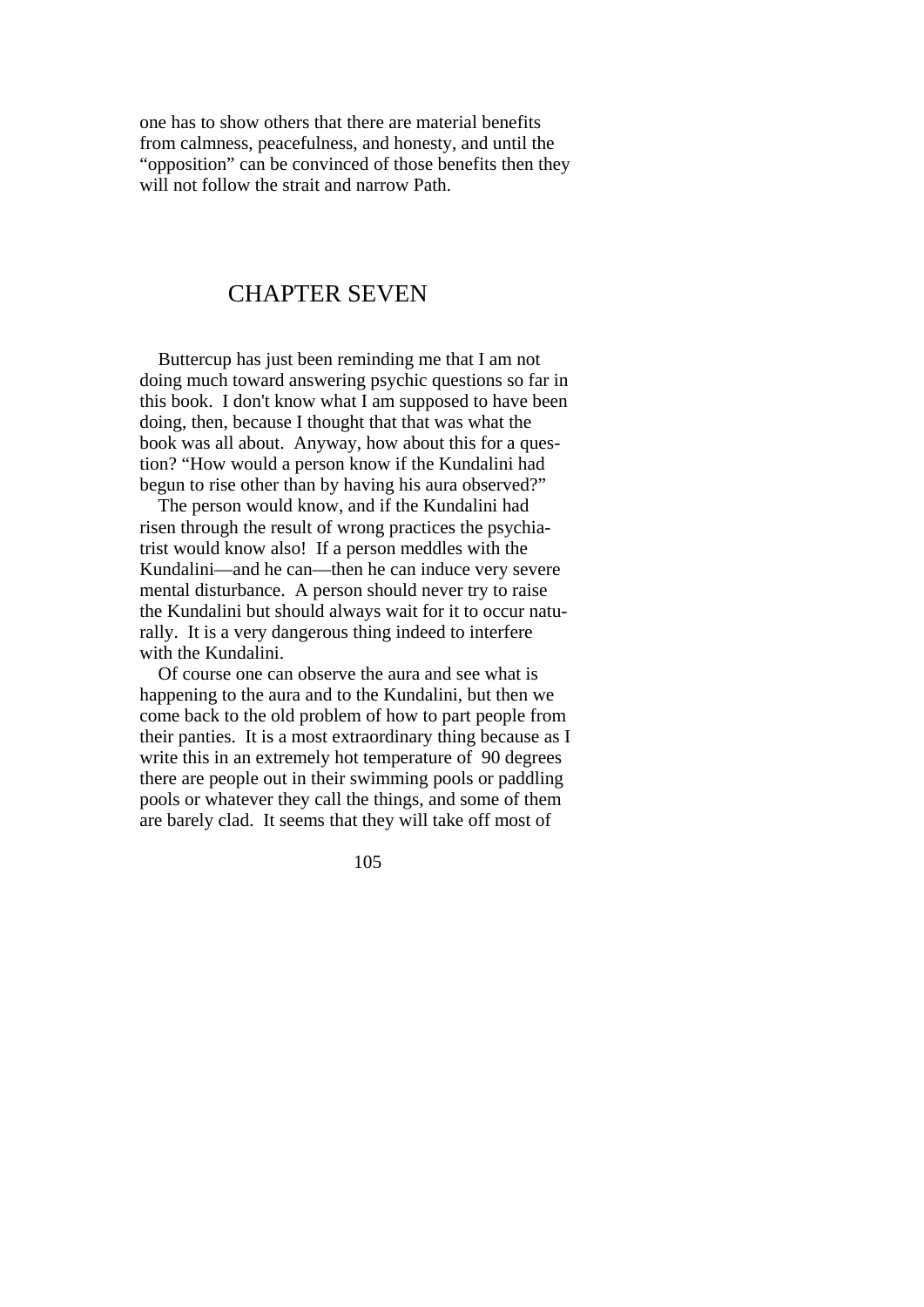their clothes for the sake of display, but when it comes to a serious thing like studying the aura—no, they would like to have clothes painted on. Anyway, by what I have seen of people around in nearby bathing pools it's a darn good thing some of these women do keep their clothes on, they would look better in a completely shapeless garment than they do in their bikini things, or whatever they call them. It reminds me of fat women with tight pants ohhh!—but I'd better not get on a subject like that!

 Another question, "Is it possible in the present age to have the third eye opened in the manner in which you did, or must this be the result of gradual awakening of the chakras?"

 Well, would you have your appendix removed by an amateur? Or would you do it yourself? If you've got any sense, and you must have or you wouldn't be reading this book, you would try to get the best specialist you could to do the job for you. In the same way, you would need to get a real specialist to open your third eye, and they are about as rare as raspberries on gooseberry bushes in the West. Actually, it is not at all a difficult matter if one can look at the aura at the same time because by looking at the aura one can tell precisely what is happening, and so it is possible to control everything.

 Actually, though, I would never, never advise a Western person to have the third eye opened by operation. In the same way I advise Western people not to have acupuncture. It works just fine for Easterners because they have been brought up to it and because in many ways they are quite a lot different from Westerners. So—don't have your third eye opened by operation or you may end up spiritually blind.

 Someone here is interested in pendulums . . . oh, it's our friend Shelagh McMorran. She writes, "Would it be pos-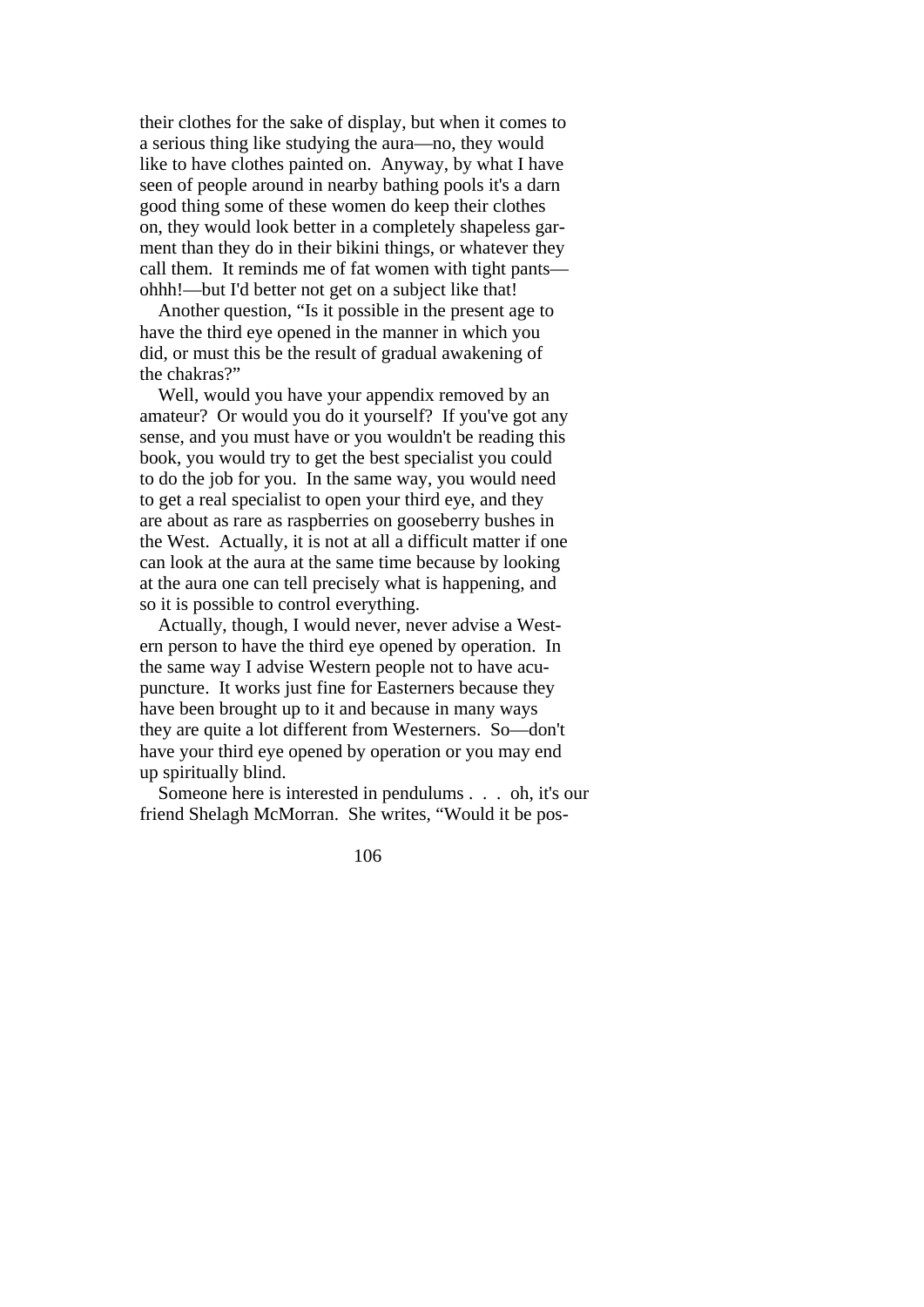sible or likely for an elemental or some such to control the responses of a pendulum?"

 Yes, its quite possible for mischievous entities to do almost anything, they could easily control the pendulum; for instance. In case you wonder how this can be, let me say that a man is driving a school bus; now, he's got a rowdy lot of school lads with him and after a time they might whisper together and gang up on the driver. Then one schoolboy, more foolish or more adventurous than others, would take hold of the steering wheel and try to control it in spite of the driver's efforts. It might even be that some of the other boys would even pull the driver's hands from the wheel. Kids nowadays will do just about everything so why shouldn't they do that? But that is a similar state to when a mischievous entity takes over control of the pendulum. The user of the pendulum for some reason has lost control, or never had it, and that is why I always stress that you should make the pendulum yours and no one else's, because if YOU control the pendulum no other entity can possibly do so, so it all depends on how much control you have.

Now, here is a question . . .

 "In 'Chapters of Life' you made predictions about events which will occur during this end period of the present world cycle. During this period do you think the Gardeners of the Earth will return to weed and prune this tangled and twisted garden, or is it more likely they will return after the cataclysms have taken care of most of we weeds (or is it us weeds?)?"

 It is my belief that the Gardeners of the Earth are getting heartily sick of conditions on this world because, you know, humans, basically, are getting more and more selfish and instead of people trying to do each other a good turn they nowadays seem bent for destruction.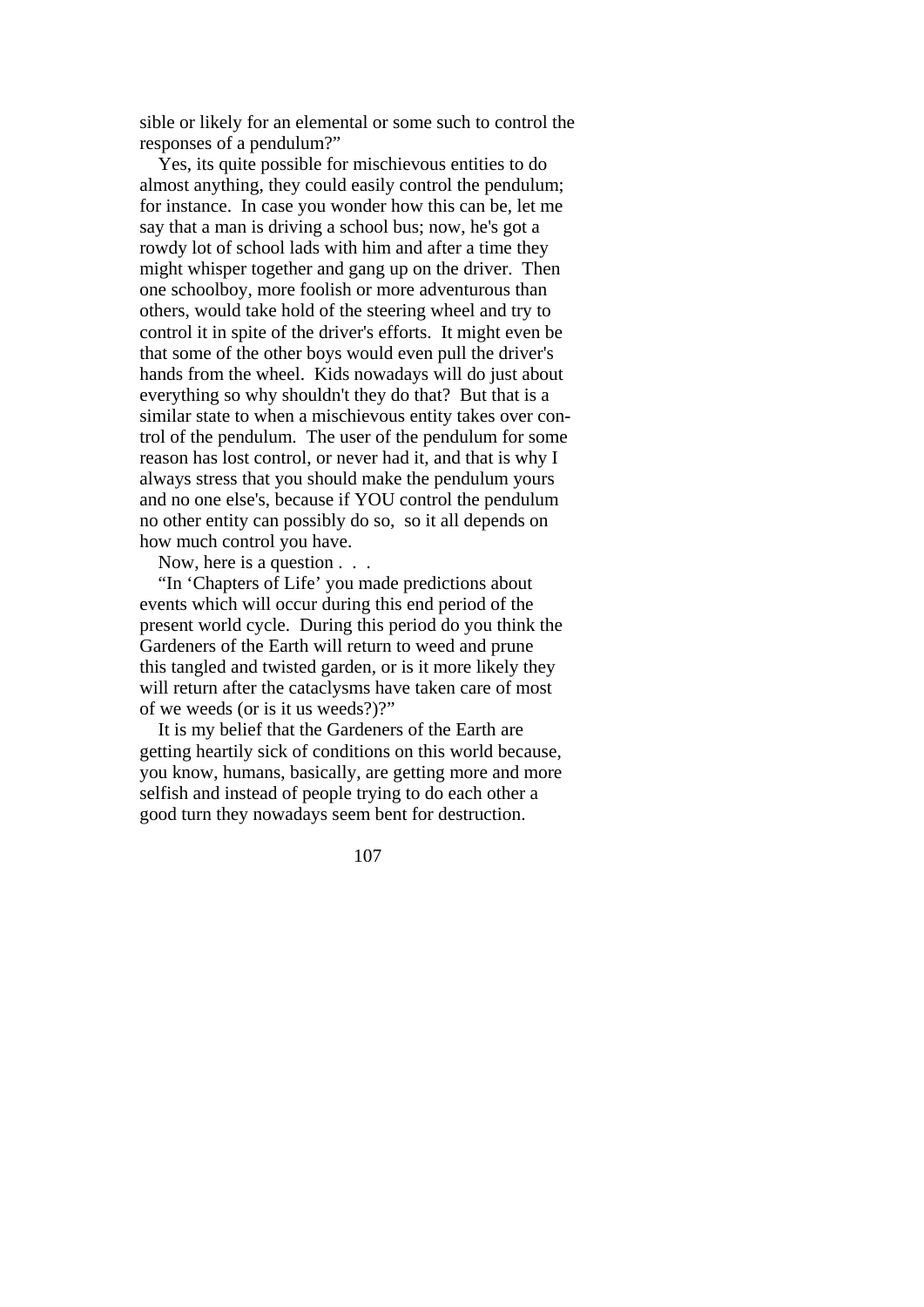I believe that round about ( I said "round about" ) the year 2000 we may see quite startling incidents during which, possibly, the Gardeners of the Earth or their special messengers will come to take a look at our world.

 In past cataclysms the surface people of the Earth were driven so they could enter the interior of the Earth through the large holes at the Poles. Naturally, people inside the Earth will be quite safe from atom bombs which devastate the exterior because I believe that the thickness of the Earth between this and the inner layer is 800 to 1,000 miles, much of it iron ore and various hard rocks.

 If you want to see the fun, then, hang around until round about the year 2000 then you will get a free firework display.

 Now for a complete change of theme. This is a question from a South American country, and the question is a very sensible one. It is, "When praying what should I really call my Overself? I do not like a human name, would it be all right to say 'God', 'Lord', or 'Guide', or just 'Overself'? You have mentioned that the Overself has several puppets to manage, does that mean he manages other people as well and not only me? Then it is not only my Overself but also other peoples. Are these people in any way related to me or not?"

 Well, that's a stunner! I started out thinking that was one question, instead it's a whole bunch of questions, isn't it? Never mind, let's get on with it; it really does not matter what you call your Overself any more than it matters what you call your sub-conscious because so long as you get over the idea that you are addressing the Overself or that you are addressing the sub-conscious, then you could even have a number, number one for Overself, number two for sub-conscious. Of course, that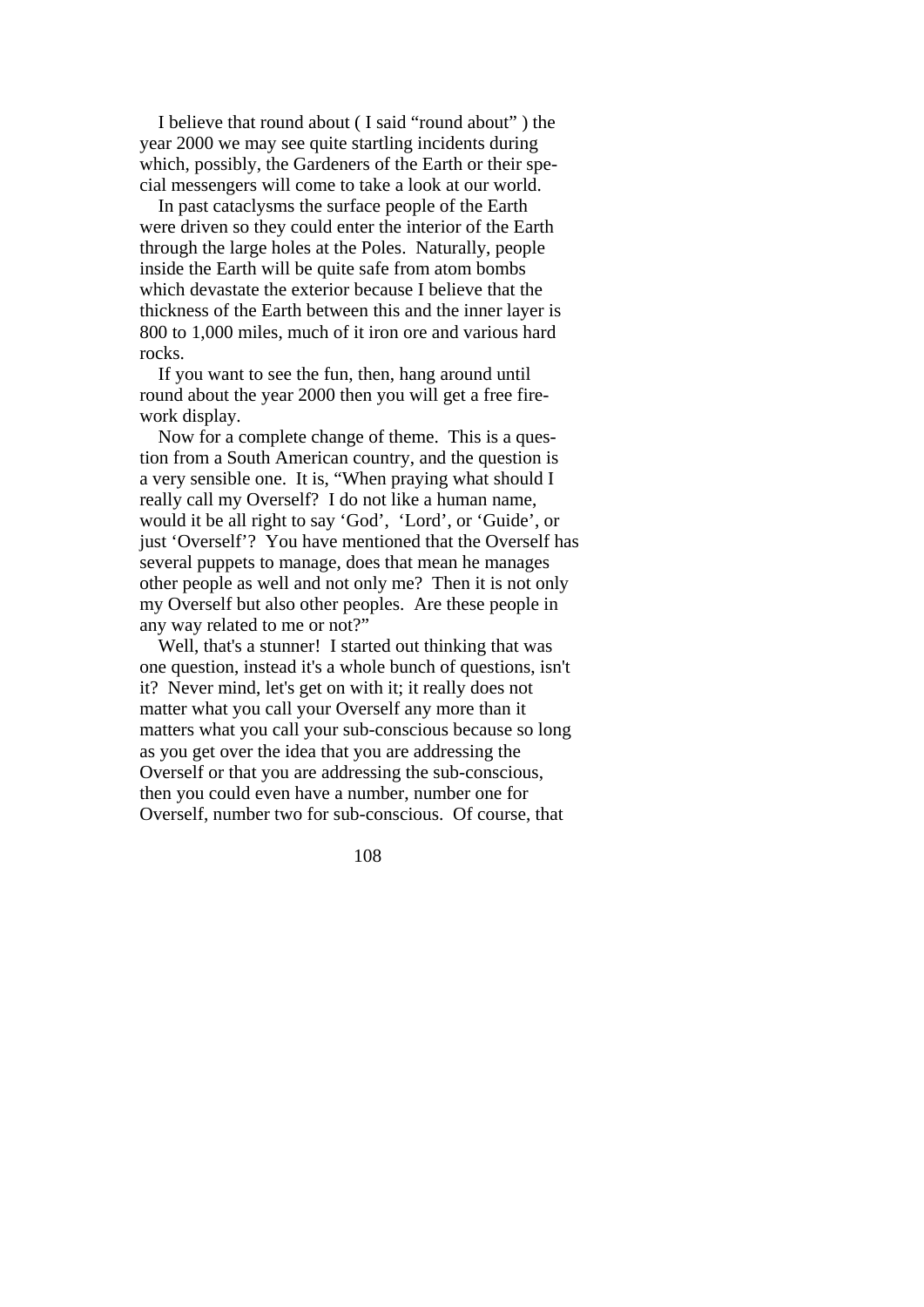is not necessarily too facetious because it just doesn't matter what you call the Overself provided that you are consistent. You must always use the same name.

 Now, I have mentioned many times about the Overself and the puppets. Let's put it this way; you have your body, let's call your body the Overself. And then you have a right hand, a left hand, a right foot and a left foot, let's call them your puppets. So your hands and feet are definitely part of you, aren't they, they are definitely related to each other, so in precisely the same way the other people who are the puppets of that one Overself are related, are connected, are dependent upon each other. And the Overself has to manage each of those puppets in the same way that you have to manage your hands and your feet. For example, if your feet can't get on together you can't walk because supposing the puppets which you call your feet disliked each other and both tried to take a right step at the same time, well you would fall over backwards. I'm not sure it couldn't be done, and I'm certainly not going to try, but you have to keep your hands and your feet on a good working relationship with each other.

 Now this question, "When leaving this life must we all pass the place where those elementals, thought forms, or whatever they are try to scare us? Is that something inevitable for all of us, or do the helpers have a chance to save us from that? If we should die suddenly, for example, by some traffic accident or aeroplane crash, etc., do the helpers have time to get to us at once or must we then drift alone prey to those awful elementals?"

 Say! I seem to have fallen on a bunch of multiple questions. Now what have I done to deserve this? Well, anyway, suppose you are going to travel by train or car or bus or aeroplane, then you have to cross a certain area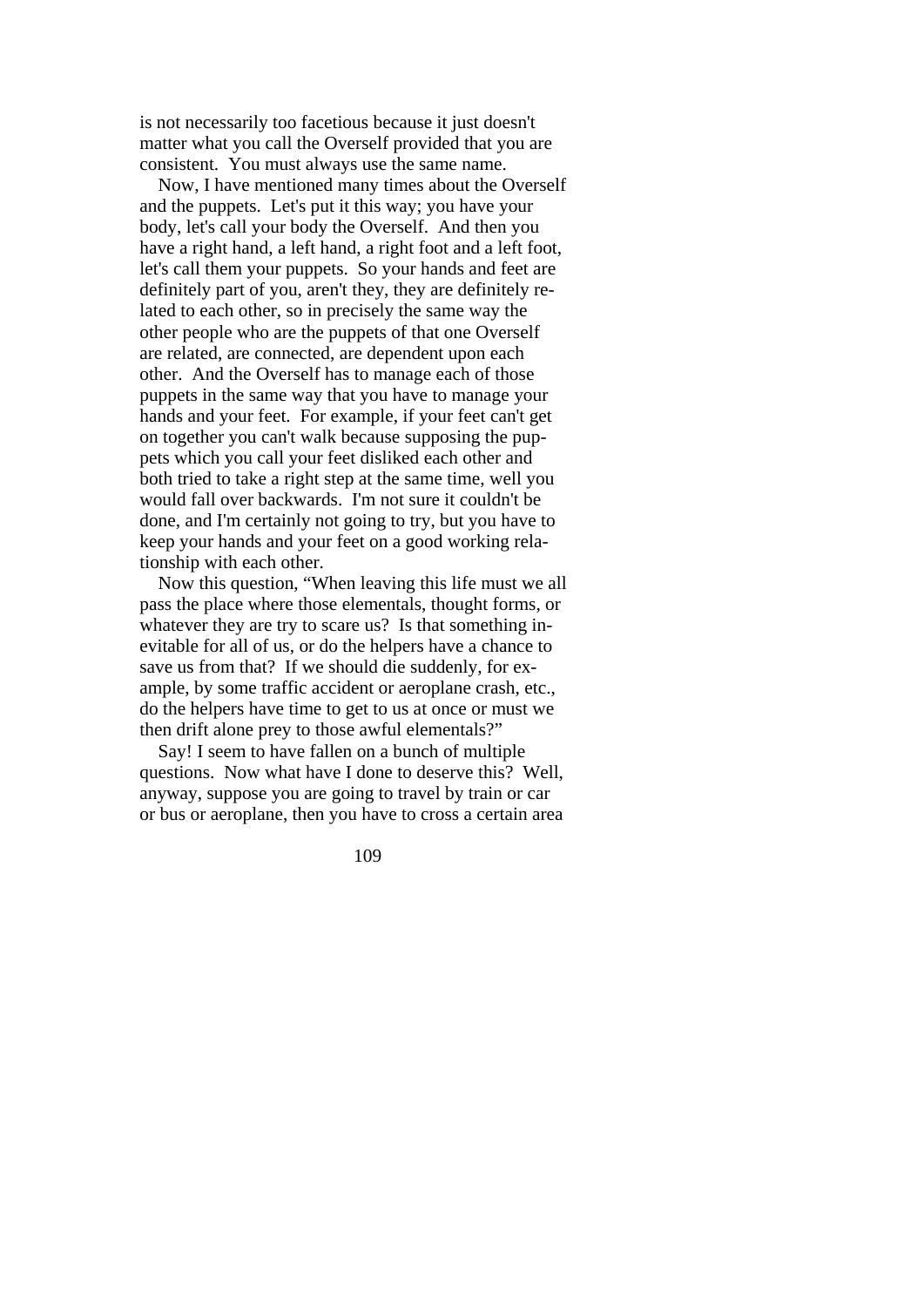of "public domain" before you get into your vehicle. For instance, suppose you have a car outside your house and you want to get in that car. You have to get out of your house and you have to cross the sidewalk to get in to your vehicle. In the same way, when you leave your body you have to cross an area of "public domain for spirits" to get into the astral, but in ninety-nine percent of the cases you do not see any elementals. If you are not afraid then you have nothing to worry about because if you are not afraid then the elementals can't bother you, they can't approach you. So what is there to worry about, anyway?

 You might be leaving your house and proceeding to your car and you might see a lot of gaping children at the sidewalk, but you don't have to bother about them, do you? So why bother about elementals?

 And yes, most certainly helpers have a chance to save you from anything. It doesn't matter if you have a sudden crash, the helpers are still there, because you must remember that time on Earth is a purely artificial thing and it has no meaning elsewhere. For instance, if you wanted to go from, say, South America to Australia while on the Earth you would have quite a commotion getting tickets, packing up your things, and actually travelling from South America to Australia. You would have all sorts of customs and immigration formalities. But in this other state in the astral, you think of a place and you are there, it's as quick as that. So that a person in the astral can be an uncountable distance from you in miles but he could say, "Oh my goodness, there's Jim Bugsbottom about to have an accident, I'm going." And then the astral helper would be there at the scene of the accident even before the thing happened.

 Now for another question about astrals. "You have mentioned at least two different astral stages in the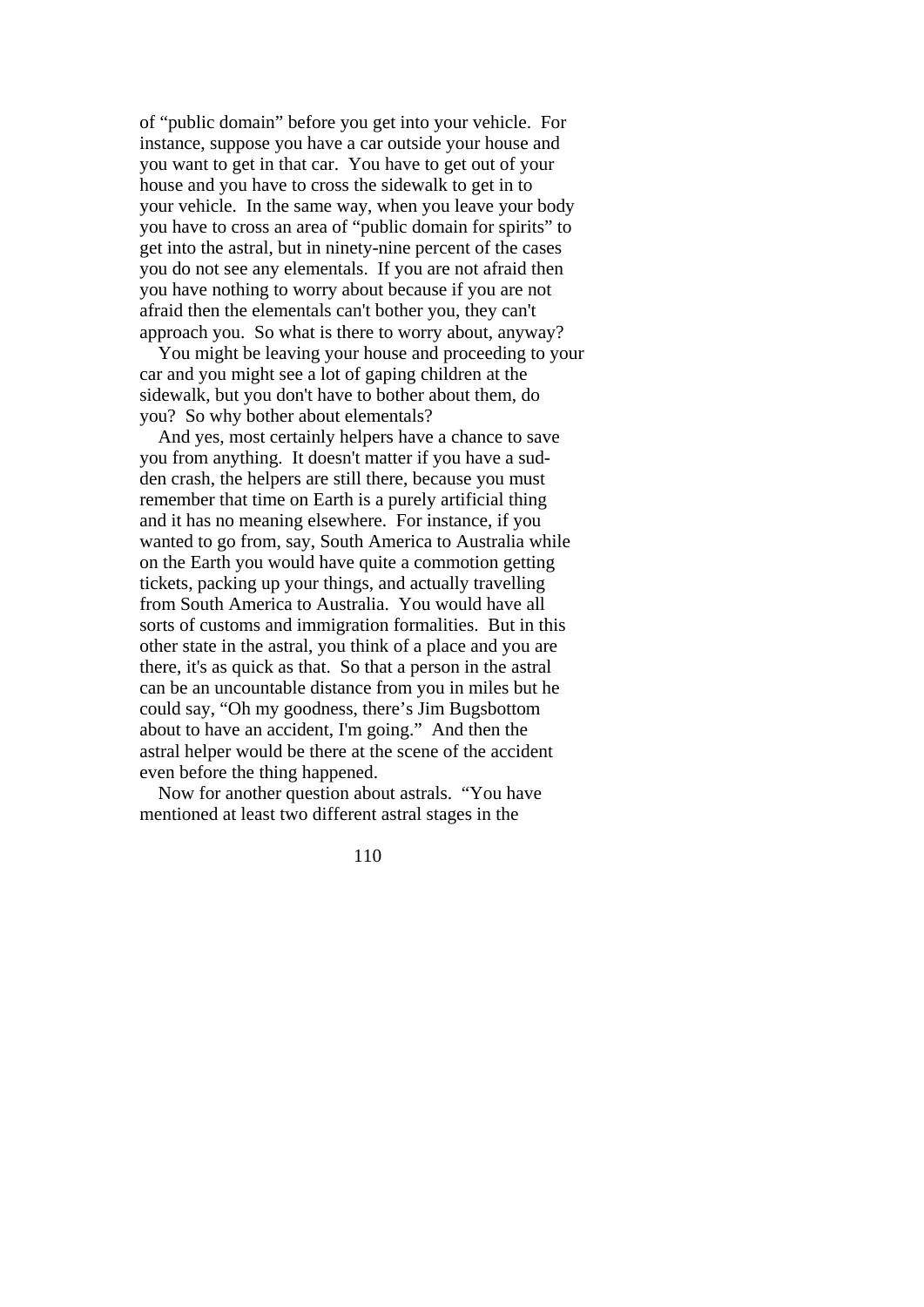former books, one a little higher than the other, as far as I have understood. Do we all, average, not so evolved people have to go there after dying to Earth? Is it on that plane there can exist a sort of family life you also mentioned in some of the books? Is it possible to graduate directly from one plane to a higher one, or must we all inevitably reincarnate between each higher astral plane?"

 If you could look in on me now you would see that I was looking gloomier and gloomier. For one thing the temperature is getting hotter and hotter—it really IS a hot day here—and for another thing here is another of these darn multiple questions. I feel that I am writing three or four books at once!

 We on Earth are in a certain stage of evolution. Here we are in a physical stage in a third dimensional world. When we "die", that is, when our body ceases to function for some reason, we go to "the astral plane," that is a sort of reception area, and in that particular astral plane we make an assessment of what we have done and what we have left undone upon the third dimensional world, we take advice from special counselors, and perhaps we may decide that it will be better if we return to Earth, that is, reincarnate and have another life on Earth.

 It may be, though, that we haven't done so badly after all, and in that case we shall be able to advance—to go to a higher plane of existence, perhaps a fourth dimensional, perhaps a fifth dimensional world. But I must again express that time is different when one is off the Earth, and one can stay a long time in the astral and then reincarnate almost instantly according to Earth days on this world. It is very confusing if you are too accustomed to believing that time is a hard and fast 60 seconds to the minute, 60 minutes to the hour, 24 hours to the day, etc. Time in the astral is flexible, but in the astral we can have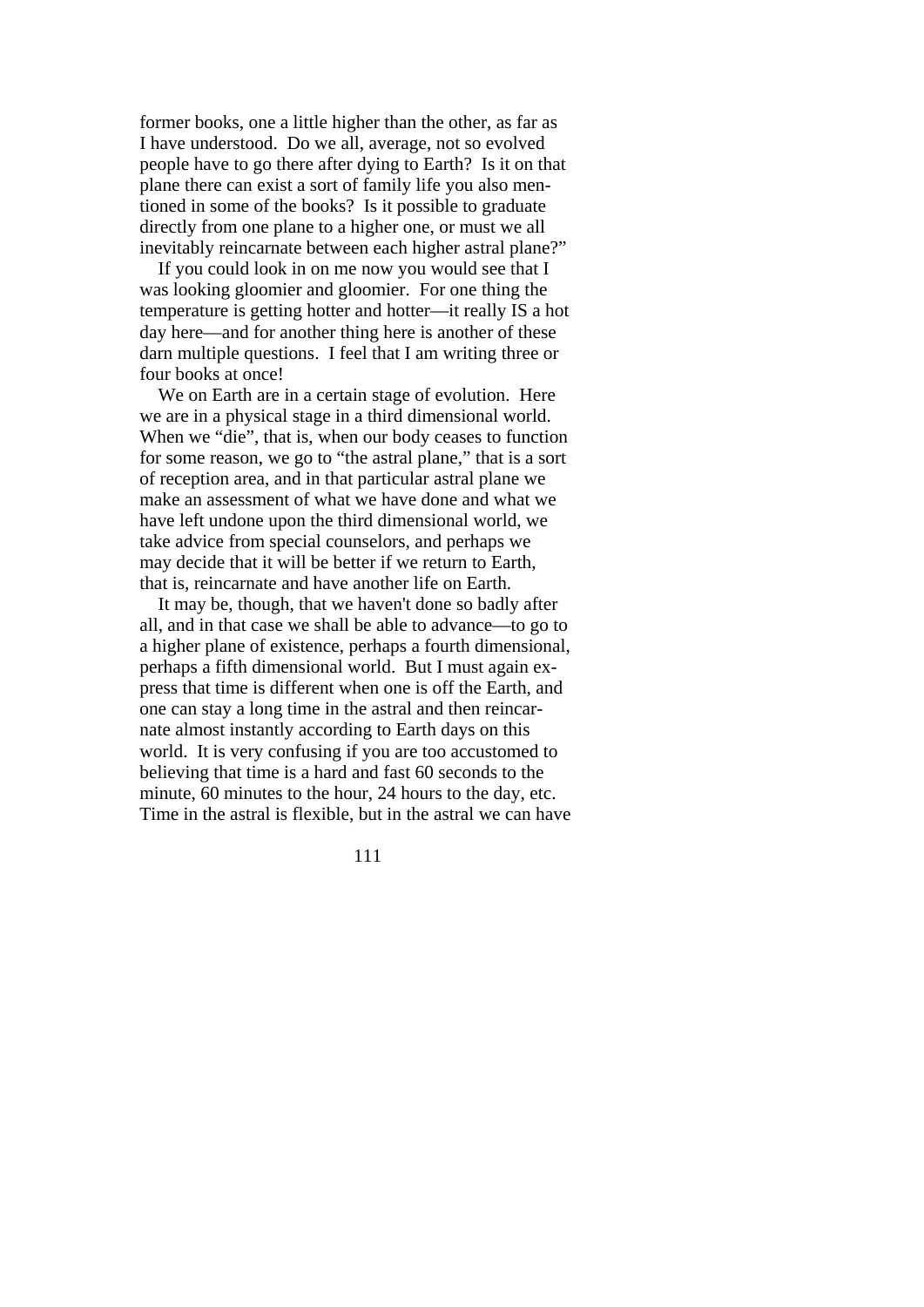our friendly associations, in fact we have to have them in order to round out our basic experiences. We can also have suitable love affairs—I'm sure that will cheer up a lot of you!

 It really seems that some poor fellow is all gummed up about this astral business. Look at this for a question; "If one of my children, or any loved one, should leave this Earth before me or after me, and that person is then sent back to Earth in a new incarnation before I arrive there, or I am sent back before they arrive, how is it possible for us then to meet in the astral? And if they or I should have graduated to a higher astral plane how can we then meet? Is it possible to visit one another even being on separate astral planes?"

 Throughout my books I have tried to put over the idea of astral travel, I have tried to get over to people the thought that they can if they want leave this body and go into the astral plane and meet people in the astral plane. It seems I have not succeeded too well, doesn't it? So if the person who asks these questions will read my books well, the answer is there plain enough; if you want to meet a person in the astral then you can, by telepathy, arrange such a meeting, and you can get out of your body for that purpose.

 If a person is in a higher plane and he or she wants to meet you in the astral, he or she can travel downwards to your own astral plane. There is no problem at all provided that both persons want such a meeting.

 I have just been looking at another question and wonder if I should quietly drop everything and retire to a monastery. Perhaps in view of some of these questions it would be more appropriate to retire to a nunnery. Anyway, you judge for yourself. Here is the question, and how would YOU answer it?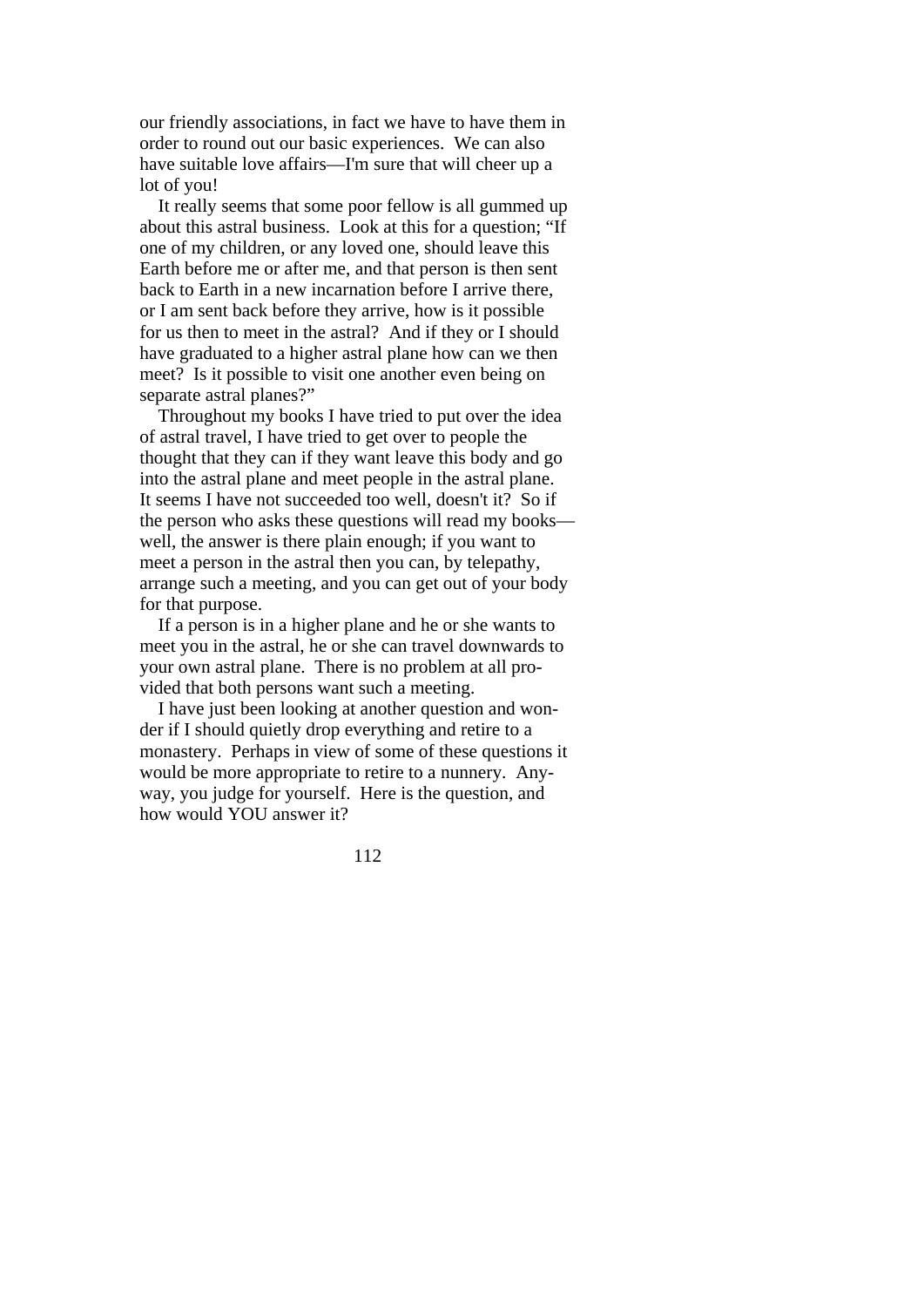"At what stage exactly; or more or less exactly, does the spirit enter a baby to be born? There are thousands of women on this Earth with that question on their mind. Some have been blindly, romantically in love and have been led too far by the boy or man that confessed eternal true love and marriage but couldn't dominate his passion, and so the tragedy has occurred. He still loves her but cannot yet afford to marry her and she must get rid of if, etc. Nowadays it is probably carelessness and just indulging in sex for pleasure and not caring for anything, I don't know. But can you answer that question, do you know? Sex is not sin nor bad if connected with love, as you yourself have said in the books. Sex without love is meaningless and just animal pleasure but is still practiced mostly so. Is it not murder to abort before the spirit enters the embryo of a child? When is the moment when an abortion becomes murder?"

 Well, well, and well again. After being "exposed" to some of these questions I feel like one of those Aunt Fanny's who write in certain newspapers purporting to answer all assorted manner of questions. Poor souls, I know exactly how they feel. But I feel that I am being "put upon" to answer questions which are not connected with metaphysics.

 I will give my own opinion, though, and it is this; if people want to know about birth control, abortion, etc., then why not go to a family planning clinic and get all the information free, and perhaps a free sample of something which will "gum up the works" for the desired time. You would find it much better to go to a family counsellor or some clinic, or to a doctor, so that you can discuss your own case and all its ramifications and all and every bit of detail about it. Then you will get information which is applicable to you and all your circumstances.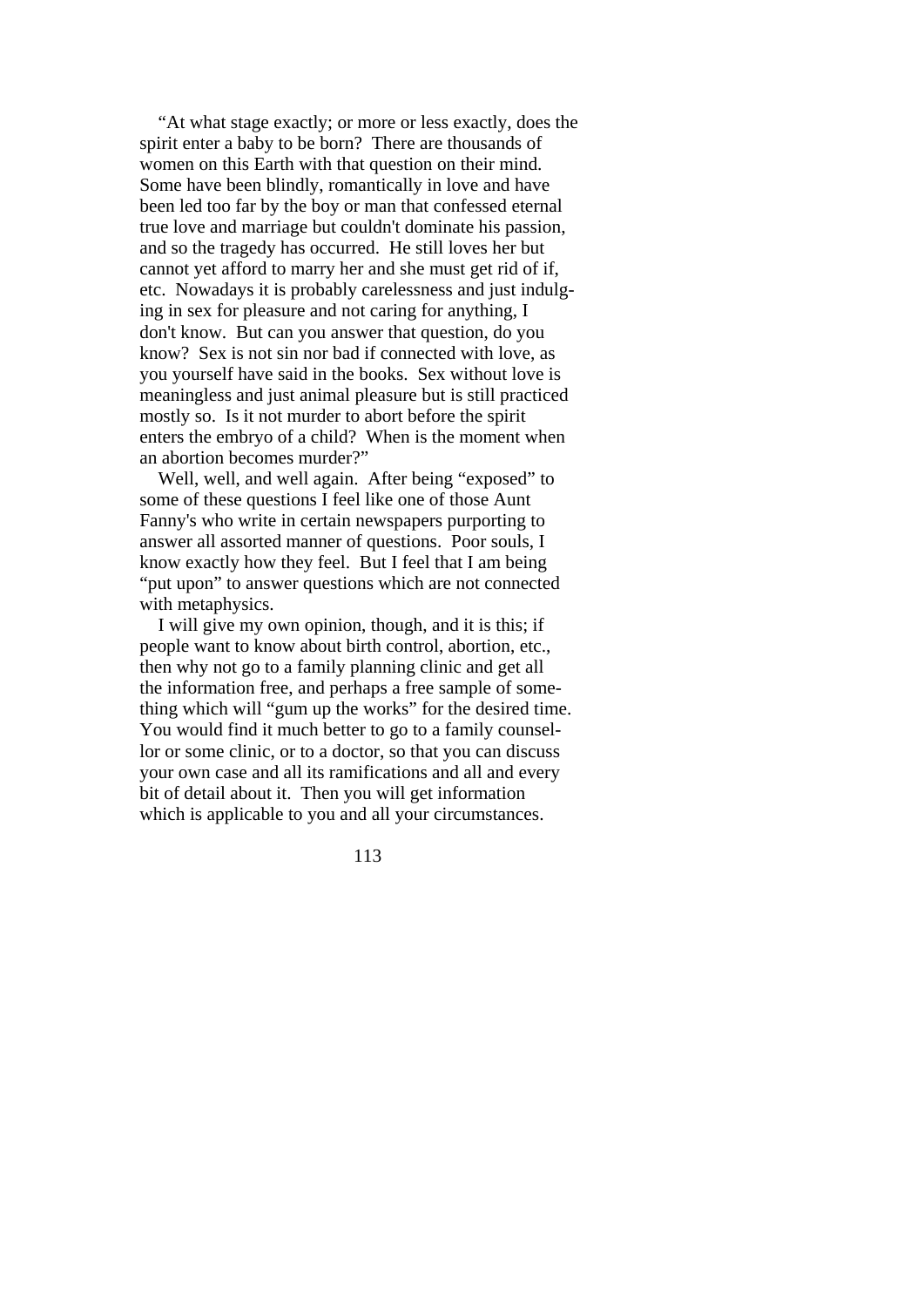But I can't see, really, that people need to have abortions nowadays when they have so many alleged safeguards available. If they are in any doubt—well, don't!

 Further, the entity who is going to take over the body does not take over at any specific time, it depends on the degree of evolution, it depends on the need, on the type, and all that sort of thing. So you could say one abortion could take place at a month and another at six months. Every case depends upon its own individual circumstances, and our Estimable Publisher will throw a fit and he might even blush if I go into any more details, so I suggest that if you do want details go to a doctor or a family planning clinic—they'll tell you all you need to know.

 The temperature is getting hotter as the day wears on. I suppose it is almost a case that eggs in a shop window are becoming hard-boiled. Certainly I need to be hardboiled to face up to some of these questions, and I am wondering whether the temperature of over 90 or the questions are the hottest. Get ready for the next one:—

 "Divorce—if two people who have been in love and married and truly have believed that they would never part in this life nor in the next, little by little get hurt by each other, bewildered and desperate, and all of a sudden realize that they cannot understand each other any more but seem to develop into two strangers who are unable to communicate, what shall they do? Shall they go on living together, but almost starting to hate each other and the cleft being greater and greater, the atmosphere in the home being heavier and heavier, or shall they separate and at least not live together hating each other? How can this happen when both could swear from the bottom of their hearts that they would never stop loving each other? Each of them feels that the other one has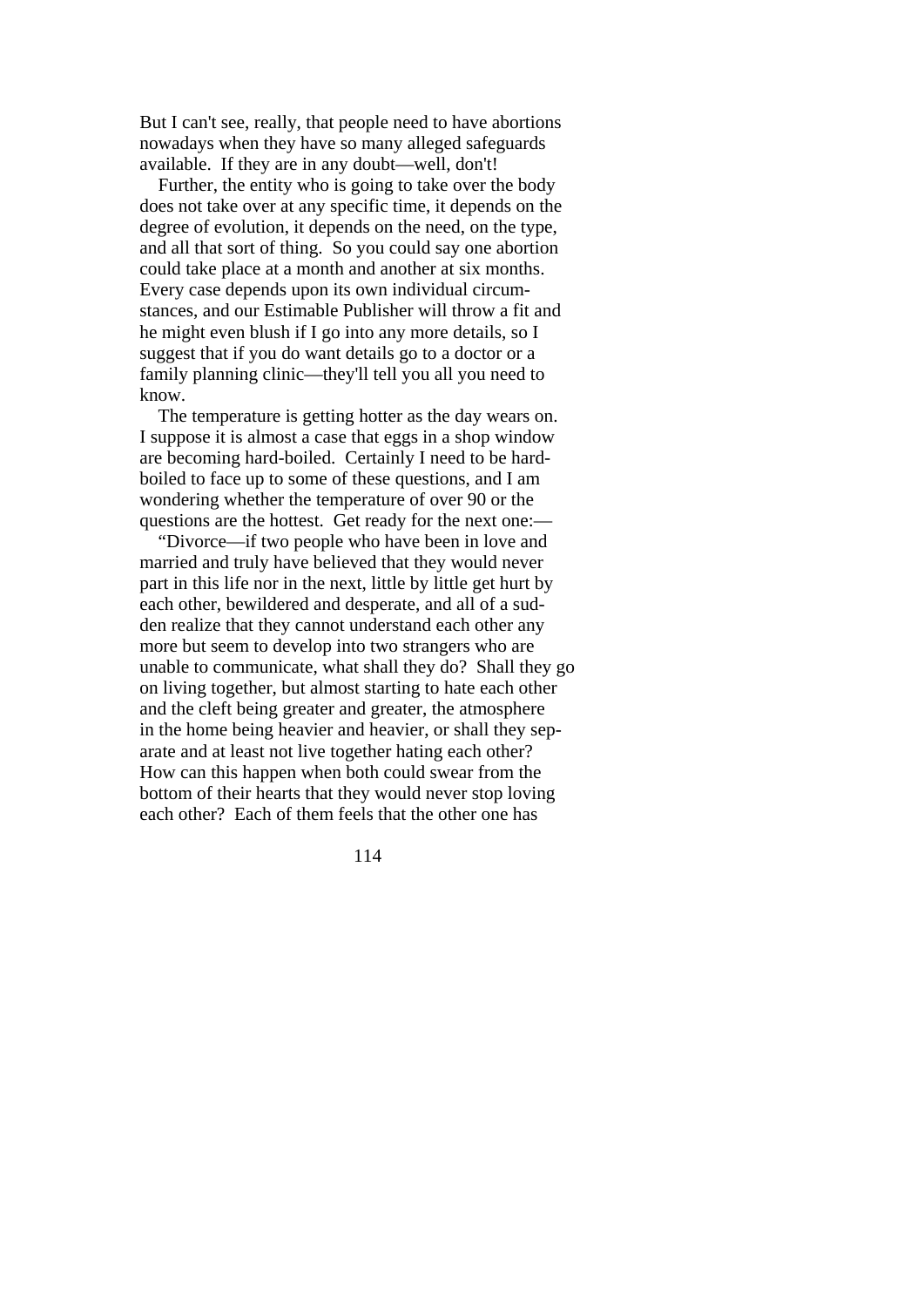changed horribly by some mysterious fate. He and she doesn't think as before, doesn't react as before. He or she are only criticizing all the time where they before saw no fault, and when also physical problems enter in the picture and there seems to be no way out, what to do? Is it bad to separate? Should they go on living together just because they signed some documents and some priest told them to? Or should they be honest and split up and let time cure the wounds, and at last at least be able to forgive and understand that both erred, and not only one of the parts? What is wrong, what is right?"

 Many people ask me this, so I will give my own honest opinion about it. I believe that in the Christian belief the priests meddle so much in marriage that everything in marriage is distorted. For example, in the Catholic belief, if a woman doesn't have enough children the priests get thoroughly unpleasant about it and threaten the husband and wife with all sorts of horrible things. I know that is true because I have seen it happen myself, and in Ireland I have learned the meaning of the old statement, "The priest had his hat on the doorknob so the husband stayed out"!

 If two business partners cannot get on together, then they part. It is the only sensible thing to do, and marriage nowadays really IS a business! My personal opinion is that people should never separate; they should divorce and part definitely, deliberately, and irrevocably. After all, if you have an aching tooth you don't go to a dentist and have it half pulled, do you, you have the thing yanked straight out so that you can forget all about it. Well, if you've got wife trouble or husband trouble and you can't seem to make any sense of it, then don't waste any more time—get divorced, never mind what the stupid clod of a priest says, he is not going through it—he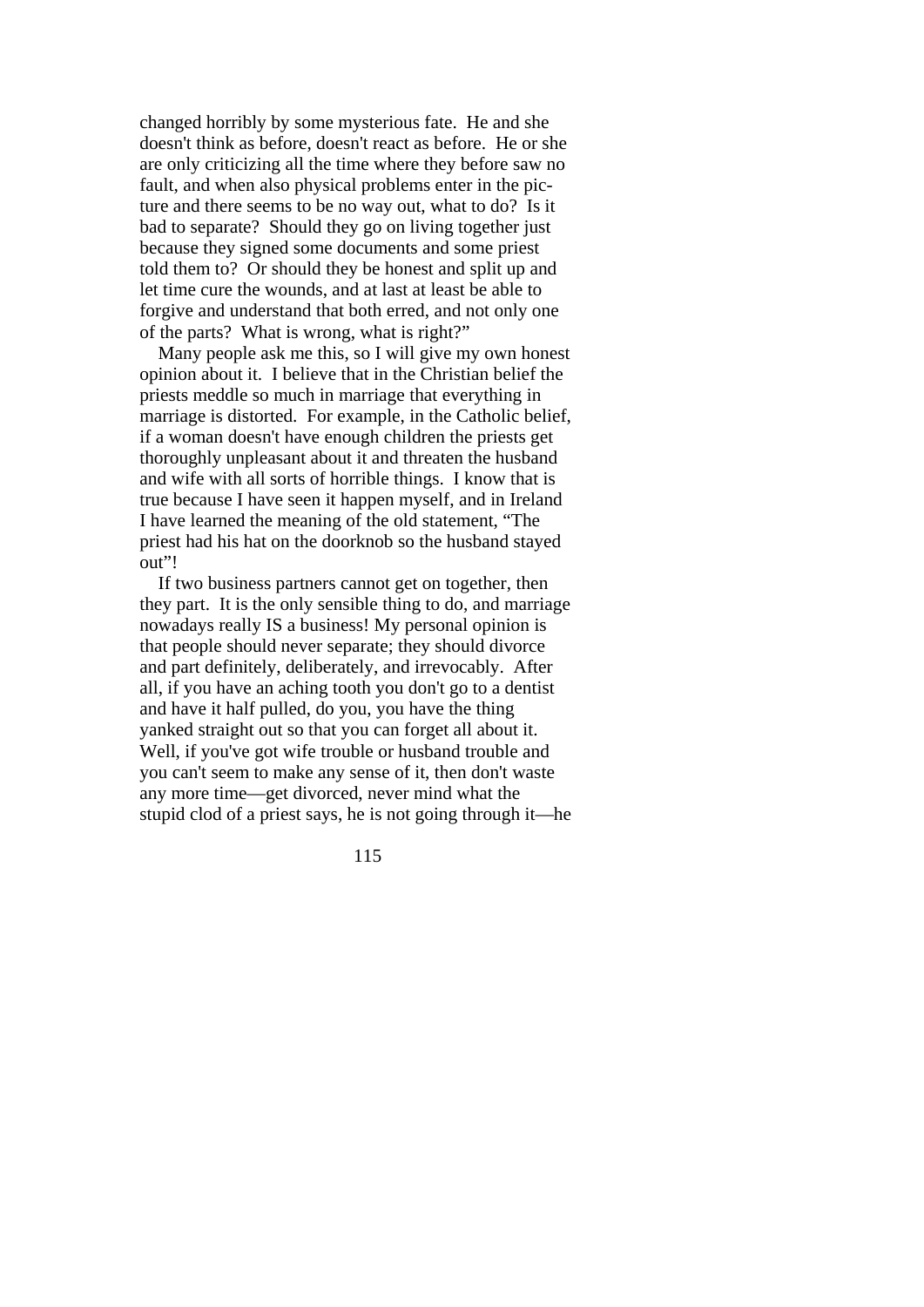is not suffering—you are. I believe most of the religious muck which is blatted out nowadays is truly wrong. In the days before Christian marriage was a most pleasant thing, different altogether to what it is now, and in religious communities not dominated by Christianity, again marriage is a more compatible affair.

 The answer, then, is—divorce in a hurry, But try to part as friends who have had a difference, a disagreement. You don t have to go around ruining each other's character, it takes two people to make a divorce which means you are both to blame.

 Tomorrow Mr. John Bigras—Biggs—and his two cats Mr. Wayfarer Bigras and Mrs. Wayfarer Bigras, will get in their big car and roar along toward Vancouver. I certainly wish that I could go with them riding through the mountains and seeing all the trees. Here in Calgary, there are not many trees, it is far different from all the green of Vancouver. But there it is, I know that my travelling days are limited, and so first of all I must wish Mr. Bigras and Cats-Bigras bon voyage on their trip home to Vancouver. Biggs can look back on another vacation behind him for a year. Soon I shall be able to look back on a fifteenth book completed.

 I get some quite extraordinary questions, for instance, how would one answer this; "I was reading in 'Cave of the Ancients' about the Japanese monk. This made me think of myself reading different things, How is one to know if we are injuring ourselves?"

 Now, how can one answer that? Probably by relating all this to medicine. Let's see what we can do; suppose you have a television set and you look at all those advertisements about patent medicines, or supposing you look in the newspapers and you read the advertisements about this, that, and something else which will cure everything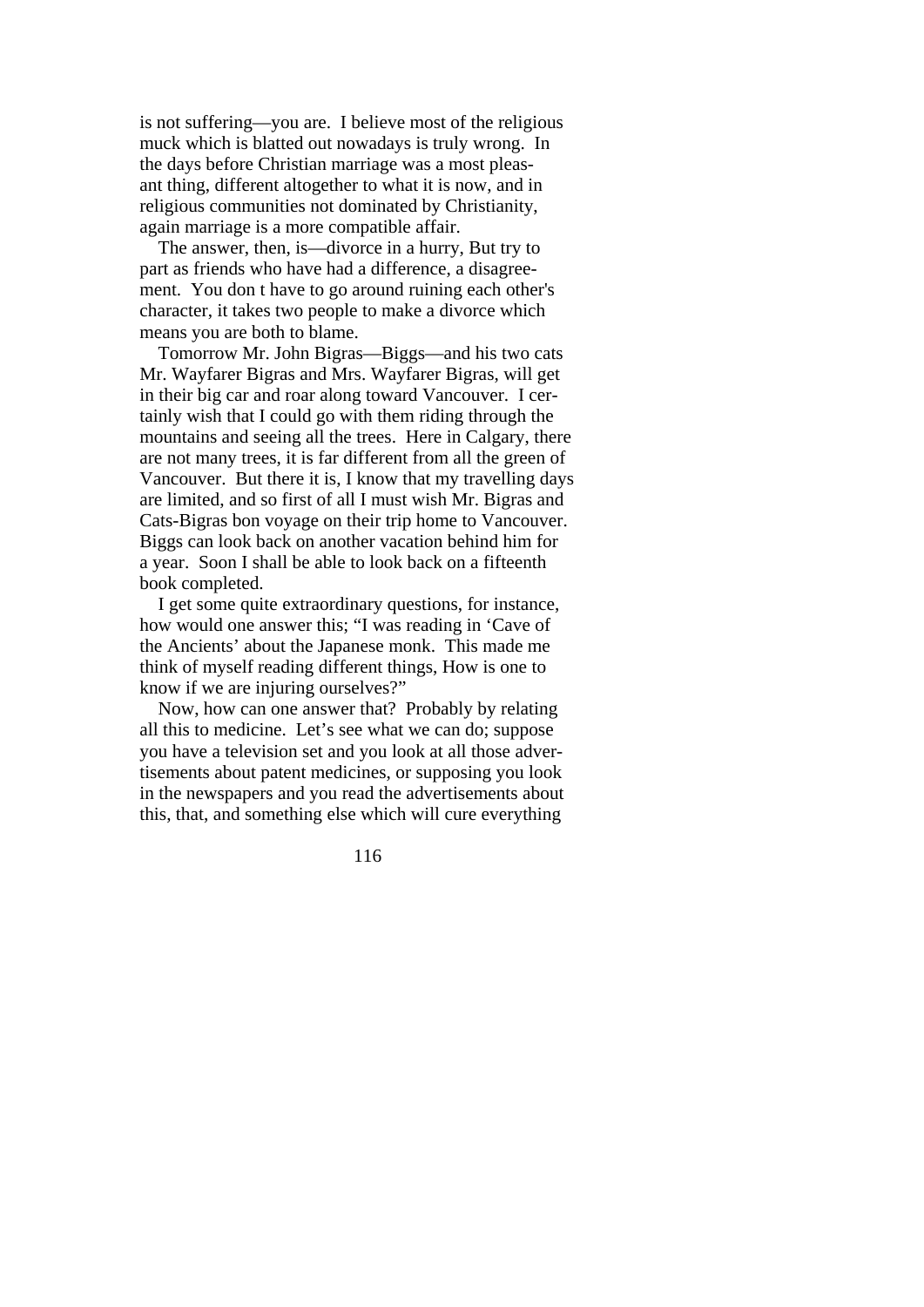—well, no one in their right senses would take all the muck advertised because so many things would not be compatible. If you took two things which were opposed, that is, not compatible, you would aggravate your condition by adding some other condition of your own making. So I can only say that if you are reading too much on too many subjects, or too much about the same subject, then you should give it a rest. Without trying to be a supersalesman, I tell people that they should read my books first because all I say in my books is true and I can do everything I write about. There has been a lot of socalled authors of late who have just lifted lumps out of other people's books and re-phrased it so it is thought to be a different book. But if you re-phrase a thing you do not always get the same meaning, do you? So—I think that a person should concentrate on one author to one subject, and when they have read all that author has written then, if they want to, they can go on to something else. But the way people go on is like those who mix their drinks which I am reliably assured is a most reprehensible practice!

 Now, here is another question which really doesn't have an answer:—

 "When you move to an apartment and sense something uneasy or negative what is it and how can you rid the place of it?"

 I can only assume that the question means what can one do if one goes to an apartment which is haunted or which is saturated with the negative influences of the former tenants. If the place is haunted—what of it? The haunter can't hurt the hauntee, and if one exerts a definite telepathic command the haunter will go away. You see, most times a haunted building is haunted only by the dynamic vital force of a person who has passed on, the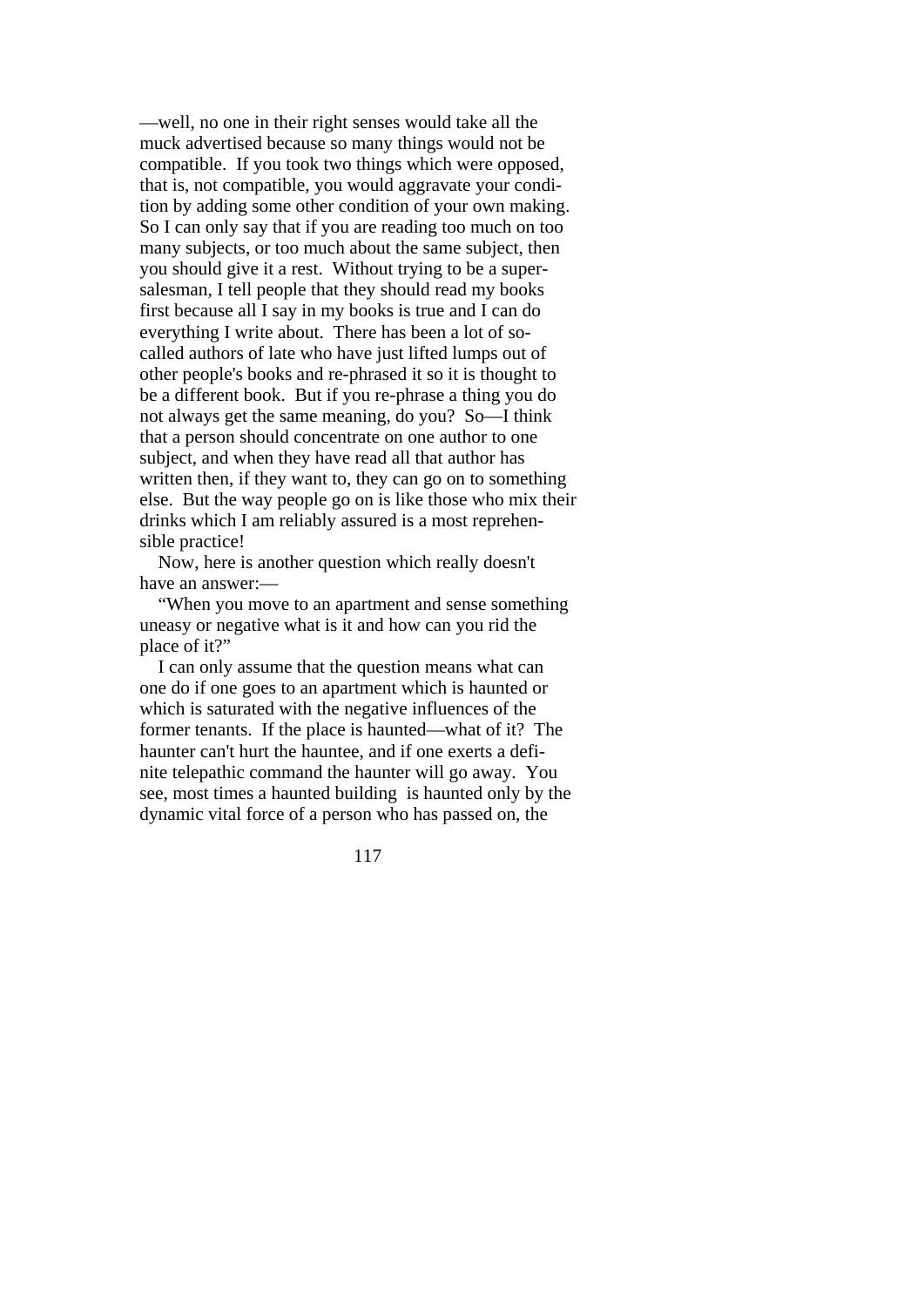force lingers around like the last echoes of a brass band. The echoes of a brass band die away in seconds, and the echoes of a virile person's death dissipate in a second or so of astral time, which may be a hundred years of Earth time, but it can be dissipated if you give a definite telepathic command for the haunter to cease haunting.

We seem to have stumbled on a bunch this time. Look at this one—"I know someone who was into witchcraft, he soon began to feel that demons were after him so he dropped witchcraft quickly. Could you explain these demons, and how does one become possessed?"

 If people mess about with witchcraft they deserve all they get and I have no sympathy with them because witchcraft is definitely tampering with forbidden forces. In the lower astral there are all sorts of entities who are like mischievous monkeys, they love imitating humans, they love teasing humans, and many many good people —people of the highest intentions—have been to seances which were not properly controlled by a trained Medium, and here these mischievous entities have relayed messages to the Medium and he or she, not knowing any better, thought they were genuine messages. Well, nothing succeeds like success, and so the more people thought that these mischievous ones were genuine so their power grew and in the end they were able to control the thoughts of the humans. They would telepathically whisper into the brain of a person that Aunt Matilda, or someone else, insisted that such-and-such a thing be done. But, again, if a person is not afraid nothing bad can happen. If you are haunted or think you are possessed then you just have to say very very firmly an affirmation that nothing can harm you and that the entity persecuting you will dissipate. These entities don't want to dissipate so they go away very quickly in search of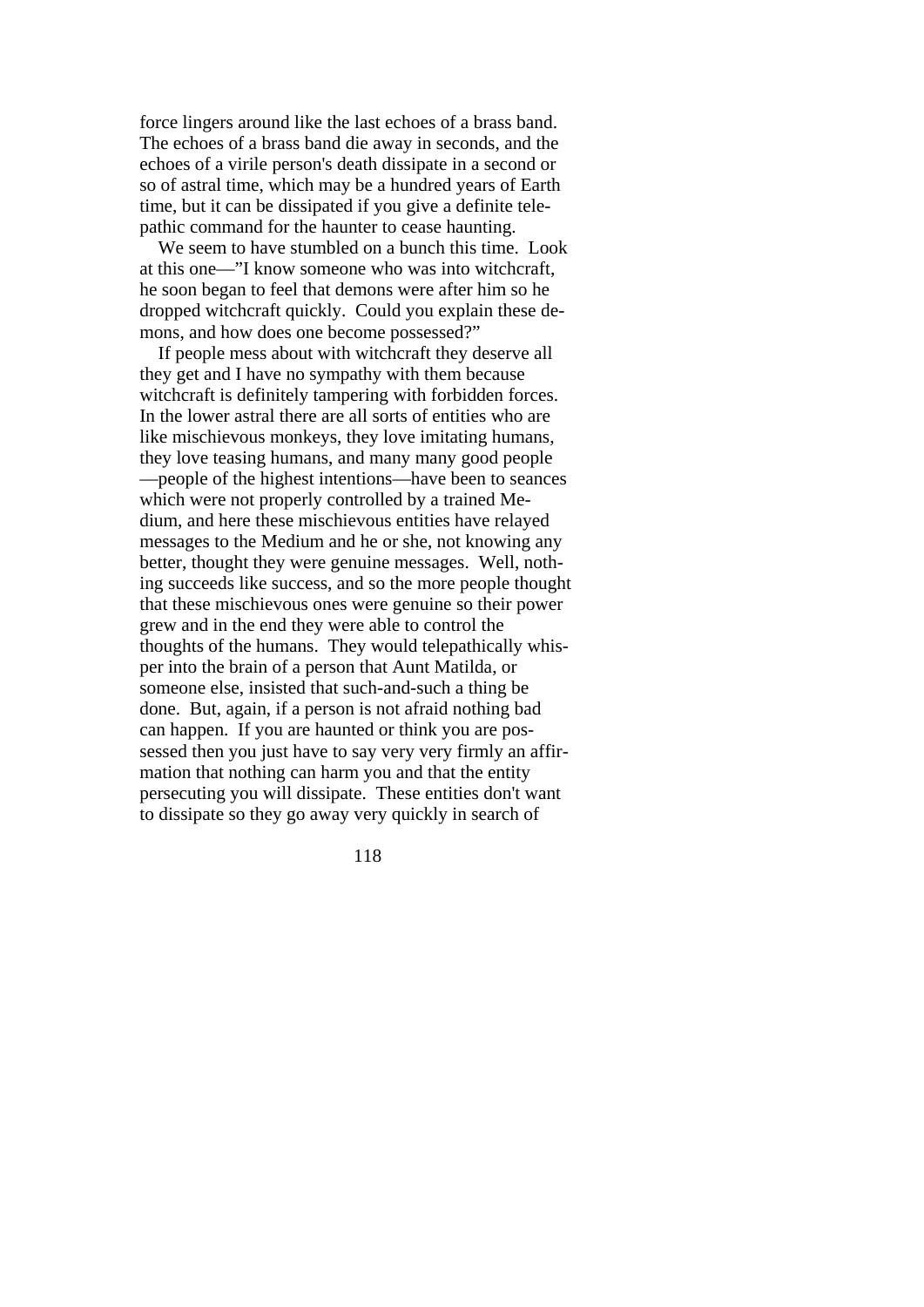someone else who cannot banish them, so there is nothing to be frightened about except of being afraid.

 "My father is a teacher in a junior high school and has a growing interest in your Teachings. He often tells me of destructive delinquency of the kids, they are supposed to be from good families. How can these kids get out of their ruts or be helped?"

 I thought I had dealt with that at considerable and tedious length already because I really firmly believe that there won't be any improvement in conditions until the mothers stay at home and make the home. Nowadays children are left to wander in the streets where they fall prey to stronger companions—stronger companions who are most often bent on destruction, and so they contaminate the "kids from good families." The only way the matter can be overcome is to revamp our society so that once again motherhood is a virtue instead of an unfortunate accident.

 "Yesterday a girl approached my wife and I and tried very hard to sell us her Buddhism. I told her I had another Path and that her sales pitch turned me off. How is one to be sure of which Path to follow?"

 Oh, that's an easy one! The real Buddhists have no missionaries. The real Buddhists never try to persuade anyone at all to become a Buddhist. You have probably fallen foul of one of these awful cult-girls who lounge about nowadays and try to get other victims who will pay dues to some imaginary Buddhist Society. Let me say again that if anyone tried to get you to become a Buddhist then he or she is not a Buddhist because Buddhism is just a way of life and not a religion, and Buddhism has no missionaries.

 There are too many cults nowadays, there is a psuedoeducation in which young punks of both sexes think they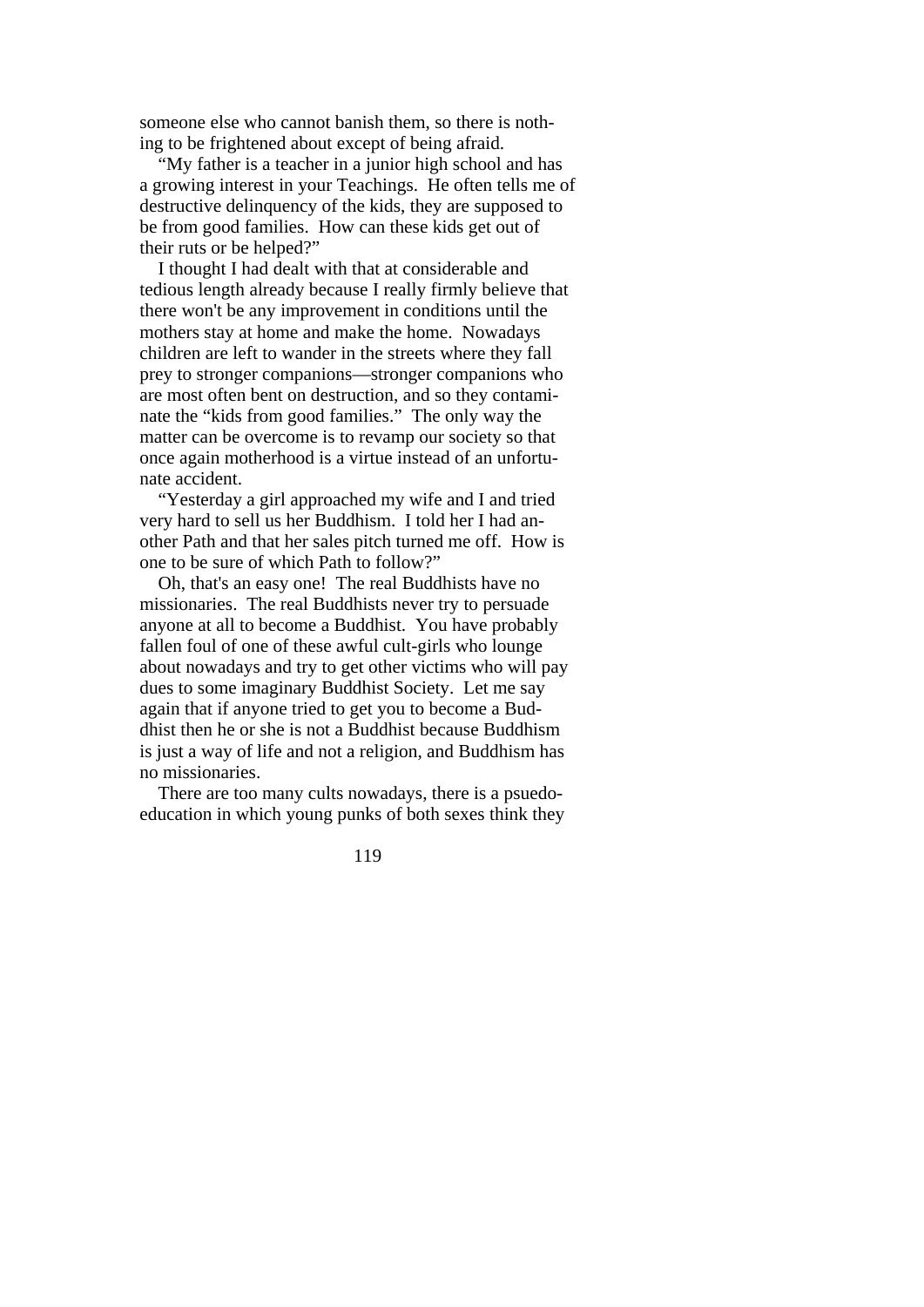are the chosen Messiah who should get recruits for this, that or some other society.

 In connection with this I am going to do what I rarely do, I am going to advise you to read a particular book all about secret societies, giving the origin of some of the cults who are always advertising in the papers nowadays, cults who try to get your money for their own ends. The book is "Secret Societies" edited by Norman MacKenzie and published by Crescent Books of New York.

 In my opinion this is a most excellent book and one that I thoroughly recommend. I wish I had written it myself!

 "Wayne and I are Vegans. We follow Professor Arnold Ehrets diet. It consists of fruit and vegetables, no animal products, and nuts. I often wondered what you might have to say about it. Is it a diet that leads to freedom from disease, as the Professor believes? Also I am anxious to have people such as yourself get complete nutrition from barley, tea and butter. What do you think of this diet?"

 If I really told you what I thought the publisher would probably fall off his chair in a dead faint because my thoughts on such things are incendiary. I think these crackpot diets are bunk, I think they are real muck. The U.S. military forces had a long trial of people taking the ordinary everyday military diet and those crackpots who went in for vegetarianism, you know, a cabbage leaf and a handful of nuts and things like that. Well, after six months the American authorities discovered quite definitely that the vegetarians were inferior in everything, inferior in brain power, inferior in physique, inferior in endurance, and definitely no more healthy.

 On this Earth we are animals, and as we are animals and behave like animals we should eat that which our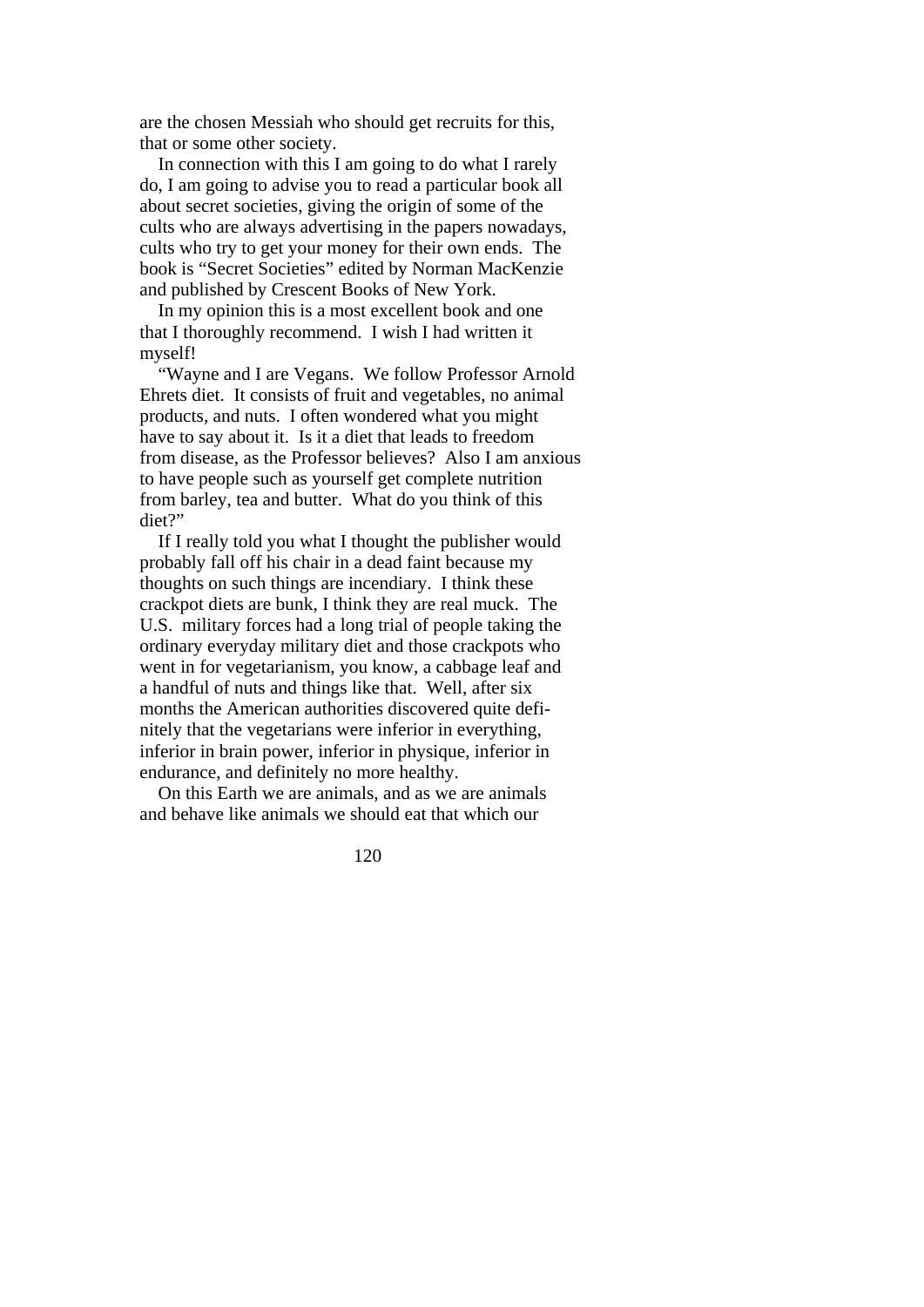animal bodies demand. So if you take muck like this stupid diet and you find that your health is deteriorating you have no one but yourself to blame. I have no sympathy whatever with all these crackpot, stupid diets which have never been proved to be anything but a cult.

 "I have just bought The Tibetan Book of the Dead'. Have you any comments?"

 Oh, I get such a heap of people asking about "'The Tibetan Book of the Dead," but, quite truly, it is wholly unsuited for Western people because it is a concept, an abstract concept, and one just cannot turn it into a concrete book of instructions. You see, Evans-Wentz was a very good man indeed, but he was a strong Christian and whatever he wrote was greatly coloured by his instinctive aversion to those heathens who had beliefs so different from his own, so he always "tipped the balance" against the heathen. And, again, you cannot translate abstract terms into concrete phrases, that is why there is so much misconception about acupuncture and about much of the Teachings relating to metaphysics. I believe that any person wanting to study the Book of the Dead should first learn Sanskrit!

 Anita Kellaway writes to say, "Could you tell us more about the aura and device that could be made to see one's aura? That is very interesting and could be so useful if some intelligent person would use it right. I don't understand why doctors aren't begging you to make one for them."

 Well, I have already written quite a lot about the aura, and an aura machine could be made if one had the money and the female models who would be willing to be studied. I have already said, though, that I can get neither! Some people now believe that the Kirlian system is the answer, but I think I had better mention the Kir-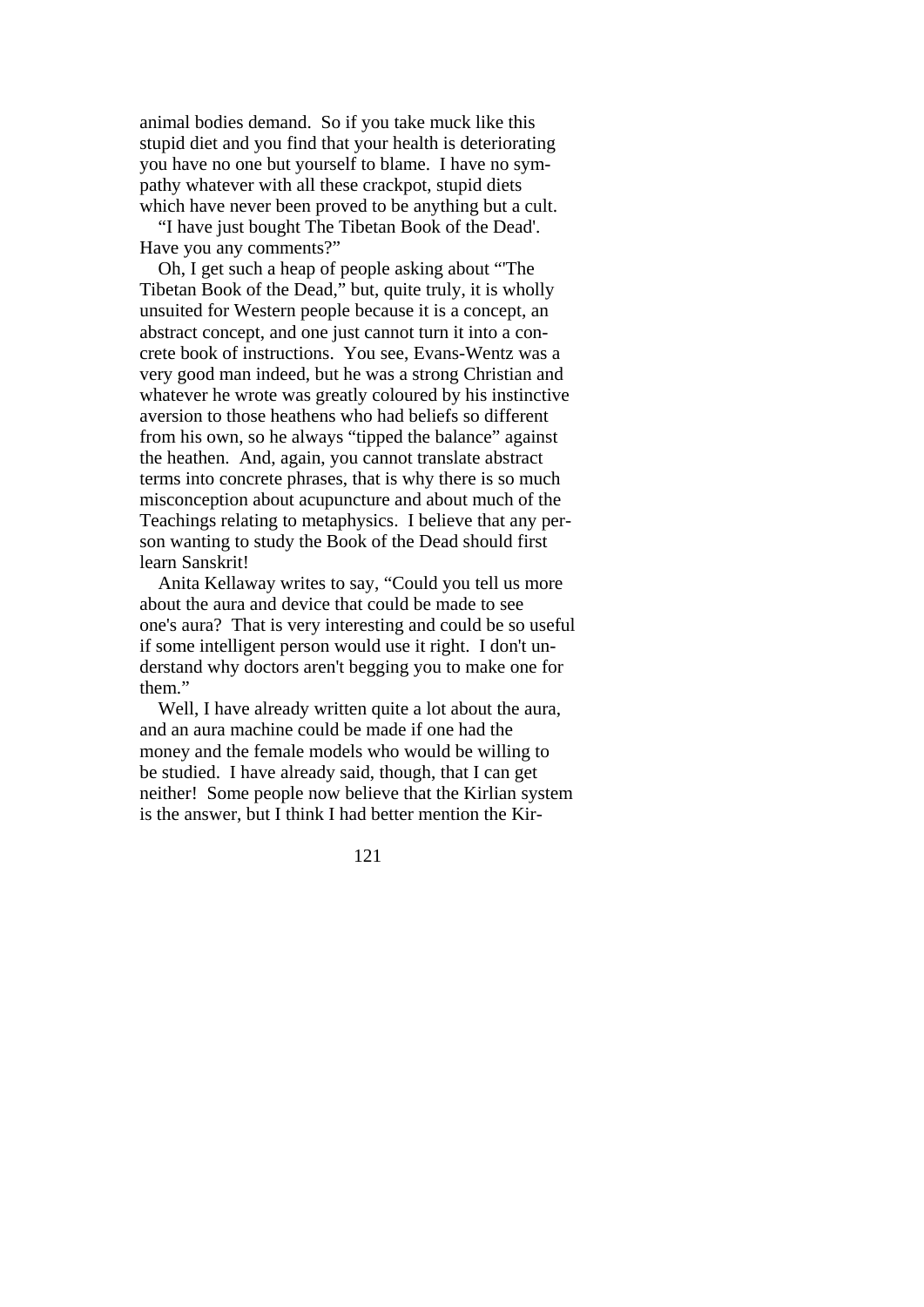lian system in another chapter because to my definite knowledge the Kirlian system of photography is just something going in the wrong direction. I know it to be an absolute waste of time.

## CHAPTER EIGHT

 In the days of long ago when the Century was yet young "Kaiser Bill" stamped along his corridors in the Palace at Berlin thinking of world conquest, thinking of all the wonders he was going to perform.

 Trying to conceal his defective arm he gesticulated enormously with the other in an attempt to compensate for his physical deficiencies and deformities. Kaiser Bill was getting ready to go to England to show off the might of the German Navy at a British naval review.

 In a dacha on the outskirts of Moscow the Czar of all the Russias twirled his well-waxed moustache and thought of all the wonders that were going to happen in Russia. About him the courtiers were servile, concealing from the great Czar the truth of things as they were in Russia, concealing the truth about the growing unrest of the people, about the starvation of the peasants. The Czar of all the Russias sent his servants scurrying about him for he was going on a long journey all across Europe to England.

 In England preparations were being made for an enormous naval review at Spithead. Heads of State were coming to see the review and all the might of the British Navy was going to be paraded before envious eyes.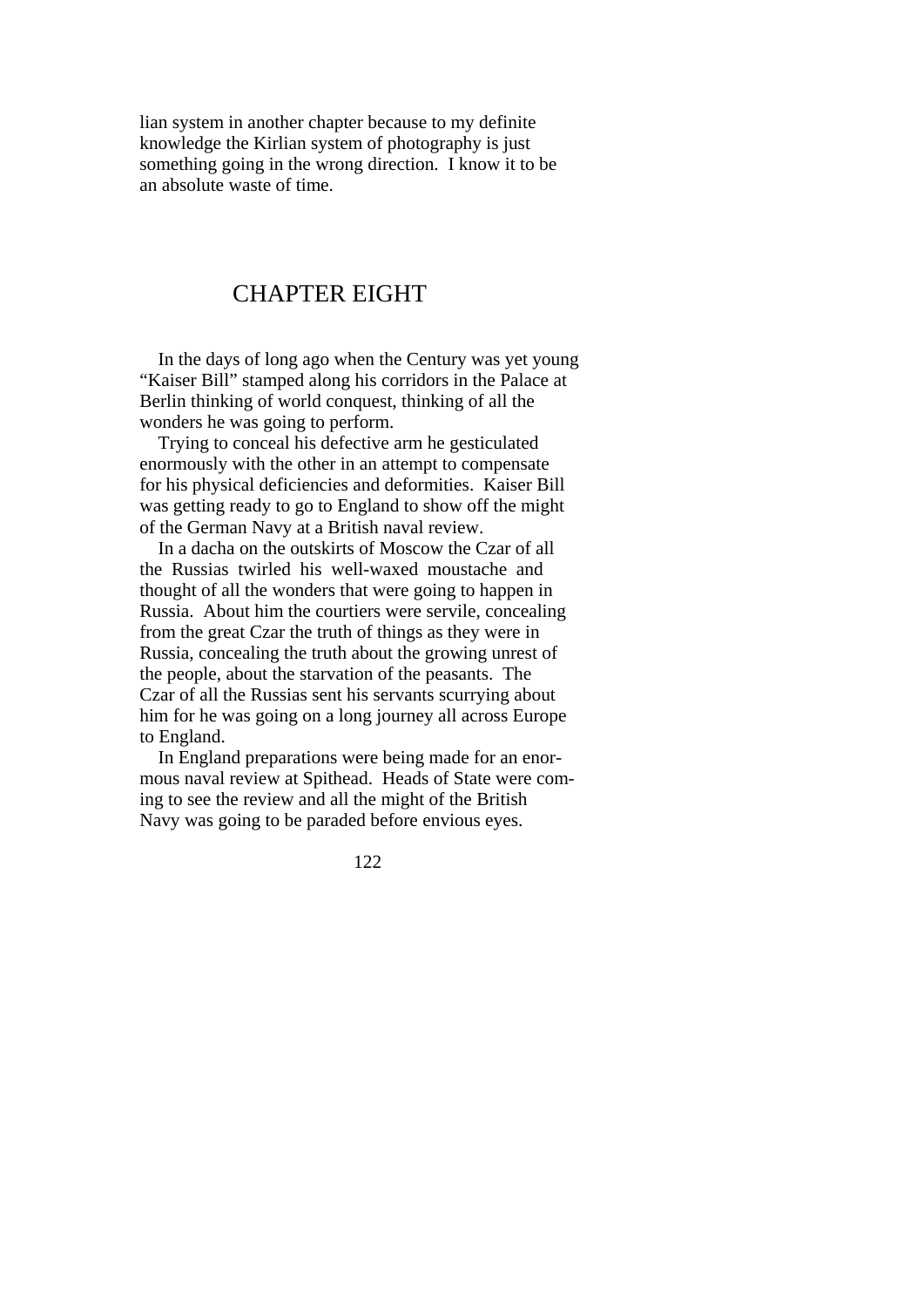The streets of London were cobbled. Horses hooves clattered enormously on the rough stone surface, and the iron-rimmed wheels of hansom cabs juddered as they crossed the uneven cobbles, jarring the passengers inside who were suspended in their carriage only by the leather straps at each corner.

 The streets of London were lit largely by gas, that newfangled thing electricity was taking but slow hold on the great metropolis, and cars—well, cars were not yet to be seen except as a rarity of rarities, as a spectacle that would set everyone's head turning.

 The great London hospitals were thronged with eager, devoted young men anxious to make a name for themselves in the new fields of medicine. In one great London hospital an ardent young man, Dr. Kilner, studied and studied and went in for research on that strangest of all things which new-fangled electricity would make possible. X-rays.

 Late into the nights he labored trying different arrangements of voltages—electricity provided by the immense Compton dynamos which were then the most wonderful things to appear in the world of electrics electric's, because the science of electronics was not yet born.

 Dr. Kilner studied all manner of strange methods of investigating the human body. He found that if he used immense voltages and extremely small amperages he could project lights from the edges of the human body. He called it testing for the aura. And then he went further in his researches and found that certain arrangements of prisms and lenses aided by filters of special dyes would enable him to see the aura on a nude human body, but the body had to be nude.

One day poor Dr. Kilner was caught examining a nude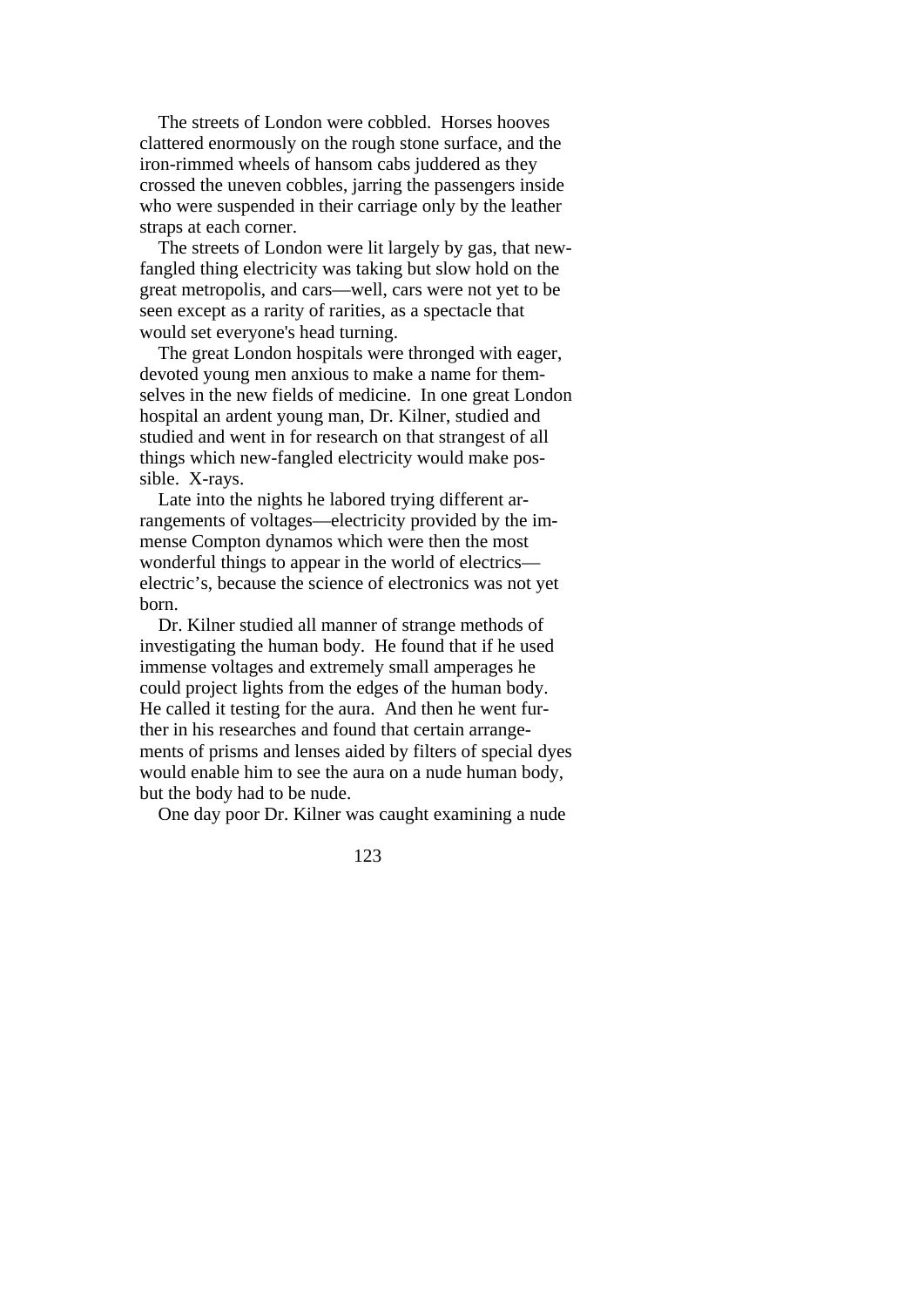woman by the light of the special lamp. No matter that the intruding doctor could see coloured lights in all manner of strange shades on the screen through which Dr. Kilner looked. His research was closed down, he was hauled before the Board of Governors and the Board of Medical Directors, and he was threatened most solemnly that if he ever did research on the human body again, and in that particular field, he would be disbarred, crossed off the British Medical Association register and who knows?—with his career in shards around him, he might even end up as a laborer or as an occupant of the local workhouse. Dr. Kilner was given the option of getting out of the medical profession or obeying orders and doing research into the dosages of the newly discovered X-ray photographic treatment.

 So to mankind's lasting shame one of the great Discoverers was buried in obscurity. Dr. Kilner lapsed into mediocrity and did merely routine things in the world of X-ray. The science of aura research was lost.

 The Great War came, the First Great War. X-rays were used for the first time on wounded soldiers. Medical science advanced, but always in the wrong direction, the X-ray machine was not the answer.

 The war was won but not by the winner. The loser, Germany, came out of it best of all. First of all, though, people trundled millions of marks along the streets of Germany. Millions of marks were needed to buy even a poor meal. The mark became devalued, there was much trouble in Germany. Russia, too, was in a state of chaos because a new Party had risen, the Communist Party, the Soviet, and they were making wonderful strides in adapting the new knowledge of the West.

 In early 1960 and on to the 1970's an author wrote certain things in books on metaphysics which stimulated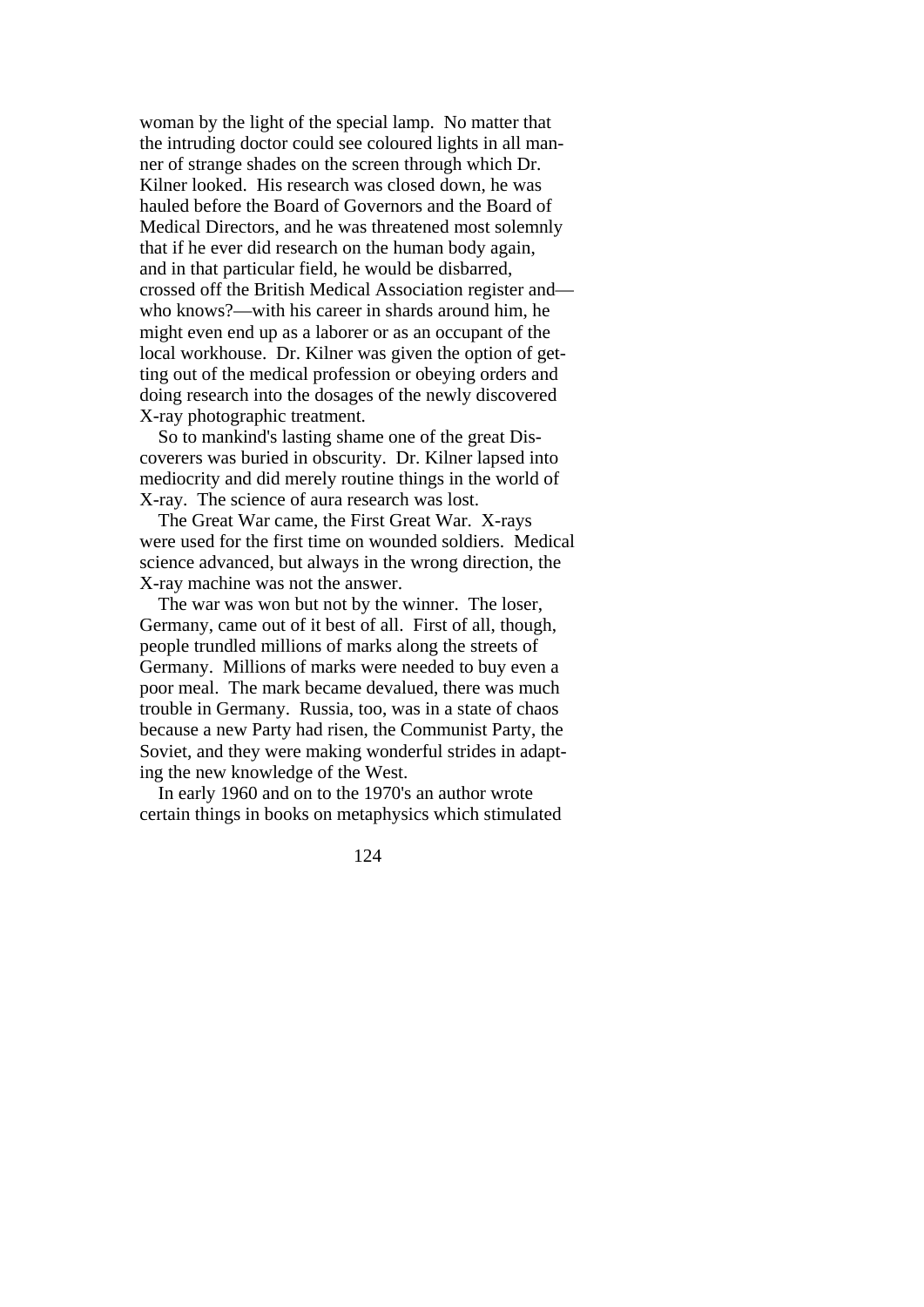the interest of the Russians who were always alert for such things. Numbers of this author's books were taken to Russia and studied by avid investigators. Eventually, under State direction, certain researches were carried out in the Universities of Moscow, studies which broke away from what really was the wrong type of research; X-ray was forgotten for a time in Russia and investigators there used high voltages in an attempt to detect the magnetic field of the human body. In Russia there was no problem about nudity, the individual did not matter, everything was subservient to the needs of the State.

 In the course of time so-called civilization went its devious way, and there was a man and woman, husband and wife, in Russia who worked together and managed to make a study of many systems which had been tried in the past. Eventually these people, the Kirlians, were able to devise a modern adaptation of an old system, and by this particular system they found that they were able to obtain certain "phenomena" on photographic film.

 Now, this does not mean that the Kirlians have succeded in photographing the human aura. Definitely they have not, because basically their system is so crude that it can be likened to covering a horse-shoe magnet with a piece of paper and on top of the piece of paper sprinkling iron filings so that the lines of magnetic force would be indicated as the iron filings arranged themselves in a pattern dictated by the magnetic influence from the magnet.

 All the Kirlians have been able to do is to make more or less clear that there are certain lines of force about everything. But, once again, the Russians claim that the invention is their's although Nikola Tesla, who was born in 1856, made the apparatus which laid the foundation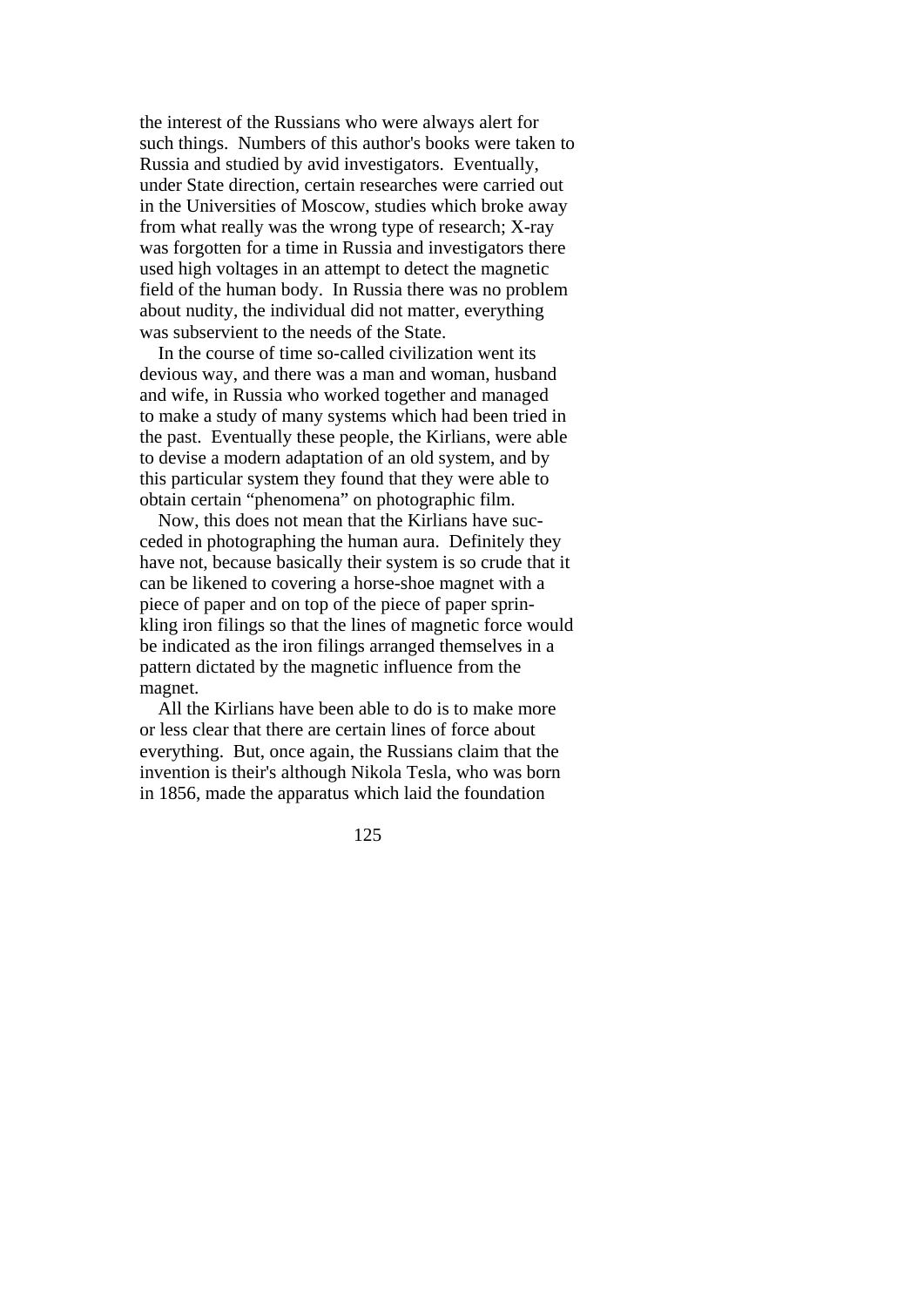for "Kirlian photography" and our Nikola wasn't a Russian either!

 Certain authors have been to Russia and have returned with wonderful tales of the progress which Russian metaphysicians have attained. Some of these authors have written books about the matter, lauding the Russians higher than the heavens and entirely oblivious of the fact that certain authors in the West had already written about such things and could do all that the Russians could do. One author in particular wrote to various lauding persons pointing out these facts but without ever receiving even an acknowledgement. The author sent to some of these people copies of his own books which had been in print long before the Russians "discovered" all the marvels of which they wrote.

 Kirlian photography is a false lead just as was X-ray to Dr. Kilner. Kirlian photography is merely a distorted form of corona discharge, it merely shows a certain static electric discharge, or shielding of a discharge, around the human body.

 One can have a horse-shoe magnet, or even a bar magnet, and cover it with a piece of paper, and then if one sprinkles iron filings on the paper one can get a form of one dimensional impression of the magnetic field of the magnet, but that does not constitute exact knowledge of the magnet's performance nor of its composition. It is, in fact, just a parlor trick and nothing more. In such a manner the Kirlian system, which is merely a revival of something going back fifty or sixty years, is nothing but a parlor trick which is leading good sound investigators far off the proper track.

 Kirlian photography is amusing, it enables one to do parlor tricks with leaves, etc., and even in colour, but then all corona discharges are in colour, are they not?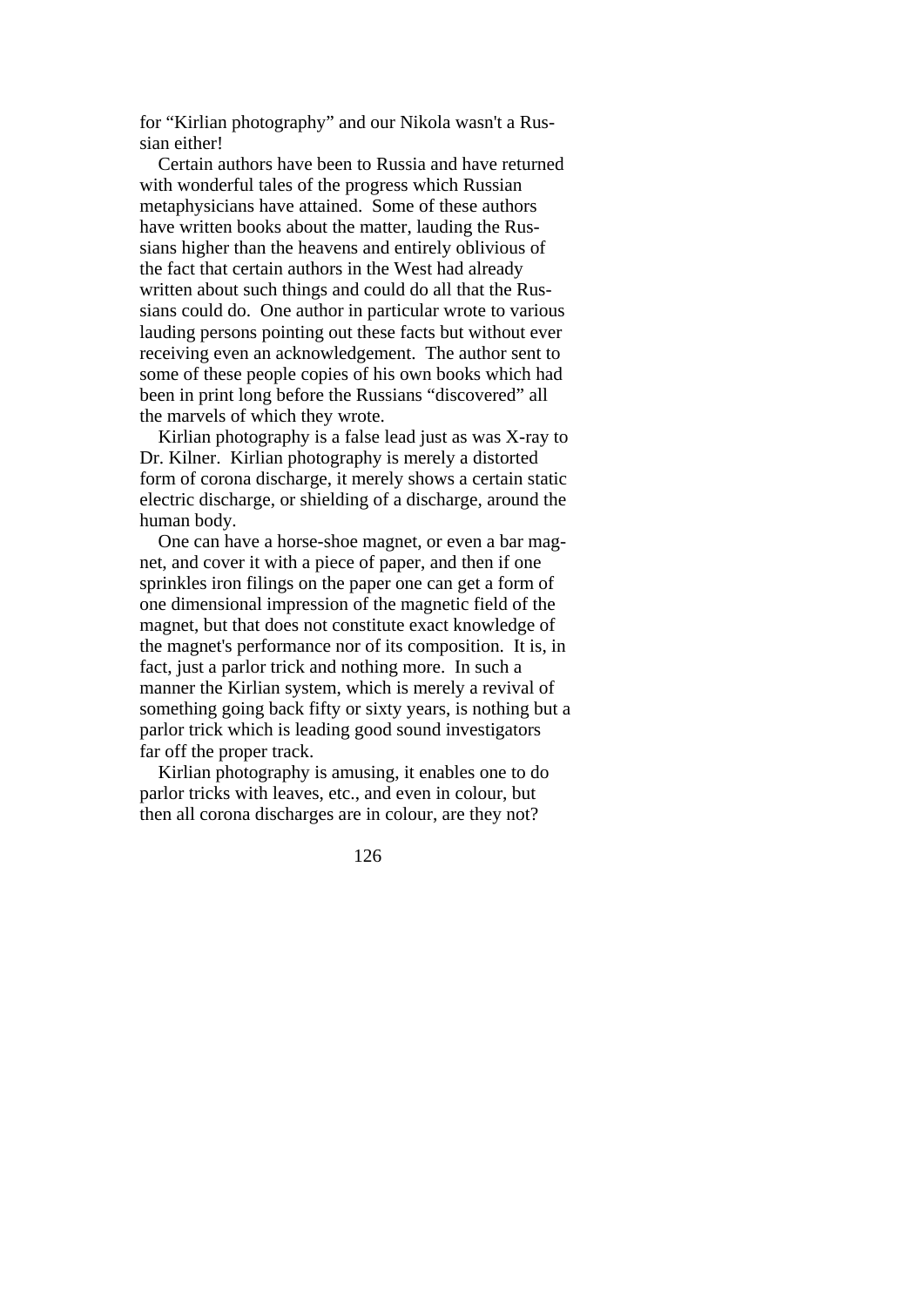It is such a pity that people nowadays seem to think that anything exotic—and exotic means only foreign must necessarily be good, better than the home product. There is an old saying which is very true to the effect that no man is a prophet in his own country. So it is that the Kirlian's, who have merely resurrected an old old system, are getting much attention which would not matter in the slightest except that it is sending reputable scientists off the right direction.

 The correct form of X-ray which will come in time will not be those miserable shadows that one sees on a piece of thick film. It will, instead, be an exact colour reproduction of inside the human body, and if Dr. Kilner had not been side-tracked he would have produced such a form of photograph because he was on the right trail, he had the knowledge, knowledge which he brought down from the astral, and toward the realization of which he was just fumbling.

 Correct X-ray—it would have been called something different at that time, of course—would have enabled doctors and surgeons to see precisely what was happening inside the body and exactly as it was happening and in its own natural colour. Then there would have been no need for exploratory operations, one would have seen instead.

 And if those doctors had only listened to Dr. Kilner aura photography also would have been a commonplace, and with photography of the aura one can tell precisely what ailments a body suffers from, and, even more interesting, one can also tell with complete accuracy what ailments a body is likely to suffer from unless remedial steps were taken at an early stage.

 Aura photography is very real, it is very necessary to the human race. It was commonplace in the days of At- 127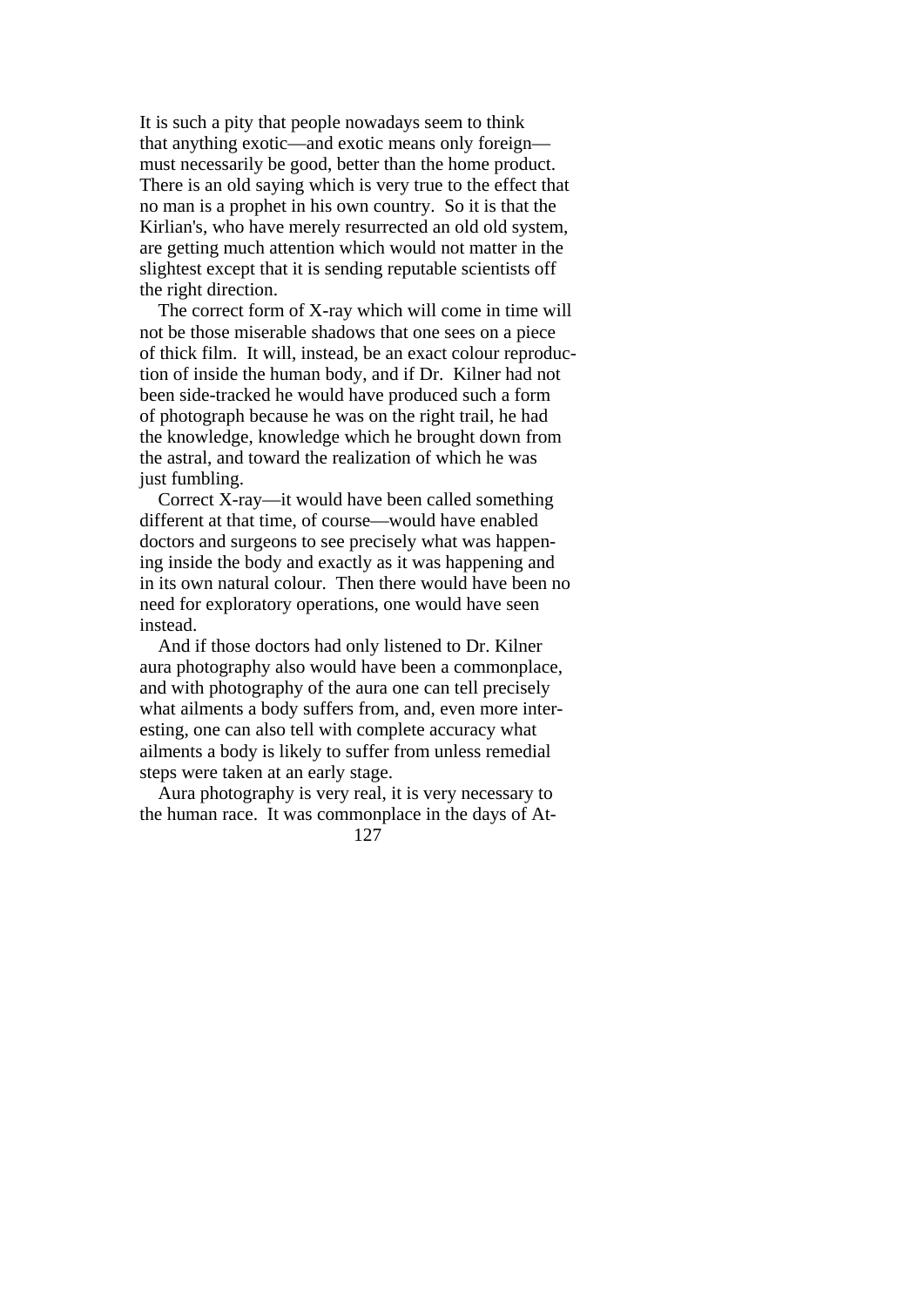lantis, it was commonplace when the Sumerians were upon the Earth, and yet—through jealousy, through spite, and through spiritual blindness, researchers with the basic knowledge have been prevented from making such apparatus.

 One of the greatest stumbling blocks, it seems, is that a person must be nude to be examined at the aura level, and in hospitals now it is permissible to examine one small area of the human body while the rest is completely draped. It seems to be a crime of some sort to look upon a nude body unless they be on the beach or the stage or in the pages of some of the more pornographic magazines.

 But in time X-rays as we know them today will be swept away, gone in to the limbo of forgotten things, gone, too, will be the latest gimmick, Kirlian photography, which if it is ever mentioned as being in the past will be with a condescending smile at the credulity of the stupid people of the 70's who could be taken in by such a gimmick. Kirlian photography, then, is not the answer to aura photography, it is not aura photography at all.

 If you go by the side of a swift flowing river and you put your hand in the water you will find that there are ripples and disturbances of the smooth flow. Your hand has upset the even tenor of the water's flow and made itself manifest by ripples and a wake which spreads outwards. In the same way if one has a very high voltage and a very low amperage connected to certain metal plates and the electricity be switched on, then anything which impedes the flow of that electro-static current will also show as ripples, or speckles, which are merely amusing to look at and have no worthwhile content at all.

 Well, I hope that will assist some of you to form your own opinion about Kirlian photography. I have been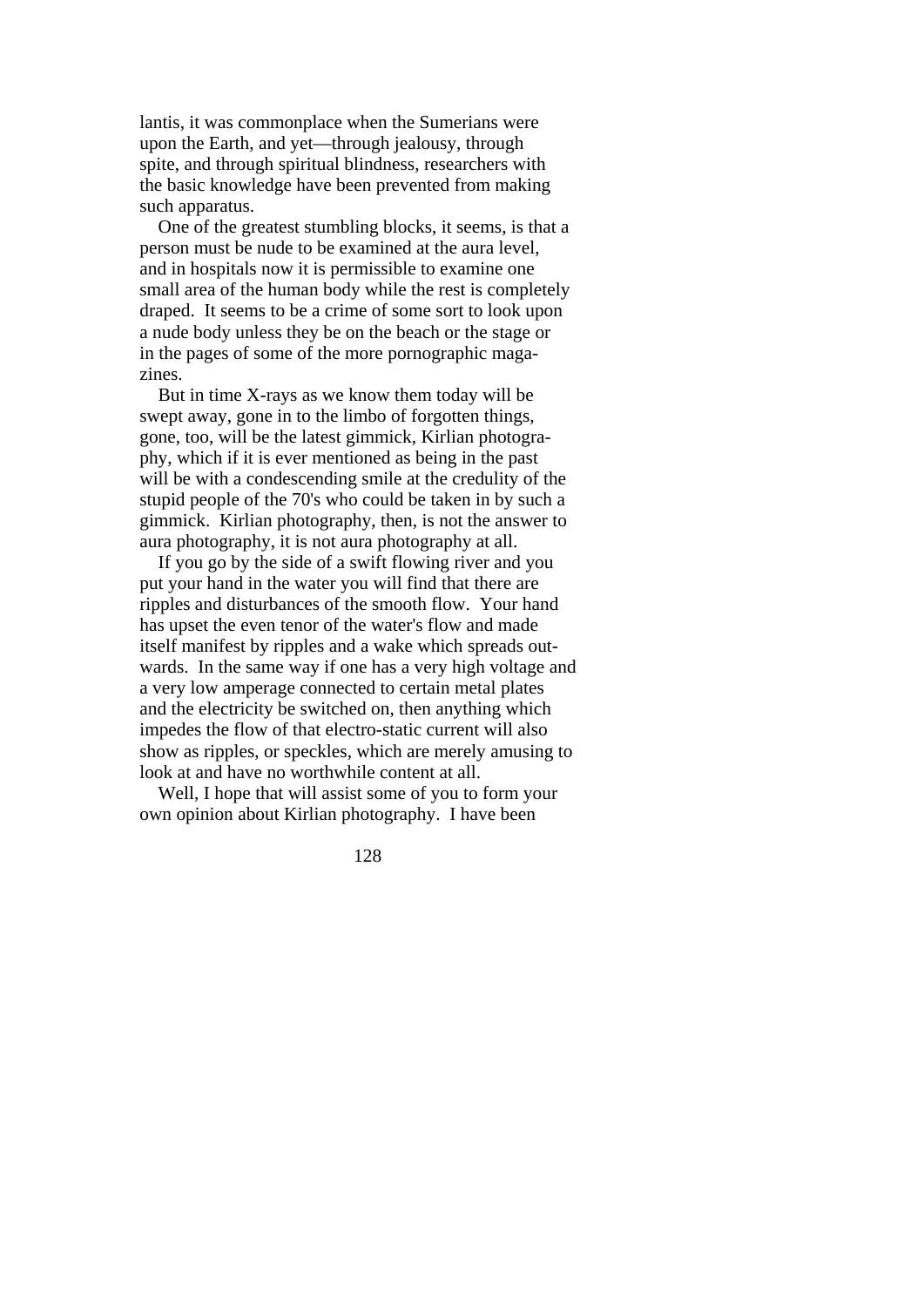sickened by the whole affair because I think I must have had the world's largest collection of cuttings about Kirlian photography. People have cut out loads of articles and have sent them on to me. Some of these people, in fact, have such big parcels of cuttings and articles that they felt I should be honoured to pay the postage, so they have sent off these things and I have had to pay double postage on things I knew all about!

 That reminds me that some time ago a man in St. Catherine's, Ontario—I think he must have been mental or something—loaded up boxes with the most awful junk of magazines and paperbacks that he could lay his hands on, and he sent them all to me carriage forward! Well, in those days I was younger and more innocent than I am now so I took in those things after paying a very considerable charge for special delivery, special handling, and all the rest of it, and I found that the stuff he had sent me—unsolicited—was muck. But he didn't get away with it; he made one little mistake in which I could see that he had been doing, of which his company would thoroughly disapprove, so I got in touch with the company and sent the evidence to them, and—well, I had a letter of apology and of thanks from the company concerned and I had no trouble whatever with that smart Alec who thought he was going to take a rise out of me. But in case anyone else is inclined to send me stuff "collect", save yourself the trouble because I do not accept anything now "collect." I have had people try to telephone me from all over the U.S.A. who thought I was foolish enough to accept collect telephone calls or collect telegrams. Well, they had to think again.

 I have also stopped giving my telephone number to people because when I was in Vancouver I found I was getting extraordinarily high telephone bills and I just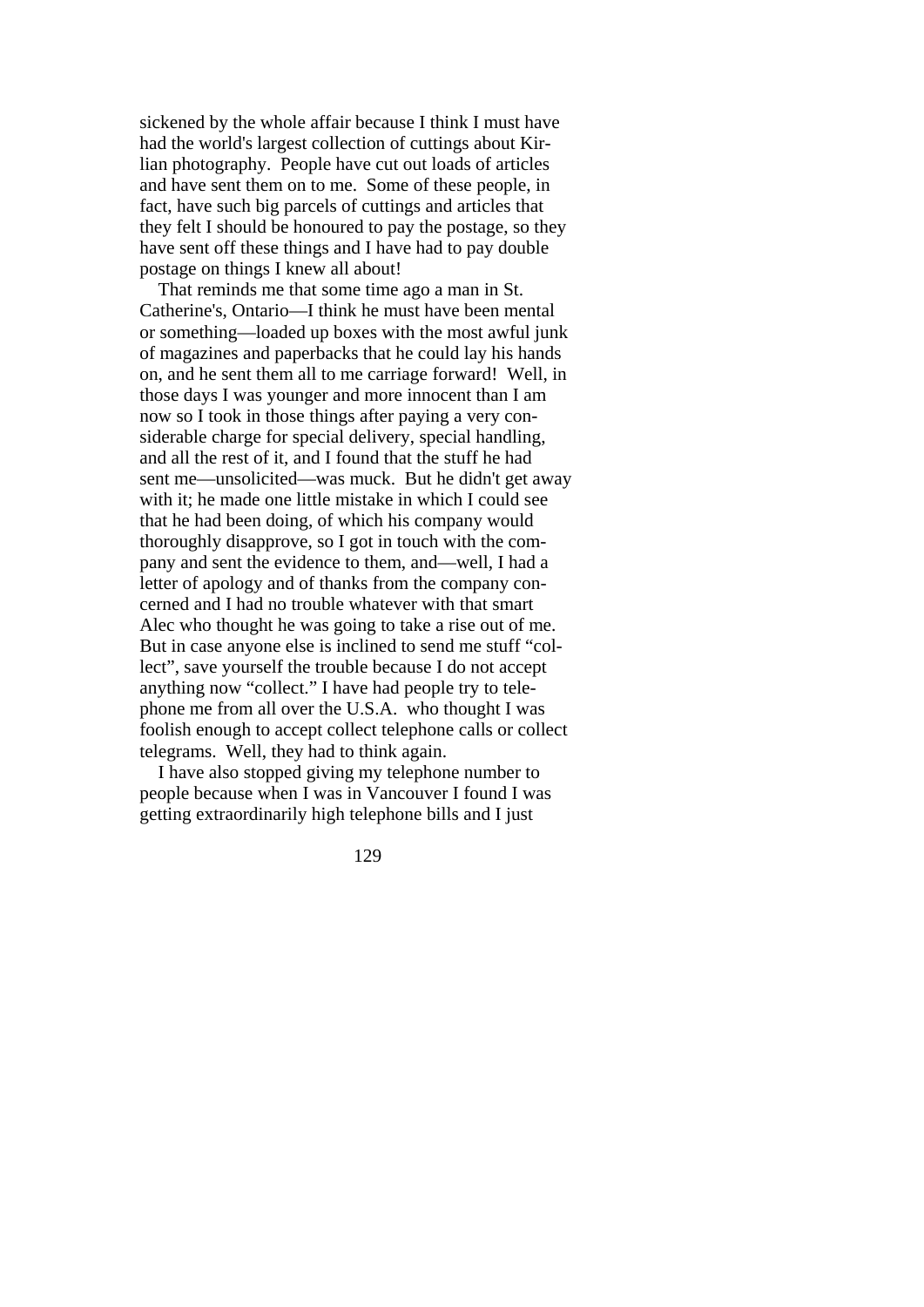could not understand what I was being charged for calls to other cities for, and so the matter was investigated. It was found that a near neighbor who knew my telephone number had been giving it to the operator when he was making long distance calls. Nice fellow, eh? Well, he didn't get away with it either.

 But now here are some more questions and some more answers. A question here says, "It's five years now since you wrote 'Beyond the Tenth' in which you said that it may be necessary for the Gardeners of the Earth to step in and shake things ( humans ) up so that we realize what a mess we have made of this planet. Well, things are steadily getting worse, as you said, Communism is spreading rapidly and Unions are gaining what will amount to complete control of many countries fairly soon. In the light of this can you tell us if we are going to get a well deserved kick in the pants within the next thirty or forty years?"

 Yes, my friend, but first of all the Gardeners of the Earth do not want to interfere if humans will pick themselves up and put themselves on the right path, because if the Gardeners of the Earth have to come in then there will be drastic measures taken and they don't want that any more than we want it.

 In my opinion the world will become Communist just about everywhere, and people will have a very bad time indeed, and not until people have had such a bad time and have shaken themselves out of it will they be able to straighten up and take the upward swing of the pendulum which, in the course of time, will lead to the Golden Age.

 I've got a "P.S." here, and it reads, "Can you please explain the relationship and/or difference of hypnosis to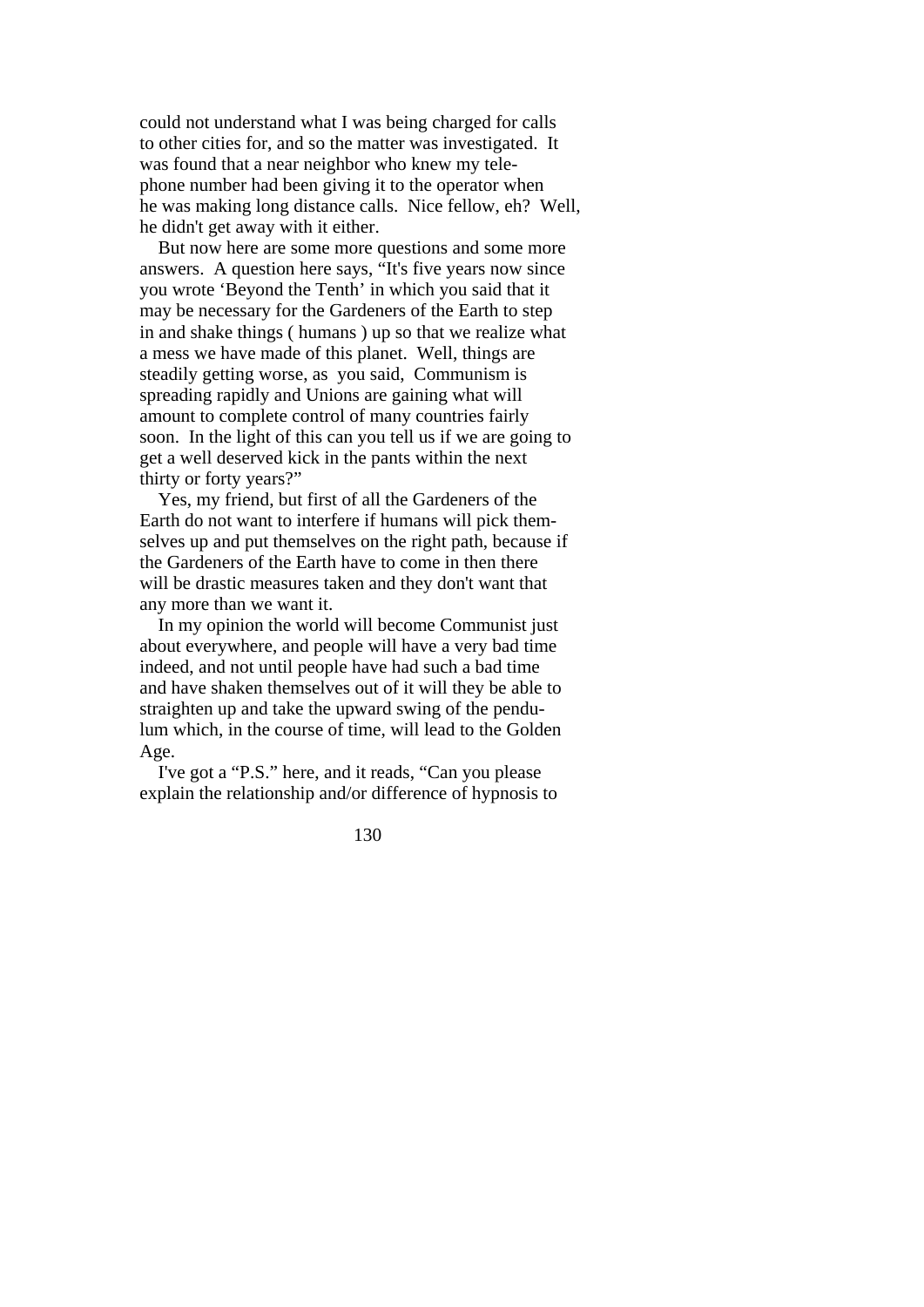meditation, and is hypnosis a worthwhile endeavor for overcoming bad habits or problems?"

 Actually there is no relationship at all between meditation and hypnosis. In meditation one is completely under one's own control, able to send one's intellect soaring out to other dimensions. Mind you, I am talking about "meditation," none of that cult nonsense for which one pays a lot of money and gets nothing in return. It is my firm belief that the only meditation worthwhile is that which is done alone because just think of people; everyone has an aura, and the aura can extend quite a way from the body. So if you get a whole bunch of people together then you get auras jamming the meditation processes of others. In my opinion you cannot truly, or satisfactorily, meditate in a group.

 In hypnosis one surrenders control to oneself to another person, and I maintain it weakens one's self-control. After all, you want to be YOU, don't you? You don't want to be mixed up with, let us say, Bill Dogsbody. You know what your name is, you know what you are, you know what you would like to be. You like your own privacy, and so why should you possibly want to get hypnotized which is a process under which you surrender part of your privacy to another person? No, I am against hypnotism, dead against it, it is such a harmful thing. You get, for example, a stage hypnotist who says that he will cure a certain person of a certain complaint. Well, he doesn't do that. If he is a hypnotist he can, undoubtedly, influence the person to hide or disguise the symptoms of the illness, and then if the symptoms are disguised how can one expect that even the most intelligent doctor will find out that from which the person suffers? By the time the victim has been hypnotized for a certain period then the illness usually is quite incurable.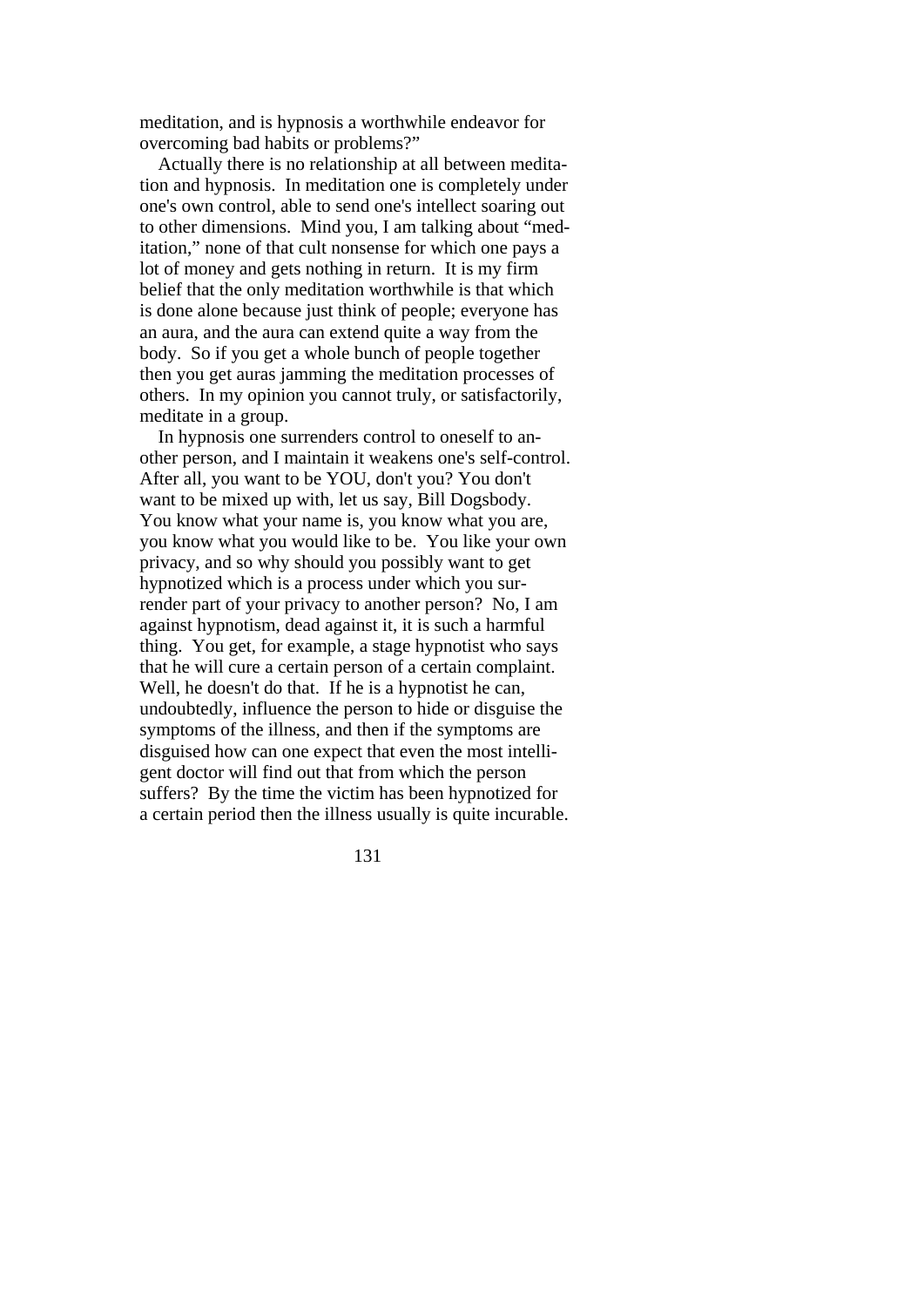So my strong advice is—never allow yourself to be hypnotized unless it is by a fully qualified medical practitioner who has also been trained in hypnotic practices and techniques. As a doctor he will have taken note of your symptoms, as a hypnotist he will know how to channel those symptoms into any worthwhile path possible. Remember that a doctor takes an oath to give one relief from pain and to do no evil!

 Well, our friend Mr. John Bigras and the two Bigras cats have gone roaring off to Banff and on to Vancouver. I have been out twice since coming from hospital, two little visits to the outskirts of the city, two little trips when I could look out over the city from the foothills leading to the Rockies. Now, I suppose, once again I am a "shut-in", stuck here mainly in one room in a bed or in a wheelchair. Cars are very useful things, but I do not have one. Anyway, they are far too expensive on an author's income, as I told the Income Tax people when they tried to deny me an income tax allowance on the purchase of an electric wheelchair. Well, one doesn't have a wheelchair for pleasure but only because it is essential. I told them that with my disabilities I should really be on Welfare, instead of that I work at writing books to make myself independent of Welfare. But instead of the Income Tax people giving me any concessions they try to deduct the last penny they can. For instance, I paid my income tax and then from one department I got a note saying that my income tax was all clear. The very next day I got another note from another department saying I had to pay a fine because I paid my tax once a year instead of every three to six months. So people who work as brick-layers or navvies or cab drivers or anything like that are far better off tax-wise than I am because the Income Tax people soak me the limit and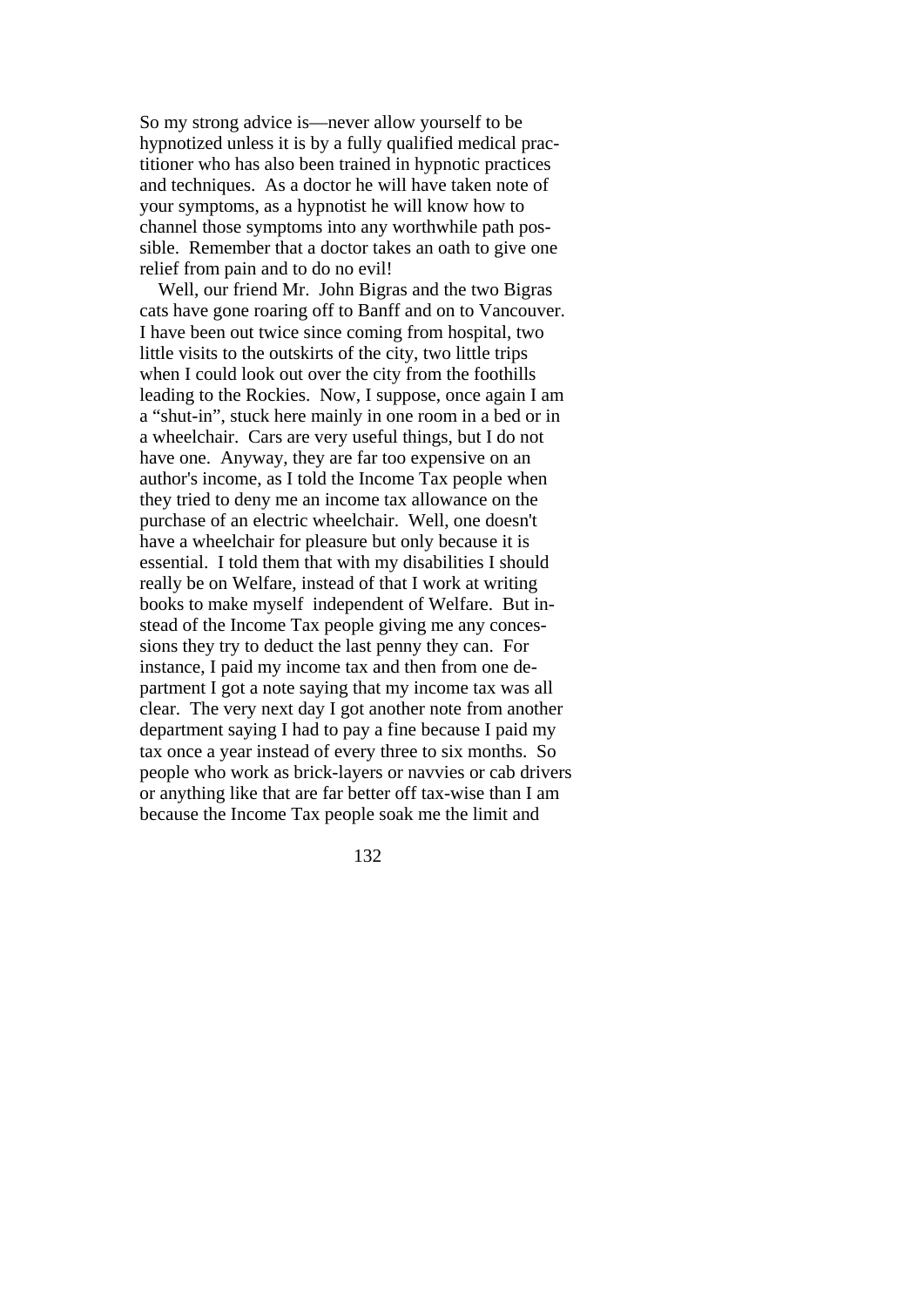beyond, and I often wonder at the mentality and personality of these people who can be income tax collectors and batten on the troubles of disabled people. However, that is not answering questions, is it, and that is what this book is supposed to be. So let's get on with the unending pile of questions. They grow, you know I have enough questions here for ten or twenty books, and yesterday I had a whole bunch of quite abstract metaphysical questions sent on from Brazil.

 "Is it important enough for the inhabitants of this plane to know more of the other planes of existence beyond the astral? If so, could you elucidate on them, perhaps give us at least a sketchy idea of the structure of the planes of existence? Also, what happens when a spirit evolves to the plane 'below' that of the highest, or that of God? Can a spirit actually evolve to the highest plane, or is that too preposterous to even discuss?"

 Well, it is only possible to discuss the plane above, the astral, and it is much like this world although it has another dimension. Time, for instance, is not at all the same as it is on this world. Travel is different, too; if you want to get to a place you think yourself there. You might be sitting down looking out across the landscape and feel that you would like to call on a friend who might be a certain distance away. Well, if you think of the friend, and think of his location, then almost imperceptibly you will find yourself there with your friend.

 Nor will you find, in the astral world, prudishness or pornography. When you get to the astral world you find —to your considerable astonishment at first—that you are as bare as a peeled banana and you have quite literally to "think up" any form of clothing which takes your fancy. But after a time—well, you find that these things do not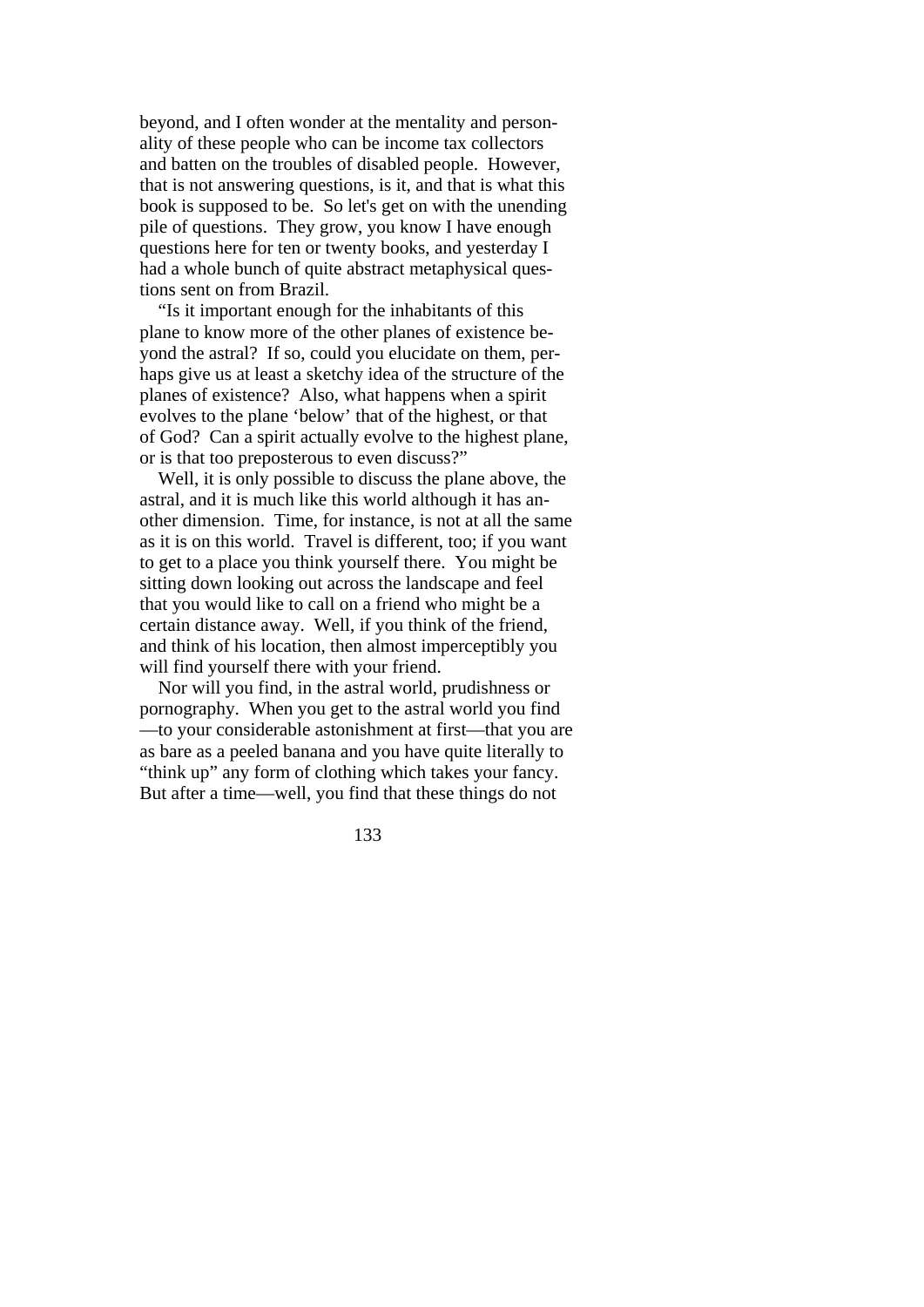matter, the things of the spirit count more, and that is not as a pun either!

 In the astral plane you cannot meet people with whom you are antagonistic, and of course the higher you go the more compatible you are with the people around you.

 Now, you can usually get up to about the ninth plane of existence and then you no longer find that the Overself is sending out puppets. Instead there is only one extension from the Overself, after the ninth plane.

 Of course there are a vast number of planes of existence, and you go on and on getting more and more dimensions, but there would be no point in trying to discuss some of these other dimensions unless you have been there because there is no point of reference. How would you, for example, discuss atomic theory with an ant who was more interested in getting on with the ordinary business of day to day living? How could you discuss nuclear thermo electrics with a bee who was far more interested in going out and collecting pollen, or whatever they collect, so that the process of making honey could continue? No, until you have had experience of other dimensions you are not able to discuss them. It's like having a year old baby trying to discuss brain surgery with one of our leading surgeons.

 But there is no limit to how high you can go. Remember the old saying that there is always plenty of room at the top of the ladder. And, you see, God is not an old gent with a beard and a shepherd's crook who comes along and hooks in all the wayward lambs. God is a different thing altogether, nothing that you can understand down here. Here your nearest conception of a God is a Manu, that is, one of the Branch Managers who looks after this particular departmental store which we call Earth. Under him he has a lot of Assistant Managers who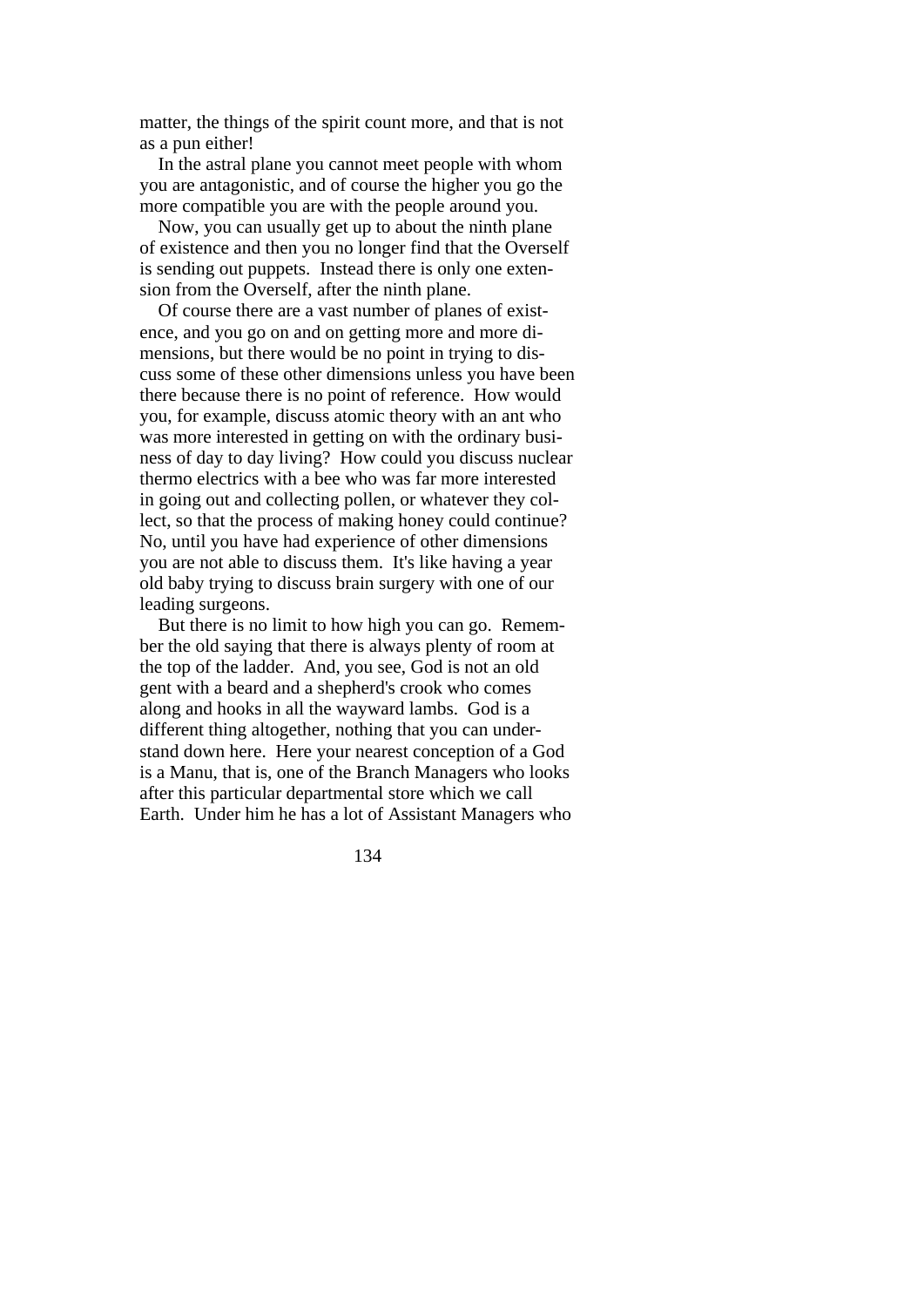look after continents, lands, and cities. They seem to have made a pretty poor show of it of late, don't they? Think of all the commotion in America, in Cambodia, in Viet-Nam, in the Middle East, and now in Cyprus. I think all these Manus should be sent back to take a special post graduate course or something.

 But anyway, that is getting away from the subject. So the answer is that you can go as high as your capacity will allow, and there is no reason at all why you should not reach the top and reach "Buddhahood", that is what Buddhism is about, anyway.

 "Can we of this physical plane learn of and effectively use astrology for the good of the living? If so, what is the true source of astrological teachings?"

 Many, many years ago astrology was extraordinarily accurate because it was founded on a new science, the influence of the stars on objects of this Earth—humans, animals, plants, etc.— had been predicated, and those assumptions were accurate so long as the zodiac remained as it was when the assumptions were made.

 Now, a few thousand years later, the zodiac is different and the predictions, the forecasts are all wrong. I personally believe that astrology as it is in the West nowadays is just a waste of time, it is utterly inaccurate for the simple reason that no allowance has been made for the difference in the configuration of the zodiac. In the very Far East such allowances have been made and the horoscopes there are very very much more accurate. I know this; everything that was predicted for me by astrologers in the very Far East has come true—every darn thing!

 I have had my horoscope done several times in the West and each time the predictions could hardly have been more incorrect, they might have been doing a horoscope for a different person, their efforts have proved to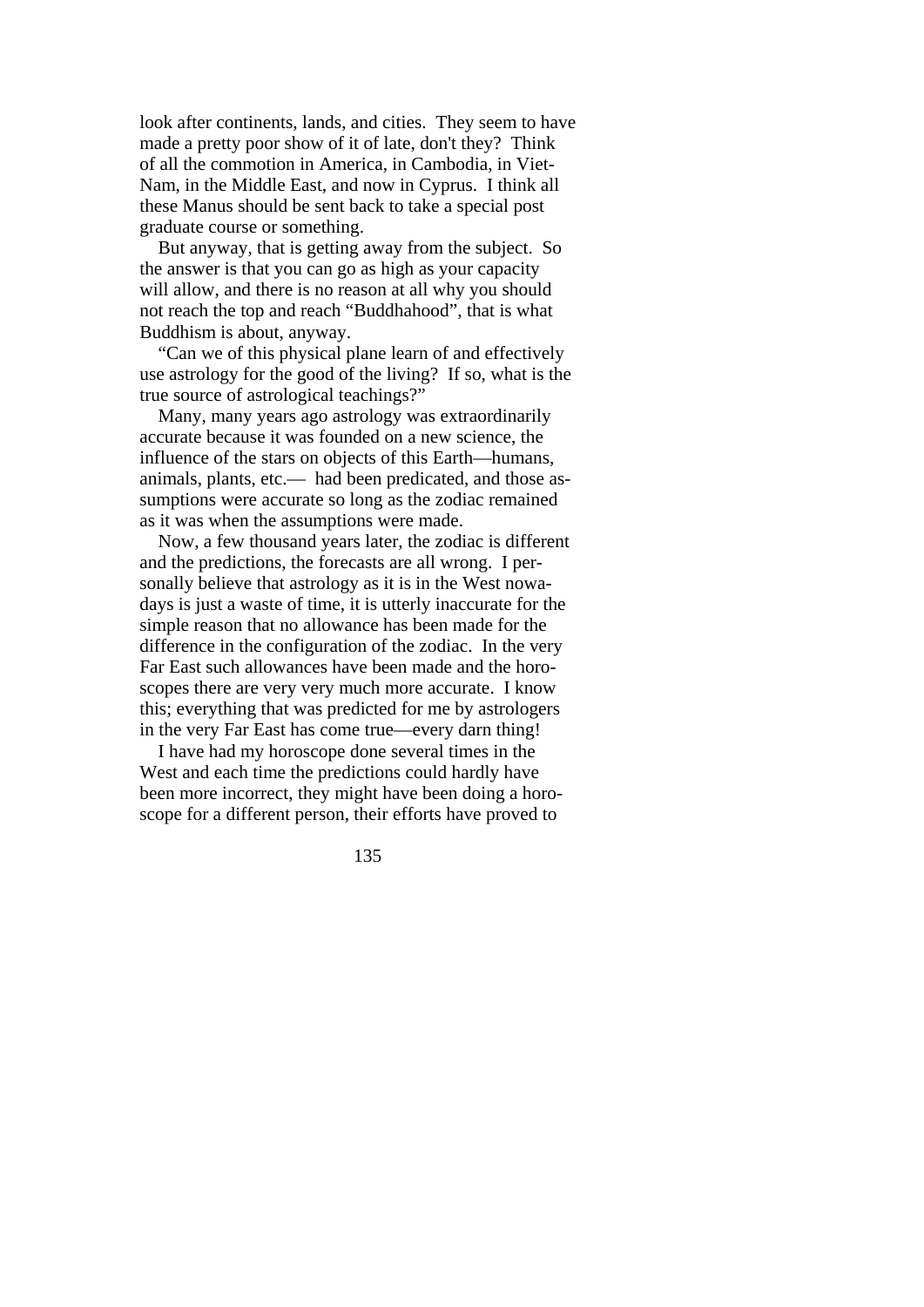be ludicrous. So I always tell people that in my considered opinion, and based on my own experience with astrologers in the West, it is just a waste of time to have one's horoscope done.

 People are always writing to me asking that I should do their horoscopes "and at least one incarnation," and I always refuse because to do a horoscope properly takes a very considerable time and I do not have that time. I have been offered quite remarkable sums of money to do a horoscope, but I always without exception refuse.

 People seem vastly interested in getting "at least one incarnation" told, but why? If people are on this Earth now living through this life now, what does it matter what they were in the past? All that matters is what they are now and what they are going to be in the future, and if a person just squanders time thinking about the glories of the past, etc., etc., ad lib, then they end up with a chip on their shoulder and think "Oh, I was Cleopatra's grandmother in the last life and now look at me—what am I, a cleaning lady!"

Hey! I like this one:—

 "Do you have an opinion on the martial arts? Is it possible for Americans to study the form of Judo, Karate, or whatever the martial form was that you were taught in Tibet?"

 In the Far East the martial arts—so called—were not for the purpose of disabling people nor were they for defense. They were, instead, designed as a mental, mystical, and spiritual discipline. After all, the more colorful you are the more your conscience tells you to be gentle, the more you have been trained about the body the more you can look after your own body. So people who think they are going to take a correspondence course in Judo, for instance, and then beat up the bully who kicks sand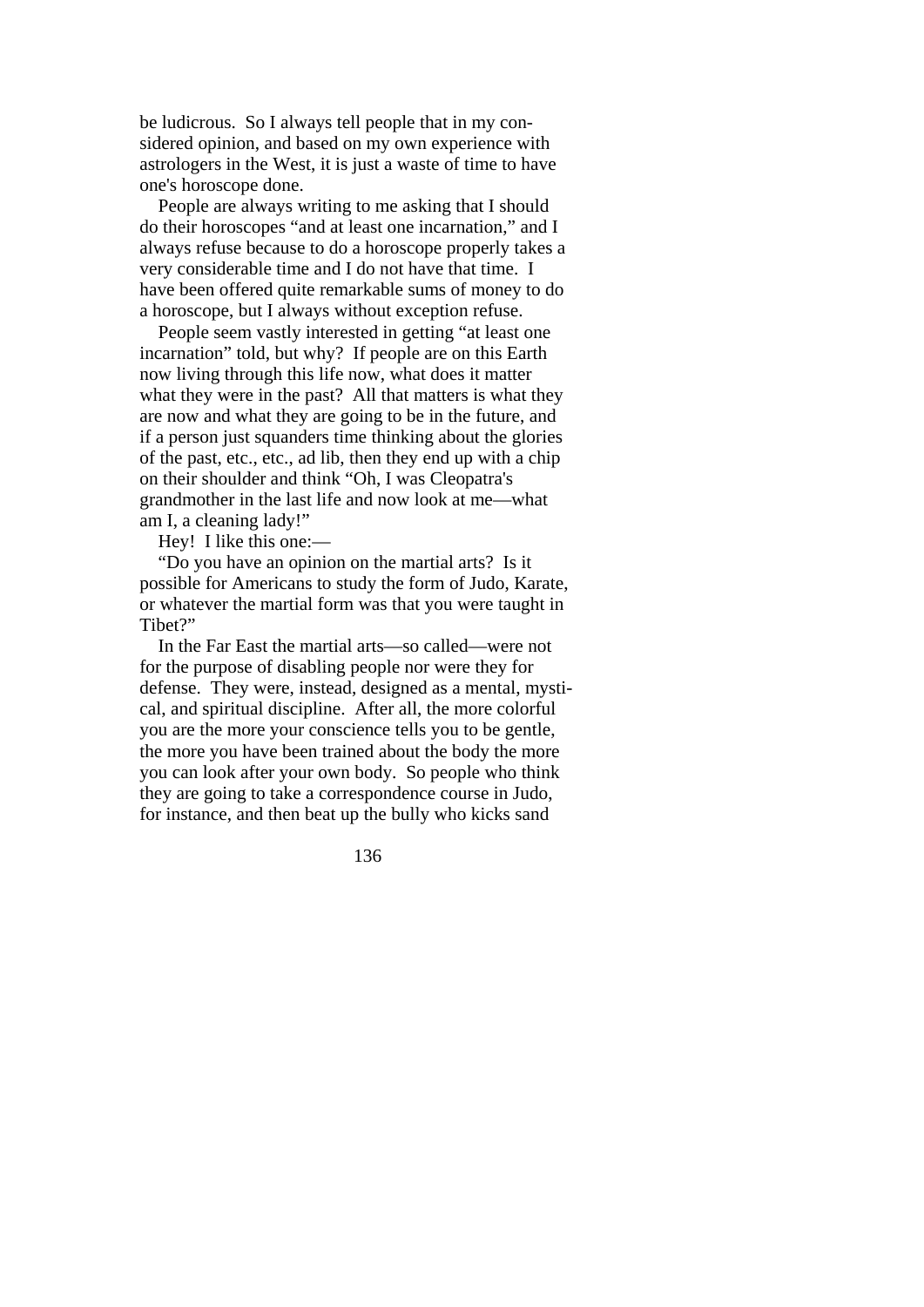at them when they are on the beach well, they are in for a shock. For instance, I do not think that these arts can be taught properly by correspondence, nor by any young punk who thinks he is going to set up a physical training school. There is more to it than that, there is always the danger, too, that you try to disable someone who is perhaps ten or twenty lessons ahead of you, as I have stated previously in this book! You could indeed "collect your lumps" that way. So my own recommendaon is that going in for this martial art stunt is useless if you want it just for defense. No Judo or Karate is useful against a gun, is it? Especially when the bullet is already speeding toward you.

 Well, Kathi Porter, I will answer your questions sorry, I have already answered some of them—but I will answer another. It is, "Is it wise to pray to our Overself for direction or guidance and that things, mainly of the occult and spiritual, be revealed to us as we can accept and understand them?"

 Yes, Kathi, you can always pray to your Overself. Your Overself knows everything that has ever happened to the Overself. But look at it like this; you are employed here in (where shall we say?) America, and your Big Boss is living in—oh, let's say Sydney, Australia. Now, if you want to get in touch with your Boss you have to use a letter or a telephone. Let's cut out the letter because you can't send a letter to your Overself, and your Big Boss is the equivalent of your Overself. So that leaves us with a telephone, and if you have ever tried to telephone half way across the world you will have discovered that it is a frustrating, time wasting, patience consuming experience. And then half the words you might have to guess.

 Your sub-conscious is like a Librarian. The Librarian doesn't need to know much herself, her chief value is in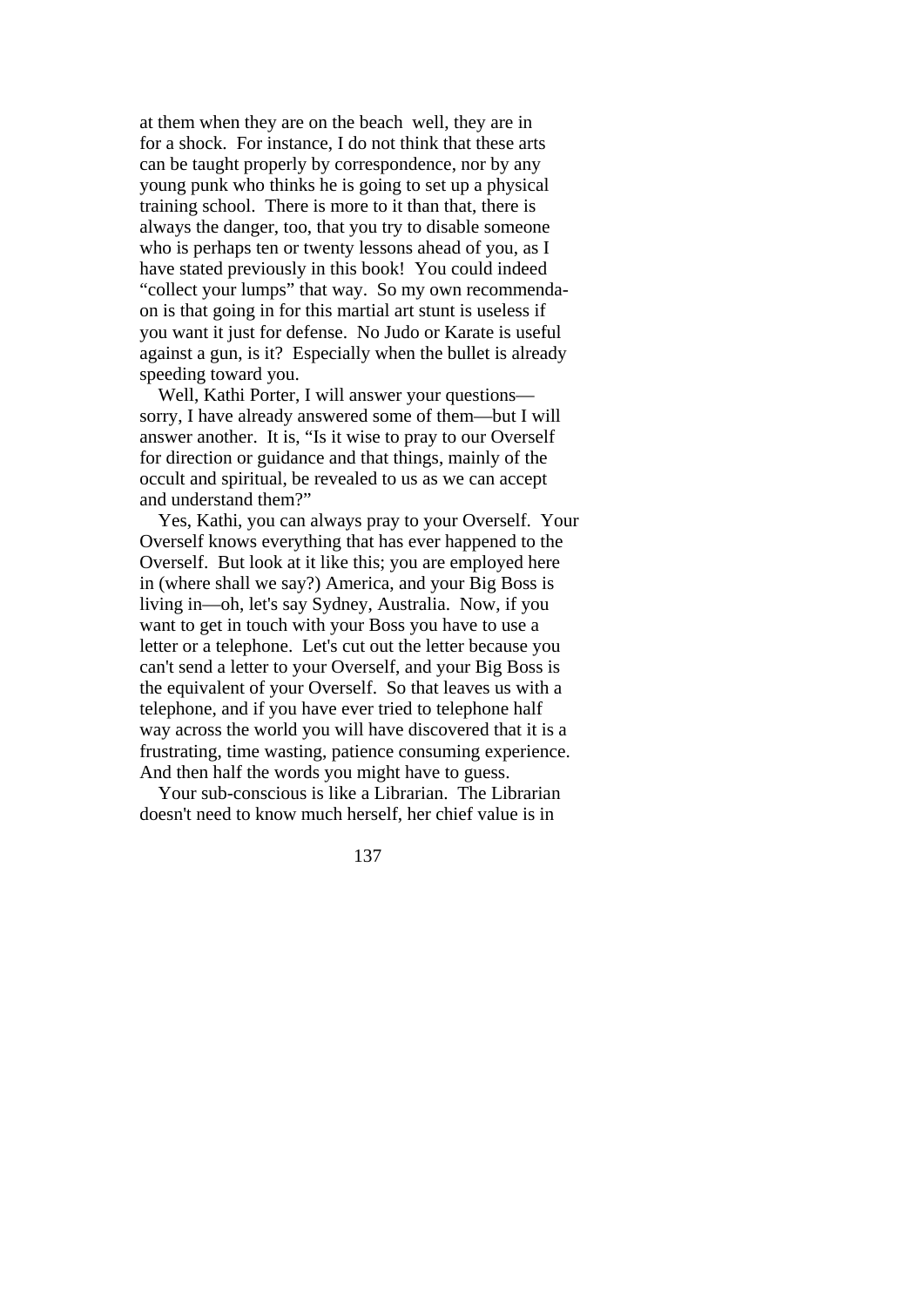that she knows where to find certain information. So a Librarian can be consulted about any problem, and if she is a good Librarian she can tell you just where to look, what type of book will give the information that you need. She will also tell you where the book is on the Library shelves. The sub-conscious is like that, the subconscious is a pretty dim sort of individual, but he or she knows exactly how to get the information you want so if you get in touch with your sub-conscious you will find you get results far more quickly than if you waste energy trying to contact your Overself. It is much quicker to look up a thing in your local library than to telephone somebody in Australia or Timbuktoo or Tuscaloosa, or somewhere else.

 There is a very modest lady who lives in Barcelona, Spain. She has some questions but she prefers not to have her name mentioned. So I will just give my greetings to Senora D. and answer some questions from her:—

 "Are the forerunners of the New World Leader already making propaganda or preparing for him?"

 Even according to the Christian Bibles this is a time ( Revelations ) when there shall be false prophets. In other words, translated into modern day language, this poor old world of ours is in a horrible mess, all the standards and values are tumbling down around us, and there is always some smart Alec ready to make a fast buck by pretending to be a World Leader. So it is, we sometimes find that some people with ample money will sponsor a young punk and pretend that he is the new Messiah or the new God or something else, and these moneyed men who hunger more and more for more and more money will put on quite a show with all the theatrical trappings, jet planes, fast cars, etc., trying to delude the unwary or the ignorant into paying money to join a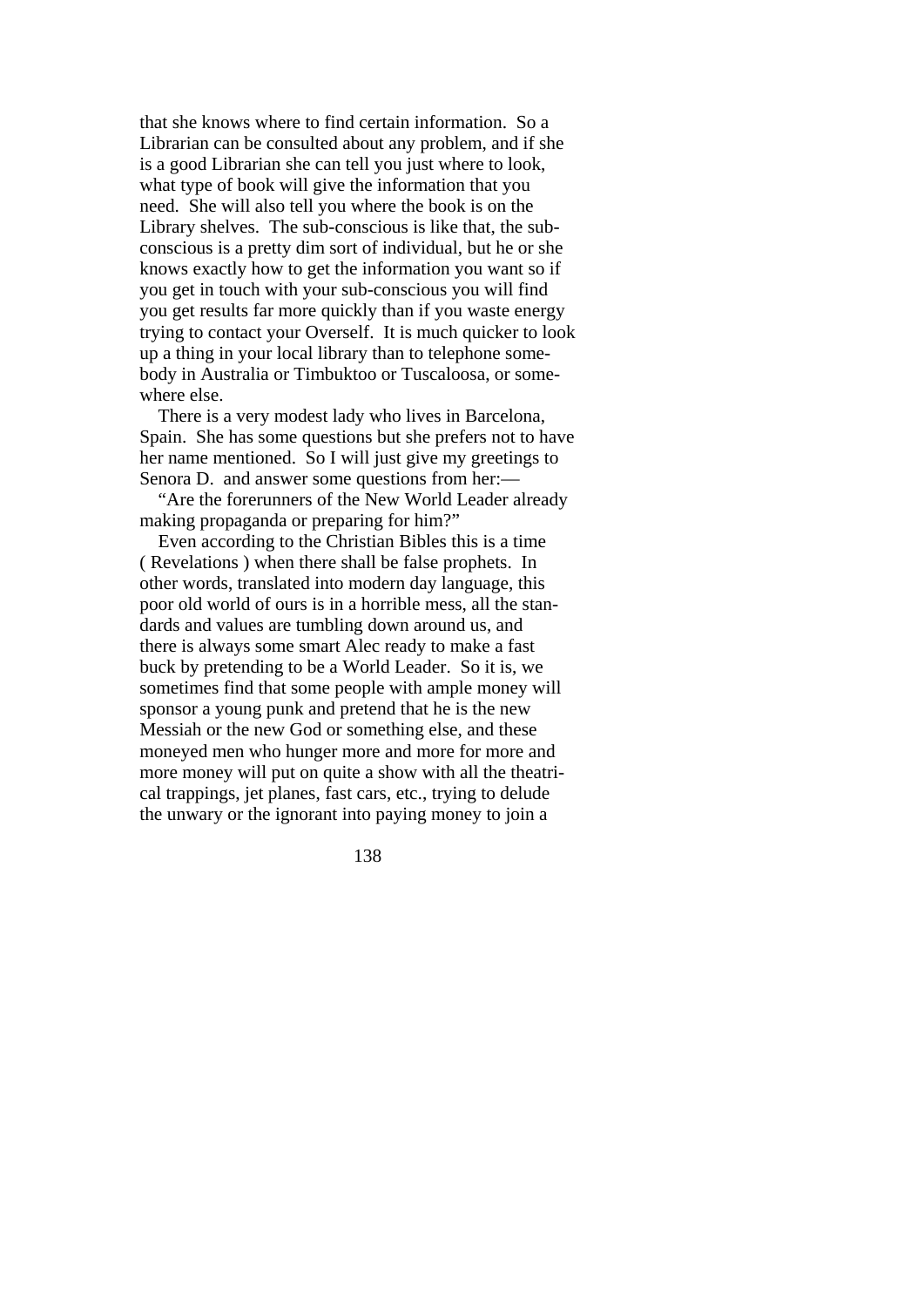special movement. After a time the young punk grows up a bit and he wants a say in his own affairs, and unless the moneyed people can control him he does things which his followers find incompatible with his professed aims.

 Sometimes, too, the fellow goes to another country and the tax collectors of the country seize a few of his millions or won't let him out of the country until he does pay a few millions. Sometimes a fellow will go around and find that his aircraft has been seized because it wasn't his and it had been taken out of the country.

 My own strong, strong recommendation is that no one be taken in by these cultists, these advertising people who claim that they and they only are the true God, the new Messiah, the new Leader, the Guru of all Gurus, etc. You want to look behind the facade and ask yourself well, what are these people getting out of it, why all the big advertisements? If they were genuine they wouldn't need to advertise, people would still KNOW and would come flocking to the holy banner.

 Cults? Those who form cults are, in my opinion, the scum of the Earth because they lead away the gullible and deny them a chance of really getting knowledge.

 Hey, getting fierce, aren't I? You didn't know I could be fierce in my old age, did you? Never mind, it's a good thing to let off steam sometimes because if I can shock some of you into staying away from the cults then it will be to the good of your own spiritual health.

 "It is a shame that we don't know more about those extraordinary men, the Lama Mingyar Dondup and the Great Thirteenth Dalai Lama."

 The Lama Mingyar Dondup is, indeed, a Great Entity who is now, of course, far beyond the Earth sphere. He is not incarnated but is, instead, on a much higher plane of existence and he is actually trying to help other worlds—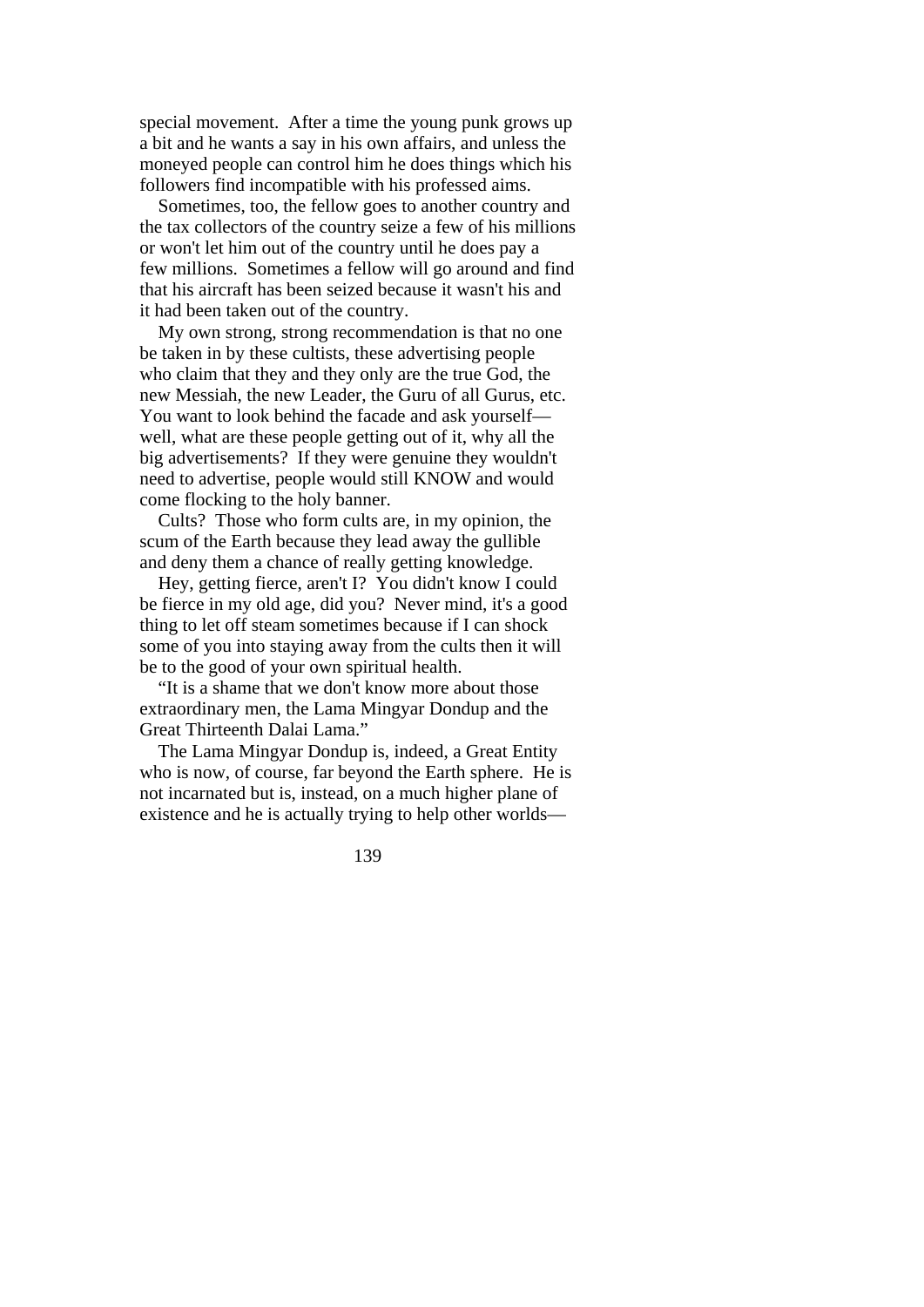worlds, plural—he is not concentrating solely on this Earth but on a whole group of inhabited worlds where they are having trouble, where selfishness is growing like weeds in a garden.

 Some of us true Lamas believe that the Great Thirteenth was the last of the Dalai Lamas. We believe that if the present incumbent to that office had been a true Dalai Lama he would have done more to help the people of Tibet. After all, when a man just says he is a religious leader and he is praying—well, anyone can pray, It needs more than a few prayers to free a country from Communist aggressors, Communist invaders, it needs an actual physical example. It might even mean martyrdom for a leader of a country, because if a leader of a country stays and fights with his people—and sometimes force is justified—then his people will not be faint-hearted when they have a well-loved leader to lead them. The Great Thirteenth was such a man, one who would have stayed with his people, but you can't fight against death, can you?

## CHAPTER NINE

 I have just had my very meager meal, and that reminds me of a question which arrived only yesterday—barely in time for this book, is it, because it's going ahead. Anyway, I had a letter yesterday, "Please write another book!!!! And please put in something about fasting. What do you think about fasting? Should people fast? What harm can it cause anyway?"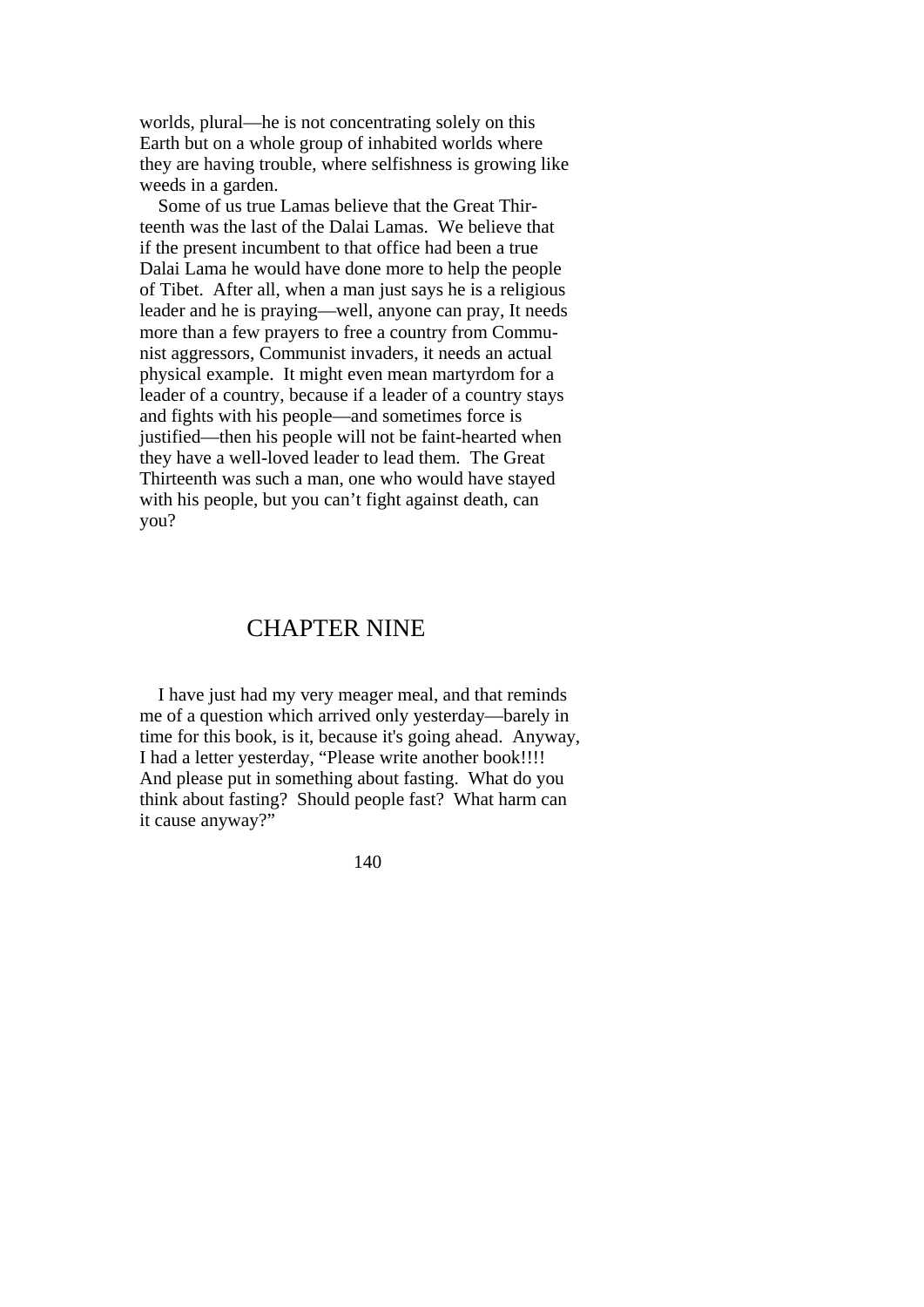So I can only reply—Glory be, missus, I've been fasting for years! Seriously, though, fasting—with brains—is a very good thing indeed provided you take some commonsense precautions. For example, you don't go fasting if you are diabetic, you don't go fasting if you've got certain types of heart disease. But if you are in average good health then it really does help to fast at times provided you don't have to do a full day's work at the same time.

 You would not have an automobile and expect it to work if the fuel tank was empty, so why should you expect your own human body to work when there is no feed left for it to draw upon?

 Normally it is perfectly safe to fast when you have a vacation because when you have a vacation you can rest more, you do not have to run for the bus, you do not have to put on an extra spurt of work when the boss glances in your direction, you can do it in your own time. So if you are going to fast make sure that you are in reasonably good health and do not have any of those diseases or complaints such as diabetes because you can upset yourself by fasting if you are diabetic. Assured on these points, then you should make sure that your internal plumbing is in good order and that you are not suffering from hold-up in the rear delivery department. You should take a mild laxative so that you are fairly empty inside. Then you stop eating, but you do not stop drinking. If you are fasting you would be well advised to take anything which the medical profession calls a clear liquid diet. Plenty of water, fruit juices, but nothing of a solid nature whatever, not even milk because milk is too solid for this purpose.

 Now, do not think that you are going to fast and suck candies. That is not fasting, that is cheating, that is mak-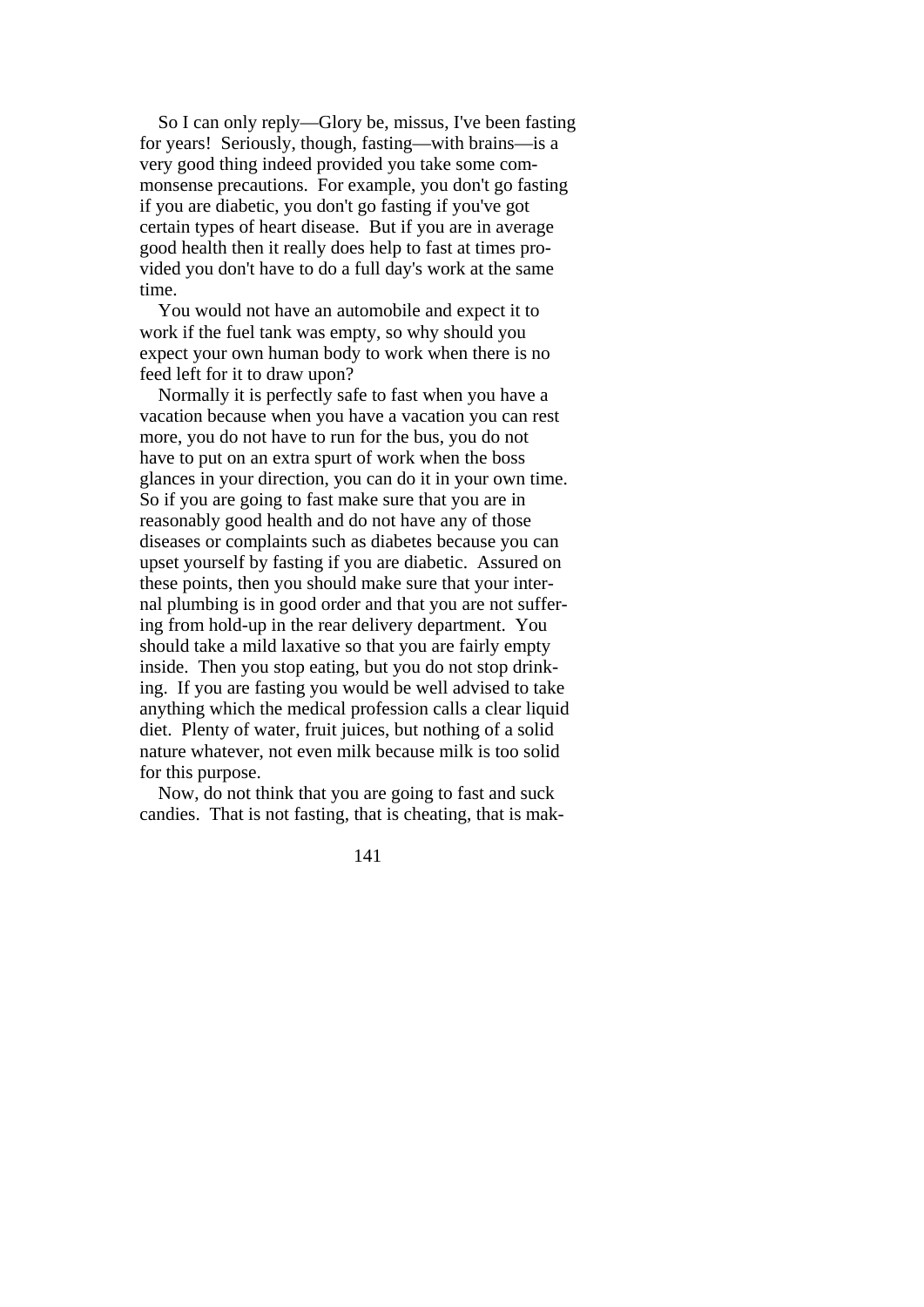ing the whole thing a farce. So stop eating, do quite a bit of resting. You can read, listen to radio or watch TV, but no gallivanting off to the cinema or to the pub or to anything of that nature. If you do you will deplete your fat resources faster than will be comfortable. You see, if you are going to fast your body has got to keep on working and the only way it can keep on working is to gradually absorb the stored up food in your body cells, that means in your fat cells, and if you go racing around going out on social occasions or doing manual work then you will lose weight too quickly and will definitely risk collapse.

 To give you an idea of what I am talking about let me tell you that of late there have been an astonishing number of really obese people who have had an operation to short-circuit perhaps six or ten feet of their intestines so they do not absorb their food so much. If too much of the intestine has been short-circuited then the person loses weight too rapidly and all sorts of strange things happen. There was one woman weighing over three hundred pounds, I think she weighed about three hundred and fifty pounds, actually, and she had ten feet of intestine short-circuited. She was moaning and groaning with dismay because she lost weight so rapidly that she felt dreadfully ill most of the time and her flesh was draped about her in folds, which is not a good thing for a lady who has some pride in her appearance.

 Go carefully, then, if you are going to fast. Stop eating and stop working, rest a lot, and by "rest" it is meant that you should not go out and do shopping or go to entertainments. If you want to fast and get all the benefits of fasting without any of the drawbacks you will have to forego not merely food but mobility.

You need a lot of fluid otherwise you will become de-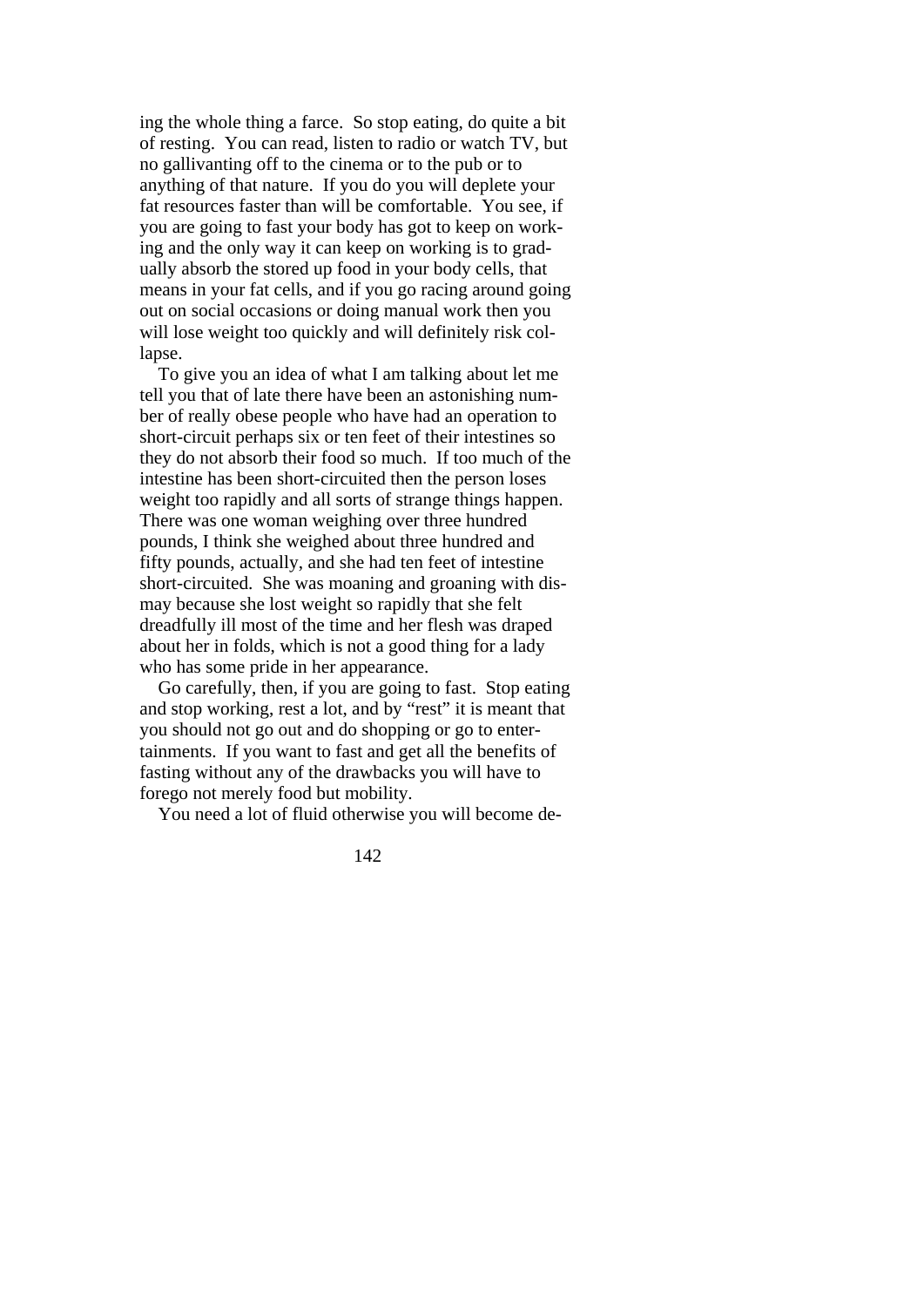hydrated, and if you are dehydrated you will affect your health very badly. It is a horrible thing to happen to one.

 Certain people with poor health find that if they do fast their liver becomes affected, so make sure that your health is good enough before you go in for any of these things like fasting.

 How long should you fast? Well, until you start seeing things, if you like. You can go four or five days without food with much good result. Before I went into hospital this last time I was without any food at all for just over ten days, and when I got in the hospital I was without food for a few more days! It didn't do me any harm. So you can only say that you fast so long as you feel the need to fast. You should not fast more than four or five days without taking the advice of your doctor, and if he is the ordinary crummy type of fellow who can see no further than his medical text books he will tell you straight out that you are crazy to fast, but that is because he's never done it. But, for your own protection, you should always get medical advice if you are going to fast for more than four or five days.

 When you start to eat after—well, don't just gulp down half a cow or you will have all sorts of troubles, indigestion and all the rest of it, and very bad indigestion it will be.

 When you are fasting your stomach shrinks. It shrinks to the size of a small egg because there is no reason why it should be distended if you are not taking in food. Well, after five days or so your stomach is the size of a small egg, and it has become used to being that size, so if you suddenly get sick of fasting and cram down a whole load of stuff then your stomach will have to distend far more than it likes doing so you will get pain, and your intes-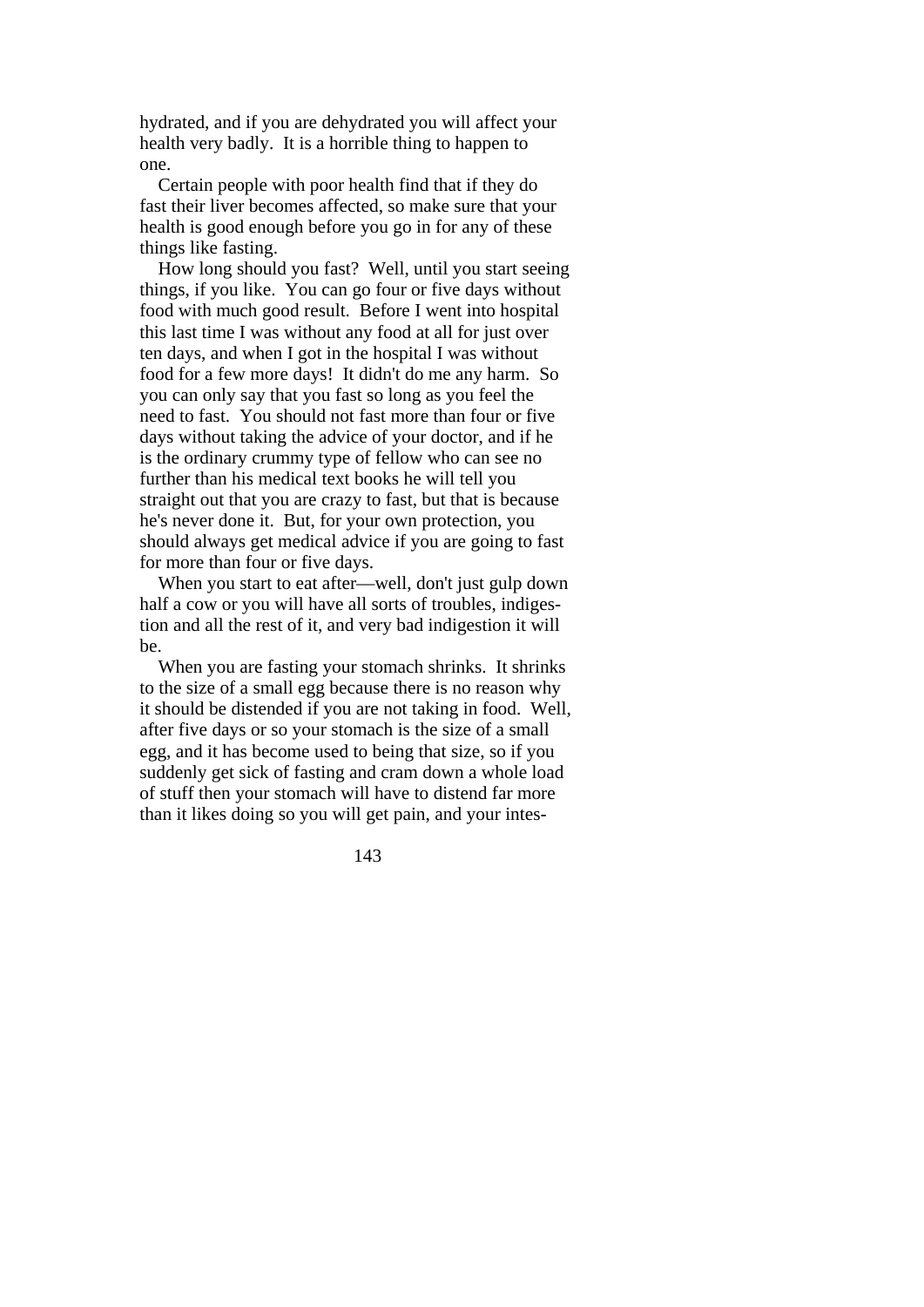tines will have shrunk through having no material inside and the intestines, too, will have to stretch enormously. Believe me, if you go and gormandize after five days of fasting you will get more aches and pains than you thought possible from such a simple thing.

 After a fast take very light meals, milk and a few biscuits. Next day take a bit more. But do not go back to your normal food intake until about three or four days after. In that way you will get good results from your fast, but contrariwise, if you go and stuff after a fast you will get all harm which will make your fast useless.

 Now here is something I am going to tell you. I've got a letter here and the writer says, "I have several times attempted to visit you in the astral. I always see 'someone' who slightly resembles you but who is quite weird indeed. The person always attempts to play the part of you, but they are quite poor actors. Perhaps you are too busy doing other things in other worlds to be seen. Perhaps before this letter is completed you might be visited by me, even though I am still in the prehistoric stage of astral travelling."

 My dear madam, I am delighted to tell you that I have an effective barrier so that people cannot visit me in the astral unless I want them to. You see, I get lots of people —literally lots—who tell me they are going to visit me in the astral, and if they all could do so then I should have no privacy, I should have no time to myself, and—would YOU like a crowd of people visiting you when you were in the bath, for example? I do not! So through knowledge which was given to me many many years ago I have been able to make a barrier which means that I cannot be visited by any Earth person unless I am willing to be so visited.

You have seen mischievous entities such as people see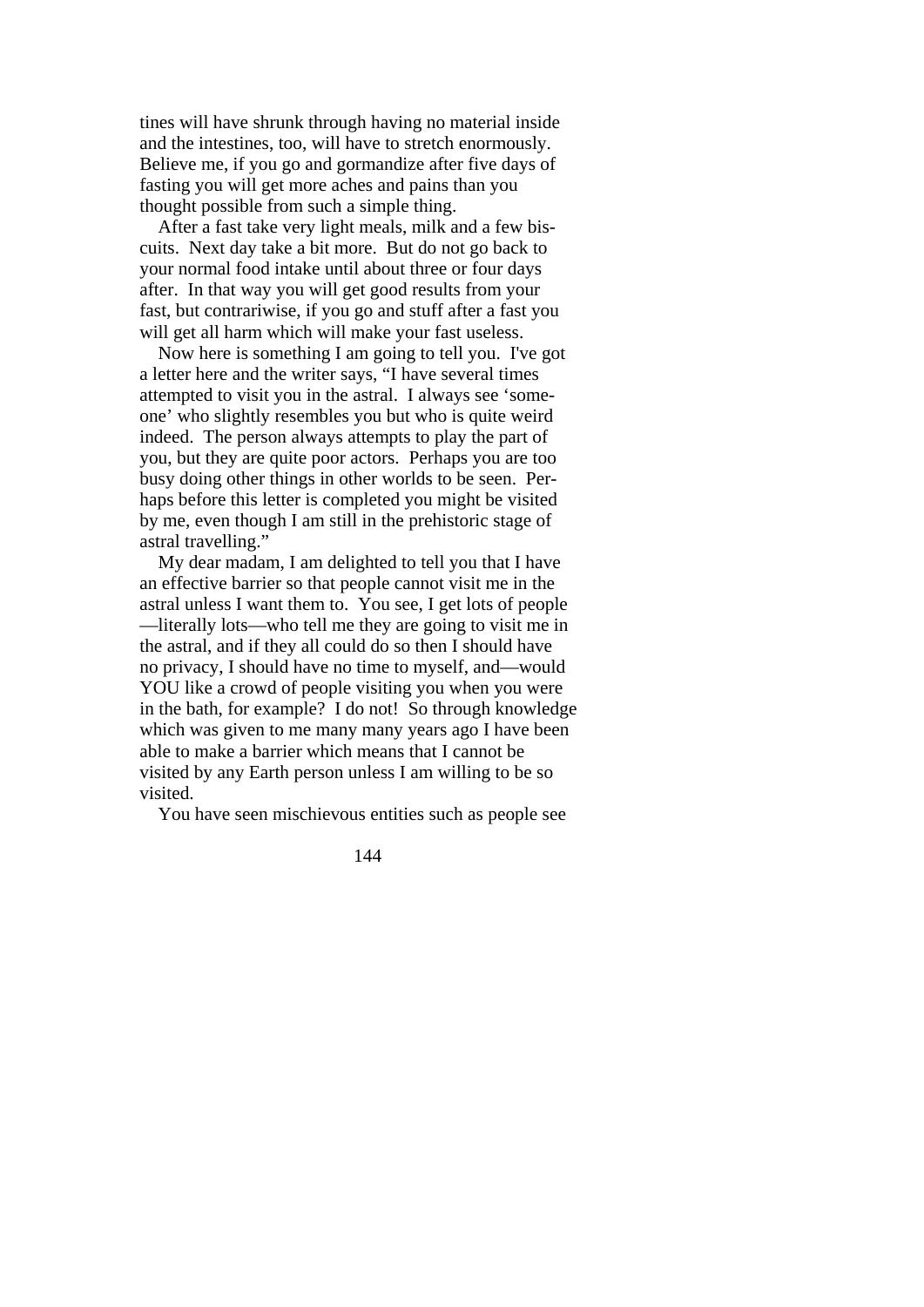at seances. I have written about this before so there is no point in going into it in detail, but quite a lot of people in the "tween worlds" want to be humans, they are entities now, bundles of life force without much sentient thought, in fact, as I have already said, they are like mischievous monkeys. And if a person tries to visit me and I don't want to see them then one of these mischievous entities will move in and pretend to be me. So if people try to visit me they've only got themselves to blame!

 People, send me all manner of demands that I should visit them. Some send me intricately marked maps or photographs showing precisely where they live and they command me to appear at such-and-such a time. Well, of course, I do no such thing. Would you go flitting about in the astral just because some creep who has paid a few pence for a book thinks he or she has the right to dictate to the author? Pox to them, is what I say!

 There are only twenty-four hours in the day, and if I did obey these imperious demands I should need thirty hours at least. Furthermore, these people have no conception of the difference in time. I live in a mountain time zone, but what about a person in Tokyo demanding my presence? There is quite a lot of difference in time, in fact it is the next day. So why should I bother to work out what time it is in that other location or what day it is? No, people who demand—who command—my presence as though I were a slave of a lamp or something else, they've got another think coming. They might even have two thinks coming!

 It's quite amusing, too, because sometimes I get demands from people that I should instantly appear and find a pen which they have mislaid or a ring or a letter. Oh yes, I am perfectly sincere in that; I had a most imperial command just a short time ago—a person had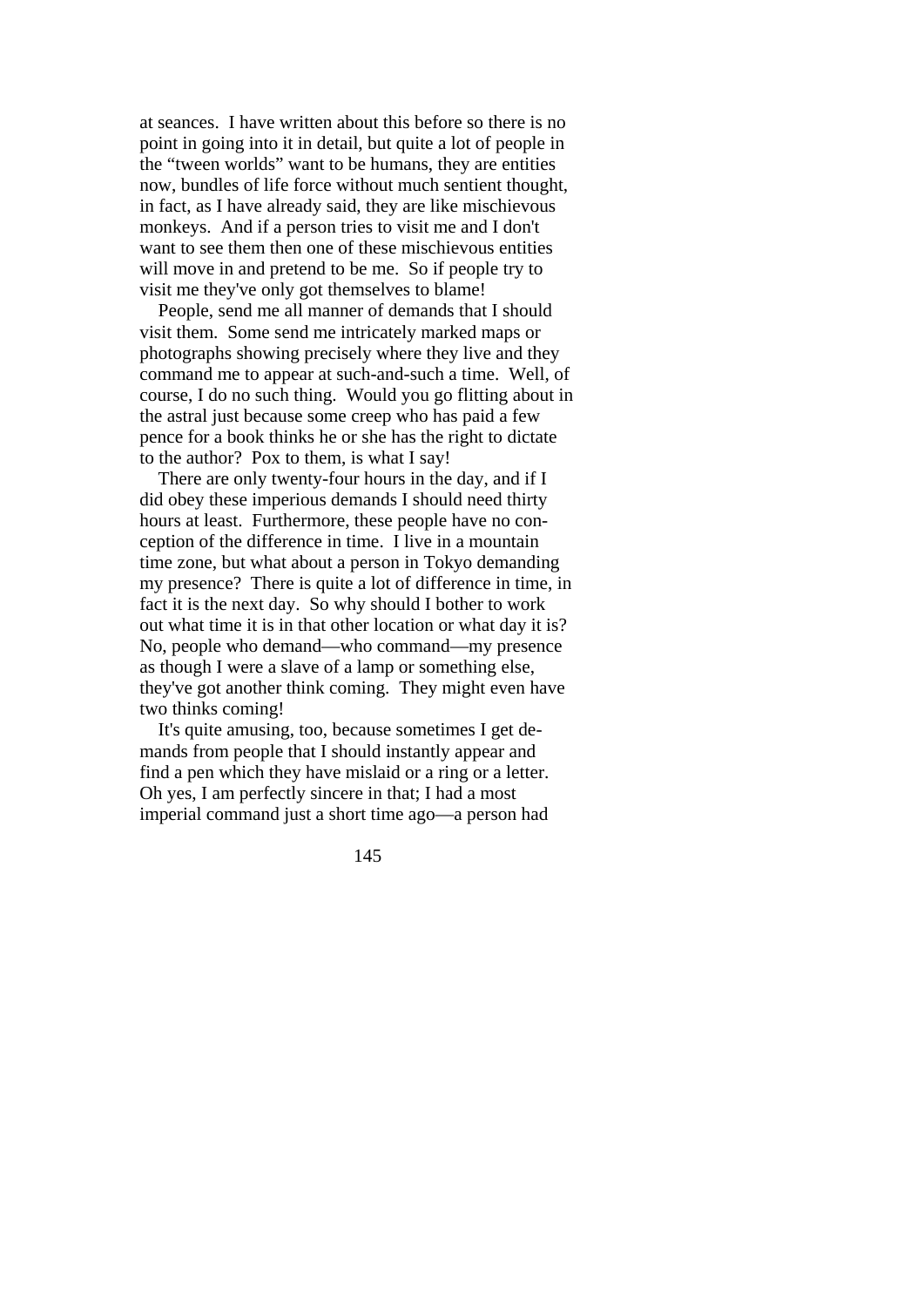put down something and couldn't find it, and she wanted it to wear that night so she thought she could will me to come and I would instantly appear on the spot and produce the goods for her. Well, I think she should go back to reading Aladdin and his magic lamp, don't you? Or perhaps she should grow up instead.

 Here is something I am sure will make you laugh. I will copy it out for you now:-

 "Last night when I was astral travelling I decided to go on a teaching spree. Suddenly as I was walking along I noticed I had a BEAUTIFUL ORANGE SAFFRON ROBE on. I was so thrilled! Astral clothes are so beautiful. I had decided I was going to teach some people when suddenly as I was walking along the saffron robe disappeared and I was stark naked. My mind went blank, the last thing I remember is standing naked in the middle of a public building without any clothes on!"

 Yes, that's what happens, you see. People go into these things without any preparation. This person did indeed get into the astral but forgot to keep a corner of the mind-astral mind-continually on her clothing, so as soon as she decided that she was going to teach some people who already knew more than she did, the little bit of her mind which should have been dealing with clothes switched off, and then-well, she was embarrassed standing in the middle of this public building with, no doubt, quite a crowd of interested on-lookers. Well, wouldn't YOU be interested as well if you suddenly saw a woman appear naked in front of you? The streakers nowadays seem to attract a lot of attention so you judge for yourself what your reactions would be.

 This particular person wants me to mention her by name, but unfortunately I can't even read her name, and I can't read her address either because she didn't give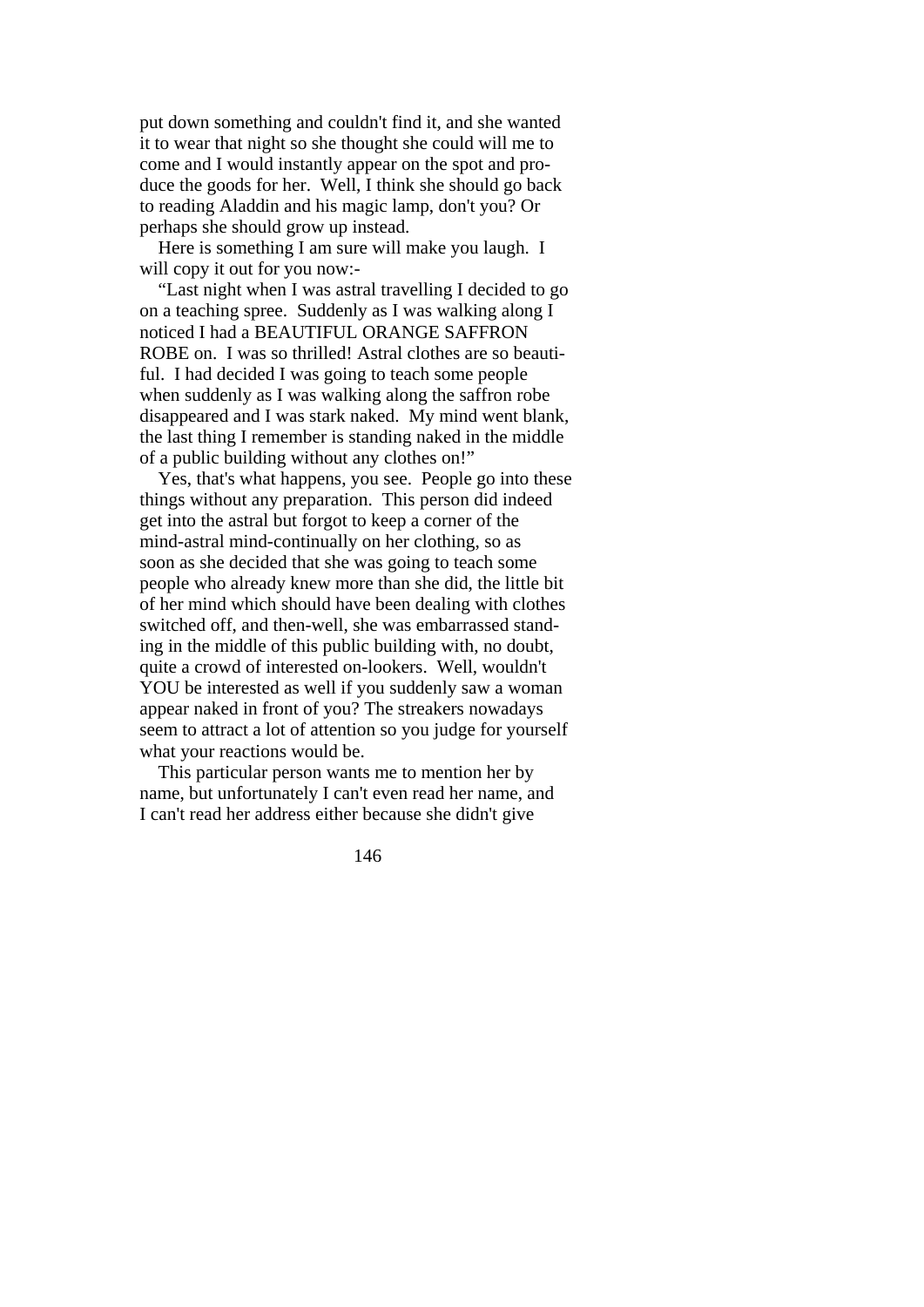any. So I can only refer to her as The Nameless One. She also wants to know when will flying saucers start coming in great numbers. Well, actually, I shall be surprised if there are not more reports of flying saucers in the immediate future, and I am going to suggest something to you—just think of this; you will have read from time to time that naval ships of Norway, Denmark, Sweden or somewhere else have bottled up a "submarine" in one of the fjords, and there is no possible way for it to escape. Fine, we read all about that, we hear all about it on the radio, and we are convinced that this unknown submarine which, it is hinted, must obviously be Russian is bottled up, it cannot escape. Warships of the United Nations are there in force with all their submarine detection gear and they are ready to blow the submarine straight out of the water if it doesn't surrender. You've read about that in the newspapers, haven't you? You've heard it on the radio, haven't you? All right, now think of this; did you ever hear of any result? Did you? I think you did not because everything is hushed-up, and I have reason to believe that there are U.F.O.'s which come from inside the Earth and which are able to navigate under water just as submarines do, and I believe that these U.F.O.'s are sometimes detected by ships of different nations, but these U.F.O.'s can always escape.

 There was a prediction made many many years ago to the effect that this year, 1974, there would be a confrontation between ships of the world and a U.F.O. under the water. The prediction is to the effect that there would be a collision between a submarine and a U.F.O., and some of the U.F.O. people would be rescued and then it would be seen quite clearly that they were not humans as the term is understood on the surface of the Earth. Predictions could be a little time out, you know, so I really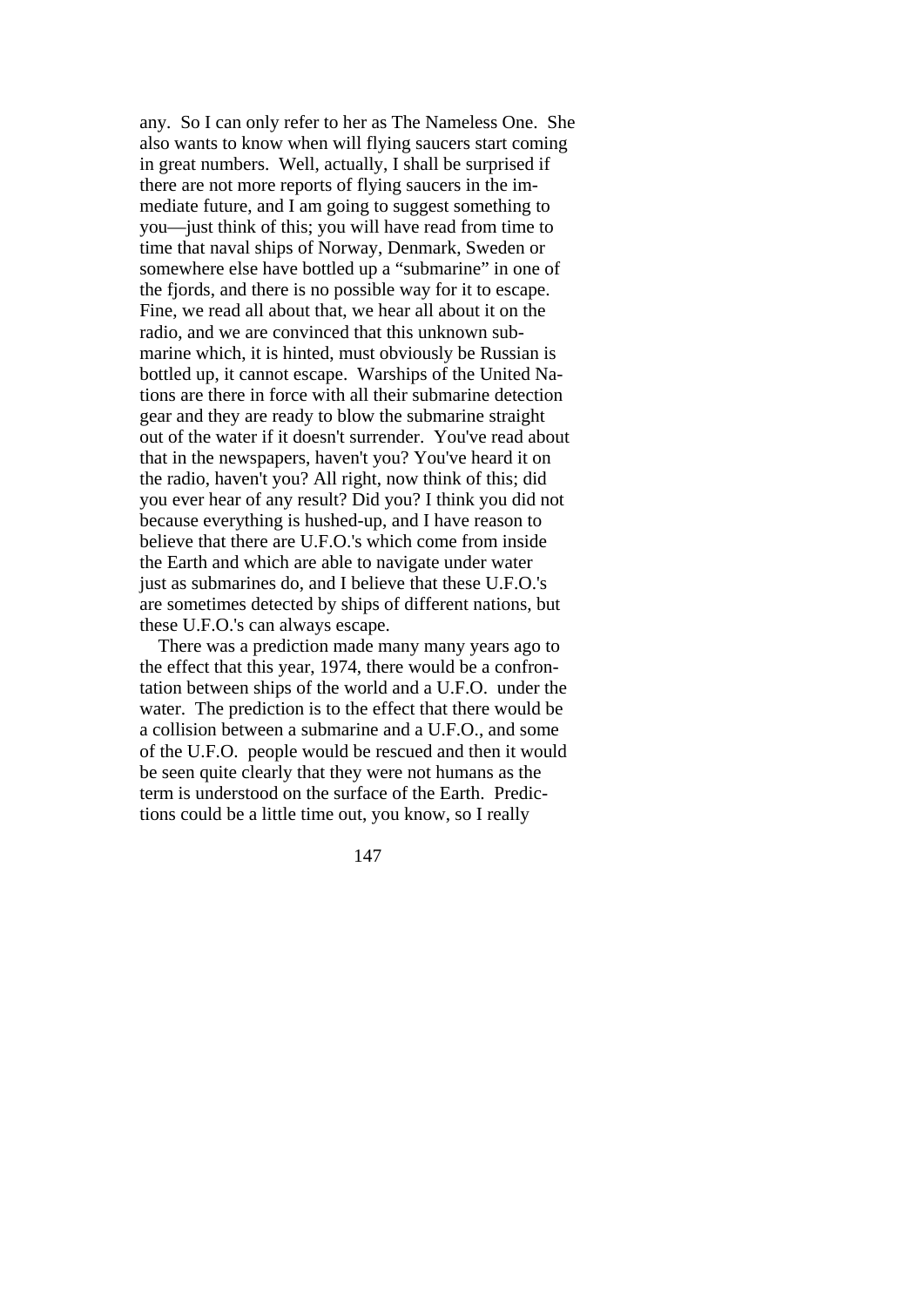think something like that will happen in 1974 or 1975 IF IT HAS NOT ALREADY HAPPENED.

 I say, "if it has not already happened" because it seems so strange to me that things are hushed up so much by Governments. We hear that a submarine has been trapped, much commotion is caused, many reports are given, almost hour by hour reports, and then suddenly . . . nothing, nothing more is said, everything is forgotten. No matter what enquiry's are made, no one knows anything about it any more, it's just as if it did not happen. Now, if some aliens had been found and possibly rescued from a U.F.O. then, of course, the Governments would step in and conceal all the knowledge from those who have a right to know—the people—until the Governments concerned decided how the knowledge could be best turned to the advantage of the Governments concerned.

 Here is another nice question, "Under what conditions can you gain access to the Akashic Records to find out another person's future?"

 You cannot if you are a normal human without very very special life-time training. The Akashic Record of each person is closed and cannot be seen by any other human ( normally ) until the subject of that Record leaves the Earth and is in the Hall of Memories where the poor wretch has to see it all and blush alarmingly with shame!

 I think this particular correspondent should go to a good eye specialist because he writes, "Dr. Rampa, did you know that you have an amazing resemblance to King Feisal of Saudi Arabia? Yes, quite definitely I state that there was a picture of King Feisal on a Time magazine, and you look just like him."

 King Feisal, Your Majesty, may I offer you my humble apologies because if you look like me—well, you sure have got a load on you! Personally I don't see any re-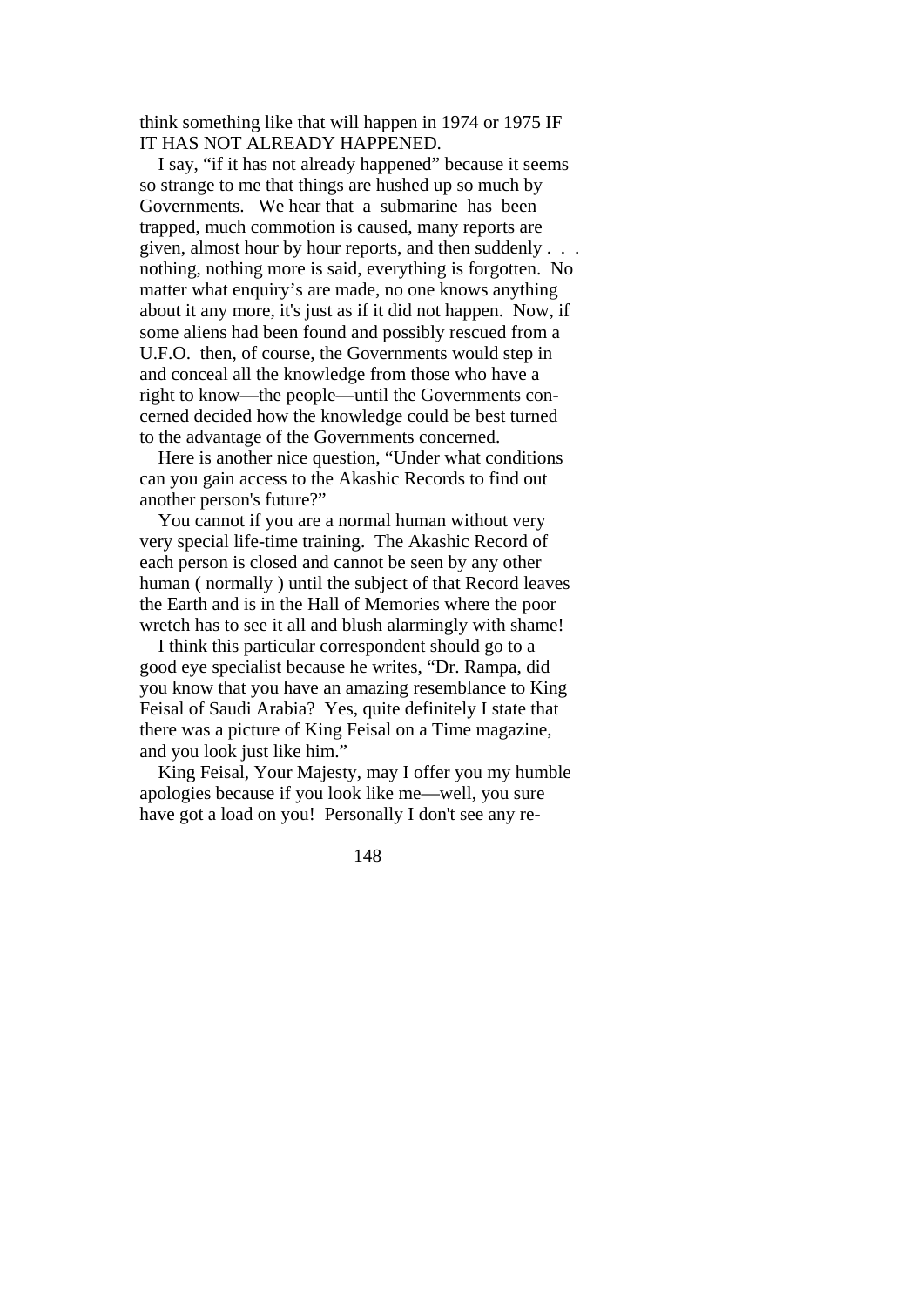semblance except that King Feisal has two eyes, one nose, one mouth and two ears. Yes, I have just that, two eyes, one nose, one mouth and two ears, oh yes, then of course there must be a resemblance. But then I think King Feisal has a lot more hair than I have, I am bald, in fact the flies use the top of my head as a skating rink in hot weather.

 "Is it possible to have a physical or astral child as a result of astral intercourse?"

 No, not a chance, although to believe some of my correspondents it not merely is possible but it does occur.

 For example, when I was living at Prescott, Ontario, many years ago I had a woman write to me—I have never seen her, never been closer to her than a few hundred miles—and she told me that she was now pregnant by me and she was going to bear my child. According to her, I visited her in the astral and (let me be delicate) "gave her the works." Well, that was certainly news to me, I seem to have missed all the fun because I certainly don't know anything about it. The poor lady didn't seem to realize that the husband with whom she sleeps and with whom she presumably does other things may have been more responsible than I was. But, anyway, I will tell you—no, it is not possible to go round in the astral impregnating women. Sorry to spoil your fun but there it is, you can't do it.

 Now this is a good question, it is, "Sometimes I see small children who seem to be talking to themselves but who are really talking to 'someone.' They usually stare as if they are looking directly at someone I can't see, they sometimes carry on long conversations. Who are they talking to? Nature Spirits? Also, can little children see into the astral world at any time they wish?"

Of course these children are able to talk and see people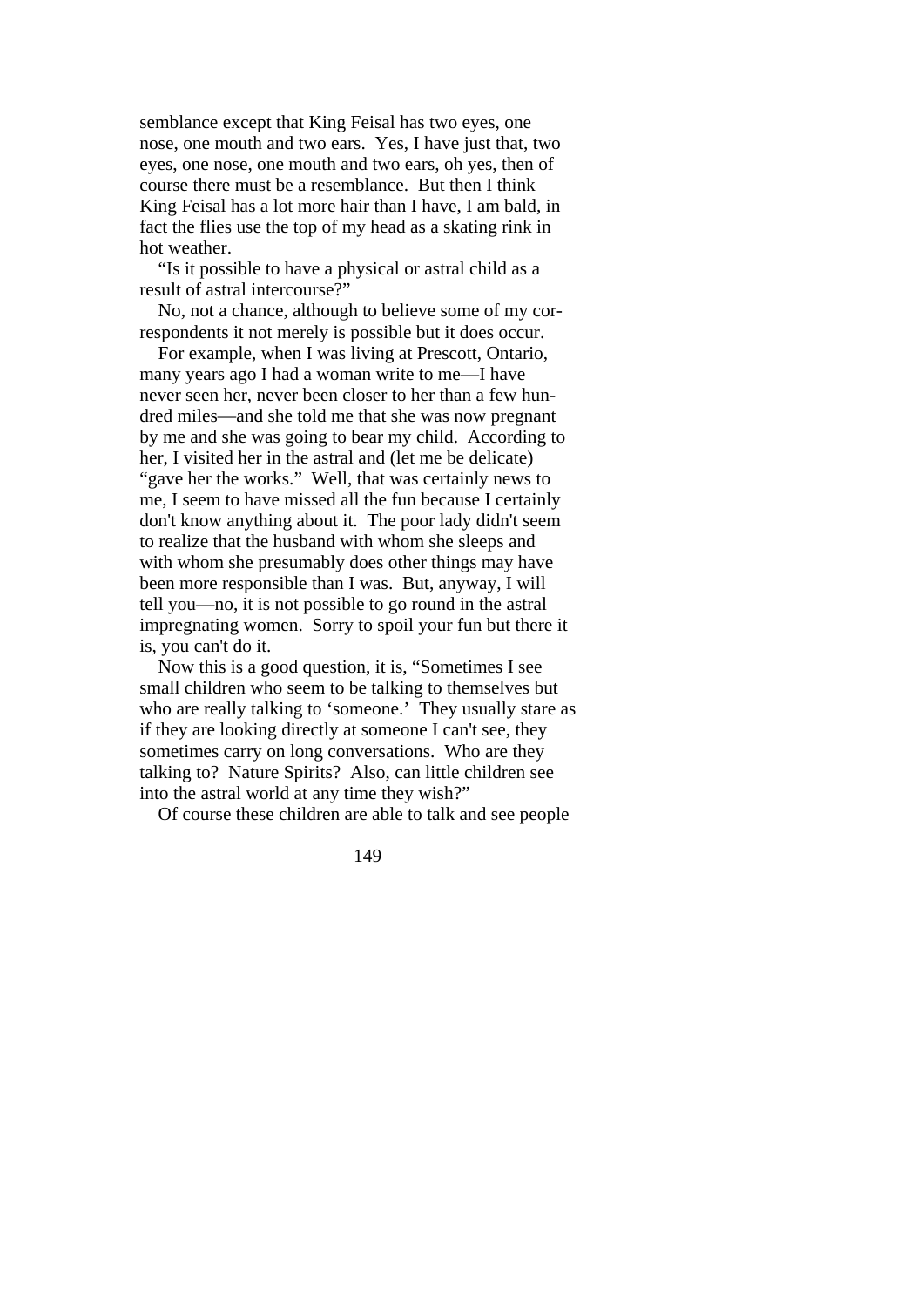in the astral. It is a simple matter indeed because when a child is small their vibrations are higher, and so they can get in touch with people in the astral whose vibrations are lower. There are also special spirit friends who look after children, in other words, fairies are real; and not until stupid parents tell children that they mustn't tell lies and of course they don't see other people do the children lose the ability. In fact parents are a child's worst friends. Parents too often think that they are omnipotent, the source of all knowledge. They try to dominate their children and they crush out and ruin natural abilities of the child. It is a very sad thing, it is adults who make it so difficult for astral people to contact this world.

 Do you want to smile? Well, what would you answer to a question like this :— "Why can't Buddhist monks get married?"

 Let me answer that with a question. The question is, "Why cannot Catholic priests get married?" Obviously because it is a facet of the religion, of the religious discipline. Many churches, not merely Christian churches, either, think that a man must devote his whole life to that religion. He must, in effect, marry the religion. Many churches, or many religions, believe that if a man marries then his mind might be on other things—the attractions of his wife, for instance—and he would then not be able to give full time attention to his religious duties. That is why Catholics and some other priests do not marry. But there are many Buddhist monks of different sects who do marry, just as there are many different types of Christian priest who do marry. Protestant priests marry, Catholic priests do not. It's just a matter of belief and that is all there is to it.

 I have a regular correspondence with a lady and gentleman who have a son who has a mental defect. The son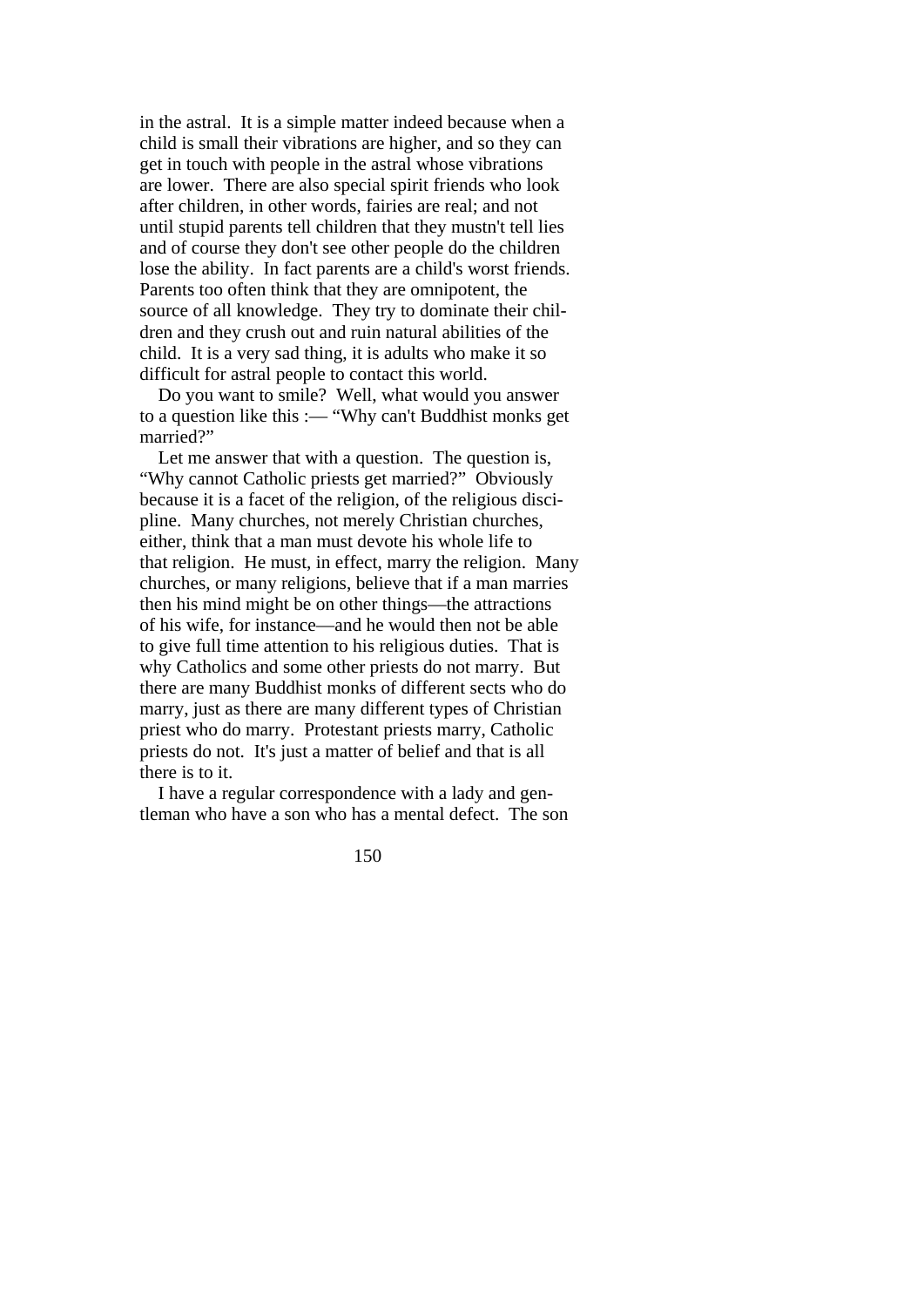is retarded. Unfortunately medical science does not seem able to do much for such people, and often they try to persuade the parents of such a child to commit the child to some Home for the Mentally Defective.

 This particular boy is improving, and I believe that in time, with the loving care of his parents, he will become very much more normal. It seems that when he was a baby a doctor treated him unwisely and tried out a new drug on the small baby giving it a dosage which would have overpowered a strong adult. From that time on the boy has suffered very great mental strain and he cannot speak, and I believe that his mental health is improving. I have suggested that he be sent to friends on a farm because often if such a person is mixing with animals, etc., who are less privileged than he, then a great improvement takes place as the boy or girl does all he can, or all she can, to help and to understand the animals.

 In many cases a retarded child, seeing an animal, gets a type of fellow feeling. The child thinks that the animal cannot talk either, so that gives him a bond, and when such a child is given the run of a farm and given tasks within his or her capabilities, then the responsibility does start up and spark a response in the intelligence.

 It is such a shame, such a crime to just rush retarded people off to a mental home when there is any hope at all that kindness at home, or kindness and understanding on a farm, will enable the retarded one to become less retarded. I have known many cases where Mongolian idiots —they are not idiots by any means—have been greatly improved by being placed in a position where they can help with animal husbandry.

 Do you remember in a previous book that I made a prediction that a President of the U.S.A. would be removed from office? Well, as I write this we are waiting

I51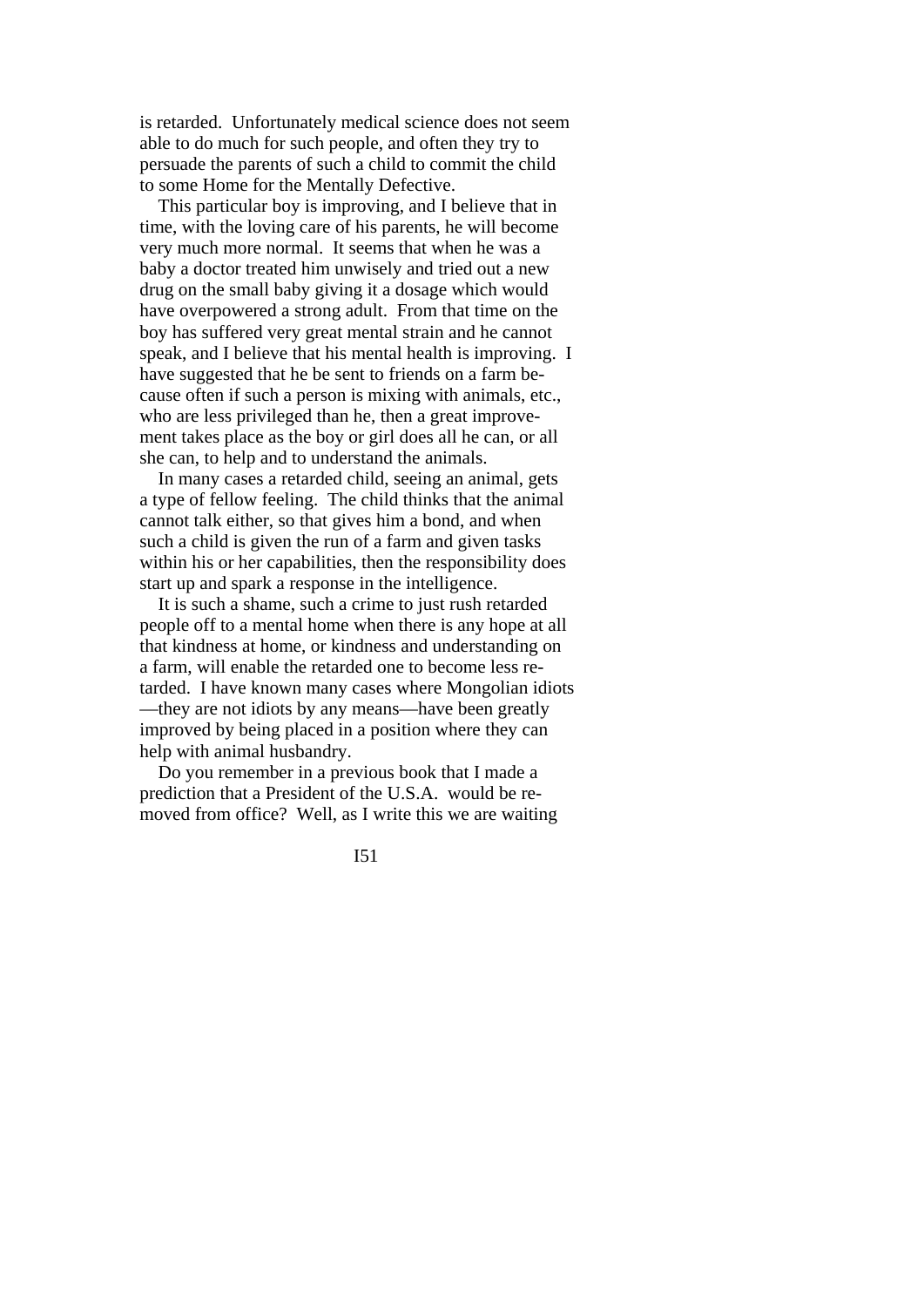for President Nixon to announce his resignation. The poor fellow has had enough pressure, certainly, and according to what one reads in the papers he is certainly having some nervous strain which may have affected his mental health. But anyway—predictions sometimes come right, you know. But I have been told quite reliably that President Nixon—probably former President when you read this—was informed by a quite well-known woman astrologer or whatever she is that nothing would happen to him. Well, she wasn't very successful, was she?

 Actually, everything comes in cycles. You get troubles with Kings, Presidents and all the rest of it in certain cycles. So if you know where to look you can find out about these periodic cycles. In the same way you can find out fairly accurately when a next war is going to happen. If you had been sufficiently interested to work out the dates of wars and you had drawn a graph of them, you would have found that they follow a more or less regular pattern. Everything happens like that, you know. Even with human life everything happens in cycles as every woman knows, and then there are the cycles of the Moon's phases. But in addition to that there are the cycles which affect humans most of all, such as the twenty-three day cycle of up's and down's of health, and the twenty-eight day cycle, and another cycle which occurs over a period of thirty-three days. We get the health, the nervous energy, and the intellect, all fluctuating from top to bottom. And obviously as the three cycles come together at fairly long intervals then one can have an extremely good period for a day or so, or an extremely bad period for a day or so.

 I keep a regular chart of my cycles, that is, the twentythree day, the twenty-eight day, and the thirty-three day cycles, and quite recently I was at a peak of what passes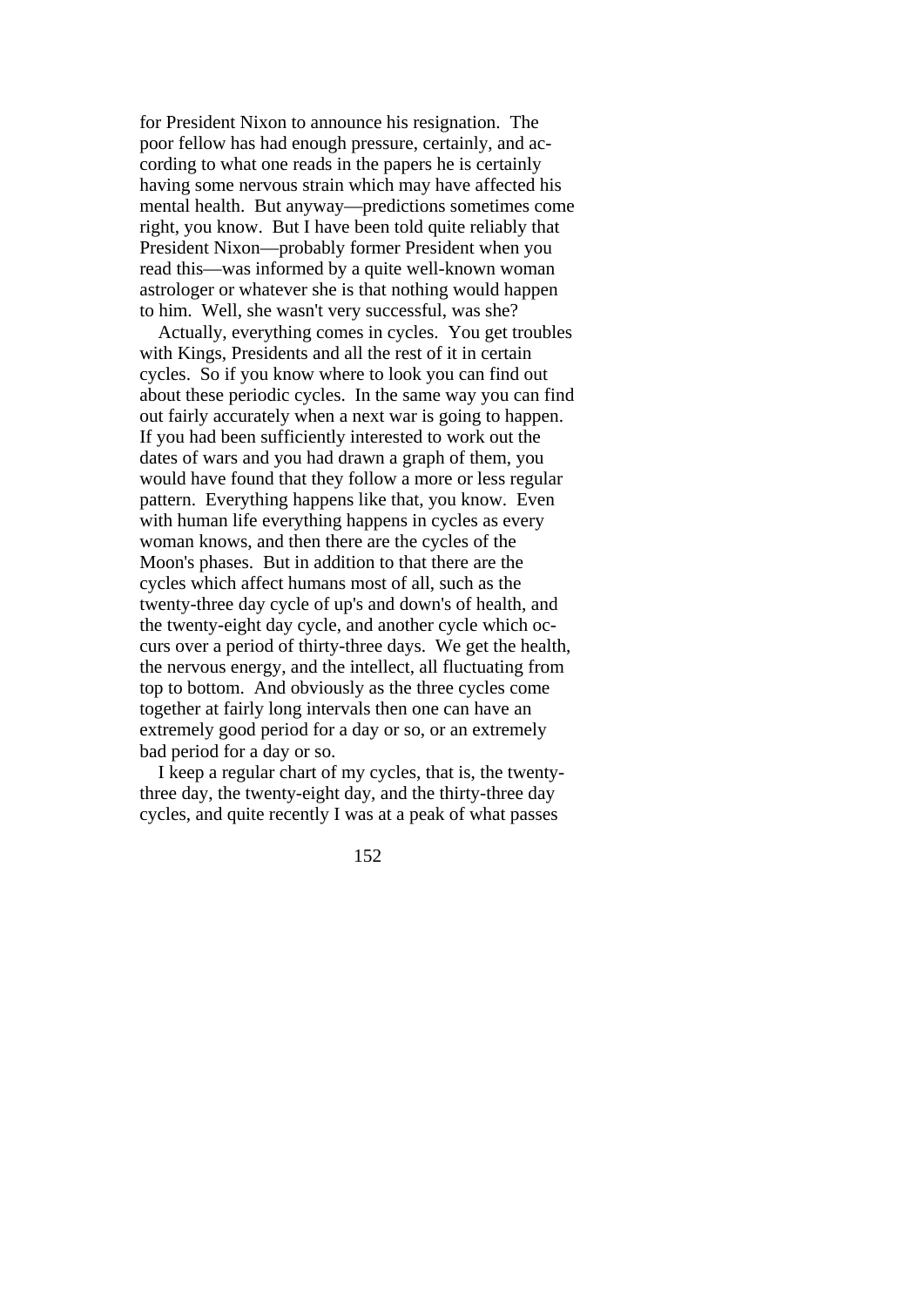for good health with me, as was predicted by the three cycles. But then there came the decline of the three cycles all in a bunch, and the result of that was that I was carted off to hospital, a very sick fellow indeed with more pain than I like to think about. Then I stayed in the hospital until the cycles changed around and permitted me to feel better, after which I came out again.

 All life has cycles of this type, and if you know how they can be charted. Not only that, but if you know how you can find out the cycles of world events, what's going to happen to this country, what's going to happen to that, what sort of person is going to be assassinated next, and what those naughty little Russian lads are going to do to upset the equanimity of the world. It is a pity that the Russians are so xenophobic because they make a lot of misery for themselves always being absolutely positive that everyone else is against the poor little Russians, whereas actually most of the time people couldn't care two hoots for the Russians. They play pretty rough, though, as I know to my cost.

 Would it not be a very pleasant thing if we could get our Lords and Masters, who pose as a democratic elected Government, to prepare proper charts showing world events and when we can expect an increase in income tax, or—oh wonderful event!—a decrease in income tax, although the latter doesn't seem possible. The Governments are always willing to put up the prices, to increase the taxes, etc., but they never do a darn thing about reducing them, do they? The income tax thing, I believe it came under one of the terms of the Defense of the Realm Act (D.O.R.A.) in England during the 1914-1918 war, was just a temporary measure which was going to be repealed at the end of the war. Well, now, here in Canada as well as in the U.S.A., the Government of the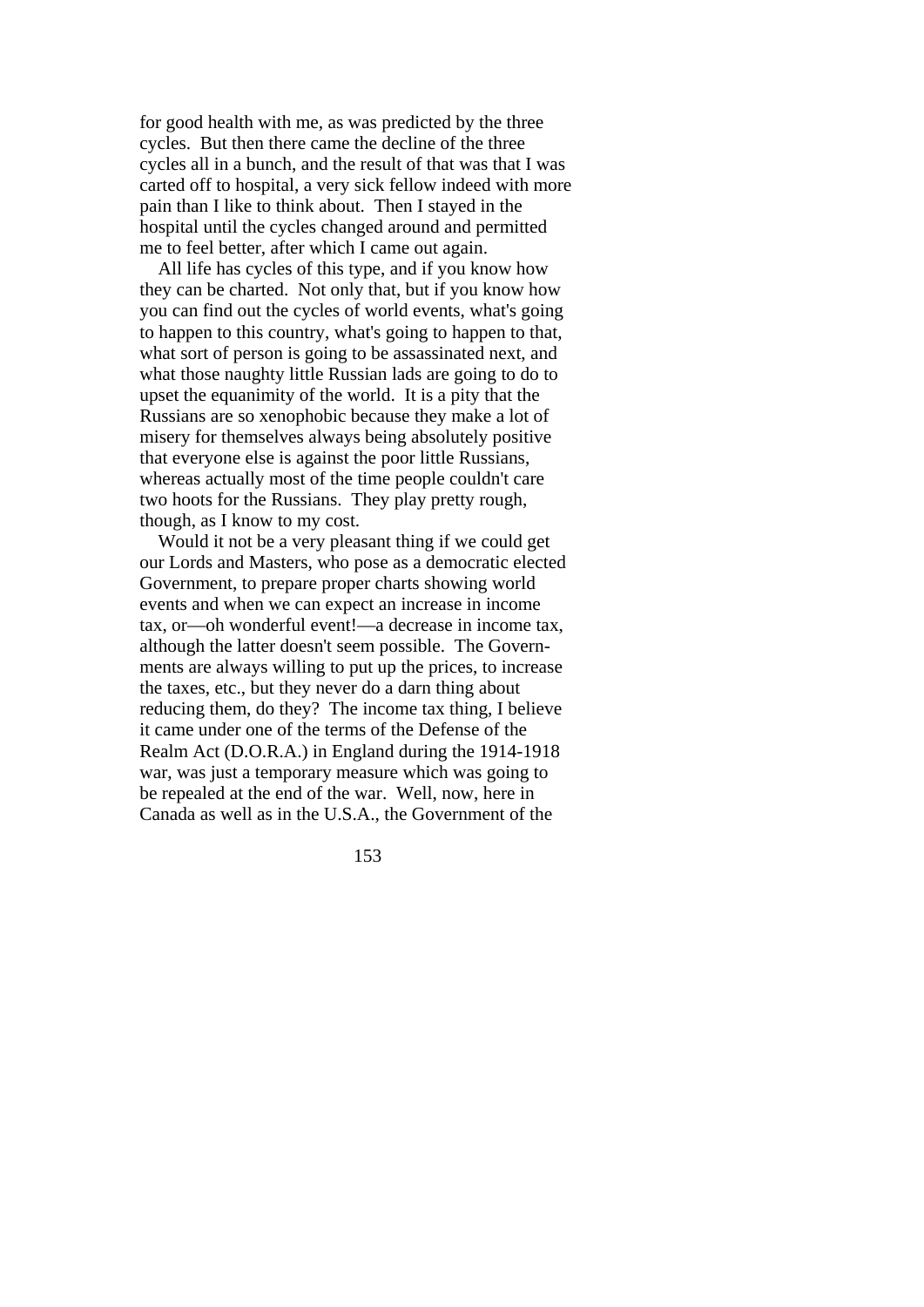country imposes a whacking great tax, and then the Province or State take their bite as well by imposing a big tax, and in some places there is a third income tax, that which is imposed by a money-hungry city. It reminds me of the sort of life an author lives; first of all he pays commission to one or two agents, and then he pays income tax in the country which is publishing a book, and then he loses money on the rate of exchange—it's never in my favour!—and then he's got to pay tax, poor fellow, in his own country. And if he is particularly unlucky he has to pay Federal tax and then Provincial tax, and if this is not "his day" he has to pay city tax as well. After that he may find that there is some sort of a school tax because the Catholics, for some strange reason, seem to have twisted the arm of the Governments so they can dun money out of people to help pay for the schooling of little Catholics. It's a strange, strange world, isn't it?

 But my Respected Friend, Paddle Boat Moffet, has a question; Paddle Boat loves ships, and because of his love of ships I renamed him "Paddle Boat", a name which it seems he thoroughly enjoys. Paddle Boat Moffet is a very gifted model maker. To my disgust he has been making silly old sailing ship models of an age long past. After all, who wants to know about ships which are mere lumps of wood blown along by a bit of cloth stuck on to a bit of a stick called a mast? All the best modelers make paddle boat models or good old steam ships, and so—Paddle Boat Moffet, fired by his new name, is now busy making a paddle boat.

 But he is puzzled about the Marie Celeste. You probably all know about her, but if there is Aunt Agathe out there who doesn't know let me tell you, auntie, that the Marie Celeste is, or was, a sailing ship which was plying her regular route across the seas, and then one day, or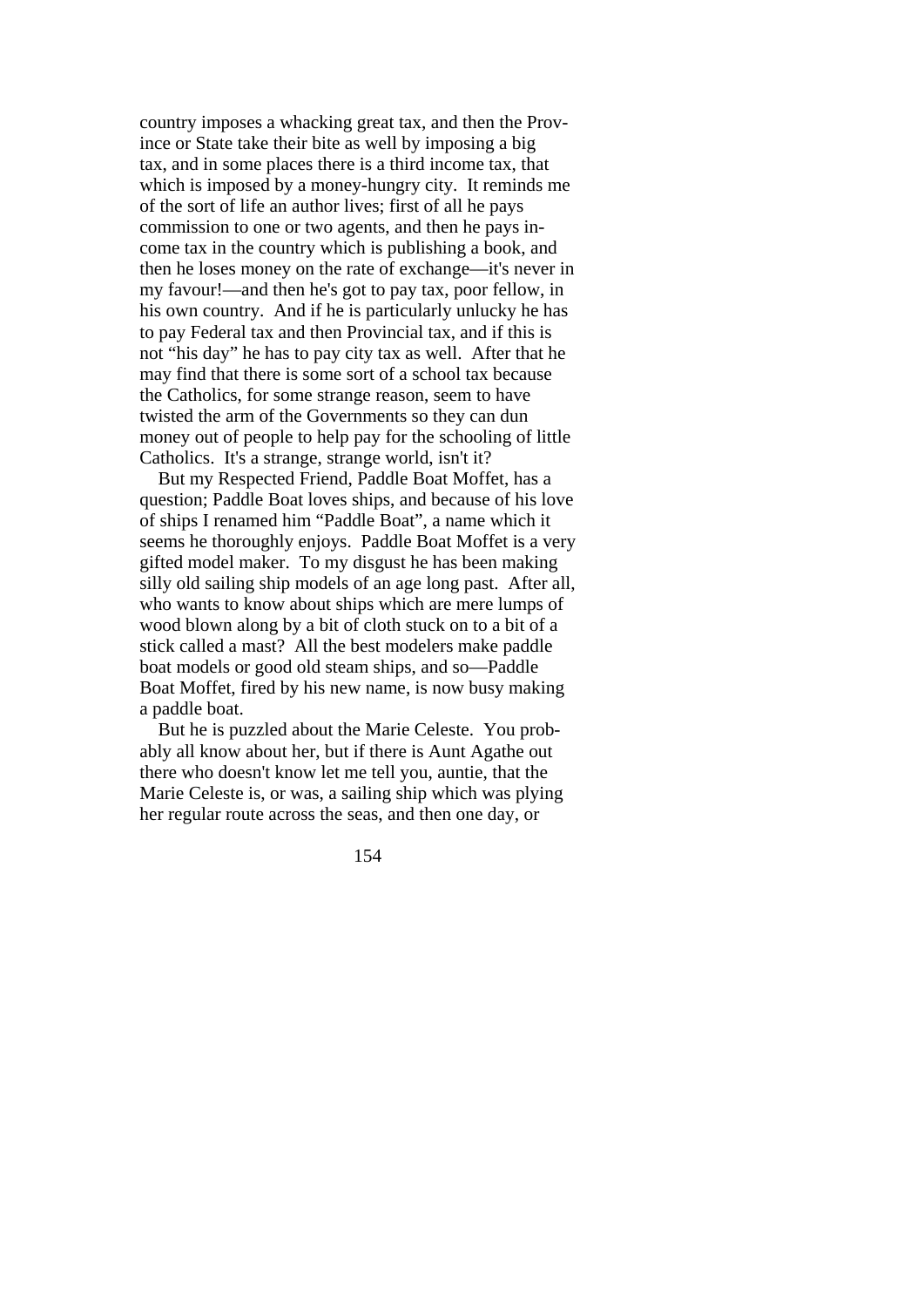rather, one evening, an oncoming ship saw the Marie Celeste coming toward her with all sails set, booming along in front of the wind. But—like this book—it was twilight, and according to marine law the Marie Celeste should have had lights showing but there were no lights, and the people aboard the oncoming ship were perturbed at several things which seemed wrong with the Marie Celeste. So after quite a long chase some of the men from the spectator ship were able to board the Marie Celeste and lower the sails.

 Then they got gooseflesh, or whatever it is that seamen get when they are scared stiff, because there was no one aboard the Marie Celeste, no one at all, everything was perfectly in order, even a meal was laid out on a table waiting for an unknown diner.

 Throughout years and years many conjectures have been made as to what happened aboard the Marie Celeste. There was no sign whatever of any violence, so—what could it have been? The life-boats were there so the crew could not have taken off from what they thought was a sinking ship. The ship was perfectly in order, nothing at all wrong with it, except . . . the crew were not aboard, and that is all.

 There have been quite a lot of ships like that. The ships have been intact in perfect order, and yet there has been no one aboard. And then if you will read my other books you will read about the Bermuda Triangle in which not only ships have lost their crews, but the ships themselves have disappeared. Aircraft have disappeared as well, and in at least one authenticated case voices were heard on the radio fading out in eerie, ghostly fashion. Paddle Boat Moffet wants to know what happened.

 Well, there is another time-dimension which crosses our world. There is another world intermingled with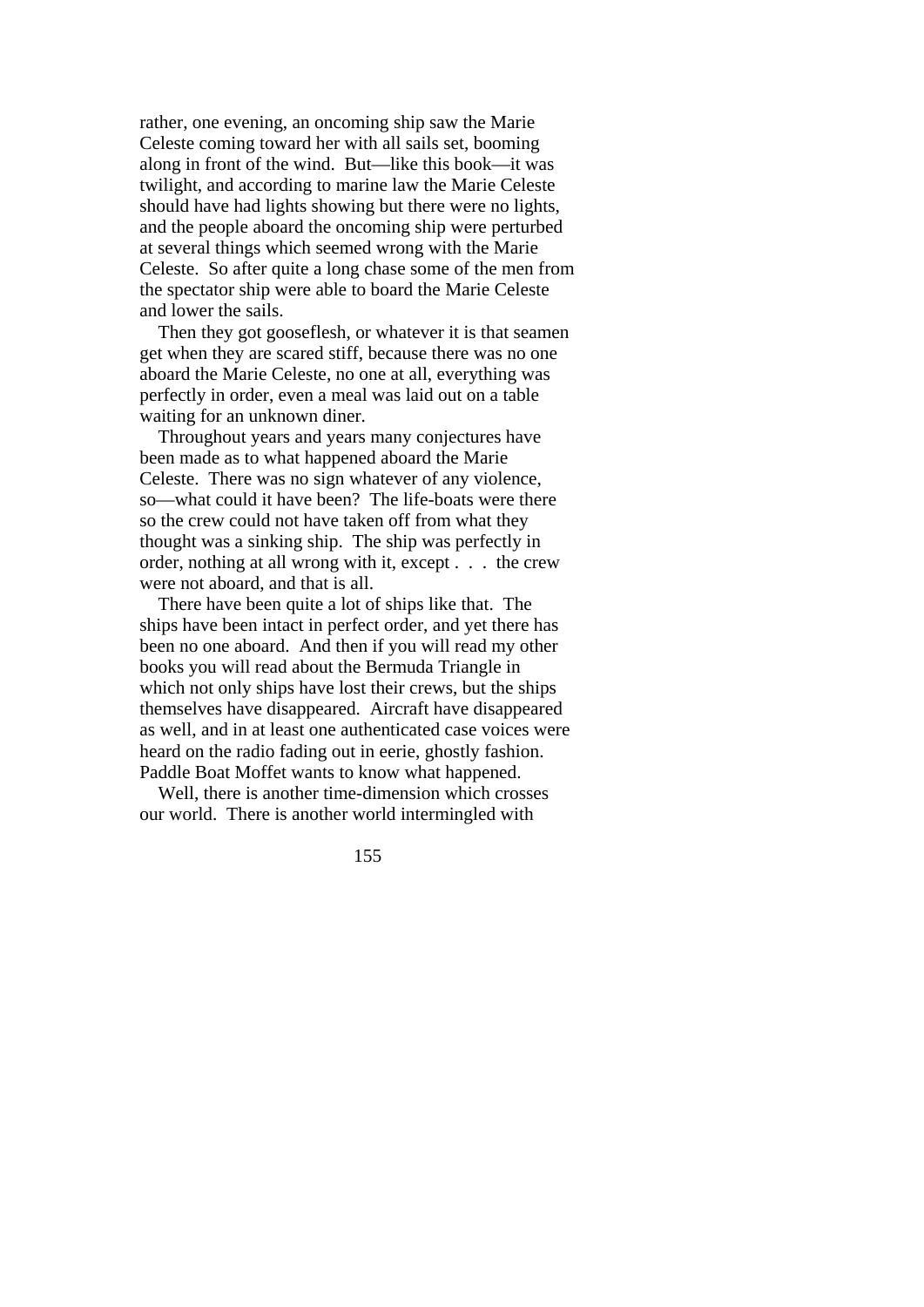ours. A lot of people say, "Well, if that is so why can't we see it?" You cannot because it is on a different frequency. Think of it like this; I don't know how many of you are interested in short-wave radio but quite a number of you will have had the acquaintance of listening to a shortwave station—oh, let's say just for example, the B.B.C. on the 31 meter band, and then find that the station appeared to drift off and instead there would be perhaps Moscow, the Voice of Moscow bellowing out propaganda against the Capitalist countries. And then, even before one could reach for the tuning knob, the drift would occur again, bawling Moscow would disappear and the B.B.C. would come back. All the time, of course, both stations were broadcasting, but the set was tuned to one, and if there was a frequency drift somewhere the other would come in instead. We get the same thing with the two worlds. The worlds are invisible to each other.

 Let me put it in another way; we here on this world see by a certain type of light, but supposing our light was switched off and something else, perhaps infra-red, was switched on then we would apparently be in darkness, but a person who could see by infra-red light would be able to see perfectly whereas he would not be able to see at all by our light. So it is that in such a case if our world is at one frequency and our twin world is at another frequency there is no interaction between them so one world is not aware of another, but in (by way of illustration only) the two worlds intermingling at the Bermuda Triangle particularly, and then there is a drift, any poor soul at the point of the drift would possibly find that he had slipped from one world into the other! He would get a nasty shock, wouldn't be? The other world is a twin of this world, so when he had sailed or flown over the barrier and into this other world he would be in a similar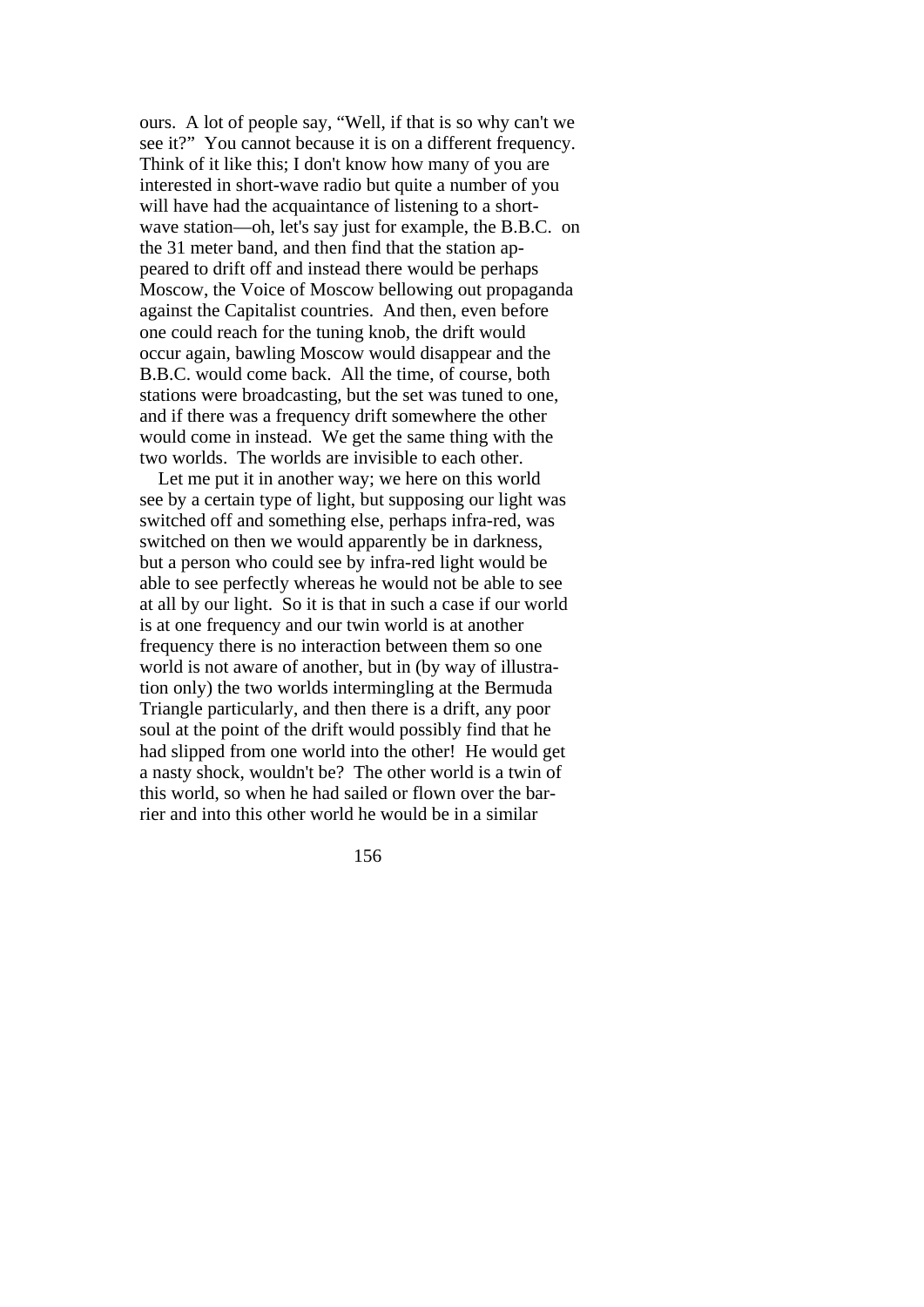type of world and in a similar location on that world, but he wouldn't know the language, he might not even see so well, he might find that he was seeing almost as one would see at twilight—hey, I can't get away from that word, can I?

 But you can rest assured that people from the other world come to this one as well. In fact I know of a definite authentic case where it happened in Argentina because I was near at the time. But that is another story. So, Paddle Boat Moffet, the Marie Celeste and other ships could still sail if they went over the border, but it might even be that in the case of the Marie Celeste the crew were taken off for examination by a U.F.O., or even by another ship which was on the other side of the "barrier." Either is possible, and both have happened in the case of other ships.

## CHAPTER TEN

 I have been listening to the tragedy of a nation, using my little old transistor radio, and I am just overcome by the tragedy of it all. Of course by the time you read this book the news will be old, possibly even the new President will have left. I should never be surprised nowadays. But—I have been listening to the tragedy of a nation. The tragedy is not the doings of Richard Nixon. Richard Nixon; I would say, is no saint, in fact I should imagine that he can grow horns on his head far more easily than he would grow wings on his shoulders, but Richard Nixon has done a lot of good, and to my way of thinking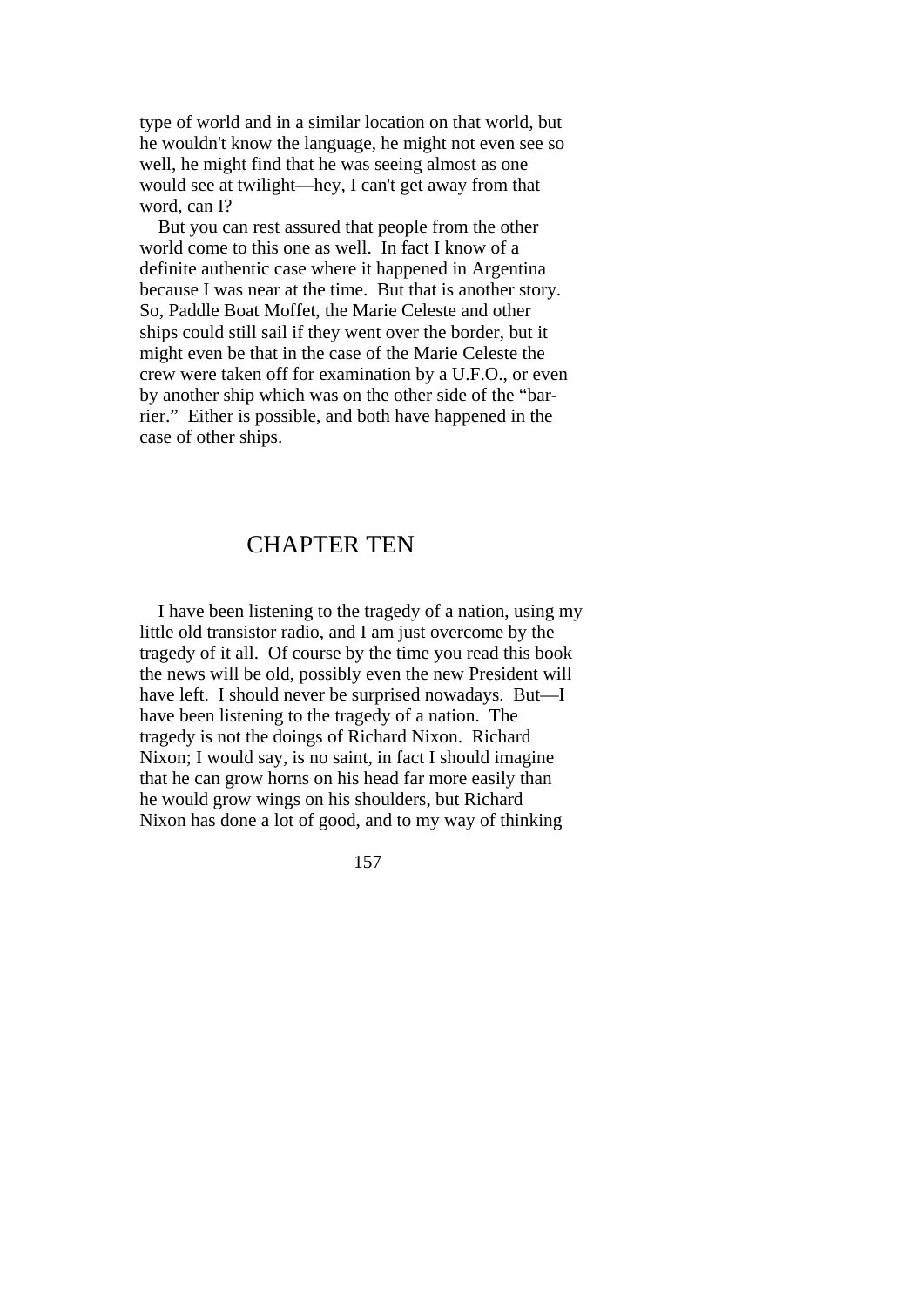he has done no more harm than some of the other people who have been Presidents of the U.S.A.

 The tragedy of the U.S.A. is not the tragedy of the President, the tragedy is that the press, those evil dastardly men of the press, have caused all the trouble, and I cannot understand why presumably sane people tolerate the press. There should definitely be a press censorship, but to be crude about it none of the politicos have the guts to impose it or even to suggest it.

 I well know how the lying press can fabricate the "evidence," and then the press will accuse a person, try him, and condemn him without one iota of real guilt on the person concerned.

 I am not saying that President Nixon was innocent, not even the most potent of those wonderful cleaning powders which are so freely advertised would make President Nixon snow white, no matter how many times he was dunked in the stuff, but he was not as bad as he was painted by the press, and I will go so far as to say that he has not done anything worse than any other President has done. I thoroughly understand President Nixon's point of view, and I should class him as a perfectly ordinary commonplace in-the-rut American President.

 The press have no right to interfere in politics any more than the churches have. It is always a source of amazement to me that in Ireland, for example, one biblethumper has left his lectern, or flown the pulpit, to become one of the revolutionaries. What's the fellow's name? Paisley, I believe. But if a man goes in for Holy Orders why does he suddenly start giving revolutionary orders?

 You get the same thing with old Makarios who ran so fast from Cyprus that no one could catch him. He is another one, this time an Archbishop, and he forgot his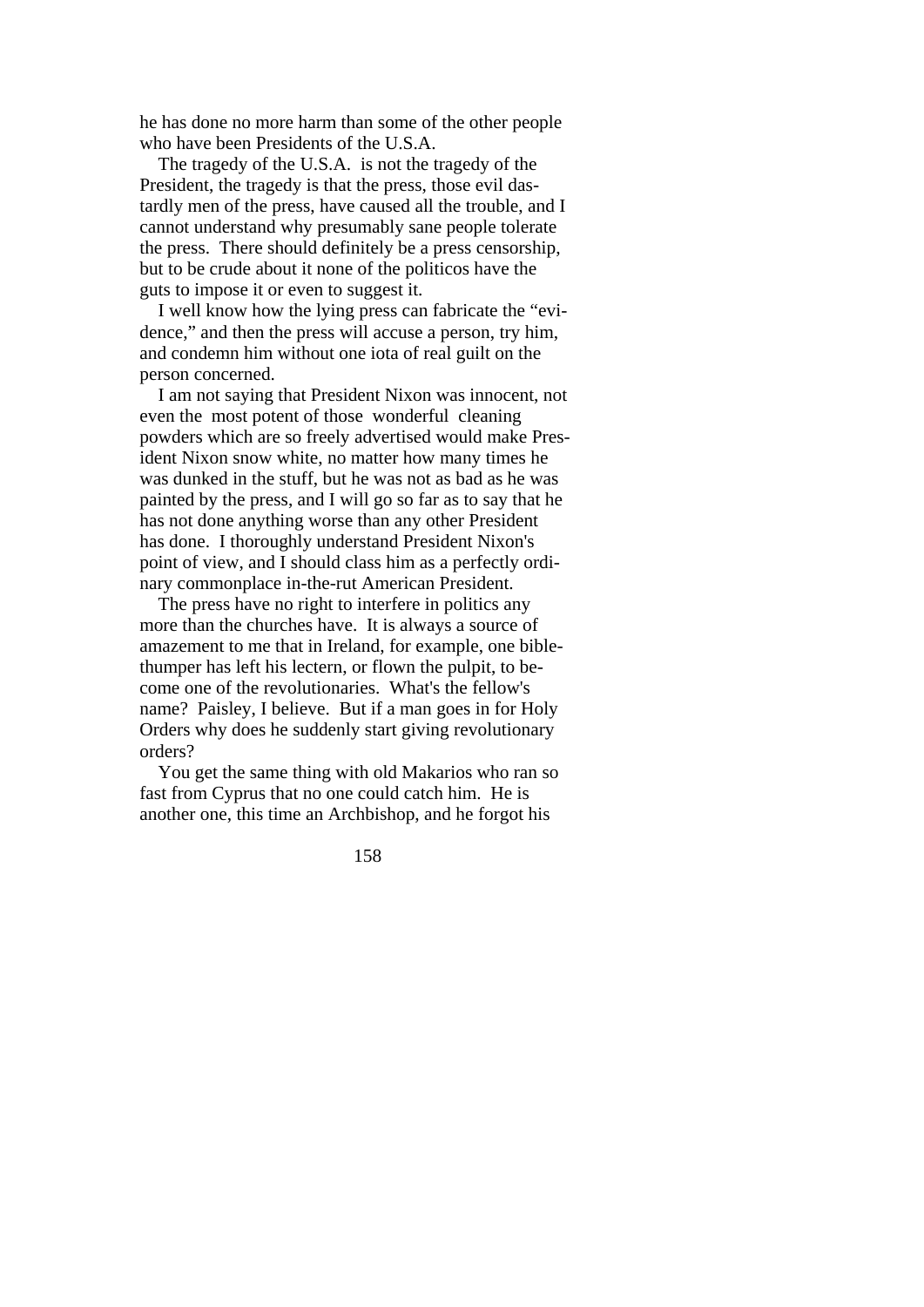holy teachings to enter the revolutionary path, and revolutionaries it seems to me, are nothing but a gang of murderers. We are all entitled to our opinions, and that is my opinion. I think that a cleric who forgets his holy teaching and runs bleating from his flock to pick up a rifle should be unfrocked. Not merely should he be unfrocked, he should be debagged. Debag is a good old English term, so for the American audience let me say that he should be peeled from inside his pants!

 I have had a lot of persecution by the press, and although I cannot truly say I hate anyone I am as near hating the press as I am anyone in the world. I would prefer to shake hands with Satan and his grandmother does Satan have a grandmother?—than I would to shake hands with a pressman because these people are truly the scum of the Earth, One listens to them on the radio and one shudders at the arrogant way in which they dictate to people, shudders at the manner in which they try to force a person to say what the pressman wants them to say. And then in the matter of the new incumbent, Gerald Ford, I listened to the pressmen saying what the new President would do. Well, if the press people are so important, so all-knowing, then why does America need a President? Why doesn't the Senate or Congress or the Boy Scouts or something just phone the press each morning to know what orders they should give? The press people, it seems to me, are just a lot of illiterate, ignorant fools who are just ready to cash-in on anyone's misery, and even on a nation's tragedy. Pox to the press!

 I have a letter from a person who cannot understand this:—

 "Well, in your books, and in other books too, it is said that every so often the world undergoes a sort of change of cycles, a change of civilization, but if that is so then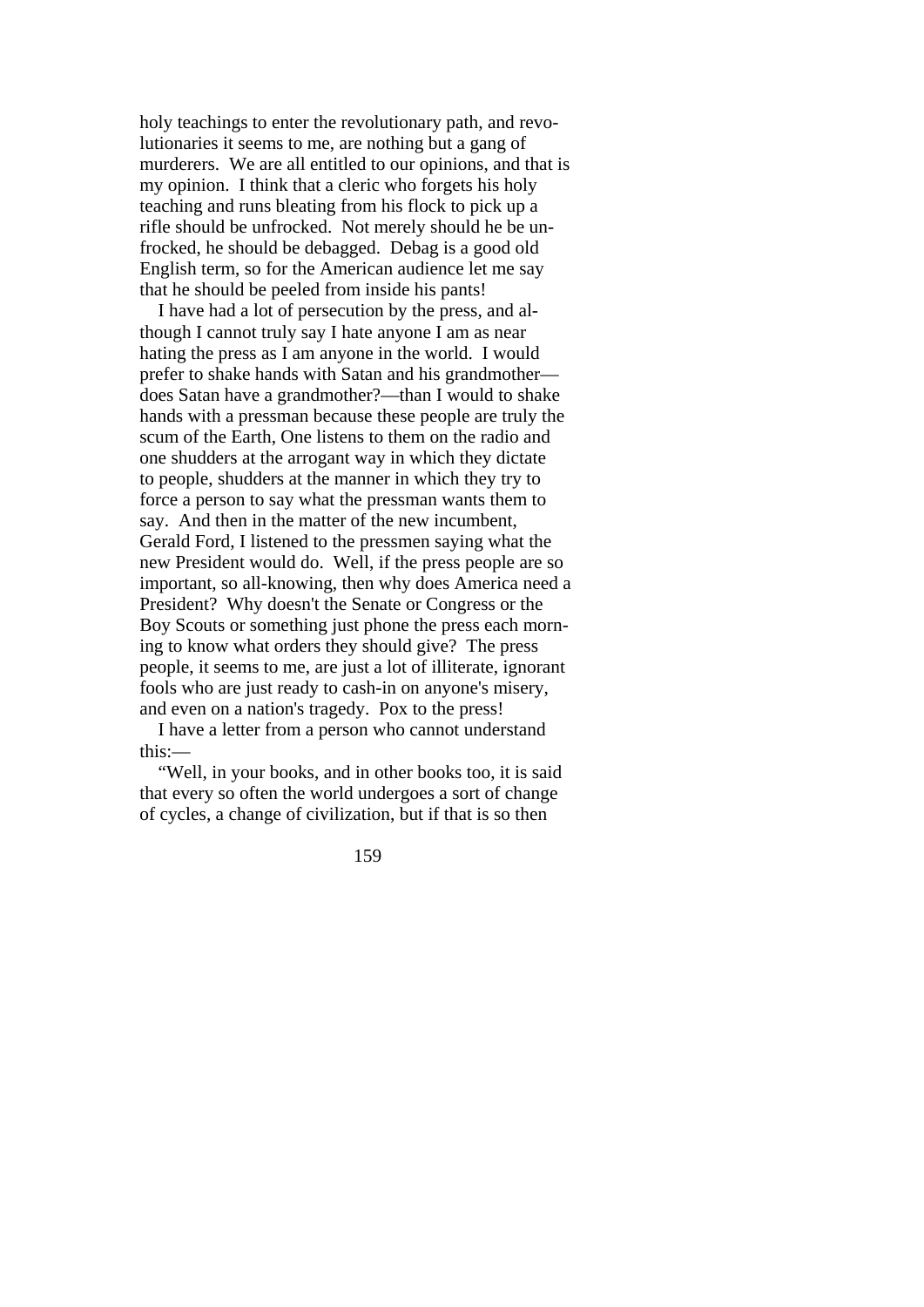there must be remnants of other civilizations and we never find any, so it leads me to think that you are not telling the truth. It leads me to the belief that the Bible is right and the world is only about three or four thousand years old "

 That fellow must be a pressman! But anyway, imagine for a moment that you are an ant playing about in some farmer's field. Well, you see this great cloud coming from the distance and because you are a Wise Ant you scurry as fast as you can to the nearest tree and you shin up that tree with all six or eight, or whatever it is, legs. Then you get a first-class view of the world beneath you.

 The farmer stops his chuffng tractor and gets down and opens the gate to the field, then he gets back on the tractor and chuffs away through the gateway and into the field. Then after he has scratched his head a bit, lit a cigarette, and done a mighty spit he hitches a plough up behind the tractor. And then what was your world, the smooth surface of your world with nice green grass and good clumps of weeds, gets in a state of turmoil. The farmer is ploughing. He goes on ploughing and ploughing, and he is deep ploughing, too, so all the surface of your world, which is that field, is broken up and the inner soil comes to the surface and everything is thoroughly messed up. Your friends in the ant colony disappear for ever. One of the plough blades saw to that in very decisive fashion. The ant colony was tipped upside down, and then great clods of earth rained down on them and after that one of those blade things at the end of the plough sliced right through the earth covering the deceased colony, and all the sides caved in even more. On the next pass down the field one of the rear wheels of the tractor pressed everything down deep.

Well, you, the last ant in all the world—your world is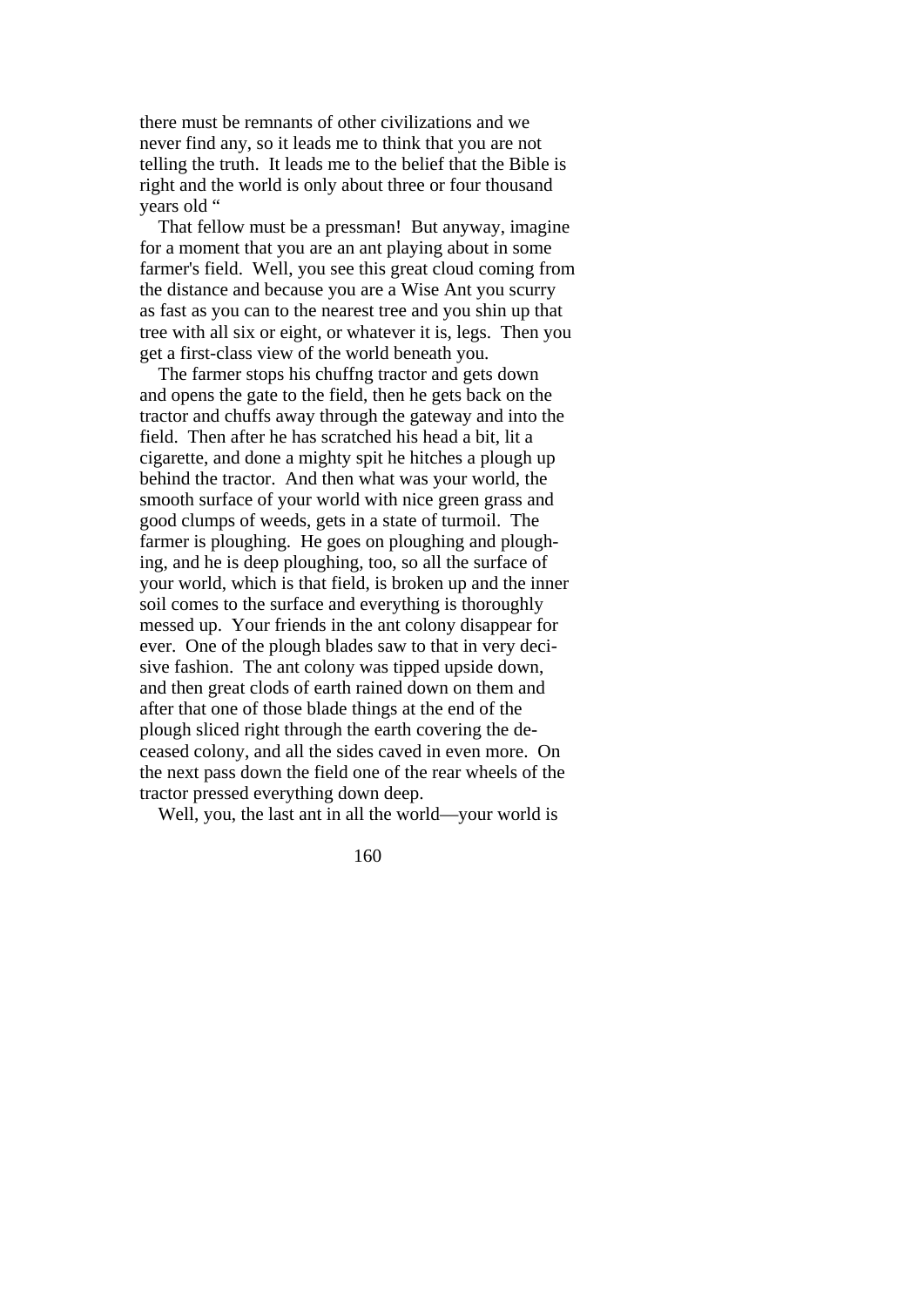the field, remember—shudder with fright. Everything has taken on a new look. There are great cliffs of earth standing up where before there was smooth earth and perhaps grass. There is nothing that you know left any more. But if you were given long life—I don't know how long an ant lives—you would see the winds and the rains beat down the ploughed up soil until everything became smooth again. But before that, perhaps, the farmer or his boy would come along with a seeder which is another device which turns up the earth a bit and scatters seed all over the place, and that seeder would be followed by hordes of birds. So you, poor ant, had better keep your tail down tight or you will lose it.

 But that is how things go on on this Earth. There is what we of the Earth call a mighty civilization, New York, for instance; (is it mighty after Watergate?) supposing the end of a cycle had come, there would be terrific earthquakes, bigger earthquakes than you had ever dreamed possible, and you wouldn't dream about them either because you wouldn't live through them. The earthquakes would open chasms in the earth and buildings would fall in, chasms would extend perhaps half a mile deep into the earth, and all the buildings which were New York would fall in. Then the earth would close again, and there would be a few wriggles, and in course of time there would be no trace whatever of that mighty civilization.

 The waters would change their course. The Hudson would disappear into the earth, the seas would sweep over part of the Earth perhaps, and perhaps New York's site would become the seabed, and everything that you knew of New York would have disappeared.

 It's not true, though, to say that everything is lost without trace for ever and ever amen, because there have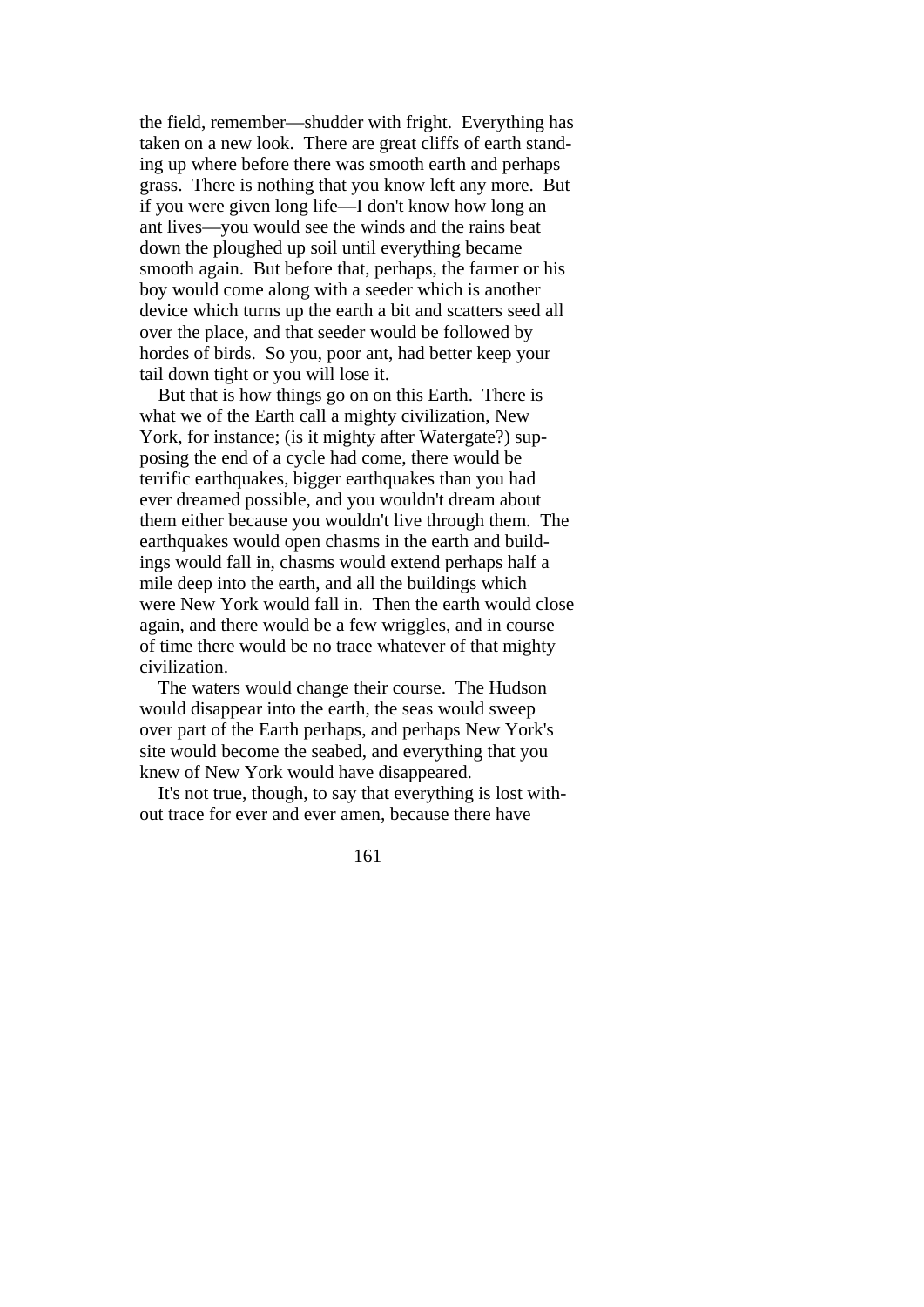been most interesting reports from deep-miners. They have been digging for coal, perhaps, and far down in the depths of their mine they have come across (and this is true) a figure buried in coal, a figure which might be fifteen feet long. They may also come across certain artifacts, and there have been such artifacts found and placed in Museums; there have been cycles and cycles on this Earth. If you go to a farm and look out across the farm land you can't say what sort of crop there was ten years ago, can you? You can't say what sort of crop there was twenty years ago, not even five years ago, not even one year ago, because everything has been ploughed down. Perhaps the farmer has had a very good crop which has depleted the earth, so he ploughs the land and lets it lie fallow for a year. After that he ploughs it again and plants a different crop, and so it goes on. The earth, too, is ploughed by earthquakes, and after the earthquakes come the floods and the tornadoes which blow the topsoil and smooth everything off and make sure that there is no trace of that which went before.

 So, young man, you who write and tell me that I am not telling the truth, you are talking through the back of your neck. You don't know the first thing about all this, so the sooner you read all my books, and believe them, then the better for you.

 Mrs. Mary MacMaggot of the Maggotorium, Toadsville, is a great herb fan. She firmly believes that people who take chemicals, and that means chemical drugs and all that sort of stuff, should have their brains tested; Mrs. Mary MacMaggot is absolutely convinced that you get good only from herbs. She thinks the rest of the pills, potions, liniments and lotions are just a device to make money for the drug houses.

Actually, there isn't any difference usually between the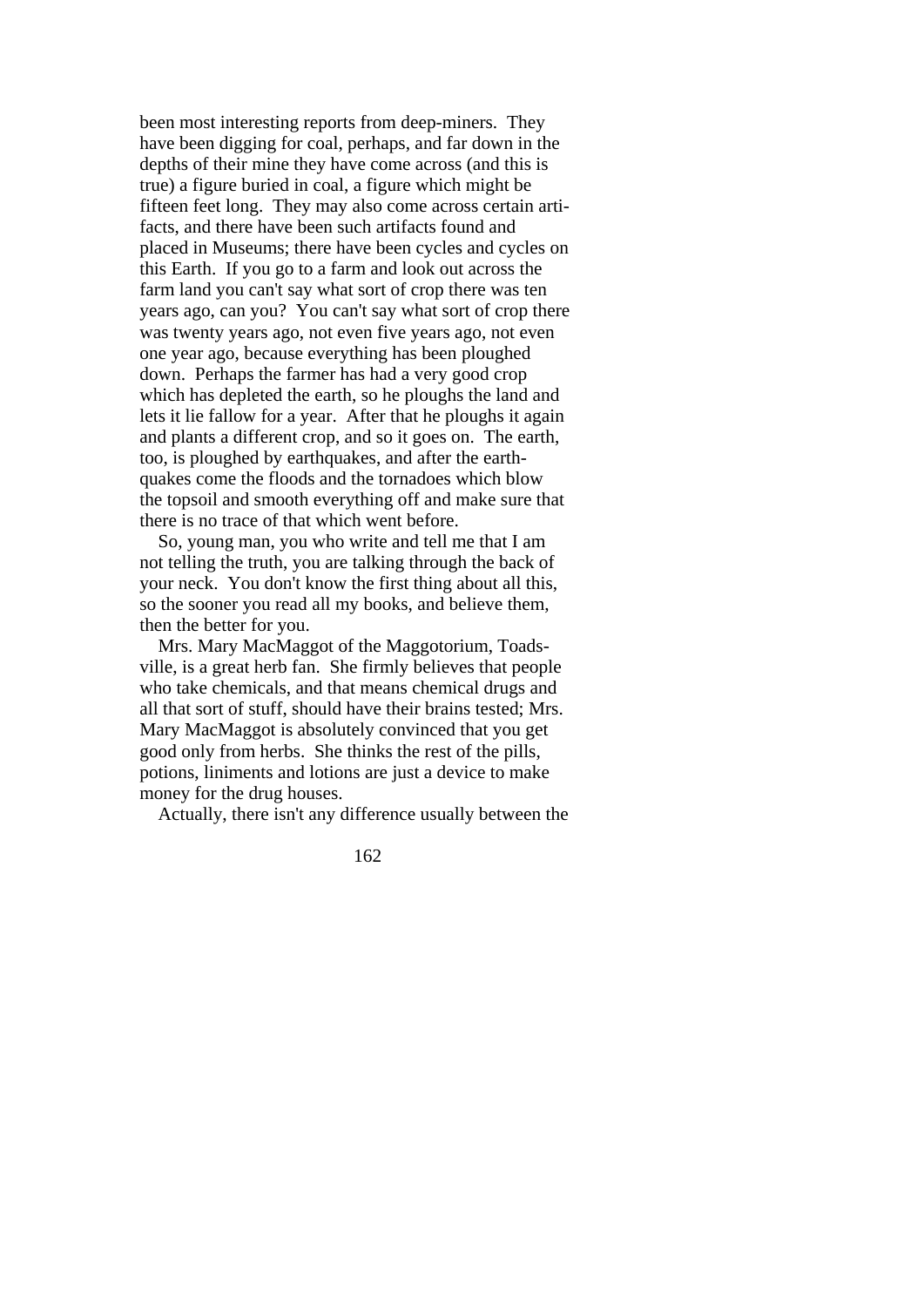drugs we get out of herbs and the drugs which are made in a factory. You know how it all happens, don't you?

 Well, let's take as our example a herb which is rich in iron. Now, the iron in that plant does not grow there provided by a benevolent Nature who knows that in time Mrs. MacMaggot will want an iron tonic. The iron came from the ground, and I am going to advise you to look on things something like this; all plants are cellulose, they are like cellulose sponges, and the cells in the sponges are filled with the life material of the plant; the cellulose is a form of skeleton, a form of support for the plant. So this particular plant that we are examining is very partial to soil which has a strong iron-ore element in it. It grows well in such circumstances, and the iron-ore is absorbed by the far-spreading roots of the plant and is then taken up by the sap and conveyed through all the cellulose tissues of the plant. There it is lodged in those cavities just as one can mop up dirty water with a sponge and get the sediment lodged in the cells of the sponge. Well, along comes a herbalist, grabs a handful of iron-bearing plants and messes about with them—perhaps he makes a tea of them, perhaps he mashes them up, but anyway he makes some awful unsavory goo and takes the stuff. If he was lucky and he's got hold of a plant which had been successful in getting a good quantity of iron-ore he feels better for it. But if he finds a barren sort of plant then he says some naughty words and goes on to some pills.

 All the big drug houses send research teams into exotic parts of the world, such as to the interior of Brazil. There the research people find all manner of plants which grow nowhere else in the world perhaps, because Brazil is truly a wonderful, wonderful country for its natural resources.

 The plants are carefully noted, photographed, checked, and then bundled up and sent to research laboratories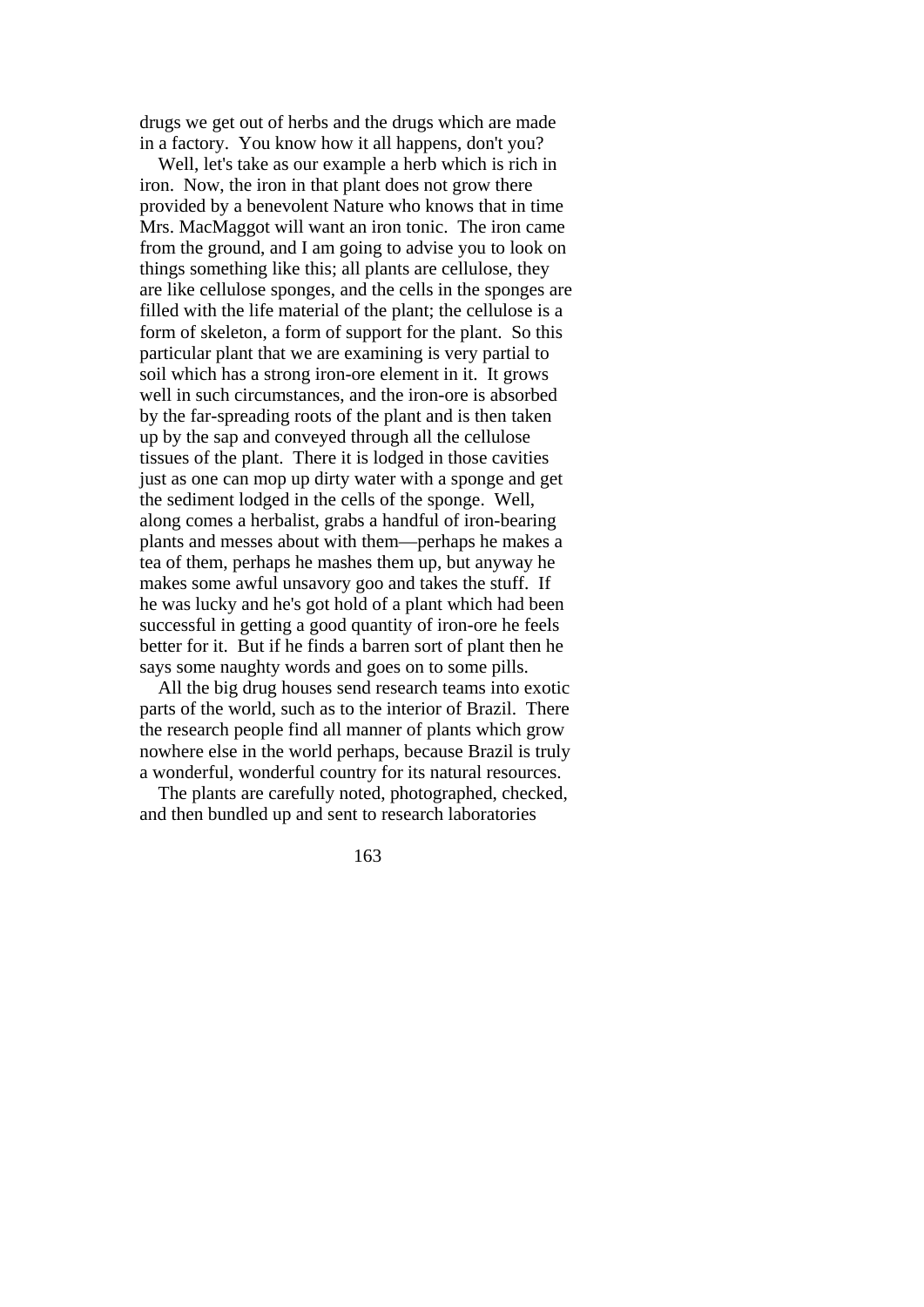where they are again examined in the light of information which has been obtained from natives, perhaps a native witch doctor uses this herb or that herb for curing barrenness or rheumatism, or something else. Well, the native witch doctors are usually right, they have generation after generation of passed-on experience to guide them, so you can be sure that if they say that such-andsuch a plant is good for this or that complaint they are perfectly correct.

 The research teams break down the plants, analyze them, make them into essences, make them into crystals, and they find out every single item about the plant, what it consists of, what it has secreted, and all the rest. And as is very frequently the case they can isolate a certain chemical which is responsible for the cures claimed by the witch doctors. Then, having that chemical further analyzed, they can copy it exactly. So we have the chemical of the plant merely duplicated by the chemical in the laboratory, the manmade thing, and the manmade thing has a great advantage over the herbal chemical because there is no method of telling the potency of the herbal chemical, there might indeed be none. But if a thing is copied and manufactured in the laboratory then one can at all times prescribe an absolutely accurate dose.

 I am thinking particularly of curare. Certain of the Amazon Brazilians—they call them Indians—used curare extract on arrows or spears, and if they shoot an arrow so coated at an animal the animal keels over, paralyzed. But there is a lot of hit or miss because, again, in a herb which grows in the ground you can't be sure of your dosage. Years ago it was found that curare was useful to surgeons in paralyzing a patient on the operating table and making his muscles relax. But when the herb was administered the results were uncertain, either the poor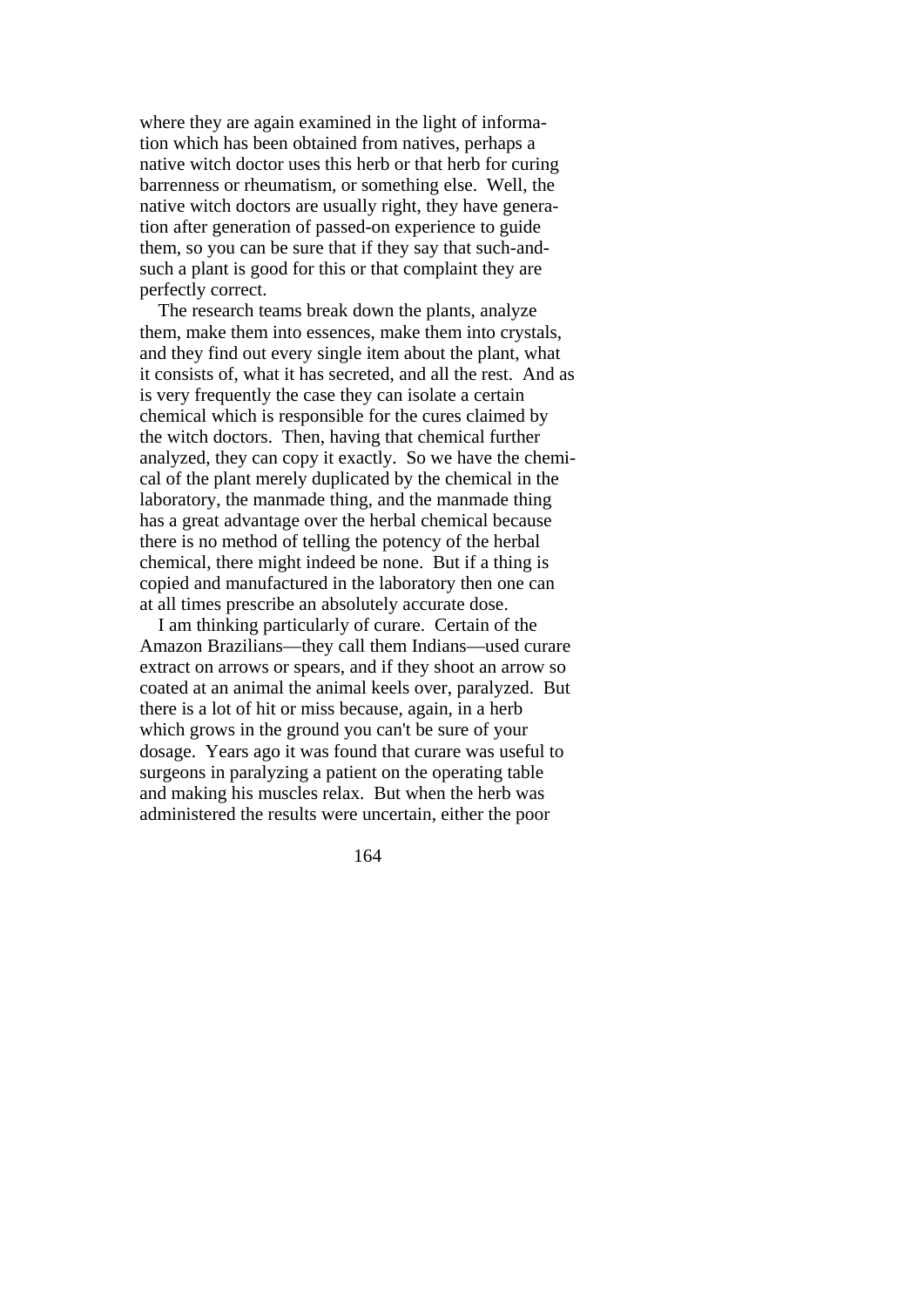wretch was killed, or, often, he did not get a strong enough dose to be effective. But now that the drug curare is manufactured artificially there is no risk because at all times there is an exact dosage. So, Mrs.Mary Mac-Maggot, it's a good thing that we can have factory made chemical drugs which permit us to prescribe and dose with accuracy. Just think if you had to go out and chew up a pound of fennel before you found your cough was curing. Now you can take a little liquid and find that you can get your cough better really fast.

 Another person writes and ask what I think of Arabs and Jews. Well, to tell you the truth, I don't think anything particular about them because while on Earth they are much the same type of people. Arabs and Jews were very friendly indeed just a few years ago, they mingled, Arabs in Jewish communities and Jews in Arab communities, and they were on the closest terms possible, there was no dispute between them, no dispute at all. But, you know, one of the facts of life is that love and hate are very similar, very close, you can have absolute love for a person which turns to absolute hatred almost overnight. Or you can have a most vicious bitter enemy, and then you can find that you love her almost before you know what is happening. It is because the chemicals are wrong in the two people concerned. It might be that Arabs and Jews have changed their eating habits somewhat, and so that the chemical intake leads to the opposition of their vibrations. If a person's vibrations are not compatible with another person's then we have hatred, and the vibrations are very often governed by the sort of food we eat because the food gives us our chemical intake, that is why in so many cases mega-vitamin treatment works wonders, and in other cases it can have no effect at all. So if we got a bunch of Jews and a bunch of Arabs and we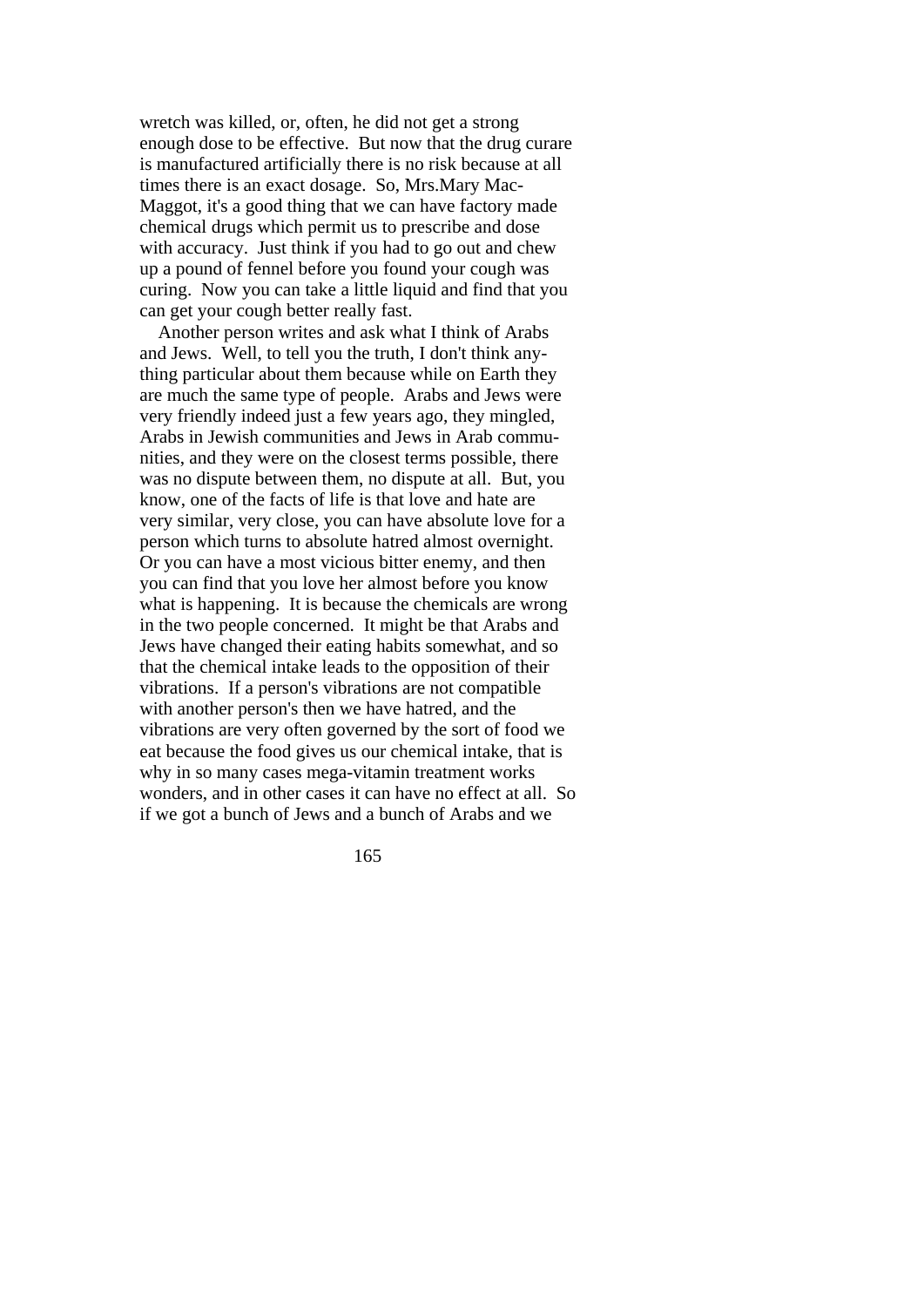fed them on the same stuff perhaps they would get on together and not try to cut each other's throat behind their back, so to speak. But I know, or knew, quite a lot of good Arabs, and I now know quite a lot of good Jews. Unfortunately I have met one or two bad ones as well, but then I have also met some bad Buddhists!

 Often I get letters from Germany really giving me a working over because my books are not published in Germany. I can't help that. There was quite a campaign against me in Germany started up by a few fellows who were jealous because I wrote about Tibet, jealous because I wrote true books about Tibet, and so quite a press campaign was started against me. But it seems to me that the Germans are an unlovely people, it seems to me that they are the trouble-makers of Europe, they are so humorless, so deadpan, so righteous. So much so that I have had to decide that I wouldn't have my books published in Germany. I cannot stand these literal people, and I have often written to people in Germany and given them my honest opinion which is that it would have been better for the rest of Europe, perhaps, if the Russians had taken over the whole of Germany. If you look at history you will find that the Germans have made an awful commotion in the world, all the way back to the time of Attila the Hun.

 So Mr. German, who is being so cross because he can't get my books in German, I don't want them published in German, and I wouldn't care two hoots—I couldn't care even half a hoot—what Germans think about it.

 A gent here, I am sure he is a gent by the way he writes, believes that it must be wonderful to be an author. You don't do any work, you just walk about a room dictating to a staff of secretaries who hang on every word that the author utters and then struggle to put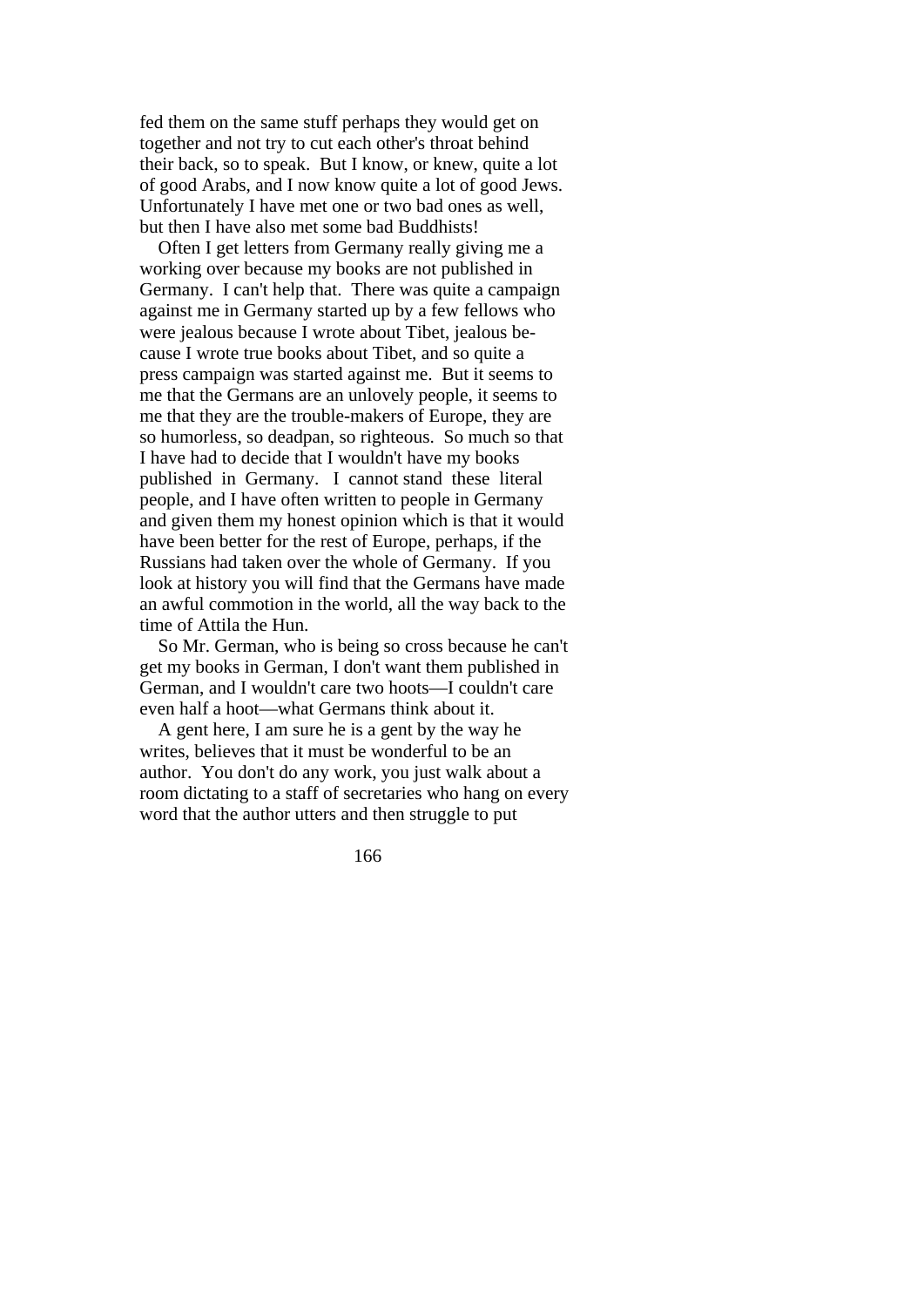those words into beautiful prose that will hypnotize a publisher into paying wonderful royalties.

 This fellow thinks that all authors are millionaires, all authors fly about the world with first-class tickets, or perhaps I should say first-class credit cards, and drive whacking great sports cars or Rolls Royces. Do you think I could take a minute or two to tell him to wake up? It's not so easy as all that. I believe the late Edgar Wallace had a formula which was like a skeleton of a book, and he kept on ringing the changes, having about six or seven different sets of plots whereby he hung different names, different locations, and different crimes on to that book skeleton, and then he used to stride about the room with a long cigarette holder in his hand dictating out of the corner of his mouth (you have to if you are smoking at the same time) to two or three typists. Well, that is mass production. The average poor wretch of an author doesn't do it that way. Anyway, do you know what true books need? Let me tell you.

 First of all, if you are going to write a true book you must have had some true experiences, you must have had some horrible experiences which scar you for life. People who have been in prison camps, for instance, are never the same, they are scarred, often their health has deteriorated and is deteriorating as a result of their experiences. So they have the knowledge of certain things. But then they have to be able to write, they have to be able to put words describing their experiences in passable interesting form. If they can do that then they have to be sure that their experiences are such that people want to read about them.

 After they have typed the book they have to get a publisher to read the typescript, but first of all before a publisher will consider such a typescript, you have to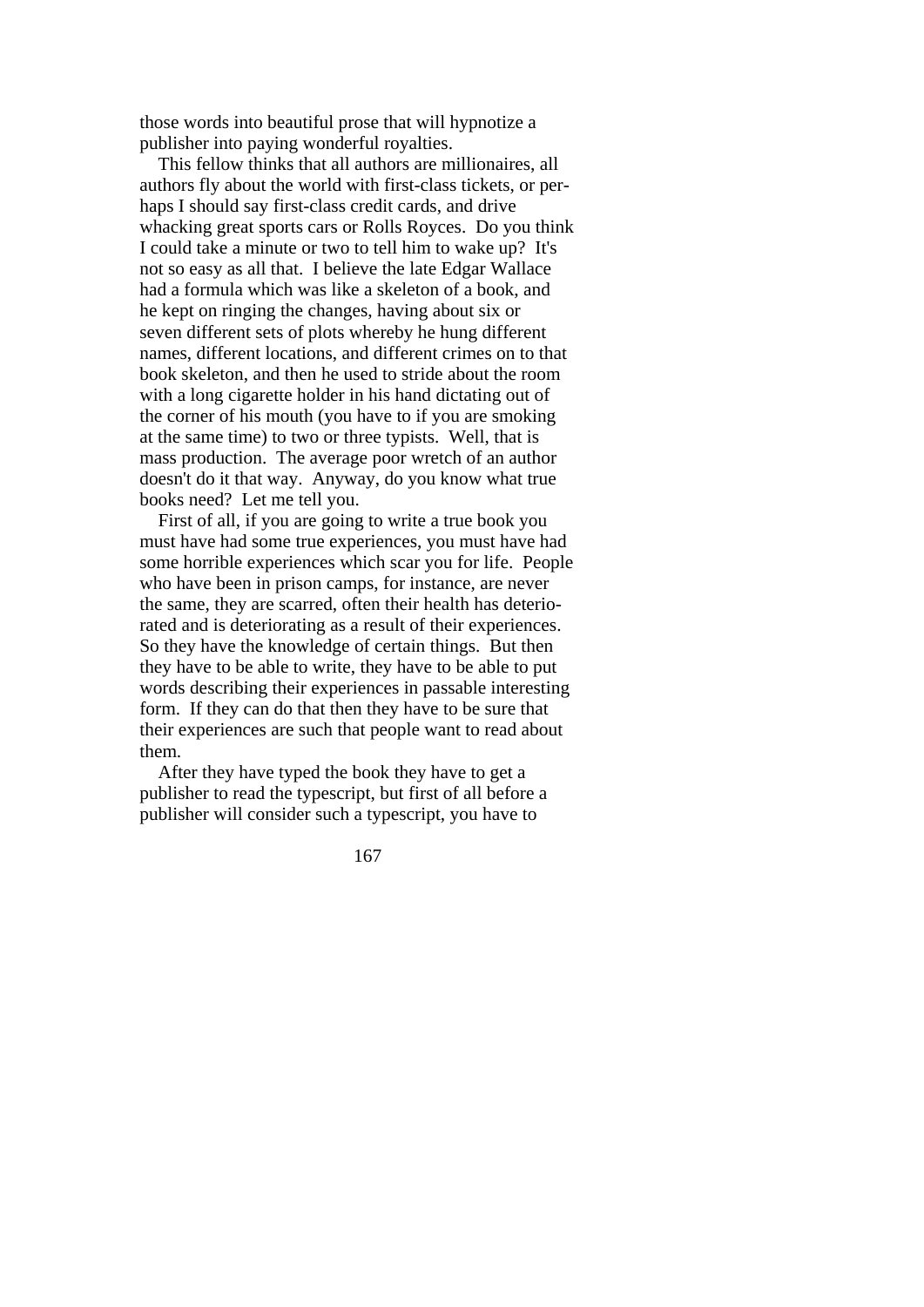have certain mechanical disciplines. You seem to be interested, so I will tell you about it.

 You have to type on one side of the page without too many mistakes. You have to have double-line spacing. You count ten words to each line, and twenty-five lines to each page. That gives you two hundred and fifty words to a page. Now a chapter in my average book consists of twenty pages, that means five thousand words, and I usually have twelve chapters which adds up to sixty thousand words. And when you've got up to sixty thousand words you find you have left out something important so you add on a few words more.

 It is, it seems, very necessary that you get your chapters much about the same length because you don't get one man to set up your book, the book is divided between a number of type-setters, and if one gets short chapters and another gets long chapters—well, there might be trouble with the Union or something. So it's better to get your chapters fairly even, about five thousand words to a chapter, perhaps with a bit shorter chapter in the beginning and a bit shorter chapter at the end. So if you can do that and your typing is neat enough, then you may get a publisher to read it, and reading a typescript is the first step to getting it published.

 By far the best method of getting a book to your publisher is to use the services of an agent. I have a very good one indeed. Throughout the years we are not just agent and client, but I consider Mr. Knight as my friend. He is that jewel of agents, a completely honest man. It is, obviously, absolutely necessary that your agent be honest and work on your behalf. The name of the firm is Stephen Aske, of 39 Victoria Street, London, England. But I must warn you that if you send muck which will never have a chance of getting printed, then an agent is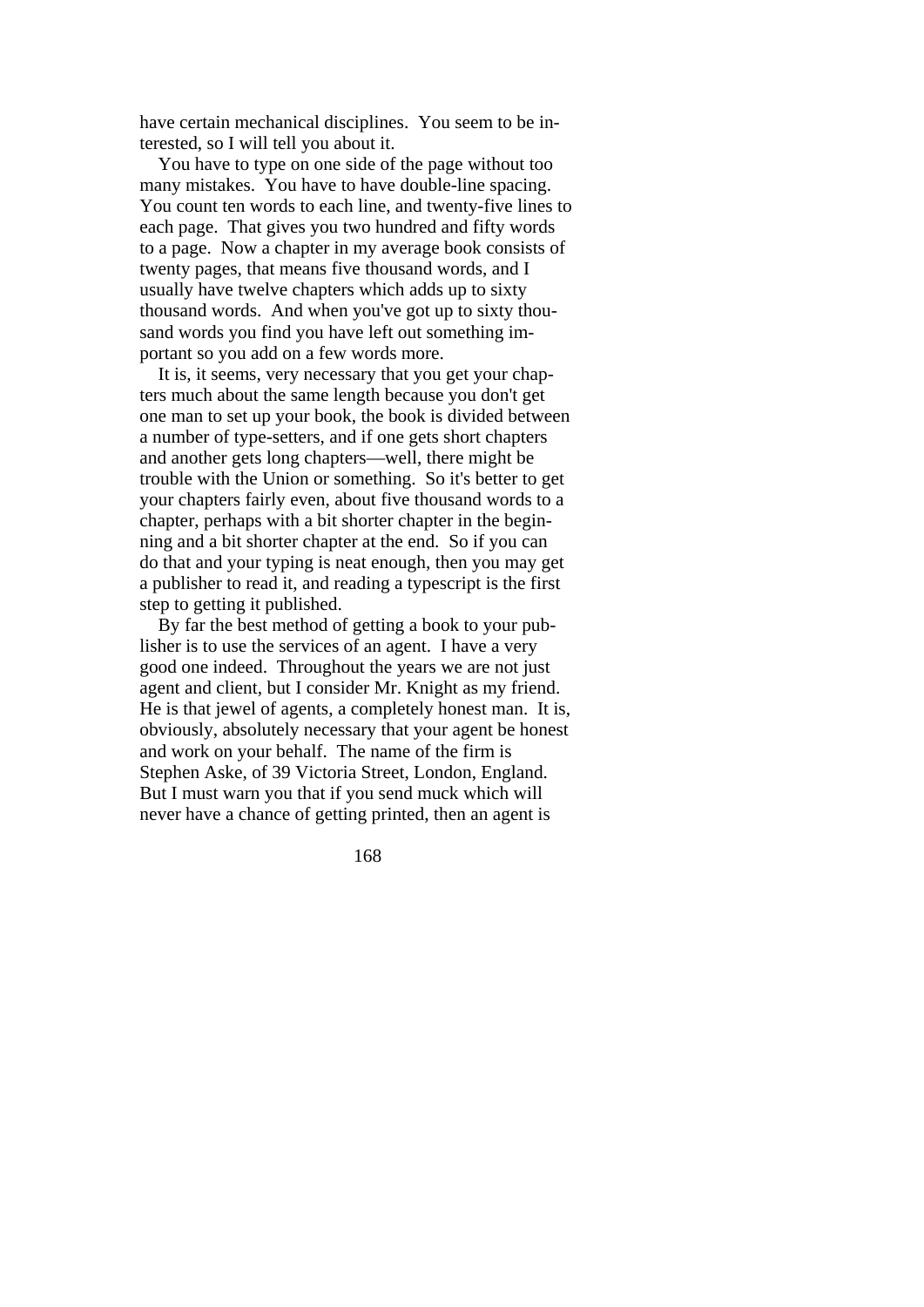justified in charging you a reading fee. So if you, full of literary zeal, feel a compelling urge to write then you would be well advised to get in touch with an agent such as Mr. Knight enclosing return postage, and you will ask him his advice is there a market for such-and-such a thing, etc. If there is he will tell you so, and he will undoubtedly suggest that you do a synopsis of perhaps five thousand words telling briefly what the book is going to be about.

 Don't send stuff without writing first, and don't expect an agent—or an author either—to answer your letter unless you put in entirely adequate postage. An agent has to pay for printing, he has to pay for typing, he has to pay for time, overheads such as electricity and heating, etc., taxes on his building, rent on his building, and if you do not observe the decencies of life and enclose adequate postage your prospective agent may just do what I should do—toss the stuff in the garbage.

 A good agent is invaluable. He will get in touch with publishers in other countries, and he will get after publishers to pay on time, and believe me, some publishers do not!

 But if you think that you are going to make a fortune out of writing—go out and pick up a shovel and become a builder or something like that. These are the people who make money nowadays, the author, unless he's got something particular to say, often does not make enough to live on, and a hungry author is a horrible sight indeed. People write to me asking what I recommend in music, people who want to be elevated—raised up, given spiritual uplift and all that. Well, it is very appropriate at this moment because I have just had a letter from a young man in England who takes me to task because of what I have said about present day "music" Not only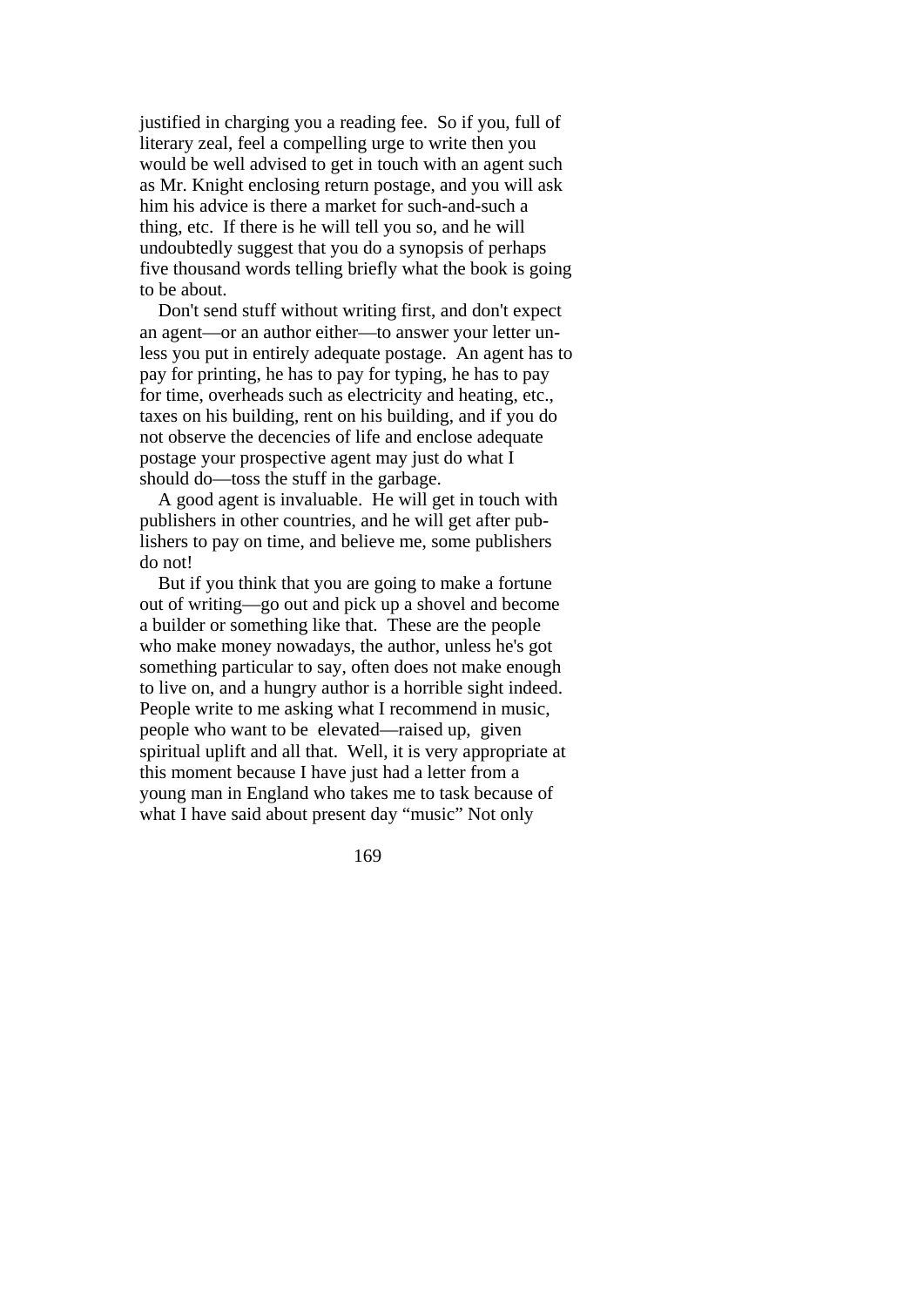that, but he sends me a sample of what he considers to be good music. I have no record player so a friend of mine tried it, and apparently the result is that the poor friend is almost a friend no longer because the music was "jangle, jangle, bang, bang" like a procession of mad garbage collectors with St. Vitus Dance beating garbage can lids together. Hey—I wish you wouldn't send me some of these hard rock records. My! You'll make me lose my few friends if you do. So take warning from this; I have no record player.

 I believe, that music should be soothing, it should be the type of thing which makes a feeling of goodness, the sort of music which raises your vibrations.

 I believe that a lot of the neurotic tendencies in life nowadays are caused by unsuitable "music" because, you see, when you listen to music your own personal vibrations vibrate in sympathy or as a harmonic to that which you are hearing. So if you are listening to a lot of disturbing jive ( I think that's what the stuff is called ) your own personal vibrations will be set on edge. It seems to me that so many nervous complaints have been caused by imitation stereo belching out hard rock at enormous volume and really upsetting one's psyche. So if you want to progress spiritually you will start listening to some of the old masters, some of the definite classicals, some of the music which the younger generation will not listen to and perhaps never have listened to because they think everything to do with "the establishment" is against their interests.

 We get much the same type of thing with the radio nowadays; one is trying to listen to a good musical program. and, over here on the North American continent at least, we get interrupted with hysterical announcements that Bloggs Pills will cure everything from constipation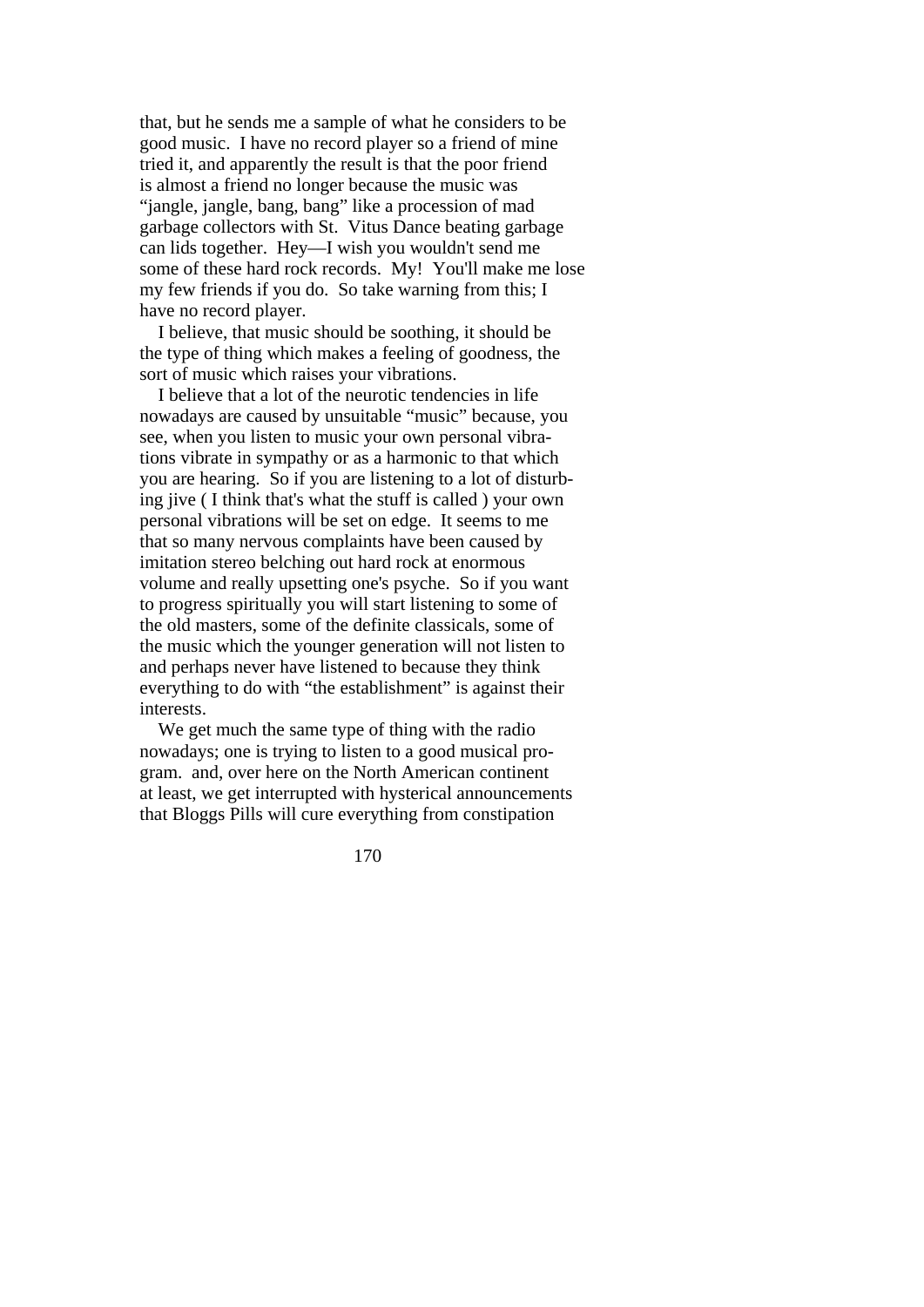to corns. Well, that is very bad—not the constipation or corns—but the sudden frenetic announcement uttered in hysterical tones because it completely shatters the soothing vibrations which had built up through good music.

 So if you want to listen to good music, get it on records or on tape so that you don't have a hysterical young man bawling the love song of patent medicine.

 "Dr. Rampa," the letter said, "you have done fourteen books so far, are you going to go on writing? I think you should go on writing—I think you should write until the end."

 Well, madam, you refer to fourteen books. This is the fifteenth, this "Twilight," and why shouldn't I write some more, as you say? After all, I might get as far as Midnight. Who knows? It depends on the public demand because a publisher won't publish books unless there is a demand for them, and there is no guarantee, you know, that an author can write a book and be sure of its acceptance. An author is like a blind man, he has to feel his way. So if you want more books why not write to my publisher and ask for them? If you want better covers and I surely hope you do!—then why not write to my publisher and tell him so? And if you do not like the fading yellow paper which the publisher uses, well, please tell him; do not tell me because I assure you on all the holy books there are that I have no say in the matter of covers, illustrations, the type of paper used or the size of print. So you beat up the publisher instead, it's something I cannot do.

 People write to Miss Ku'ei and to Mrs. Fifi Greywhiskers. Of course these two ladies are no longer on this Earth; a cat's life is a very short life, you know. They live about seven times faster than a human, so a year in our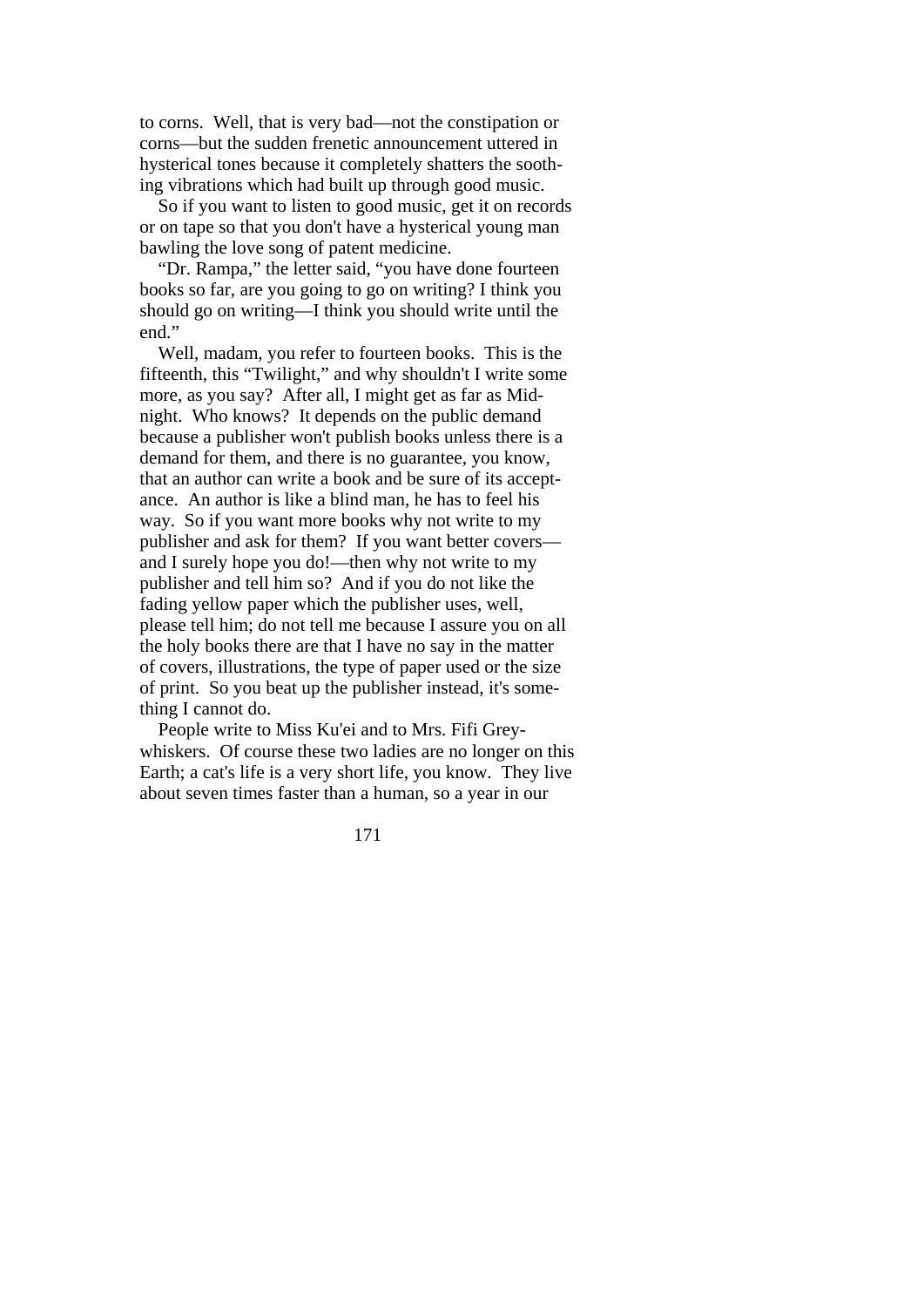time is equal to seven years in a cat's time. Now Miss Cleopatra is, in cat time, nearly sixty years of age!

 Miss Cleopatra Rampa is a seal-pointed Siamese cat, and I say in all seriousness that she is the most intelligent person I have ever met, no matter whether that person be human or what. Miss Cleopatra is by far the most intelligent, most sympathetic, and most loving of all. She looks after me.

 As you know, or should know by now, I am ill, and a short time ago I was very ill indeed and it was enjoined upon me that I should not move more, than I really had to. Well, Miss Cleopatra took it upon herself to sit by me at night; she sat on a little bedside table which I have, actually a hospital bed-table, and she would sit upright all night, and if I dared move more than she thought necessary she would reach out and give me a thoroughly hard slap as if I was a bad child whom she was disciplining!

 She does do rounds just like a hospital nurse. When she is not "on duty" full time by my bedside she will come in several times during the night and very quietly jump on my bed (of course I am not supposed to know!) and then she will creep stealthily up beside me and peer intently into my face to make sure I am breathing satisfactorily. If I am she will quietly go away. If I am not she makes a commotion which fetches other people.

 All the time I have known her I have never known Cleopatra to be irritable or cross or anything except absolutely sweet tempered and reasonable, and if there is a thing that one doesn't like her to do one can just tell her so in an ordinary normal voice and she will not do it any more. Buttercup, for example, did not like Little People sitting on her hats which presumably, from a woman's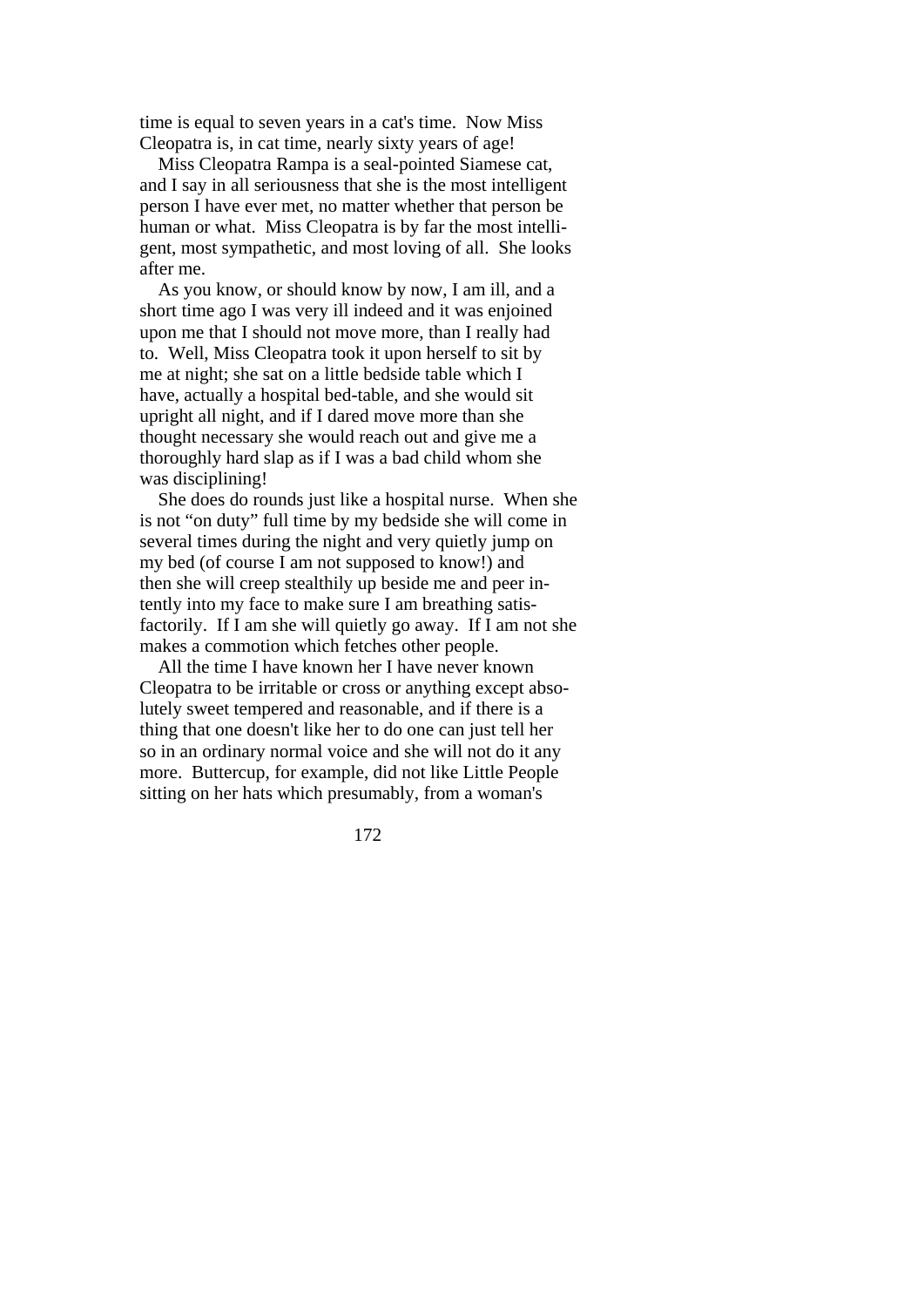point of view, is reasonable. She told Cleo without anger, without irritation, and Cleo hasn't done it since.

 Fat Taddy lives with us as well. She is a blue-point Siamese cat, much. heavier than Cleo, and she is not so intelligent in a material, physical sort of way, although compared to other cats she is highly intelligent. Her particular talent lies in the realms of telepathy. She is the most telepathic creature I have ever met, and when she wants to she can get over her message as loudly as a public address system blaring in one's ears. She is the responsibility of Cleo who more or less shepherds her around and sees that she behaves herself. But Cleo is my special guardian. Taddy is more interested in guarding the food!

 People write to me, as you may have gathered, and ask all sorts of strange questions, they ask all sorts of personal questions too. For instance, they want to know my age which is nothing to do with anyone else. Some of them want to know if I get the old age pension, and I am able to tell them that I am not able to get the old age pension for what I consider to be a strange reason; I spent some time in South America and because I have not been back in Canada for ten years I cannot get the old age pension. So any of you who are "senior citizens" might be interested to know that according to Canadian law one has to be in the country for a complete and entire ten years even if one is a naturalized Canadian citizen—before one can get the old age pension. In 1975 I shall have been back in Canada for ten years, so then if I am still alive I have to sign a form so that another person can collect the old age pension for me as I cannot go in person to do it.

 I am also asked if Mrs. Rampa still lives with me, and I was about to say, "Well, obviously she does," but in these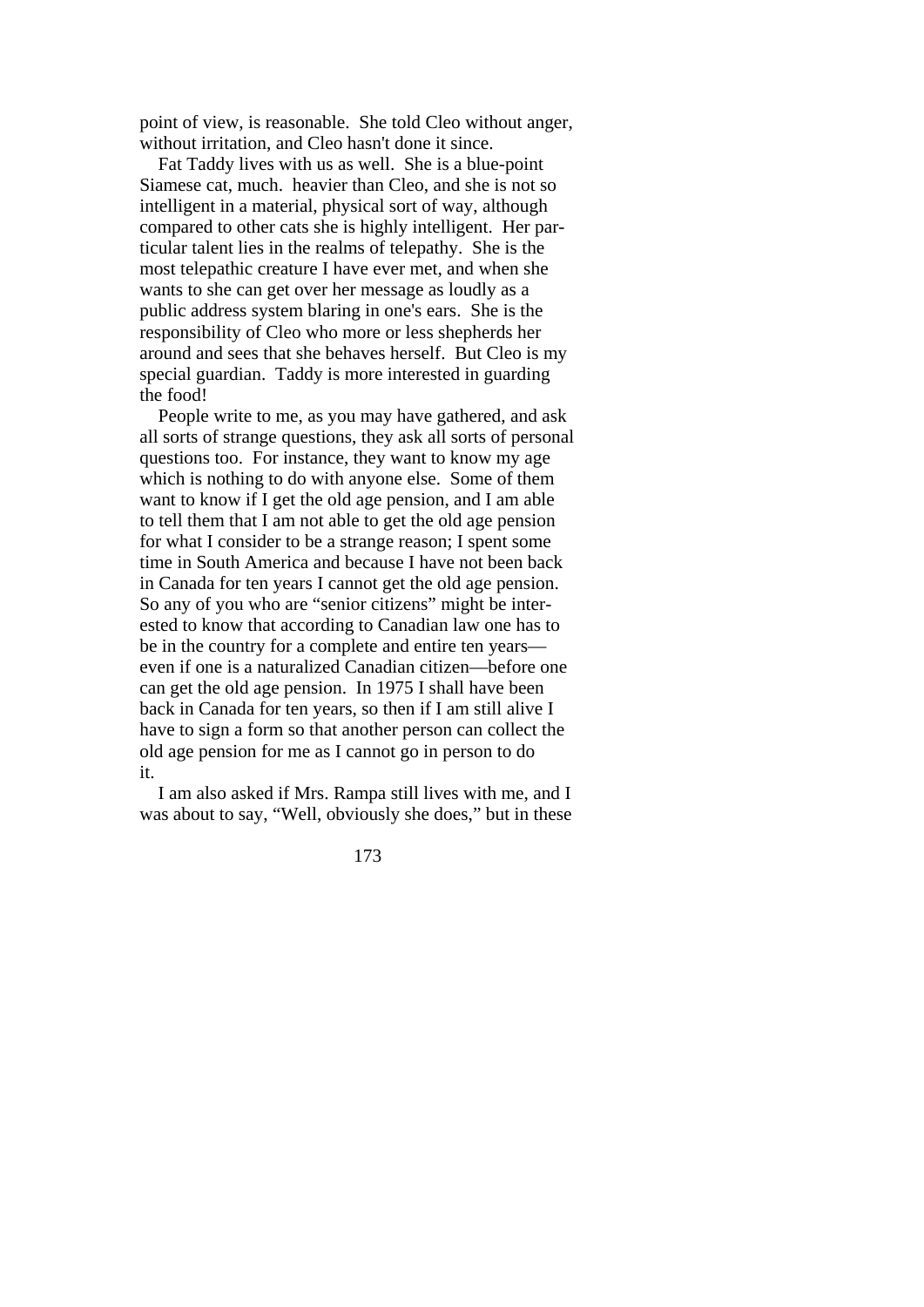days of sudden or instantaneous divorces it's not so Obvious any more is it? So let me say—yes, Mrs. Rampa does live with me, and so does Buttercup, Mrs. S. M. Rouse, who lives with us as a member of our family and as a very important member of our family at that.

 Sometimes I get offensive letters from Australia. I had one letter from Australia from a man by the name of Samuels. He wrote to me in a thoroughly unpleasant manner saying that there had been no word from Mrs. Rampa and if I was genuine why didn't Mrs. Rampa say so. Well, actually, she has done so, many, many times. But I'll tell you what; I'll let Mrs. Rampa start the next chapter with a few uninhibited words unguided by me, undirected by me, so she can say what she likes. So, Mr. Publisher, will you put on some soft music, dim the lights over our Readers, and prepare to illuminate the spotlight, because for the next chapter we will have Mrs. Rampa start it.

## CHAPTER ELEVEN

 Let me here introduce Mrs. S. A.Rampa. I have offered her the opportunity of saying what she wants to say, so here it is: $-$ 

 "It had been suggested that I should make a small contribution toward this, the fifteenth book, write a chapter, for instance, and at first the thought gave me quite a shock.

"No! I would not presume to try for a chapter. But as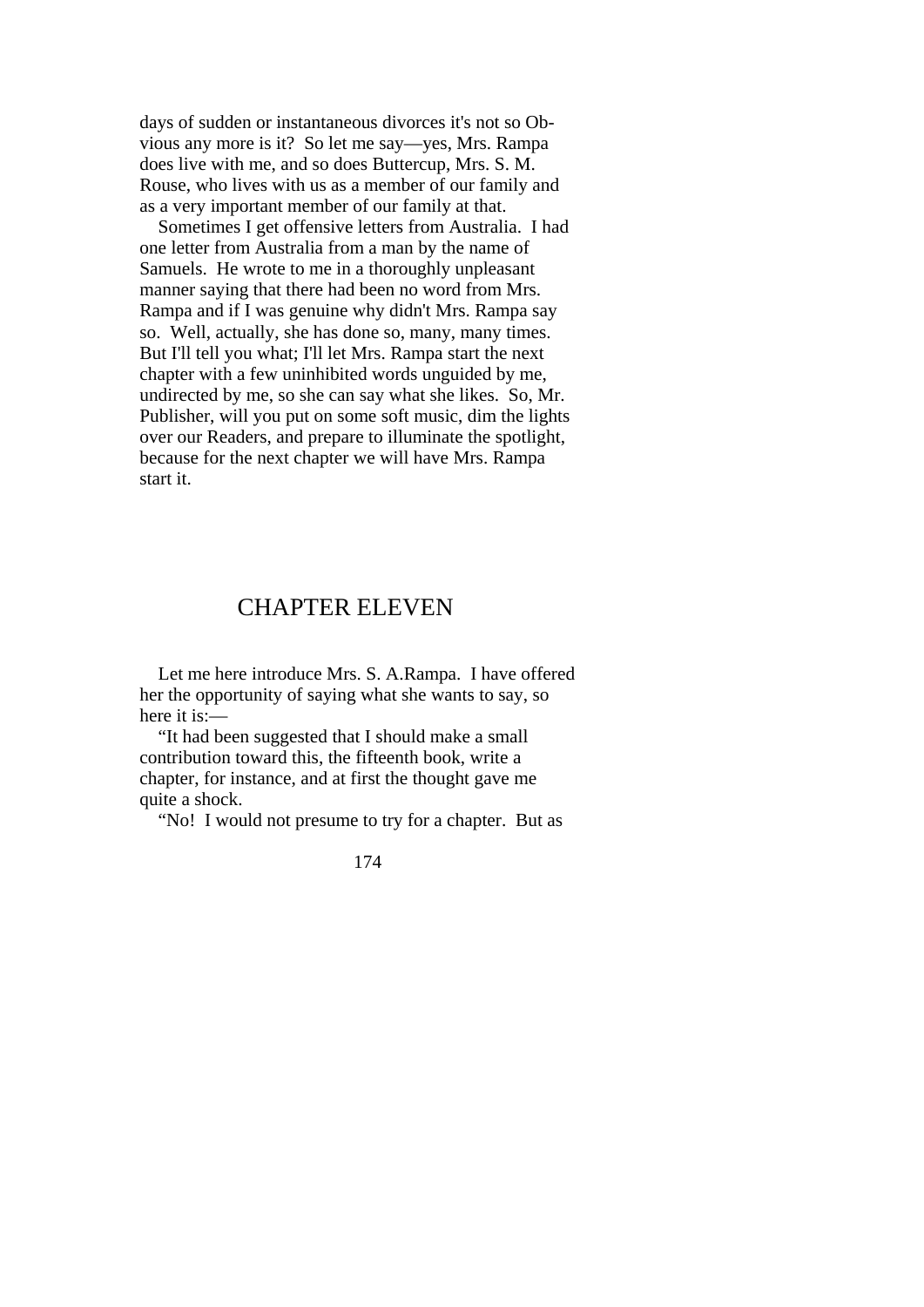the Author agrees, I will be very happy to make a few comments.

 "This evening I finished reading the typescript of Chapter Nine which was hot off the typewriter, and I believe Chapter Ten is also completed, but that one I have not yet read. So if I do not hurry I will be too late for this book.

 "As I was going about my evening, duties such as watering the plants, preparing our supper, and attending to the very small needs of Cleopatra and Tadalinka, my thoughts were dwelling on the material I had been reading in the pages of 'Twilight.'

 "First of all I would like to mention that when Lobsang Rampa refers to 'my Wife' or 'Mrs. Rampa' it is still the same creature who is known by other names in previous books, it is still 'Ma' of 'Living with the Lama' or 'Mrs. Old Man' of 'Beyond the Tenth', and 'Ra'ab' of 'Candlelight.' It seems appropriate that you should be assured that Lobsang Rampa is a loyal and devoted person, , and is not in the habit of frequently changing his partner, and I hope the same can be said of myself.

 "Many things have been said for and against us just the same as they have criticized the President of the United States of America who has just reluctantly relinquished his position as President.

 "Like President Nixon we have suffered greatly at the hands of the press, and during the past few days we have been reminded that the critics with the least knowledge have the most to say. Were it not so these people would be engaged in formulating better conditions instead of trying to break down the best efforts of a few others who are striving to do some good for their fellow men.

"But criticism is not my purpose tonight, rather do I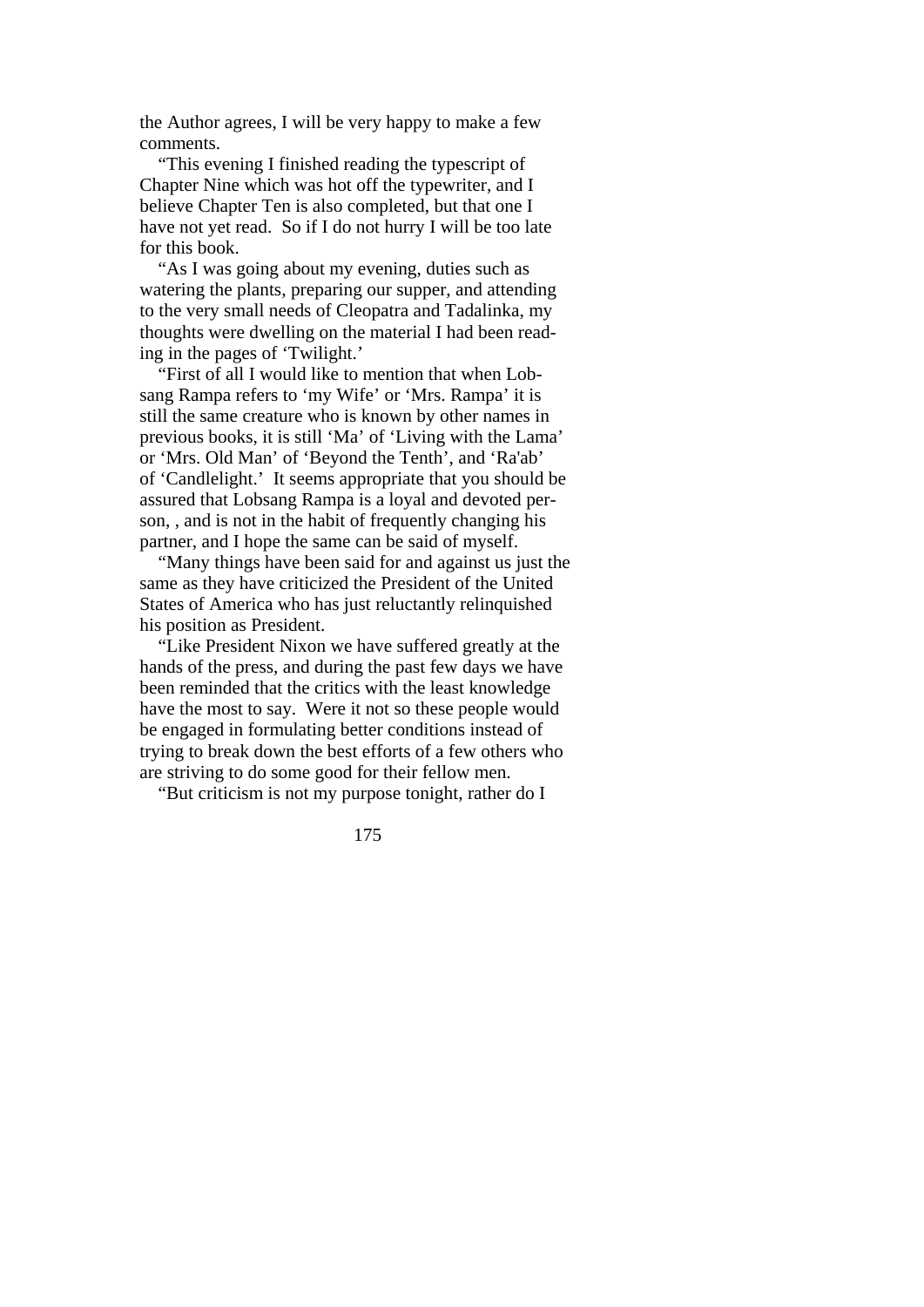desire to make a few comments about the Author of this book, 'Twilight.'

 "Dr. Rampa is not the gruff, embittered old man portrayed by some thoughtless persons. Indeed he is extremely sick and therefore has enough cause for gruffness and irritability, but he is not horrid and touchy. Instead, he is continually thinking of others, and during the last week I have noticed more closely than ever how great is his compassion toward those who are in distress. Last night we listened together, as did people around the world, to the tragic announcement of the impending end of a Presidency, and Dr. Rampa was so deeply moved by the sadness of it all that he spent a more than usually sleepless night. One of the things which causes this extreme sadness was the attitude of the reporters, they did not merely do the job of reporting but, to repeat expressions used by another listener, they were SPRAYED WITH HATE.

 "Perhaps I should apologize for the length of my commentary, for it had been intended that this would be just a few lines. There is just one further point, and I want to put it on record now, for it may be the only opportunity I will have, that I personally owe my outlook and my whole attitude to life to this man who has sacrificed so much to help us, and especially to help me.

 "Although life is not always easy, one does not mind so much if one can see where one is going, and, as we have been told often enough, there is no short cut to tranquility. From personal experience I can state definitely that however difficult, however impossible we consider ourselves to be, with a little effort and REGULAR practice we can overcome many of our problems, making it easier to live with others, and, just as important, easier to live with ourselves. In my own case, the Teachings and, even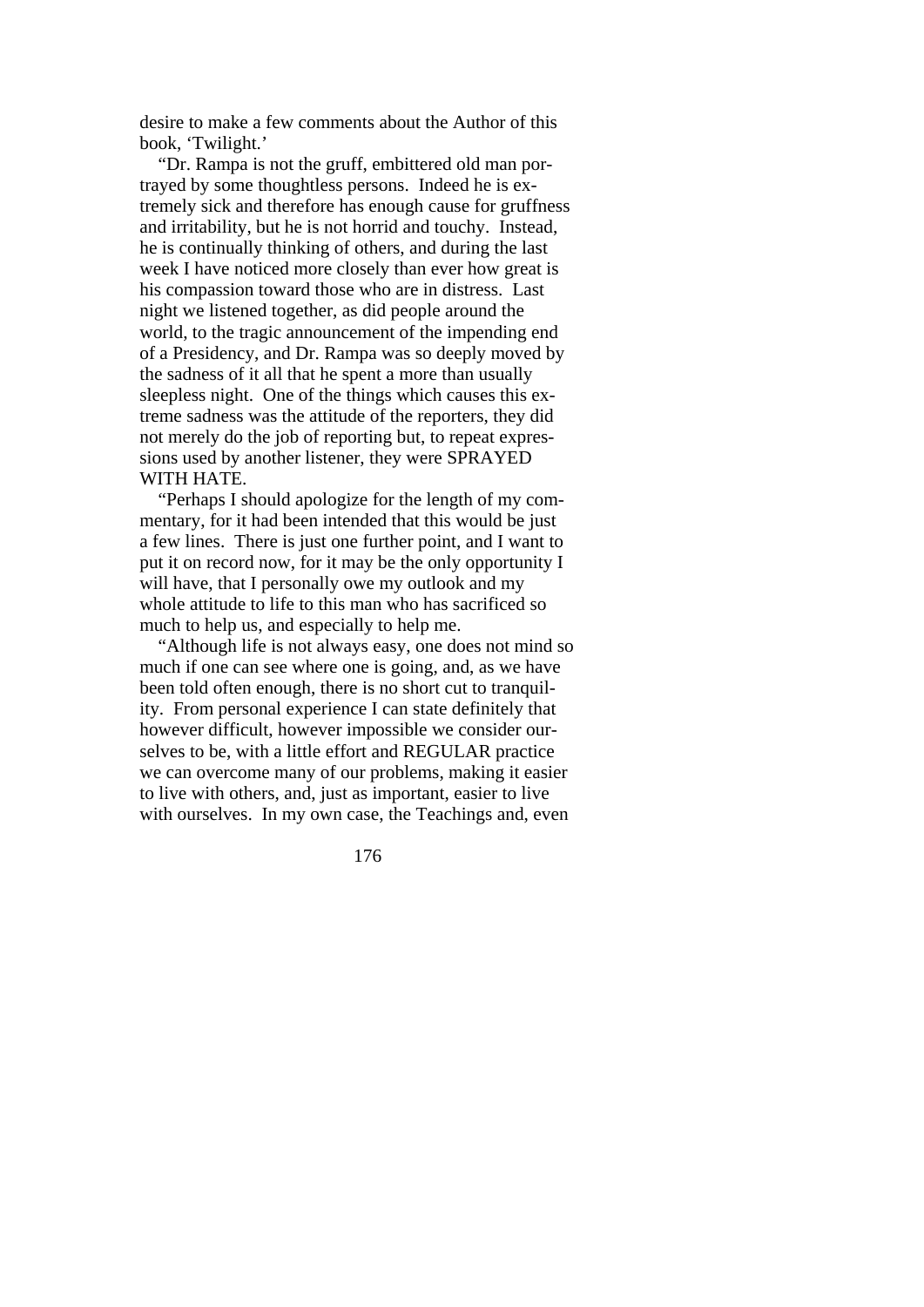more important, the EXAMPLE of Lobsang Rampa has been the greater factor in assisting me to come to terms with myself, resulting I hope in my being a somewhat better person.

 "I do not know whether there will be space left in the book for this modest contribution because it had all been planned before I could arrange my thoughts. However, the writing has been enjoyable, and I wish there had been more space so I could tell of various incidents depicting the very compassionate side of the nature, the side which is not familiar to everyone, not always recognized, but which nevertheless is a very real part of the Lobsang Rampa make-up. Still, there may be another opportunity. Who knows? But I know this; in answer to that offensive man in Australia who wrote demanding that I prove something let me say that—yes, I know without possibility of error that Lobsang Rampa is who he claims to be and that all his books are true."

Well, I had hoped that if we were going to have illustrations they could have borne the signature of S. M. Rouse, and I also hoped that if blocks were made for illustrations, the foregoing paragraphs by Mrs. Rampa could have borne her signature because there is always some creep ready to say, "Oh by golly, he wrote it himself." ( But he didn't! )

 As for this proof business, well there is no point in trying to prove a thing to anyone because if a person wants to believe then he will believe, and if a person doesn't want to believe then no amount of proof no amount of proof at all—will convince him. So—you make your own choice.

 But another thing I have been asked is about books, what books should people read. Well, I can't give a whole list of books because I don't have many myself,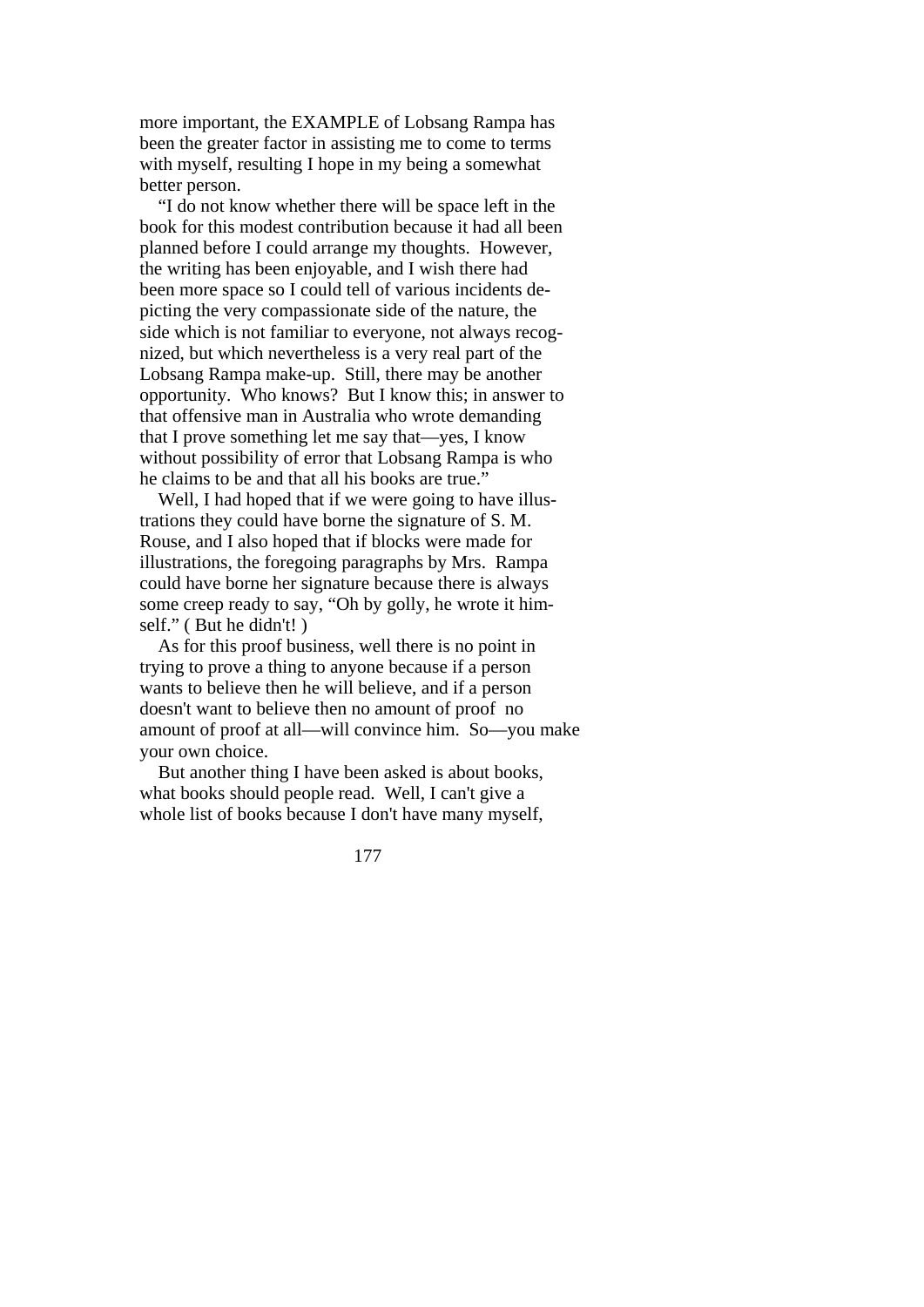but two books in particular have greatly impressed me, and I will give you the two titles and the necessary data. The first is "The Spaceships of Ezekiel" by Josef F. Blumrich. That is a Corgi Book, and I can most truly recommend it. The Author nearly laughed his head off when his son told him about U.F.O.'s, and the Author is a NASA scientist, a man well qualified to know about U.F.O's and all that. He was so amused by his son's stupid belief in such things that he set out to prove that there couldn't be any "flying saucers."

 The more he tried to prove the more convinced he became that there were such things, and in the end as a designer he was able to design the type of space ship which was written about in the times of Ezekiel, but it is a thoroughly good book and one that I absolutely recommend, so put on your, running shoes and rush around to your local book store and buy it, and you will see that I am a good book critic!

 Another extraordinarily good book is called "Timeless Earth." It is written by Peter Kolosimo. I believe it was first written in French, but it has been translated into English by Paul Stevenson, and it is published by University Books Inc. (I am glad they have some "inc" because they need it for printing books, don't they? ) This is another book which really will hold your interest. It tells the truth, and it should be in the Library of every serious thinking person. While you are rushing around for the space ships book, how about picking up "Timeless Earth" as well? You might find your education has been improved thereby.

 Hey! I'm being good in this book, aren't I? I'm not just answering your questions, I am also recommending other authors! But let us get on with some more of our questions and answers.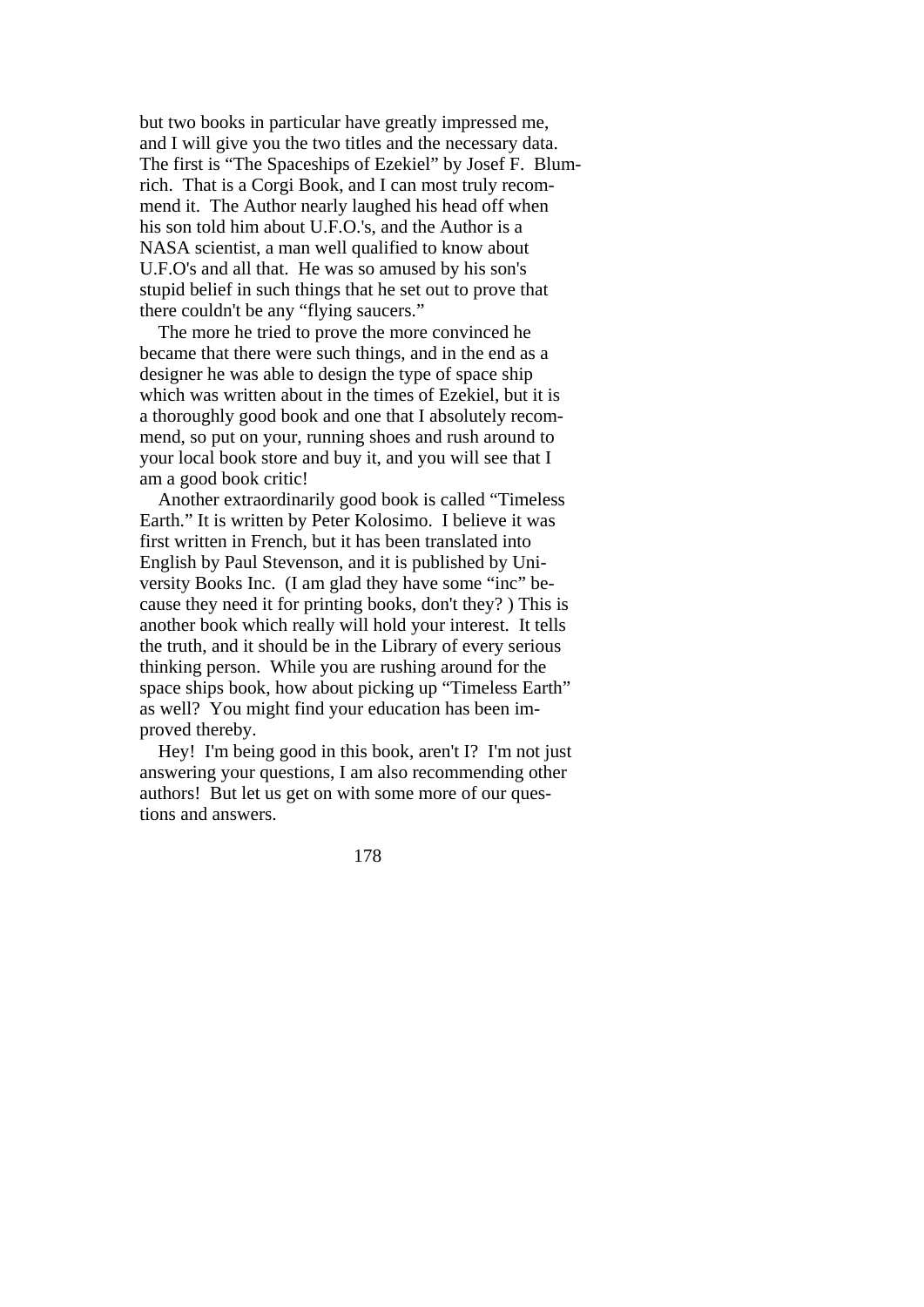Let me make a confession here; my sight is very poor so I have been "cheating" by picking out the letters which are typed because sometimes people write to me and their handwriting reminds me of the squiggles which would be made by a spider suffering from St.Vitus Dance who had just crawled out of the inkwell. No doubt many, many questions which would be most interesting have been overlooked because I COULD, NOT READ THE WRITING!

 There is a question here, though, which doesn't at all follow in the writer's supposition. The young man says, "You say that we are all immortal; however wouldn't it be logical to say that if we have no end we would also have no beginning? Wouldn't it make it more logical to make it go both ways?"

 No, I don't think so, I don't see that at all. After all, a thing has to begin otherwise it is not, and once it has begun why shouldn't it keep on? In theory, you see, if a person could exactly replace all his body cells in precisely the same pattern as the ones he was replacing then he would go on for ever and ever, wouldn't he? A person wears out for the simple reason that the mechanism which replaces cells increasingly has a defective memory, and so the cells which are replaced and the cells which are replacing are somewhat different and grow increasingly different.

 I, quite bluntly, cannot see any reason why a thing should not start but not end, and, anyway, Mr. L., what do YOU mean by "no ending"? We go on and on, there is an end to the human body, the physical body, and then we go on into the astral, and in the fullness of time there is an end to the astral body. In other words, we die quite painlessly in the astral and pass on to another dimension, and so on, and so on, ad infinitum.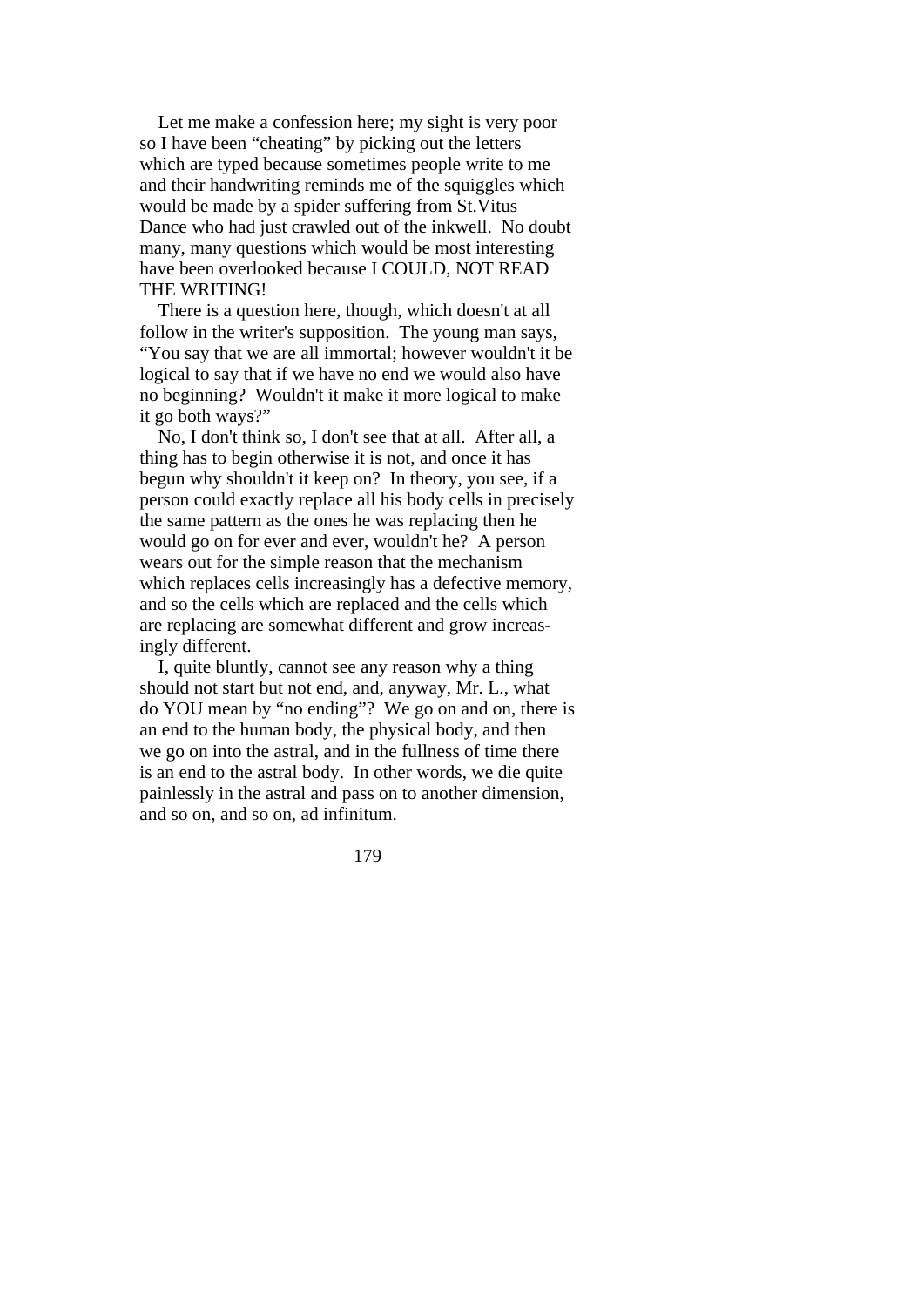"Is there such a thing as a half or quarter dimensional world? This question has been puzzling me for a long time."

 No, there is no such thing. You have to have a complete dimension otherwise you would get interaction. You get a similar state of things on a very very minor scale when this world and our negative world come in too close proximity. You get people disappearing, such as at the Bermuda Triangle, but these cannot be called half or quarter dimensions, it is just a misfortunate (not unfortunate! ) happening.

 "Dr. Rampa, why do the press find such sick joy in persecuting you just because you come along with a very special task that needed to be dealt with? Do they not believe that you are perfectly truthful in everything you say and do? You have rights, you know, and they should respect them."

 Of course I have done nothing to make the press like me. But I have done nothing to make the press dislike me, either. You see, press people come along with a fierce, threatening demand, they demand that one give them an interview and say whatever they—the interviewers—want said, and if the victim doesn't agree then he is set up for press persecution.

 Some years ago I received an offer from a T.V. station. They wanted me to go on television and tell the truth of "The Rampa Story " I was perfectly willing to do so because all that I have written and said is the truth. I am whom I claim to be and I can do all that I write about. So—there I was, all ready to go on television. But then to my profound amazement, I found that they did not want TRUTH, instead they wanted me to read a prepared statement saying that I was a fake. Well, I wasn't a fake so I would not read the statement, so I was not permitted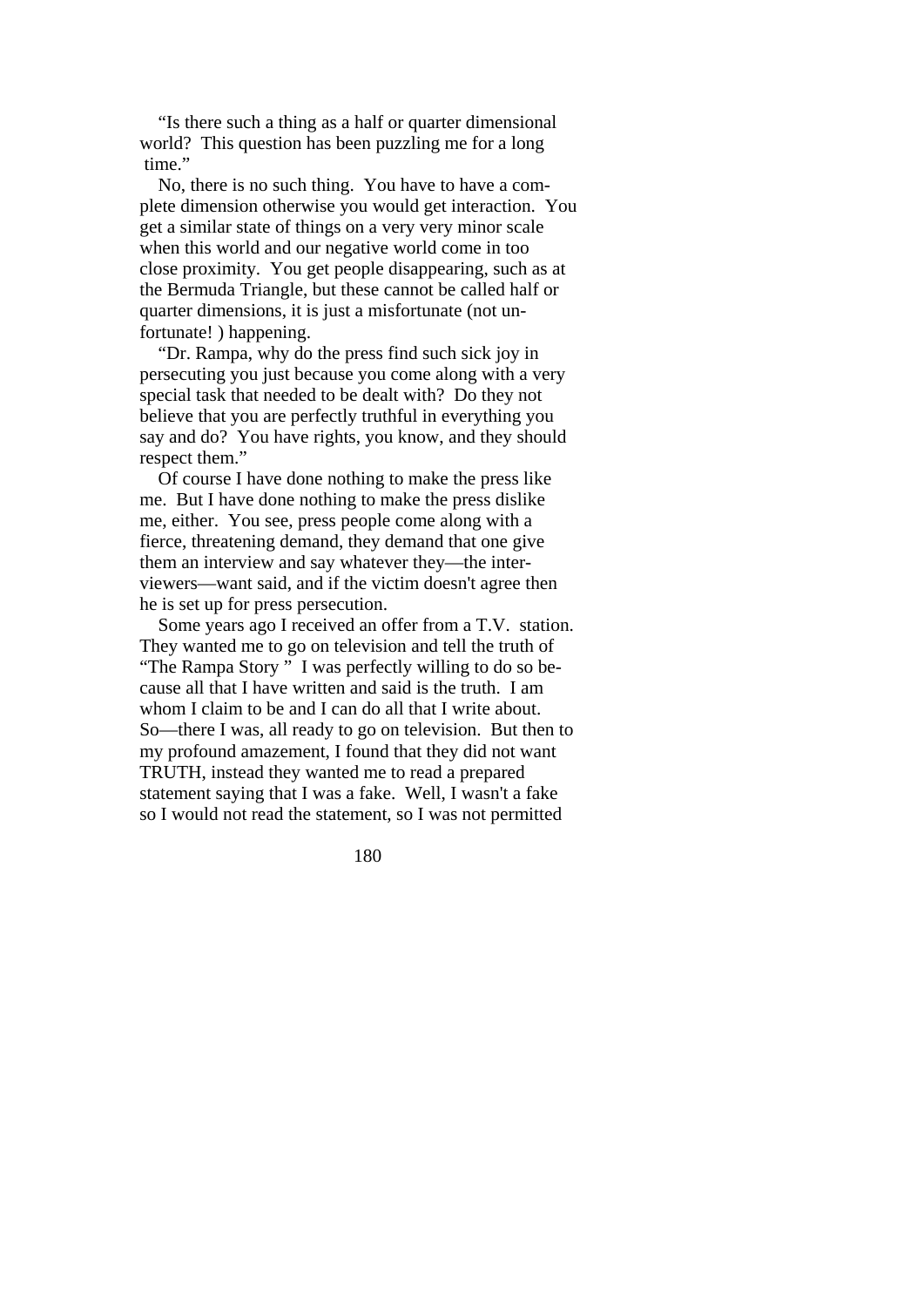to go on television and tell the simple truth. Instead I was persecuted by the press.

 I wrote to the Press Council in England complaining of all the vicious lies which were being written about me, but the Press Council thought the press should have freedom to write whatever they wanted to write. I also wrote to the Governors of the T.V. station and they thought that a television producer should be given the freedom to say whatever he wanted to say on television and to require that other people do the same. So it seems to me that the press, the radio, and the television are a closed shop. Now, I am going to ask you a question; if you were attacked by the press or on the radio or on television, and you knew quite definitely that what they were writing or saying about you was lies, how could you refute those lies? Remember, you can't get published in the press unless they want to publish what you write, and you can't broadcast or appear before the television cameras unless someone wants you to. So there is no way in which you can defend yourself. Someone may say, "Well, take legal action." Yes, fine, but that takes a lot of money, and it cannot be done unless you have a lot of money. I tried to do that against a man in the U.S.A., a man who was pretending that he was publishing my books, or rather publishing books written by me, when they weren't by me at all. He was making use of my name, but I tried to get a lawyer to act for me and because I lacked the money to pay the fantastic advance he expected nothing was done. I have had to see people use my name, misuse my name, pretend to be me, and all the rest of it, and there is nothing I can do. If I had the money, or if some lawyer would be paid by results, then, by golly, I certainly would make a case against a few people, against a young punk, for instance, who pretends he is my bosom friend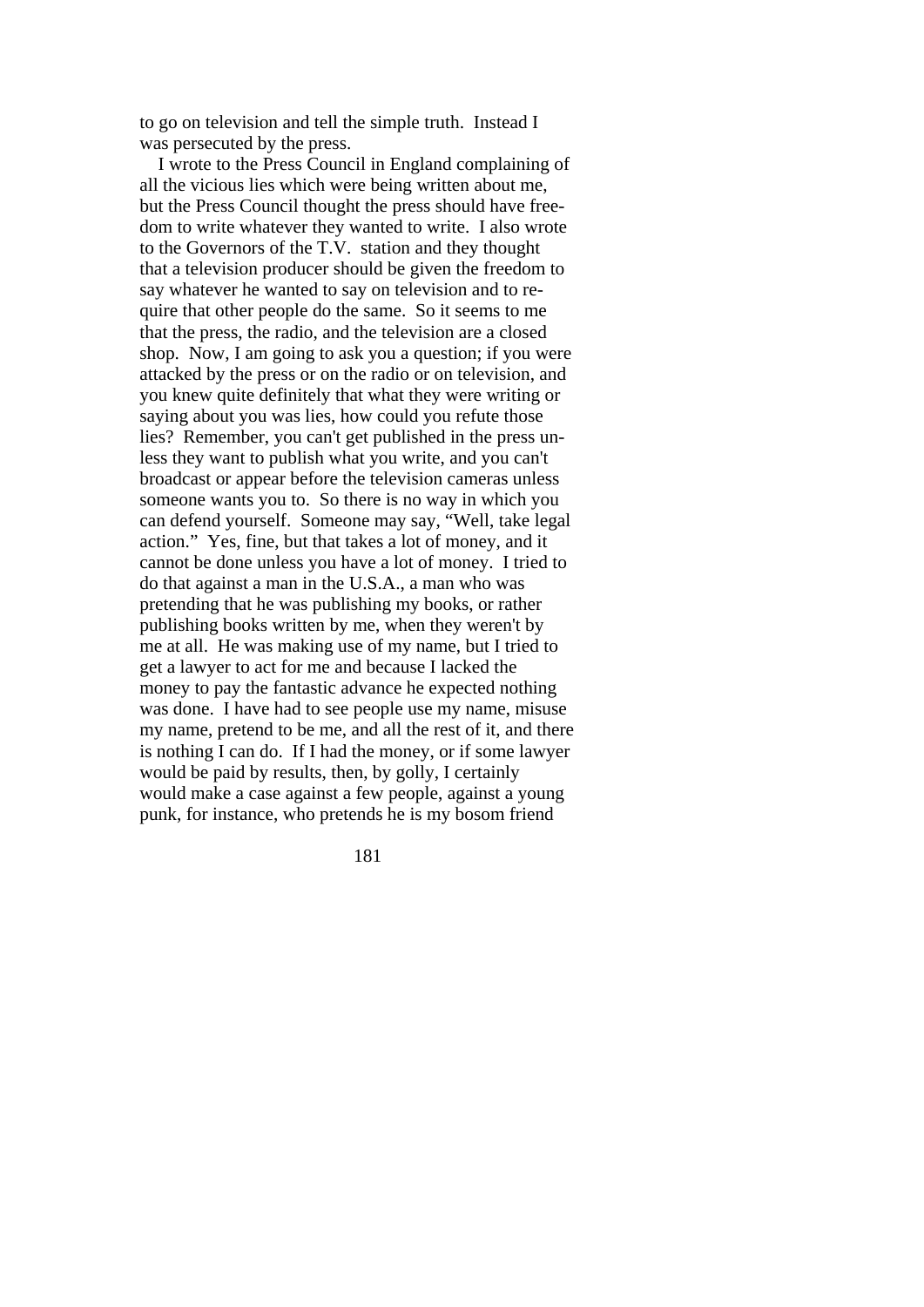and that he is selling articles direct from "Lobsang Rampa's workshop." As I told you before, I do not have a workshop, I do not make articles any more, and if people pretend they are my friend and that they can use my name, then remember there are only two people who are making things designed by me—Mr. Sowter in England, and Mr. Orlowski in Prince Edward Island, Canada.

 "You talk about a World Leader whose body is presently being prepared on the Earth and for the Great Entity to come and animate it; do you know where the body is presently living? Could the entity who is going to come and take over the body be the reincarnation of Jesus, Mohammed, or Gautama?"

 Oh yes, I know precisely where the body is, and I have actually seen the body. But, of course, I wouldn't say where he is or we would find some crummy pressman rushing off and coming back with some fantastic entirely imaginary article. I definitely know where the body is. No, Jesus, Mohammed or Gautama are not reincarnations and they are not coming to take over this particular body. You see, there is a special group of Entities who come down to Earth at certain times. I really hesitate to use a term such as "White Brotherhood" because there are so many stupid people who think they will start up a cult called the White Brotherhood, or the Dark Donkeys or something else. There are so many sick people nowadays that they seize on anything which they feel might sound plausible. But there is a definite group of Entities . . . and you cannot take a correspondence course with them and you will not find them associated with any of these crazy cultists on this Earth . . who come down to this world, and of course also go to other worlds, to set an example as Teachers. It would be such a waste of time if they had to get born here when all they have to do would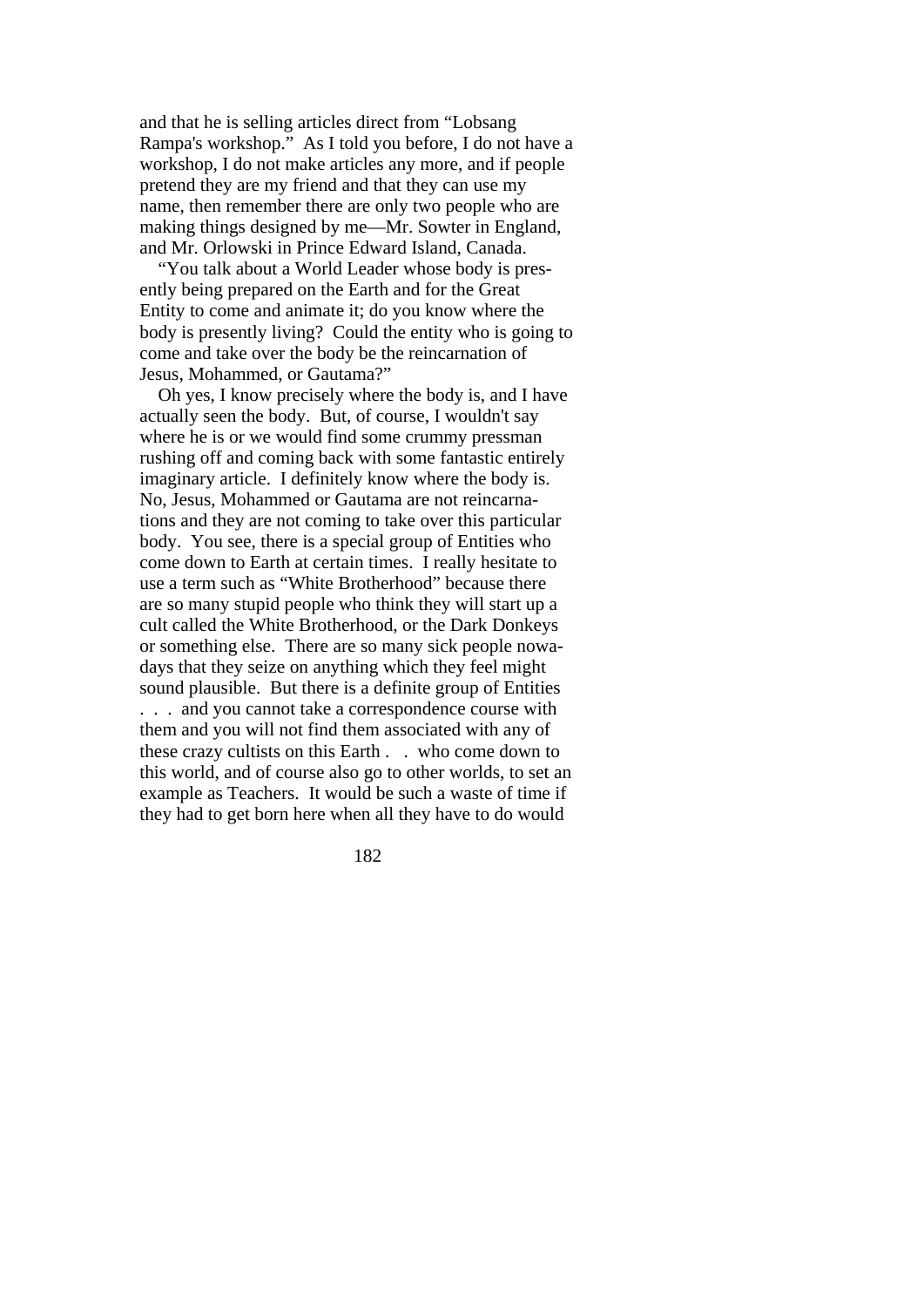take, perhaps, a year. So they take over a specially prepared body, and when their task is done the body disappears in some way which we need not discuss here.

 "You always talk about humans and animals. Are we not animals too?"

 Yes, of course we are, not very nice animals either, some of us. But I am merely following what one might term a pattern in referring to humans and animals. It makes it clear that I am referring to one species—human —or another species—say cat. and, as I have been telling you previously, Miss Cleopatra is the most intelligent person I know no matter whether we are going to consider animal or human.

 "Please tell us how to use a crystal. I would like to see the answer to that one in your next book. Should we make the room pitch dark before we experiment? Should we put the glass in a safe place so that it won't be used for other purposes? Should we use a little imagination in the matter of making something appear, or what?"

Well I really thought I had made the matter very clear on how to use a crystal. Now supposing you do not have a crystal, supposing you use a glass of water instead; well, you get a new glass, an absolutely plain glass without any pattern on it, without any etching, without any scratches, in fact, a fairly expensive glass which has no flaws so far as you can see. Then you carefully wash it and when you have rinsed off all the soapsuds you fill it with water right up to the top so that you've got a menuscus (the menuscus is that bump which appears when you slightly over-fill a glass ). The glass full of water is now set on a table or somewhere dark and you make sure that your room is dark or dim, obviously you must be able to see the glass, you must be able to see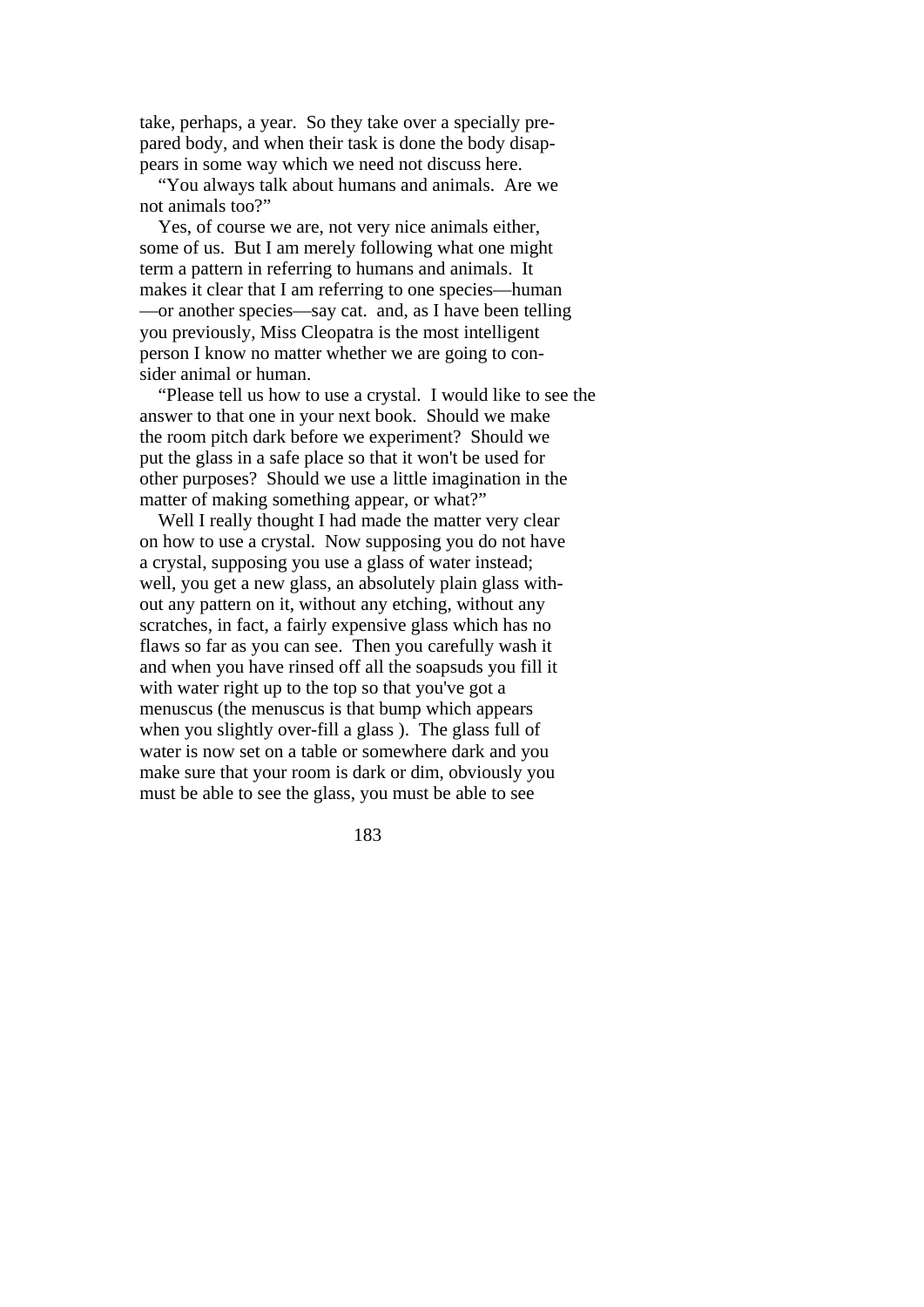your hands in front of you, but you do not need to be able to see to read the newspaper. I give you that just as a guide. The correct amount of darkness is when colours begin to disappear.

 Having the right conditions, you breathe deeply a few times and settle yourself so that you are comfortable, there must be no strain, no muscle which is twitching, no nerve which is flapping. And then you gaze in the direction of the glass of water but you do not gaze actually at it, you look through it with your eyes unfocused, imagine that you are focusing on infinity, Got that clear? You are looking in the direction of the glass and you are deliberately defocusing your eyes imagining that you are looking at some invisible spot in space. You just sit there letting your mind take over, and the first thing you will notice is cloudiness, the water seems to turn milky white, and then, provided you do not jerk or fall off your chair with shock, the milky whiteness dissipates and then you see pictures. And that is all there is to it. You do not have to imagine things, why should you when you can see the real things?

 After you have used your glass you tip out the water, you rinse it and dry it, and then you wrap it up in a black cloth and you use it for nothing else at all.

 If you are using a crystal then you do the same in the matter of gazing at it, but after you have used it you wrap it up in a black cloth because if bright sunlight falls upon it you will spoil its power in much the same way as if you allow sunlight to fall on a film which has been unrolled—the thing will be no good after.

 "I would like to know what you think of gambling?" Well, that's easy. I have said that several times in my books. I am completely opposed to gambling, and although quite frequently people will send me sweepstake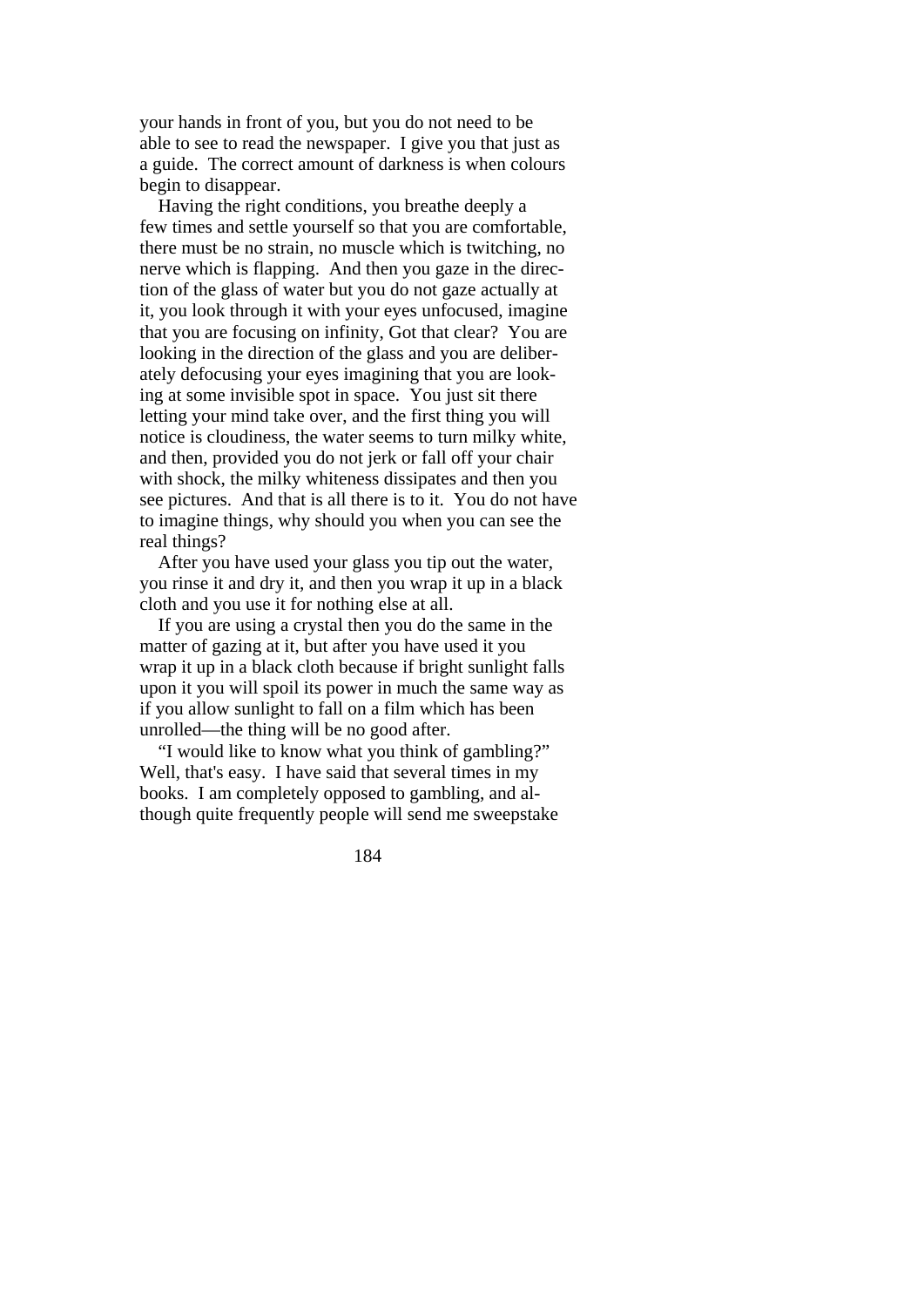tickets and all that sort of thing, I have never in my life won anything at all—not even a cent, so there!

 "I cannot seem to find out where the zone for cats is in the astral world. How do you go about finding such zones?"

 You have just been taking me to task in a previous question saying why do I refer to humans and animals, because aren't humans animals as well? So now you want to know the zone for animals, so let me say to you, aren't humans animals as well, and if humans can go to a zone why can't four-legged animals? The answer is—they can. Miss Ku'ei and Mrs. Fifi Greywhiskers are great friends of mine, they are in the astral plane waiting for me. I have another Girl Cat Friend there called Cindy, and Cindy comes down to this Earth in actual physical form to see me and to give me messages—that is perfectly true! So let me tell you that animals, if they are of suffcient spiritual status, can go to any plane of existence to which humans of the same status can go. In other worlds, you know, animals are not treated as inferior creatures, they are not "dumb animals" any longer on other worlds, and to a person who is telepathic, as I am, there is no such thing as a dumb animal. While we are talking about animals, does it ever occur to you that the only bad or vicious animals are those who have been made so by humans? Normally animals are born "good" and they stay so unless messed up by humans. So the answer to your question is this; animals do go to the same zones as humans, so when you pass over quite definitely you can be met by an animal you love AND WHO LOVES YOU!

 The last few days here have been very very hot, unbearably hot, in fact. But now at this moment the temperature has dropped about thirty degrees and we are having a thunderstorm, and some poor souls are getting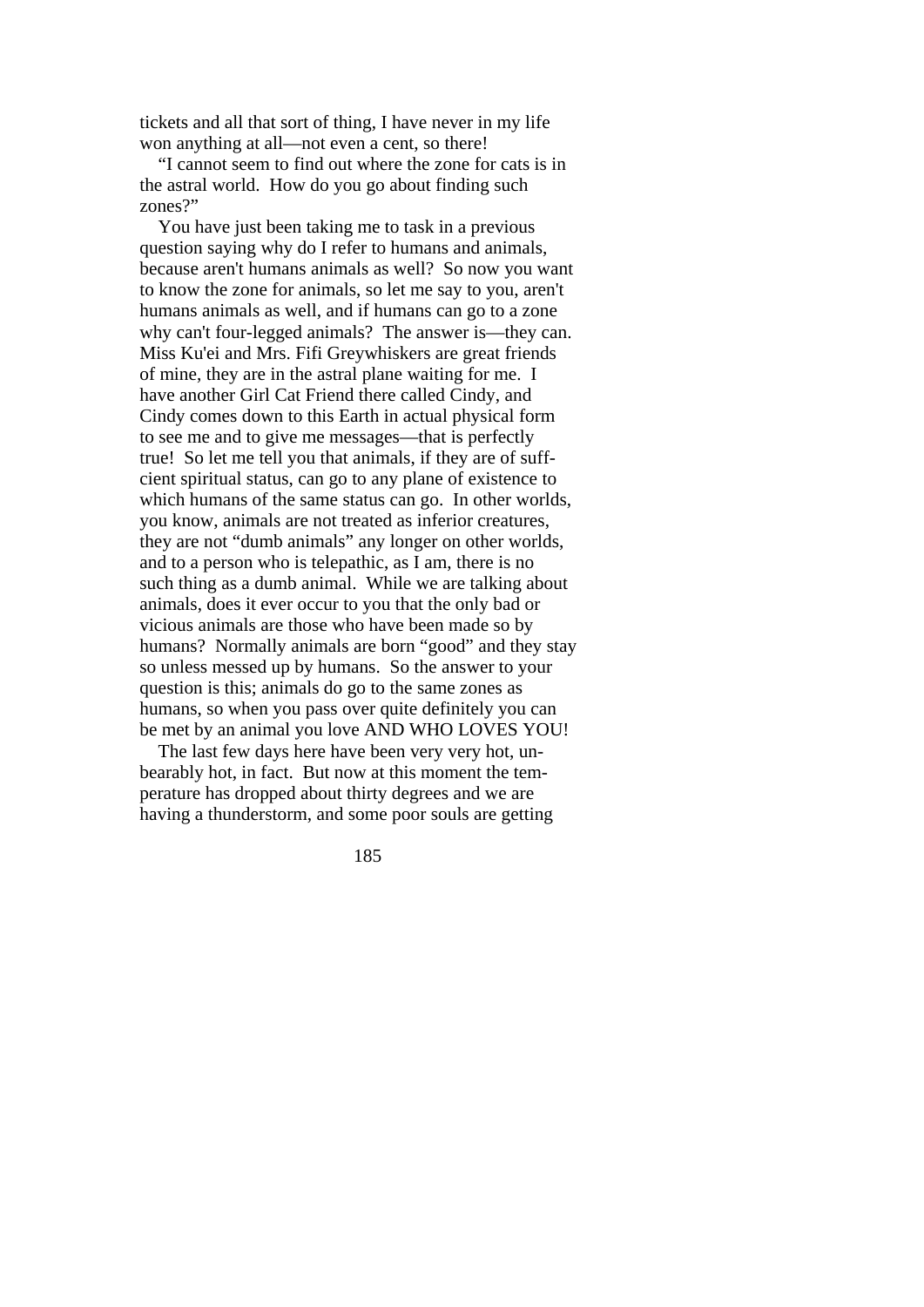married, or probably they are already married. It is a strange custom here in Calgary that when a couple has just been married and are driving along away from the place of marriage they make as much commotion as they can. The bridal car and all the cars attached to that bridal retinue have horns sounding all the time, and the uproar is truly formidable. I can't see any sense in it personally because how is it going to help a marriage to have blaring horns disturbing everyone?

 Another thing that puzzles me here in Calgary is the Fire Department, the Police and the Ambulances. They have the loudest sirens I have ever heard anywhere. Not only that, but the ambulance sirens wobble and warble and really could just about scare a nervous patient to death. Where I live there is a sort of conjunction of concrete buildings, and for some strange reason the sound echoes and re-echoes and echoes again, and quite truly seems to be increased in volume because of some architectural idiosyncrasy. Anyway, the noise goes on day and night, and here the traffic is unceasing. I have never seen the road outside without loads of cars. Throughout the whole of the twenty-four hours of the day and night there is a continuous flow of fast cars, and I often lie in my bed and look out of the window and wonder where all the people are going, unceasingly moving the whole time nonstop, day and night. There are too many cars here and too much noise. But I suppose some will write to me now and say I am jealous because I haven't a car or something. People do that, you know, people write and tell me I am bitter. I didn't know it, I don't feel that I am bitter. I have my own problems and I cope with them as best I can, so there it is.

 When I was in the hospital last time I had a learner Christian Chaplain come and try to con me into a bit of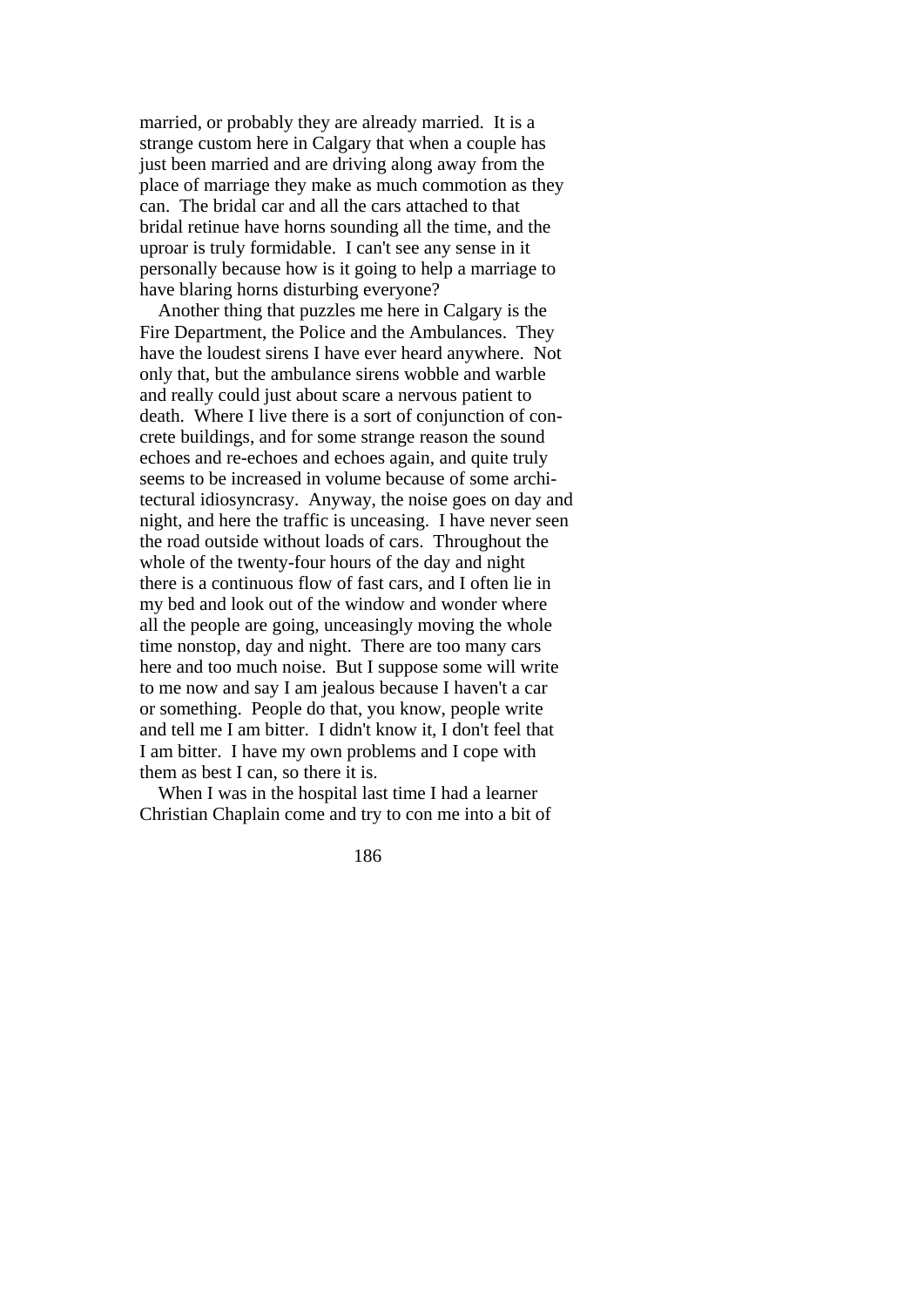religion, and before I said anything except that I was a Buddhist he said, "Oh, and do you feel guilty about it, or bitter that you are not a Christian?" So what do you think about that?! I could have replied, "No, but you look a bit guilty about being a Christian."

 It does seem so strange that so many doctors and so many parsons try to cough up a sort of pseudo-psychology; they try to analyze one's behavior entirely on text book learning, and they forget that a Buddhist may have a different outlook on life than does a Christian. But let's get back to some of these questions and answers. But first of all let me read you something from a letter written to me by Mr. Borge Langeland. He says, "I am happy to learn that you are writing a fifteenth book. I don't know how to tell you how much your books have meant to us. If they weren't true I should lose all confidence in my ability to judge what to accept and what to reject. To you perhaps your aura work is the most important mission in this life, but I think that by writing your books and letting people in on some of the mysteries of life that some of us have been fumbling about trying to solve you have done far more good for humanity than by proving that there is an aura and that it can be photographed "

 Well, Mr. Langeland, yes, you have my definite, definite assurance that all my books are absolutely true; these books are not fiction, they are truth. Not just truth as I see truth, but actuality truth.

 Yes, the Great Thirteenth Dalai Lama did indeed bless me by placing both of his hands on my head IN A SPE-CIAL MANNER—that "in a special manner" is important because a very very gifted man as was the Great Thirteenth can pass on special powers, he can, in effect, speed up one's vibrations. This, by the way, is in answer to someone who wants to know about such things.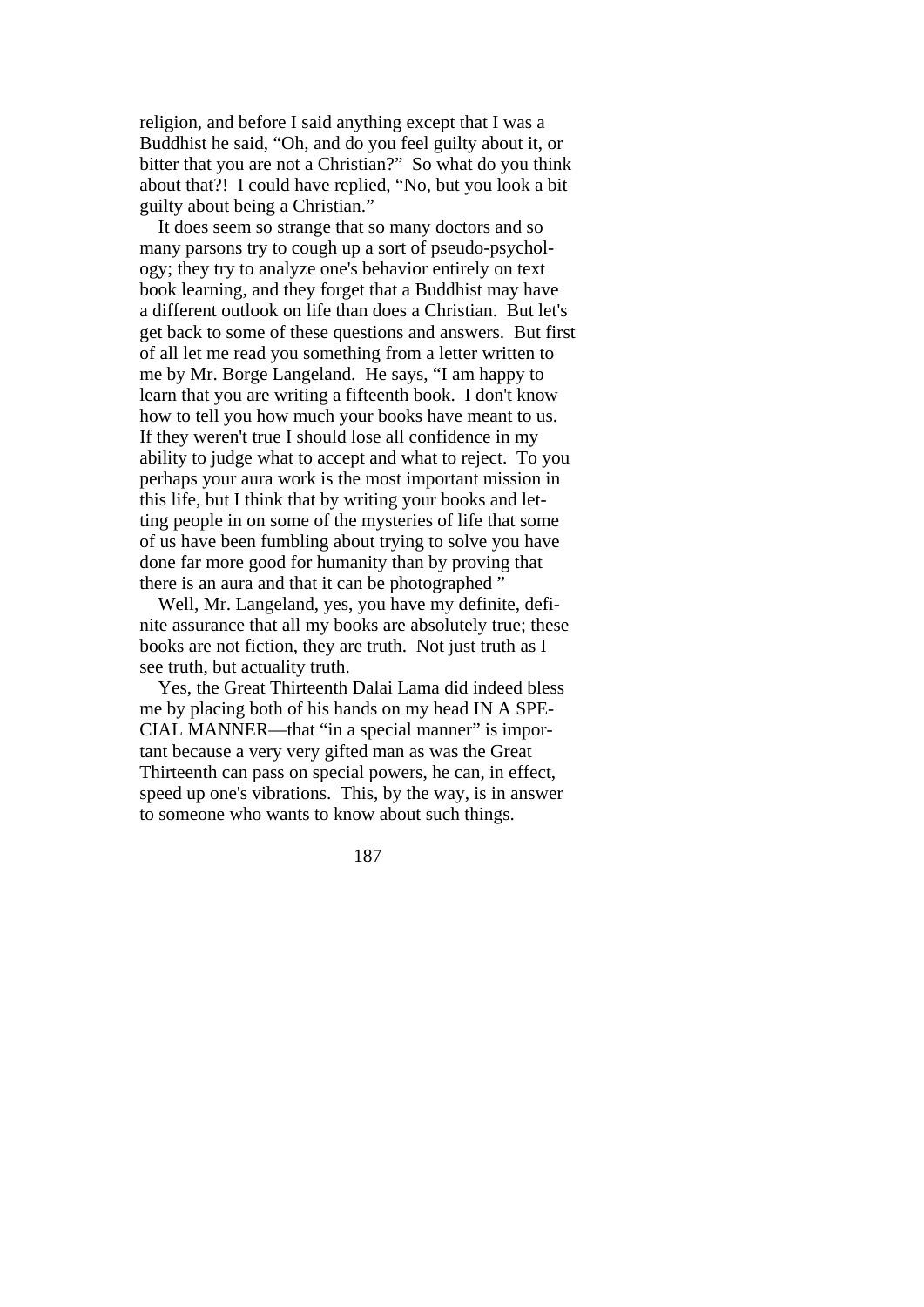You probably know that years ago in England and, in fact, in many countries there was a quite definite belief that the King could cure illness, and if a King placed his hands on a sufferer then the sufferer would be cured. You get the same thing in the legend about Jesus where if a person could touch the robe which Jesus wore, then he or she would be cured of all illness. It is because such people have a different vibration, and when they see by their superior knowledge that another person has possibilities for improvement and a possibility for accepting an increase in vibration, they do that necessary gesture which does give the recipient an ineffable sense of wellbeing and power. And I am going to tell you that my abilities increased enormously from that act by the Dalai Lama.

 You ask why one hand or why two hands. You tell me that people who go to Church and get blessed every Sunday don't seem to be any better or any worse because of it. Well, that is right enough. The Great Thirteenth used two hands in the same way that if you have an electric device you have to have two wires—two contacts —because just one would not "pass any current." As for your saying that people who go to Church are not improved by being touched with one hand or two hands no, that is just what I have been telling you. You only get benefit if the person doing the touching is a superior person, not some poor parson or cleric who is just doing mumbo-jumbo because it's the easiest sort of job he knows, and anyway he doesn't know anything else. Oh no, as far as benefit comes from such a thing you could go out and ask anyone in the street to touch you on the head, you would be just as well off!

 You ask what causes the Sun's rays to be reflected so brightly from the Moon. "We have sent men to the Moon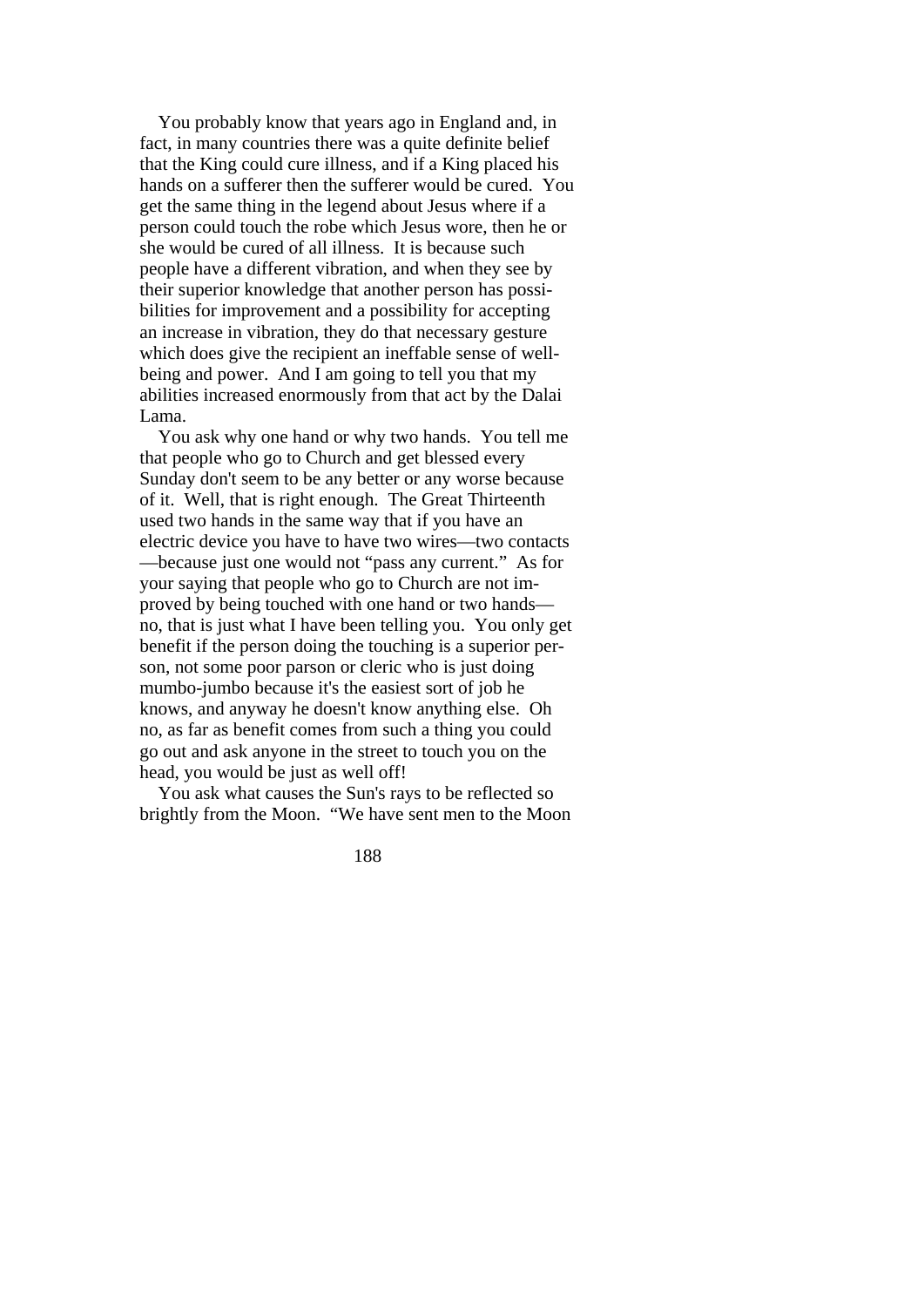and they have discovered that the Moon is not made of green cheese but of rocks and sand very similar to what is here on Earth. When the Sun's rays hit a high mountain top on Earth early in the morning or late at night the valley below remains in darkness. Since the rocks on the mountain top are similar to the rocks on the Moon why don't they reflect the rays down into the valley?"

 Easy, my dear sir, easy; the surface of the Moon is very similar in its reflective power to that of gypsum, and gypsum, which is like plaster of paris, does indeed reflect. But in the case of the Moon the reflection is aided enormously because there is no air to absorb the light rays. Light rays, you know, consist of vibrations and if there is air then the vibrations are slowed by passage through that atmosphere. The Moon, as we know, has no atmosphere, thus the rays from the Sun reach the Moon unimpeded and are reflected unimpeded from the Moon's surface.

 You ask about rocks on Earth, why do they not reflect the Sun's rays down into the valley. The answer to that is because the angle of incidence is different. You see, when you get rays of light coming down to mountain tops the rays are reflected upwards, or within a narrow arc; they are not reflected downwards, and you can easily try this out for yourself by having a fairly powerful light bulb suspended from the ceiling and that will represent the Sun. Then you sit on the floor with a hand mirror in your hand. You can then reflect the Sun's rays (actually the suspended lamp ) back on to the ceiling or fairly high up on the walls around you, but without very acrobatic contortions you cannot reflect the rays down between your feet which will be considered as the valley. Is that clear?

The third question from this gentleman is a sensible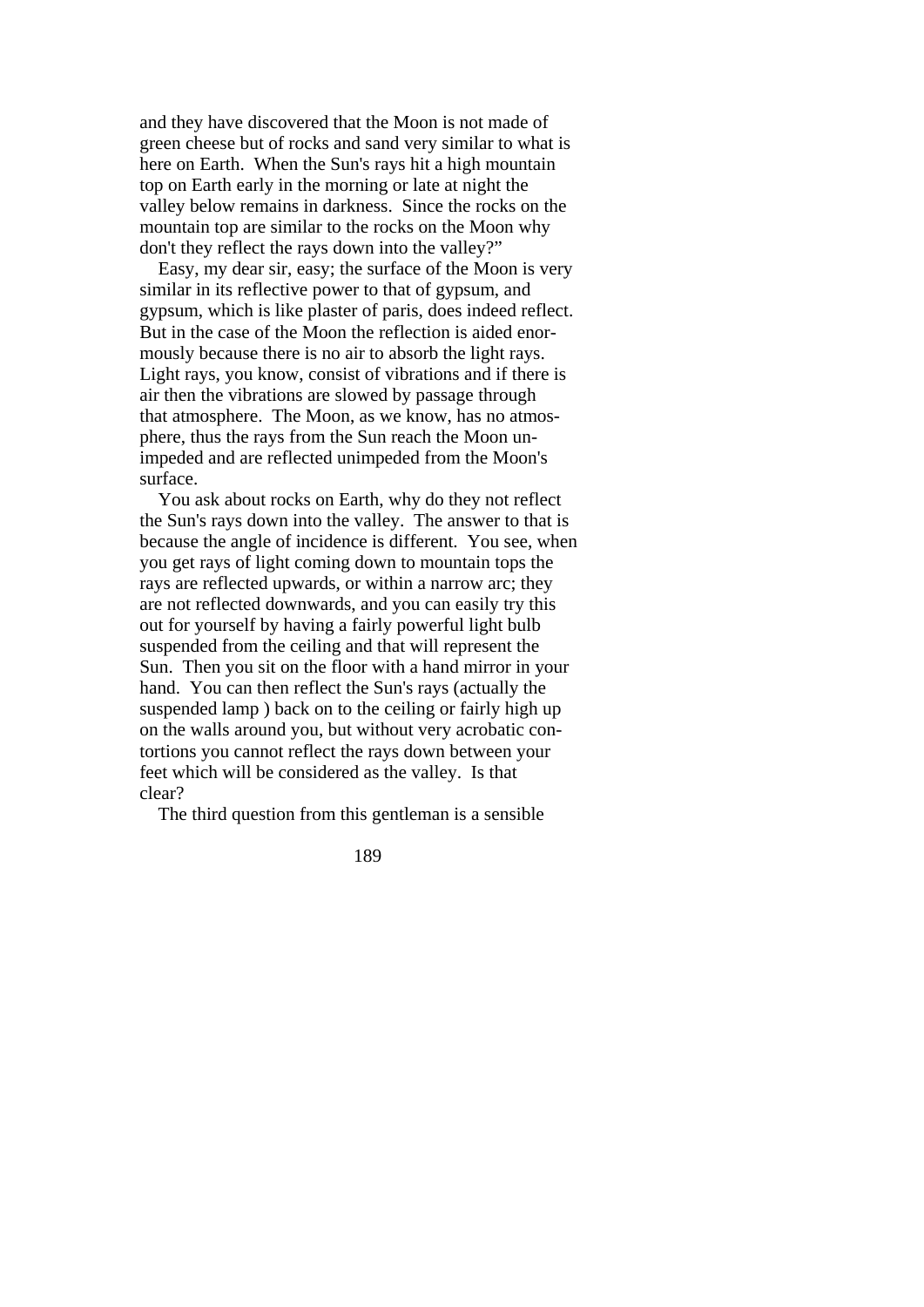one, so let's answer it. He says, "You write that wars are necessary to control the population explosion and to give people an opportunity for self-sacrifice. What is the kharmic effect on such war heroes who perhaps give up their own life fighting for their country but in the process kill or maim many of their enemies that they have never even seen before? When, or if, they should meet again somewhere in the Hereafter would they ask, are you the S.O.B. who killed me? And how does someone gain merit for fighting a war and killing someone even if they lose their own life?"

 The laws of kharma are different when a person is fighting in defense of his home, his family and his country, so that if you are ordered into the forces you really have no choice, you have to go. And once you are in the forces you come under a blanket protection so that the people who give the orders—basically the Governments —have to accept the kharmic results of those orders.

 You, Private A.B., are sent to the war front. You have a rifle in your hands, and at a certain time you may be told to fire that rifle. You have to obey your orders or you may get killed for disobedience. So you pull the trigger and a bullet kills one of the enemy. The kharmic effect of that is not yours, you do not have to worry about it. The kharmic effect is assumed by the person or persons WHO ACTUALLY CAUSED THE WAR!

 When you get to the "Other Side" you do not have to meet the person you killed or the person who killed you. Only if you have no dislike and no hatred of those persons can you meet them. Certainly you can gain merit by preventing atrocities. Suppose a little troop of men are able to ambush members of the opposition—the enemy who were setting out to massacre a lot of women and children, perhaps they were going to set fire to the houses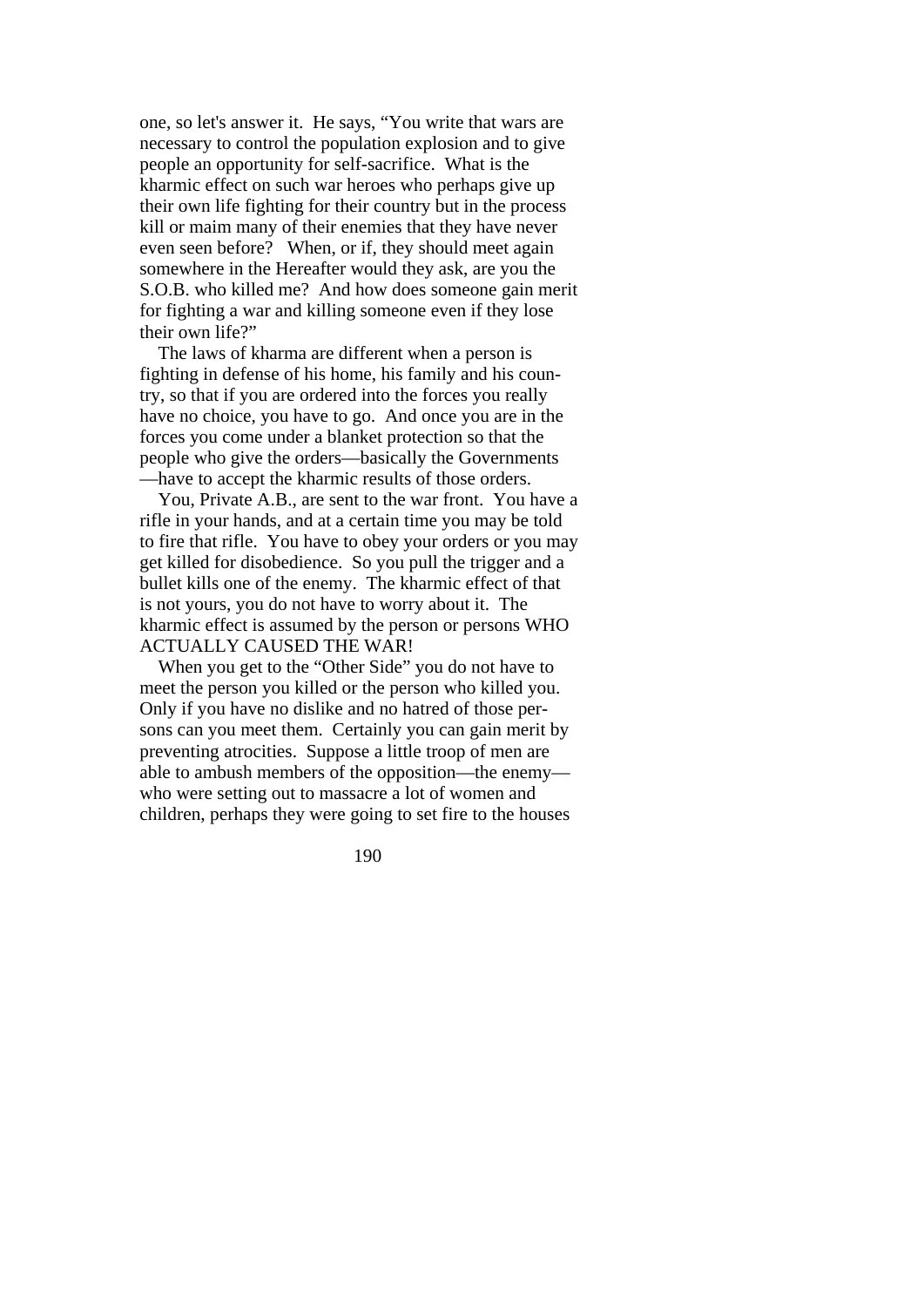after they had locked the inhabitants inside. Well, you and your small troop could kill perhaps twenty members of the assassination gang, but in doing so you would have saved possibly two thousand women, children, and old people, so the balance would be to the good, wouldn't it, and under that heading you would have "gained merit "

 Mrs. Nancy Justice is an old friend of mine, we have been corresponding for—oh, I forget how long, but it's quite a long time. Now she writes in and she has some questions. So I think we ought to attend to Mrs. Nancy Justice, don't you? She says, "I am slightly clairvoyant. In your book 'Wisdom of the Ancients' you define clairvoyance as seeing through walls and beyond. What I mean is knowing what is going to happen before it happens, but I can do this to a limited degree only. I have an urge to crystal gaze or something of that sort. I know mirrors seem to draw my eyes, and I read somewhere of mirrors that were used once upon a time where they painted one side or something. Could you tell me how to do this?"

 Well, Mrs. Justice, I have just been writing about crystals and how to use them, so I think that actually does answer most of your question, but very definitely I would not advise you to use a Black Mirror because if used carelessly they are very very dangerous things indeed and enable mischievous entities to work harm through you. So take my advice and have nothing whatever to do with these Black Mirrors. A crystal cannot harm you in any way at all.

 You go on, "I see that you talk a lot about the astral and travelling by astral. Also I believe you when you say that no harm can come to you, but I am one of those strange persons who is deathly afraid of hypnotism, even self-hypnosis. What I wanted to ask you is, is it true that when you are deeply engrossed in reading something like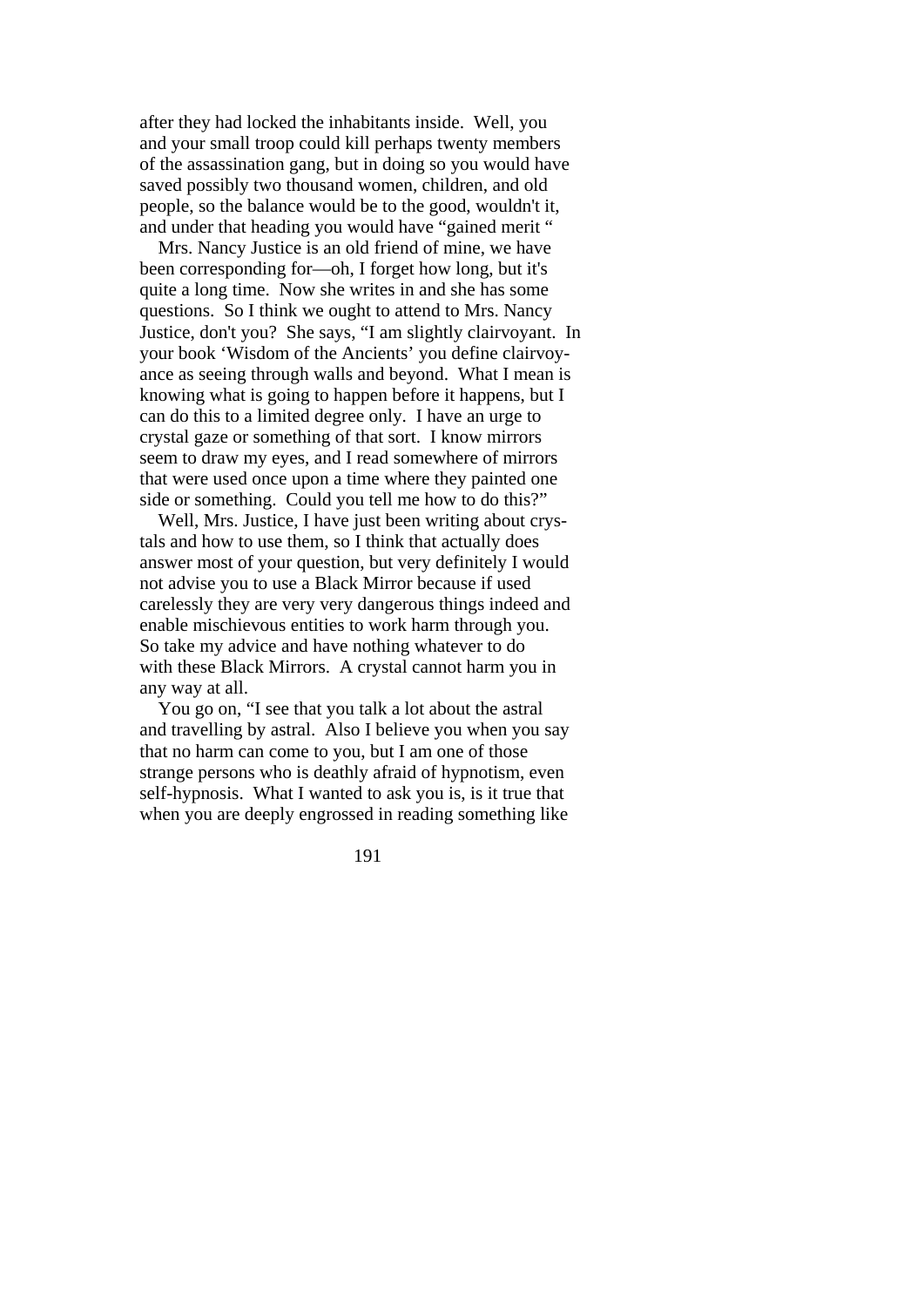reading a book to the point that you are not aware of outside influence, well, that is a form of hypnosis?"

 No harm can happen when you are doing astral travel unless you are afraid. But then you can be harmed if you take fright even if you are crossing the road. You might run the wrong way.

 I am definitely opposed to hypnosis. I am also opposed to self-hypnosis because it is so easy to do it the wrong way, easier to do it the wrong way than it is to do it the right way, in fact. So stay clear of all forms of hypnosis, they are bad. But rest quite assured that when you are reading a book you are not hypnotized. Instead you are merely interested and that is absolutely safe.

 You give a third question, Mrs. Justice, and it is so applicable that I am going to answer it here now: You write, "You keep saying that to try all the different things in your book that nothing will ever happen to you like being possessed. Fine, but how did those people who are possessed get that way? What did they do or not do?"

 That's a fair enough question. But you will remember just above that I have been telling you not to do hypnosis. I have been telling you not to use Black Mirrors. So if you do and try these things then you can easily get possessed. I am telling you throughout all my books how NOT to get possessed, and if you follow what I write then you cannot get possessed. But if you disregard what I am saying then you will get possessed, which is what you want to know about.

 Black Mirrors, Black Magic, hypnosis and some of those ouija boards can lead you astray, you can get hypnotized with them, you can get possessed. and this is why I say time after time DON'T DO IT!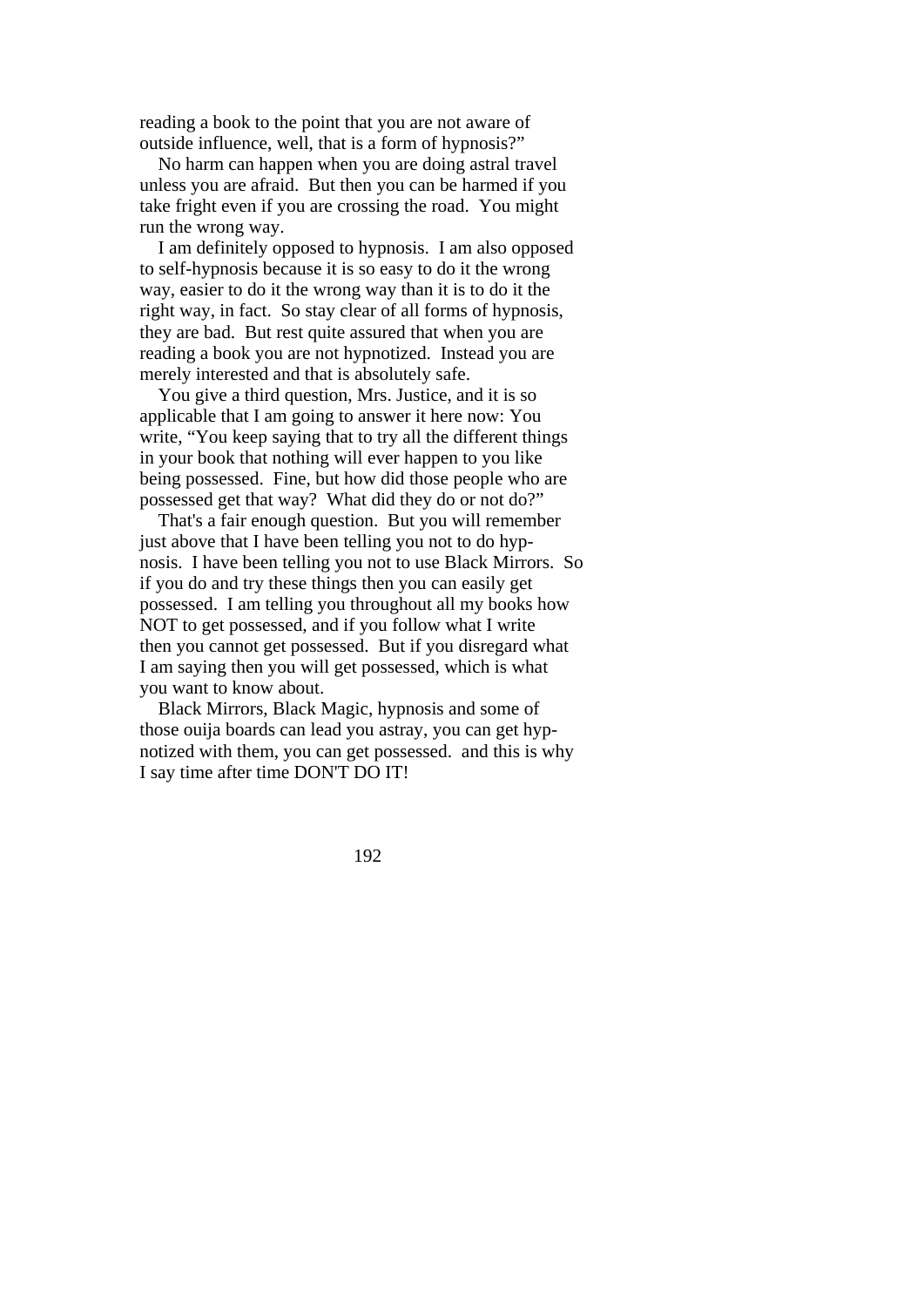## CHAPTER TWELVE

 Everyone here is very busy; normally I like to type a lot of my books myself and then have Buttercup retype them on her Olympia typewriter. Hy Mendelson gave me a typewriter which I have named "the Yellow Peril" but I have not been able to use it much on this book, my health has not permitted, and so most of this book has been dictated on a Sony tape recorder—just a small pocket thing, so I can claim kinship with Mr. Nixon. He used Sony recorders for his Watergate tapes, I believe!

 Buttercup is a marvelous typist; extremely fast and extraordinarily accurate. It is a matter of much jubilation when she makes a mistake because it's nice to tell her that she is not perfect after all. But we here at Rampa Residence owe a very great deal to Buttercup and without her we should have a much harder time. So—thank you, Buttercup Rouse.

 Mrs. Rampa is a hard worker, too. She goes through the pages of the typescript with an eagle eye, and between them—Buttercup and Mrs. Rampa—not many mistakes get by, and if I make a mistake in my dictation . . . ! My goodness me, I never hear the last of it. Buttercup comes on me like ten tons of bricks, and there is no peace until I have rectified the error of omission or commission or some other mission. My sympathy, though, goes to the poor wretched typesetters who have to set up books, because it must be a horrifying thing indeed to have to set up in print a book which you find boring or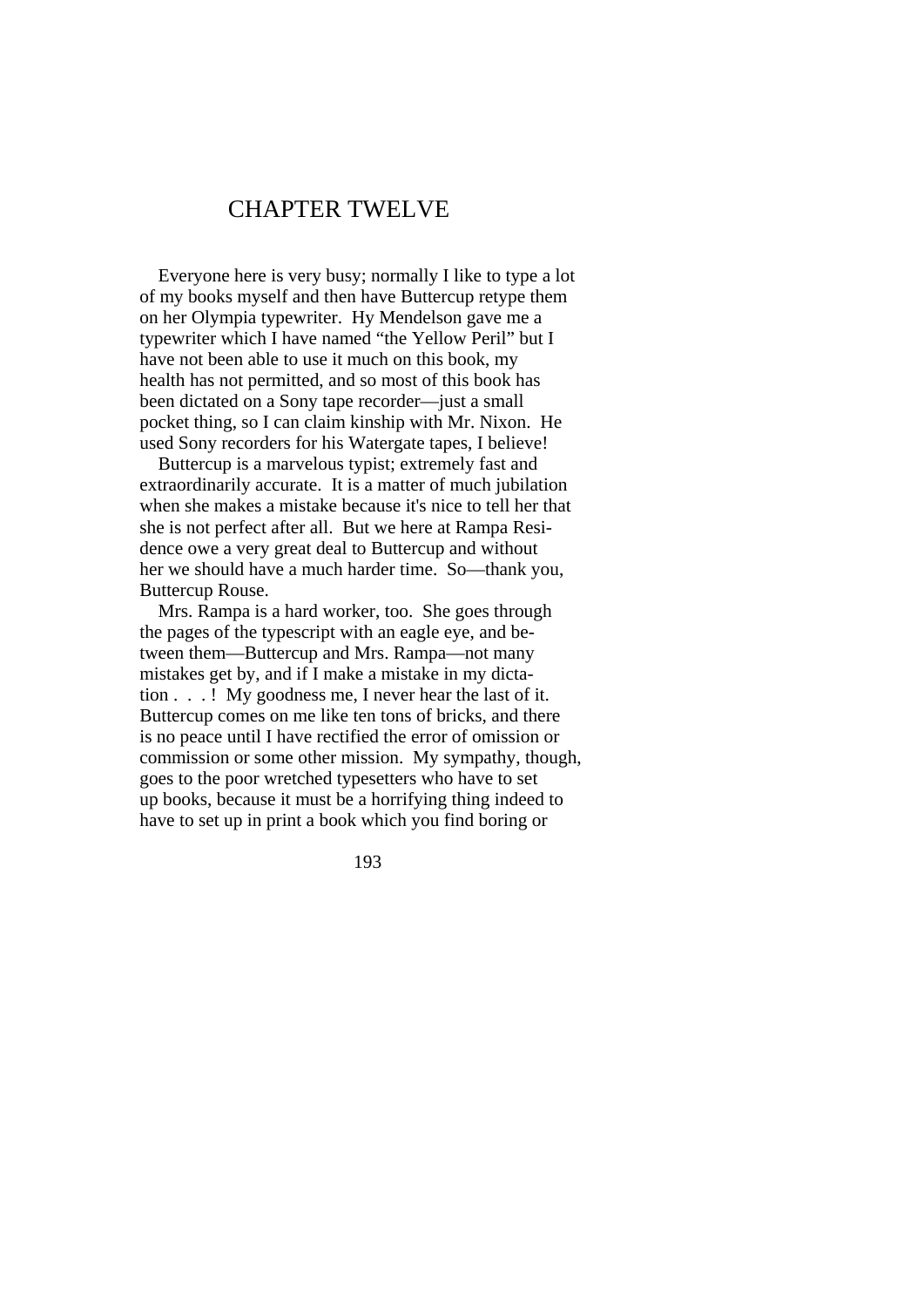in which you just can't get any interest. I would just hate to be a typesetter.

 As I am sitting here in my wheelchair I can see our little river outside, and there are two boat loads of crazy people paddling away as if they were Red Indians on the warpath. The weather is quite cold, and our river is dangerous. It has silted up quite a lot and there are—for the size of the river—immense sandbanks which channel the water through a narrow space and so increase its speed and set up whirlpools. We are always reading that someone has been drowned or fished out of the water, and yet people still go in it on old tyres or anything they can dig up. Oh well, good for the Funeral Homes, I suppose!

 Now, I've got another question here which I have already answered but I am going to answer it again in, possibly, a different form in order that someone may get a different slant on the thing. The question is: "What is meant by the statement: When the student is ready the Master appears?"

 Too many people think that they know all and plenty more besides, they think that they just have to whistle and hordes of Masters come panting with eagerness to teach such a bright person. It doesn't happen that way at all.

 You know those kettles, you shove them on the gas or electricity, and when the water boils they let out a horrendous hoot? Well, people are like that. When their vibrations reach a certain pitch, that is, when they are "ready", a Master somewhere, either on the Earth or in the astral, can pick up a vibration which says, metaphorically of course, "Hey boss, I'm ready, come and teach me all you know!" So after the Master has given a luxurious stretch and a hearty scratch, he might get to his feet, or even to his astral feet, and come along to give a hand.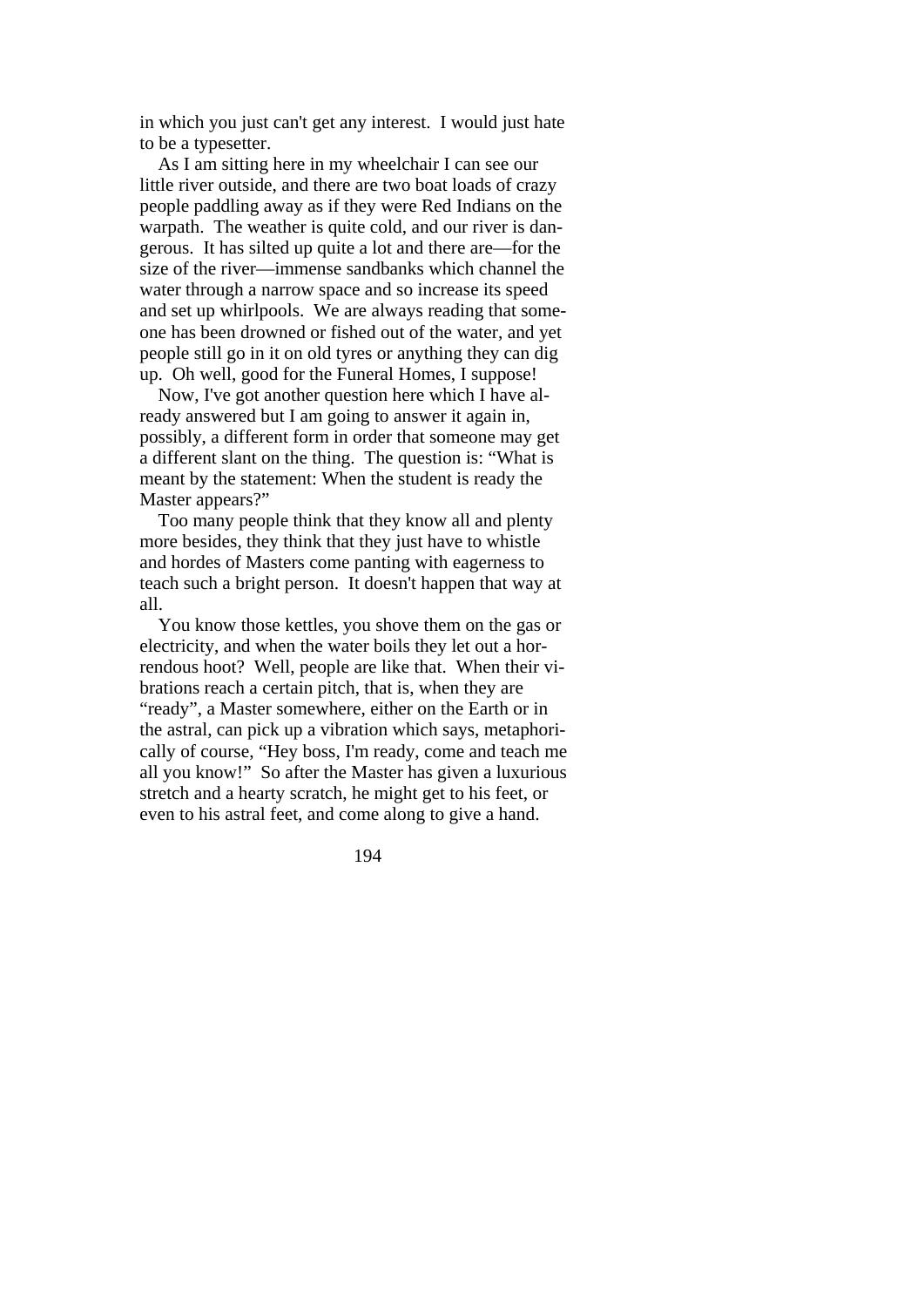But nearly always the person who thinks that he or she is such a brilliant student that he or she is ready—well, they are the ones who just are not ready, and no matter how much they hoot or let off steam, until their vibrations reach the right pitch or frequency—no Master will appear. So if a Master doesn't appear it is proof positive that you are not ready.

 Who is this? Ester A.Moray. Okay Ester Moray, here is your second question: "How does race kharma affect an individual?"

 Before a person reincarnates to Earth that person goes to what we may somewhat humorously regard as a travel agent in the astral. Actually it is a Council of Advisors. But the person who is going to come back to Earth knows what has to be done, where he or she has to go, and what the circumstances should be for doing that particular task or lesson. So one of the things is that one takes into account the basic kharma of the race to which one is coming. One comes to a race whose kharma is suitable for increasing one's opportunities for doing the allotted task. Apart from that race kharma doesn't affect one because it is more to do with the Manu of the race.

 Well now, Ester Moray has another question here. She seems to be a nice young lady so let's spare her a few more minutes, shall we? Her third question is, "What can an individual do to reincarnate with the same family they now have, or is this not possible?"

 I have just been telling you how things are planned. So if it is necessary for people to come together in another life then they will come together in another life, and arrangements are made for that specific purpose. You might remember the case of the girl in India; she died as a child, and then she came back as a child to a family who lived just a few miles away, and she kept on talking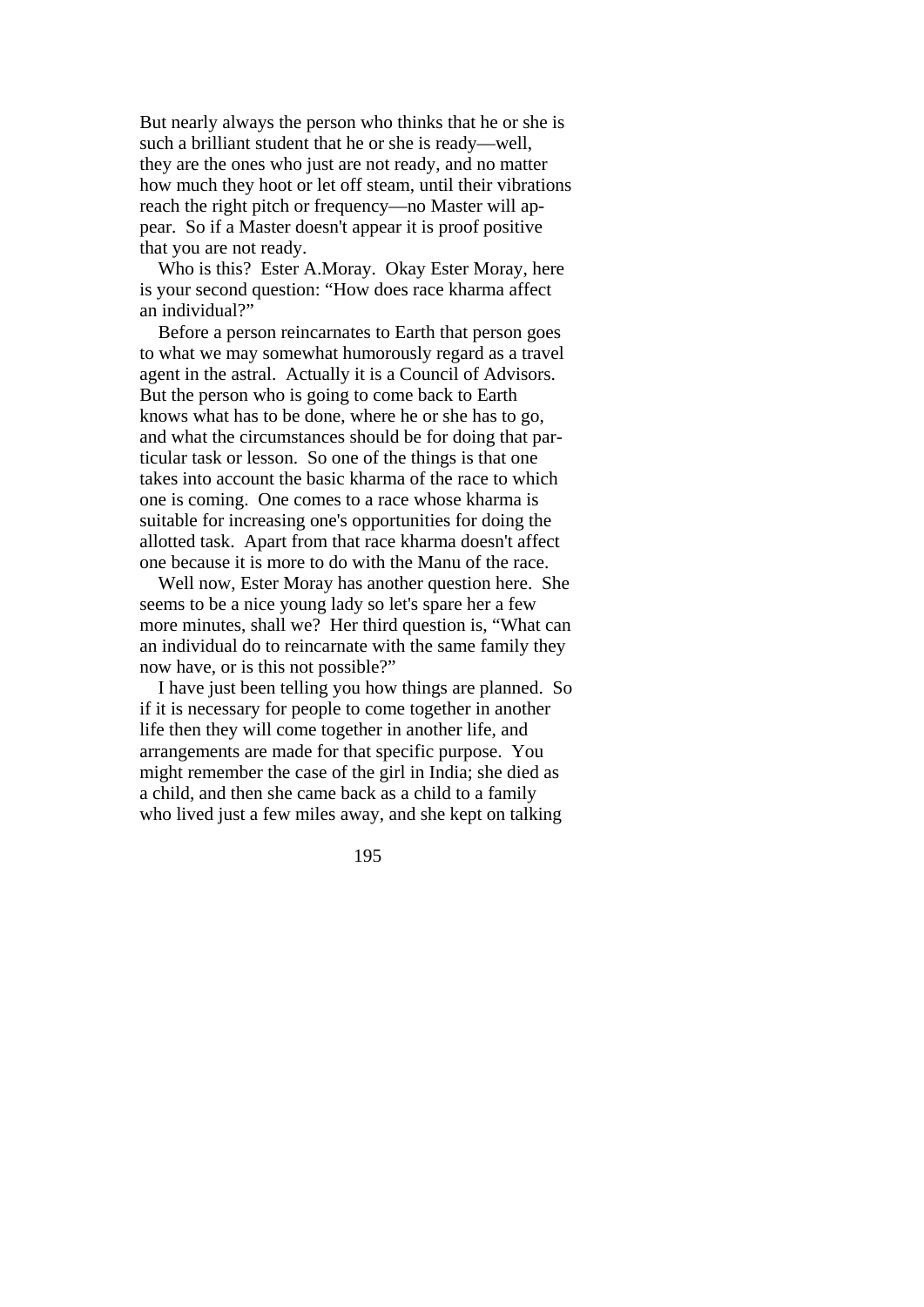about her other family. Many inquiries were made, and eventually the two families were brought together, and the reincarnated girl was able to give proof that she had reincarnated. That is a case which is authenticated beyond all possible doubt.

 Now, here is a question for you; "Mermen and mermaids—were these truly a race of people and if so what intellect did they possess and what happened to them?"

 Actually all that the average person knows about mermaids and mermen goes back to the days of Atlantis. Now, Atlantis was a far more technically accomplished place than this present day civilization.

 People could be made, lumps of protoplasm could be formed in somewhat human shape and they were used as servants—not as slaves—they were used as servants because they were people of inferior mentality, they were, in fact, "made" for the purpose of serving their masters and mistresses.

 Theoretically nowadays it is possible to increase the mentality of a dog or a horse or something like that by being irradiated by special rays and by being fed special chemicals. In that way the brain voltages can be altered and so the intelligence-factor increased. There is no reason, for instance, why monkeys should not be altered by chemicals so that their mentality is greatly increased and thus they could, in effect, be a sort of servant to people. I know quite recently at the Calgary Stampede procession when we had all manner of things going through the city streets there was one monkey riding a horse, and he was wearing clothes. He was doffing his hat to the onlookers and behaving in every way the same as the humans around him. Except for looks one couldn't have told the difference so far as behavior was concerned. And that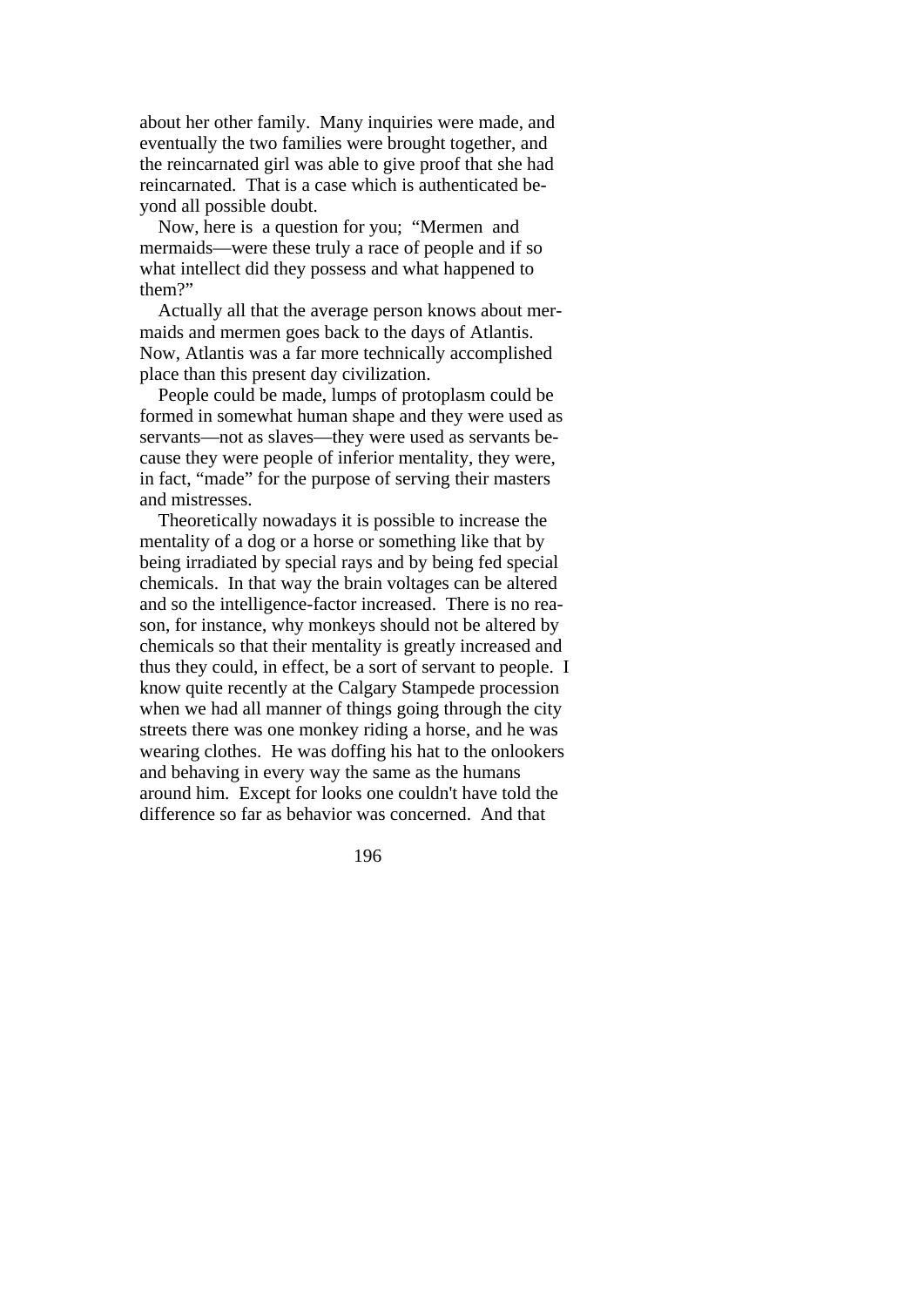old monkey, he certainly got a lot of applause, too. But then the applause upset his self-control because he jumped off the horse and jumped at the spectators and he was horribly affectionate with them, and it was quite a task, I understand, to get him back on his horse again!

 "You mention that in the astral world we can have families. Do we leave them for awhile to attend class on Earth and then return to them at the end of our Earth class?"

 Yes, that is quite possible. You may say that we spend twenty-four hours a day on Earth. Certainly we do, but they are Earth hours and time in the astral world is utterly different from the time on Earth, in fact in some of the Hindu books there are stories of people going away from the Earth and spending a little time in the astral and then on their return to Earth finding that a thousand years of Earth time has passed. So it is perfectly feasible for a person to come to Earth and do all manner of things by day, but the person has to sleep and during the sleep the astral bodies go back to the astral world NO MATTER WHETHER PEOPLE REMEMBER IT OR NOT, and the time they spend in the astral world with their families may be perhaps twice as long as they stay on Earth by day. It is all a question of the difference in time.

 This next question makes me wonder if some poor soul has been brought up the hard way because the question is: "If a child were pushed through college in his life by a hard-hearted parent would it necessarily help the child in his or her successive lives?"

 Oh dear, dear, I am so sorry to have to disappoint you, but the answer is "Yes." Everything we learn, everything we experience is worthwhile and it is saved. Now, a better way to explain it would perhaps be to say that when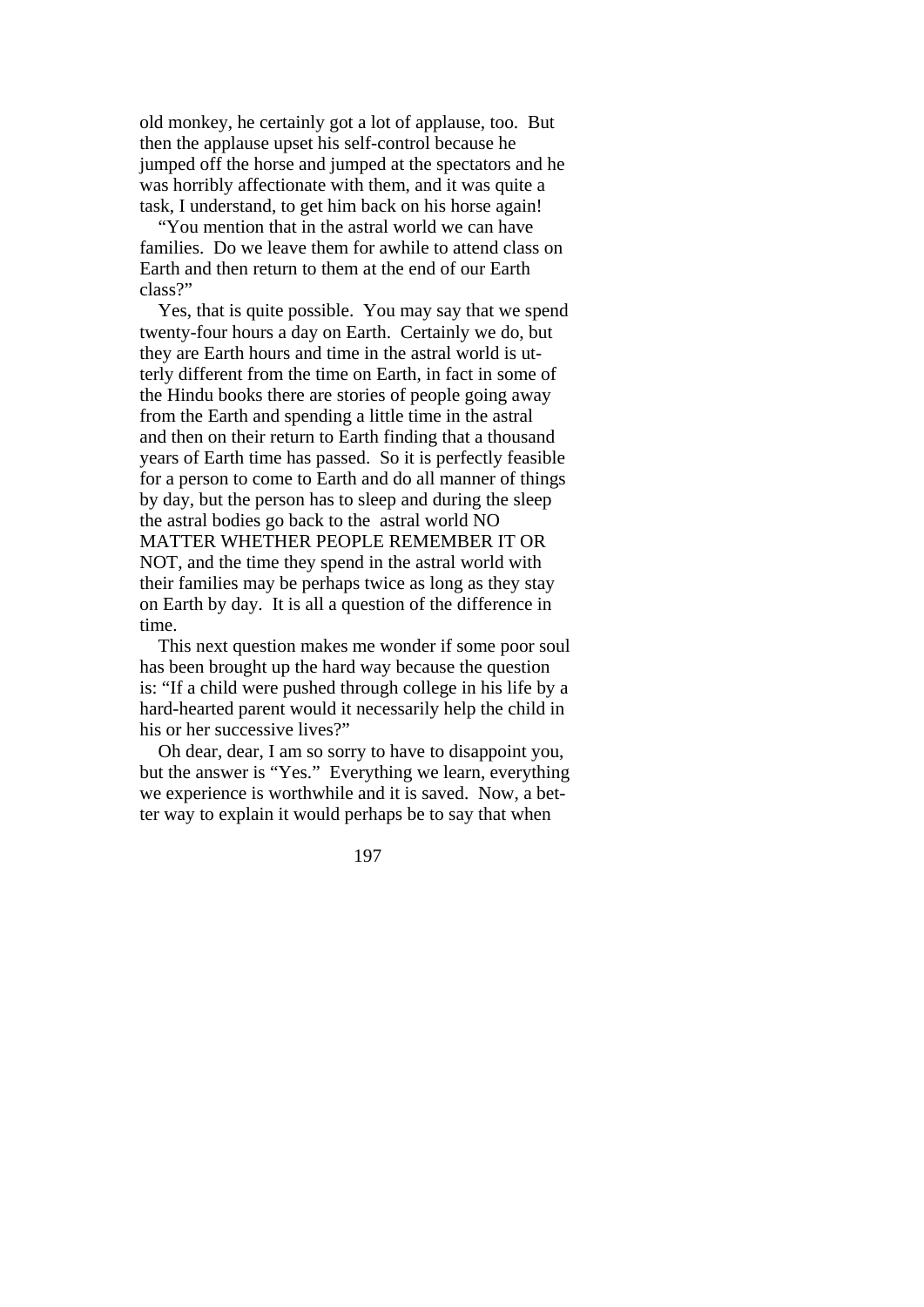we go over to the Other Side we take all the good that we have learned on Earth, and all the bad (the dross) is left behind. It's like if you are melting a metal, if you are melting gold, for instance, or silver; well, you melt the stuff and then sludge forms on the top (because gold or silver is heavier than sludge), it forms as a dirty mass which is skimmed off and thrown away leaving the gold or the silver to be poured into ingots. Well, we are in much the same state. All that which we have learned which is of use to the Overself and to our development is retained. The bad is discarded like a bad memory.

 People are interested in the astral, aren't they? So here is another one about the astral. It is, "If I were able to astral travel consciously and my wife had been trying without success: 1) Could I evaluate from the astral what she was doing wrong and help her to correct the situation? 2) Would it in any way be wrong to help in this manner?"

 The answer is that of course you can go into the astral and find out what the problem is, and of course you can come back and tell her what the problem is. But I can tell you what the problem is now; it is just a matter of memory. She does astral travel. Knowing who you are (and not telling!) I know that your wife has been to see me in the astral, and so have you and you made a big splash about it, too! But your wife is trying too hard, or she may have a little fear. But if she would only take things quietly and not make such efforts then she would remember the astral travels that she did.

 Now, here is a bit more which really relates to the Hollow Earth. "Since the publication of your books I would imagine that the Chinese have tried to find the passageways in the mountain and the underground river.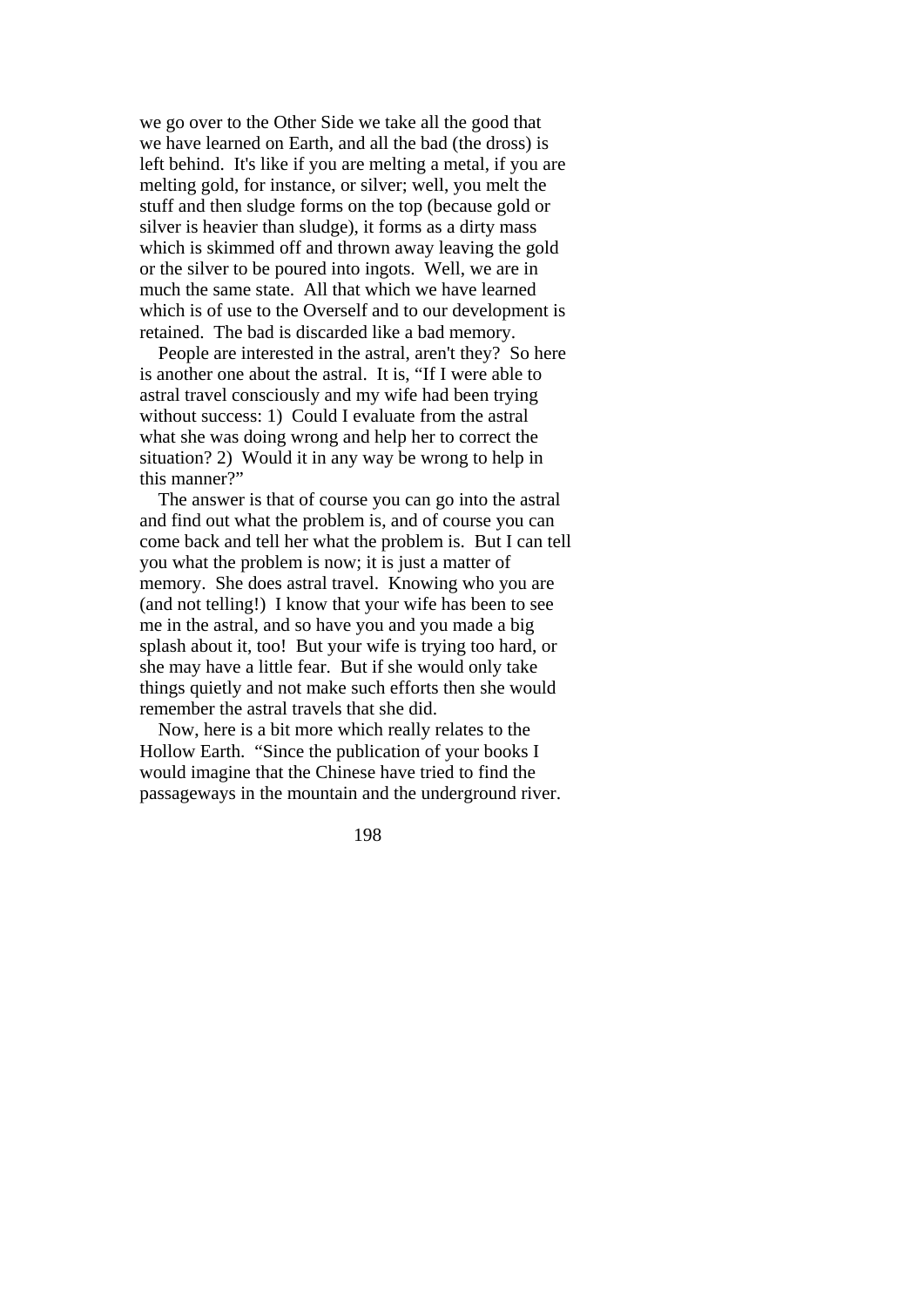How could it remain so well hidden from such an intensive search?"

 The answer is, through masterly misdirection. If you see a blank wall ahead of you and all your tests; including the use of special detectors, etc., convince you that the wall is solid, then you turn elsewhere, and the wall is indeed very well protected because if one goes down far enough one gets to an outpost of the Hollow Earth. You further ask about the approximate date of the underground tunnels. Well, I should say about a million years, or so, ago because they were made well before Atlantis, they were made when first people "went underground", and into the inner world. In passing let me say that although a lot of people will screech with laughter at the thought of a Hollow Earth, let me remind them that for centuries and centuries people thought that the Earth was flat, and if any body had dared to say that the Earth was round then they would have been taken as insane people because—they would have said—if the world is round how can we stand on it, what about the people on the other side of the Earth, they would fall off for sure. We know otherwise, don't we? We know the Earth is round and not flat. Some of us know that the world is hollow, too. Think of that, will you?

 Respected Sir, you have got your facts mixed up somewhere or dropped a brick or you haven't been reading my books properly. You say, "Why would a race of people from far out in space want to colonize with the people of this world to produce the Race of Tan?

 Well, who said there was going to be a colony coming from beyond space? Just think of this; get all the white people, the yellow people, the red people, the black people, and any other colour or shade you can scrape up, get them all to inter-marry, and look at the result. What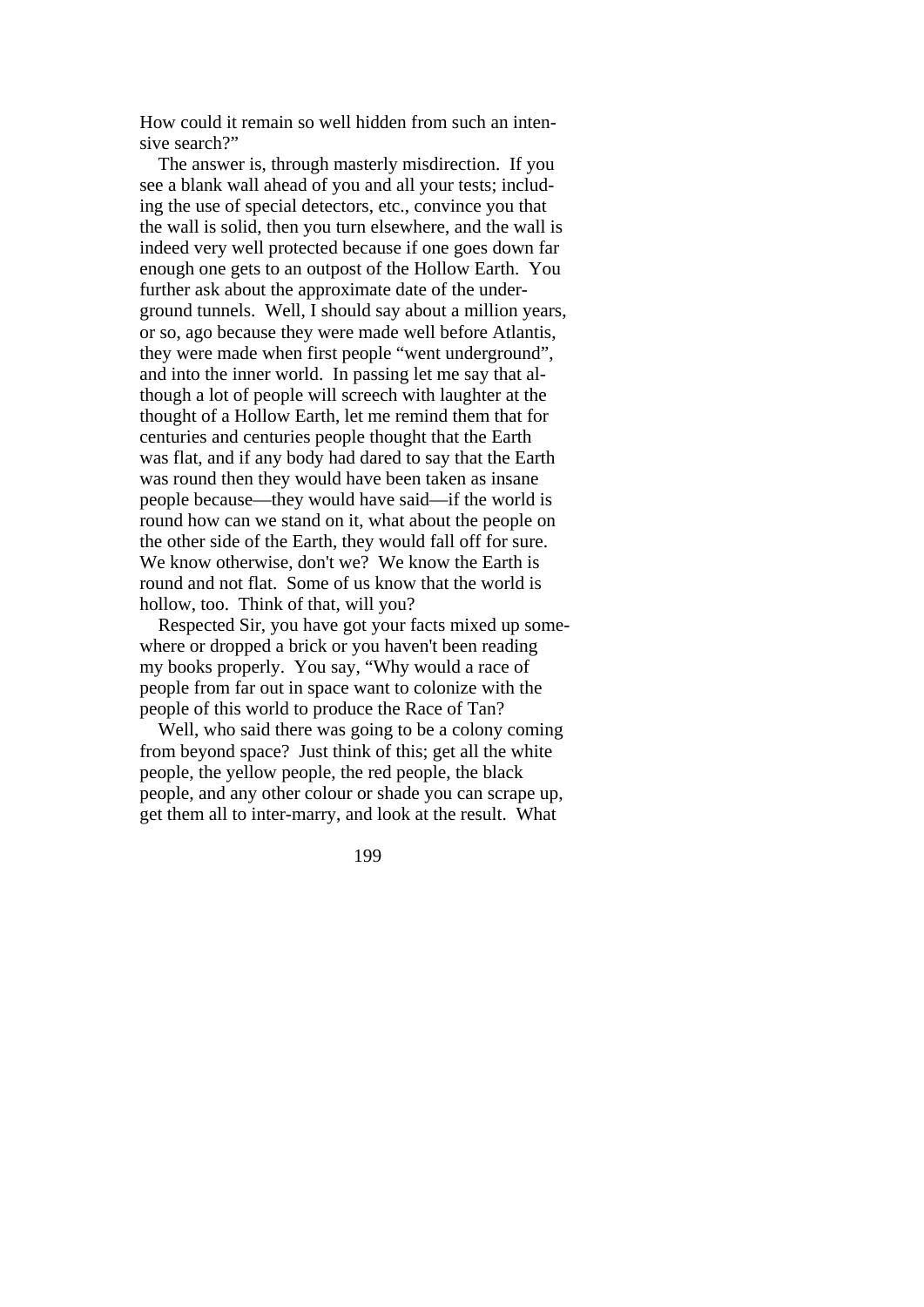would the colour be? Tan, of course. And so we can get the Race of Tan when we get all the peoples of the world inter-marrying because in those days colour will not matter. It doesn't matter in Brazil nowadays. It is one place on the face of this Earth where the black man and the white man work side by side with no thought whatever of colour. I have a very soft spot for Brazil because they are doing well, and it is one of the coming countries. They will be the first to produce citizens for the Race of Tan.

 "In 'The Hermit' it was stated that the Gardeners would place someone on this Earth for the hermit to tell his story to. How is it meant that you were placed on this Earth?"

 Well, somebody had to be picked, and the person who was picked had to have certain qualifications. For instance, he had to be a very hardy individual, he had to be highly telepathic, highly clairvoyant, he had to have a good memory, and he had to have his personal frequency or wavelength of a certain order. In other words, he had to be constantly in touch with one of the Great Masters. So the poor fellow who did fulfill those qualifications was grabbed and placed in such conditions that he naturally became the listener to the story, and I state that that story is true.

 Let's have a statement from Paddle Boat Moffet. He says, "Read the book 'The Spaceships of Ezekiel' by Josef F. Blumrich. You suggested I read it and it proved very interesting and well written." So there you see Paddle Boat Moffet—now a member of the Paddle Boat Club—is able to take advice, to act upon advice, and to profit from advice. He's a good fellow, too.

 Here is a question from Wilhem Briceno. He is 18 years of age and he lives in Venezuela. His first question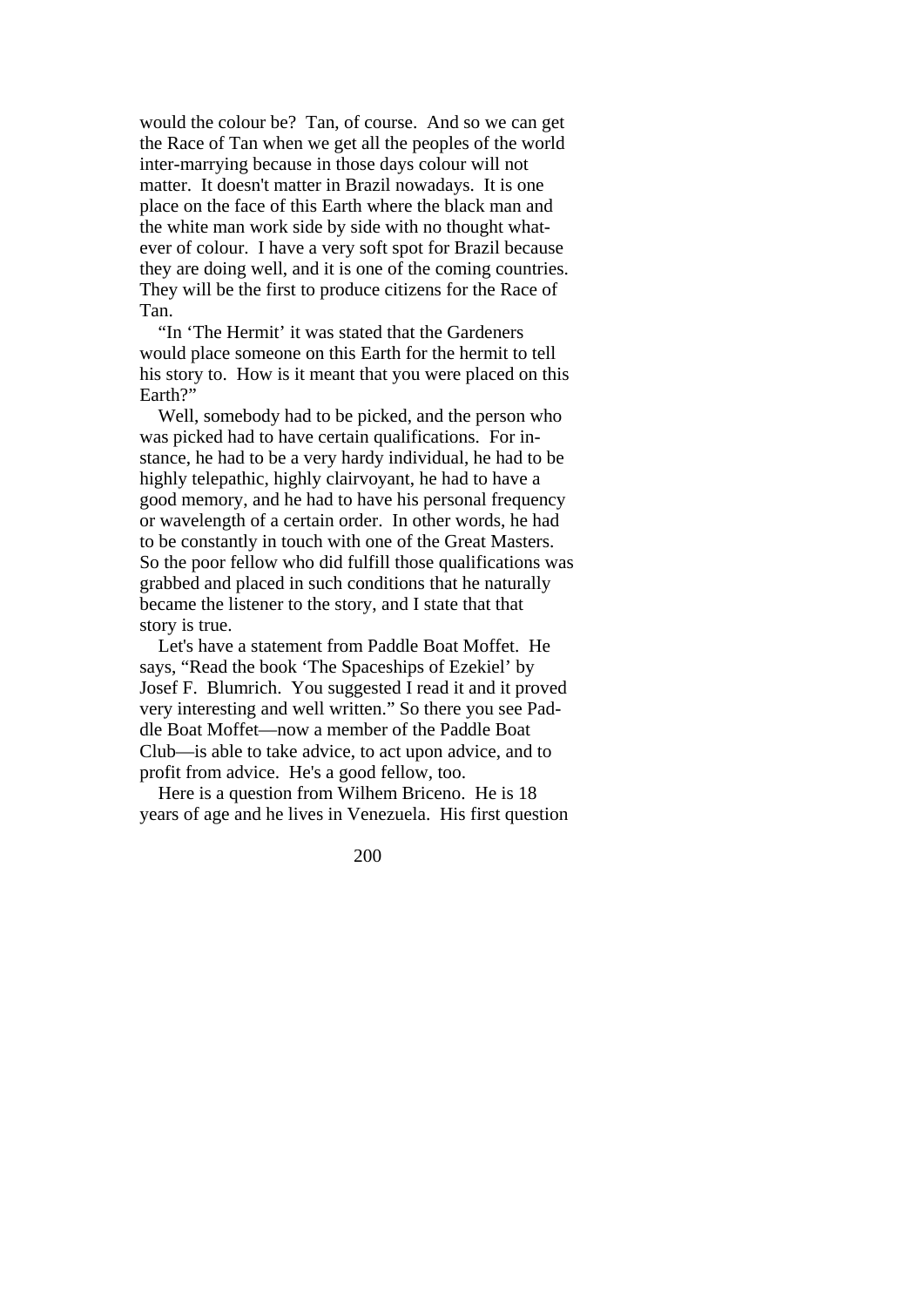is, "Is there any part of the world in which the original religion taught by Christ is now practiced?"

 No, I am sorry to say that there is not. Christ departed the scene and for many years the Teachings of Christ were let lapse. But after a number of years a gang of people thought they would start something which would give them some power. Really the early founders of the Christian Church, as it was then, were a lot of cultists, they did not teach that which Christ taught, but they taught that which increased their own power. For example, most of the bunch were paralyzed with fright at the thought of women. Christ did not teach that women were unclean. Mind you, I'm sure Christ would not have liked that Women's Libber person who writes to me. But Christ taught that women had rights just as men have rights, but the founders of the church in the year 60 did not want women to get any power at all so it was taught that women had no souls, women were unclean (some of them are by the amount of stuff they put on their face!) However, to answer the question, no, on no place at all of this Earth is the original Teaching of Christ followed.

 "Is there in existence now the original version of the Bible? If not, what can one do to enable Christianity to be taught as it was originally intended to be taught?"

 Well, if we could find the original version of the Bible we could still not return to basic Christianity because the Bible is just a collection of books consisting of "the Gospel According to . . .", and as I have been saying the Bible is not necessarily the Teachings of Christ. Most of the people in Christ's time couldn't write, anyway.

 "If animals are all so intelligent why don't they make temples and houses, and why don't they leave any culture in history?"

But are you sure they don't? You see, it doesn't mean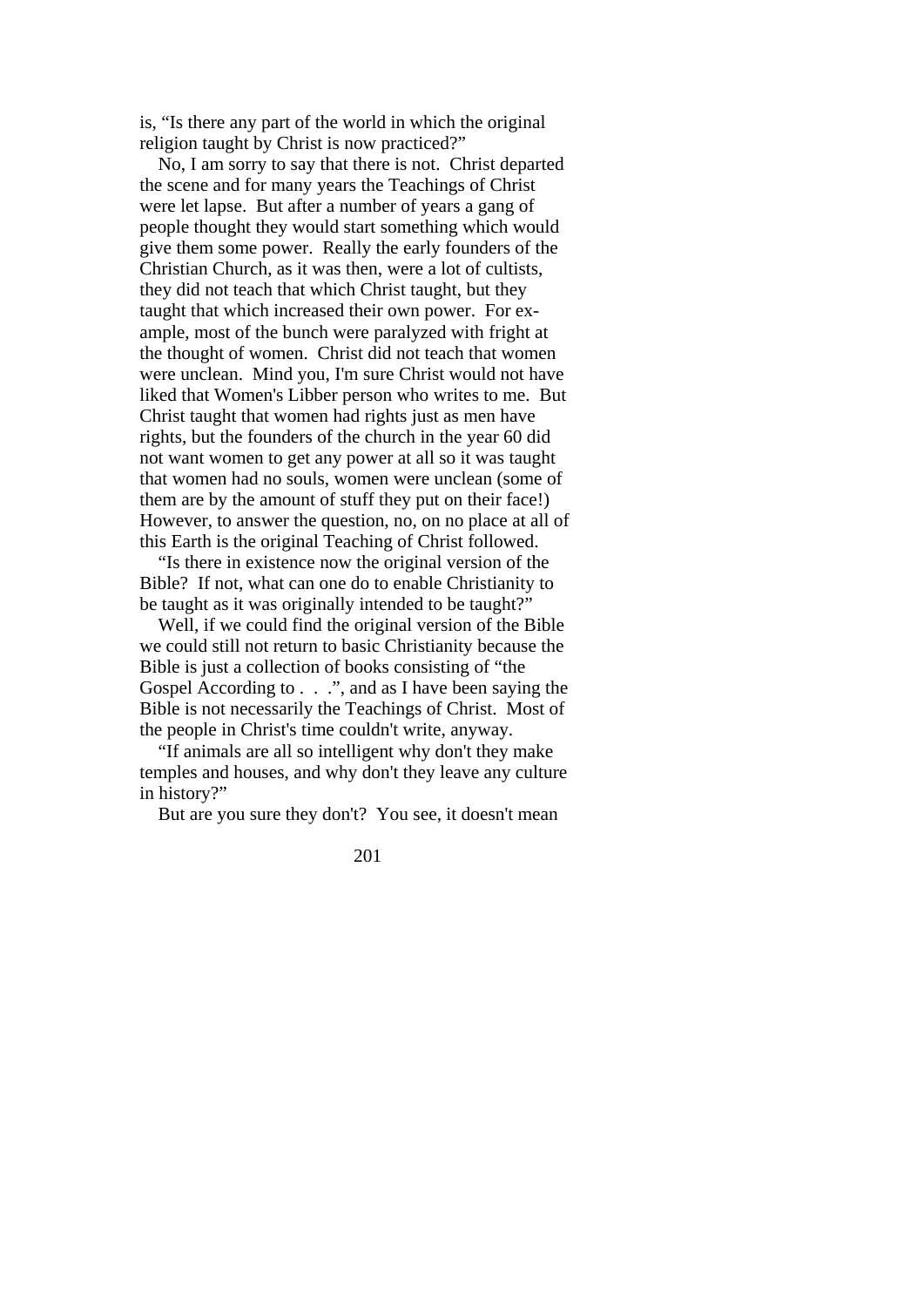that a person is civilized or intelligent because one builds a temple or church. I've got one in front of me now which is a concrete monstrosity done in the form of an Indian wig-wam, that is, tent shaped with three imitation poles sticking up from the roof. It's a church all right, but in the form of a tepee, which was a tent of the Indians who, anyway, weren't Christians. So how is there any symbolism in that?

 To my own definite knowledge animals are intelligent, but their intelligence takes a different form from that of humans. Humans seem to want to build great buildings so that some other humans can come along and drop bombs on it or shell the cities which humans make. I never understand people who think that humans are the Lords of Creation. They are not. On this particular world admittedly they dominate by force, but do you know that only humans and spiders commit rape? No other animals at all do.

 You say about building things, but how about the bees, how about the ants? They have very wonderful civilizations. Ants have fortresses, they have a very effective army, they have cleaners—street cleaners—they have nursemaids and all the rest of it, they even have their "milk cows" which are aphids.

 Animals are here for their own particular purpose and for their own particular evolution, and I know from my own personal intensive studies that animals can be highly intelligent, some more intelligent than humans. I say that with a full sense of responsibility and unless you are clairvoyant and telepathic, as I am, then you cannot truthfully contradict me because you would be like a person who was born blind and who would say that there were no such colours as red, green, yellow, etc., etc. Unless you have the same abilities as I have, then you can-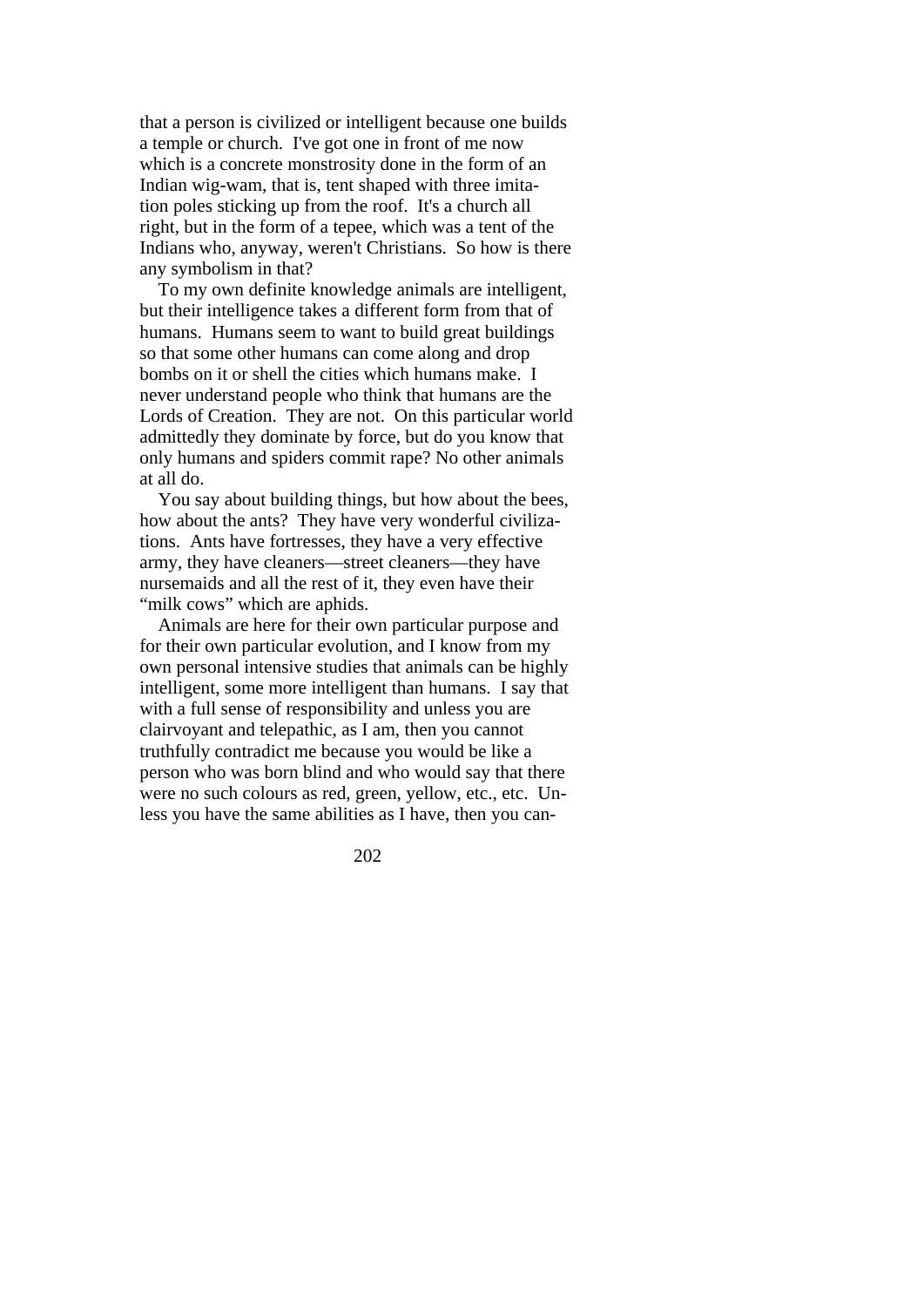not dispute what my superior abilities enable me to know.

 In the same way, I cannot walk so it's useless for me to argue with you if you say that it's a very pleasant thing walking over such-and-such a surface. I wouldn't know. I know my own subjects.

 Rosemary—that is the only name of hers I have here writes to me and says, "In your next book would it be possible for you to dwell a little on the causes of a dual personality? You see, I have a dual personality. Does that mean I have great difficulty in following the Middle Way? I tend to go to extremes."

 No, Rosemary, it doesn't mean that you are any different from anyone else. It means that you came here to overcome certain defects, and so that you could see what it was like you came as a dual personality. I assume that in a previous life, perhaps in your very last life even, you could not get on with people, and somebody said you couldn't get on with yourself. So, in effect, you said; "All right, I'll go back to Earth as a dual personality and you'll see how well I do!"

 A dual personality is just one who has an astrological make-up which causes them to see two sides of the coin at once, surely quite a feat, but it doesn't mean you are any better or any worse than anyone else.

 It might even mean that it was intended that you should be twins, you know, identical twins where one egg divides, but for some reason the egg did not divide, and in that case you get a form of dual entity inside one body. Never mind, Rosemary, I will tell you here and now that you are doing very well indeed and there is not the slightest reason why you should be worried so—don't be!

We've got time for one more question, I think, and this